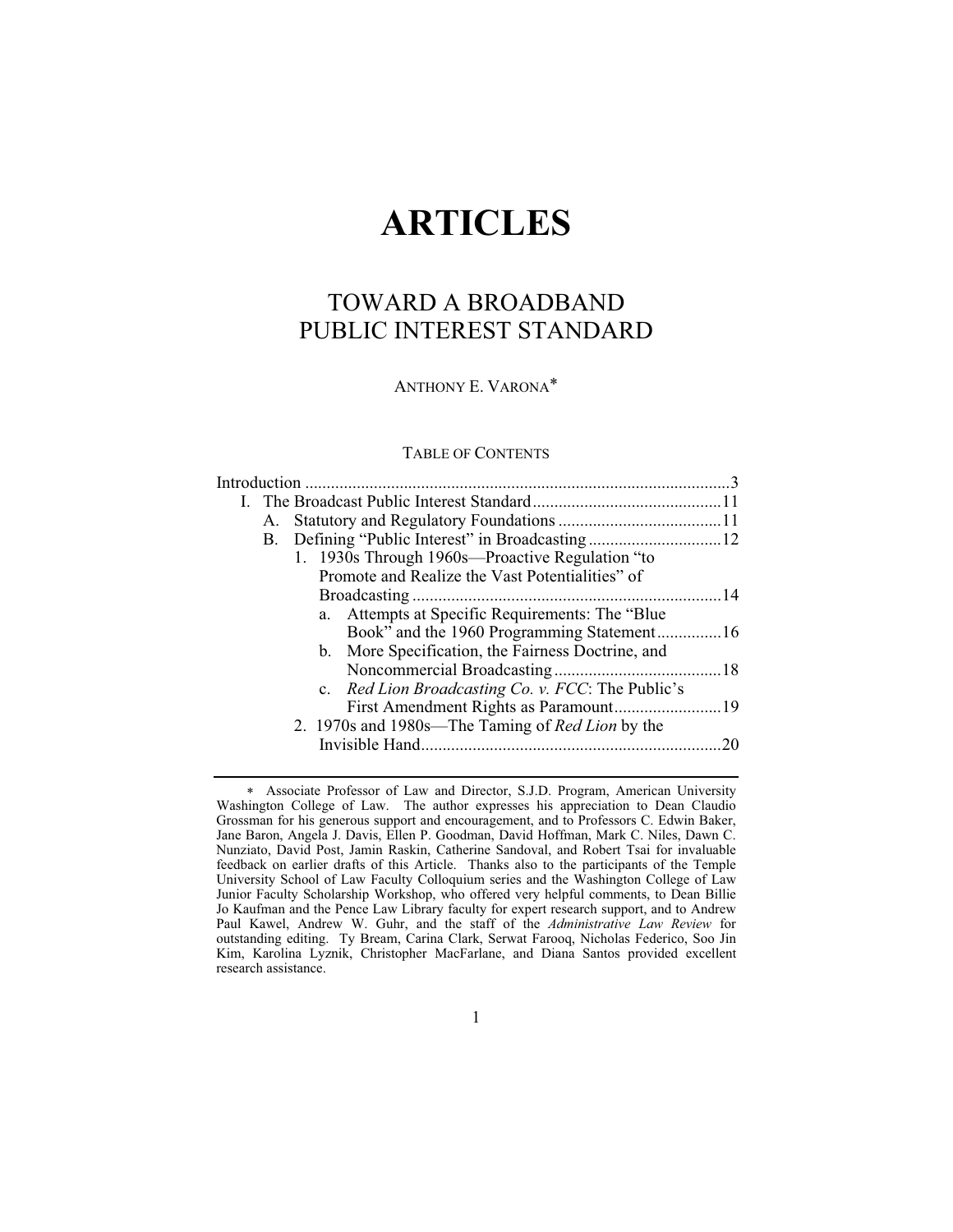|  | <i>ADMINISTRATIVE LAW REVIEW</i> |  |
|--|----------------------------------|--|
|--|----------------------------------|--|

|      |    | 3. 1990s to Today: Continued Deregulation and a Modest           |  |
|------|----|------------------------------------------------------------------|--|
|      |    | Revival of Public Interest Regulation (Red Lion Roars            |  |
|      |    |                                                                  |  |
|      |    | The Broadcast Public Interest Standard Survives<br>a.            |  |
|      |    |                                                                  |  |
|      |    | C. Why Did the Broadcast Public Interest Standard Fall Short? 26 |  |
| П.   |    |                                                                  |  |
|      | А. |                                                                  |  |
|      | B. |                                                                  |  |
|      |    |                                                                  |  |
|      |    | The Democratization of Information and the<br>a.                 |  |
|      |    | Demise of Unidirectional Monoculture39                           |  |
|      |    | $b_{1}$                                                          |  |
|      |    | 2. E Pluribus Pluribus—Whither Deliberative Democracy            |  |
|      |    |                                                                  |  |
|      |    |                                                                  |  |
|      |    | i.                                                               |  |
|      |    |                                                                  |  |
|      |    |                                                                  |  |
|      |    |                                                                  |  |
|      |    | Censorship on Social Networking and News Media<br>1.             |  |
|      |    |                                                                  |  |
|      |    |                                                                  |  |
|      |    |                                                                  |  |
|      |    | 4. The New Scarcity: Scarce Audience, Abundant                   |  |
|      |    |                                                                  |  |
|      |    |                                                                  |  |
|      | D. | Online Exposure Diversity-The Diminishing Returns of             |  |
|      |    |                                                                  |  |
|      |    | 1. The Importance—and Scarcity—of Heterogeneous                  |  |
|      |    |                                                                  |  |
|      |    | 2. Beyond Gatekeepers, Beyond Fences-Finding Truth               |  |
|      |    |                                                                  |  |
|      | Е. |                                                                  |  |
|      |    | 1. Are Online Communities Undermining Local                      |  |
|      |    |                                                                  |  |
| III. |    | Operationalizing a Broadband Public Interest Standard77          |  |
|      | A. | Intensified Federal Efforts in Support of Broadband              |  |
|      |    |                                                                  |  |
|      |    |                                                                  |  |
|      |    | Existing Federal Efforts to Proliferate Internet<br>a.           |  |
|      |    |                                                                  |  |
|      |    | Mixed Results in Educational Connectivity<br>b.                  |  |
|      |    | Initiatives-Many Children Left Behind and                        |  |
|      |    |                                                                  |  |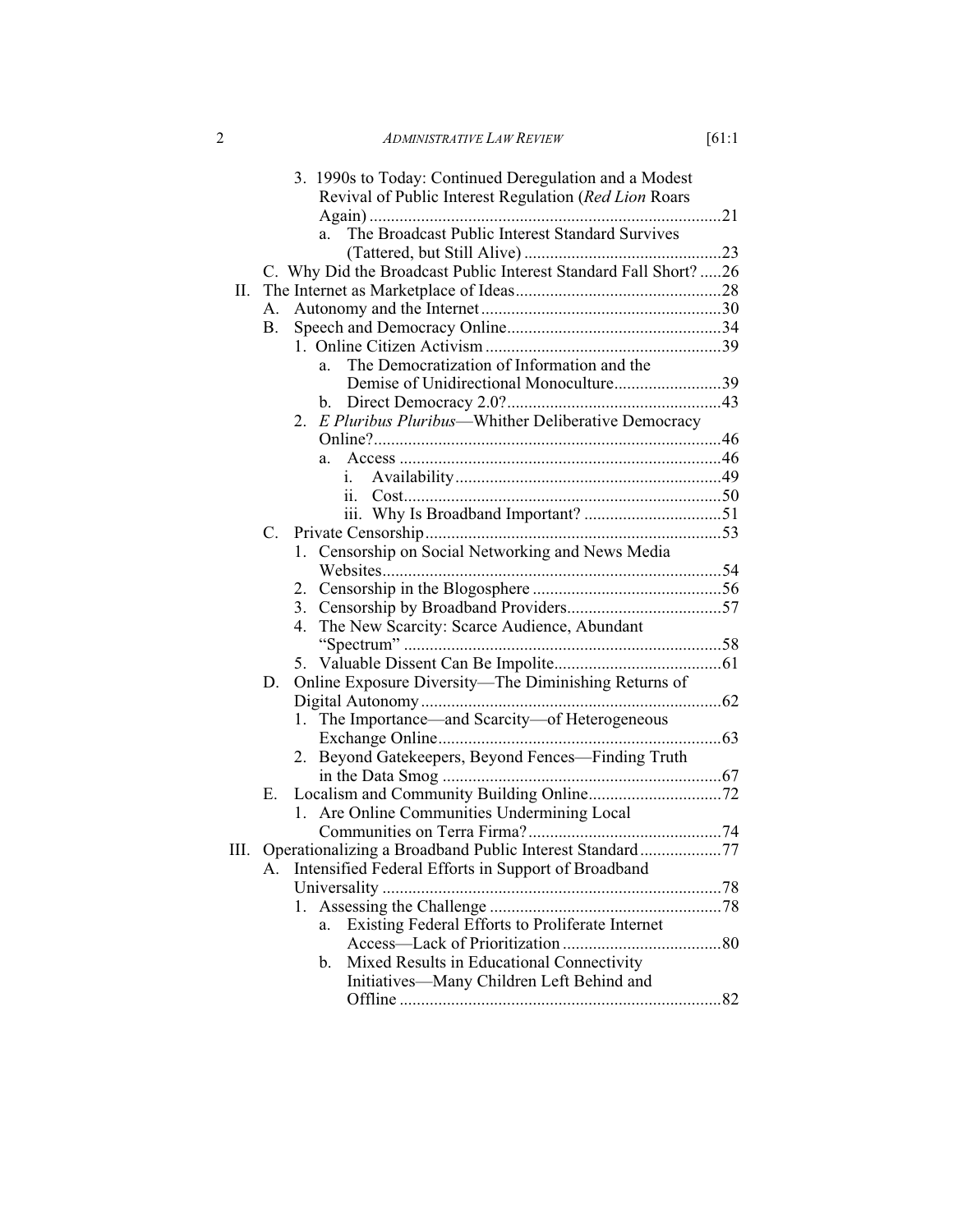|    | c. What Else Is at Stake—Advantages of Household               |  |
|----|----------------------------------------------------------------|--|
|    | Internet Access Beyond Democratic Engagement84                 |  |
|    | Increasing Direct Federal Subsidies for Broadband<br>2.        |  |
|    |                                                                |  |
|    | 3. Financial, Technical, and Legislative Support for           |  |
|    | Municipal Broadband and Public-Private Initiatives to          |  |
|    |                                                                |  |
|    | a.                                                             |  |
|    | Municipal Broadband Networks as an Emerging<br>$b_{-}$         |  |
|    |                                                                |  |
|    | c. Cable and Telephone Company Efforts to Thwart               |  |
|    |                                                                |  |
|    | 4. Supporting Demand-Side Digital Literacy Programs100         |  |
|    | 5. More Federal Research Support, Better Data                  |  |
|    |                                                                |  |
| B. |                                                                |  |
|    | 1. Building Online Town Squares-Support for Public             |  |
|    | Fora on Local and State Government Websites 104                |  |
|    | Causes of the Shortage of Public Deliberation<br>a.            |  |
|    |                                                                |  |
|    | $\mathbf{b}$ .                                                 |  |
|    | 2. Linking Public Broadcasting with Public Broadband-          |  |
|    | A New Corporation for Public Broadband?110                     |  |
|    |                                                                |  |
|    | a.                                                             |  |
|    | IV. Old Wine in a New (Digital) Bottle? How a Broadband Public |  |
|    | Interest Standard Would Be More Effective than Its Broadcast   |  |
|    |                                                                |  |
|    | A. Avoiding Content Regulation Quagmires 121                   |  |
| B. | Subsidies as a Constitutional Alternative to Regulation124     |  |
| C. | Bridging Autonomy with Civic Republicanism 128                 |  |
|    |                                                                |  |
|    |                                                                |  |

#### **INTRODUCTION**

The emergence of the Internet as a prominent communications medium was welcomed with excited declarations of the new technology's power to transform democracy and society. It was exalted as "the most transforming technological event since the capture of fire"<sup>1</sup> and "the most participatory form of mass speech yet developed."<sup>2</sup> More recently, observers credited it with ushering in "the most profound change since the advent of literacy"

 <sup>1.</sup> Forum, *What Are We Doing Online?*, HARPER'S MAG., Aug. 1995, at 35, 36 (quoting John Perry Barlow).

 <sup>2.</sup> ACLU v. Reno, 929 F. Supp. 824, 883 (E.D. Pa. 1996).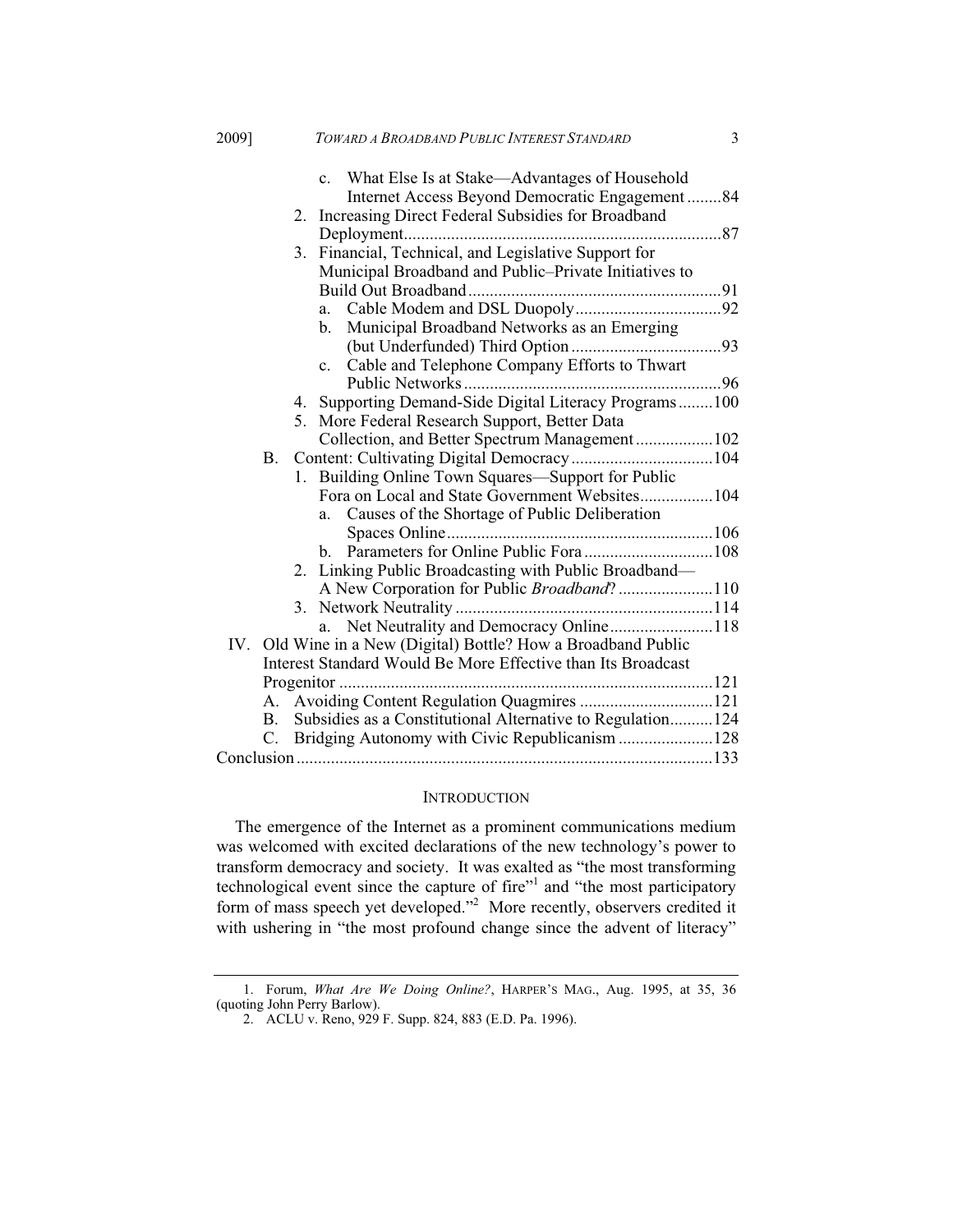and "a new renaissance."<sup>3</sup> Not since the dawn of broadcasting has a new technology generated such hopeful predictions. Radio was touted as a "new miracle,"<sup>4</sup> and television was the "great radiance in the sky,"<sup>5</sup> expected to catalyze political engagement and enrich American democracy if put to good use. Like broadcasting before it, the Internet was expected to deliver a renewed and vibrant democratic culture to the nation.<sup>6</sup>

The United States government played an instrumental role in the early development of both broadcasting and the Internet—incubating early forms of both technologies, partly for purposes of national defense, and then privatizing much of the control of each medium.<sup>7</sup> Although broadcasting and the Internet were exalted as essential—new instruments for enhancing democratic engagement and enriching the marketplace of ideas—the government took two very different approaches in orienting itself to broadcasting and to the Internet, approaches rooted in divergent free speech traditions.

In devising a licensing and regulatory regime for broadcasting, Congress and the early Federal Communications Commission (FCC or Commission) appealed to a communitarian, civic republican, and ultimately instrumentalist conception of the First Amendment that values public deliberation as the highest form of democratic engagement.<sup>8</sup> The purpose of broadcasting regulation was to generate programming that elevates American democracy and cultivates localized civic engagement. But the

6*.* GROSSMAN, *supra* note 5, at 166–69; *see also* DAVIS, *supra* note 5, at 27–32, and MARK LLOYD, PROLOGUE TO A FARCE 107–10 (2006) (describing the democratic aspirations undergirding the broadcast regulatory regime).

 <sup>3.</sup> Tim O'Reilly, *Luminaries Look to the Future Web*, BBC NEWS, Apr. 30, 2008, http://news.bbc.co.uk/2/hi/technology/7373717.stm.

 <sup>4.</sup> ROBERT W. DESMOND, THE INFORMATION PROCESS: WORLD NEWS REPORTING TO THE TWENTIETH CENTURY 370 (1978).

 <sup>5.</sup> LAWRENCE K. GROSSMAN, THE ELECTRONIC REPUBLIC: RESHAPING DEMOCRACY IN THE INFORMATION AGE 167 (1995) (quoting Edward R. Murrow); *see also id*. at 166 ("Radio was to serve as a massive force for political enlightenment in our democratic society."); RICHARD DAVIS, THE WEB OF POLITICS: THE INTERNET'S IMPACT ON THE AMERICAN POLITICAL SYSTEM 29 (1999) (quoting broadcasting pioneer David Sarnoff as touting television as a "torch of hope in a troubled world"). A local broadcaster extolled that "the most outstanding of the contributions that television can be expected to make to further democracy . . . will be its unique usefulness as a means of public information." *Id.* (citing JEFF KISSELOFF, THE BOX: AN ORAL HISTORY OF TELEVISION, 1920–1961, at 171 (1995)).

<sup>7</sup>*. See* PAUL STARR, THE CREATION OF THE MEDIA: POLITICAL ORIGINS OF MODERN COMMUNICATIONS 333–38 (2004); Anthony E. Varona, *Changing Channels and Bridging Divides: The Failure and Redemption of American Broadcast Television Regulation*, 6 MINN. J. L. SCI.&TECH. 1, 10–12 (2004).

<sup>8</sup>*. See* Ellen P. Goodman, *Media Policy Out of the Box: Content Abundance, Attention Scarcity, and the Failures of Digital Markets*, 19 BERKELEY TECH. L.J. 1389, 1394–95 (2004); Jonathan Weinberg, *Broadcasting and Speech*, 81 CAL. L. REV. 1101, 1204–06 (1993); C. Edwin Baker, Turner Broadcasting*: Content-Based Regulation of Persons and Presses*, 1994 SUP. CT. REV. 57, 100–01 (1994).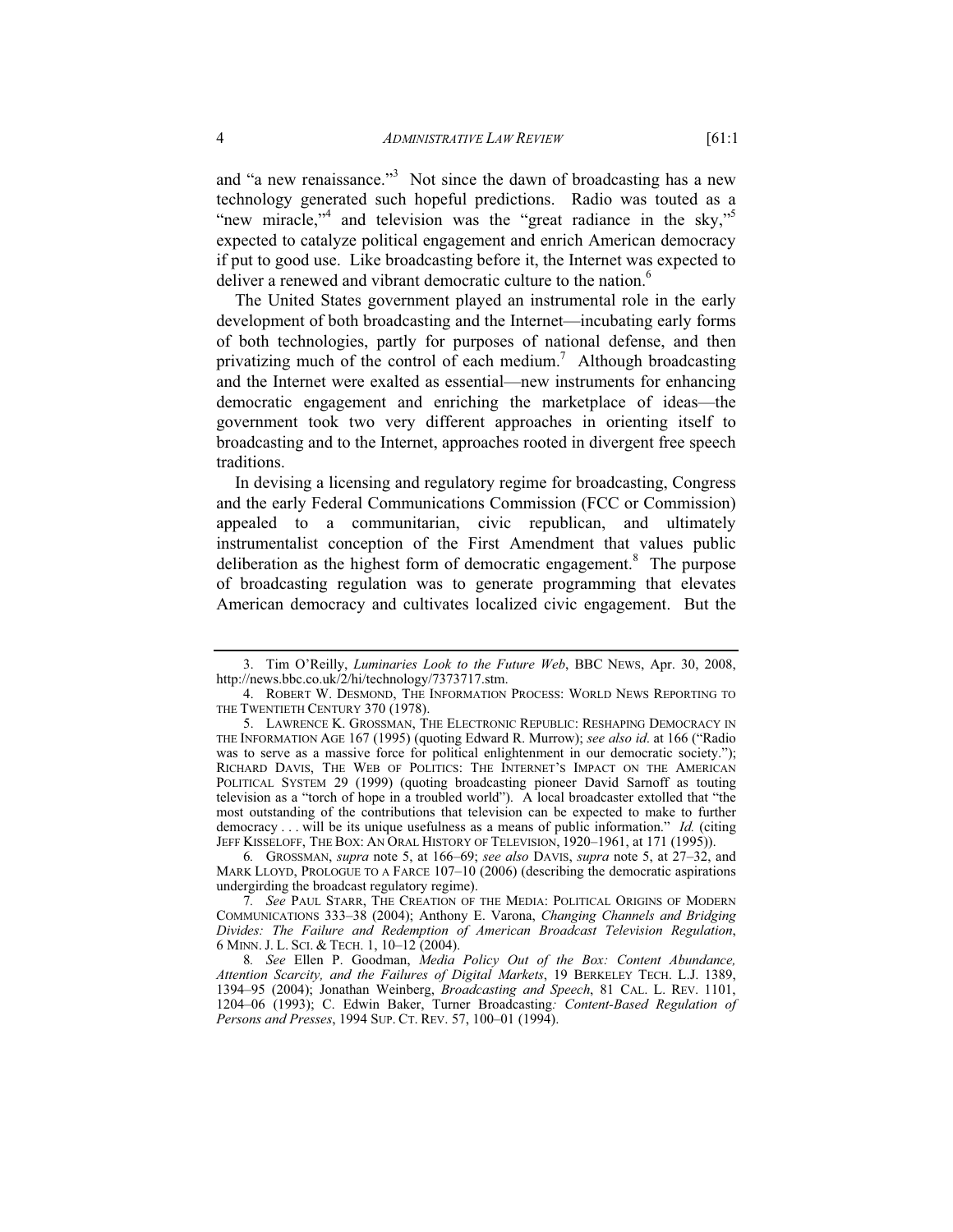commercial marketplace was not certain to provide such a forum.<sup>9</sup> Although the cadre of broadcast licensees was to be comprised almost entirely of private entities, their licenses came with affirmative duties to operate stations "as if owned by the public."10 Congress charged the FCC with regulating broadcasting in the furtherance of "the public interest, convenience, and necessity,"<sup>11</sup> delegating to the agency itself the task of defining what those terms meant as the broadcast industry matured.

The FCC has struggled to articulate a durable and coherent set of public interest requirements since its creation. Recognizing, and perhaps even cowed by, the power of broadcasting to assume an unprecedented centrality in American political and cultural life, the agency set out to ensure that broadcast licensees used the public spectrum to create a universally accessible electronic free marketplace of ideas—ideas that would inform, enlighten, and engage citizens; foster political debate; strengthen local communities; and generally deliver a more vibrant and deliberative democracy.12 Broadcast policy assigned to the government a proactive role in ensuring that broadcasters not merely satisfy the audience's tastes for

<sup>9</sup>*. See* CHARTING THE DIGITAL BROADCASTING FUTURE: FINAL REPORT OF THE ADVISORY COMMITTEE ON PUBLIC INTEREST OBLIGATIONS OF DIGITAL TELEVISION BROADCASTERS 21 (1998) [hereinafter DIGITAL BROADCASTING FUTURE], *available at* http://govinfo.library.unt.edu/piac/piacreport.pdf. Empaneled by President William J. Clinton to recommend how the broadcast public interest obligations should evolve with the migration of broadcasters to the new lucrative digital format, the Advisory Committee, also known as the "Gore Commission," concluded that from its inception "broadcast regulation in the public interest has sought to meet certain basic needs of American politics and culture, over and above what the marketplace may or may not provide." *Id.*; *see also*  Victoria F. Phillips, *On Media Consolidation, the Public Interest, and Angels Earning Wings*, 53 AM. U. L. REV. 613, 619 (2004) (noting that the broadcast public interest standard "has been used to serve the needs of American citizens and to cultivate many localized public forums with diverse viewpoints facilitating citizen participation in our democracy").

 <sup>10.</sup> Schaeffer Radio Co., F.R.C. No. 5228 (June 5, 1930) (unpublished), http://www.fcc.gov/fcc-bin/assemble?docno=3012011, *reprinted in part in* John W. Willis, *The Federal Radio Commission and the Public Service Responsibility of Broadcast Licensees*, 11 J. FED. COMM. B. ASS'N 5, 14 (1950) (citation omitted).

 <sup>11.</sup> Communications Act of 1934, Pub. L. No. 73-416, § 312(b), 48 Stat. 1064, 1087 (codified as amended at 47 U.S.C. §§ 151–613 (2000)). The 1934 Communications Act alternates the phrase "public interest, convenience, and necessity" with "public convenience, interest, or necessity" throughout subchapter III. *E.g.*, 47 U.S.C. §§ 302a(a), 307(a) (2000).

<sup>12</sup>*. See supra* note 9; *see also* LEE C. BOLLINGER, IMAGES OF A FREE PRESS 63 (1991) (positing that the "American system of broadcast regulation has been built on two phenomena: a fear of the power of television and radio to control the content of public discussion, and a concomitant belief in the inability of the market to adequately control that power"); R. Randall Rainey, *The Public's Interest in Public Affairs Discourse, Democratic Governance, and Fairness in Broadcasting: A Critical Review of the Public Interest Duties of the Electronic Media*, 82 GEO. L.J. 269, 271 (1993) (describing objectives of broadcast regulation as promoting "the dissemination of information pertinent to democratic decisionmaking" while "prevent[ing] the political abuse of the broadcast license" and "diminish[ing] some of the . . . less desirable effects of the commercial mediation of mass electronic communications").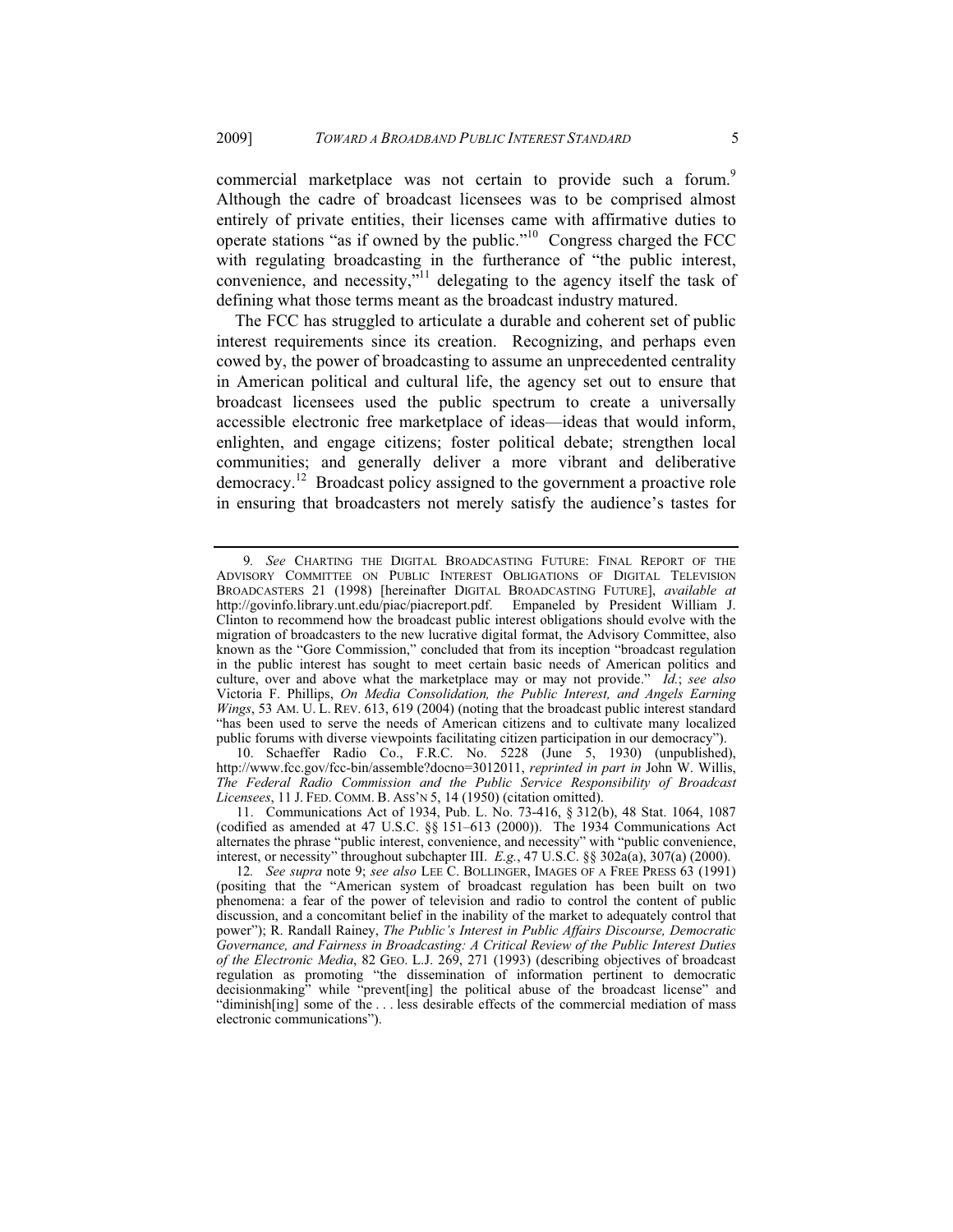programming but proactively elevate those tastes by presenting audience members with politically and culturally enlightening and enriching fare. Broadcasters were to expose viewers and listeners to programming that was more democratically and culturally enriching than what they otherwise demanded.<sup>13</sup> Although the FCC has vacillated in its specific requirements, the consistent overarching goals of the broadcast public interest standard have been the enhancement of civic life, democratic engagement, and citizen self-expression by means of the provision of universally available, locally oriented, and topically diverse programming from a multiplicity of commercial and noncommercial sources.<sup>14</sup>

As expected, broadcasting assumed a central importance in American political and cultural life.<sup>15</sup> Even in households with Internet access, broadcasting—and especially television—continues to serve as a point of common focus.<sup>16</sup> While broadcasting's potential for ubiquity and dominance in the nation's information ecology was fulfilled, the hopes that it would serve as a vehicle for democratic and political engagement, exchange, and education have yet to be realized. The broadcast medium, both by technological design and commercial imperative, has proved to be a flawed instrument for democratic enrichment with a structure incapable of supporting the electronic free marketplace of ideas regulatory optimists had envisioned.<sup>17</sup> The broadcast public interest standard itself has fallen far short of compensating the American public for the licensees' use of lucrative and scarce public spectrum. Plagued by an array of vexing definitional, constitutional, commercial, and regulatory challenges, the broadcast public interest standard has become what former FCC

<sup>13</sup>*. See* Goodman, *supra* note 8, at 1404–15 (describing the importance of "common exposure" and "public elevation" in media and especially broadcast policy); Cass R. Sunstein, *Television and the Public Interest*, 88 CAL. L. REV. 499, 501 (2000) ("There is a large difference between the public interest and what interests the public.").

<sup>14</sup>*. See infra* Part I.B.

 <sup>15.</sup> In 1968, reportedly distressed by the details exposed by CBS News anchor Walter Cronkite about the American military's troubles in Vietnam, President Lyndon Johnson was quoted as saying, "If I've lost Walter . . . I've lost middle America." BARBARA W. TUCHMAN, THE MARCH OF FOLLY: FROM TROY TO VIETNAM 352 (1984). A quarter-century later, social critic Camille Paglia wrote, "Television is America's kingmaker." CAMILLE PAGLIA, *Television and the Clintons*, *in* VAMPS & TRAMPS 172, 172 (1994). Paglia also famously posited, more generally, that "Television *is* America." CAMILLE PAGLIA, *Sontag, Bloody Sontag*, *in* VAMPS & TRAMPS, *supra*, at 344, 346.

<sup>16</sup>*. See* PEW RESEARCH CENTER, AUDIENCE SEGMENTS IN A CHANGING NEWS ENVIRONMENT: KEY NEWS AUDIENCES NOW BLEND ONLINE AND TRADITIONAL SOURCES 7, 49 (2008), http://people-press.org/reports/pdf/444.pdf (reporting results showing that television "remains the most widely used source" for news, with 52% of those surveyed regularly receiving news from local television stations); *see also* LLOYD, PROLOGUE TO A FARCE, *supra* note 6, at 217 (discussing how broadcasting has remained prominent in the complex modern media landscape).

<sup>17</sup>*. See infra* Parts I.B.3 & I.C.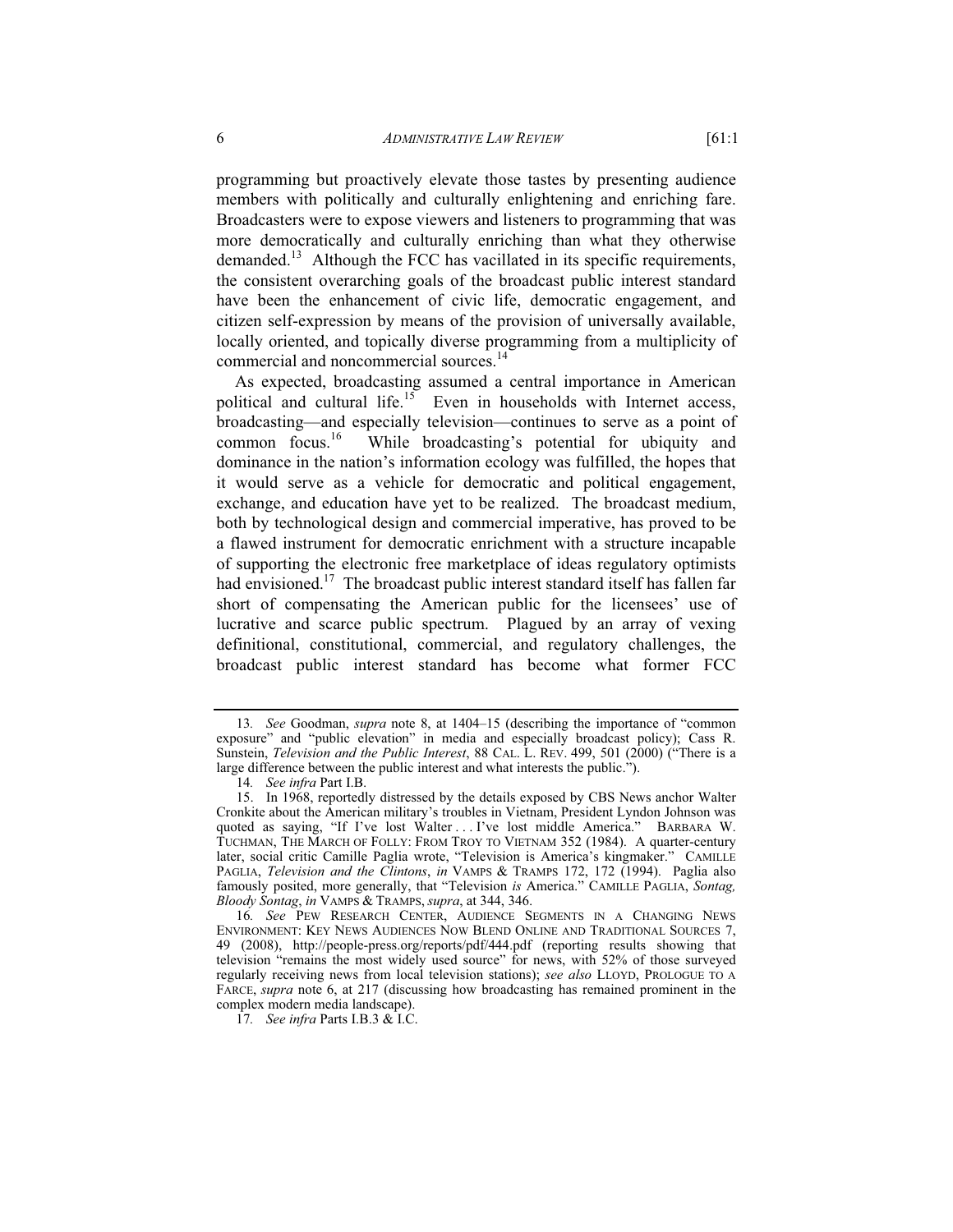Commissioner and law professor Glen O. Robinson calls "vague to the point of vacuousness."<sup>18</sup>

The Internet's regulatory provenance is different from that of broadcasting. Whereas the broadcast public interest standard was rooted in a vision of the First Amendment assigning to government a proactive role in cultivating a democracy-enriching free marketplace of ideas, the Internet emerged into an era of deregulation and the exaltation of the commercial marketplace as the arbiter of the public interest. Although the Internet was born of massive government research subsidies and common carrier regulation, the government's orientation toward it evolved into one that is anti-interventionist, embodying an autonomy-based vision of the First Amendment—one that views the proper role of government in the digital speech market as absent.<sup>19</sup> The role of government in relation to the Internet now is largely a reactive one. In 1996, Congress announced that it would be the policy of the United States "to preserve the vibrant and competitive free market that presently exists for the Internet and other interactive computer services, unfettered by Federal or State regulation."<sup>20</sup> With the exception of mostly unsuccessful attempts to curb access to pornographic online content,<sup>21</sup> modest programs to subsidize Internet access in schools and libraries, $2<sup>2</sup>$  and incidental regulations on telephonylike broadband services (such as Voice over Internet Protocol (VoIP)), $^{23}$  the federal government has since maintained a nonregulatory orientation toward the Internet.

Although broadcasting remains a dominant medium in the nation's information ecology, the Internet has begun to rival its centrality and

 <sup>18.</sup> Glen O. Robinson, *The Federal Communications Act: An Essay on Origins and Regulatory Purpose*, *in* ALEGISLATIVE HISTORY OF THE COMMUNICATIONS ACT OF 1934, at 3, 14 (Max D. Paglin ed., 1989); *see also* R.H. Coase, *The Federal Communications Commission*, 2 J.L. & ECON. 1, 8–9 (1959) (arguing that the public interest standard "lacks any definite meaning" and "the many inconsistencies in decisions have made it impossible for the phrase to acquire a definite meaning in the process of regulation").

<sup>19</sup>*. See infra* Part II.A; *see also* Owen M. Fiss, *Why the State?*, 100 HARV. L. REV. 781, 785 (1987) (describing the autonomy-rooted view of the First Amendment "as though a zone of noninterference were placed around each individual, and the state [alone] were prohibited from crossing the boundary").

 <sup>20.</sup> Telecommunications Act of 1996, 47 U.S.C. § 230(b)(2) (2000).

<sup>21</sup>*. See, e.g.*, Ashcroft v. ACLU, 542 U.S. 656 (2004) (striking down as violative of the First Amendment the Child Online Protection Act (COPA), which criminalized knowing posting, for commercial purposes, of content "harmful to minors"); United States v. Am. Library Ass'n, 539 U.S. 194 (2003) (upholding authority of the United States to withhold E-Rate Internet access subsidies to public schools and libraries that refused to install web filtration software on library computers); Reno v. ACLU, 521 U.S. 844 (1997) (striking down anti-indecency provisions of the Communications Decency Act).

<sup>22</sup>*. See infra* Part III.A.1.

<sup>23</sup>*. See infra* note 157.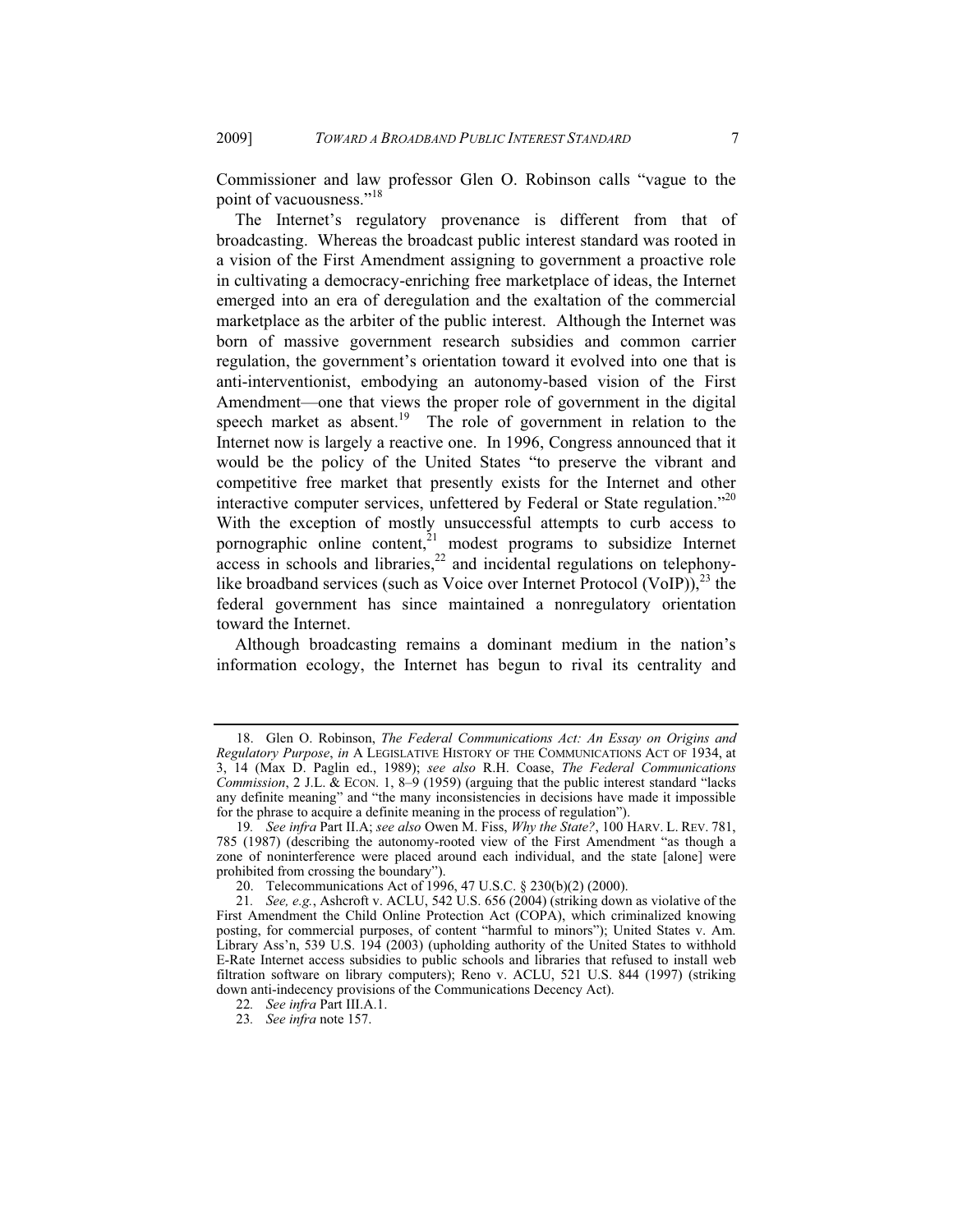dominance. $^{24}$  Today broadcasters, as digital content producers themselves, are only one source of content in the broadband realm.<sup>25</sup> It is the Internet, and not broadcasting, that today is considered the technology that is revolutionizing politics, democratic engagement, and society as a whole.<sup>26</sup> Moreover, the migration of attention from broadcasting to the Internet is accelerating with the aging of the populace. In July 2008, the *New York Times* reported that the average age of the American broadcast television viewer today is fifty, $27$  whereas the Internet has become "a leading source of campaign news for young people."28

25*. See* Tom Shales, *Transmission: Impossible*, WASH. POST, Sept. 21, 2008, at M1 (observing that "[w]e don't watch television; instead, we access program material through content providers" so that "TV now seeps into our lives" through a myriad of digital devices not identified as television sets).

 <sup>24.</sup> For example, this year approximately 194 million Americans (two-thirds of the nation's population) are online and the online population is expected to grow to 217 million (71%) by 2012. Lisa E. Phillips, *U.S. Online Population*, EMARKETER, Feb. 2008, http://www.emarketer.com/report.aspx?code=emarketer\_2000486. It is expected that by the end of 2008, online advertising revenue will overtake radio advertising revenue and that by 2011, the Internet will supplant the newspaper industry as the top recipient of advertising revenue. *Id.*; *see also* CENTER FOR DIGITAL DEMOCRACY, CHANGING DIGITAL MEDIA BEHAVIORS, THE GROWTH OF INTERACTIVE SERVICES AND TRADITIONAL MEDIA IN TRANSITION: A CRITICAL WINDOW OF OPPORTUNITY FOR THE PUBLIC INTEREST (2008), *available at* http://www.democraticmedia.org/files/newmediapubinterest.pdf.

 <sup>26.</sup> *See infra* Parts II.A, II.B & II.B.1; *see also Internet Now Major Source of Campaign News*, PEW RESEARCH CENTER, Oct. 31, 2008, http://pewresearch.org/pubs/1017/internet-now-major-source-of-campaign-news (noting that while "[t]elevision remains the dominant source" of campaign news, the percentage of Americans "who say they get most of their campaign news from the internet has tripled since October 2004 (from 10% then to 33% now)").

 <sup>27.</sup> Virginia Heffernan, *Prime Times*, N.Y. TIMES MAG., July 27, 2008, at 22.

 <sup>28.</sup> PEW INTERNET & AM. LIFE PROJECT, PEW RESEARCH CENTER, SOCIAL NETWORKING AND ONLINE VIDEOS TAKE OFF: INTERNET'S BROADER ROLE IN CAMPAIGN 2008, at 1 (2008), http://people-press.org/reports/pdf/384.pdf; *see also id.* at 1 (documenting how the Internet, and especially social networking and online video services available through broadband, is playing an increasingly dominant role in the provision of political content for eighteen- to twenty-nine-year-olds while the influence of broadcasting is weakening); PEW RESEARCH CENTER, AUDIENCE SEGMENTS IN A CHANGING NEWS ENVIRONMENT: KEY NEWS AUDIENCES NOW BLEND ONLINE AND TRADITIONAL SOURCES 2 (2008), http://peoplepress.org/reports/pdf/444.pdf (noting that the youngest of the surveyed users (median age of thirty-five) "rely primarily on the Internet for news" and are nearly twice as likely to view online news clips than watch nightly news broadcasts). According to Pew Research Center, "At a time when a declining number of young people rely on television for most of their news about the [presidential] campaign, a sizable minority are going online to watch videos of campaign debates, speeches and commercials." *Id.* at 2; *see also* Alex Mindlin, *Preferring the Web Over Watching TV*, N.Y. TIMES, Aug. 25, 2008, at C3 (reporting results of a study conducted by DoubleClick Performics and concluding that "the computer is a bigger draw than the TV set for the youngest teenagers"); AARON SMITH & LEE RAINIE, PEW INTERNET & AM. LIFE PROJECT, THE INTERNET AND THE 2008 ELECTION, at ii, v (2008), http://www.pewinternet.org/pdfs/PIP\_2008\_election.pdf (reporting that 46% of surveyed Americans are using digital media to engage in the 2008 elections, while adults under thirty are most dependent on the Internet "to get or share information about the candidates and the campaign").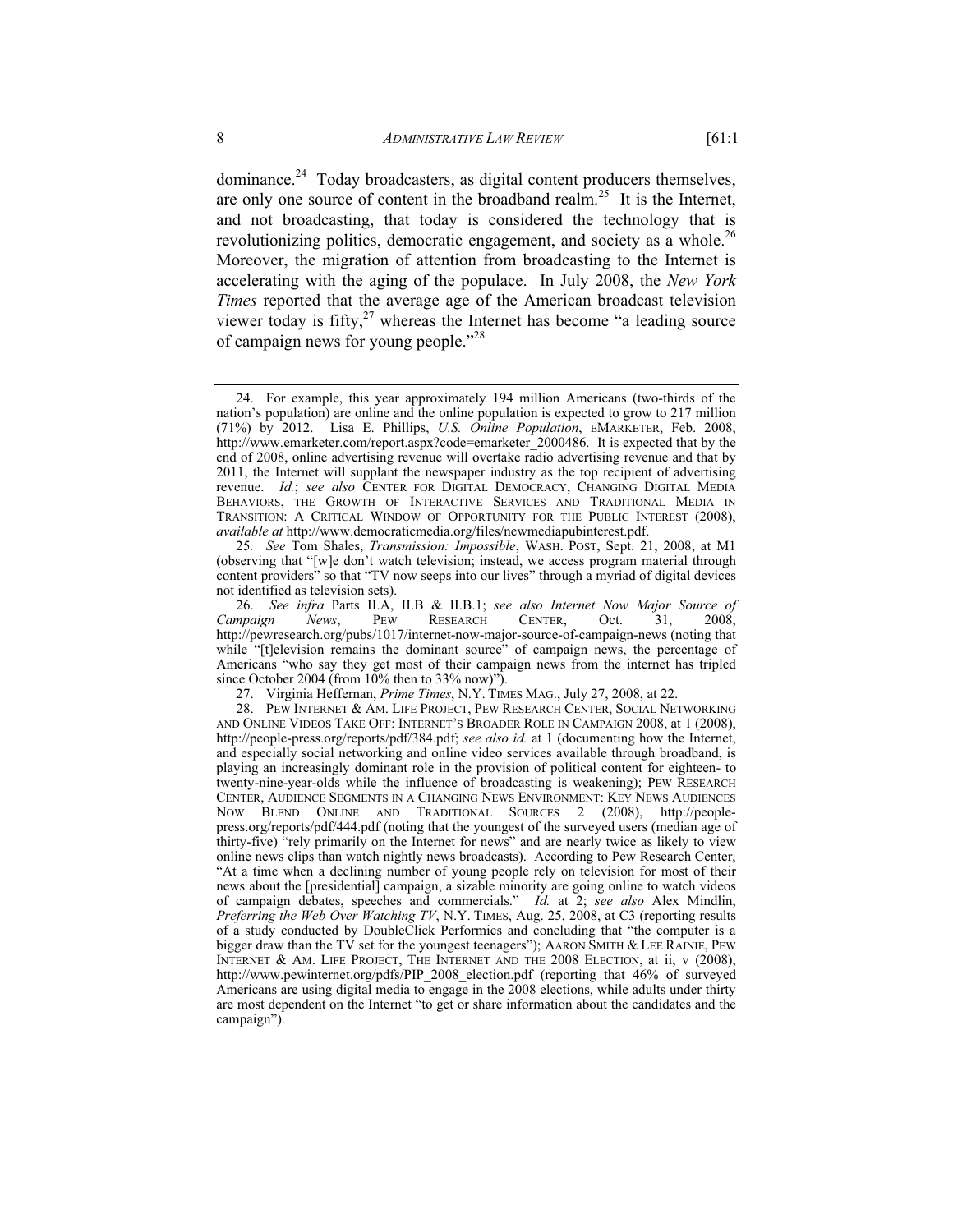Much of the public affairs programming that had been traditionally available on broadcast media has migrated to online and pay-television platforms. For example, during the presidential primary in 2007 and 2008, many of the political cognoscenti and regular citizens with broadband Internet access, pay-television access, or both, complained that they were growing tired of the plethora of candidate debates.<sup>29</sup> However, the great majority of those debates—roughly three-quarters—were not available at all to households solely dependent on free broadcast television.<sup>30</sup> Broadcast coverage of public affairs and governance matters also is scarce, whereas such material is abundantly available via pay-cable and broadband subscriptions. $31$ 

Citizens with high-speed broadband Internet access live in a fundamentally richer, more diverse, and more interactive information environment than those dependent primarily on broadcasting for political, informational, and other democratic content.<sup>32</sup> Broadband households can (1) access an abundance of information concerning government and politics; (2) build upon that information by means of commentary in personalized blogs, vlogs, or postings to others' websites; (3) pose questions and challenges to elected officials or candidates for office; (4) disseminate new ideas and calls to action; and (5) form novel, online communities of interest—all with little effort and virtually no expense beyond the cost of the broadband subscription.<sup>33</sup>

<sup>29</sup>*. See, e.g.*, David Yepsen, Op-Ed., *Stop the Madness! Change Rules of Election Game—by 2016*, DES MOINES REG., Sept. 23, 2007, at 1 (complaining that "we are awash in presidential debates"); Allan Louden, *Is Anyone Listening? When Are There Too Many Debates?*, **DEBATESCOOP, Oct.** 19, 2007, http://www.debatescoop.org/story/2007/10/19/202519/02.

 <sup>30.</sup> Of the forty-eight Democratic and Republican party primary debates, only thirteen debates were broadcast on free over-the-air television stations, and an additional two were broadcast only in New Hampshire. *See* Memorandum of Karolina Lyznik Summarizing Presidential Debate Television Coverage Research (July 21, 2008) (on file with author); *see also*  Peter Brown, *Too Many Debates, Too Little Impact*, REALCLEARPOLITICS.COM, Aug. 6, 2007, http://www.realclearpolitics.com/articles/2007/08/too\_many\_debates\_too\_little\_im.html (bemoaning the proliferation of debates and acknowledging that "[t]he myriad debates are being aired on cable news channels"). In addition, whereas the free television networks traditionally offered gavel-to-gavel coverage of the presidential nominating conventions, the broadcast coverage of the 2004 and 2008 presidential nominating conventions were at an all-time low, with each of the major networks devoting only one hour of airtime per night for each of the party nominating conventions. *See* David Zurawik, *Networks Rethink Conventions*, BALT. SUN, Aug. 25, 2008, at 11 (stating that the major broadcast networks offered "an hour a night starting at 10 [p.m. E.D.T.] Monday through Thursday during both conventions"); Joanne Ostrow, *Party Confabs Falling to Cable*, DENVER POST, July 22, 2004, at 3F (noting that reduced coverage will mean that those without cable will see "more canned speeches," "less primetime analysis," and "fewer of the odd, defining moments that reveal who the parties really are").

<sup>31</sup>*. See infra* Part I.B.3.

<sup>32</sup>*. See infra* Part II.B.

<sup>33</sup>*. See* A. Michael Froomkin, *Technologies for Democracy*, *in* DEMOCRACY ONLINE 3,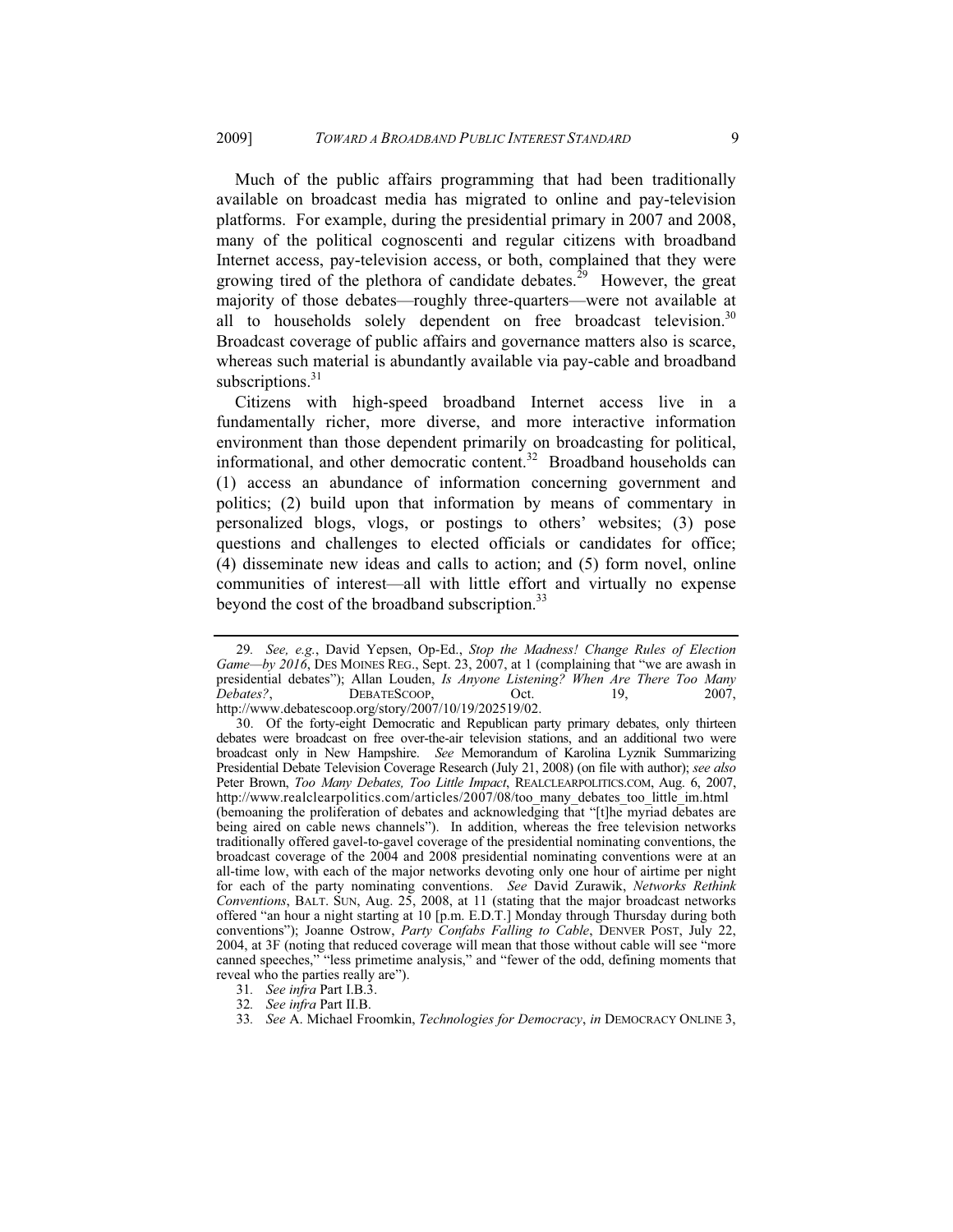In light of how the Internet has begun to displace broadcasting as the nation's central media platform, this Article examines why and how the federal government should adjust its disposition toward the Internet, and particularly broadband, from one of laissez faire nonintervention to one that more affirmatively and comprehensively promotes democratic and First Amendment values online by means of a *broadband* public interest standard. My central argument is that, although the broadcast public interest standard fell far short of its aspirations, the principal goals valorized by that standard—universal service, localism, diversity, noncommercial content, and the promotion of democratic engagement in a competitive marketplace of ideas—should serve as a template for more proactive federal interventions into the broadband realm. Such a broadband public interest standard would apply the lessons learned by its broadcast progenitor in a manner that would more effectively yield the democratic, social, and political goals that the broadcast public interest standard attempted, but mostly failed to deliver, while helping to mitigate some of the Internet's antidemocratic, atomizing tendencies.

Part I of this Article provides a brief overview of the historical, theoretical, and regulatory foundations of the broadcast public interest standard, offers an assessment of its current condition, and suggests reasons why it has fallen short of its core objectives. Part II discusses the Internet's past and current regulatory statuses, and examines the ways in which the Internet promotes and undermines free speech and democratic values. This Part demonstrates how the government's noninterventionist disposition and reliance on the private marketplace alone have failed to realize the Internet's potential as an instrument for true deliberative democratic engagement and free expression. Part III discusses a set of interrelated and proactive federal legislative and regulatory interventions that can form the foundation of—and operationalize—a new broadband public interest standard. Just as the broadcast standard attempted to do in broadcasting, this new standard would work to optimize the democracy-enhancing qualities of the Internet while helping to mitigate its harms. This Part is subdivided into two subparts. The first calls for a much more proactive and direct federal role in the proliferation of broadband Internet service, and discusses both supply- and demand-side interventions toward broadband universality. The second discusses content-neutral initiatives to help cultivate digital democracy and expression, such as federal financial and technical supports for local public online deliberative spaces and subsidies for noncommercial locally oriented online content. This subpart also

<sup>9–17 (</sup>Peter M. Shane ed., 2004) (describing the variety of online tools for facilitating democratic engagement and participation).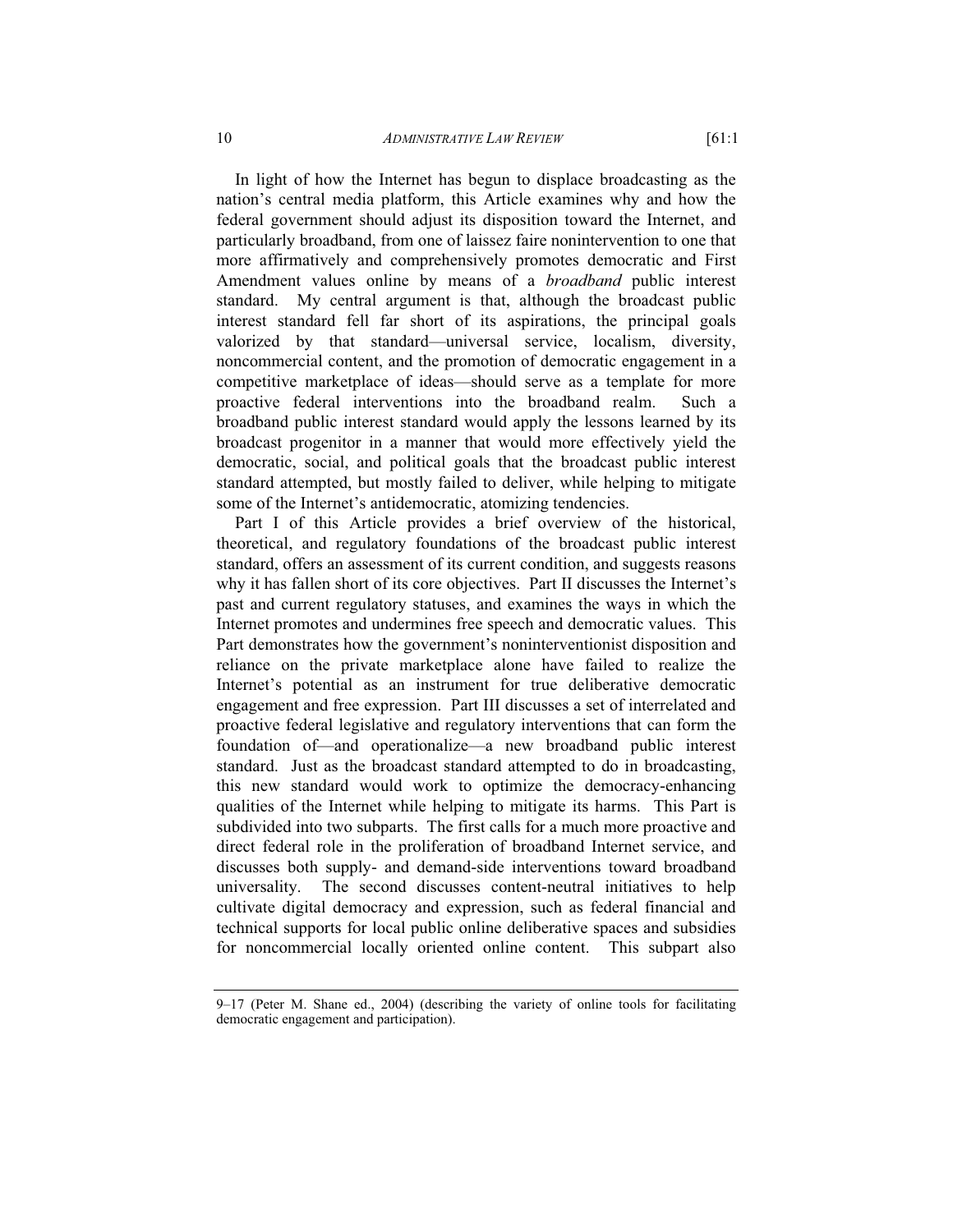briefly analyzes the implications of network neutrality on online democracy and expression. Finally, Part IV looks at how a broadband public interest standard—designed around the affirmative interventions discussed in Part III—would avoid some of the constraints and complications that bedeviled the broadcast standard, while promoting and at last realizing the broadcast standard's important values.

#### I. THE BROADCAST PUBLIC INTEREST STANDARD

#### *A. Statutory and Regulatory Foundations*

The broadcast public interest standard was created as one manifestation of the public interest theory of administrative governance, which emerged as the dominant approach to regulation at the height of the New Deal and its immediate aftermath. Its earliest advocates were Louis Brandeis, Charles Francis Adams, and John M. Landis.<sup>34</sup> Landis's ideas about public interest regulation of railroads later were generalized by many scholars<sup>35</sup> as well as Supreme Court Justices<sup>36</sup> who promoted public interest administrative governance after having contributed to the building of New Deal institutions earlier in their careers.<sup>37</sup>

The public interest approach to regulation was novel in that it construed the federal agency's role as "exercis[ing] its discretion in implementing statutes with a view to the national interest or general welfare, rather than yielding to factional pressure at the behest of one or another powerful interest group."<sup>38</sup> An early and persistent challenge to public interest regulatory theorists and adherents was the articulation of a cogent and durable definition of the "public interest." Professor Mark Niles notes that

<sup>34</sup>*. See generally* THOMAS K. MCCRAW, PROPHETS OF REGULATION (1984).

<sup>35</sup>*. See* Thomas W. Merrill, *Capture Theory and the Courts: 1967–1983*, 72 CHI.-KENT L. REV. 1039, 1056 (1997) (citing the work of Clark Byse, Kenneth Culp Davis, Louis Jaffe, Walter Gellhorn, Nathaniel Nathanson, and Bernard Schwartz).

<sup>36</sup>*. See id.* at 1059 (listing Justices Frankfurter, Jackson, Reed, Murphy, Douglas, and Fortas).

 <sup>37.</sup> Thomas Merrill posits that this notion of regulating in the public's interest was the "mindset of the men (they were almost all men) in their thirties and forties who had served in the New Deal, and who fanned out to fill administrative, academic and judicial posts in the 1950s and early 1960s." *Id.* at 1048.

 <sup>38.</sup> Jody Freeman, *The Private Role in Public Governance*, 75 N.Y.U. L. REV. 543, 558 (2000); *see also* Mark C. Niles, Punctuated Equilibrium: A Model for Administrative Evolution 15 (Sept. 4, 2007) (unpublished manuscript, on file with author) (positing that public interest regulation was rooted in an "endemically positive *faith* in the potential of government, and particularly administrative government, to serve the common good"). According to Thomas Merrill, the theorists and officials who extolled public interest governance had "faith that complex problems can be mastered by human reason" and that the administrative agency was "specifically designed to achieve this ideal" since it "is a centralized source of governmental authority that can bring coordinated solutions to social and economic problems throughout its jurisdiction." Merrill, *supra* note 35, at 1048–49.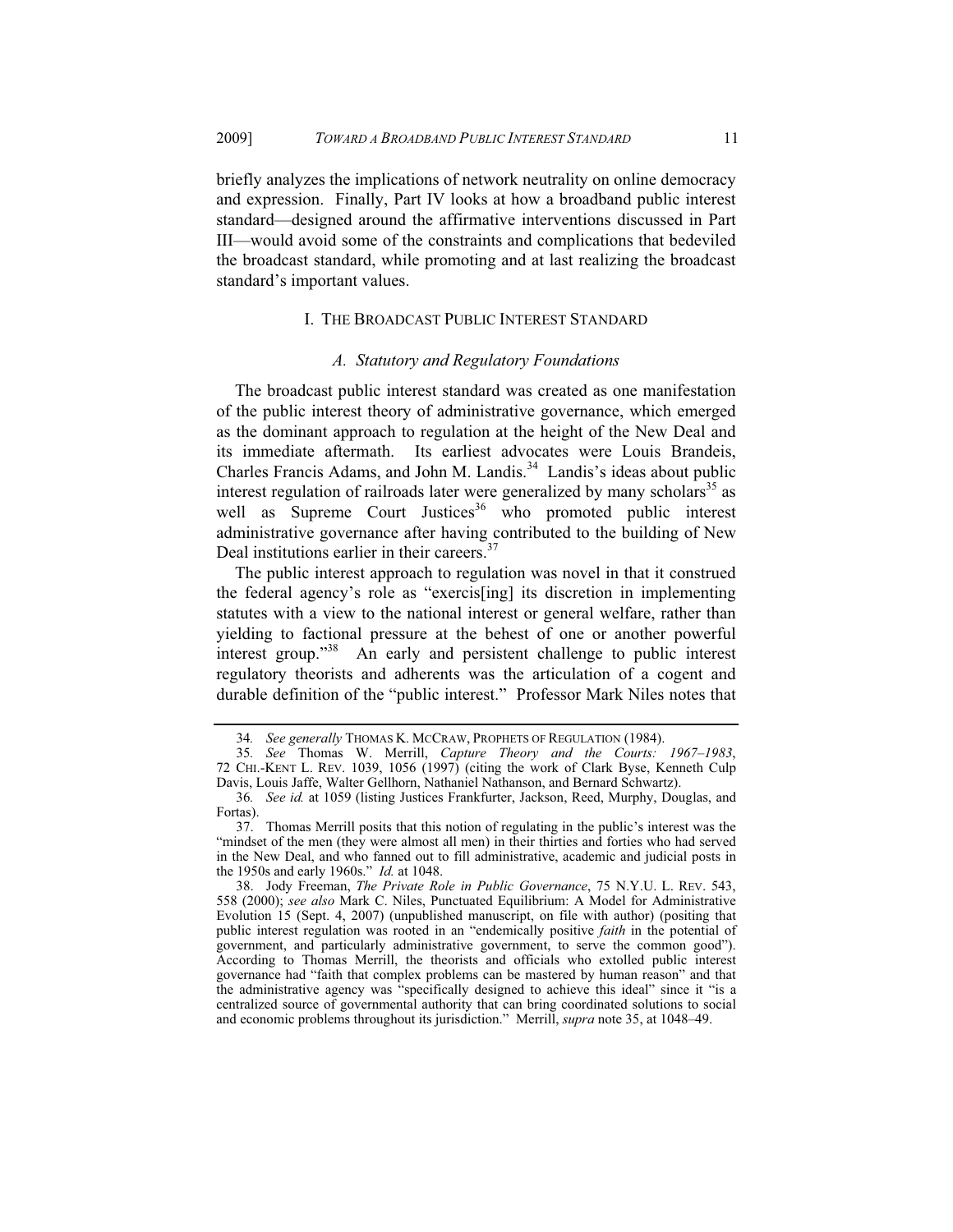"the public interest theorists sought not to define the public interest so much as to create and protect structures which allowed an organically defined version of the public interest to percolate naturally to the top of the political arena."<sup>39</sup>

It was in this regulatory milieu that Congress in 1927 created the Federal Radio Commission (FRC), the FCC's predecessor—one of many new regulatory agencies charged with identifying and enforcing the public interest in a number of burgeoning areas of commerce, including shipping, food and drugs, energy, and commodities trading.<sup>40</sup> In enacting the 1927 Radio Act, Congress responded to calls for more federal oversight over a radio industry threatened by excessive signal interference by charging the new FRC with the authority to regulate broadcasting in furtherance of an undefined "public interest, convenience, or necessity."<sup>41</sup>

### *B. Defining "Public Interest" in Broadcasting*

The history of the broadcast public interest standard has been called "the search for the holy grail."<sup>42</sup> Former FCC Chair Newton Minow has suggested that the term was used in the legislation to provide an overarching regulatory standard to direct the government's interventions into the wholly novel and uncharted territory of broadcasting.<sup>43</sup> Congress

41*. See* Radio Act of 1927 §§ 9, 11 (enunciating the public interest standard as serving "public convenience, interest or necessity" in  $\S$  9 and articulating the more common, abovequoted standard in § 11).

43*. See* NEWTON N. MINOW, EQUAL TIME 8–9 (1964). Judge Henry Friendly traced the origins of "public convenience, interest, and necessity" to the Transportation Act of 1920, where it "conveyed a fair degree of meaning" in directing authorizations for new railroad

 <sup>39.</sup> Niles, *supra* note 38, at 17.

<sup>40</sup>*.* Radio Act of 1927, Pub. L. No. 69-632, §§ 3, 9, 11, 44 Stat. 1162, 1166–67, *repealed by* Act of June 19, 1934, Pub. L. No. 73-416, ch. 652, tit. VI, § 602(a), 48 Stat. 1064, 1102. The 1927 Radio Act created the Federal Radio Commission (FRC) for an initial trial period of one year, with the primary purpose of adjudicating broadcast licensing and technical permit applications. *See* ERWIN G. KRASNOW ET AL., THE POLITICS OF BROADCAST REGULATION 12–13 (3d ed. 1982).

 <sup>42.</sup> Erwin G. Krasnow & Jack N. Goodman, *The "Public Interest" Standard: The Search for the Holy Grail*, 50 FED. COMM. L.J. 605, 605 (1998). Senator Clarence Dill (D-WA), a principal drafter of the Radio Act of 1927, recalled that the source of the "public interest, convenience, and necessity" language in the Radio Act was a Senate Commerce Committee staffer who previously had worked at the Interstate Commerce Commission (ICC), which itself was charged by Congress to further the "public interest, convenience, and necessity" in regulating railroads. PHILIP M. NAPOLI, FOUNDATIONS OF COMMUNICATIONS POLICY: PRINCIPLES AND PROCESS IN THE REGULATION OF ELECTRONIC MEDIA 67 (2001). Senator Dill recalled that he and his colleagues thought that the language "sounded pretty good, so we decided we would use it, too." NEWTON N. MINOW & CRAIG L. LAMAY, ABANDONED IN THE WASTELAND: CHILDREN, TELEVISION AND THE FIRST AMENDMENT 4 (1995). Newton Minow surmises that a junior lawyer from the ICC, loaned to the Senate to help draft the new communications legislation, had proposed the "public interest" term because he had seen it in other federal statutes dealing with regulated industries. Krasnow & Goodman, *supra*, at 610.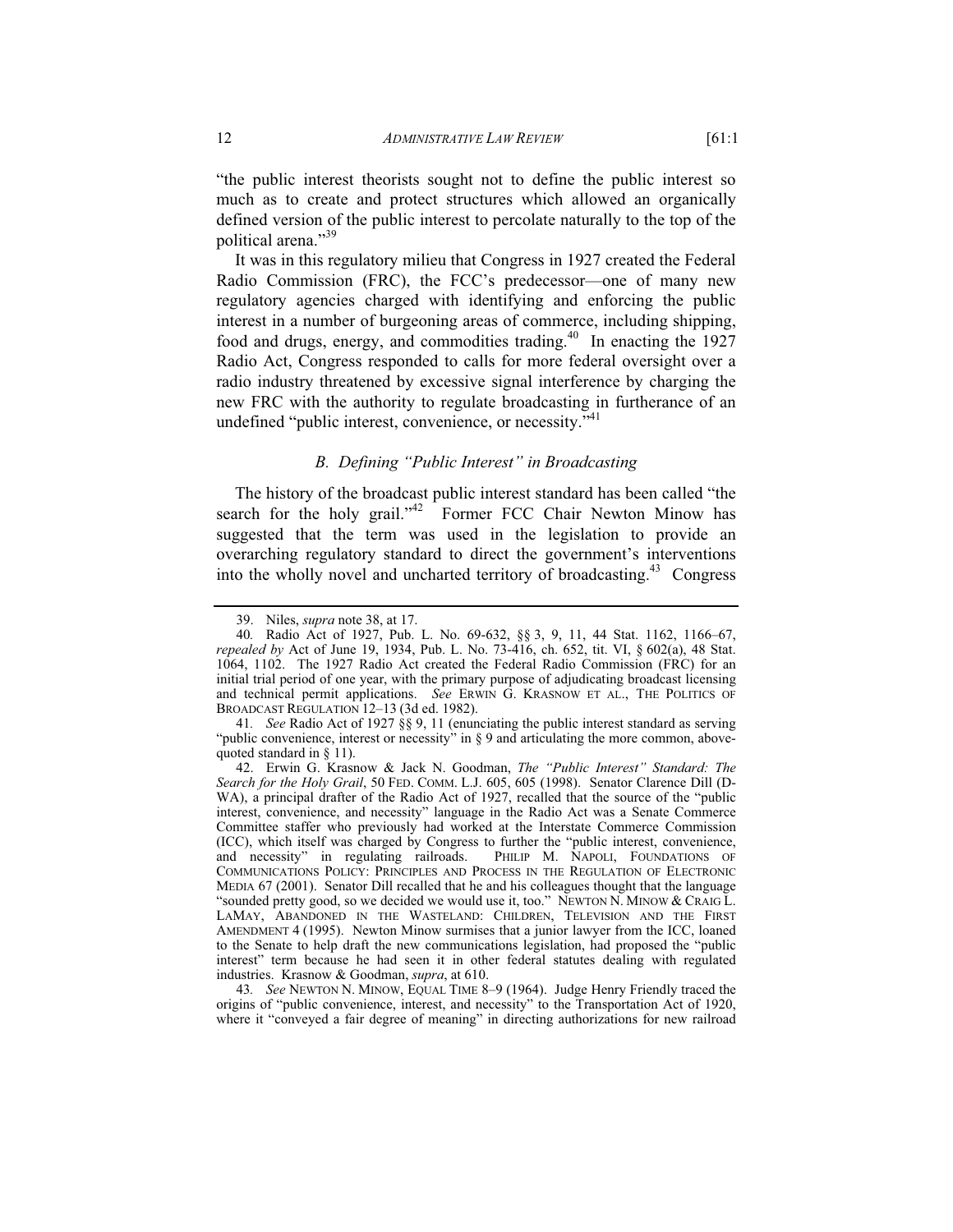incorporated the language again in creating the more powerful FCC by means of the 1934 Communications Act. $44$  The Supreme Court later characterized these terms as "explicitly and by implication left to the Commission's own devising." $45$  According to the Court, they constituted a delegation of "expansive powers" by means of a "comprehensive mandate" to make the best use of the public airwaves.<sup>46</sup>

What became known as the broadcast public interest standard, also referred to as the "public trustee doctrine," was intended to be a malleable, "supple instrument for the exercise of discretion by the expert body which Congress has charged to carry out its legislative policy.<sup> $\frac{4}{7}$ </sup> Defining and pursuing the "public interest" was a challenge across many New Deal agencies with specialized "public interest" missions.<sup>48</sup> In the FCC's case, Congress has referred to the public interest in delegating regulatory authority to the agency across broadcast as well as nonbroadcast areas.<sup>4</sup> But for the agency, fulfilling its public interest mandate in broadcasting has proved especially vexing, given the industry's technological, commercial, and constitutional peculiarities.

Analyzed in the broadest terms, the broadcast public interest standard has evolved through three eras defined by shifts in the balance between predominantly proactive regulation in pursuit of democratic objectives and a more reactive, deregulatory posture rooted in neoliberal free-market views of government oversight.<sup>50</sup> The FCC's regulatory vacillations

45. FCC v. Pottsville Broad. Co., 309 U.S. 134, 138 (1940).

 46. NBC, Inc. v. United States, 319 U.S. 190, 219 (1943); *see also* Red Lion Broad. Co. v. FCC, 395 U.S. 367, 380 (1969) (characterizing Congress's "mandate to the FCC to assure that broadcasters operate in the public interest" as "a broad one").

47*. Pottsville Broad. Co.*, 309 U.S. at 138.

48*.* Niles, *supra* note 38, at 12–14.

49*. See, e.g.*, 47 U.S.C. § 160(a)(3) (regulatory forbearance authority in telecommunications); *id.* § 201(a) (services and charges applicable to common carriers); *id.* § 214(e)(2) (designation of telecommunications carriers eligible for universal service support); *id.* § 573(a)(1) (open-video-service certifications).

 50. For an excellent and much more detailed history of the broadcast public interest standard, see Lili Levi, *The Four Eras of FCC Public Interest Regulation*, 60 ADMIN. L. REV. 813, 825–47 (2008). *See also* PATRICIA AUFDERHEIDE, COMMUNICATIONS POLICY AND THE PUBLIC INTEREST: THE TELECOMMUNICATIONS ACT OF 1996, at 12–21 (1999); Howard A. Shelanski, *Antitrust Law as Mass Media Regulation: Can Merger Standards Protect the Public Interest?*, 94 CAL. L. REV. 371 (2006); Varona, *supra* note 7, at 18–32.

construction. HENRY J. FRIENDLY, THE FEDERAL ADMINISTRATIVE AGENCIES 54–55 (1962), *quoted in* T. BARTON CARTER, MARC A. FRANKLIN & JAY B. WRIGHT, THE FIRST AMENDMENT AND THE FOURTH ESTATE: THE LAW OF THE MASS MEDIA (9th ed. 2005). Judge Friendly asserts that it conveyed less meaning when used in the Motor Carrier Act of 1935 and the Civil Aeronautics Act of 1938, "but under those statutes there would usually be some demonstrable factors." *Id.* He concludes that "[t]he standard was almost drained of meaning" when it was included in the 1934 Communications Act. *Id.*

<sup>44</sup>*. See, e.g.*, The 1934 Communications Act, 47 U.S.C. § 201 (2000) (empowering the Commission to prescribe rules and regulations "in the public interest").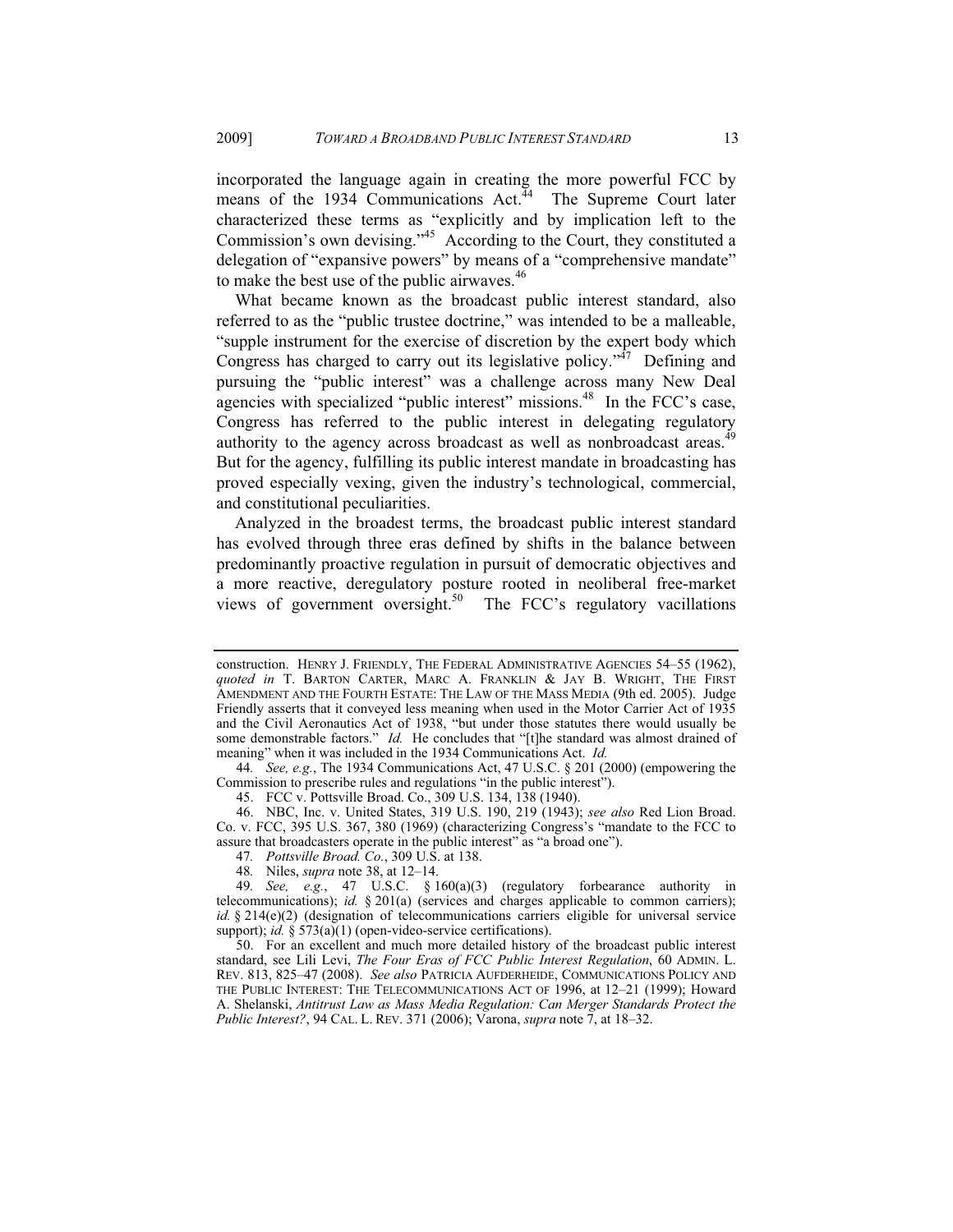14 *ADMINISTRATIVE LAW REVIEW* [61:1

notwithstanding, the FCC's overarching objective in administering the public interest standard always has been to "meet certain basic needs of American politics and culture, over and above what the marketplace may or may not provide," in order to "cultivate a more informed citizenry, greater democratic dialogue, diversity of expression, a more educated population, and more robust, culturally inclusive communities."<sup>51</sup>

#### *1. 1930s Through 1960s—Proactive Regulation "to Promote and Realize the Vast Potentialities" of Broadcasting*

In the first four decades of American broadcast regulation, the FRC and then the FCC attempted to define both the government's relationship to broadcasters and the *content* of public interest programming. In 1930, the FRC declared that the broadcast public interest standard had at its core the democratization of information and the competitive exchange of ideas in a broadcast marketplace of ideas.<sup>52</sup> Once in place, the FCC—with congressional acquiescence—interpreted its mission in regulating broadcasting as invigorating the political life and democratic culture of the nation. In a 1949 report, the FCC stated that the goal of broadcast regulation "in a democracy is the development of an informed public opinion through the public dissemination of news and ideas concerning the vital public issues of the day."53 Underscoring the importance of localism, the FCC dictated that broadcasters must "devote a reasonable percentage of their broadcast time to the presentation of news and programs devoted to

 <sup>51.</sup> DIGITAL BROADCASTING FUTURE, *supra* note 9, at 21; *see also* CBS, Inc. v. Democratic Nat'l Comm., 412 U.S. 94, 117 (1973) (describing government's role as "an 'overseer' and ultimate arbiter and guardian of the public interest"); *Red Lion*, 395 U.S. at 384–86 (recounting evolution of the fairness doctrine and the public interest standard); *see also* Rainey, *supra* note 12, at 271 (discussing the "dissemination of information pertinent to democratic decisionmaking" as the key purpose of public interest broadcast regulation).

 <sup>52.</sup> Great Lakes Broad. Co., F.R.C. No. 4900 (1928), *reprinted in* 3 FRC ANN. REP. 32, 33 (1929), *aff'd in part and rev'd in part*, Great Lakes Broad. Co. v. Fed. Radio Comm'n, 37 F.2d 993 (D.C. Cir. 1930). The FRC interpreted the public interest standard as, inter alia, requiring in "all discussions of issues of importance to the public . . . ample play for the free and fair competition of opposing views." *Id.* at 33. In another proceeding, the FRC offered the earliest elucidation of the public trusteeship model in broadcasting regulation directing that "the station itself must be operated as if owned by the public. . . . It is as if people of a community should own a station and turn it over to the best man in sight with this injunction: 'Manage this station in our interest.'" Schaeffer Radio Co., F.R.C. No. 5228 (June 5, 1930) (unpublished), http://www.fcc.gov/fcc-bin/assemble?docno=291101, *reprinted in* John W. Willis, *The Federal Radio Commission and the Public Service Responsibility of Broadcast Licensees*, 11 J. FED. COMM. B. ASS'N 5, 14 (1950).

 <sup>53.</sup> Report on Editorializing, 13 F.C.C. 1246, 1249 (1949). In this Report, the Commission formally announced the fairness doctrine by recognizing "the paramount right of the public in a free society to be informed and to have presented to it for acceptance or rejection the different attitudes and viewpoints concerning these vital and often controversial issues." *Id.*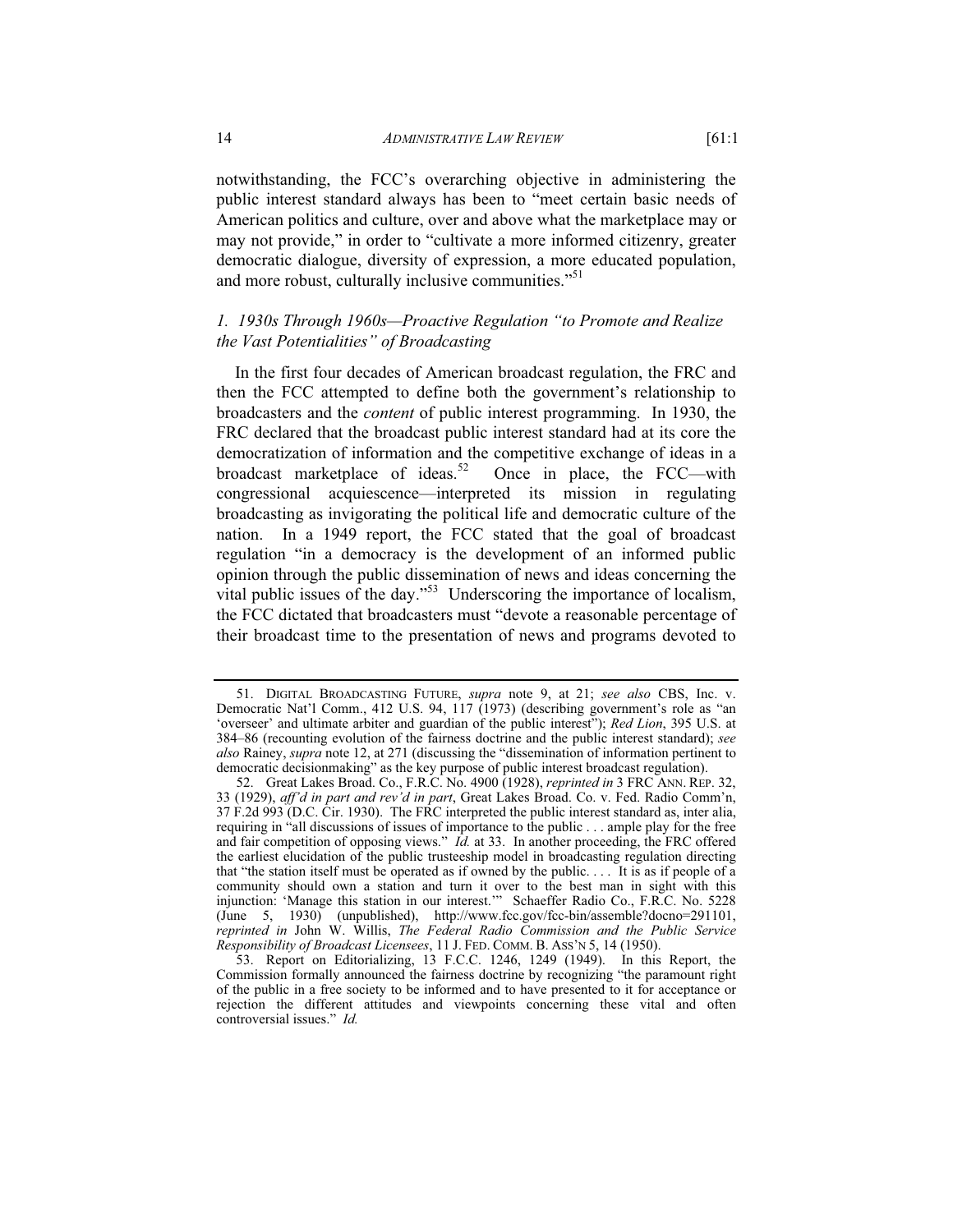the consideration and discussion of public issues of interest in the community served by the particular station" to satisfy the "right of the public to be informed."54 Professor Philip M. Napoli notes that the Commission's early commitment to localism was not "an end in and of itself" but rather an objective "motivated by both political and cultural concerns" and the promotion of "political participation and education among the citizenry."55

The FCC also gradually articulated a nuanced approach to the diversity principle. It justified many of its programming and multiple- and crossownership regulations by emphasizing the importance of competition among providers of broadcast service, as well as the related values of diversity in viewpoint, programming sources, formats and content, and the racial, ethnic, and gender statuses of licensees.<sup>56</sup> Although not often discussed in the early years of broadcasting regulation, the notion of "exposure diversity" gained preeminence in relation to the marketplace of ideas concept.<sup>57</sup> It is not enough that a participant in the ideas marketplace have access to a diversity of ideas from a plethora of sources since access alone does not ensure consumption. For the marketplace of ideas to function well as an instrument for democratic self-government, the participants actually must be exposed to a diversity of competing ideas.<sup>58</sup>

The Supreme Court generally deferred to the FCC's early interpretations of its democracy-enhancing regulatory mission in broadcasting. In its 1943 *NBC, Inc. v. United States* decision, the Court upheld the FCC's laterrepealed "chain broadcasting" rules, which the agency adopted in the interest of promoting diversity and localism.59 Rejecting the broadcast

57*. See* NAPOLI, *supra* note 42, at 146–48.

<sup>54</sup>*. Id.*

 <sup>55.</sup> Philip M. Napoli, *The Localism Principle in Communications Policymaking and Policy Analysis: Ambiguity, Inconsistency, and Empirical Neglect*, 29 POL'Y STUD. J. 372, 380 (2001) (emphasis omitted).

<sup>56</sup>*. See* 2002 Biennial Regulatory Review—Review of the Commission's Broadcast Ownership Rules and Other Rules Adopted Pursuant to Section 202 of the Telecommunications Act of 1996, 18 F.C.C.R. 13,620, 13,627–37 (2003) [hereinafter 2003 Order] (report, order, and notice of proposed rulemaking) (reviewing various forms of diversity in broadcast policy). For an excellent and detailed discussion of the FCC's varying interpretations of the diversity principle, see *Mansfield Journal Co. v. FCC*, 180 F.2d 28, 33 (D.C. Cir. 1950) (recognizing that the national policy that "there be competition in the radio broadcasting industry" is closely related to the diversity principle); NAPOLI, *supra* note 42, at 128–57 (discussing variants of diversity principle and competition); Ronald J. Krotoszynski Jr. & A. Richard M. Blaiklock, *Enhancing the Spectrum: Media Power, Democracy, and the Marketplace of Ideas*, 2000 U. ILL. L. REV. 813.

<sup>58</sup>*. See* CASS R. SUNSTEIN, REPUBLIC.COM 2.0, at 3–18 (2007) (discussing the dangers of narrow filtration of media); *see also* Ellen P. Goodman, *Proactive Media Policy in an Age of Content Abundance*, *in* MEDIA DIVERSITY AND LOCALISM: MEANING AND METRICS 366 (Philip M. Napoli ed., 2007) (discussing the importance of exposure diversity in the digital media marketplace).

 <sup>59.</sup> NBC, Inc. v. United States, 319 U.S. 190, 198 (1943).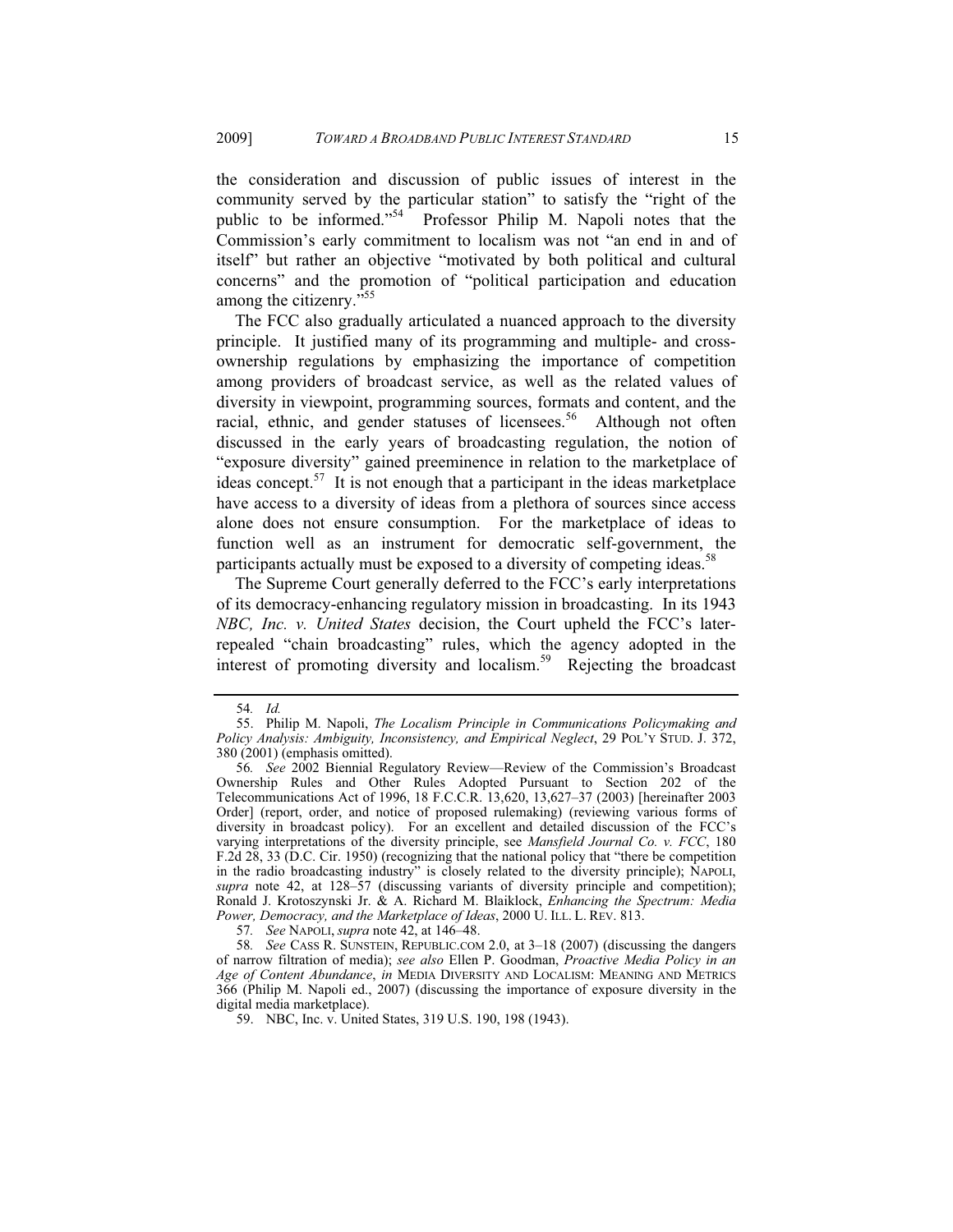networks' argument that the rules were an improper restraint on commerce, the Court reasoned that the Communications Act "[did] not restrict the Commission merely to supervision of the [broadcast] traffic. It put[s] upon the Commission the burden of determining the composition of that traffic."<sup>60</sup> According to the Court, the "avowed aim" of the  $1934$ According to the Court, the "avowed aim" of the 1934 Communications Act was "to secure the maximum benefits of radio to all the people of the United States" by "endow[ing] the Communications Commission with comprehensive powers to promote and realize the vast potentialities of radio." $\delta$ <sup>1</sup>

The 1934 Communications Act required the Commission to assign broadcasting licenses in such a way as to blanket the nation with universally available and locally oriented broadcast service. $62$  In proliferating VHF television service in the 1940s, the FCC allocated stations even to small towns whose economies were thought too meager to support broadcasting service so as many Americans as possible could access broadcasting.<sup>63</sup>

### *a. Attempts at Specific Requirements: The "Blue Book" and the 1960 Programming Statement*

Emboldened by judicial deference and the broad congressional delegation of authority,<sup>64</sup> the FCC set out to adopt a detailed and durable set of programming requirements. In response to the criticism that its early descriptions of public interest programming were too vague,<sup>65</sup> the FCC in

63*. See* Napoli, *supra* note 55, at 374–75 (arguing that the FCC's distribution principles sought to prioritize "the autonomy of local broadcasters, as opposed to encouraging the development of national networks").

64*. See* Randolph J. May, *The Public Interest Standard: Is It Too Indeterminate to Be Constitutional?*, 53 FED. COMM. L.J. 427, 428–29 (2001) (arguing that such a broad delegation of authority violated the nondelegation doctrine).

65*. See* Bill F. Chamberlin, *Lessons in Regulating Information Flow: The FCC's Weak Track Record in Interpreting the Public Interest Standard*, 60 N.C. L. REV. 1057, 1061–62 (1982) (arguing that it was in part because the FCC was primarily concerned with matters

<sup>60</sup>*. Id.* at 215–16.

<sup>61</sup>*. Id*. at 217; *see also id.* ("Section 303(g) [of the 1934 Communications Act] provides that the Commission shall 'generally encourage the larger and more effective use of radio in the public interest.'").

<sup>62</sup>*. See, e.g.*, Communications Act of 1934, 47 U.S.C. § 307(b) (2000) (requiring that, in overseeing commercial broadcasting, "the Commission shall make [the] distribution of licenses, frequencies, hours of operation, and of power among the several States and communities as to provide a fair, efficient, and equitable distribution of radio service to each of the same"); *see also id.* § 396(a)(5) (addressing public television and declaring that "it furthers the general welfare to encourage public telecommunications services which will be responsive to the interests of people both in particular localities and throughout the United States . . . which will constitute a source of alternative telecommunications services for all the citizens of the Nation"); Napoli, *supra* note 55, at 374 (pointing out that the principle of locally oriented broadcasting emerged as a national imperative from both the Radio Act of 1927 and the Communications Act of 1934).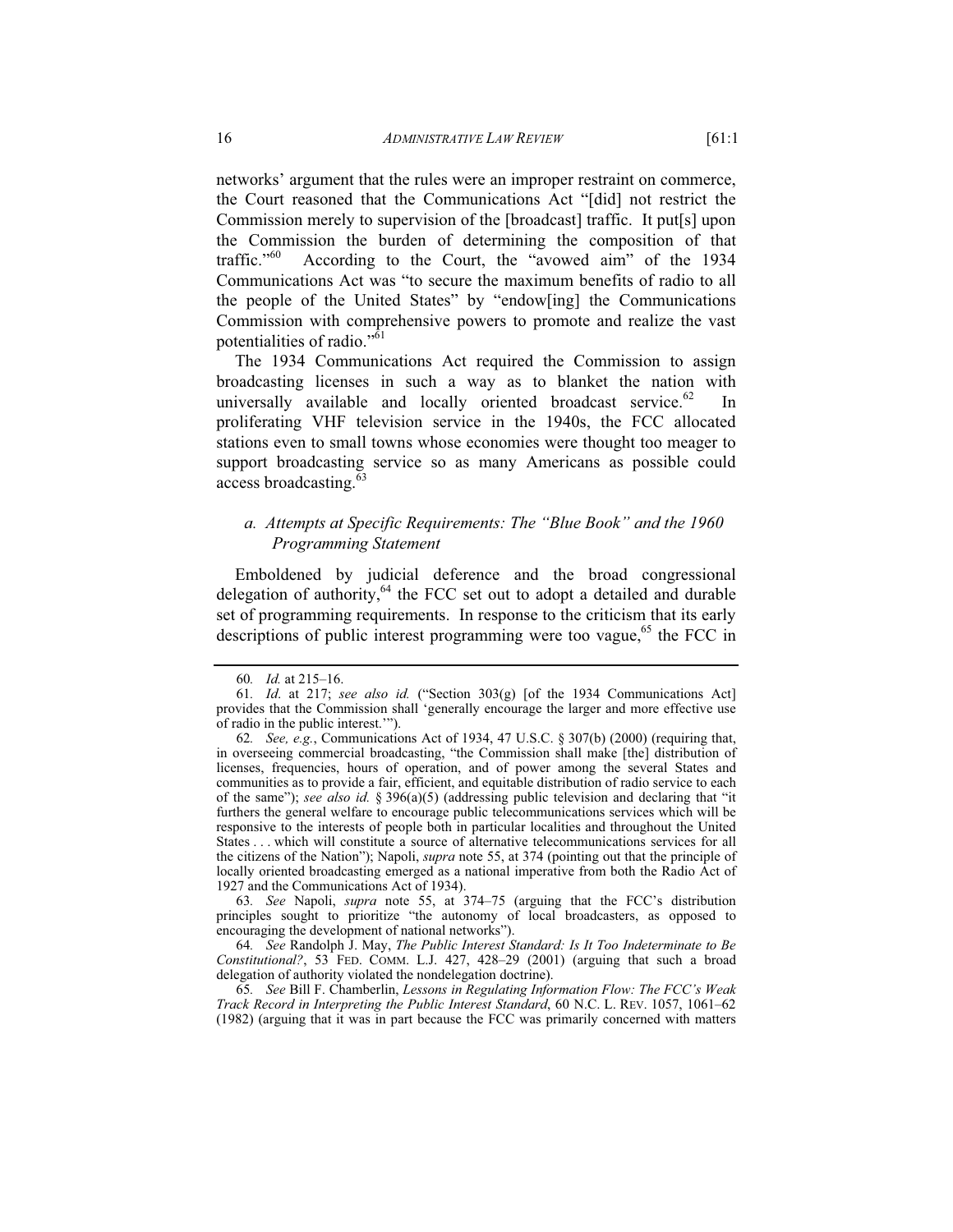1946 issued a list of affirmative programming obligations that became popularly known as the "Blue Book."66 The Blue Book required broadcast licensees to provide a "reasonable" amount of live and locally originated noncommercial programming, to cover issues of local importance, and upon penalty of license nonrenewal—to air programming in certain categories, including "discussion," "education," and "talks."67 Faced with a loud backlash from the already-potent broadcast lobby that attacked the Blue Book as a violation of broadcasters' First Amendment rights, the FCC largely ignored the Blue Book and very rarely referred to it in subsequent enforcement and rulemaking proceedings.<sup>68</sup>

The FCC tried again fourteen years later by adopting the 1960 Programming Statement.<sup>69</sup> Unlike the Blue Book, the 1960 Programming Statement did not attempt to prescribe a national, one-size-fits-all public interest programming menu but instead reminded broadcasters that as public trustees they had to ascertain the particular "public interest, needs, and desires of the communit[ies]" in which they were licensed and had to air programming responsive to those needs.<sup>70</sup> The content of public interest programming was dictated less by the FCC than by the public itself. The 1960 Programming Statement provided that such programming could include content that provided "opportunity for local self-expression," "public affairs programs," "political broadcasts," "service to minority groups," and "educational programs."<sup>71</sup> This attempt at a comprehensive set of public interest requirements was somewhat more effective than its 1946 predecessor,

other than detailed review of public issue programming during the 1930s and 1940s).

<sup>66</sup>*. See generally* FED. COMMC'NS COMM'N, REPORT, PUBLIC SERVICE RESPONSIBILITY OF BROADCAST LICENSEES (1946) (outlining the FCC's new policies for more detailed review of station performance when examining license renewal applications).

<sup>67</sup>*. See* Chamberlin, *supra* note 65, at 1063 n.24 (discussing the programming requirements evident in the FCC's new license renewal application after the publication of the Blue Book).

<sup>68</sup>*. See* Anthony E. Varona, *Out of Thin Air: Using First Amendment Public Forum Analysis to Redeem American Broadcasting Regulation*, 39 U. MICH. J.L. REFORM 149, 156 (2006) (describing how the FCC gave in to outside pressures and the Blue Book "bombed"). An especially telling sign of the FCC's retreat from the Blue Book was its renewal in 1950 of station WOAX's license despite the station management's explicit refusal to air any of the public interest programming required by the Blue Book. *Id.*

<sup>69</sup>*.* Commission Programing [sic] Inquiry, 44 F.C.C. 2303 (1960) (report and statement of policy) (en banc).

<sup>70</sup>*. Id.* at 156–58. The ascertainment requirements, elaborated upon in a separate rulemaking proceeding, provided guidelines for broadcasters on how to execute and document ascertainment efforts. *See* Primer on Ascertainment of Cmty. Problems by Broad. Applicants, 27 F.C.C.2d 650, 656–58 (1971) (clarifying the meaning of certain language in the FCC's broadcast license application which had been given different meanings by different applicants).

 <sup>71.</sup> Varona, *supra* note 68, at 157 (quoting Commission Programing Inquiry, 44 F.C.C. at 2314).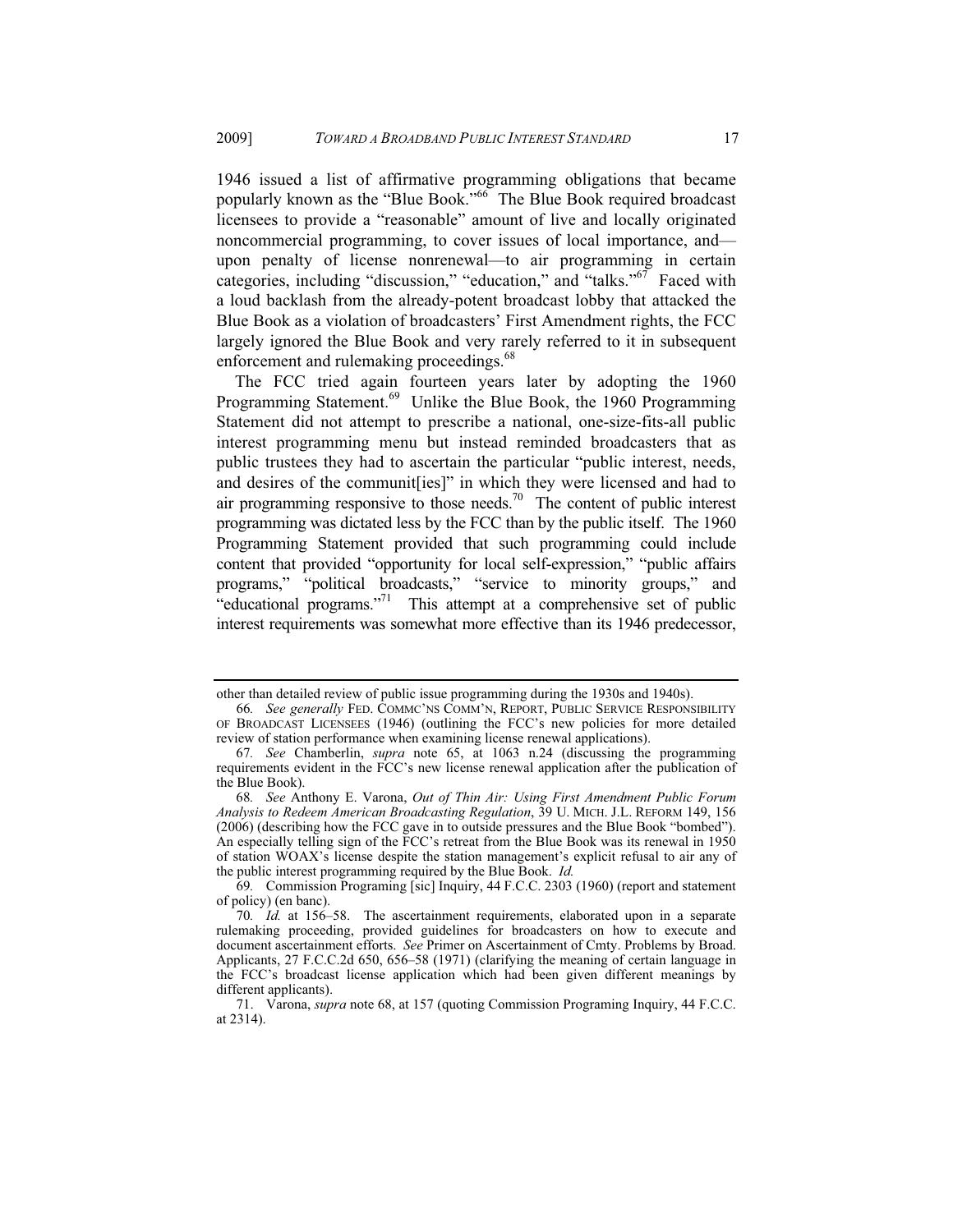but the FCC rarely referred to it in reviewing license renewal applications.<sup>72</sup>

#### *b. More Specification, the Fairness Doctrine, and Noncommercial Broadcasting*

Smaller scale attempts at elucidating the public interest requirements came in 1965, when the FCC standardized the 1960 Programming Statement's licensing decision criteria,<sup>73</sup> and again in 1976, when it declared that licensing applications proposing less than 5% "local" or "informational" programming would not qualify for streamlined consideration.74 Then, in 1974, the Commission issued the *Fairness Report*  in which it reiterated the importance of uninhibited, "robust, wide open" deliberation of public issues on the airwaves, and defended the constitutionality of the fairness doctrine, which required broadcasters to (1) "devote a reasonable percentage of time to coverage of public issues"; and (2) cover these issues fairly by "provid[ing] an opportunity for the presentation of contrasting points of view."<sup>75</sup>

Concerned that the broadcast public interest standard still did not optimize the democratic, cultural, and educational value of broadcasting, Congress enacted the Educational Television Facilities Act of 1962, which created a capital grant fund for public, noncommercial broadcasting.<sup>76</sup> Five years later it enacted the Public Broadcasting Act of 1967, which created the publicly funded Corporation for Public Broadcasting (CPB) with the mission of facilitating "the full development of educational broadcasting." $^{77}$ 

 <sup>72.</sup> The FCC, in fact, continued granting broadcast license renewals in large groups, without any reference to the 1960 Programming Statement guidelines nor the apparent failure of the applicants to provide any public interest programming in satisfaction of the guidelines. *See, e.g.*, Renewals of Broad. Licenses for Ind., Ky., & Tenn., 42 F.C.C.2d 900, 900 (1973) (granting the license renewal applications of 374 station licensees); *see also*  Varona, *supra* note 7, at 25 & n.98 (providing more examples of en masse license renewals).

<sup>73</sup>*. See* Policy Statement on Comparative Broad. Hearings, 1 F.C.C.2d 393, 394 (1965) (noting that the statement was issued for the purposes of "clarity and consistency of decision" and eliminating "time-consuming elements not substantially related to the public interest").

<sup>74</sup>*. See* Amendment to Section 0.281 of the Comm'n Rules: Delegations of Auth. to the Chief, Broad. Bureau, 59 F.C.C.2d 491, 492 (1976) (fixing a low percentage requirement for certain programming types rather than leaving the meaning of the term "substantial" up to the individual discretion of the licensee).

 <sup>75.</sup> Fairness Report of 1974, 48 F.C.C.2d 1, 7, 9 (1974) *aff'd sub nom.* Nat'l Citizens Comm. for Broad. v. FCC, 567 F.2d 1095 (D.C. Cir. 1977), *cert. denied*, 436 U.S. 926 (1978).

<sup>76</sup>*. See* Educational Television Facilities Act of 1962, 47 U.S.C. § 390 (2000) (declaring that the purposes of the Act were to facilitate diversity in availability, operation, and ownership of public broadcast services and to strengthen existing service to the public).

<sup>77.</sup> Public Broadcasting Act of 1967, 47 U.S.C.  $\S 396(g)(1)(A)$  (2000) (amended in 1978 to replace "educational broadcasting" with "public telecommunications"); *see also*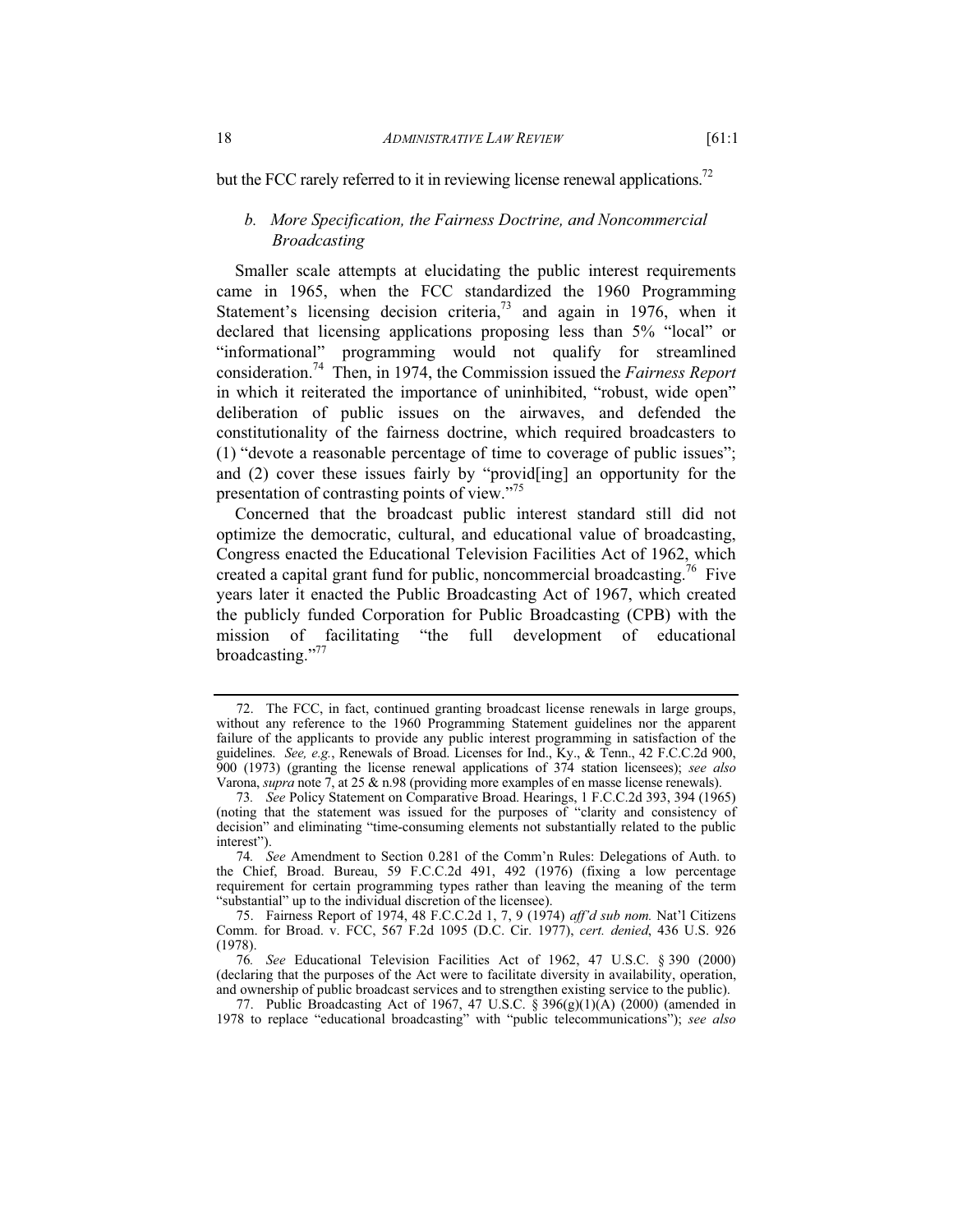#### *c.* Red Lion Broadcasting Co. v. FCC*: The Public's First Amendment Rights as Paramount*

At the end of this era of proactive FCC engagement in public interest programming, the Supreme Court, in 1969, again reaffirmed the constitutionality of the broadcast public interest standard with a strong endorsement of affirmative government interventions into the speech market to promote democratic values. In the unanimous *Red Lion Broadcasting Co. v. FCC* case, the Court upheld the fairness doctrine and the related regulations on political attacks and editorializing.<sup>78</sup> Rejecting the broadcasters' First Amendment challenge, the Court reasoned that, because the radio-frequency spectrum is a scarce national resource, the First Amendment would allow the government to condition the use of licensed spectrum on compliance with affirmative public interest programming requirements.<sup>79</sup> The objective of broadcast regulation, according to the Court, was "to preserve an uninhibited marketplace of ideas in which truth will ultimately prevail, rather than to countenance monopolization of that market, whether it be by the Government itself or of a private licensee."<sup>80</sup> This was especially so since broadcasting had "supplant[ed] atomized, relatively informal communication with mass media as a prime source of national cohesion and news."<sup>81</sup> That power of broadcasting to attract the public's attention as a modern, electronic *Agora*, by means of the public's own resource, rendered the speech rights of the licensees subordinate to those of the audience members: "It is the right of the viewers and listeners, not the right of the broadcasters, which is paramount.<sup>82</sup>

But *Red Lion* did not only make reference to scarcity-dependent regulation of broadcasters' speech. The Court also reaffirmed the importance of government's role, more generally, in endeavoring to present the public with democracy-enhancing information, especially given the

Accuracy in Media, Inc. v. FCC, 521 F.2d 288, 292 (D.C. Cir. 1975) (discussing how in 1970 CPB and a group of noncommercial licensees formed the Public Broadcasting Service (PBS) and National Public Radio (NPR)).

 <sup>78. 395</sup> U.S. 367, 375 (1969) (interpreting such regulations as an enhancement of free speech rather than an abridgement).

<sup>79</sup>*. See id.* at 388 ("Where there are substantially more individuals who want to broadcast than there are frequencies to allocate, it is idle to posit an unabridgeable First Amendment right to broadcast comparable to the right of every individual to speak, write, or publish.").

<sup>80</sup>*. Id.* at 390 (citing Associated Press v. United States, 326 U.S. 1, 20 (1945)); *see also Associated Press*, 326 U.S. at 20 (applying the Sherman Act to the newspaper industry and declaring that the First Amendment "rests on the assumption that the widest possible dissemination of information from diverse and antagonistic sources is essential to the welfare of the public").

<sup>81</sup>*. Red Lion*, 395 U.S. at 386 n.15.

<sup>82</sup>*. Id.* at 390.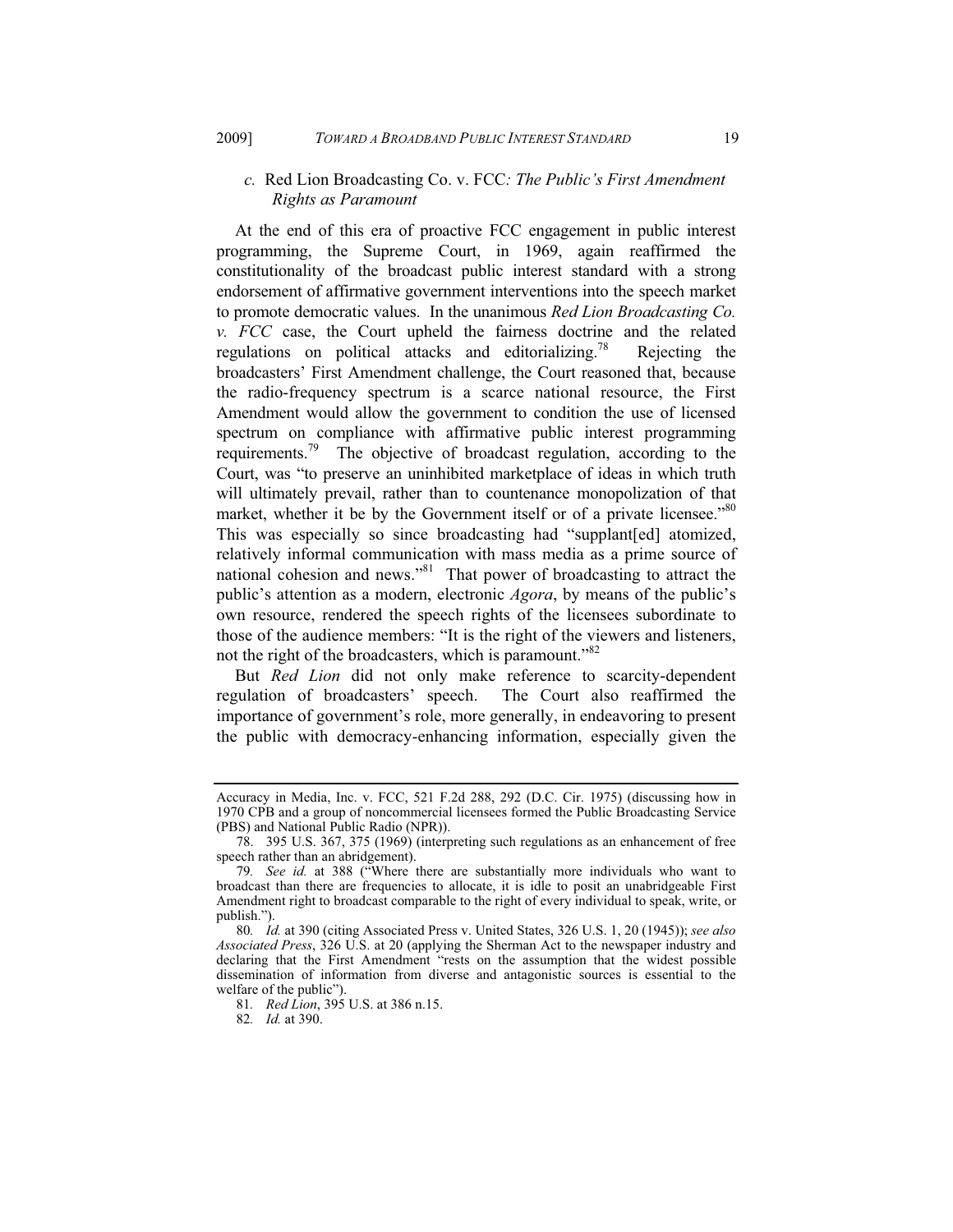unique value of broadcasting to serve as a convener and central focus of public attention. Quoting *Garrison v. Louisiana*, the Court noted that "[s]peech concerning public affairs is more than self-expression; it is the essence of self-government."<sup>83</sup> The people, the Court reasoned, would become better citizens by virtue of government's facilitation of "the presentation of vigorous debate of controversial issues of importance and concern to the public."<sup>84</sup>

#### *2. 1970s and 1980s—The Taming of* Red Lion *by the Invisible Hand*

The regulatory tides at the FCC began to turn in the 1970s, with mounting public skepticism of government's ability to realize the public good. The Vietnam War, the Pentagon Papers controversy, Watergate, and especially President Richard Nixon's efforts to strong-arm the FCC into penalizing broadcasters that aired programs critical of his Administration soured the public on government and specifically its influence on the media.<sup>85</sup> The nation looked for alternatives to governmental pursuit of the public interest and spotted the invisible hand.

In a law review article coauthored with Daniel L. Brenner, President Reagan's FCC Chairman Mark S. Fowler proposed "a new direction for governmental regulation of broadcasting" that relied "on the broadcasters' ability to determine the wants of their audiences through the normal mechanisms of the marketplace."<sup>86</sup> Fowler and Brenner insisted that Congress and the FCC should regard "broadcasters not as fiduciaries of the public, as their regulators have historically perceived them, but as marketplace competitors."<sup>87</sup> Later defending his deregulatory animus, Fowler famously quipped that broadcasters should face no particularized regulation whatsoever, since "television is just another appliance. It's a toaster with pictures."<sup>88</sup> Fowler's demand for a more market-driven approach to broadcast regulation was manifestly rooted in the thenprevailing Chicago School theories of free competition advocating that the commercial marketplace was better at delivering the public interest than

87*. Id.* at 210.

<sup>83</sup>*. Id.* (quoting Garrison v. Louisiana, 379 U.S. 64, 74–75 (1964)).

<sup>84</sup>*. Red Lion*, 395 U.S. at 385.

<sup>85</sup>*. See* Owen M. Fiss, *The Censorship of Television*, 93 NW. U. L. REV. 1215, 1218 (1999) (discussing the threat to television from censorship both by state actors and by actors within the television industry itself).

<sup>86</sup>*. See* Mark S. Fowler & Daniel L. Brenner, *A Marketplace Approach to Broadcast Regulation*, 60 TEX. L. REV. 207, 209–10 (1982) (arguing that the marketplace approach better serves the public in an environment increasingly defined by new media and "technological plenty").

 <sup>88.</sup> Bernard D. Nossiter, *Licenses to Coin Money: The FCC's Big Giveaway Show*, 241 NATION 402, 402 (1985) (quoting remarks by Mr. Fowler in an address to radio and television executives).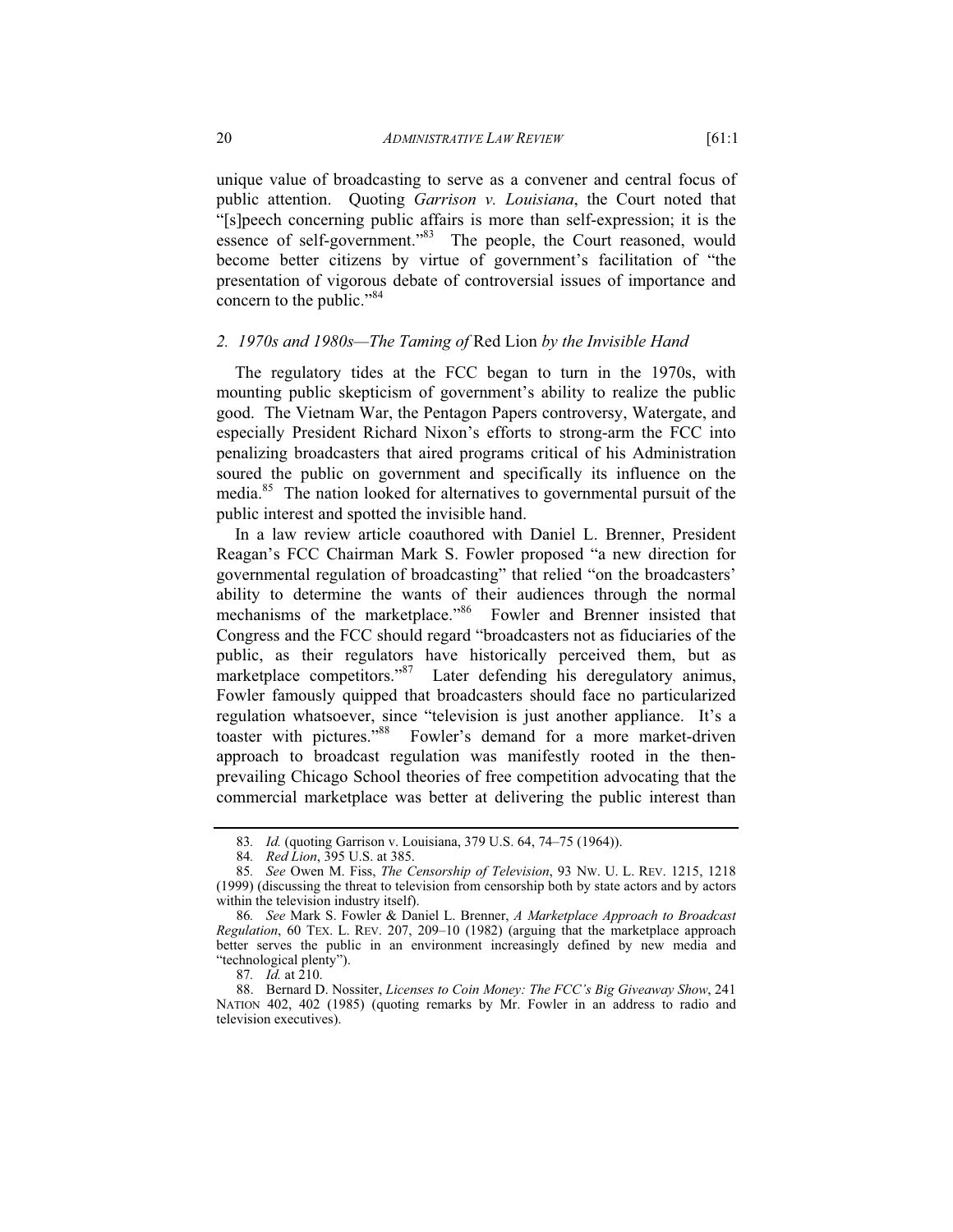regulatory dictates.<sup>89</sup>

The Reagan Era deregulation of broadcasting was swift and comprehensive. The FCC eliminated many requirements, including some multiple-ownership restrictions, radio programming guidelines, requirements for documenting the ascertainment of community programming needs, program log requirements, and mandatory minimum quantities of public affairs programming.<sup>90</sup> It lengthened the television license terms from three to five years and radically streamlined the license renewal process so that licenses were conferred under a "postcard renewal" mechanism devoid of any meaningful review of a licensee's public interest programming.<sup>91</sup> Just a few years before Reagan, in 1974, the FCC characterized the fairness doctrine as "the single most important requirement of operation in the public interest—the *sine qua non* for grant of a renewal of license."<sup>92</sup> But the FCC eliminated the fairness doctrine in 1987, reasoning that it was having the counterproductive effect of inhibiting the speech of broadcasters, who were avoiding the coverage of controversial issues of public importance in order to stay clear of the fairness doctrine's balancing requirements.<sup>93</sup>

# *3. 1990s to Today: Continued Deregulation and a Modest Revival of Public Interest Regulation (*Red Lion *Roars Again)*

Congress and the FCC continued to eliminate or weaken some broadcast public interest regulations throughout the 1990s, while promulgating new requirements in the name of the public interest. In 1993, the Commission

<sup>89</sup>*. See* Lawrence Lessig, *The New Chicago School*, 27 J. LEGAL STUD. 661, 665 (1998) (explaining Chicago School theorists' preference for rational-choice models over regulatory structures); *see also* Douglas Litowitz, *A Critical Take on Shasta County and the "New Chicago School*,*"* 15 YALE J.L. & HUMAN. 295 (2003) (discussing the popularity of rational-choice models among legal theorists following Robert Ellickson, *Of Coase and Cattle: Dispute Resolution Among Neighbors in Shasta County*, 38 STAN. L. REV. 623 (1986), but noting the limits of this perspective and espousing the benefits of critical theory).

<sup>90</sup>*. See* Varona, *supra* note 7, at 27–28 (detailing then-FCC Chairman Mark Fowler's deregulatory policies and their effects on the broadcasting market).

<sup>91</sup>*. Id.* at 28.

 <sup>92.</sup> Fairness Report of 1974, 48 F.C.C.2d 1, 10 (1974), *aff'd sub nom.* Nat'l Citizens Comm. for Broad. v. FCC, 567 F.2d 1095 (D.C. Cir. 1977), *cert. denied* 436 U.S. 926 (1978).

<sup>93</sup>*. See* Complaint of Syracuse Peace Council, 2 F.C.C.R. 5043, 5049–52 (1987) (finding that the fairness doctrine inhibits broadcasters' coverage of controversial issues and concluding that it should be eliminated), *recon. denied*, 3 F.C.C.R. 2035 (1988), *aff'd sub nom.* Syracuse Peace Council v. FCC, 867 F.2d 654 (D.C. Cir. 1989). In 2000, the D.C. Circuit issued a writ of mandamus ordering the FCC to repeal the personal attack and political editorializing rules that were closely related to the fairness doctrine and were upheld in *Red Lion*. *See* Radio–Television News Dirs. Ass'n v. FCC, 229 F.3d 269, 272 (D.C. Cir. 2000) (issuing the writ).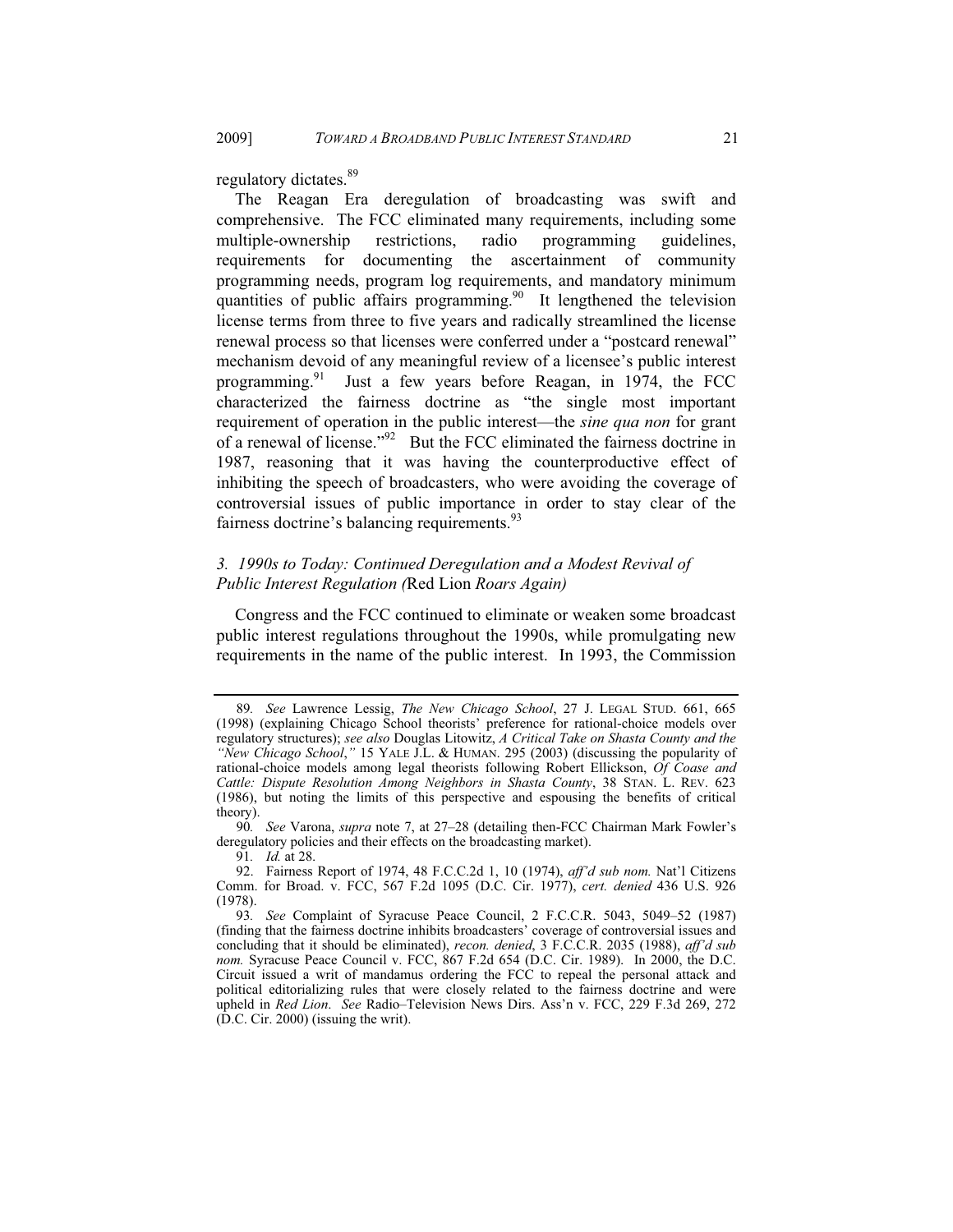announced that home-shopping television stations that air only satellitedelivered product advertising and no local public affairs, news, or other locally-oriented programming still "are serving the public interest, convenience and necessity" and qualify for mandatory carriage on cable systems as local stations under the 1992 Cable Act.<sup>94</sup> Congress passed the Telecommunications Act of 1996 (1996 Telecom Act), which constituted the most sweeping revision of federal communications law since the 1934<br>Communications Act.<sup>95</sup> The 1996 Telecom Act eliminated some The 1996 Telecom Act eliminated some ownership restrictions, including the national cap on AM and FM radio station ownership, $96$  and increased the national television multiple-station ownership limit from a 25% maximum national audience reach (set in 1985) to a 35% audience reach limit.<sup>97</sup>

The significant liberalization of longstanding station ownership restrictions enabled broadcast group owners to grow exponentially. Clear Channel Communications increased its radio station holdings from fortythree stations before passage of the 1996 Telecom Act to 1,200 radio stations in  $2004<sup>98</sup>$  The hazards of the ensuing media consolidation were illustrated vividly in January 2002, when a freight train derailed in Minot, North Dakota (population 37,000), spilling large quantities of anhydrous ammonia fertilizer and creating a lethal and suffocating toxic vapor cloud.<sup>99</sup>

<sup>94</sup>*. See* Implementation of Section 4(g) of the Cable Television Consumer Protection and Competition Act of 1992, 8 F.C.C.R. 5321, 5328–29 (1993) ("[A]s long as a home shopping broadcast station remains authorized to hold a Commission license, it should be qualified for mandatory carriage.").

 <sup>95.</sup> Telecommunications Act of 1996, Pub. L. No. 104-104, 110 Stat. 56 (codified as amended in scattered sections of 47 U.S.C. (2000)) (amending the Communications Act of 1934).

<sup>96</sup>*. See id.* § 202(a), 110 Stat. at 110 ("The Commission shall modify section 73.3555 of its regulations (47 C.F.R. § 73.3555) by eliminating any provisions limiting the number of AM or FM broadcast stations which may be owned or controlled by one entity nationally."). At the local level, the 1996 Telecom Act allowed same-entity ownership of up to eight commercial radio stations in markets with a total of forty-five or more commercial radio stations, up to seven commercial radio stations in markets with thirty to forty-four of such stations, up to six in markets with between fifteen and twenty-nine of such stations, and up to five in markets with fewer than fifteen of such stations. *Id.* § 202(b)(1), 110 Stat. at 110; *see also* Leonard M. Baynes, *Race, Media Consolidation, and Online Content: The Lack of Substitutes Available to Media Consumers of Color*, 39 U. MICH. J.L. REFORM 199 (2006) (analyzing effects of 2003 media-ownership rulings on communities of color); Catherine J.K. Sandoval, *Antitrust Law on the Borderland of Language and Market Definition: Is There a Separate Spanish-Language Radio Market? A Case Study of the Merger of Univision and Hispanic Broadcasting Corporation*, 40 U.S.F. L. REV. 381, 386–89 (2006) (discussing liberalization of the radio ownership rules and its deleterious effects on the radio-dependent Latino/a community).

<sup>97.</sup> Telecommunications Act of 1996, Pub. L. No. 104-104, § 202(c)(1)(B), 110 Stat. 56, 111.

 <sup>98.</sup> John Helyar, *Radio's Stern Challenge*, FORTUNE, Nov. 1, 2004, at 123, 124.

 <sup>99.</sup> Jennifer S. Lee, *On Minot, N.D., Radio: A Single Corporate Voice*, N.Y. TIMES, Mar. 31, 2003, at C7 (discussing the incident in Minot as an example of the potentially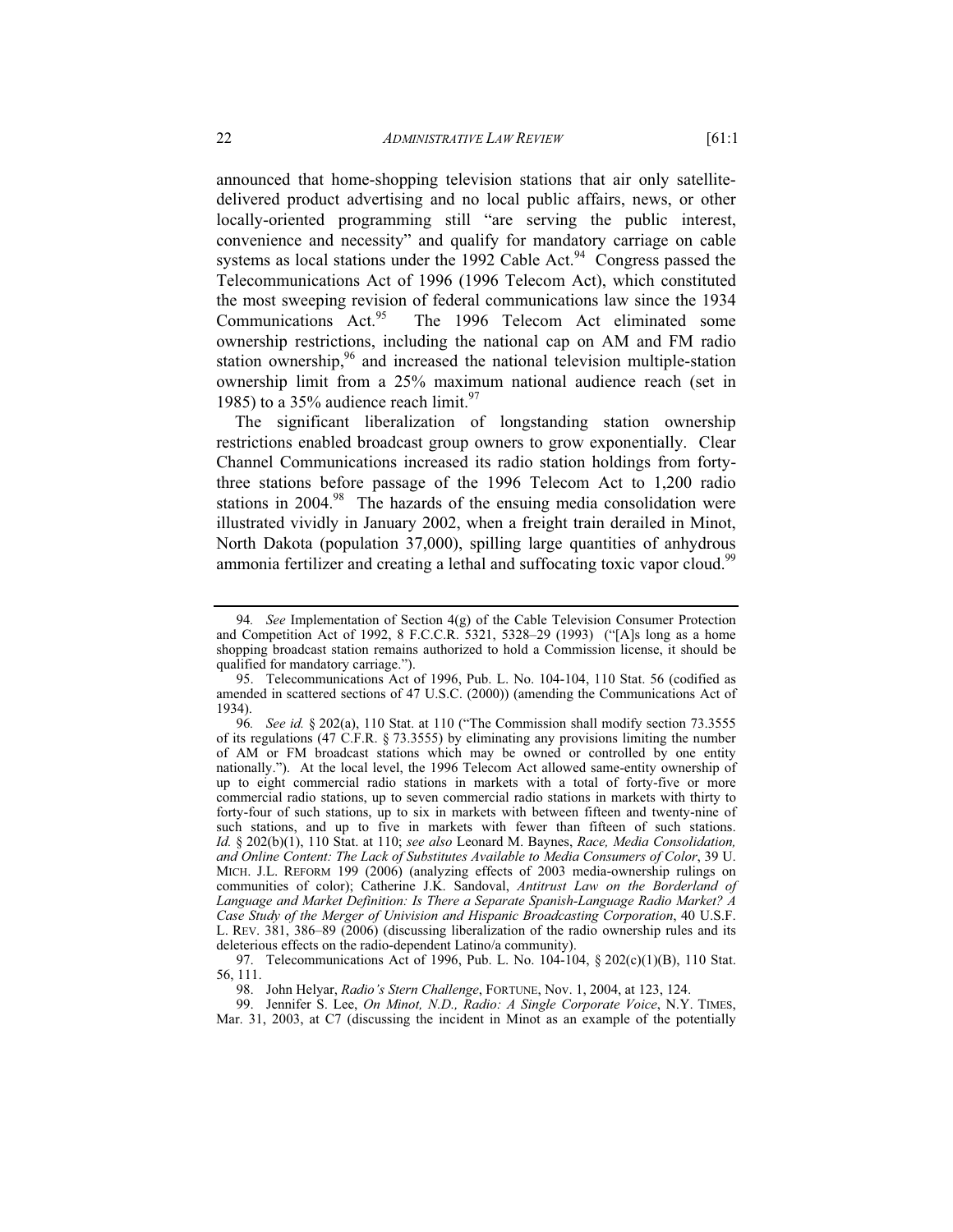When the emergency responders telephoned the local radio stations, they were unable to reach anyone because Clear Channel owned twenty-three of the eighty commercial stations in North Dakota, including six stations in Minot, all of which were airing satellite feeds from Clear Channel's headquarters in San Antonio, Texas.<sup>100</sup>

Undeterred, the FCC in 2003 decided to increase the national television ownership cap to a total national audience reach limit of 45% (up from 35%).<sup>101</sup> It did this after having received approximately 800,000 public comments, 99% of which were in opposition to the proposal.<sup>102</sup> The FCC's action created so much public protest that Congress responded by rolling back the new national ownership rule to  $39\%$  of national audience reach.<sup>103</sup> In addition, the Third Circuit in *Prometheus Radio Project v. FCC* rejected the "diversity index" devised by the FCC in justifying a number of its changes to the media ownership rules as "arbitrary and capricious" and relying on "irrational assumptions and inconsistencies," including that the Internet is a fitting substitute for local programming and source diversity in local broadcast markets.<sup>104</sup>

### *a. The Broadcast Public Interest Standard Survives (Tattered, but Still Alive)*

Despite the aggressive deregulation of broadcasting, the government continues to rely on the public interest standard—and its localism, diversity, universal service, and democracy-building principles—both in enforcing the vestigial public interest regulations and promulgating new ones. Congress itself has appealed to these principles in enacting new proactive broadcast legislation. For example, in enacting the 1990

deleterious effects of FCC deregulation).

<sup>100</sup>*. Id.*

<sup>101</sup>*. See* 2003 Order, *supra* note 56, at 13,814.

<sup>102</sup>*. See Media Ownership Rules and FCC Reauthorization: Hearing Before the Senate Comm. on Commerce, Science and Transportation*, 198th Cong. 3 (2003) (statement of Michael J. Copps, Comm'r, Federal Communications Commission) ("Of the nearly three quarters of a million comments we have received, nearly all oppose increased media consolidation—over 99.9 percent.").

<sup>103</sup>*. See Powell Sees No Fast End to Media Rules Debate*, L.A. TIMES, Dec. 3, 2004, at C4 (discussing the attempt by the FCC to relax regulations and the subsequent constriction of the regulations by Congress). For a detailed survey of the broadcast ownership rules, see Robert B. Horwitz, *On Media Concentration and the Diversity Question*, *in* MEDIA DIVERSITY AND LOCALISM 9, 22–24 (Philip M. Napoli ed., 2007) (outlining the ownership rules).

 <sup>104. 373</sup> F.3d 372 (3d Cir. 2004). The Commission's desire to lift ownership restrictions has not abated. In June 2008, the FCC lifted the newspaper–broadcast crossownership rule. *See* FED. COMMC'NS COMM'N, SMALL ENTITY COMPLIANCE GUIDE, MEDIA OWNERSHIP, No. 07-216 (2008), http://fjallfoss.fcc.gov/edocs\_public/attachmatch/DA-08- 1310A1.doc (informing small businesses of the recently relaxed broadcast ownership requirements).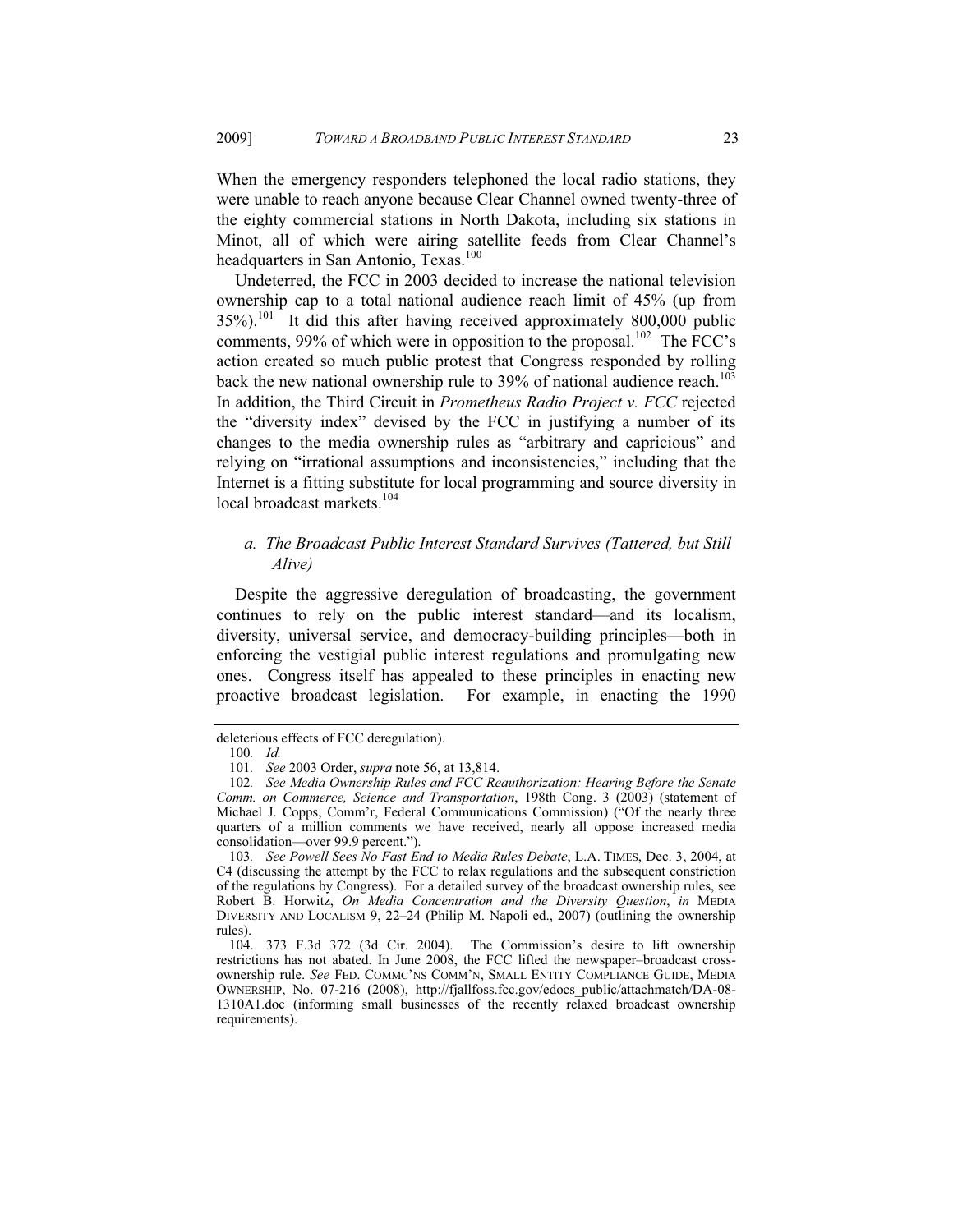Children's Television Act (CTA), Congress declared that "as part of their obligation to serve the public interest, television station operators and licensees should provide programming that serves the special needs of children."<sup>105</sup> The CTA requires the FCC to "consider the extent to which the licensee . . . has served the educational and informational needs of children" in its programming. $106$  Citing that authority, the FCC in 1996 adopted new regulations aimed at enhancing children's educational programming, providing certain license renewal benefits to television broadcasters demonstrating that they have aired a minimum of three hours per week of educational and informational programming for children ages sixteen and younger.<sup>107</sup> Broadcasters also are required to comply with certain advertising restrictions in programming primarily directed to children.<sup>108</sup> In addition, Congress and the FCC have appealed to television's effects on children by increasing penalties for the airing of indecent material from \$27,500 to \$325,000 per incident, particularly following the 2004 Super Bowl halftime show in which Janet Jackson

The federal government's interest in universal access for free broadcasting also has survived the deregulatory era. In 2006, Congress appropriated \$990 million for the subsidization of a program to distribute up to two \$40 discount coupons to low-income households for the purchase of digital-to-analog retroconverters for citizens who could not afford a new digital television set and would like to use their analog television sets to receive free over-the-air broadcast signals after broadcast stations ceased transmitting on analog frequencies. $110$ 

momentarily exposed a breast.<sup>109</sup>

108*.* Children's Television Act of 1990, 47 U.S.C. §§ 303a, 303b, 394 (2000). For example, television licensees are prohibited from incorporating more than twelve minutes of advertising per children's programming hour during weekdays and more than ten-and-a-half minutes per hour on weekends. *Id.* § 303a(b).

 109. CBS's fine was overturned by the Third Circuit in July 2008. CBS Corp. v. FCC, 535 F.3d 167 (3d Cir. 2008).

110*. See* Title III of the Deficit Reduction Act of 2005, Pub. L. No. 109-171, § 3002, 120 Stat. 4, 21 (2006) (enacting these requirements). Section 3002(a) of this statute required analog full-power television broadcasting to cease on February 17, 2009, while § 3002(b) requiring the FCC to terminate all full-power analog station licenses on the following day. This same statute charged the National Telecommunications and Information Administration (NTIA) with administering the converter program, with part of the funding for the discount coupons coming from the forthcoming auction of the analog broadcast spectrum returned to the government once the analog-to-digital conversion is complete. *See id.* § 3004 (establishing a fund for this purpose in the Treasury of the United

 <sup>105. 47</sup> U.S.C. § 303a (2000).

<sup>106</sup>*. Id.* § 303b(a).

<sup>107</sup>*. See* Policies and Rules Concerning Children's Television Programming, Revision of Programming Policies for Television Broadcast Stations, 11 F.C.C.R. 10,660 (1996) (report and order) (adopting abbreviated renewal application procedures for broadcasters who air at least three hours of children's programming per week, reducing the burden of the full renewal process on such broadcasters).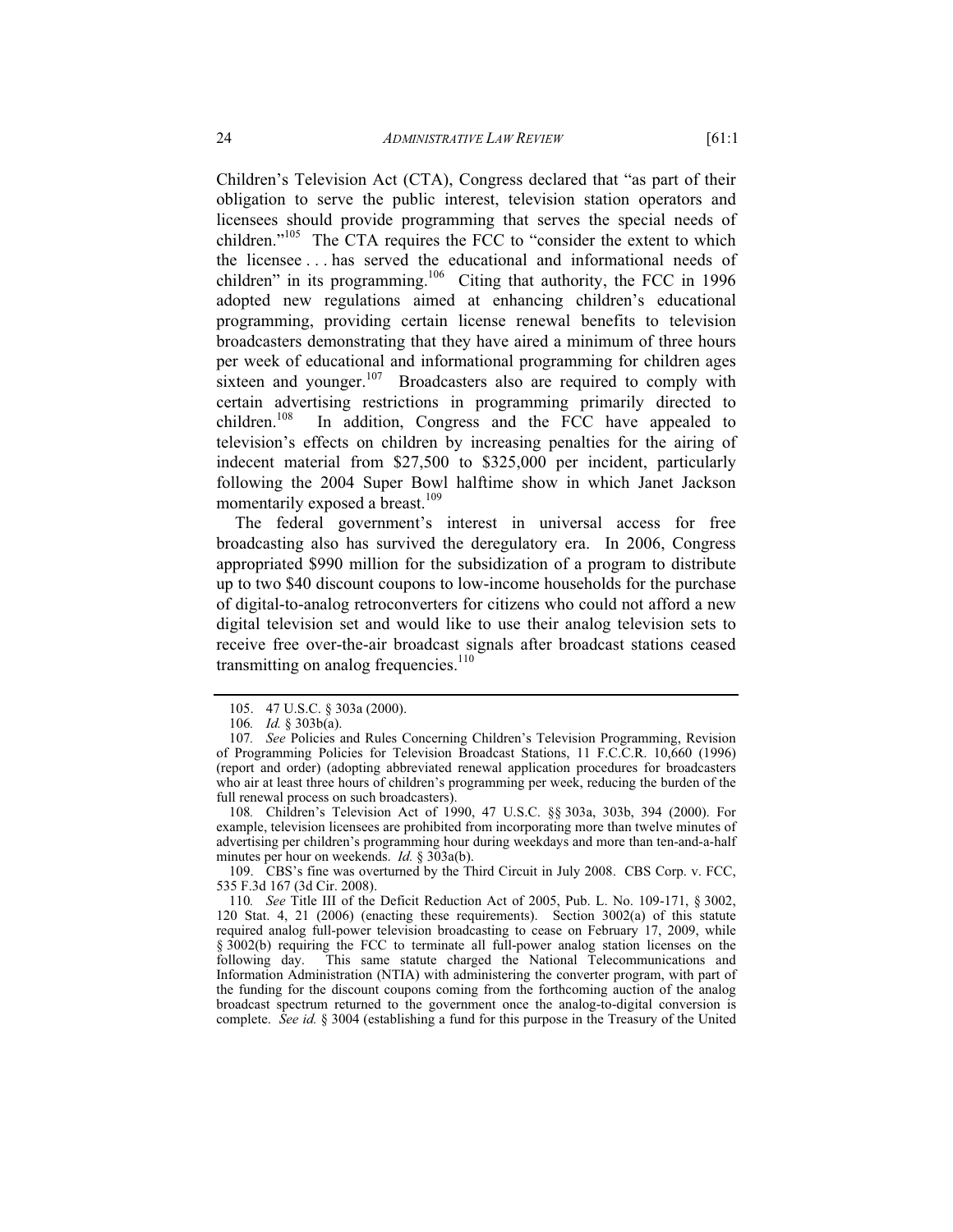In a 2004 Notice of Inquiry on broadcast localism, the Commission declared that "[e]ven as the Commission deregulated many behavioral rules for broadcasters in the 1980s, it did not deviate from the notion that [broadcasters] must serve their local communities."<sup>111</sup> It reaffirmed that "[b]roadcasters, who are temporary trustees of the public's airwaves, must use the medium to serve the public interest, and the Commission has consistently interpreted this to mean that licensees must air programming that is responsive to the interests and needs of their communities of license."<sup>112</sup> In January 2008, the FCC proposed a number of new measures aimed at improving "broadcaster efforts to provide community-responsive programming such as news and public affairs, and programming targeted to the particular needs or interests of certain segments of the public."<sup>113</sup> These range from "community advisory boards" to advise the station on the needs of local viewing audiences, local audience surveys, and the adoption of "public interest minimums" for public affairs and political programming.<sup>114</sup>

Driving the FCC's interest in rejuvenating the broadcast public interest standard, no doubt, are recent studies showing that local public affairs and political programming on free broadcast television are generally scarce and altogether nonexistent on many stations. A study of 285 broadcast television stations by Fordham University's McGannon Communications Research Center found that 59% of the commercial stations surveyed aired no local public affairs program during the two-week survey period.<sup>115</sup> And a 2004 Lear Center study on local news coverage of the 2004 campaign found a paucity of broadcast coverage of local political campaigns.<sup>116</sup>

Ironically, despite the shortage of political coverage on broadcast stations, broadcasters profit enormously from political advertising. As part of their public interest duties, broadcast licensees must give "reasonable access" for the "purchase of reasonable amounts of time" to "legally qualified candidate[s] for Federal elective office"<sup>117</sup> at the "lowest unit

States); *see also* NTIA Rules to Implement and Administer a Coupon Program for Digitalto-Analog Converter Boxes, 72 Fed. Reg. 12,097 (Mar. 15, 2007) (adopting regulations to establish and administer the coupon program).

 <sup>111.</sup> Broad. Localism, 19 F.C.C.R. 12,425, 12,425 (2004).

<sup>112</sup>*. Id.*

 <sup>113.</sup> Broad. Localism, 23 F.C.C.R. 1324, 1326 (2008) (notice of proposed rulemaking).

<sup>114</sup>*. Id.* at 1343–44.

<sup>115</sup>*. Id.* at 1341–42.

<sup>116</sup>*. See id.* at 1351 (noting that only 8% of news programs surveyed contained any local political coverage at all).

 <sup>117. 47</sup> U.S.C. §§ 312a(7), 315 (2000); *see also* 47 C.F.R. § 73.1941 (2007) (equal opportunities). In addition, should a licensee "permit any person who is a legally qualified candidate for public office to use a broadcasting station, he shall afford equal opportunities to all other such candidates for that office in the use of such broadcasting station." 47 U.S.C. § 315(a) (2000).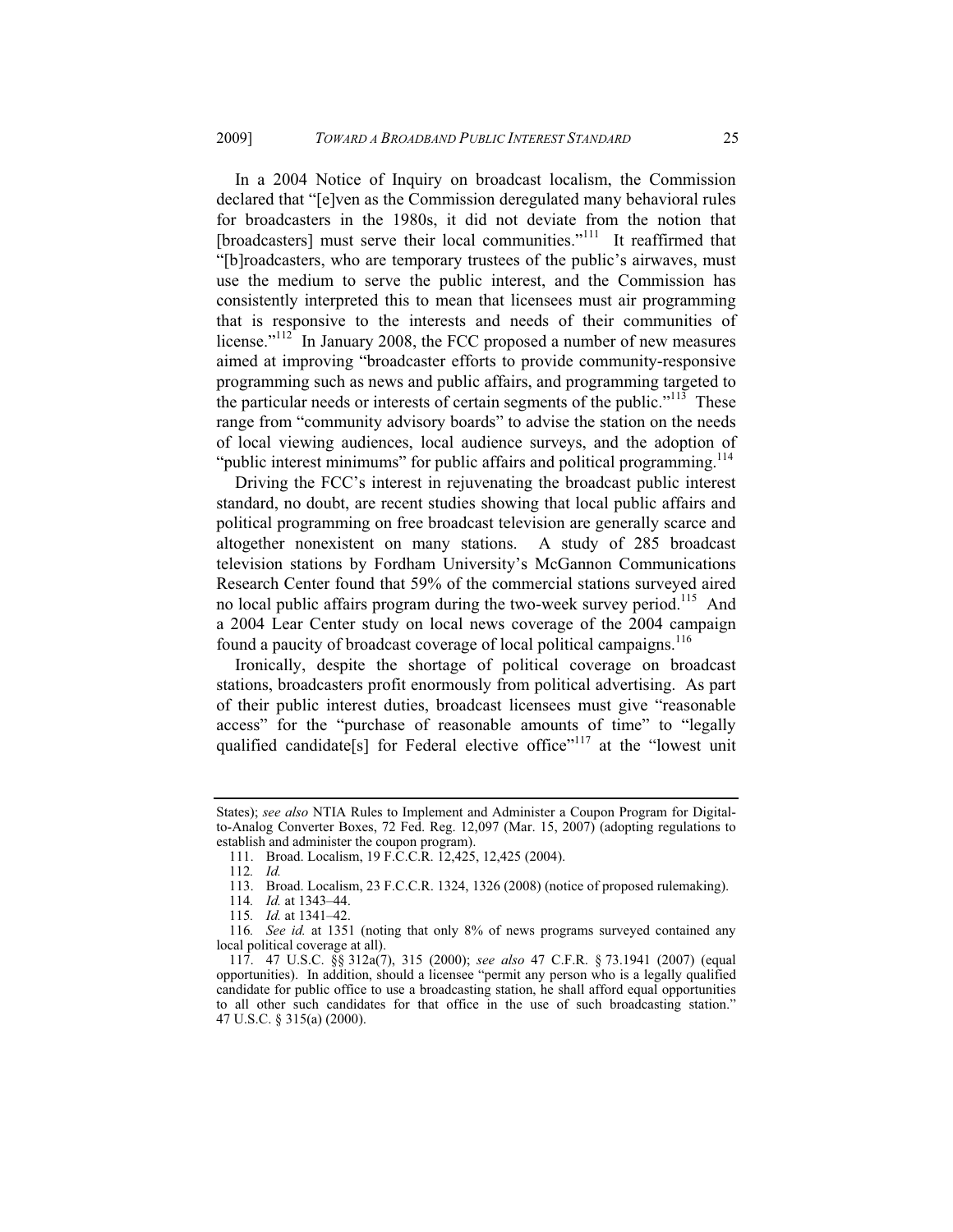charge."<sup>118</sup> During the 2004 campaigns alone, television stations earned \$1.6 billion in political advertising revenue.<sup>119</sup> For the 2008 election, political advertising revenues for broadcasters were expected to exceed \$3 billion.<sup>120</sup>

Although broadcasters must abide by a number of other rules rooted in the public interest standard,<sup>121</sup> the standard has fallen far short of the democracy-affirming goals of Congress and the early regulators. As early as 1961, at a time when broadcasters were airing significantly more public affairs programming than today, FCC Chairman Newton Minow had declared the broadcast standard a failure and the broadcast landscape a "vast wasteland" that offered little in the way of cultivating democratic engagement in their communities of license.<sup>122</sup>

#### *C. Why Did the Broadcast Public Interest Standard Fall Short?*

Elsewhere I have discussed reasons why the broadcast public interest standard has had such a troubled history.<sup>123</sup> Other scholars and media law practitioners have offered their own criticisms.<sup>124</sup> Aside from receiving

 <sup>118. 47</sup> C.F.R. § 73.1942.

 <sup>119.</sup> Mark Memmott & Jim Drinkard, *Election Ad Battle Smashes Record in 2004*, USA TODAY, Nov. 26, 2004, at 6A (citing a report by the nonpartisan Alliance for Better Campaigns, which based its findings on research conducted by TNS Media Intelligence/Campaign Media Analysis Group).

 <sup>120.</sup> Mark Preston, *Political Television Advertising to Reach \$3 Billion*, CNN.COM, Oct. 15, 2007, http://www.cnn.com/2007/POLITICS/10/15/ad.spending/ (citing research conducted by TNS Media Intelligence/Campaign Media Analysis Group).

 <sup>121.</sup> For example, the broadcast public interest standard also is used as justification for the Commission's prohibition on obscene broadcast content. Pub. Interest Obligations of TV Broad. Licensees, 14 F.C.C.R. 21,633, 21,634 (1999). The public interest standard also supports the restriction on airing "indecent" content between the hours of 6:00 a.m. and 10:00 p.m. 47 C.F.R. § 73.3999 (2007). In addition, the standard serves as the regulatory basis for requirements concerning equal employment opportunity at licensed stations (47 C.F.R.  $\hat{\S}$  73.2080), closed-captioning (47 C.F.R.  $\hat{\S}$  79), and the identification of sponsorship (47 C.F.R. § 73.1212).

<sup>122</sup>*.* Newton N. Minow, Chairman, Fed. Commc'ns Comm'n, Address to the National Association of Broadcasters (May 9, 1961), *in* MINOW & LAMAY, *supra* note 42, at 188 app. 2.

<sup>123</sup>*. See* Varona, *supra* note 7, at 52–89 (noting the tension between the First Amendment and the FCC's regulatory mandate); *see also* Varona, *supra* note 68, at 162–72 (arguing that the concept of television broadcasting as a marketplace of ideas is not readily applicable to commercial broadcasting).

<sup>124</sup>*. See, e.g.*, Leonard M. Baynes, *White Out: The Absence and Stereotyping of People of Color by the Broadcast Networks in Prime Time Entertainment Programming*, 45 ARIZ. L. REV. 293 (2003) (arguing that the FCC has failed to prevent the negative portrayal of minorities through pejorative stereotypes); Daniel Patrick Graham, *Public Interest Regulation in the Digital Age*, 11 COMMLAW CONSPECTUS 97 (2003) (discussing the application of the public interest standard to digital television broadcasting); Henry Geller, *Public Interest Regulation in the Digital TV Era*, 16 CARDOZO ARTS & ENT. L.J. 341 (1998) (analyzing how the public interest standard should continue to apply in an era of digital television); Ronald J. Krotoszynski, Jr., *The Inevitable Wasteland: Why the Public Trustee*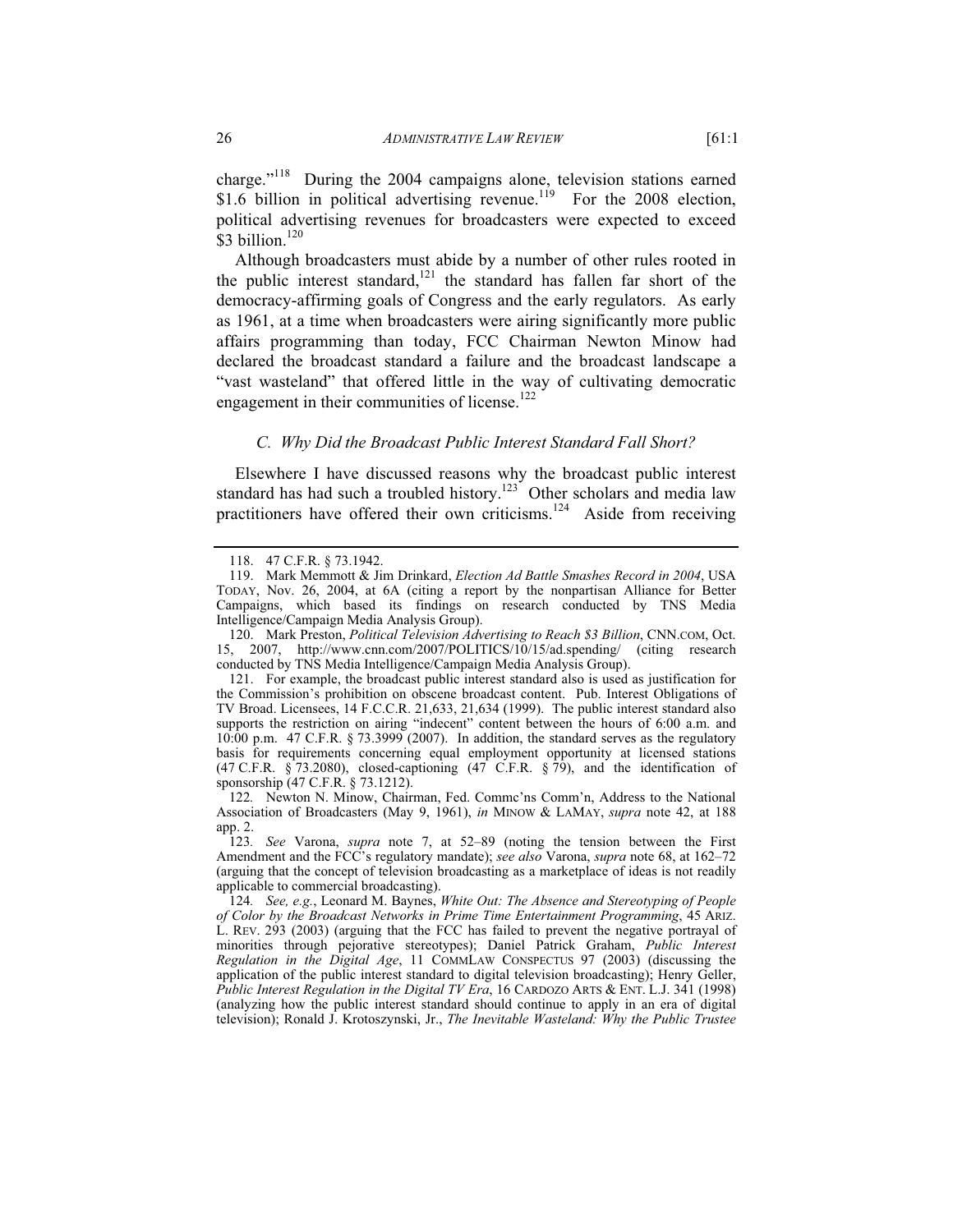very little congressional direction, the FCC was hampered by legislation that is internally inconsistent.<sup>125</sup> The Communications Act on the one hand directs the Commission to regulate broadcasters "consistent with the public interest"<sup>126</sup> but on the other hand commands that "no regulation or condition shall be promulgated . . by the Commission which shall interfere with the right of free speech by means of radio communication."127 The Commission has increasingly avoided walking this "tightrope"128 altogether, particularly in light of the persistent and broad-based criticism levied against the scarcity rationale, which—in light of digital spectrum management technologies—rests on increasingly weak footing.129

Structural impediments also have bedeviled the broadcast public interest standard. The aspiration that commercial broadcasting stations serve as electronic platforms for a ubiquitous marketplace of ideas ignored both the unidirectional, noninteractive structure of the medium as well as its economic realities. Viewers, not public interest programs, are the commodities that are traded on the commercial broadcast airwaves.<sup>130</sup> Advertisers, not the audience members, are broadcasting's consumers.<sup>131</sup> And the many broadcast licensees owned by public corporations act as if they were more accountable to profit-driven shareholders than to the

125*. See* CBS Inc. v. Democratic Nat'l Comm., 412 U.S. 94, 117 (1973) (discussing the FCC's attempts at balancing the public interest with First Amendment values).

126. 47 U.S.C. § 302a(a) (2000).

127*. Id.* § 326.

128*. CBS*, 412 U.S. at 117.

 129. For a more detailed and complete analysis of the debate concerning the scarcity rationale, see Varona, *supra* note 68, at 164–68.

*Model of Broadcast Television Regulation Must Fail*, 95 MICH. L. REV. 2101 (1997) (arguing that vested interests of Congress and the FCC prevent meaningful reform of the public interest standard); Charles W. Logan, Jr., *Getting Beyond Scarcity: A New Paradigm for Assessing the Constitutionality of Broadcast Regulation*, 85 CAL. L. REV. 1687 (1997) (arguing that regulation requiring broadcasters to provide public interest programming is justified by the government's grant of spectrum frequencies); Matthew L. Spitzer, *The Constitutionality of Licensing Broadcasters*, 64 N.Y.U. L. REV. 990 (1989) (refuting the scarcity rationale on grounds that it fails to justify a lower threshold of First Amendment protection for broadcasters); Sunstein, *supra* note 13 (theorizing causes of the dysfunctions in public interest broadcasting regulation and proposing a variety of reforms).

<sup>130</sup>*. See* Sunstein, *supra* note 13, at 514 (discussing the relationship between broadcasters, viewers, and advertisers in the marketplace); *see also* C. EDWIN BAKER, ADVERTISING AND A DEMOCRATIC PRESS 25–87 (1994) (arguing, primarily through an economic analysis, that the media's financial dependence on advertising affects the substance and distribution of nonadvertising content and ultimately leads to a less free and less democratic press).

<sup>131</sup>*. See* BAKER, *supra* note 130, at 25–87; *see also* JEFF CHESTER, DIGITAL DESTINY 3 (2007) (noting that a survey of 118 broadcast news directors revealed that more than half reported being pressured by advertisers to run positive stories or kill negative stories for the advertisers' benefit).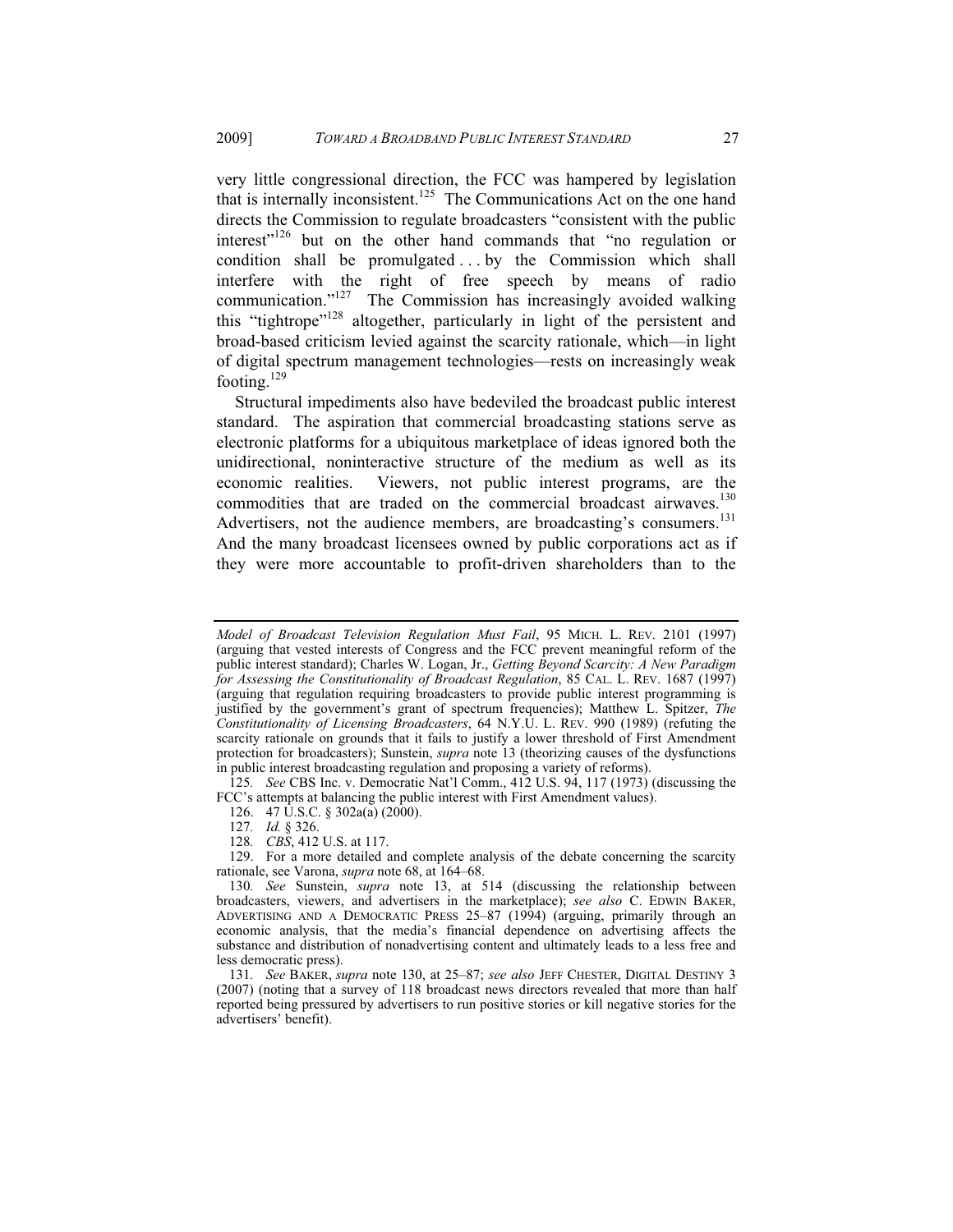viewers and listeners for whom they hold their licenses in trust.<sup>132</sup> Commercial broadcasters have succeeded at keeping this dysfunctional regulatory model in place, giving back very little public interest *quid* for the *quo* of their lucrative licenses, by exercising their unparalleled lobbying muscle in Washington. The FCC's "capture"<sup>133</sup> by the broadcast lobby and the symbiosis between airtime-dependent members of Congress and the local broadcasters back home<sup>134</sup> have conspired to keep the broadcast

#### II. THE INTERNET AS MARKETPLACE OF IDEAS

public interest standard intact and impervious to meaningful reform.

Despite the *Red Lion* Court's characterization of broadcasting as a "marketplace of ideas,"<sup>135</sup> the metaphor never quite fit the medium. As the seminal image in First Amendment philosophy, the marketplace metaphor is widely attributed to John Milton, who in his *Areopagitica* rejected the government licensing of publishers in favor of a "free and open encounter" of ideas,136 and John Stuart Mill, who in *On Liberty* promoted "the clearer perception and livelier impression of truth, produced by its collision with error."<sup>137</sup>

The marketplace of ideas image has long been criticized for its allusion to the inapposite analogue of laissez-faire economic markets. Implicit in the metaphor is the assumption that a free and full discussion would best reveal truth by keeping the marketplace free of government intrusion and dependent solely on the trade in ideas by private, rational, autonomous

<sup>132</sup>*. See* Krotoszynski, *supra* note 124, at 2116 ("[A] station group or network executive cannot place the public interest ahead of the shareholders' interests without potentially violating a fiduciary obligation to the corporation.").

 <sup>133.</sup> The agency capture concept, conceived by Marver Bernstein in 1955, posits that an agency can grow so interdependent with the industry it regulates that it ultimately is captured or controlled by the regulatees themselves. MARVER H. BERNSTEIN, REGULATING BUSINESS BY INDEPENDENT COMMISSION 79–97 (1955); *see also* Merrill, *supra* note 35, at 1043 (describing agency capture as "meaning that agencies were regarded as being uniquely susceptible to domination by the industry they were charged with regulating").

 <sup>134.</sup> Professor Ronald J. Krotoszynski, Jr. makes this point especially well, writing that commercial "broadcasters provide the incumbent politicians with the media exposure they need to remain in office and, in return, the officeholders keep the Commission at bay." Krotoszynski, *supra* note 124, at 2117.

 <sup>135.</sup> Red Lion Broad. Co. v. FCC, 395 U.S. 367, 390 (1969).

 <sup>136.</sup> JOHN MILTON, AREOPAGITICA 58 (Sir Richard C. Jebb ed., Cambridge Univ. Press 1918) (1644), *available at* http://www.uoregon.edu/~rbear/areopagitica.html.

 <sup>137.</sup> JOHN STUART MILL, *On Liberty*, *in* UTILITARIANISM, LIBERTY, AND REPRESENTATIVE GOVERNMENT 102, 104 (H.B. Acton ed., E.P. Dutton & Co. 1951) (1863). Justice Oliver Wendell Holmes is credited with incorporating the marketplace metaphor into American free-speech jurisprudence by means of his 1919 *Abrams v. United States* dissent, where he wrote that "the ultimate good desired is better reached by free trade in ideas—that the best test of truth is the power of the thought to get itself accepted in the competition of the market." 250 U.S. 616, 630 (1919).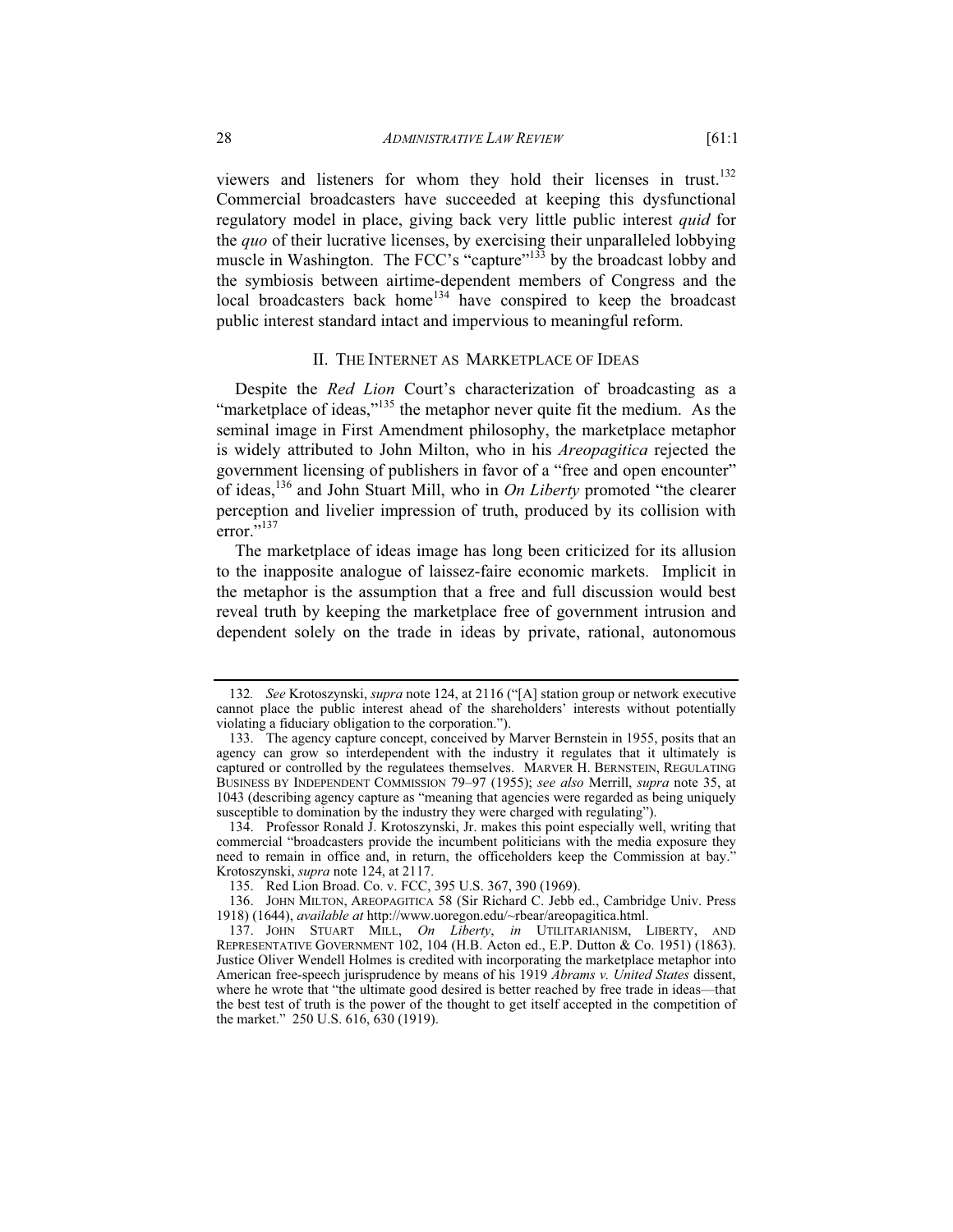actors.138 Two years before *Red Lion* was decided, Professor Jerome Barron dismissed the notion as a "romantic view," arguing that "if ever there were a self-operating marketplace of ideas, it has long ceased to exist."<sup>139</sup>

In light of the antipathy of corporate media to unpopular and unorthodox ideas, the absence of government from the marketplace of ideas does not alone make it free.<sup>140</sup> And in fact economic markets tend to operate more efficiently and effectively with some amount of government intervention.<sup>141</sup> Other scholars have made similar arguments, criticizing the metaphor for assuming equality in access to the marketplace where none exists  $142$  and taking for granted the rationality of marketplace actors when in fact they are rendered irrational by the manipulation of the commercialized mass media.<sup>143</sup> Professor Ed Baker in particular has argued convincingly that the commercially dominated market does not satisfy preferences as much as it generates and manipulates them.<sup>144</sup> Yet despite the inherent problems with the metaphor, it persists as our core rationale for the freedom of speech and as the means to the ends of human dignity, autonomy, and effective selfgovernance.<sup>145</sup> The FCC continues to declare that "[a] diverse and robust marketplace of ideas is the foundation of our democracy."<sup>146</sup>

144. C. EDWIN BAKER, MEDIA, MARKETS AND DEMOCRACY 87–95 (2d ed. 2004).

<sup>138</sup>*. See* Weinberg, *supra* note 8, at 1138–39 (arguing that the marketplace of ideas metaphor is flawed because of its inherent generalizations); *see also* ROBERT TSAI, ELOQUENCE AND REASON 60–68 (2008) (analyzing the libertarian roots of the marketplace of ideas metaphor).

 <sup>139.</sup> Jerome A. Barron, *Access to the Press—A New First Amendment Right*, 80 HARV. L. REV. 1641, 1641–43 (1967).

<sup>140.</sup> Id. at 1643 (asserting that government "indifference becomes critical when a comparatively few private hands are in a position to determine not only the content of information but its very availability").

<sup>141</sup>*. See* RODNEY A. SMOLLA, FREE SPEECH IN AN OPEN SOCIETY 6 (1992) (noting that market intervention is a necessary means for counteracting "deficiencies in the real world of commerce").

<sup>142</sup>*. See, e.g.*, Weinberg, *supra* note 8, at 1149 (lamenting the fact that "those with extensive institutional or financial resources" have greater access to "effective mass communication").

<sup>143</sup>*. See, e.g.*, *id.* at 1157–64 (bemoaning the tendency of broadcasters to maintain the status quo by programming content aimed at "reinforcing people's existing attitudes [rather than] changing them"); Jason Mazzone, *Speech and Reciprocity: A Theory of the First Amendment*, 34 CONN. L. REV. 405, 408–09 (2002) (arguing that the "risk of marketplace approach is, therefore, to trivialize speech"); Herbert Marcuse, *Repressive Tolerance*, *in* A CRITIQUE OF PURE TOLERANCE 90–97 (1965) ("Universal tolerance becomes questionable when its rationale no longer prevails, when tolerance is administered to manipulated and indoctrinated individuals who parrot, as their own, the opinion of their masters, for whom heteronomy has become autonomy.").

 <sup>145.</sup> For an excellent history of the marketplace metaphor, see SMOLLA, *supra* note 141, at 6–17.

 <sup>146. 2002</sup> Biennial Regulatory Review—Review of the Commission's Broadcast Ownership Rules and Other Rules Adopted Pursuant to Section 202 of the Telecommunications Act of 1996, 18 F.C.C.R. 13,620, 13,627 (2003) (report, order, and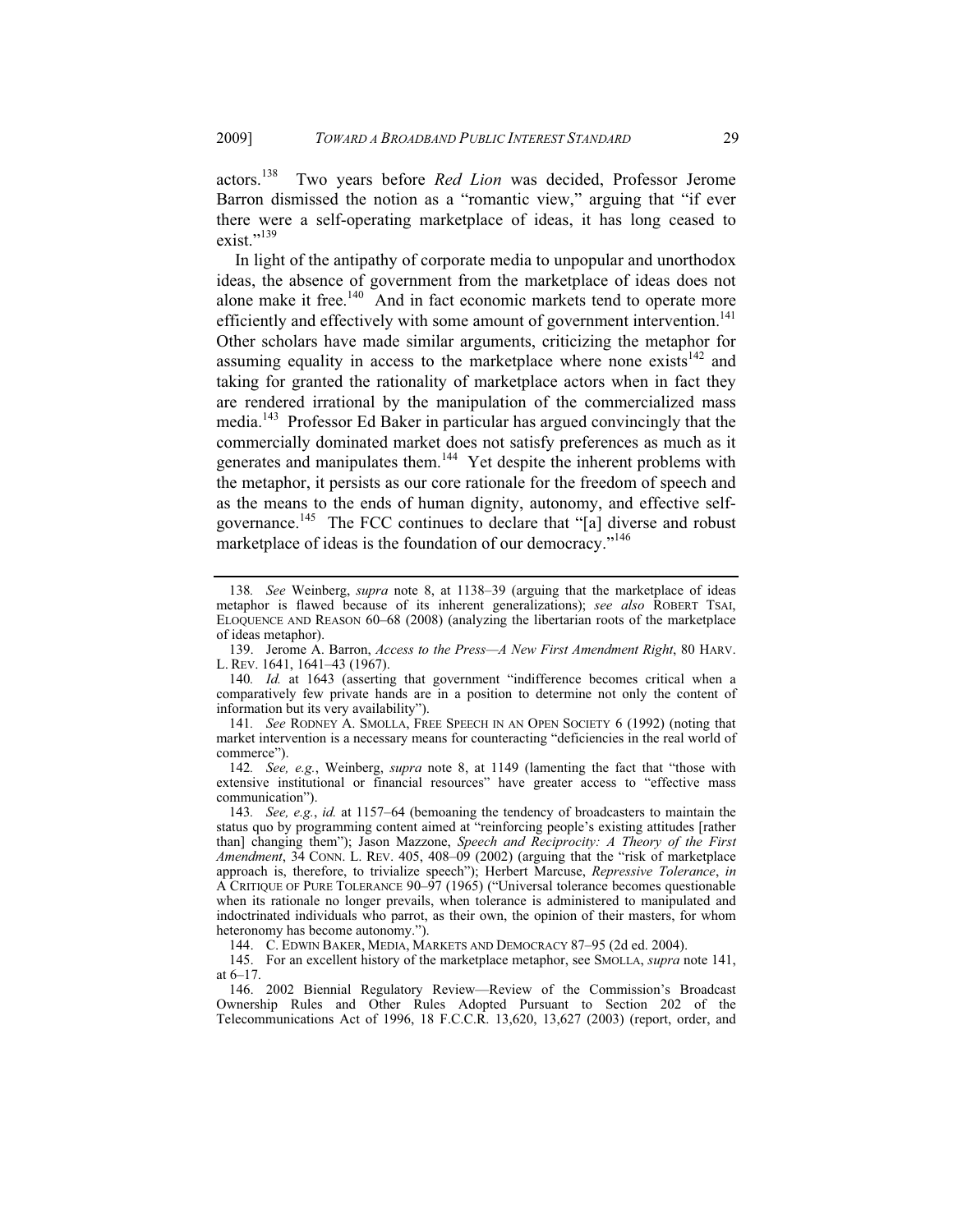As a unidirectional, publicly inaccessible, tightly controlled, and largely commercial medium rooted in content-referential regulation, broadcasting has never hosted a free marketplace of ideas. But what about the Internet? Does it provide the platform for "free and open encounters" that broadcasting ultimately failed to deliver? And what, so far, have been its effects on democracy?

Although the notion is hard to believe, the Internet still is a very young popular technology. The term *Internet* first appeared in the *New York Times* only twenty-one years ago—four years before the Internet was privatized—in a 1988 story about looming computer security threats in which even the now-commonplace computer term *virus* appeared in quotations.<sup>147</sup> Remarkably, in a Harris Poll conducted in 1994—just fifteen years ago—two-thirds of respondents said that they had not heard of the Internet.<sup>148</sup> In light of this youth, the Internet's full effects on our speech culture and democracy are just starting to be analyzed. Preliminary assessments, however, paint a mixed picture. Whereas the Internet has catalyzed speech, democratic action, and democratic engagement in some ways, it has undermined them in others. The following Sections discuss how.

#### *A. Autonomy and the Internet*

The Internet attracted great popular attention in the early 1990s, emerging from the obscurity of its origins as a little known tool of scientific researchers. At that time, the demands of government noninterventionists those who insisted that the government allow the Internet to develop free of regulation, in a private, nongovernmental arena—carried great currency. They still do. Many industry advocates, scholars, and other commentators argue not only that the Internet should not be regulated, but that it *cannot*  be regulated.<sup>149</sup> Nicholas Negroponte famously said that the Internet's architecture renders "the nation-state . . . not relevant."150 Distinguishing it from the tightly regulated and mediated broadcasting media, Internet

notice of proposed rulemaking).

 <sup>147.</sup> John Markoff, *Author of Computer 'Virus' Is Son of N.S.A. Expert on Data Security*, N.Y. TIMES, Nov. 5, 1988, at 1.

 <sup>148.</sup> DAVIS, *supra* note 5, at 168.

<sup>149</sup>*. See, e.g.*, James B. Speta, *FCC Authority to Regulate the Internet: Creating It and Limiting It*, 35 LOY. U. CHI. L.J. 15, 15 (2004) (citing PETER W. HUBER, LAW AND DISORDER IN CYBERSPACE: ABOLISH THE FCC AND LET COMMON LAW RULE THE TELECOSM 4 (1997)); Dan L. Burk, *Virtual Exit in the Global Information Economy*, 73 CHI.-KENT L. REV. 943, 995 (1998).

 <sup>150.</sup> Andrew Higgins & Azeem Azhar, *China Begins to Erect Second Great Wall in Cyberspace*, GUARDIAN (UK), Feb. 5, 1996. *See generally* NICHOLAS NEGROPONTE, BEING DIGITAL (1995).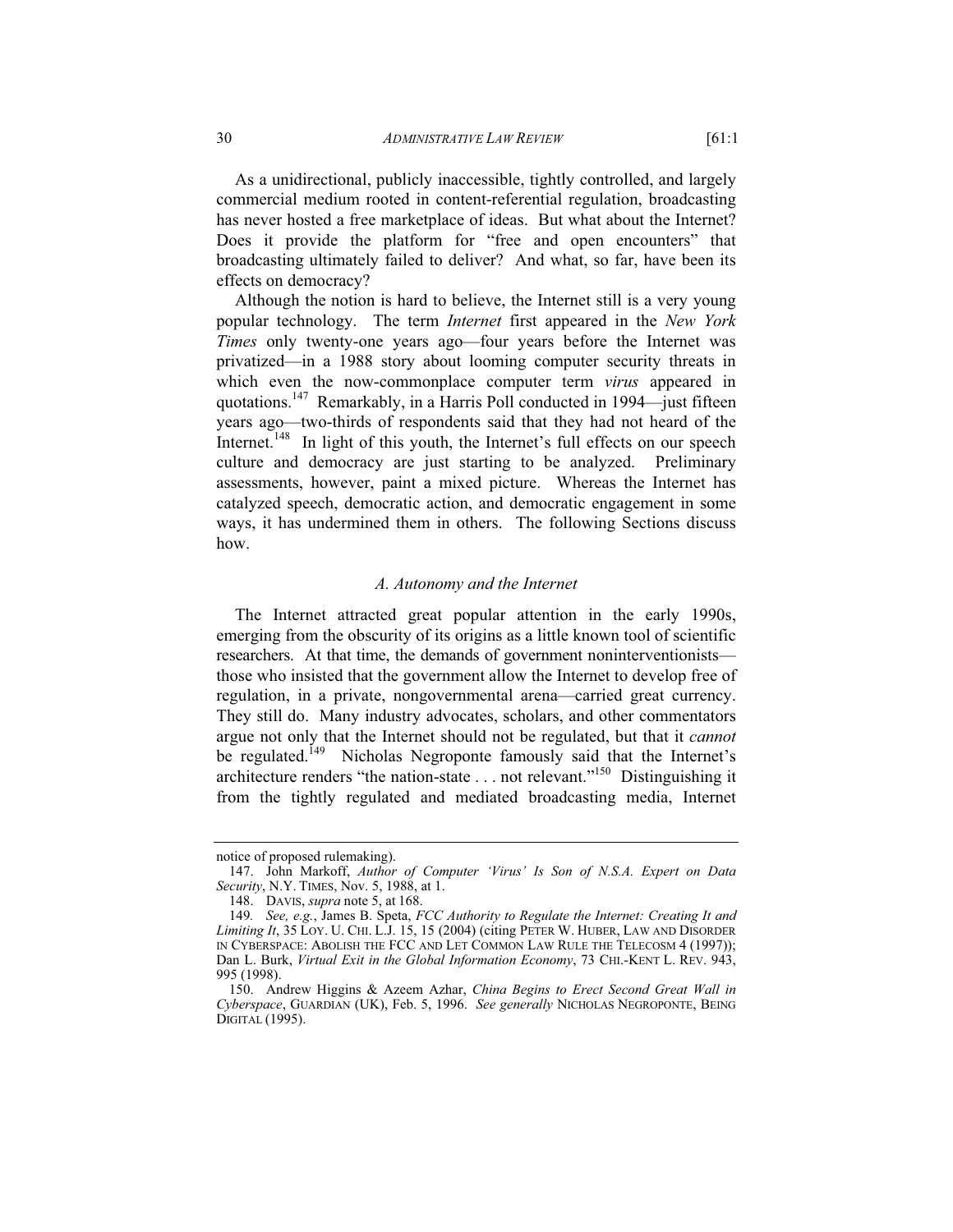exceptionalists argued that the Internet was a creature of, and instrument for, independence from government control and individual self-expression and actualization. In his 1996 *Declaration of the Independence of Cyberspace*, John Perry Barlow touted cyberspace as "the new home of the Mind" and issued the following warning to the "Governments of the Industrial World": "You are not welcome among us. You have no sovereignty where we gather. . . . [L]eave us alone."<sup>151</sup>

When a large segment of the academic community turned its attention to the Internet as a fertile subject of study beginning in the mid-1990s, notable scholars wrote about how the Internet's decentralized, international (crossborder), and open architecture made government regulation impracticable and unsustainable.<sup>152</sup> Some scholars argued that even if modest governmental interventions were possible, the government should forbear from regulating the new Internet frontier, deferring instead to innovations in online self-governance emerging as new social norms and customs, $153$ and forms of private contracting.<sup>154</sup> It was argued that because the Internet gave anyone with access to the Web the power to be his or her own editor and publisher for little or no cost—what Professor Eugene Volokh called

 <sup>151.</sup> John Perry Barlow, *A Declaration of the Independence of Cyberspace* (Feb. 8, 1996), *available at* http://homes.eff.org/~barlow/Declaration-Final.html.

<sup>152</sup>*. See* David R. Johnson & David Post, *Law and Borders—The Rise of Law in Cyberspace*, 48 STAN. L. REV. 1367 (1996) (arguing that the Internet creates a new sphere of human activity by cutting across territorial borders, thereby undermining the practicability of laws based on geographic boundaries); Neil Weinstock Netanel, *Cyberspace 2.0*, 79 TEX. L. REV. 447, 448 (2000) (book review) ("The first generation of cyberspace scholarship shared the utopianism of the digital vanguard" by arguing that "[b]y its very rudderless, decentralized, transnational structure, . . . the Internet must ultimately elude any attempt at government regulation."); *see also* David G. Post, *Against "Against Cyberanarchy*,*"* 17 BERKELEY TECH. L.J. 1365, 1366 (2002) ("Communication in cyberspace is not 'functionally identical' to communication in realspace; [therefore] the jurisdictional and choice-of-law dilemmas posed by cyberspace activity cannot be adequately resolved by applying the 'settled principles' and 'traditional legal tools' developed for analogous problems in realspace.").

<sup>153</sup>*. See, e.g.*, David G. Post, *Anarchy, State, and the Internet: An Essay on Law-Making in Cyberspace*, J. ONLINE L., art. 3, 1995, http://web.wm.edu/law/publications/jol/articles/post.shtml (asserting that government regulation would interfere with the Internet's free market of privately developed rule sets); I. Trotter Hardy, *The Proper Legal Regime for "Cyberspace*,*"* 55 U. PITT. L. REV. 993, 1025–41 (1994) (arguing that Internet rules of conduct should be self-developed and not imposed by government); Henry H. Perritt, Jr., *Cyberspace Self-Government: Town Hall Democracy or Rediscovered Royalism?*, 12 BERKELEY TECH. L.J. 413, 419–26 (1997) (arguing that a system of self-governance is best suited to devise specialized rules, promote voluntary compliance, and produce efficient results).

<sup>154</sup>*. See, e.g.*, Llewellyn J. Gibbons, *No Regulation, Government Regulation, or Self-Regulation: Social Enforcement or Social Contracting for Governance in Cyberspace*, 6 CORNELL J.L. & PUB. POL'Y 475, 484 (1997) ("Cyberians must reject any attempt to shrinkwrap governance in cyberspace by imposing a standard form contract of adhesion as the model for contracting in cyberspace. . . . [C]ontracting in cyberspace should be the quintessential *negotiated* contract that represents a true meeting of the minds.").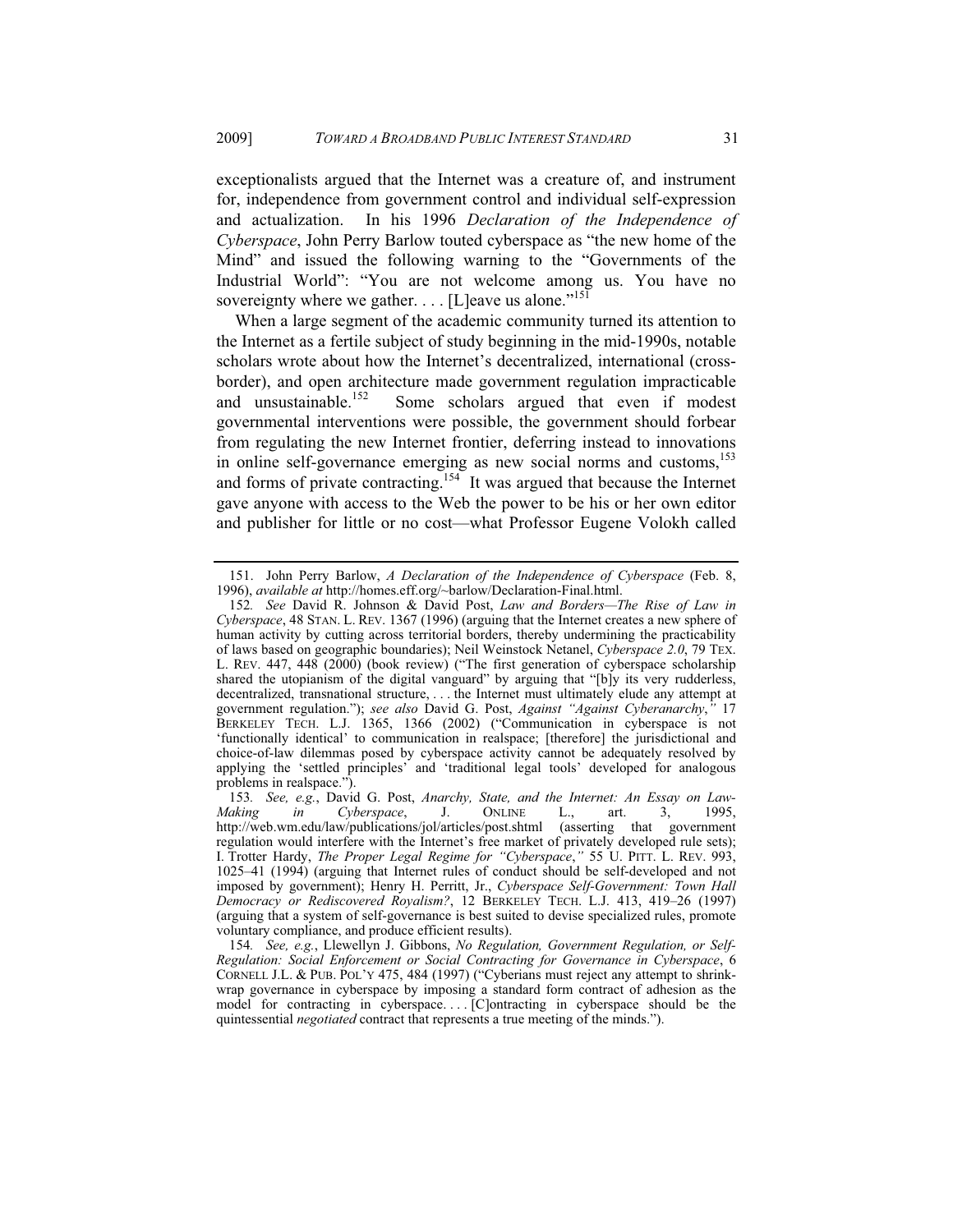"cheap speech"<sup>155</sup>—there would be no valid grounds for the government to regulate the Internet in favor of increased access, diversity of content sources, or other public interest values.<sup>156</sup> The private marketplace would deliver those democratic and speech benefits on its own.

Congress adopted this hands-off, anti-interventionist approach to the Internet very clearly in the 1996 Telecom Act, in which it articulated as an overarching policy the preservation of a "vibrant and competitive free market that presently exists for the Internet and other interactive computer services, unfettered by Federal or State regulation."<sup>157</sup> The government has stayed true to the 1996 Telecom Act's nonregulatory approach, and with few exceptions has ceded the Internet's regulation almost entirely to the commercial marketplace.<sup>158</sup>

Of course, the irony of the cyberlibertarianism prevalent in the 1990s was that the Internet owes its existence to government subsidies and the strict common-carrier regulation of telecommunications companies carrying Internet traffic.<sup>159</sup> The Internet, in fact, is a creature of regulation. The *inter*connected *net*work that became the Internet originated in 1969 as

 <sup>155.</sup> Eugene Volokh, *Cheap Speech and What It Will Do*, 104 YALE L.J. 1805, 1847 (1995); *see also* Martin H. Redish & Kirk J. Kaludis, *The Right of Expressive Access in First Amendment Theory: Redistributive Values and the Democratic Dilemma*, 93 NW. U. L. REV. 1083, 1129–32 (1999) (describing the Internet as "'a decentralized, global medium of communication that links people, institutions, corporations and governments around the world,' and that enables communications to take place 'almost instantaneously'" (quoting ACLU v. Reno, 929 F. Supp. 824, 831 (E.D. Pa. 1996))).

<sup>156</sup>*. See* Netanel, *supra* note 152, at 448 (noting that the Internet "is at once a distinct, self-contained realm and a gauntlet to the inefficient, undemocratic, top-down administration of the territorial state").

 <sup>157. 47</sup> U.S.C. § 230(b)(2) (1996).

 <sup>158.</sup> The government has, however, imposed regulations on Internet carriers in discrete areas, such as Voice over Internet Protocol (VoIP). *See, e.g.*, Communications Assistance for Law Enforcement Act (CALEA), Pub. L. No. 103-414, 108 Stat. 4279 (1994) (codified as amended at 47 U.S.C. §§ 1001–1010 (1994)) (requiring telecommunications carriers to cooperate with law enforcement electronic surveillance activities); Am. Council on Educ. v. FCC, 451 F.3d 226 (D.C. Cir. 2006) (upholding FCC decision to apply CALEA wiretapping requirements to broadband and VoIP providers); *see also* Controlling the Assault of Non-Solicited Pornography and Marketing Act of 2003 (CAN-SPAM Act), Pub. L. No. 108-187, 117 Stat. 2699 (2003) (codified as amended at 15 U.S.C. § 7701 (2006)) (enacting standards against unsolicited commercial e-mail and requiring the Federal Trade Commission to promulgate rules against unsolicited messages on mobile networks); Telephone Number Requirements for IP-Enabled Services Providers, 22 F.C.C.R. 19,531 (2007) (report, order, and notice of proposed rulemaking) (extending local number portability to VoIP services); IP-Enabled Services, E911 Requirements for IP-Enabled Service Providers, 20 F.C.C.R. 10,245 (2005) (report, order, and notice of proposed rulemaking) (imposing 911 obligations on VoIP providers).

<sup>159</sup>*. See* Catherine J.K. Sandoval, Disclosure, Deception and Deep-Packet Inspection: Net Neutrality and the Role and Limits of Federal Trade Commission Act Restraints on Internet Service Providers 12–14 (Jan. 2009) (unpublished manuscript, on file with author) (detailing the extensive federal regulation that facilitated the early proliferation of the commercial Internet).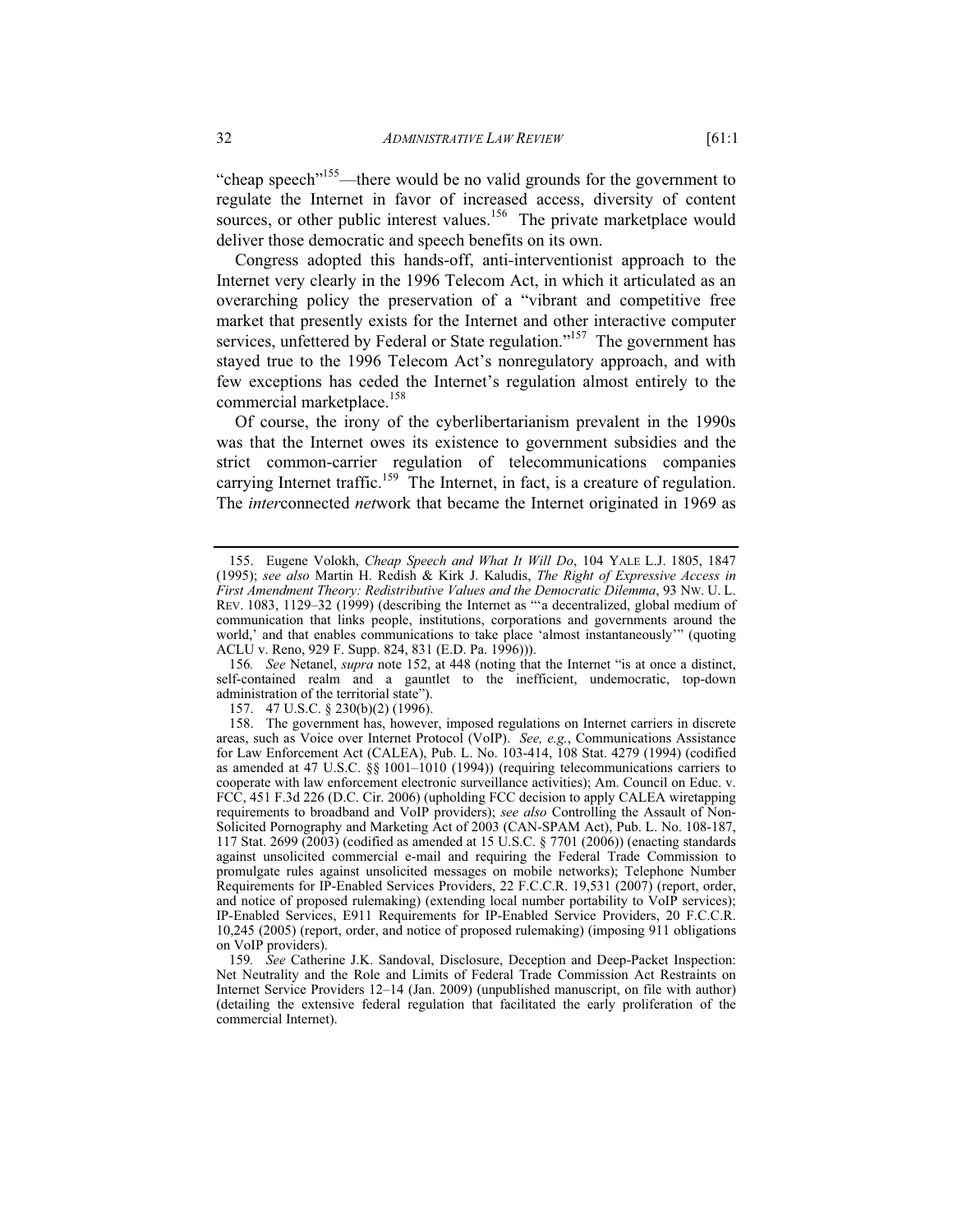part of a military research initiative in search of a resilient "packetswitched" communications system capable of instantly surviving the destruction of entire sectors of the network.<sup>160</sup> Throughout the 1970s and 1980s, the U.S. Advanced Research Projects Agency (ARPA) developed a file transfer protocol (FTP), electronic mail, newsgroup, and other information handling protocols.<sup>161</sup> It later funded the University of California at Berkeley to incorporate what became the "transmission control protocol" and "Internet protocol" (TCP/IP)—the language of the Internet—into the UNIX operating system upon which the Internet was built.162 These standards and norms operate on the Internet's *logical* layer, which rests above its *physical* layer (i.e., the network of computing and switching devices, servers, and transmission fiber), and below its *applications* (e.g., software and end-user devices) and *content* (e.g., text, graphics, and audio) layers. $163$ 

In the 1980s, the National Science Foundation devoted over \$200 million to expand the emerging Internet, interconnecting federal and an increasing number of university and other research facilities (through a system called NSFNet).<sup>164</sup> Under contract with the Department of Defense, the Stanford Research Institute managed the early domain name system, which enabled and registered dot-com addresses, functionally policing which servers and Internet websites had access to the Internet.<sup>165</sup>

What most set the stage for the Internet's tipping point—from obscure communications network connecting a relatively small realm of federalgovernment and educational servers to the main global communications platform it is today—were two sets of relatively low-profile decisions. The

 <sup>160.</sup> JONATHAN E. NUECHTERLEIN & PHILIP J. WEISER, DIGITAL CROSSROADS 129–30 (2005). Because the military long-distance communications network depended heavily on the AT&T telephone network, an attack on the AT&T main switches could have prevented the President or military brass in Washington from sending missile-launch messages to silo locations in Arizona, Nebraska, or Montana. *Id.*

<sup>161</sup>*. Id.* at 130; *see also* Edward L. Rubin, *Computer Languages as Networks and Power Structures: Governing the Development of XML*, 53 SMU L. REV. 1447, 1449–52 (2000) ("The origins of the Internet lie in efforts by the Defense Department to establish communication linkages among the computers in its Advanced Projects Research Agency (ARPA), which was set up in the wake of the Sputnik launch.").

 <sup>162.</sup> NUECHTERLEIN & WEISER, *supra* note 160, at 130.

 <sup>163.</sup> For a detailed description of the Internet's various layers, see *id.* at 118–25. Some Internet theorists envision the layers differently, assigning them different names and conflating two of the four layers identified by most. For example, Professor Lawrence Lessig writes of three layers: the physical layer, a middle "code" layer, and a top content layer. *See* Lawrence Lessig, *The Internet Under Siege*, FOREIGN POL'Y, Nov.–Dec. 2001, at 56, 59, *available at* http://www.lessig.org/content/columns/foreignpolicy1.pdf.

 <sup>164.</sup> NUECHTERLEIN & WEISER, *supra* note 160, at 130.

 <sup>165.</sup> JACK GOLDSMITH & TIM WU, WHO CONTROLS THE INTERNET?: ILLUSIONS OF A BORDERLESS WORLD 33–34 (2006). In the first years of the Internet's existence, the dot-com naming system was comprised of only one text file named "hosts.txt," which was stored on a Stanford University server. *Id.* at 33.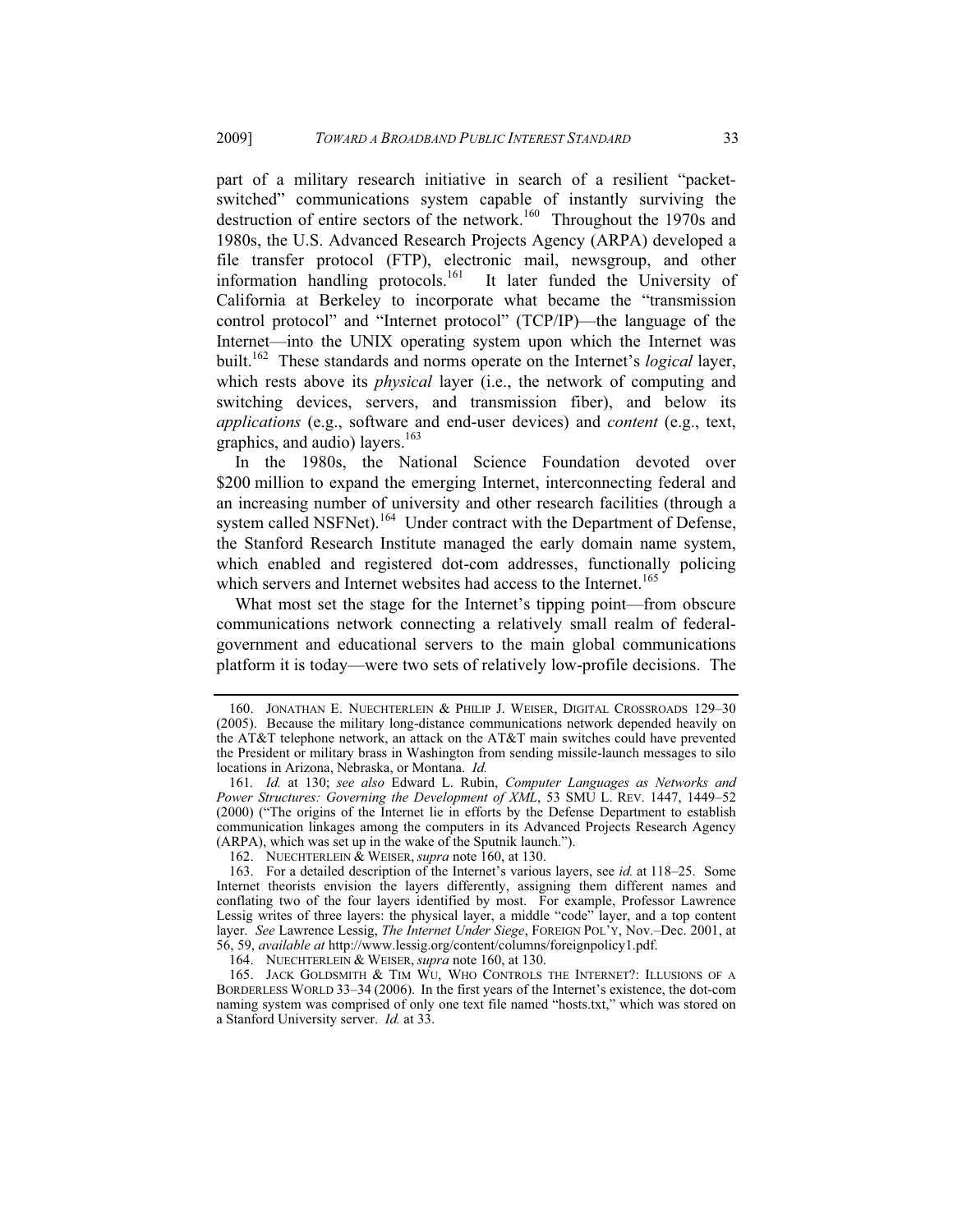federal government in 1992 privatized NSFNet and started registering Internet addresses for commercial uses.<sup>166</sup> At the same time, the federal government enforced an array of common carriage regulations, including rate nondiscrimination and facilities interconnection requirements, against telecommunications companies, affording new Internet Service Providers

(ISPs) access to the national telecommunications grid at affordable rates.<sup>167</sup> As a result, narrowband "dial-up" Internet service spread across the United States.<sup>168</sup>

The United States retains ultimate authority over the servers hosting the Internet's root files, which control website naming and numbering and, ultimately, access to the Internet itself.<sup>169</sup> Nevertheless, as noted above, it generally has stayed true to the "hands-off" nonregulatory disposition established in the 1996 Telecom Act, imposing very few regulatory requirements on Internet providers and doing very little to optimize the Internet as a democratic instrument. As a communications platform, the Internet hosts expression that is in most senses autonomous from government coercion, censorship, or filtration.

#### *B. Speech and Democracy Online*

Independence from government authority does not alone set the stage for a free marketplace of ideas and democratic exchange. The marketplace itself must be conducive to an open and accessible competition in ideas, so that truth, in the words of Mill, is "fully, frequently, and fearlessly

<sup>166</sup>*. See* Scientific and Advanced Technology Act of 1992, 42 U.S.C. § 1862(g) (2000). Two of the Internet's founders, Robert E. Kahn and Vinton G. Cerf, noted that the government's decision to privatize the Internet was with the hope that "the enthusiasm of private sector interests to build upon the government funded developments to expand the Internet and make it available to the general public." Robert E. Kahn & Vinton G. Cerf, *What Is the Internet (and What Makes It Work)*, 5 (Dec. 1999), http://www.cnri.reston.va.us/what is internet.html, *quoted in* NUECHTERLEIN & WEISER, *supra* note 160, at 131.

<sup>167</sup>*. See* Susan P. Crawford, *The Internet and the Project of Communications Law*, 55 UCLA L. REV. 359, 372 (2007) (discussing how "[e]xponential growth in Internet use" was spurred by the enforcement of common carrier regulations for the benefit of ISPs).

<sup>168</sup>*. Id.*

<sup>169</sup>*. See* GOLDSMITH & WU, *supra* note 165, at 30–31 (discussing the early battle between the United States and private operators for "root authority" over the Internet); Jonathan Bick, *The Internet as Government Action*, N.J. L.J., Oct. 3, 2005, http://www.bicklaw.com/Publications/TheInternetasGovernmentAction.htm (arguing that the U.S. government's authority stems in part from its control over the Domain Name System (DNS)); Bradley S. Klapper, *U.S. Insists on Keeping Control of Web*, USATODAY.COM, Sept. 29, 2005, http://www.usatoday.com/tech/news/techpolicy/2005-09- 29-us-web-control\_x.htm (explaining the reluctance of the United States to cede domain management authority to the United Nations). Given the U.S. government's role in launching the Internet, it is no wonder that law professor and former FCC Office of Plans and Policy analyst Jonathan Weinberg observed that "the mindset in the U.S. government was that this really was *our* Internet." GOLDSMITH & WU, *supra* note 165, at 32.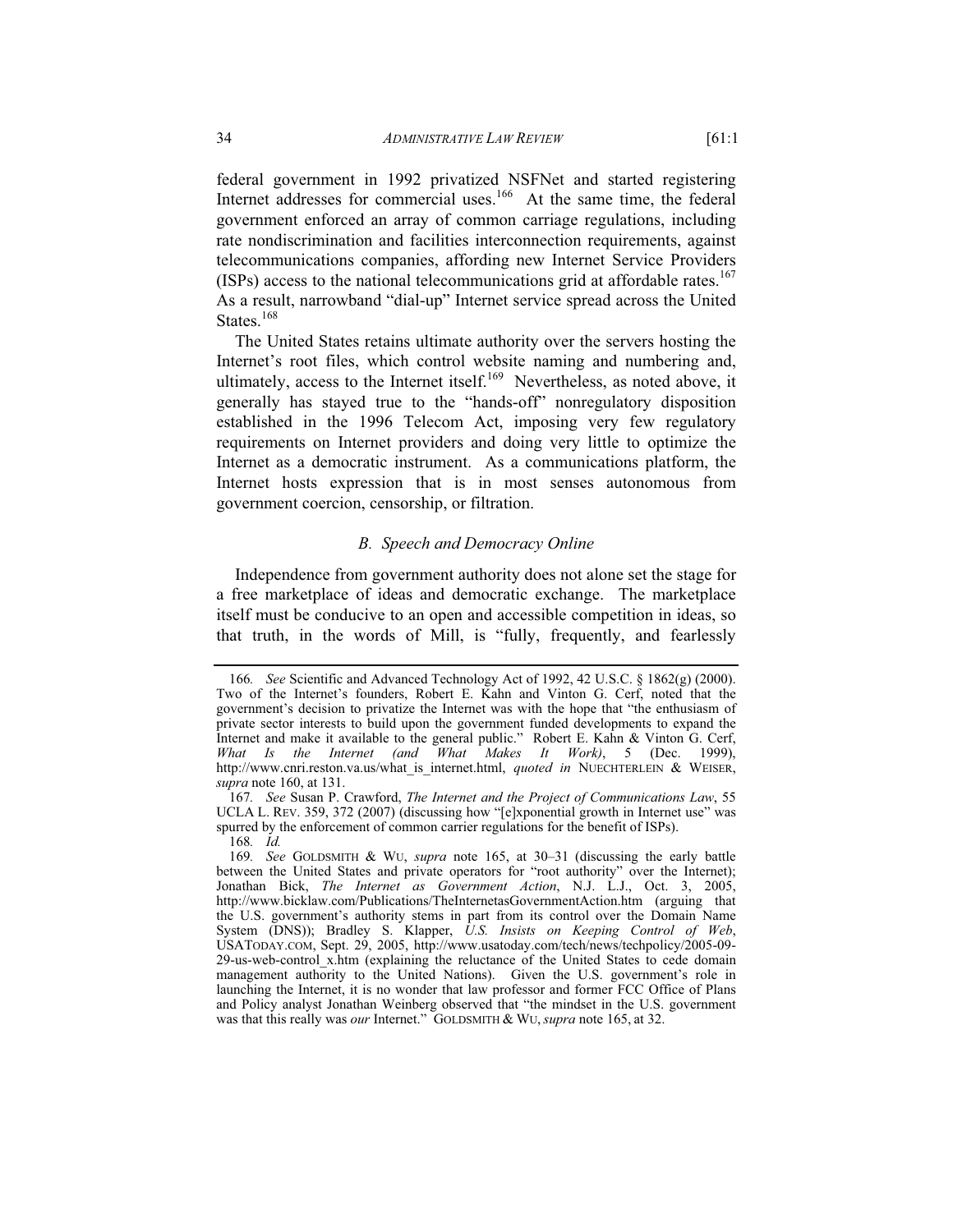discussed"<sup>170</sup> and ultimately can gain currency in the marketplace. But what really is meant by "democracy" and "democratic exchange" in debates about the effects of media, and specifically the Internet, on our democracy?

In theory, democracy—from the fifth-century B.C.E. Greek root *demokratia*—is "rule by the people."<sup>171</sup> In practice, as political theorist W.B. Gallie observes, democracy is a contested and protean concept.<sup>172</sup> Although there are many commonly accepted variations of democracy, $^{173}$ my analysis of the Internet's democratic effects will focus on four of the principal interrelated democratic models recognized in American political thought: direct democracy, representative democracy, liberal democracy, and deliberative democracy.

Direct democracy, which involves unmediated decisionmaking through mechanisms such as referenda and ballot initiatives, is popular with the American people.<sup>174</sup> Direct democratic governance, however, has long been disfavored by theorists as the least accountable and self-actualizing model of self-governance,<sup>175</sup> vulnerable to what James Madison termed the "confusion and intemperance of the multitude" that "can admit no cure for the mischiefs of faction."<sup>176</sup> Jean Jacques Rousseau, whose political Jean Jacques Rousseau, whose political

174*. See* Peter M. Shane, *The Electronic Federalist: The Internet and the Eclectic Institutionalization of Democratic Legitimacy*, *in* DEMOCRACY ONLINE, *supra* note 33, at 69 (noting a recent survey that places public support for direct democratic mechanisms at between 70% and 80% (citing DAVID MCKAY ET AL., CONTROVERSIES IN AMERICAN POLITICS AND SOCIETY 91 (2002))).

 175. Plato reveals himself as a strong critic of direct or classical democracy. In the dialogue *The Statesman*, he arranges for the Stranger to tell Socrates that, among all of the forms of government, "democracy is the worst of [them]" so far as law-abiding is concerned, and the best for flouting the law. PLATO, *The Statesman*, *in* THE COLLECTED DIALOGUES OF PLATO INCLUDING THE LETTERS 1074 (Edith Hamilton & Huntington Cairns eds., Lane Cooper et al. trans., 1961). Aristotle took up Plato's antidemocratic mantel in characterizing "extreme" Athenian (direct) democracy as the worst of all forms of government since "all offices are open to all, and the will of the people overrides all law." ARISTOTLE, *The Politics*, *in* THE BASIC WORKS OF ARISTOTLE 1119 (Richard McKeon ed., 1941); *see also* Shane, *supra* note 174, at 69. Professor Shane writes that "It is difficult to see . . . how direct democracy promotes the equal consideration of the interests of all persons." *Id.*

 <sup>170.</sup> JOHN STUART MILL, ON LIBERTY 42 (Tichnor & Fields 2d ed. 1863) (1859).

<sup>171.</sup> Amy Gutmann, *Democracy*, *in* A COMPANION TO CONTEMPORARY POLITICAL PHILOSOPHY 411 (Robert E. Goodin & Philip Pettit eds., 1993).

 <sup>172.</sup> W.B. Gallie, *Essentially Contested Concepts*, 56 PROC. ARISTOTELIAN SOC'Y 167, 168–69 (1956); *see also* WILLIAM E. CONNOLLY, THE TERMS OF POLITICAL DISCOURSE (1974).

<sup>173</sup>*. See, e.g.*, Gutmann, *supra* note 171, at 411–18 (including brief descriptions of Schumpeterian, populist, liberal, participatory, social, and deliberative democracy).

 <sup>176.</sup> THE FEDERALIST NO. 10, at 43–44 (James Madison) (Cambridge Univ. Press 2003) ("A common passion or interest will . . . be felt by a majority . . . and there is nothing to check the inducements to sacrifice the weaker party . . . ."). Agreeing with Madison, Alexander Hamilton said that "a pure democracy, if it were practicable, would be the most perfect government. Experience has proved that no position is more false than this." THE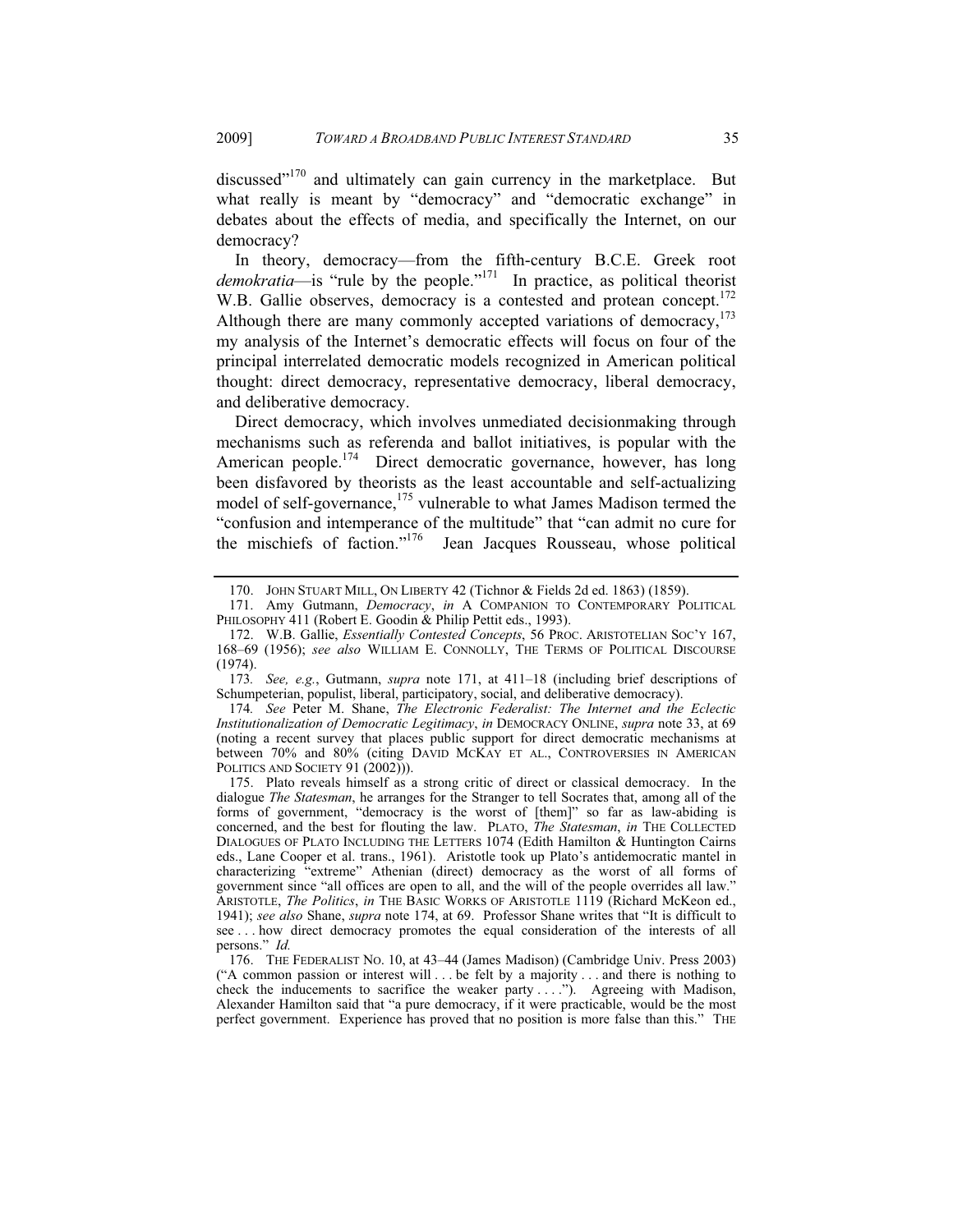philosophy often is described as favoring direct democratic ideals, acknowledged that "there never has been a real democracy, and there never will be" since it is "against the natural order for the many to govern."<sup>177</sup> Although direct democracy has gained popularity at the state level, it plays virtually no role in federal government given the Constitution's hostility to direct popular lawmaking.<sup>178</sup>

Representative democracy is the form of governance most familiar to Americans. This form of governance entails popular election of representatives by means of majority or plurality support, and the exercise by those elected representatives of decisionmaking power delegated to them by the people.<sup> $179$ </sup> The presumption is that the elected representatives will act in furtherance of the public good through their application of expertise and calm consideration, qualities thought to be lacking in the direct democratic model. But the representative model is criticized as prone to corruption, to the overinfluence of political parties, and to conflicts of interest, patronage, and expense, while offering little of the transparency, immediacy, and accountability of the direct democratic model.<sup>180</sup>

Liberal democracy prioritizes individual autonomy and liberty over majoritarian, collectivist notions of the "public interest."<sup>181</sup> Attributed in

179*. See* Shane, *supra* note 174, at 68 (theorizing that such governance is premised on the assumption that citizens, through exercise of self-determination, will warrant their allegiance to the outcome and elected politicians will yield equal consideration for the interests of all people).

181*. See* Gutmann, *supra* note 171, at 413 (describing liberal democracies' insistence that basic liberties, such as freedom of thought, speech, press, association, and religion must be paramount to the will of popular rule).

QUOTABLE FOUNDING FATHERS: A TREASURY OF 2,500 WISE AND WITTY QUOTATIONS FROM THE MEN AND WOMEN WHO CREATED AMERICA 60 (Buckner F. Melton, Jr. ed., 2004) (speaking at the New York Ratification Convention on June 21, 1788).

 <sup>177.</sup> JEAN JACQUES ROUSSEAU, THE SOCIAL CONTRACT AND DISCOURSES 65 (G.D.H. Cole trans., 1950).

<sup>178</sup>*. See* Shane, *supra* note 174, at 70 (observing the limited role accorded direct democracy in the Constitution's framing, ratification, and content). By contrast, thirty-four states have state-constitution-defined direct-democratic decisionmaking means. JOSEPH F. ZIMMERMAN, THE NEW ENGLAND TOWN MEETING: DEMOCRACY IN ACTION (1999); *see also*  Pac. States Tel. & Tel. Co. v. Oregon, 223 U.S. 118 (1912) (upholding, through a refusal of jurisdiction, Oregon's initiative and referendum mechanisms, reasoning that the controversy was a political rather than a judicial question).

<sup>180</sup>*. See generally* Gary Orren, *Fall from Grace: The Public's Loss of Faith in Government*, *in* WHY PEOPLE DON'T TRUST GOVERNMENT 92–93 (Joseph S. Nye, Jr. et al. eds., 1997) (arguing that continued public distrust of American politicians and the political process is inextricably tied to the government itself, and not simply a byproduct of external factors such as technological innovation, social transformation, or global economic trends); JOHN HASKELL, DIRECT DEMOCRACY OR REPRESENTATIVE GOVERNMENT? DISPELLING THE POPULIST MYTH 2–3 (2001) (positing that advocates of direct democracy argue that "[r]epresentative institutions act to stymie the expression of the popular will and fail accurately to consider the public interest when policy is made").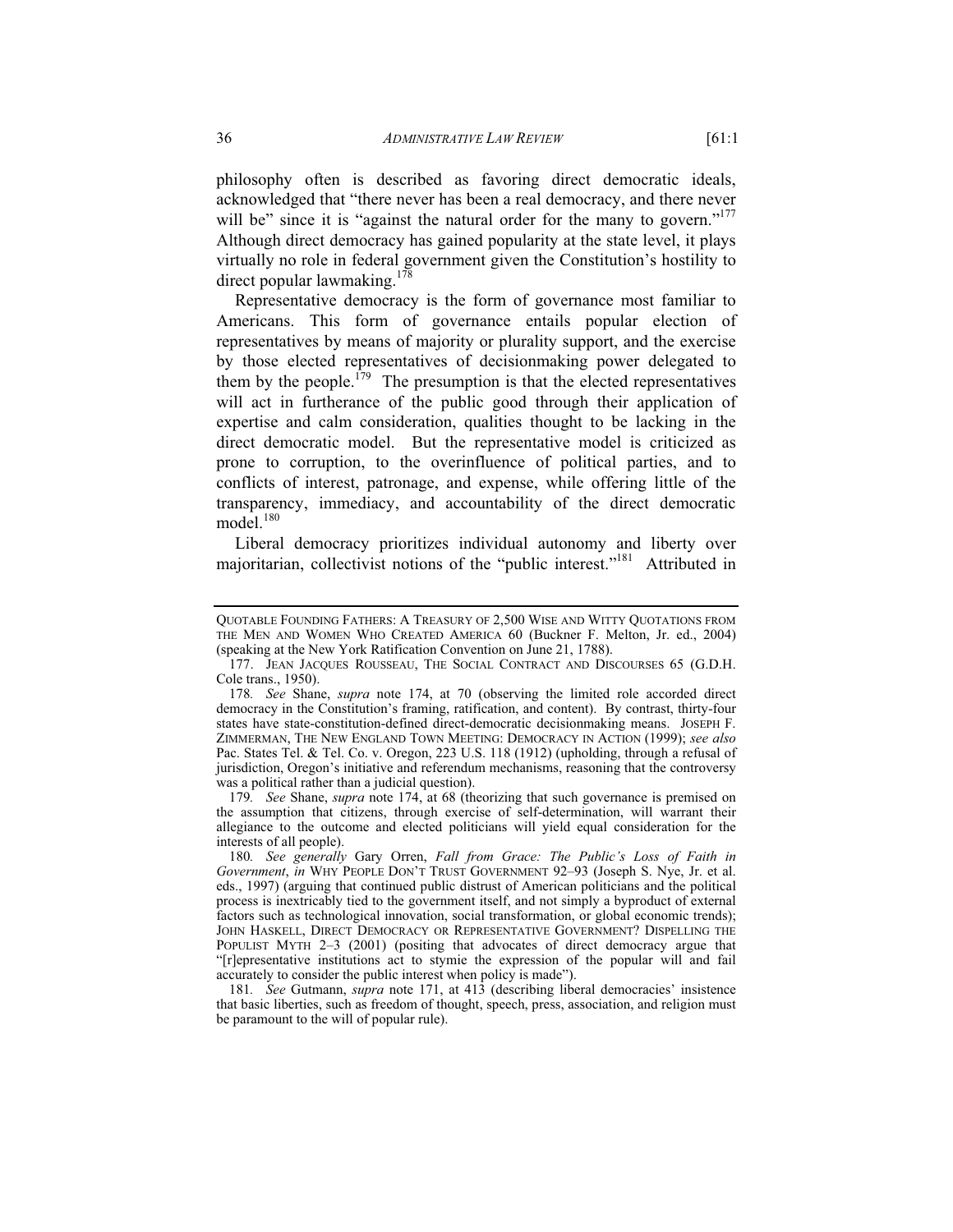large part to the philosophies of John Locke and John Stuart Mill,<sup>182</sup> the liberal democratic theory prioritizes constraints on the power of representative governments and popular majorities from interference with the rights and freedoms of individuals.183 In prioritizing individual rights over public good, liberal democratic theory is the source of much criticism. In *Democracy's Discontent*, for example, Professor Michael Sandel argues compellingly that the primacy of liberalism, individual rights, and consumerism in American society, in place of more communitarian and deliberative activities, has resulted in the weakening of the nation's civic life and democracy as a whole.<sup>184</sup>

The deliberative democratic model is valued in contemporary political thinking as most in harmony with the multivalent principles of selfgovernance, including autonomy, dignity, equality, self-fulfillment, and free expression in collective self-interest.<sup>185</sup> Deliberative democracy best marries democracy with freedom of speech by transcending governance as the aggregation of atomized preferences and interests, and by engaging autonomous citizens with a diversity of interests and viewpoints in substantive dialogue on issues of public importance.<sup>186</sup> As observed by Professor Peter Shane, "[T]he fundamental accountability in deliberative democracy does not run from the governor to the governed, but from each citizen to every other."<sup>187</sup> This citizen-centered interdependence in This citizen-centered interdependence in political decisionmaking, according to Professor Beth Noveck, is what makes public deliberation "fundamental to participatory democratic life"

<sup>182</sup>*. See* DAVID R. HILEY, DOUBT AND THE DEMANDS OF DEMOCRATIC CITIZENSHIP 9 (2006) (identifying the "historic worry about disorder and the tyranny of the many" with "liberal theories from John Locke and John Stuart Mill"); *see also* Rainey, *supra* note 12, at 317–20 (discussing individualistic theories of the First Amendment).

<sup>183</sup>*. See* JOHN RAWLS,ATHEORY OF JUSTICE 61 (rev. ed. 1999).

 <sup>184.</sup> MICHAEL J. SANDEL, DEMOCRACY'S DISCONTENT: AMERICA IN SEARCH OF A PUBLIC PHILOSOPHY 4, 5, 27, 250-73, 318 (1996) (describing Americans' dual concern with fears of community erosion and feelings of waning self-governance).

<sup>185</sup>*. See* ANDREW CHADWICK, INTERNET POLITICS 25 (2006); Cass R. Sunstein, *The First Amendment in Cyberspace*, 104 YALE L.J. 1757, 1804 (1995) (arguing that the goals of the First Amendment are linked with a deliberative democracy, and that the law must harness new technologies for democratic ends); Beth Simone Noveck, *Designing Deliberative Democracy in Cyberspace: The Role of the Cyber-Lawyer*, 9 B.U. J. SCI.&TECH. L. 1, 5, 12 (2003) (asserting that deliberative speech, rather than free speech, makes true democracy possible); Joshua Cohen, *Deliberation and Democratic Legitimacy*, *in* DELIBERATIVE DEMOCRACY: ESSAYS ON REASON AND POLITICS 67–87 (James Bohman & William Rehg eds., 1997).

<sup>186</sup>*. See, e.g.*, James Bohman & William Rehg, *Introduction* to DELIBERATIVE DEMOCRACY, *supra* note 185, at ix ("Deliberative democracy refers to the idea that legitimate lawmaking issues from the public deliberation of citizens."); *see also* CASS R. SUNSTEIN, THE PARTIAL CONSTITUTION 134 (1993) (discussing the primacy of political deliberation in the American conception of liberal republicanism).

 <sup>187.</sup> Shane, *supra* note 174, at 72.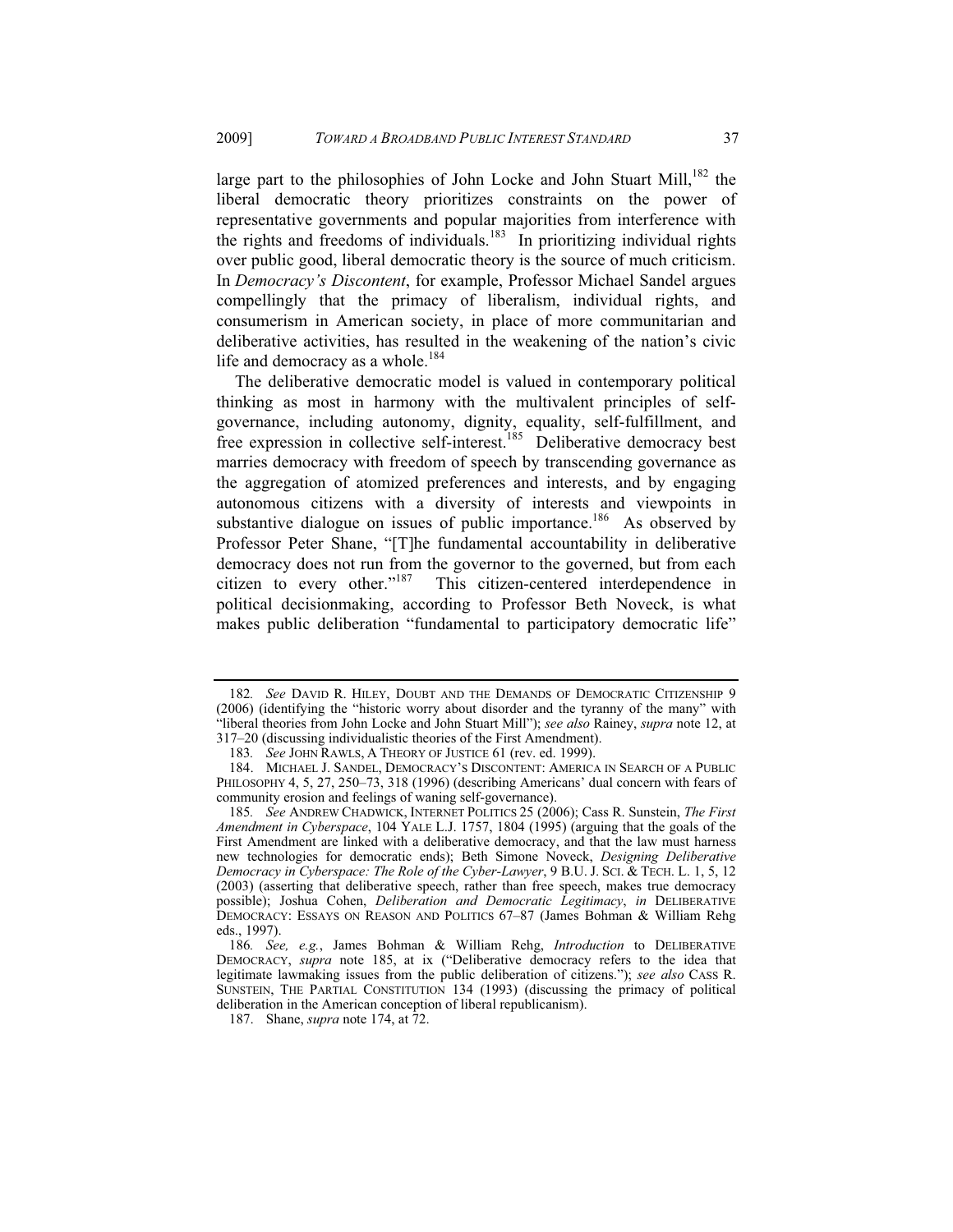and "at the root of American democracy."<sup>188</sup> By merging autonomy with community, deliberative democrats value the "freedom to think as you will and speak as you think" as "means indispensible to the discovery and spread of political truth."<sup>189</sup>

Individual autonomy is important to the general notion of *demokratia*, insofar as we take it as a given that, in order to govern ourselves and act as effective civic agents, we must be able to think and speak for ourselves, free from the constraints and distorting influences of governmental or private forces. "Meaningful autonomy," according to Professor Baker, is the ability "to lead a meaningfully self-authored life without unnecessary or inappropriate frustration by others."<sup>190</sup> But autonomy alone, uncoupled with meaningful engagement in political discussion with fellow citizens, is of limited worth to the individual as both a speaker and citizen.<sup>191</sup> Because thought and language are so inexorably linked, democratic self-governance requires us to be able to express ourselves as well as hear the expression of others.<sup>192</sup> Moreover, the benefits of individual autonomy—e.g., selfdiscovery, self-authorship, and moral and political agency—come partly as a *consequence* of discourse with other autonomous individuals and the concomitant exposure to a diversity of viewpoints and information.<sup>193</sup>

Deliberative democratic theories can be traced back far beyond the founding of the American republic. Kant called for the "public use of . . . reason" as a route to enlightenment;194 even Aristotle wrote that "[w]hen there are many [who contribute to the process of deliberation]," they "may surpass—collectively and as a body, although not individually—

 <sup>188.</sup> Noveck, *supra* note 185, at 5, 12.

 <sup>189.</sup> Whitney v. California, 274 U.S. 357, 375 (1927).

 <sup>190.</sup> C. Edwin Baker, *Autonomy and Informational Privacy, or Gossip: The Central Meaning of the First Amendment*, 21 SOC. PHIL.& POL'Y 215, 220 (2004). Professor Baker calls the other conceptualization of autonomy "formal autonomy" and describes it as a recognition in law of "an agent's legal right to choose what to do with herself (and her property)" and "dominion over [one's] own mind and body." *Id.* at 223.

 <sup>191.</sup> Political philosopher Judith Lichtenberg makes an elegant variation of this point. She writes that "[a] person cannot think freely if he cannot speak; and he cannot think freely if others cannot speak, for it is in hearing the thoughts of others and being able to communicate with them that we develop our thoughts." Judith Lichtenberg, *Foundations and Limits of Freedom of the Press*, *in* DEMOCRACY AND THE MASS MEDIA 108 (Judith Lichtenberg ed., 1990).

<sup>192</sup>*. See* Jason Mazzone, *Speech and Reciprocity: A Theory of the First Amendment*, 34 CONN. L. REV. 405, 417–20 (2002) (theorizing that deliberation, not only is fundamental to self-government, but also promotes reciprocity as cooperative behavior for mutual benefit and ultimately enhancement of democracy).

<sup>193</sup>*. See* Baker, *supra* note 190, at 220–21; *see also* Richard H. Fallon, Jr., *Two Senses of Autonomy*, 46 STAN. L. REV. 875, 902–05 (1994) (providing convincing arguments for the conceptualization of autonomy as a First Amendment value); David A. Strauss, *Persuasion, Autonomy, and Freedom of Expression*, 91 COLUM. L. REV. 334 (1991).

 <sup>194.</sup> IMMANUEL KANT, *An Answer to the Question: 'What Is Enlightenment?'*, *in* KANT'S POLITICAL WRITINGS 55 (Hans Reiss ed., H.B. Nisbet trans., 1971).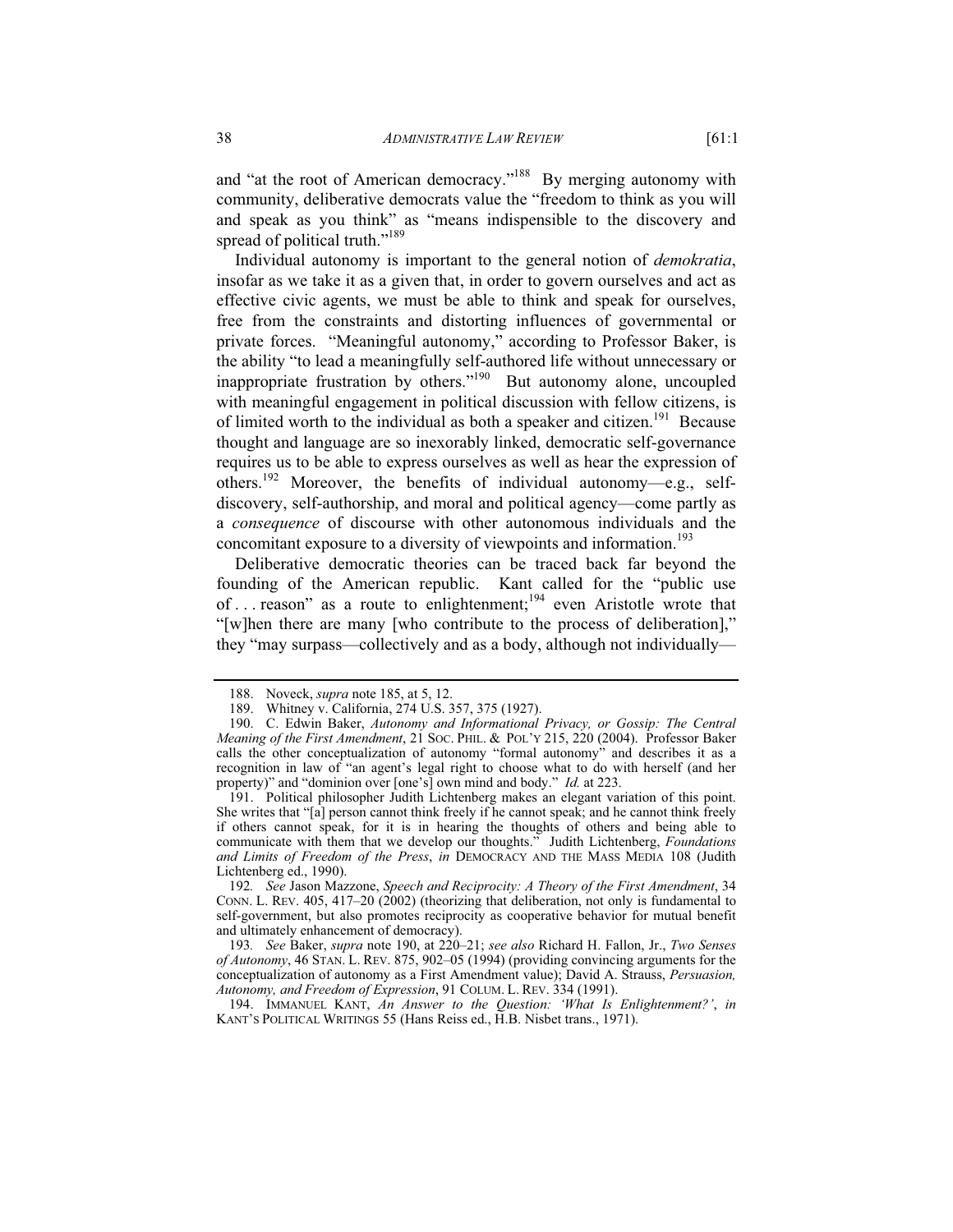the quality of the few best."<sup>195</sup> Modern theorists, most notably Jürgen Habermas, posit that deliberative democracy can transform citizens whose political views start as undeveloped, inconsistent, and confused, into more enlightened and informed participants in the public sphere.<sup>196</sup>

Viewed through the lenses of these four general theories of democratic governance—and especially the aspiration of deliberative democracy and its related free speech ideals—the Internet reveals a mixed record of effectiveness as a democracy- and speech-enhancing instrument. Contrary to the utopian declarations of the early cyberlibertarians, the Internet has evolved into a communications substrate that promotes democratic and free speech ideals but also undermines them in very significant and troubling ways.

#### *1. Online Citizen Activism*

# *a. The Democratization of Information and the Demise of Unidirectional Monoculture*

In contrast to unidirectional, homogenizing, and overly commercialized broadcasting media, the Internet makes available countless opportunities for citizens to speak, relate, and gather political, cultural, and social information from a multiplicity of sources. The blogosphere, which started as a collection of "web logs" or diary websites, has evolved into a source of citizen journalism, political information and commentary, and creative expression of all sorts.<sup>197</sup> It has served as a powerful check on governments and elected representatives, both by exposing government abuses ignored or underreported by mainstream media and by providing citizens of speech-repressing regimes a vehicle for dissenting, information sharing, and organizing. $198$ 

 <sup>195.</sup> ARISTOTLE, THE POLITICS OF ARISTOTLE 123 (Ernest Barker trans*.*, Oxford Univ. Press 1962).

 <sup>196.</sup> Tali Mendelberg, *The Deliberative Citizen: Theory and Evidence*, *in* POLITICAL DECISION-MAKING, DELIBERATION AND PARTICIPATION 153 (Michael X. Delli Carpini et al. eds., 2002). Summarizing Habermas's vision as follows: "An informed and engaged citizenry enriches the political process in at least two ways. It stimulates what we hope are better decisions by contributing to the policy stew and by holding politician-cooks to account. More fundamentally, participation legitimates the process by which we reach decisions." Froomkin, *supra* note 33, at 3–4.

 <sup>197.</sup> For an excellent overview of the importance of the blogosphere in the new media ecology, see Lili Levi, *A New Model for Media Criticism: Lessons from the* Schiavo *Coverage*, 61 U. MIAMI L. REV. 665, 690–94 (2007).

<sup>198</sup>*. See* Leslie David Simon, *Democracy and the Net: A Virtuous Circle?*, *in* DEMOCRACY AND THE INTERNET: ALLIES OR ADVERSARIES? 9 (Leslie David Simon ed., 2002) (noting that the Internet "dramatically increases citizens' ability to 'seek, receive and impart information and ideas through any media and regardless of frontiers'"). Burmese bloggers were the only reliable source of information for international observers of the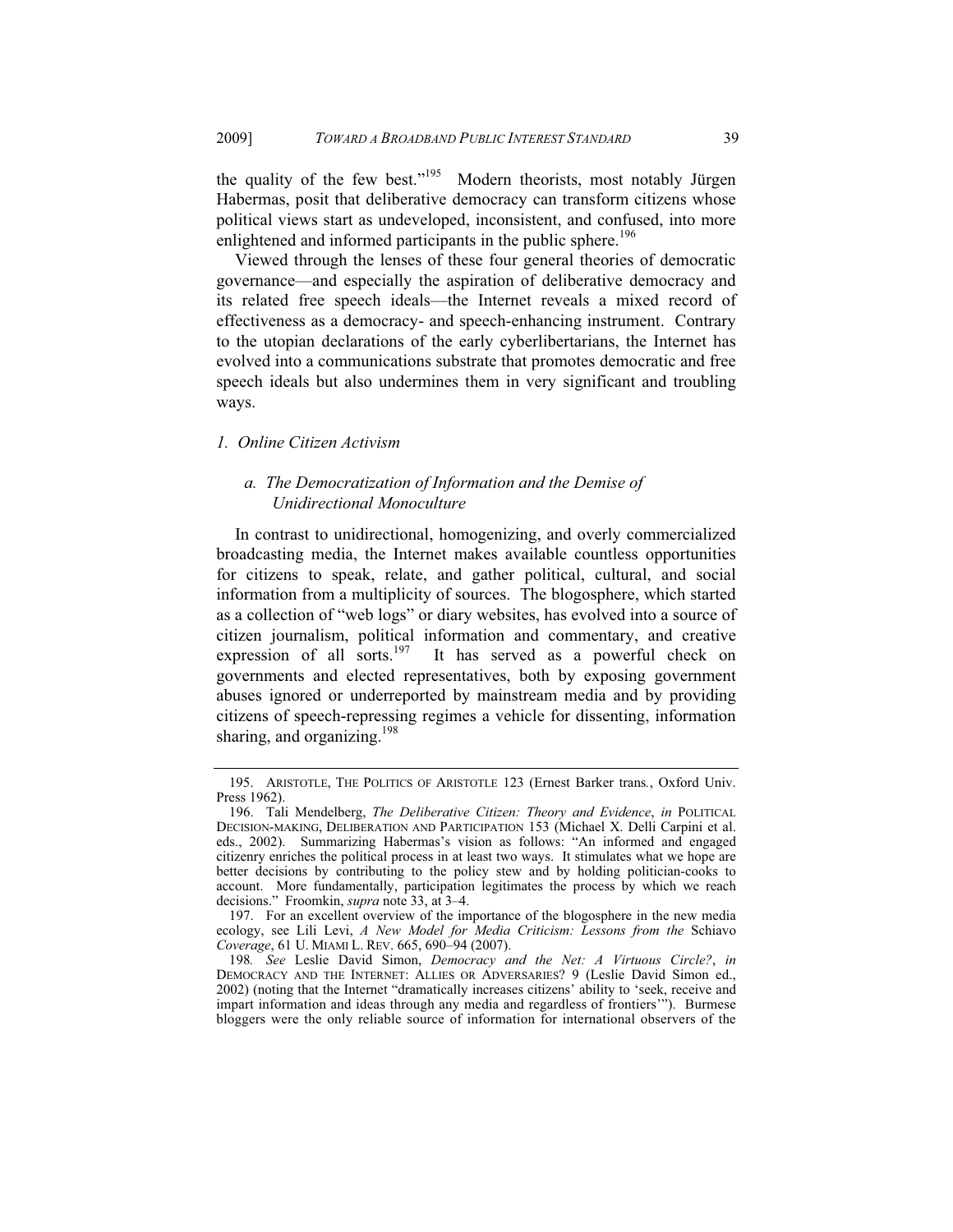brought to light the significant failings of government officials in this<sup>199</sup> and other<sup>200</sup> countries, and wrongdoings of law enforcement<sup>201</sup> that would have gone unexposed and unredressed in the pre-Internet media ecosystem. As an especially recent example, the 2008 George Polk Award for legal reporting was awarded for the first time to a blogger, Joshua Micah Marshall, in recognition of his reporting on the firing of eight United States Attorneys, which ultimately led to the resignation of Attorney General Alberto Gonzales.<sup>202</sup> Citizen journalists on the Internet also have exposed the failings and oversights of the traditional media themselves. $2^{03}$  In addition, some broadcast and print news media have used their affiliated blogs to run stories that have not yet satisfied journalistic standards (i.e., verification or confirmation) or are too scandalous to carry on the air or in newsprint but are later substantiated.<sup>204</sup>

200*. See, e.g.*, Loretta Chao, *Gymnastics Question for the Ages . . . of the Ages*, WALL ST. J., Aug. 23–24, 2008, at A12 (reporting that an ordinary American citizen searching the Internet from his home in Washington, DC, discovered Chinese documents online apparently contradicting official Chinese statements regarding the age of Chinese Olympic gold medalists); *see also* Levi, *supra* note 197.

202*. See* Noam Cohen, *Blogger, Sans Pajamas, Rakes Muck and a Prize*, N.Y. TIMES, Feb. 25, 2008, at C1.

203*. See, e.g.*, Marianne M. Jennings, *Where Are Our Minds and What Are We Thinking? Virtue Ethics for a 'Perfidious' Media*, 19 NOTRE DAME J.L. ETHICS & PUB. POL'Y 637, 667–71 (2005) (discussing the role of bloggers in revealing the journalistic flaws in CBS News' reporting of President George W. Bush's National Guard service).

 204. For example, mainstream broadcast and print journalists did not devote any airtime or newsprint to the story broken by tabloid *National Enquirer* about the infidelity of former

crackdown on dissidents in that country. Wayne Drash & Phil Black, *Blogs Helping*   $CNN.com$ , http://www.cnn.com/2007/WORLD/asiapcf/09/27/myanmar.dissidents/index.html. Likewise, Zimbabweans have turned to blogs to share stories about government atrocities that have been altogether ignored by government-owned broadcast media and were out of the reach of foreign journalists who were barred from entry. *Zimbabweans Use Blogs for Info: Since the Silencing of Independent Media, People Turning Online for News*, MSNBC.COM, July 20, 2008, http://www.msnbc.msn.com/id/25772666/print/1/displaymode/1098/.

 <sup>199.</sup> For example, blogger Matt Drudge broke the story concerning President William J. Clinton's affair with intern Monica Lewinsky. An anonymous blogger brought attention to the sexually explicit messages exchanged by Rep. Mark Foley (R-FL) and teenage congressional pages. Moreover, bloggers, not the mainstream media, initially brought to light racist remarks made by Sen. Trent Lott (R-MS) at a birthday celebration for former segregationist Sen. Strom Thurmond (R-SC). *See* Lisa Napoli, *The Post-Lewinsky Winner Is the Web*, N.Y. TIMES, Sept. 28, 1998, at C7; Anne E. Kornblut & Katharine Q. Seelye, *Papers Knew of Foley E-Mail but Did Not Publish Articles*, N.Y. TIMES, Oct. 3, 2006, at A20; Paul Janensch, *Bloggers, Right and Left, Have Become Modern Vigilantes*, HARTFORD COURANT, Feb. 17, 2005, at D2.

<sup>201</sup>*. See, e.g.*, Jim Dwyer, *When Official Truth Collides with Cheap Digital Technology*, N.Y. TIMES, July 30, 2008, at B1. A cyclist was jailed on charges of assaulting a police officer with a bicycle on the basis of a sworn statement by Officer Patrick Pogan. A passerby's video uploaded to YouTube, however, showed very clearly that the cyclist swerved to avoid Officer Pogan, and the latter lunged toward the cyclist "as if he were a halfback running along the sidelines, and sent him flying." *Id.*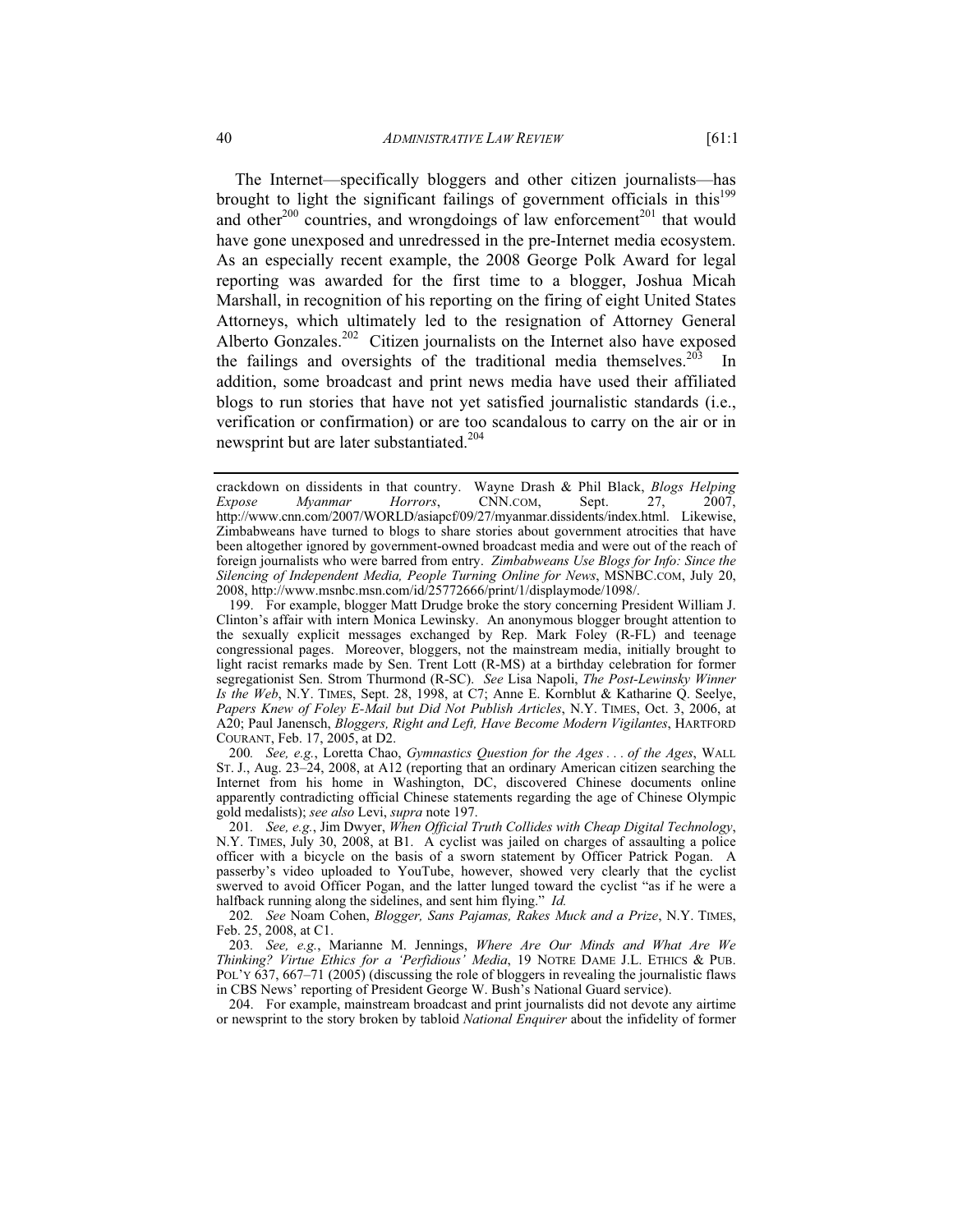The Internet and the political blogosphere have become especially good sources for in-depth analysis and discussion of political candidates and their campaigns, enabling voters to research the positions of the candidates and engage in related discussions (sometimes with campaign staff members themselves). $205$  Mastery of the television medium became an imperative for political candidates in high-profile elections from 1960 onward, following the first-ever televised debate between then-Senator John Kennedy (D-MA) and then-Vice President Richard Nixon, who appeared wan, nervous, and generally uncomfortable compared to the much more telegenic, and ultimately victorious, Kennedy.<sup>206</sup> In the 2006 congressional and 2008 presidential campaigns, mastery of the Internet proved pivotal in many races, with online organizing and fundraising overtaking more traditional campaigning practices in efficiency and effectiveness.<sup>207</sup>

The combination of the Internet with the wide availability of inexpensive digital video recording devices has subverted old-world "insider" versus "outsider" distinctions in political campaigning. Elected officials now have difficulty saying in putatively private, small-audience settings what would be politically and socially perilous if said to general audiences. YouTube

senator and vice-presidential candidate John Edwards, despite the story's having permeated the blogosphere for several days. The *L.A. Times* covered the story prominently in its blog despite having not mentioned it at all in its broadsheets. *See National Enquirer Alleges John Edwards Affair; Blogosphere Readies Salt Shaker*, L.A. TIMES BLOG, July 23, 2008, *available at* http://opinion.latimes.com/opinionla/2008/07/john-edwards-af.html. Only after Mr. Edwards publicly acknowledged the affair did the mainstream news operations publish information about the story. *See, e.g.*, Scott Martelle & Seema Mehta, *Edwards' Affair Puts Him on the Sidelines*, L.A. TIMES, Aug. 9, 2008, at A1; Richard Pérez-Peña & Bill Carter, *Reticence of Mainstream Media Becomes a Story Itself*, N.Y. TIMES, Aug. 9, 2008, at A14. Howard Wolfson, the communications director for Senator Hillary Clinton's presidential campaign, later argued that the mainstream media's failure to cover the Edwards affair story allowed Edwards to stay in the race longer than he should have, splitting the vote and ultimately costing Clinton the nomination. Brian Ross & Jake Tapper, *Wolfson: Edwards' Cover-Up Cost Clinton the Nomination*, ABCNEWS.COM, Aug. http://abcnews.go.com/Blotter/Story?id=5553013&page=1.

<sup>205</sup>*. See* Mary-Rose Papandrea, *Citizen Journalism and the Reporter's Privilege*, 91 MINN. L. REV. 515, 523–26 (2007) (asserting that blogs drive national conversation and detailing the benefits of blog communication, including access to original research and the opportunity to hear directly from experts); *see also* Gracie Lawson-Borders & Rita Kirk, *Blogs in Campaign Communication*, 49 AM. BEHAV. SCIENTIST 548, 555–56 (2005) (describing blogs as a "participatory outlet" and citing Howard Dean's *Blog for America* as stating that "people from all across the country . . . are debating, organizing, arguing, joking, and bringing innovative ideas to our organization").

<sup>206</sup>*. See* ALAN SCHROEDER, PRESIDENTIAL DEBATES: FORTY YEARS OF HIGH-RISK TV 3–6, 14, 99 (2000). On television, Kennedy appeared "calm and nerveless in appearance" while Nixon looked "tense, almost frightened, at turns glowering and, occasionally, haggard-looking to the point of sickness." *Id.* at 6.

<sup>207</sup>*. See* Jim VandeHei & Alexander Burns, *Why the GOP Fell So Far, So Fast*, POLITICO.COM, Sept. 1, 2008, http://www.politico.com/news/stories/0808/13018.html (reporting that the Democratic party's dominance in Internet campaigning has given it a significant advantage in, inter alia, fundraising and getting out the vote).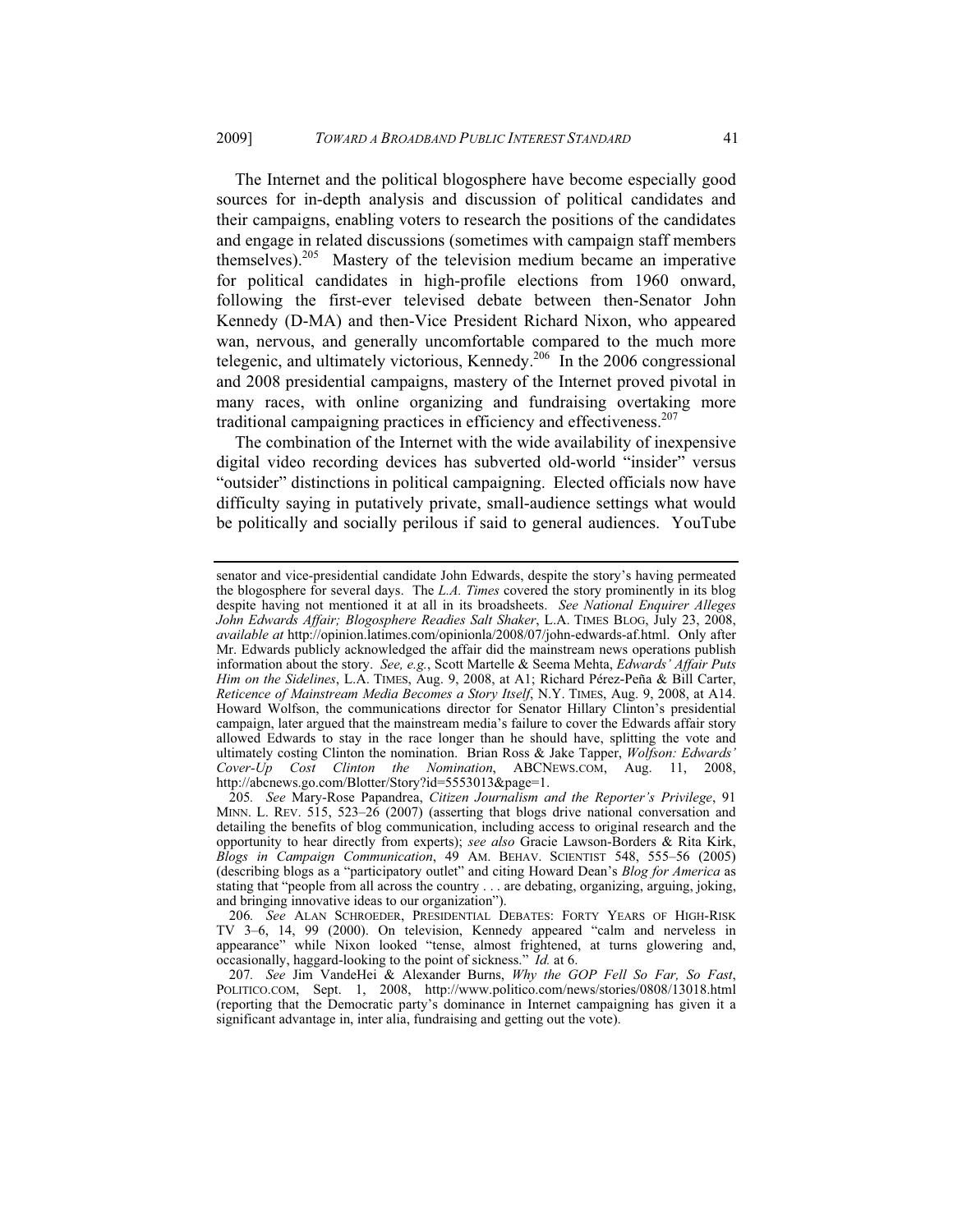videos of Senator George Allen's "Macaca" moment and of Oklahoma State Representative Sally Kern's statements about gay people posing a bigger threat to the nation than "terrorism and Islam" by going after twoyear-olds are vivid illustrations.<sup>208</sup> The Internet has infiltrated "insider" only" political spaces, often exposing politicians' true colors to the scrutiny

of the general public. As Professor Susan Crawford notes, the Internet—and especially the new Web 2.0 social networking and personal webcasting websites such as blogs, MySpace, YouTube, and others—have created a "substrate for new forms of social relationships."<sup>209</sup> The Internet has allowed geographically or socially isolated people to build online communities and engage in meaningful interactions online. This is especially true for racial, religious, sexual, and other minorities living in generally hostile communities, whose interests and political and cultural concerns are not adequately reflected in mainstream media.<sup>210</sup>

The Internet also has empowered individuals to undertake significant social and political collective action without having to go through the highoverhead organizations—like political parties, labor unions, and grassroots activist groups—that had cornered the market in the pre-Internet world.<sup>211</sup>

209. Crawford, *supra* note 167, at 369.

211*. See* CLAY SHIRKY, HERE COMES EVERYBODY: THE POWER OF ORGANIZING WITHOUT ORGANIZATIONS (2008) (addressing the various ways in which "social tools" allow people to do things together without requiring traditional organizational structures); JOHN HENRY CLIPPINGER,ACROWD OF ONE: THE FUTURE OF INDIVIDUAL IDENTITY (2007) (discussing the

<sup>208</sup>*. See* Tim Craig & Michael D. Shear, *Allen Quip Provokes Outrage, Apology*, WASH. POST, Aug. 15, 2006, at A1 (detailing Senator Allen's slip when he referred to his opponent's campaign volunteer, S.R. Sidarth, as "Macaca"); Shannon Muchmore, *Anti-Gay Remarks Blasted*, TULSA WORLD, Mar. 14, 2008, at A1 (discussing Representative Kern's statements). The Internet also has blurred the distinctions between "on-air" and behind-thescenes commentary of political pundits. For example, in September 2008, a video spread widely on the Internet that showed conservative pundits Peggy Noonan and Mike Murphy speaking very negatively about the naming of Governor Sarah Palin as the Republican vicepresidential nominee moments after the two had spoken in positive terms about the nomination during a live televised interview. *See* Jim Rutenberg, *Old Friends in the Media See a New Side of McCain*, N.Y. TIMES, Sept. 4, 2008, at A20.

 <sup>210.</sup> For example, the Internet is credited with playing a central role in the evolution of the gay and lesbian community, both as a central gathering place for mutual support and as a platform for political organizing. *See* Edward Stein, *Queers Anonymous: Lesbians, Gay Men, Free Speech, and Cyberspace*, 38 HARV. C.R.-C.L. L. REV. 159, 162 (2003). In addition, whereas atheism and religious skepticism are almost absent on mainstream media due to advertiser sensitivities and other commercial pressures, the Internet has enabled these individuals who adhere to these views to connect, share information, and organize political action. *See* Jeff Gardner, *Face of the New Atheism*, NAT'L CATHOLIC REG., Aug. 10, 2008, at A1, *available at* http://ncregister.com/site/article/15575 (profiling an influential, atheist professor and blogger whose success is credited in part to the Internet). Communities with multiple minority statuses—for example African-Americans who are deaf—also have turned to the web to bridge physical distances by building online communities. *See*  National Black Deaf Advocates, http://www.nbda.org (employing the Internet as a tool to unite, and advocate for, deaf African-Americans).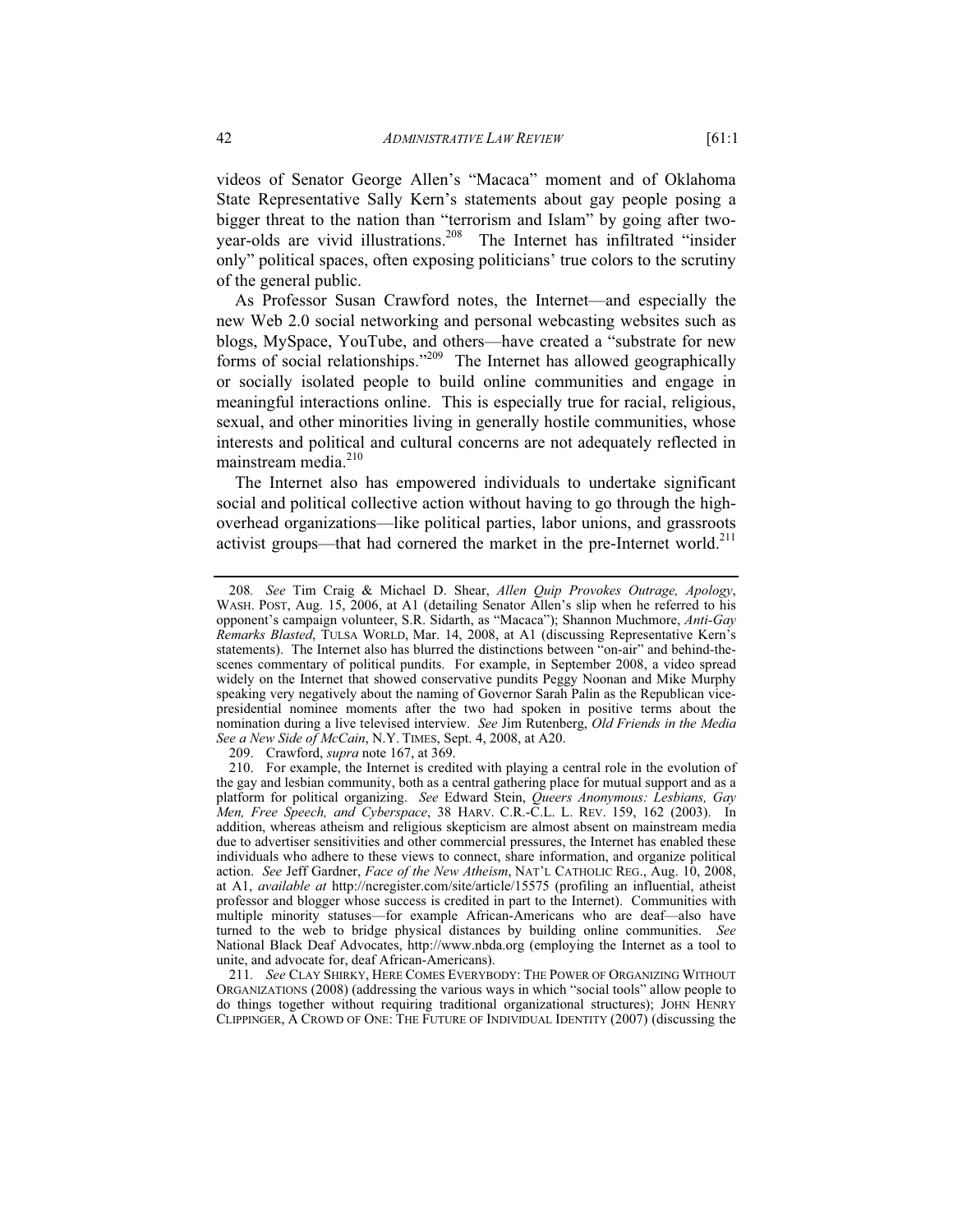Much charitable giving, in fact, has migrated online, saving charities millions in fundraising and overhead costs. $^{212}$ 

# *b. Direct Democracy 2.0?*

The facility with which many citizens now can access political information online and communicate with one another and their elected officials promotes important aspects of representative and liberal democracy. There is concern, however, that the Internet has exacerbated direct democratic strains in ways that work against the values of representative and deliberative democracy.

Alexander Hamilton wrote in *The Federalist* that, although republican, representative government demands that elected officials remain accountable to their constituents, accountability "does not require an unqualified complaisance to every sudden breeze of passion, or to every transient impulse." $2^{13}$  The benefits that come with the Internet's elimination of distance, time, and cost as barriers for communication between elected officials and their constituents, therefore, may be outweighed by the distorting effects this accelerated and magnified constituent communication may have on the business of government—a distortion aggravated by the demographic disparities between online and offline communities.<sup>214</sup>

Although it is true that the Internet can serve as a check on government, it is also true that the Internet may replace the tyranny of unaccountable government with the tyranny of an irrational but vocal public. In the words of political scientist Arthur Isak Applbaum,

The claim that the greater participation of all entails the greater freedom of all suffers from a fallacy of composition . . . . [I]t does not follow that if the government were more responsive to the will of the majority we would all be more free, because we can—and do—tyrannize one another.<sup>2</sup>

 215. Arthur Isak Applbaum, *Failure in the Cybermarketplace of Ideas*, *in* GOVERNANCE.COM: DEMOCRACY IN THE INFORMATION AGE 23 (Elaine Ciulla Kamarck &

origins of identity and their influence on today's highly interconnected world of social networking and virtual reality).

 <sup>212.</sup> Arianna Huffington, *Charity May Begin at Home, but It's Moving Online*, HUFFINGTON POST, July 25, 2008, http://www.huffingtonpost.com/ariannahuffington/charity-may-begin-at-home\_b\_115082.html (noting that "the Internet is definitely energizing philanthropy and changing the way that we give" with online donations rising from \$250 million in 2000 to \$7 billion in 2006).

 <sup>213.</sup> THE FEDERALIST NO. 71 (Alexander Hamilton), *in* THE FEDERALIST: THE FAMOUS PAPERS ON THE PRINCIPLES OF AMERICAN GOVERNMENT 459 (Benjamin Fletcher Wright ed., 2004).

 <sup>214.</sup> Professor Cass Sunstein warns of the "serious risk that costless communication will increase government's responsiveness to short-term or poorly considered public outcries, or to sensationalistic anecdotes that are a poor basis for governance." CASS R. SUNSTEIN, DEMOCRACY AND THE PROBLEM OF FREE SPEECH 258 (1995).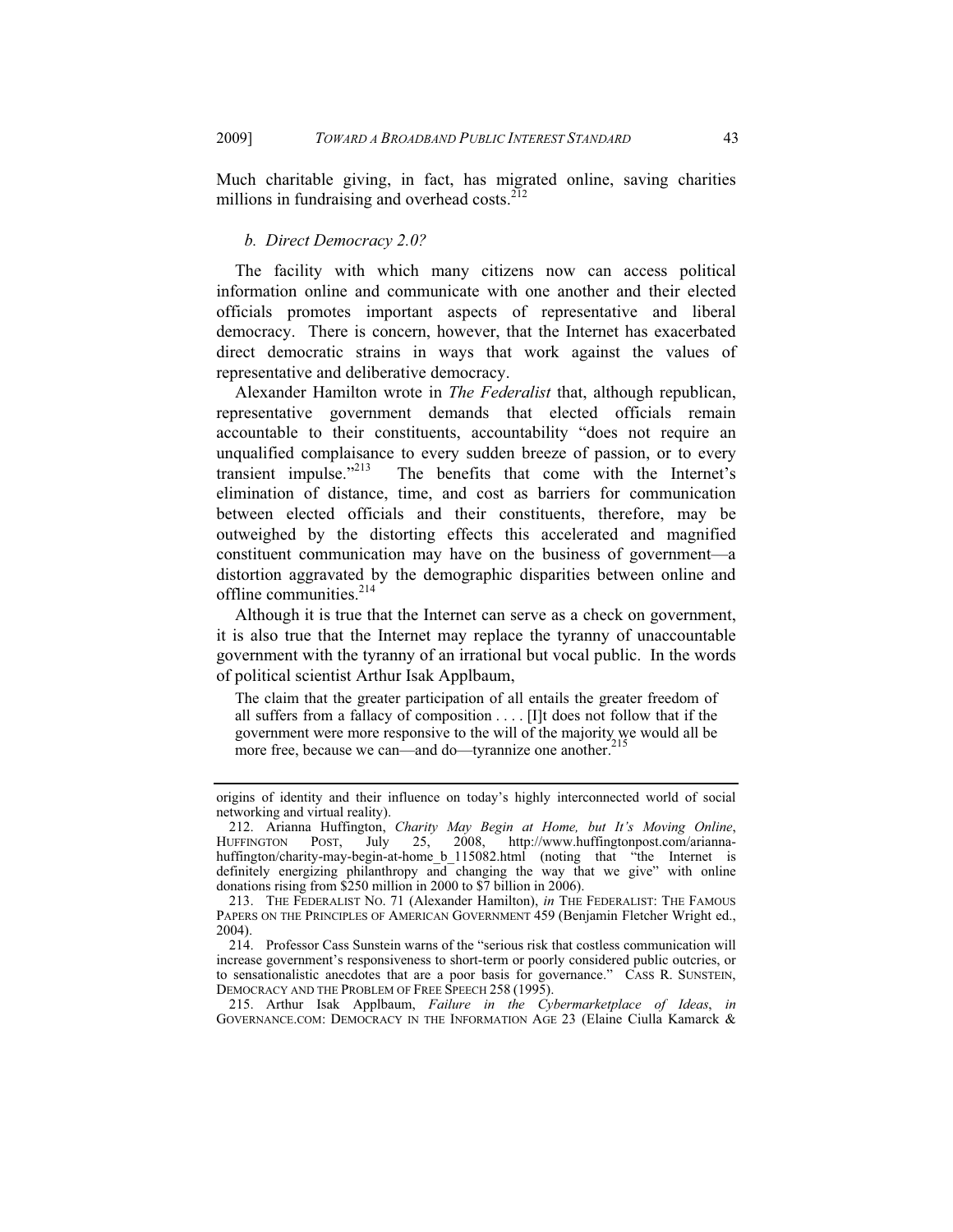The framers, Madison as well as Hamilton, valued distance and delay in communication separating Congress and its constituents as important checks on the passions and power of the populace, and as safeguards for the time, space, and peace required for elected officials in Washington to do the work of government with quiet diligence.<sup>216</sup> Applbaum posits that "precisely those aspects of interactive communication that thrill the direct democrats make the identification and organization of factious majorities more likely."<sup>217</sup>

I agree that by cheapening, accelerating, and amplifying the speech of Internet-enabled and politically engaged constituents, the Internet can disrupt and corrupt the federal government's important deliberative work by presenting a distorted version of popular preferences. But this analysis is incomplete insofar as it fails to account for the extent to which the ties between members of Congress and their constituents have grown attenuated and weak as the republic's population has increased with no commensurate change in the size of Congress. Although Congress needs insulation from the heat of popular passions, too much insulation breeds an insularity at odds with the duty of Congress to remain accountable and accessible to the citizens that elected it. The framers recognized the importance of constituent consultation and communication in the work of Congress.<sup>218</sup> The Internet, in fact, may have succeeded at restoring some of the necessary links between Congress members and constituents that time and population growth have eroded.

The Constitution requires that each state send at least one representative to the House of Representatives and that "[t]he Number of Representatives shall not exceed one for every thirty thousand,"<sup>219</sup> but it provides no cap on the total membership of the House. Both by means of the Constitution's wording and statements in *The Federalist*, the framers made clear their intention that the number of representatives was to increase periodically in proportion to the growth in population.<sup>220</sup> Congress did, in fact, increase

Joseph S. Nye, Jr. eds., 2002); *see also id.* at 26 ("[M]en are not angels, one cannot judge one's own cause without bias, passions and interests give rise to faction, and factions are prone to tyrannize.").

<sup>216</sup>*. Id*. at 26–28.

<sup>217</sup>*. Id*. at 27.

<sup>218</sup>*. See, e.g.*, THE FEDERALIST NO. 56 (James Madison), *in* THE FEDERALIST WITH LETTERS OF "BRUTUS" 274 (Terrence Ball ed., 2003) (noting the "sound and important principle that the representative ought to be acquainted with the interests and circumstances of his constituents").

 <sup>219.</sup> U.S. CONST. art. I, § 2.

<sup>220</sup>*. See* Christopher St. John Yates, *A House of Our Own or a House We've Outgrown? An Argument for Increasing the Size of the House of Representatives*, 25 COLUM. J.L. & SOC. PROBS. 157, 175–79 (1992) (citing numerous statements at the Constitutional Convention and in *The Federalist* reflecting the intent that the House of Representatives' size grow with population). In *The Federalist No. 58* ("The Future Size of the House"),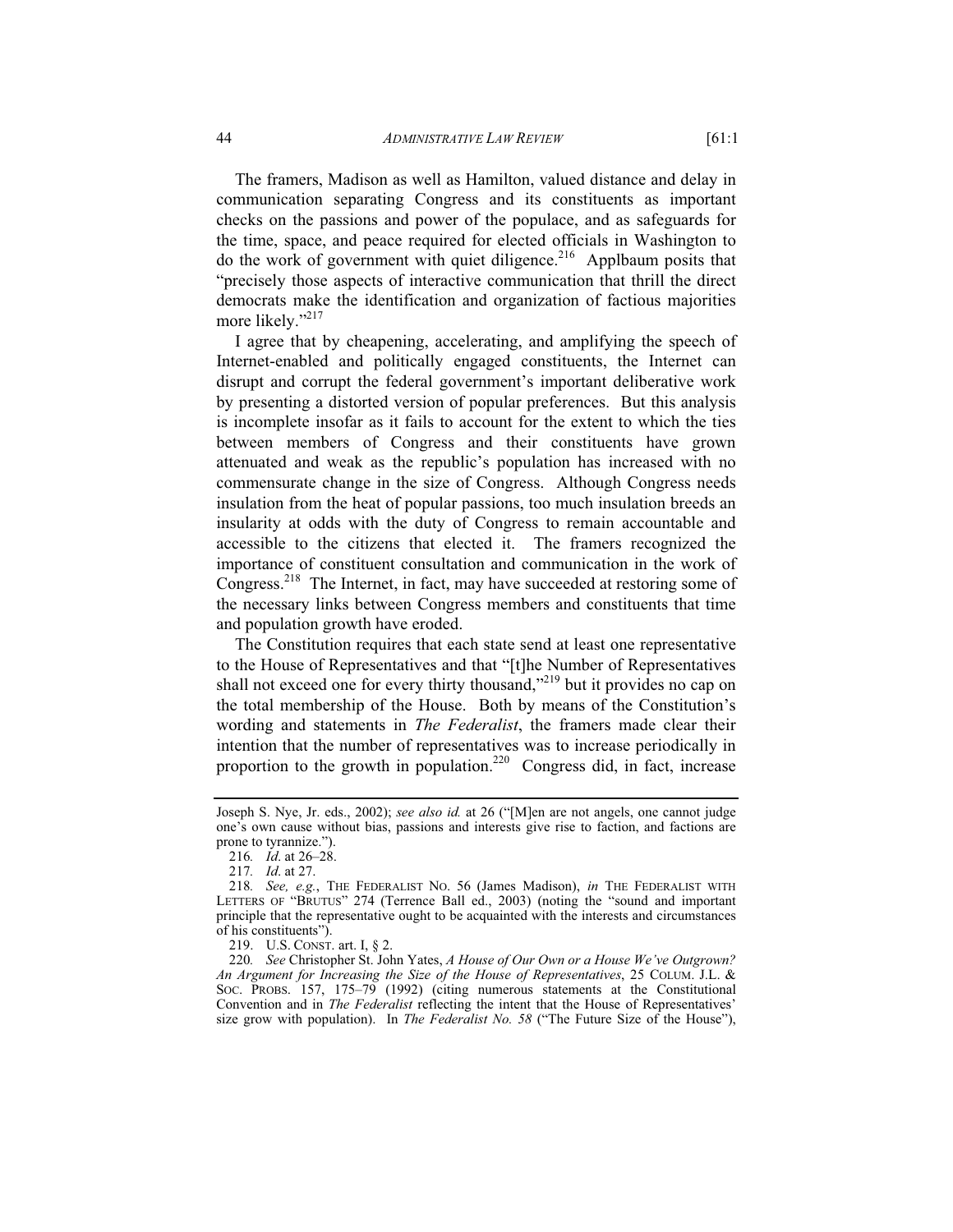the size of the House of Representatives occasionally, based on population increases, until 1910. There were 65 representatives for 3.9 million Americans in the first Congress (a 1-to-60,000 ratio).<sup>221</sup> The ratio was 1 to every 39,000 citizens in 1810, 100,000 citizens in 1860, and 211,000 citizens in 1910.<sup>222</sup> Then, in 1929, Congress froze the size of the House of Representatives at 435 members.<sup>223</sup> With an estimated U.S. population of  $303,824,640$ <sup>224</sup> today's representational ratio for the "People's House" is one congressmember for every 698,447 Americans—a ratio 1,164% higher than at the inception of the republic, and one described as "cramped" compared to those of the much larger European national assemblies.<sup>225</sup>

It reasonably can be argued, therefore, that the Internet's facility in quickly and cheaply connecting citizens with their representatives in Washington has had the positive effect of reversing the significant alienation of Americans from their servants in the "People's House." An early example of this rapid mobilization of popular opposition to the actions of Congress was the quick formation of the now 3.2 millionmember website MoveOn.org to organize online opposition to the impeachment proceedings against President Bill Clinton.<sup>226</sup> MoveOn's online organizing was credited not only with helping put an end to congressional efforts to oust the President that were widely criticized as wasteful and excessively partisan, but also with shifting control of Congress from Republican to Democratic hands in 2006.<sup>227</sup>

James Madison explained that one of the purposes of the Decennial Census was "to augment the number of representatives . . . under the sole limitation that the whole number shall not exceed one for every thirty thousand inhabitants." THE FEDERALIST NO. 56 (James Madison), *in* THE FEDERALIST WITH LETTERS OF "BRUTUS," *supra* note 218, at 282.

 <sup>221.</sup> George F. Will, *Congress Just Isn't Big Enough*, WASH. POST, Jan. 14, 2001, at B7. 222*. Id.*; *see also* James K. Glassman, *Let's Build a Bigger House*, WASH. POST, June 17, 1990, at D2.

<sup>223</sup>*.* Yates, *supra* note 220, at 180.

 <sup>224.</sup> CENTRAL INTELLIGENCE AGENCY, THE WORLD FACTBOOK, https://www.cia.gov/library/publications/the-world-factbook/geos/us.html (July 2008 estimate).

<sup>225</sup>*. See* Matthew Cossolotto, *Fight for a Bigger House*, HARTFORD COURANT, Oct. 7, 2001, at C4 (noting that the British House of Commons contains 659 members for a national population of 60 million (a 1:91,000 ratio) and the French National Assembly contains 577 members representing a nation of 59 million (a 1:102,000 ratio)).<br>226. See About the MoveOn Family

<sup>226</sup>*. See* About the MoveOn Family of Organizations, http://www.moveon.org/about.html (last visited Oct. 20, 2008) (describing the organization's purpose and history); *see also* Brendan T. Holloway, McConnell v. Federal Election Commission*: The Supreme Court Rewrites the Book on Campaign Finance Law: Will Political Speech Survive This Most Recent Onslaught?*, 13 COMMLAW CONSPECTUS 107, 132–33 (2004) (describing MoveOn.org's portrayal of itself as a grassroots organization); Scott Duke Harris, *The Radical Centrists*, L.A. TIMES MAG., Feb. 29, 2004, at I-22, *available at* http://articles.latimes.com/2004/feb/29/magazine/tm-moveon09 (describing MoveOn's rise from an online petition to an influential website with millions of members).

<sup>227</sup>*. See* Jeff Zeleny, *Democrats Urge Their Flush Candidates to Share the Wealth*,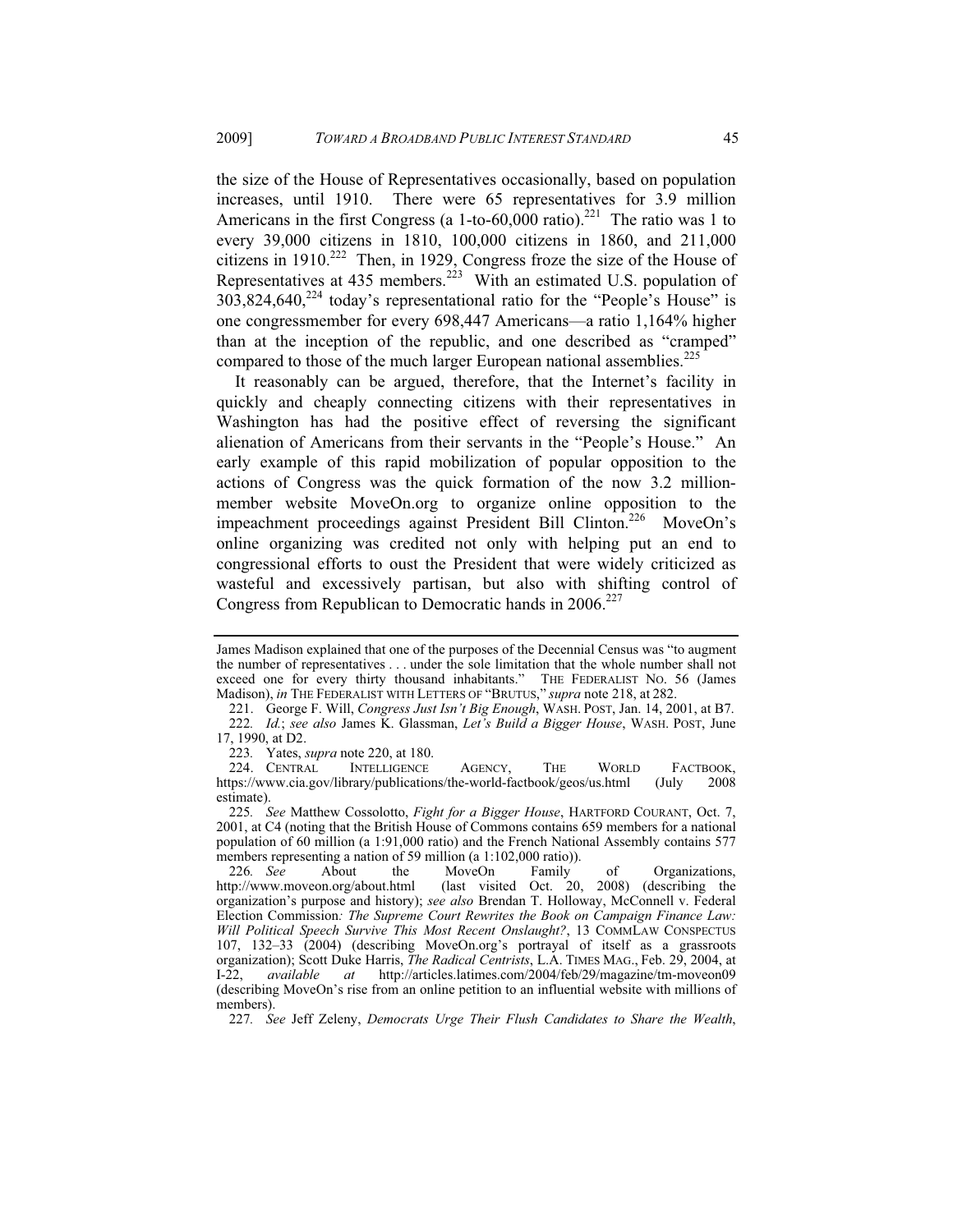46 *ADMINISTRATIVE LAW REVIEW* [61:1

But there is valid cause for concern. The Internet has increased the accountability of elected officials by, inter alia, making more political information available to constituents back home and empowering those citizens, individually and in virtual groups, to pressure elected officials to take certain actions. As discussed below, however, the composition of the online constituency does not come close to reflecting that of the true electorate, given the persistent and significant disparities in Internet, and especially broadband, access. Direct democratic communication online, therefore, may distort true constituent interests and preferences, leading to government responses that favor the preferences of citizens who are online and, therefore, are heard the loudest (or at all).

#### *2.* E Pluribus Pluribus*—Whither Deliberative Democracy Online?*

Whereas direct democracy is disfavored, the ideal of deliberative democracy has proved elusive. Although theorists have proposed varying definitions, modern deliberative democrats generally seek at least five qualities in successful citizen deliberation: (1) openness of deliberation to all citizens; (2) equality among participants, including the universal ability to raise questions and engage in debate; (3) rationality in discussion; (4) the enforcement of reasonable ground rules to ensure productive discussion; and (5) transparency and openness in the discussions and any conclusions.228 Evaluated against these criteria, the current state of the Internet cannot be said to be conducive to genuine democratic deliberation.

# *a. Access*

The fundamental obstacle to inclusive and fully representative deliberative democracy online is that the United States remains a country divided between those with access to broadband Internet service and those without. The federal government's generally hands-off, marketplacereliant approach to the proliferation of household-level broadband access has led to the nation's precipitous decline in broadband Internet penetration as compared to the rest of the industrialized world. The Organisation for Economic Co-operation and Development (OECD) publishes the most

N.Y. TIMES, Oct. 24, 2006, at A23 (describing MoveOn.org's personalized e-mail message mobilization campaign to get members of Congress with at least \$200,000 in their campaign account and no competitive challenge in the upcoming 2006 election to donate 30% to other Democratic candidates).

<sup>228</sup>*. See* Shane, *supra* note 174, at 71 (providing an excellent discussion of the general requirements of deliberative democracy). Professor Beth Simone Noveck proposes that deliberation should be accessible, free from censorship, autonomous, relevant, transparent, reflecting equality and responsiveness, pluralistic, inclusive, informed, public, and facilitated. Noveck, *supra* note 185, at 12–18.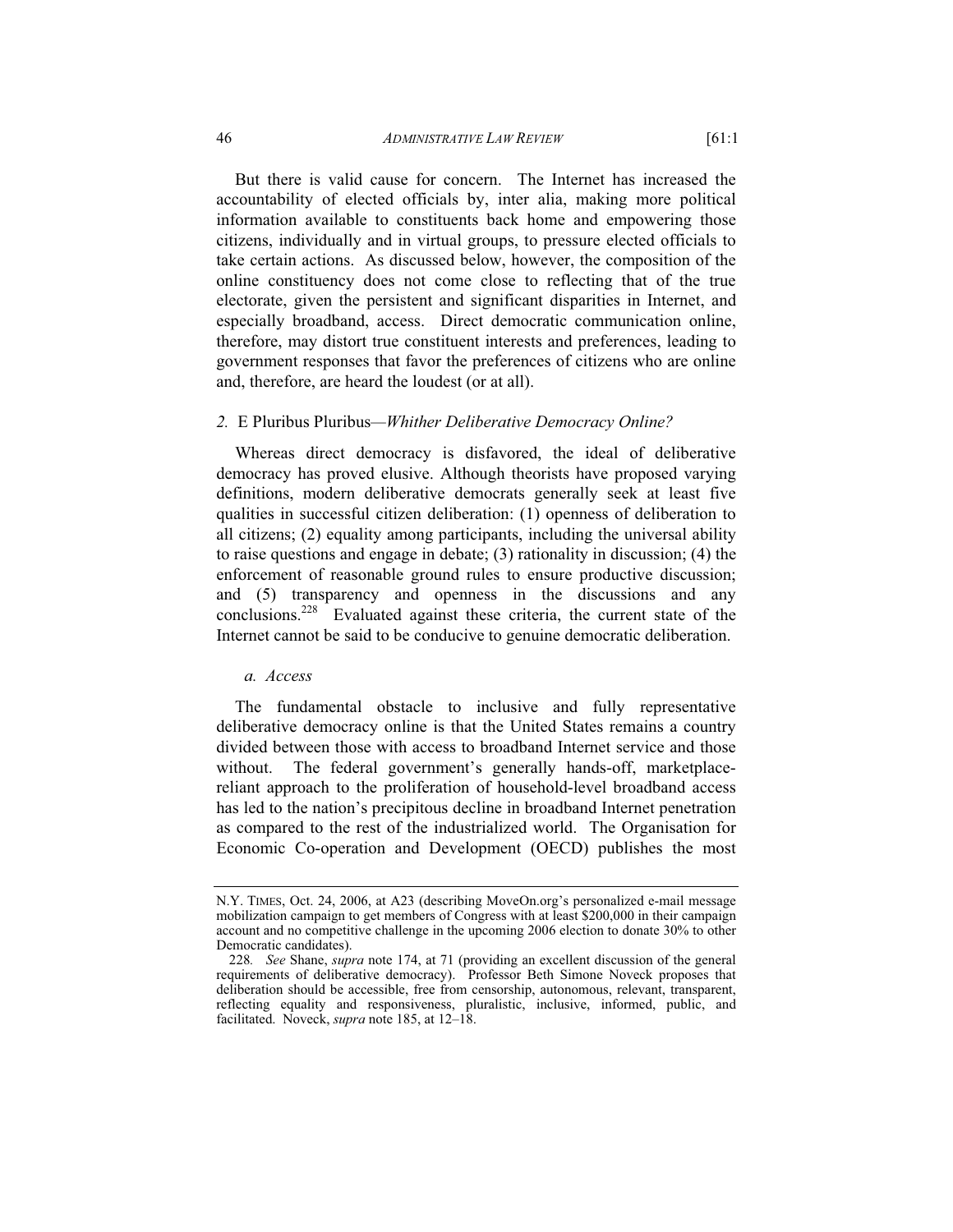authoritative comparison of Internet broadband penetration among the thirty most industrialized nations. In its most recent survey, the United States had fallen to 15th place out of the 30 most developed nations for broadband penetration, with 23.3 broadband subscribers per 100 inhabitants, $2^{25}$  down from 12th place in 2006 and 4th place in the first of such OECD surveys in  $2001$ .<sup>230</sup> The OECD also reported that the United States placed 14th internationally in average download speed for broadband connections, while having the 8th highest average subscription price for broadband service.<sup>231</sup> Other respected broadband rankings place the United States even lower.<sup>232</sup>

In July 2008, the Pew Internet & American Life Project reported that 55% of American adults have broadband access at home, up from 47% in  $2007<sup>233</sup>$  Although this was a promising increase in overall broadband penetration, Pew reported relatively flat growth in broadband adoption among African-Americans (43%, compared with 57% for non-Hispanic whites) and a reduction in the rate of broadband adoption by economically disadvantaged households (25%, down from 28% in 2007).<sup>234</sup> In addition,

 230. Timothy Karr, *The Cure for America's Internet*, HUFFINGTON POST, June 3, 2008, http://www.huffingtonpost.com/timothy-karr/the-cure-for-americas-int\_b\_104963.html.

234*. Id.* at ii, 3 (classifying as economically disadvantaged or "poor" those households with annual incomes of \$20,000 or less).

<sup>229</sup>*.* ORG. FOR ECON. CO-OPERATION AND DEV., OECD BROADBAND STATISTICS: OECD BROADBAND PENETRATION AND GDP PER CAPITA (2007), http://www.oecd.org/sti/ict/broadband (follow "OECD broadband penetration and GDP per capita"). In determining these rankings, the OECD defines broadband as "having download speeds equal to or faster than 256 kbit/s." ORG. FOR ECON. CO-OPERATION AND DEV., OECD BROADBAND SUBSCRIBER CRITERIA, http://www.oecd.org/sti/ict/broadband (follow "OECD Broadband Criteria")*.*

<sup>231</sup>*. See* ORG. FOR ECON. CO-OPERATION AND DEV., OECD BROADBAND STATISTICS, AVERAGE ADVERTISED BROADBAND DOWNLOAD SPEED, BY COUNTRY (2007), http://www.oecd.org/sti/ict/broadband (follow "Average Advertised Broadband Download Speed, by Country (October 2007)") (noting an average speed of 8.860 Mbps in the United States, compared to 93.693 in Japan, 44.157 in France, and 43.301 in South Korea, respectively ranked 1st, 2nd and 3rd); ORG. FOR ECON. CO-OPERATION AND DEV., OECD BROADBAND STATISTICS, BROADBAND AVERAGE MONTHLY SUBSCRIPTION PRICE (2007), http://www.oecd.org/dataoecd/22/44/39575002.xls [hereinafter OECD 2007 MONTHLY SUBSCRIPTIONS REPORT] (noting an average subscription rate in the United States of \$53.06, last measured in October 2007); *see also* Organisation for Economic Co-operation and Development, OECD Broadband Portal, http://www.oecd.org/sti/ict/broadband (last visited Feb. 15, 2009) [hereinafter OECD Portal] (listing other reports).

 <sup>232.</sup> For example, the Information Technology and Innovation Foundation (ITIF) ranked the United States fifteenth in its 2008 broadband rankings. THE INFORMATION TECH. & INNOVATION FOUND., 2008 BROADBAND RANKINGS, http://www.itif.org/files/2008BBRankings.pdf. Similarly, the British telecommunications research firm Point-Topic Ltd. placed the United States 17th among developed countries in broadband deployment. Peter Svensson, *Is U.S. Stuck in Internet's Slow Lane?*, MSNBC.COM, Oct. 30, 2007, http://www.msnbc.msn.com/id/21549824/.

 <sup>233.</sup> PEW INTERNET & AM. LIFE PROJECT, HOME BROADBAND ADOPTION 2008, at i (2008) [hereinafter PEW 2008 BROADBAND REPORT], http://www.pewinternet.org/ppf/r/257/report\_display.asp.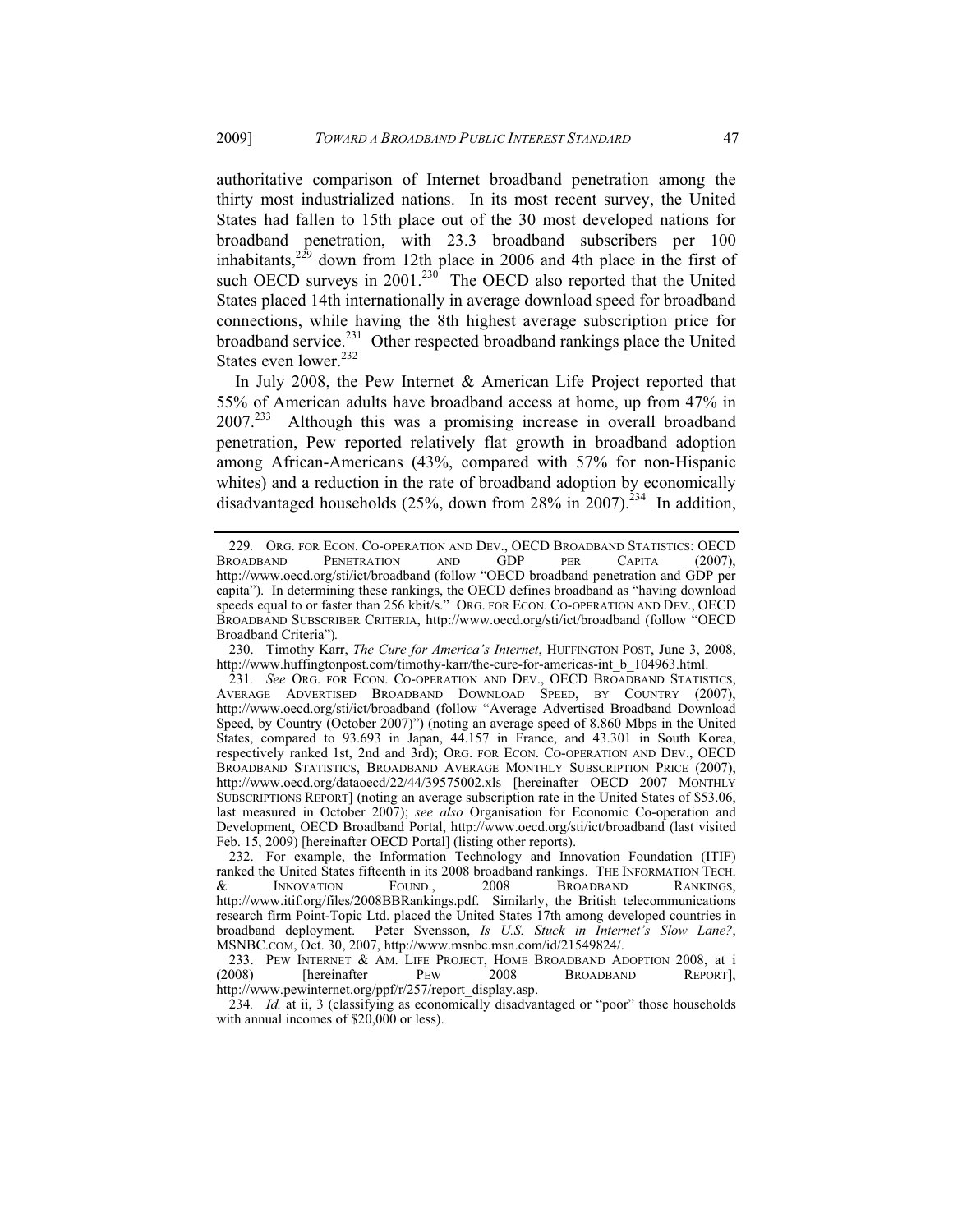while 60% of survey respondents living in suburban communities reported having household broadband access, only 38% of respondents in rural communities reported having such access.<sup>235</sup>

Recent data for American Internet penetration also show persistent disparities across racial, ethnic, income, educational, generational, and geographical strata. Given generational differences in familiarity and comfort with computers generally, it may not be surprising that, whereas 90% of people between the ages of 18 and 29 report using the Internet regularly, only  $35\%$  of people over 65 report regular use.<sup>236</sup> More surprising, however, is that whereas 76% of non-Hispanic whites report regular Internet use, only 56% of non-Hispanic African-Americans do.<sup>237</sup>

A 2007 Pew Research Center comprehensive study of Internet access for and use by Latinos/as revealed similarly troubling disparities. Although Latinos/as already comprise 15% of the U.S. population and are the fastest

<sup>235</sup>*. Id.* at 3. Some commentators defend the American performance in the international broadband penetration rankings by noting the size of the American land mass compared to the more densely populated and compact nations with much more favorable broadband statistics. For example, FCC Chairman Kevin Martin wrote, "Given the geographic and demographic diversity of our nation, the U.S. is doing exceptionally well. Comparing some of the leading countries with areas of the U.S. that have comparable population density, we see similar penetration rates." Kevin Martin, Op-Ed., *Why Every American Should Have Broadband Access*, FIN. TIMES (Asia Ed.), Apr. 2, 2006, http://www.ft.com/cms/s/2/837637ee-c269-11da-ac03-0000779e2340.html. In reality, however, Sweden and Canada have less population density than the United States (measured by rurality) and are significantly higher in the rankings than the United States. *See* Mark Lloyd, *The Broadband Divide: Rural Access Lags Far Behind Cities*, CENTER FOR AM. PROGRESS, Oct. 23, 2007, at 2 (arguing that "the big difference" is that both Canada and Sweden "have national policies aimed at promoting broadband deployment, with a particular emphasis on service to rural areas"). Five of the fourteen nations ranked higher than the United States in the OECD rankings—including sixth-ranked, Iceland—have population densities lower than that of the United States. *See Testimony of Benjamin Scott on Behalf of Consumer Federation of America, Free Press and the Consumers Union Before the S. Comm. on Commerce, Science and Transportation Regarding Communications, Broadband and Competitiveness: How Does the U.S. Measure Up?* (Apr. 24, 2007), at 12, *available at* http://www.freepress.net/files/42407bssentestimony.pdf [hereinafter *Scott Congressional Testimony*] (citing December 2006 OECD penetration versus population density comparisons). Nevertheless, the FCC continues to argue, most recently in a June 2008 report, that "in making international comparisons, it is important to account for differences in geography and population distribution, given the economics of density in supplying broadband." Inquiry Concerning the Deployment of Advanced Inquiry Concerning the Deployment of Advanced Telecommunications Capability to All Americans in a Reasonable and Timely Fashion, and Possible Steps to Accelerate Such Deployment Pursuant to Section 706 of the Telecommunications Act of 1996, 23 F.C.C.R. 9615, 9647 (2008).

<sup>236</sup>*. See* PEW INTERNET & AM. LIFE PROJECT, DEMOGRAPHICS OF INTERNET USERS (2008) [hereinafter PEW 2008 INTERNET DEMOGRAPHICS REPORT], [hereinafter PEW 2008 INTERNET DEMOGRAPHICS http://www.pewinternet.org/trends/User\_Demo\_7.22.08.htm. The survey of 2,251 adults (with a margin of error of  $+/-2\%$ ) was based on the following questions: "Do you use the Internet, at least occasionally?" and "Do you send or receive e-mail, at least occasionally?" *Id.*

<sup>237</sup>*. Id.*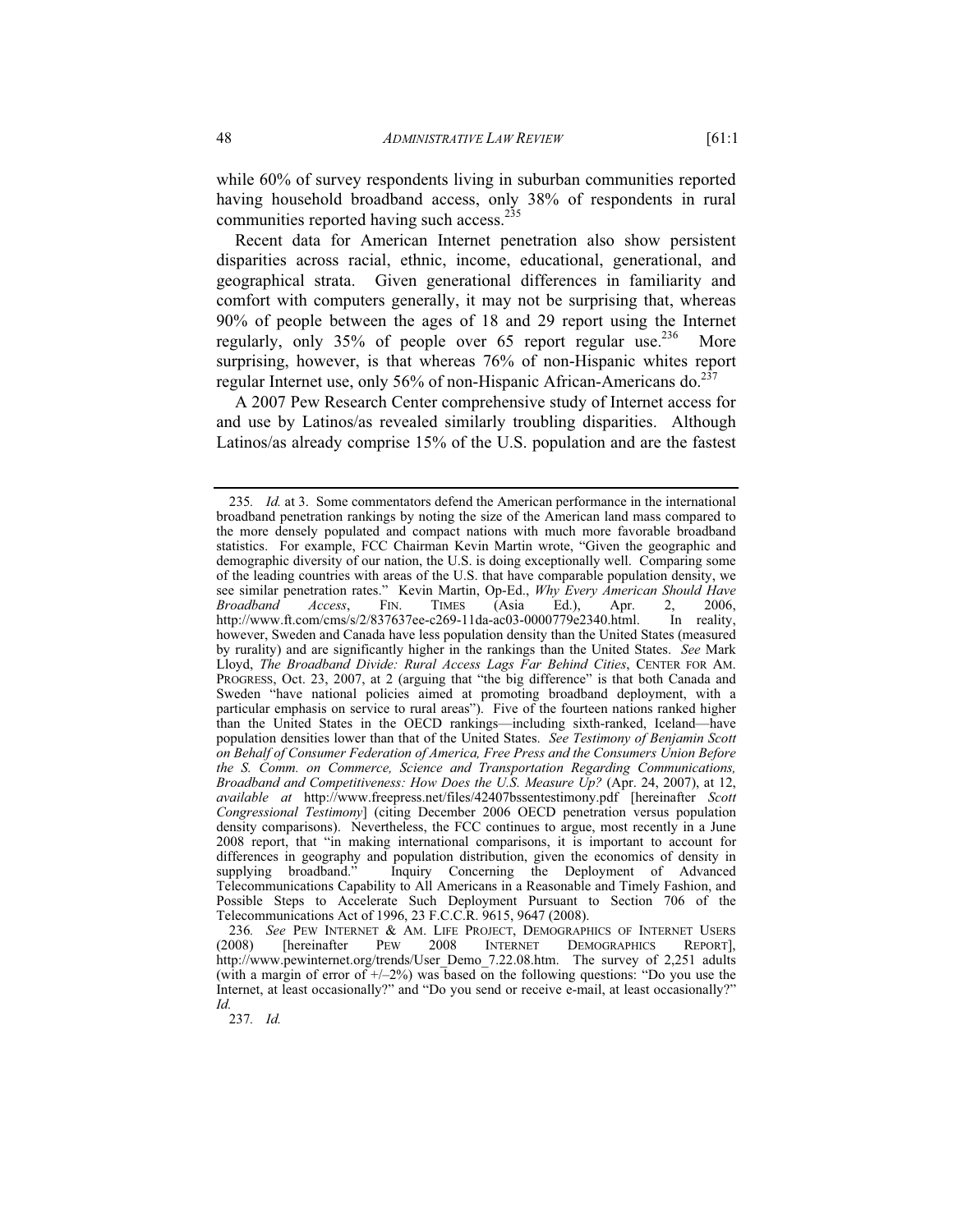growing minority group,<sup>238</sup> only 56% use the Internet regularly and only  $29%$  have broadband Internet access at home.<sup>239</sup> Language and educational attainment are two of the causes cited for the significant disparity in Latino/a Internet use.<sup>240</sup> Educational attainment generally, across all races and ethnicities, correlates with levels of Internet access and use. Whereas 93% of college-educated Americans are regular Internet users, only 38% of those who lack a high school diploma claim regular use.<sup>241</sup> And whereas 57% of Americans residing in urban areas report subscribing to broadband at home, only  $38\%$  of rural Americans do.<sup>242</sup>

#### *i. Availability*

The government estimates that approximately 10% of American households cannot subscribe to terrestrial broadband service if they desired to do so because no carrier provides the service in their area. $243$  But the FCC's statistics purporting to show that 90% of the country has access to true broadband service have been resoundingly criticized as inaccurate. Until June 2008 the agency required broadband service providers to report broadband service based only on zip codes, without distinguishing between commercial and residential users.<sup>244</sup> This overly broad-stroked data collection resulted in the government's classification of entire zip code areas, which in rural territories can encompass many square miles, as being served by broadband when in reality only one commercial customer on the

<sup>238</sup>*. See* Sam Roberts, *A Generation Away, Minorities May Become the Majority in U.S.*, N.Y. TIMES, Aug. 14, 2008, at A1 (noting that by 2050, Latinos/as will account for 30% of the American population, tripling in number to 133 million).

<sup>239</sup>*. See* PEW INTERNET & AM. LIFE PROJECT, LATINOS ONLINE i–ii (2007), www.pewinternet.org/pdfs/Latinos\_Online\_March\_14\_2007.pdf.

 <sup>240.</sup> The Pew study found that among Latinos/as who only speak Spanish, only one in three use the Internet. *Id.* at iii. Moreover, because 41% of Latinos/as do not have high school diplomas (compared to 10% of non-Hispanic whites and 20% of non-Hispanic African-Americans), Pew reasons that their average lower educational attainment contributes to the Internet use and access disparity. *Id.* at i–ii.

 <sup>241.</sup> PEW 2008 INTERNET DEMOGRAPHICS REPORT, *supra* note 236. Of the cohort who have a high school diploma but lack a college degree, 66% are regular Internet users, and 87% who have some college education but lack a degree are regular users. *Id.* In terms of broadband access among these cohorts, 70% of Americans with a college degree have broadband access at home, whereas only 21% of Americans without a high school diploma and 34% of Americans with a high school diploma but no college degree have such home broadband access. PEW 2008 BROADBAND REPORT, *supra* note 233, at 3.

 <sup>242.</sup> PEW 2008 BROADBAND REPORT, *supra* note 233, at 3.

 <sup>243.</sup> GOV'T ACCOUNTABILITY OFFICE, GAO-06-426, BROADBAND DEPLOYMENT IS EXTENSIVE THROUGHOUT THE UNITED STATES, BUT IT IS DIFFICULT TO ASSESS THE EXTENT OF DEPLOYMENT GAPS IN RURAL AREAS 18 (2006) [hereinafter GAO 2006 BROADBAND REPORT].

<sup>244</sup>*. Id.* at 14–16; *see also infra* note 498 and accompanying text (describing the FCC's June 2008 decision to improve broadband data collection practices following widespread and longstanding criticism).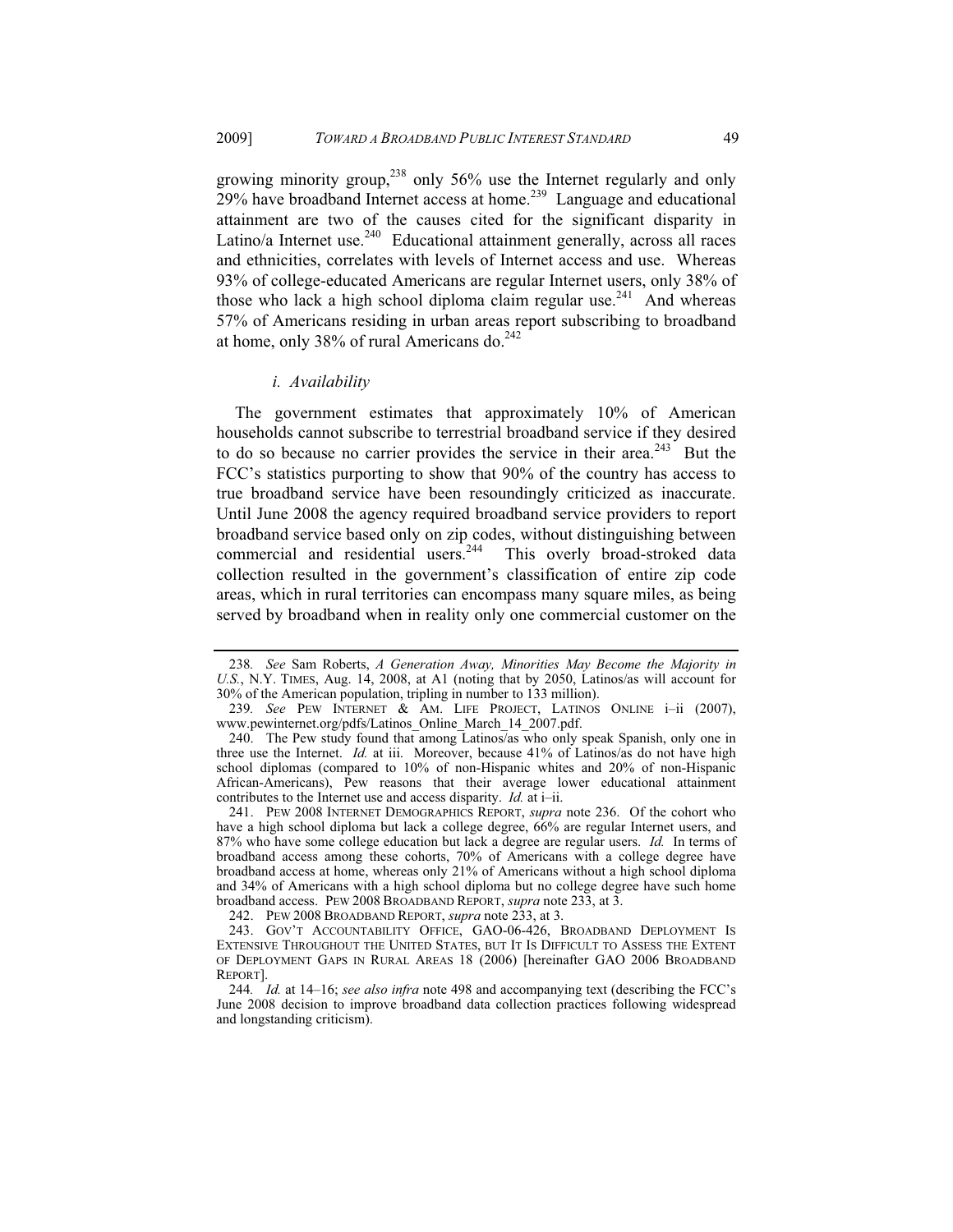edge of the territory subscribed to broadband.<sup>245</sup> Moreover, the FCC's definition of broadband had encompassed any Internet service with download speeds of above 200 Kbps (kilobits per second)—a speed that is not much higher than dial-up and drastically below the speed required for delivering many of broadband's innovative services.<sup>246</sup> This has caused some commentators to dismiss the U.S. government's broadband penetration figures as inflated and unreliable.<sup> $247$ </sup> Telecommunications industry analyst Mark Lloyd noted that "the truth of the matter is that over 10 years after the 1996 Telecom Act we don't really know where advanced telecommunications services are deployed in America."<sup>248</sup>

#### *ii. Cost*

In addition to racial, ethnic, and geographic disparities, the related differences in household income account for the persistence of the digital divide. Among households with annual incomes above \$75,000, 95% report being regular Internet users,<sup>249</sup> and 82% have household broadband  $access.^{250}$  But among households with annual incomes below \$30,000, only 53% report using the Internet at all<sup>251</sup> and a mere 42% have household broadband service.<sup>252</sup> This income-based access disparity is largely explained by the fact that household broadband access remains expensive throughout most of the United States.<sup>253</sup> Americans, in fact, pay

<sup>245</sup>*. See* GAO 2006 BROADBAND REPORT, *supra* note 243, at 14. The GAO noted that "[c]ompanies report service in a zip code even if they only serve businesses." *Id.* at 16. It found "that in some zip codes more than one of the large established cable companies reported service. Because such providers rarely have overlapping service territories, this likely indicates that their deployment was not zip-code-wide and that the number of providers reported in the zip code overstates the level of competition to individual households." *Id.* 

 <sup>246.</sup> For example, anything less than 10 Mbps (50 times the speed of the FCC's threshold) would be inadequate to accommodate high-quality video, real-time interactivity, and many telemedicine applications. *See* Grant Gross, *California Broadband Report Offers Model for Other States*, PC WORLD, Jan. 19, 2008, http://www.pcworld.com/printable/article/id,141536/printable.html.

<sup>247</sup>*. See, e.g.*, Mark Lloyd, *Raise the Bar on Broadband*, CENTER FOR AM. PROGRESS, July 18, 2007, http://www.americanprogress.org/issues/2007/07/broadband.html (referring to the FCC's 200 Kbps benchmark as "slowband").

 <sup>248.</sup> Lloyd, *supra* note 235.

 <sup>249.</sup> PEW 2008 INTERNET DEMOGRAPHICS REPORT, *supra* note 236.

 <sup>250.</sup> PEW 2008 BROADBAND REPORT, *supra* note 233, at 3.

 <sup>251.</sup> PEW 2008 INTERNET DEMOGRAPHICS REPORT, *supra* note 236.

 <sup>252.</sup> PEW 2008 BROADBAND REPORT, *supra* note 233, at 3.

 <sup>253.</sup> The OECD October 2007 statistics for average monthly broadband subscription prices place the United States among the most expensive member nations, with a monthly average subscription price of \$53.06, compared to Germany at \$39.62 (USD), the United Kingdom at \$39.67 (USD), South Korea at \$37.81 (USD), Turkey at \$37.03 (USD), and Poland at \$39.04 (USD). OECD 2007 MONTHLY SUBSCRIPTIONS REPORT, *supra* note 231; *see also* Allen S. Hammond, *The Digital Divide in the New Millennium*, 20 CARDOZO ARTS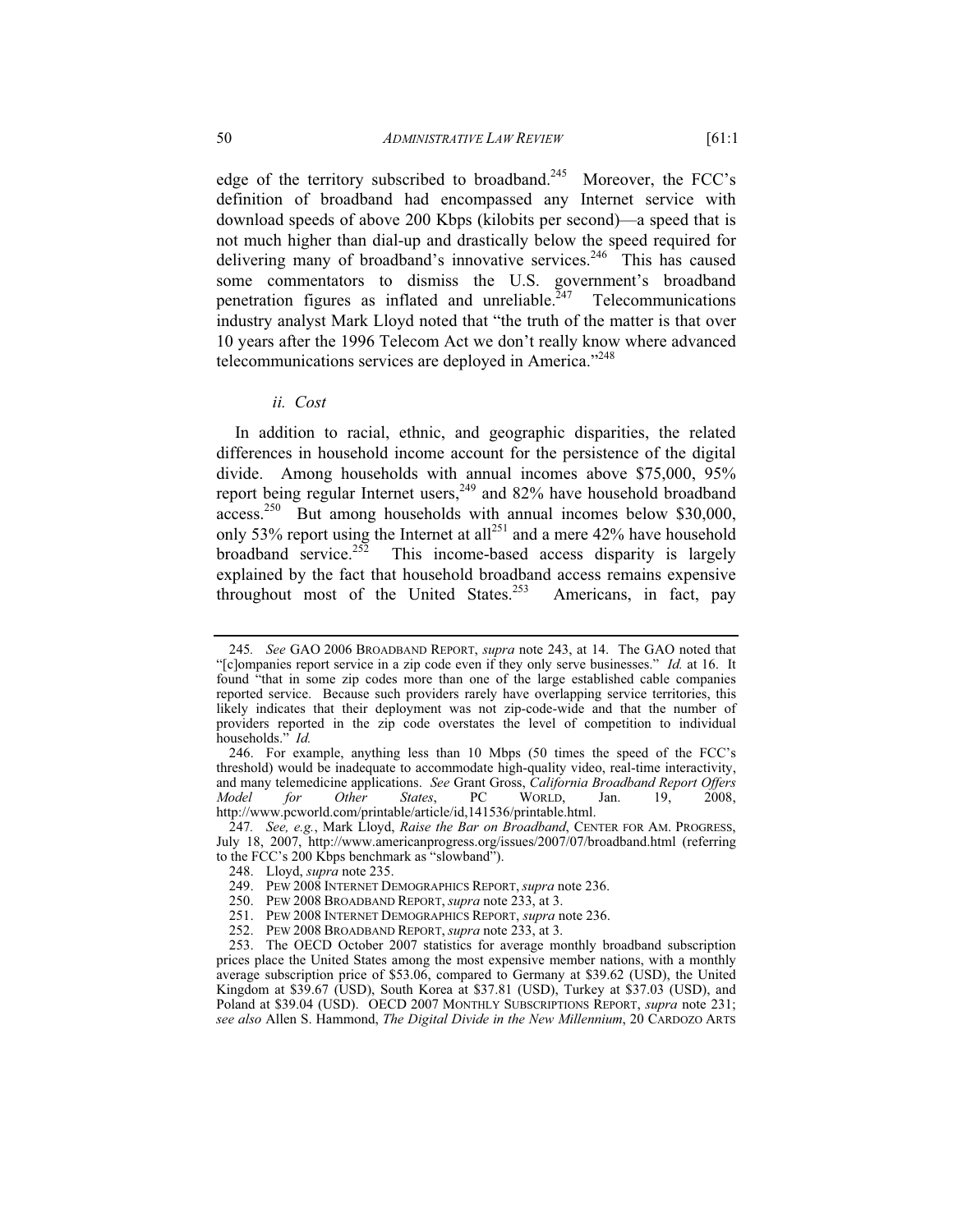significantly higher monthly subscription rates for broadband Internet service that is not as widely available as and significantly slower than broadband services available in many other developed nations. For example, compared to the average U.S. broadband monthly subscription rate of \$53.06 for an average download speed of 8.9 Mbps (megabits per second), Japan has an average broadband subscription rate of \$41.05 (USD) for broadband service at average download speeds of 93.7 Mbps<sup>254</sup>—over ten times faster (and more capacious) than the average broadband service in the United States. In other words, a video of a twohour legislative hearing that in Japan could take three minutes to download could take well in excess of one hour to download in many American broadband homes.

What is of even more concern is that the relative standing of the United States in the OECD surveys is trending downward. As the OECD penetration and subscription figures show, the United States continues to fall behind the rest of the developed world in broadband penetration, pricing, and quality of service. And the FCC's own data show that broadband adoption in the United States has been *slowing* since 2004.255

# *iii. Why Is Broadband Important?*

The focus of this Article is on *broadband* instead of Internet access in the broader sense because the most vibrant democratic engagement online is not as present in the e-mail and plain-text narrowband realm as much as it is in broadband. In fact, in a 2008 study, the Pew Internet and American Life Project revealed remarkable differences in the online experiences between dial-up and broadband users, with "broadband" defined as access delivered by cable modem, DSL, or similar high-speed connection.<sup>256</sup> Broadband users engage in significantly more activities involving interactive expression, political engagement, and political information gathering.

For example, on a "typical day," household broadband users were almost three times as likely to use their connection to search for information about the 2008 election and four times as likely to visit a state or local government website, to watch a video on a video-sharing website like

<sup>&</sup>amp; ENT. L.J. 135 (2002) (examining income disparities as a principal cause of the digital divide).

<sup>254</sup>*. See* OECD 2007 MONTHLY SUBSCRIPTIONS REPORT, *supra* note 231; OECD Portal, *supra* note 231. In France, the average monthly broadband subscription price is \$44.77 (USD) for service that averages an advertised download speed of 44.2 Mbps. *Id.*

 <sup>255.</sup> FED. COMMC'NS COMM'N, INDUS. ANALYSIS & TECH. DIV., WIRELINE COMPETITION BUREAU, HIGH-SPEED SERVICES FOR INTERNET ACCESS: STATUS AS OF JUNE 30, 2006, at 1–3 (2007), *available at* http://fjallfoss.fcc.gov/edocs\_public/attachmatch/DOC-270128A1.pdf.

<sup>256</sup>*.* PEW 2008 BROADBAND REPORT, *supra* note 233, at 5, 19.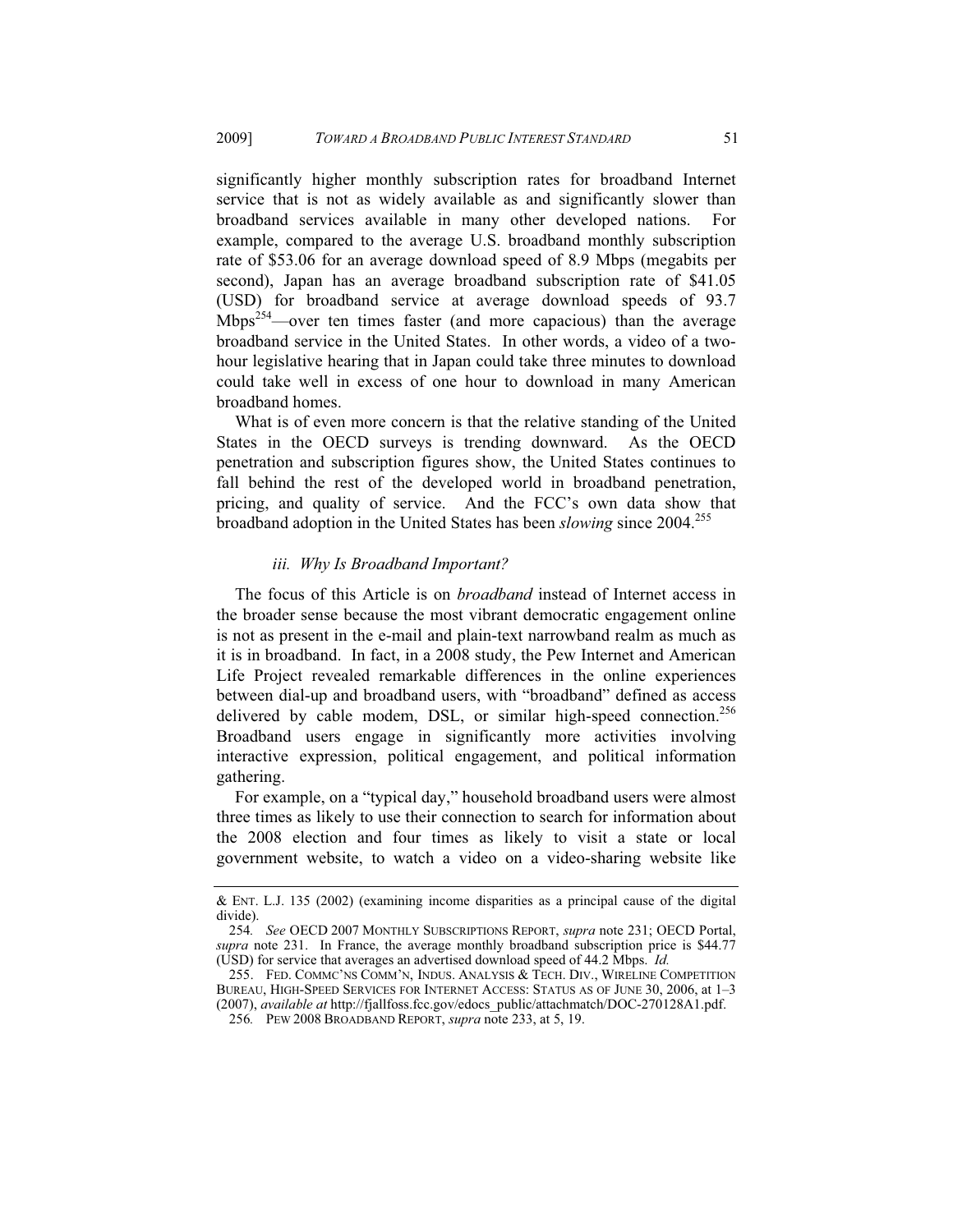YouTube, or to download a podcast.<sup>257</sup> Broadband users were five times as likely to visit a blog, more than twice as likely to use a social networking website like MySpace or Facebook, and twice as likely to create or work on their own blog. $258$ 

In addition, home broadband users are significantly more likely than dial-up users to access news websites, look for information related to a personal hobby or interest, do employment-related research, use Wikipedia, or peruse the blogosphere.<sup>259</sup> They also are significantly more likely to create and post original content to the Internet, including blog and discussion posts and graphical content.<sup>260</sup> Few would question, in fact, that the increase in household broadband connectivity has driven much of the rise of amateur, collaborative creativity and innovation—from Wikipedia and YouTube to the creation of new open-access software models.<sup>261</sup>

Today's online population—especially in the highly expressive fora accessible primarily via broadband—is much wealthier, more highly educated, younger, more suburban, and significantly less racially and ethnically diverse than the general population. It cannot be said, therefore, that today's Internet is conducive to open and inclusive deliberative democratic discussion. Online political and other fora are open only to those who can afford to subscribe and, if so, have broadband service available in their communities. Because so many Americans are left offline, there is no openness and equality of access, and therefore no true deliberative democracy, in the broadband public sphere.<sup>262</sup>

261*. See* YOCHAI BENKLER, THE WEALTH OF NETWORKS: HOW SOCIAL PRODUCTION TRANSFORMS MARKETS AND FREEDOM 33 (2006) (noting that the wider accessibility of personal computers and broadband connectivity has spurred the creation of Wikipedia and innovative software); *see also* Terry Fisher, Professor & Dir., Berkman Ctr. for Internet & Soc'y, Harvard Univ., The Future Digital Economy: Digital Content—Creation, Distribution and Access, Dinner Speech at Meeting Organised Jointly by the Italian Minister for Innovation and Technologies and the Organisation for Economic Co-operation and Development 2–3 (Jan. 30, 2006), http://www.oecd.org/dataoecd/16/44/36138608.pdf (crediting broadband networks with the rise in amateurism in the creation of a new digital culture).

 262. Network theorist Albert-László Barabási, at the conclusion of a web-mapping project, wrote, "The most intriguing result . . . was the *complete* absence of democracy, fairness, and egalitarian values on the Web." ALBERT-LÁSZLÓ BARABÁSI, LINKED: HOW EVERYTHING IS CONNECTED TO EVERYTHING ELSE AND WHAT IT MEANS FOR BUSINESS, SCIENCE, AND EVERYDAY LIFE 56–57 (2003).

<sup>257</sup>*. Id.* at 19.

<sup>258</sup>*. Id.*

<sup>259</sup>*. Id.* In 2007, Pew concluded that "a high-speed, 'always on' connection clearly allows users to engage frequently in a wider range of online activities than dial-up users." PEW INTERNET & AM. LIFE PROJECT, HOME BROADBAND ADOPTION 2007, at 11, http://www.pewinternet.org/pdfs/PIP\_Broadband%202007.pdf.

<sup>260</sup>*. See* PEW INTERNET & AM. LIFE PROJECT, THE BROADBAND DIFFERENCE: HOW ONLINE AMERICANS' BEHAVIOR CHANGES WITH HIGH-SPEED INTERNET CONNECTIONS AT HOME 3 (2002), http://www.pewinternet.org/PPF/r/63/report\_display.asp.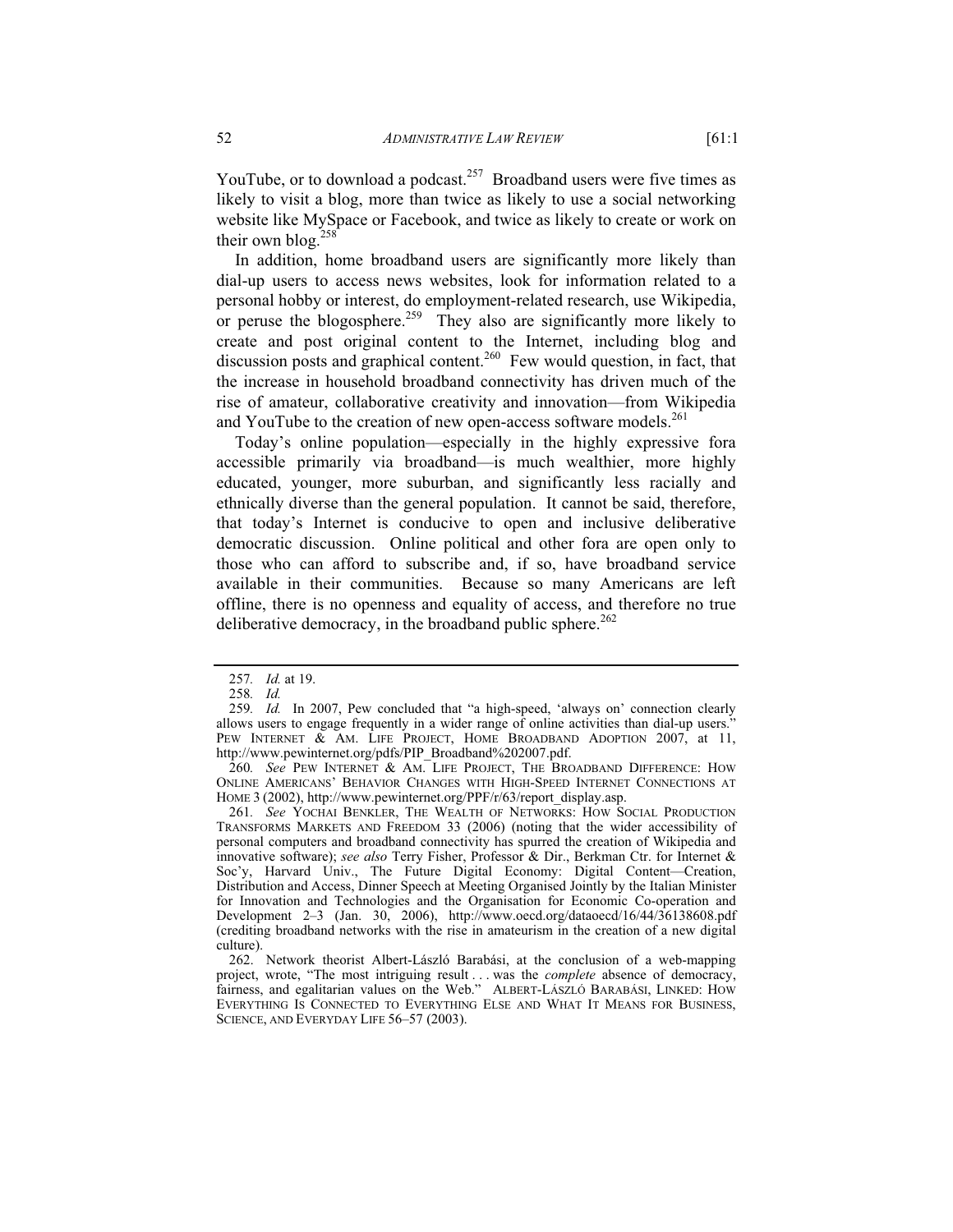### *C. Private Censorship*

Despite the cyberlibertarians' utopian vision of the Internet as an engine of free speech—as well as both Congress's<sup>263</sup> and the Supreme Court's<sup>264</sup> own early characterizations of the Internet as a fertile substrate for autonomous expression—in reality the Internet is a haven for private censorship. News and blog websites can offer users a diverse and substantively rich trove of information, but as is the case with broadcasting, the ability of the viewer or reader to respond with his or her own expression is not guaranteed online.<sup>265</sup>

In privatizing the Internet, Congress privatized control over online expression as well, largely removing that expression from the First Amendment's protective reach.<sup>266</sup> In addition, the First Amendment public-forum doctrine—through which the Supreme Court has accommodated speech in public spaces—would not apply to the vast majority of websites, since they do not constitute government spaces analogous to sidewalks, streets, or other public areas open to free speech. $267$ 

<sup>263</sup>*. See, e.g.*, Communications Decency Act of 1996, § 230(a)(3), 47 U.S.C. § 230(a)(3) (2000) (calling the Internet "a forum for a true diversity of political discourse").

<sup>264</sup>*. See, e.g.*, Reno v. ACLU, 521 U.S. 844, 853 (1997) (characterizing the Internet as a "vast platform from which to address and hear from a worldwide audience" and claiming that "[a]ny person or organization with a computer connected to the Internet can 'publish' information").

<sup>265</sup>*. See* Anick Jesdanun, *Is It Censorship or Protection? In Monitoring Online Content, Internet Companies Are Judge and Jury*, WASH. POST, July 20, 2008, at A3 (discussing the power of service providers to limit expression on their websites, such as the posting of images on a photo-sharing service).

 <sup>266.</sup> Professor Dawn C. Nunziato, one of the first scholars to examine the problem of Internet censorship, argues in a pathbreaking article that "[w]hat follows from such privatization is that today there are essentially no places on the Internet where free speech is constitutionally protected." Dawn C. Nunziato, *The Death of the Public Forum in Cyberspace*, 20 BERKELEY TECH. L.J. 1115, 1130 (2005). Congress codified the privatization of Internet content control by means of  $\S 230$  of the 1996 Communications Decency Act, in which it absolved interactive computer service providers (including both ISPs as well as website owners) from liability both for content posted by third parties and for voluntary actions to remove "objectionable" material, "whether or not such material is constitutionally protected." Communications Decency Act of 1996, § 230(c)(2), 47 U.S.C.  $§ 230(c)(2) (2000).$ 

<sup>267</sup>*. See* Varona, *supra* note 68, at 190–94 (2006) (providing an overview of the Supreme Court's public forum analysis). In brief, the Supreme Court has identified three First Amendment classifications for public property: "traditional" public fora, "designated" public fora, and "nonpublic" fora. The Court considers traditional public fora as being those government-owned spaces that "have immemorially been held in trust for the use of the public . . . for purposes of assembly, communicating thoughts between citizens and discussing public questions." Hague v. Comm. for Indus. Org., 307 U.S. 496, 515 (1939). In these traditional public fora, the "government may not prohibit all communicative activity" and must show that any content-based restriction on speech satisfies strict scrutiny and is necessary to serve a compelling state interest. *See* Perry Educ. Ass'n v. Perry Local Educators' Ass'n, 460 U.S. 37, 45 (1983). "Designated" public fora are government-owned spaces that are not traditional public fora, but that the government intentionally has opened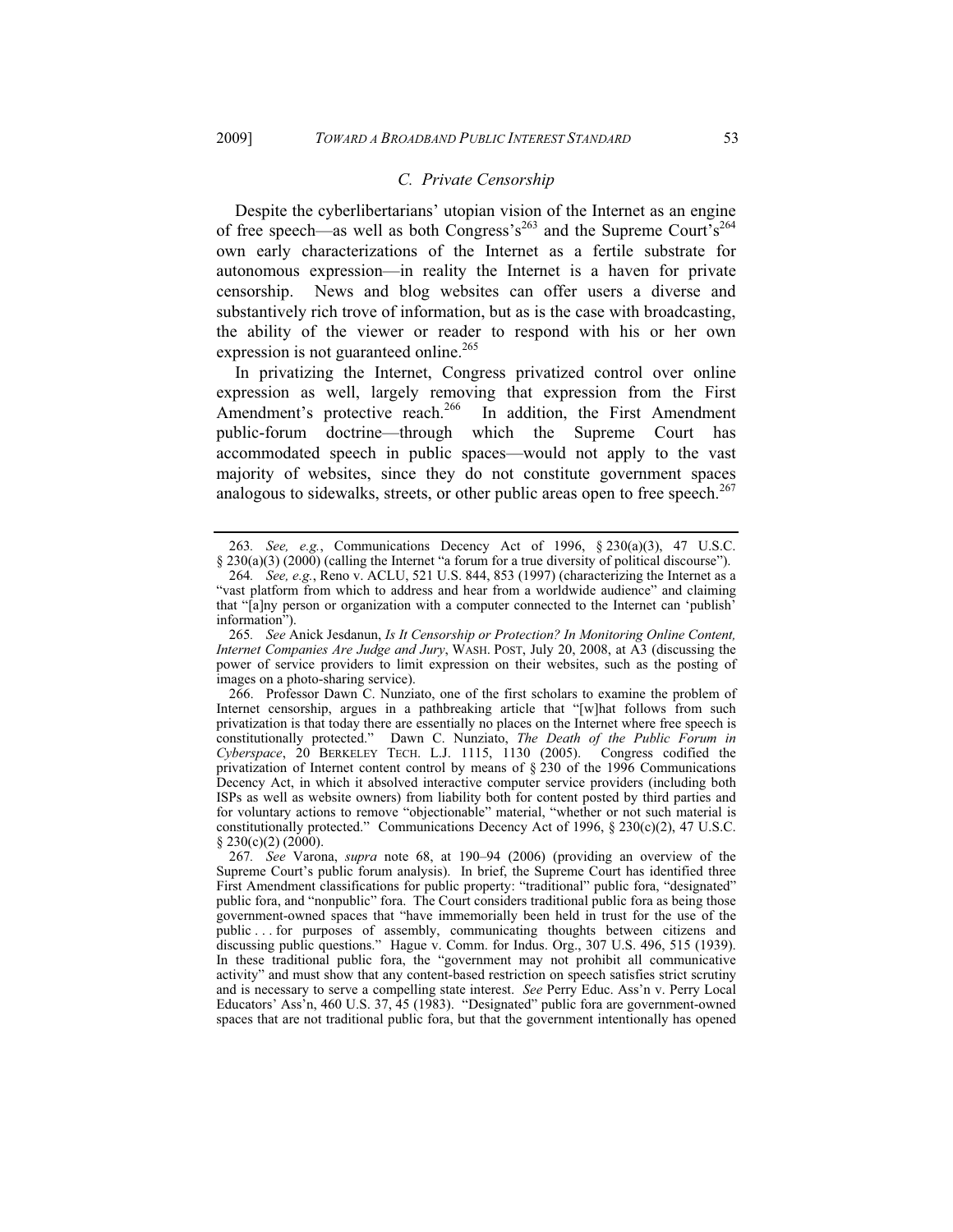Thus, despite the popular notion that the Internet is one big public forum, in fact the Internet exists as a limitless agglomeration of websites and fora, with the vast majority owned by private, nongovernmental entities that are not at all subject to the anticensorship requirements imposed by the First Amendment.<sup>268</sup>

# *1. Censorship on Social Networking and News Media Websites*

Virtually all of the most popular websites, particularly those that host a significant quantity of political discussion and public debate, are privately controlled and regularly enforce Terms of Service (ToS) provisions allowing for the removal of any user-posted content at the website owners' sole discretion. For example, the popular social networking website Facebook, which has played an unprecedented role as an organizing vehicle in the 2008 presidential election,<sup>269</sup> warns in its Terms of Use that the website "may delete or remove (without notice) any Site Content or User Content in its sole discretion, for any reason or no reason."<sup>270</sup> Many highly

268*. See* Nunziato, *supra* note 266, at 1121 (noting that there is currently very little free speech protection on the Internet); Steven G. Gey, *Reopening the Public Forum—From Sidewalks to Cyberspace*, 58 OHIO ST. L.J. 1535 (1998); Stacey D. Schesser, *A New Domain for Public Speech: Opening Public Spaces Online*, 94 CAL. L. REV. 1791 (2006) (discussing the lack of public fora online); Noah D. Zatz, *Sidewalks in Cyberspace: Making Space for Public Forums in the Electronic Environment*, 12 HARV. J.L. & TECH. 149, 206–10 (1998) (discussing the need for "cybersidewalks" on the largely privatized web).

to some public expressive use (like municipal auditoriums and public meeting rooms). Once opened to the public at large, any speech restrictions in designated public fora also are subjected to First Amendment strict scrutiny. *Id.* at 45–46. Some courts have used the terms "designated" and "limited" interchangeably, although others have referred to limited public fora to refer to fora designated for use by only a certain class of speakers or for only certain types of speech. *See* Summum v. Callaghan, 130 F.3d 906, 916 (10th Cir. 1997); Whiteland Woods, L.P. v. Twp. of W. Whiteland, 193 F.3d 177, 182 n.2 (3d Cir. 1999). Access and speech restrictions in nonpublic fora, meaning public property that is both not traditionally regarded as a platform for public expression and not intentionally opened for public discourse, survive review "so long as the distinctions drawn are reasonable in light of the purpose served by the forum." Cornelius v. NAACP Legal Def. & Educ. Fund, Inc., 473 U.S. 788, 806 (1985).

<sup>269</sup>*. See* Brian Stelter, *The Facebooker Who Friended Obama*, N.Y. TIMES, July 7, 2008, at C1 (discussing how the presidential campaign of then-Senator Barack Obama relied on the Internet to "raise more than two million donations of less than \$200 each" and cheaply and quickly mobilize supporters during the primaries). According to the *Washington Post*, Obama said, "One of my fundamental beliefs from my days as a community organizer is that real change comes from the bottom up . . . . And there's no more powerful tool for grass-roots organizing than the Internet." *Id.*; *see also* Jose Antonio Vargas, *Grass Roots Planted in Cyberspace*, WASH. POST, Mar. 30, 2007, at C1 (detailing former Senator Edwards's enthusiastic adoption of social networking sites as a tool for recruiting supporters during the presidential primaries).

 <sup>270.</sup> Facebook.com, Terms of Use, http://www.facebook.com/terms.php (last visited Sept. 22, 2008). The other top social networking website, MySpace, has very similar ToS policies and has a long record of censoring user-generated content, including deleting content relating to competitor sites, deleting content critical of its owner, Rupert Murdoch,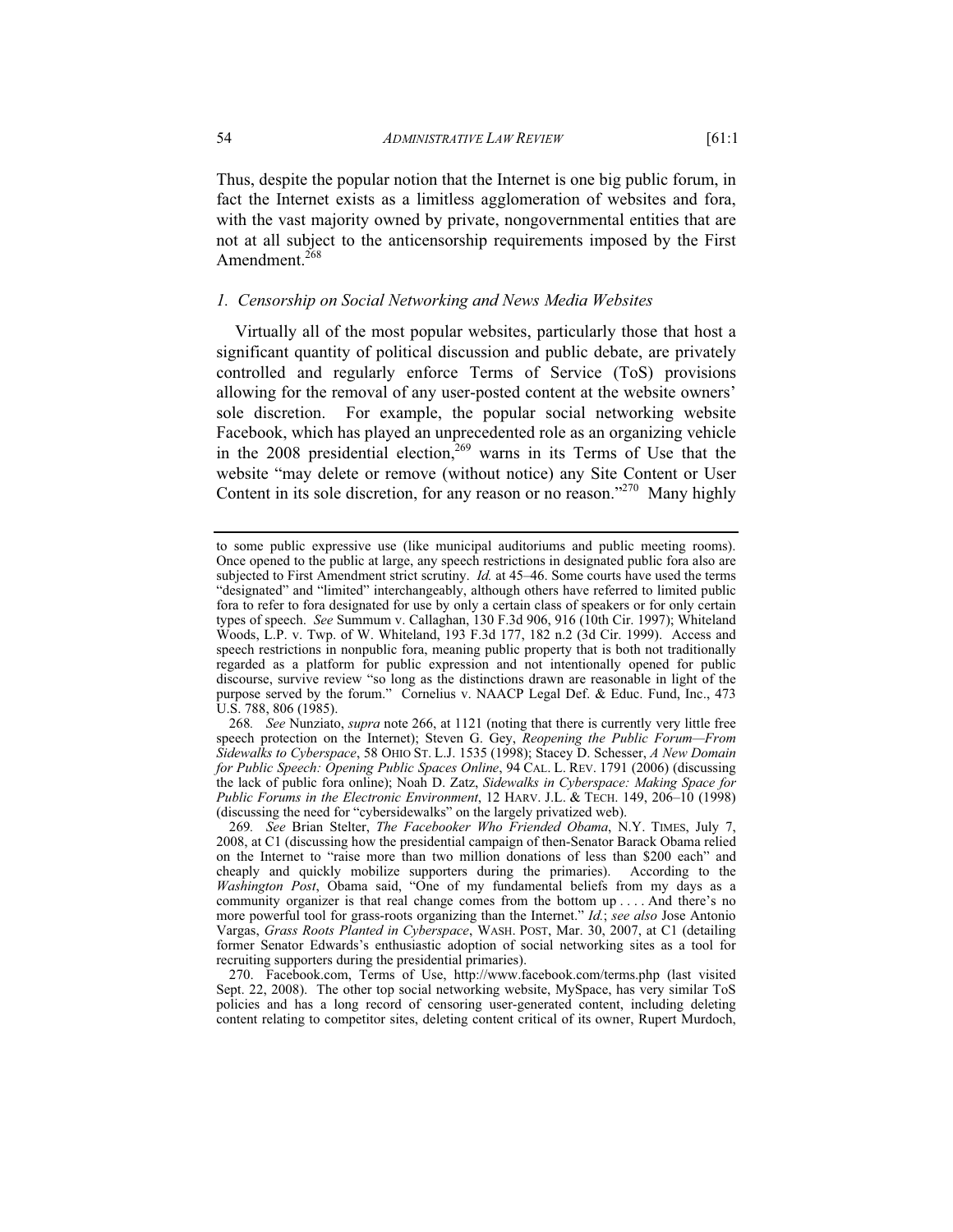rated television network and newspaper websites with interactive fora hosting lively discussions on political, cultural, and other matters—many with particularly localized themes—are governed by similar ToS policies.271 For example, the "Rules of Engagement" for the discussion fora on the CBS News website concedes that "what is not allowable is subjective" and requires that comments be "polite and civil"—"no bathroom humor, no comparing anyone to Hitler, Stalin, or Pol Pot."<sup>272</sup> Many newspapers' websites prohibit "insult[s]." One warns specifically that it removes posts "calling someone a moron, idiot, etc."; $^{273}$  another prohibits comments that are "hurtful," "vulgar,"<sup>274</sup> or "in poor taste";<sup>275</sup> yet another will delete comments "you wouldn't say in front of your mother at the dinner table." $276$ 

Popular websites hosting user-generated video and text, like YouTube, MySpace, and LiveJournal, also have engaged directly in (or have allowed users to commit) censorship that would violate the First Amendment if it occurred in a public space.<sup>277</sup> For example, in August 2008, MySpace

of Engagement, CBSNews.com, http://www.cbsnews.com/stories/2005/10/20/utility/ main959709.shtml (last visited Oct. 21, 2008).

 273. BillingsGazette.net, Talk Back Commenting Policy, http://billingsgazette.net/info/?h/commentpolicy/ (last visited Oct. 21, 2008).

274. SignOnSanDiego.com, *supra* note 271.

275. LATimes.com, *supra* note 271.

and deleting nonsexual content concerning homosexuality. *See* Kristen Nicole, *MoveOn*  $M$ ASHABLE.COM, http://mashable.com/2007/05/18/moveon-myspace/.

 <sup>271.</sup> For example, the *Los Angeles Times* warns readers who post comments to the company's website (www.latimes.com) that "[a]ny decisions as to whether User Content violates any Posting Rule will be made by latimes.com in its sole discretion." LATimes.com, Terms of Service, http://www.latimes.com/services/site/latterms,0,6713384.htmlstory (last visited Sept. 14, 2008). On the *San Diego Union-Tribune* website (www.signonsandiego.com), the company warns posters that it "reserve[s] the right to remove posting privileges of any user who violates [the Terms of Use] *or for any other*  SignOnSanDiego.com, Terms of Use, http://www.signonsandiego.com/about/privacy/termsof use.html (last visited Sept. 14, 2008) (emphasis added). The Walt Disney Internet Group websites, which include the interactive site for ABC News and the ABC owned-and-operated television and radio stations, are governed by ToS that reserve to Disney "the right to screen, refuse to post, remove or edit User-Generated Content at any time and for any or no reason in our absolute and sole discretion without prior notice, although we have no duty to do so or to monitor any Public Forum." Disney.com, Terms of Use, http://disney.go.com/corporate/legal/terms.html (last visited Nov. 29, 2008).<br>272. Rules

<sup>276</sup>*.* Editorial, *Understanding the Surge*, Pool Rules—Leave a Comment Interface, METROWESTDAILYNEWS.COM, July 25, 2008, http://www.metrowestdailynews.com/opinions/editorials/x2109422824/Editorial-Understandingthe-surge (free registration required).

<sup>277</sup>*. See, e.g.*, Benjamin Smith, *Internet Vulnerable to Free Speech Issues*, POLITICO, May 10, 2007, at 1, *available at* http://www.politico.com/news/stories/0507/3919.html (detailing several instances where YouTube removed user videos that would have been protected if the First Amendment applied, including the removal of a video featuring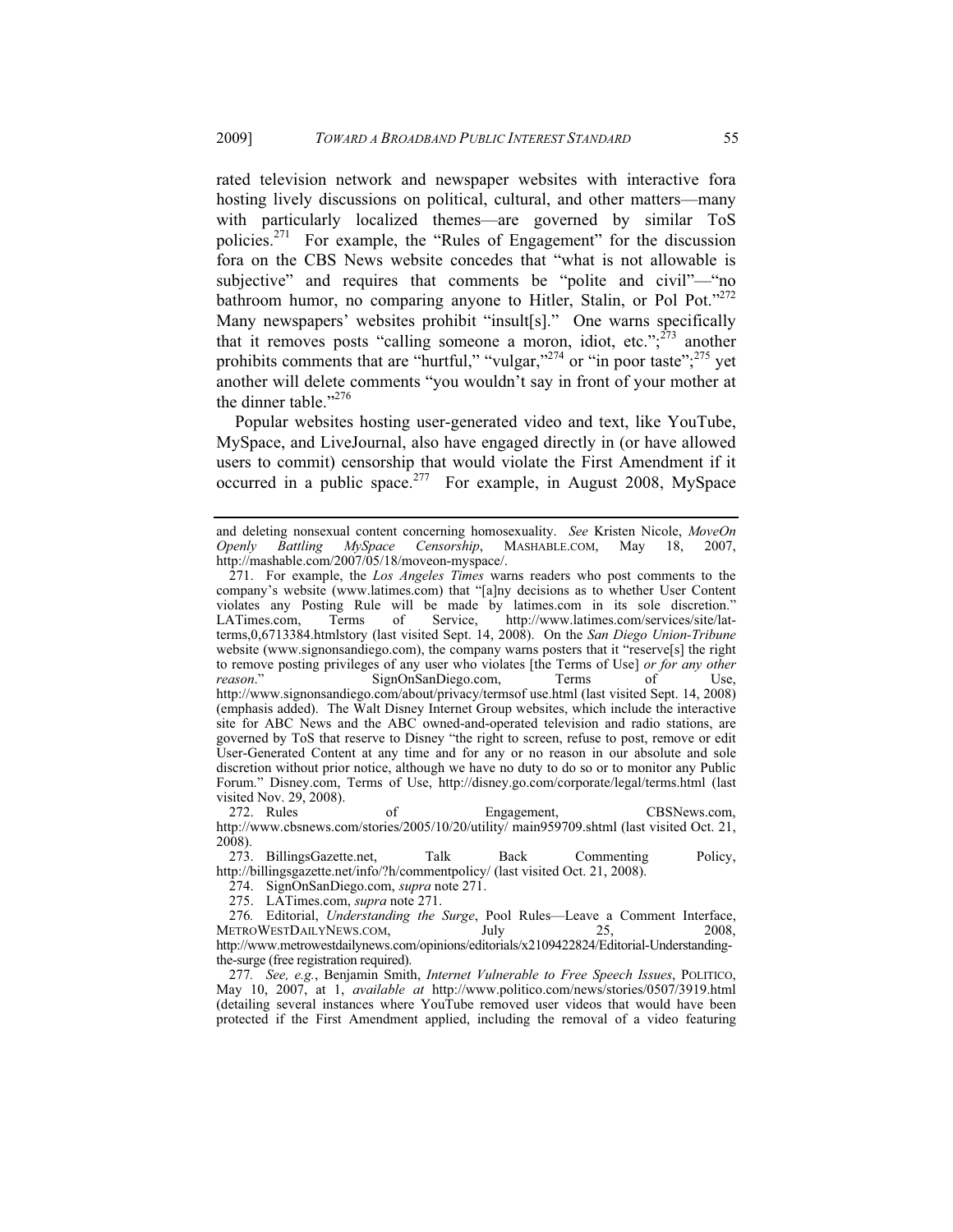deleted pictures uploaded by parents of a fully clothed child who had survived burn injuries as an infant but still showed significant facial scarring, claiming that the pictures were "offensive" and a violation of the website's  $\text{ToS.}^{278}$  The website threatened to delete the parents' entire MySpace account if they reposted the pictures, which showed the boy engaged in mundane activities such as eating.<sup> $279$ </sup>

## *2. Censorship in the Blogosphere*

Many observers tout the unique ability of bloggers to, in the words of David Kline, "combine information with debate," leading "to a strengthening of the civic mindedness of the citizenry" and to "extraordinarily high levels of political participation."<sup>280</sup> For example, in launching his blog with Professor Gary Becker, Judge Richard Posner wrote that "the [I]nternet enables the instantaneous pooling (and hence correction, refinement, and amplification) of . . . ideas and opinions, facts and images, reportage and scholarship."281 Although the collective *blogosphere* may be what Professor Cass Sunstein calls "a kind of gigantic

presidential candidate John McCain singing "Bomb, Bomb Iran"). YouTube administrators can take down videos at their own initiative or in response to the "flagging" by users of content that may be a violation of the company's ToS. *Id.* In addition, anyone uploading a video to YouTube can opt to delete all of the comments posted in reaction to the video that disagree with or otherwise have a negative reaction to its contents. YouTube Help Center,<br>Video Comments: Removing Comments on My Videos, Video Comments: Removing Comments on My Videos, http://www.google.com/support/youtube/bin/answer.py?hlrm=en&answer=56112 (last visited Aug. 8, 2008); *see also* Declan McCullagh, *Mass Deletion Sparks LiveJournal Revolt*, CNETNEWS.COM, May 30, 2007, http://news.cnet.com/Mass-deletion-sparks-LiveJournal-revolt/2100-1025\_3-6187619.html (reporting on the outrage following LiveJournal's deletion of 500 websites hosted on its service on the grounds that they promoted sexual abuse of minors and "other illegal activities," but encompassing many websites with no such content, including a website hosting Spanish-language discussions of the Nabokov novel *Lolita* and a number of science fiction websites). Barak Berkowitz, the chairman and chief executive of LiveJournal's parent company, defended the actions: "Our decision here was not based on pure legal issues—it was based on what community we want to build and what we think is appropriate within that community and what's not." *Id.*

 <sup>278.</sup> Patrick Donovan, *Pictures of Burned Indiana Child Banned from MySpace*, NBCNEWS.COM, Aug. 28, 2008, http://www.ksdk.com/news/world/story.aspx?storyid=153281.

<sup>279</sup>*.* The child's father, Billy McComb, said, "Regardless of what he looks like he's still a child—he's not a monster." *Id.*

 <sup>280.</sup> David Kline, *Toward a More Participatory Democracy*, *in* BLOG! HOW THE NEWEST MEDIA REVOLUTION IS CHANGING POLITICS, BUSINESS, AND CULTURE 1, 11 (David Kline & Dan Burstein eds., 2005).

 <sup>281.</sup> Richard Posner, *Introduction to the Becker–Posner Blog*, Dec. 5, 2004, http://www.becker-posner-blog.com/archives/2004/12/introduction\_to\_1.html. writes that blogging is "a fresh and striking exemplification of Friedrich Hayek's thesis that knowledge is widely distributed among people and that the challenge to society is to create mechanisms for pooling that knowledge." *Id.*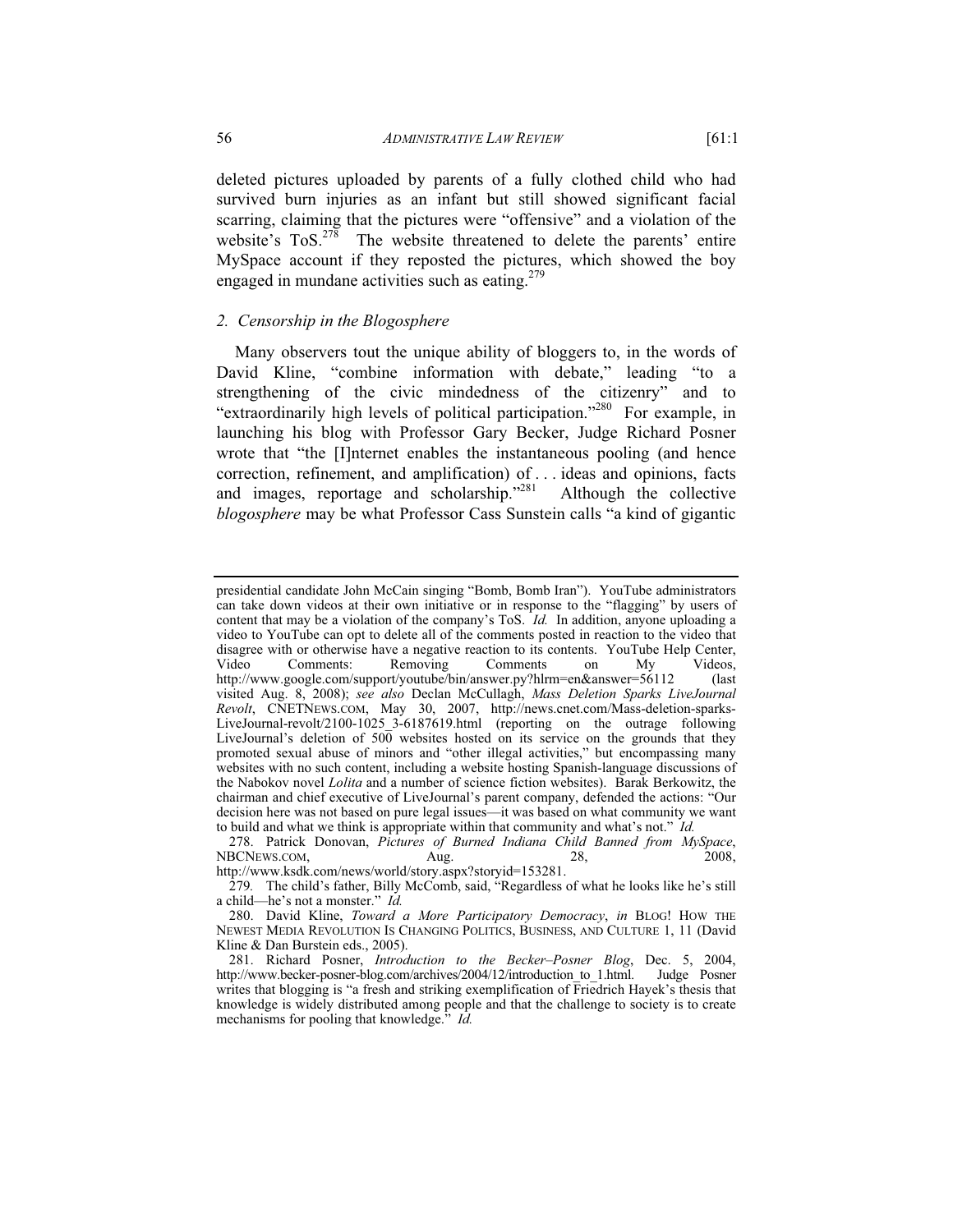town meeting,"282 many individual *bloggers*, as nongovernmental, private actors, can and often do censor visitor comments, thereby distorting the tenor and flow of discussions. Others disallow public participation altogether.

For example, Arianna Huffington's metablog website, the *Huffington Post*, which refers to itself as "the Internet newspaper," has been widely accused of censoring posts in a politically slanted manner.<sup>283</sup> Huffington, a self-avowed liberal, revealed that among the "certain obvious things" the moderators do not allow to be posted are "conspiracy theories." "If you thought Sept. 11 was caused by the Bush Administration, your comment is not going to appear unless it is a mistake."<sup>284</sup> Conservative blogger Michelle Malkin warns commentators on her website that she "reserve[s] the right to delete your comments or revoke your registration for any reason whatsoever."<sup>285</sup> In 2006, Malkin herself complained of having a video "highlighting the victims of Islamic violence" inappropriately removed from YouTube.<sup>286</sup>

# *3. Censorship by Broadband Providers*

Not only is there rampant censorship by individual website owners, but there are increasing reports of censorship by broadband service providers themselves. Many of these instances involve expression concerning important political, legal, and social controversies. For example, in September 2007, Verizon Wireless refused to carry text messages sent by NARAL Pro-Choice America urging political action to its enrolled and prospective members.<sup>287</sup> One month earlier, AT&T had temporarily

287*. See* Adam Liptak, *Verizon Rejects Text Messages from an Abortion Rights Group*, N.Y. TIMES, Sept. 27, 2007, at A1 (noting that a sample message was "End Bush's global gag rule against birth control for world's poorest women! Call Congress. (202) 224-3121. Thnx! Naral Text4Choice"); Jeffrey Gold, *Verizon Reverses Text-Messaging Decision*, STAR-LEDGER, Sept. 28, 2007, at 66 (following public outcry, senior Verizon Wireless

 <sup>282.</sup> CASS R. SUNSTEIN, INFOTOPIA: HOW MANY MINDS PRODUCE KNOWLEDGE 185 (2006).

<sup>283</sup>*. See, e.g.*, Huffington Post *Censors Posts Favorable to Palin or McCain*, Sept. 1, 2008, http://saywhatyoureallymean.blogspot.com/2008/09/huffington-post-censors-postsfavorable.html.

 <sup>284.</sup> Daniel Libit, *The Commentocracy Rises Online*, POLITICO.COM, July 24, 2008, http://www.politico.com/news/stories/0708/11890.html.

 <sup>285.</sup> MichelleMalkin.com, Terms of Use, http://michellemalkin.com/terms-of-use/ (last visited Sept. 22, 2008).<br>286. Michelle Malkin,

 <sup>286.</sup> Michelle Malkin, *Banned on YouTube*, Oct. 4, 2006, http://michellemalkin.com/archives/006048.htm?print=1 (questioning whether any criticism of jihad would qualify as inappropriate "hate" under YouTube's ToS); *see also* Tom Zeller, Jr., *A Slippery Slope of Censorship at YouTube*, N.Y. TIMES, Oct. 9, 2006, at C5 (positing that, as part of a "campaign to spit-shine its image and, perhaps, to look a little less ragtag to potential buyers," YouTube removed especially incendiary political videos from the site, including Michelle Malkin's "First They Came" video denouncing Islamic intolerance).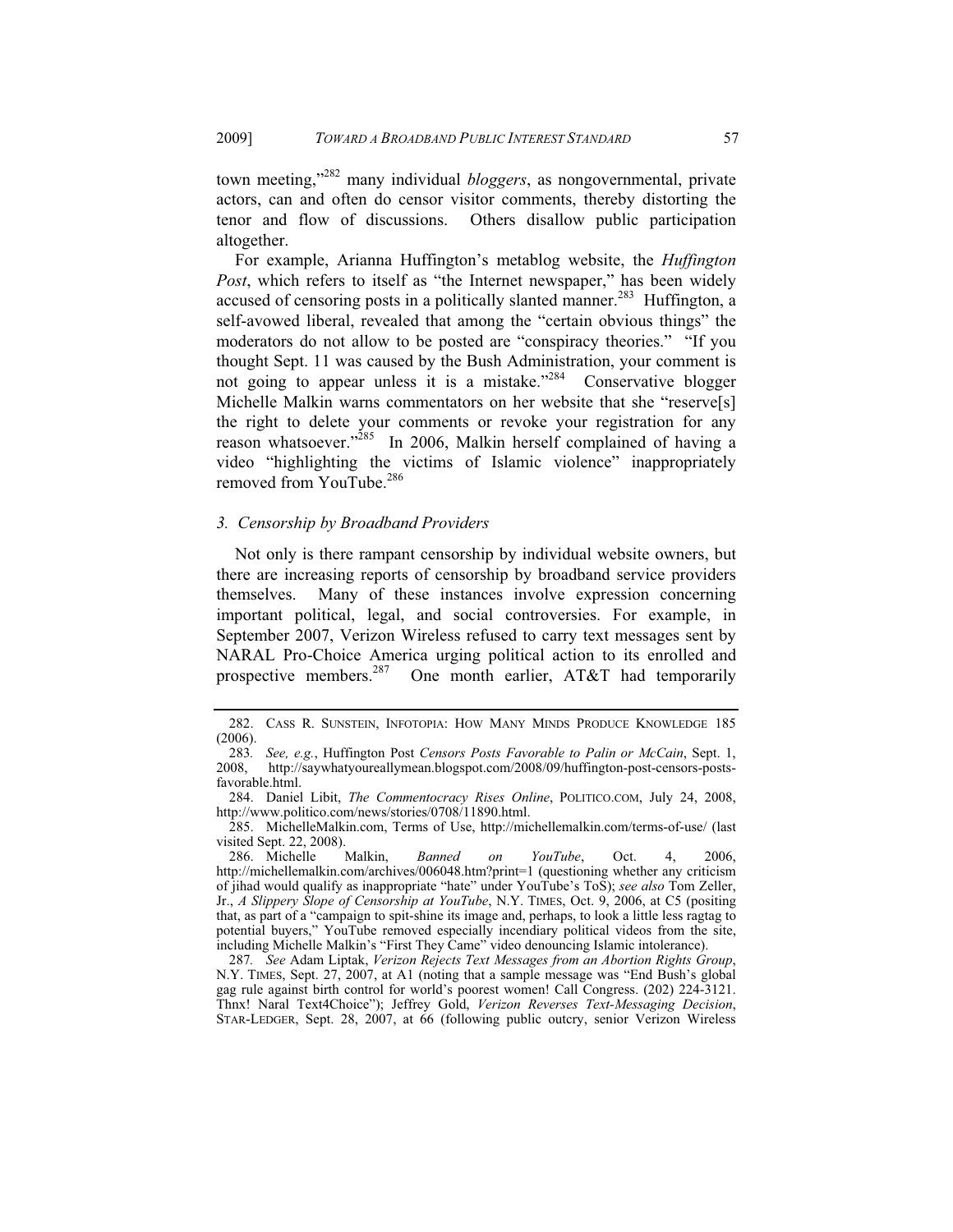censored a webcast of a concert by Pearl Jam during a Lollapalooza celebration in which the band's lead singer replaced regular lyrics to their hit "Daughter" with "George Bush, leave this world alone; George Bush find yourself a home."288 In 2006, one of the largest cable modem-based broadband providers in the nation, Comcast, was accused of blocking access to AfterDowningStreet.com, the website run by a grassroots organization known for activism against the Iraq war.<sup>289</sup> The blocking continued for one week, hampering the group's efforts in organizing a massive protest rally. $290$ 

In addition, broadband providers have been found to censor communications on their networks that disparage them or otherwise undermine their commercial advantage.<sup>291</sup> For example, Verizon and AT&T disclose to new subscribers that they reserve the right to terminate the accounts of users who use their networks to criticize the companies' business practices.<sup>292</sup> And in 2006, America Online (AOL) was found to be blocking e-mails from a coalition of 600 organizations—including the AFL–CIO and the Gun Owners of America—that circulated an online petition opposing AOL's proposal to charge a premium for bulk e-mail to circumvent the company's filters.<sup>293</sup>

### *4. The New Scarcity: Scarce Audience, Abundant "Spectrum"*

A popular response to the problem of legal censorship on the predominantly private Internet is that editorial controls and moderation of user-posted content are necessary to preserve civility and focus on especially popular websites. Without these controls, the vitriolic, obscene, or abusive speech of vandals and the uncivil would drive away other

executives determined that the decision not to allow the text messages was "an incorrect interpretation of a dusty internal policy").

<sup>288</sup>*. See* Nate Anderson, *Pearl Jam Censored by AT&T, Calls for a Neutral Net*, ARSTECHNICA.COM, Aug. 9, 2007, http://arstechnica.com/news.ars/post/20070809-pearljam-censored-by-att-calls-for-a-neutral-net.html; Lawrence Lessig, *Jamming the Pearl*, LESSIG.ORG, Aug. 10, 2007, http://lessig.org/blog/2007/08/jamming the pearl.html ("This censoring event, whether AT&T's 'mistake' or not, should be a rallying point for this [net neutrality] movement.").

 <sup>289.</sup> Greg Piper, *No Harm Yet for Content, VoIP from Network Owners, Bells Say*, COMM. DAILY, Mar. 24, 2006.

<sup>290</sup>*. Id.*

<sup>291</sup>*.* See DAWN C. NUNZIATO, NET NEUTRALITY, FREE SPEECH, AND DEMOCRACY IN THE TERNET AGE 16–19 (forthcoming 2009), *preface available at* INTERNET AGE 16–19 (forthcoming 2009), *preface available at*  http://papers.ssrn.com/sol3/papers.cfm?abstract\_id=1266365.

<sup>292</sup>*. Id.* at 17 (citing AT&T Worldnet, AT&T DSL Service Subscriber Agreement, http://worldnet.att.net/general-info/terms-dsl-data.html (last visited Oct. 21, 2008)); *see also*  Verizon Internet Services, Inc., Online Terms of Service, http://www.verizon.net/policies/popups/tos\_popup.asp (last visited Oct. 21, 2008).

 <sup>293.</sup> Chris Gaither & Joseph Menn, *AOL Blocks Critics' E-Mails*, L.A. TIMES, Apr. 14, 2006, at C1.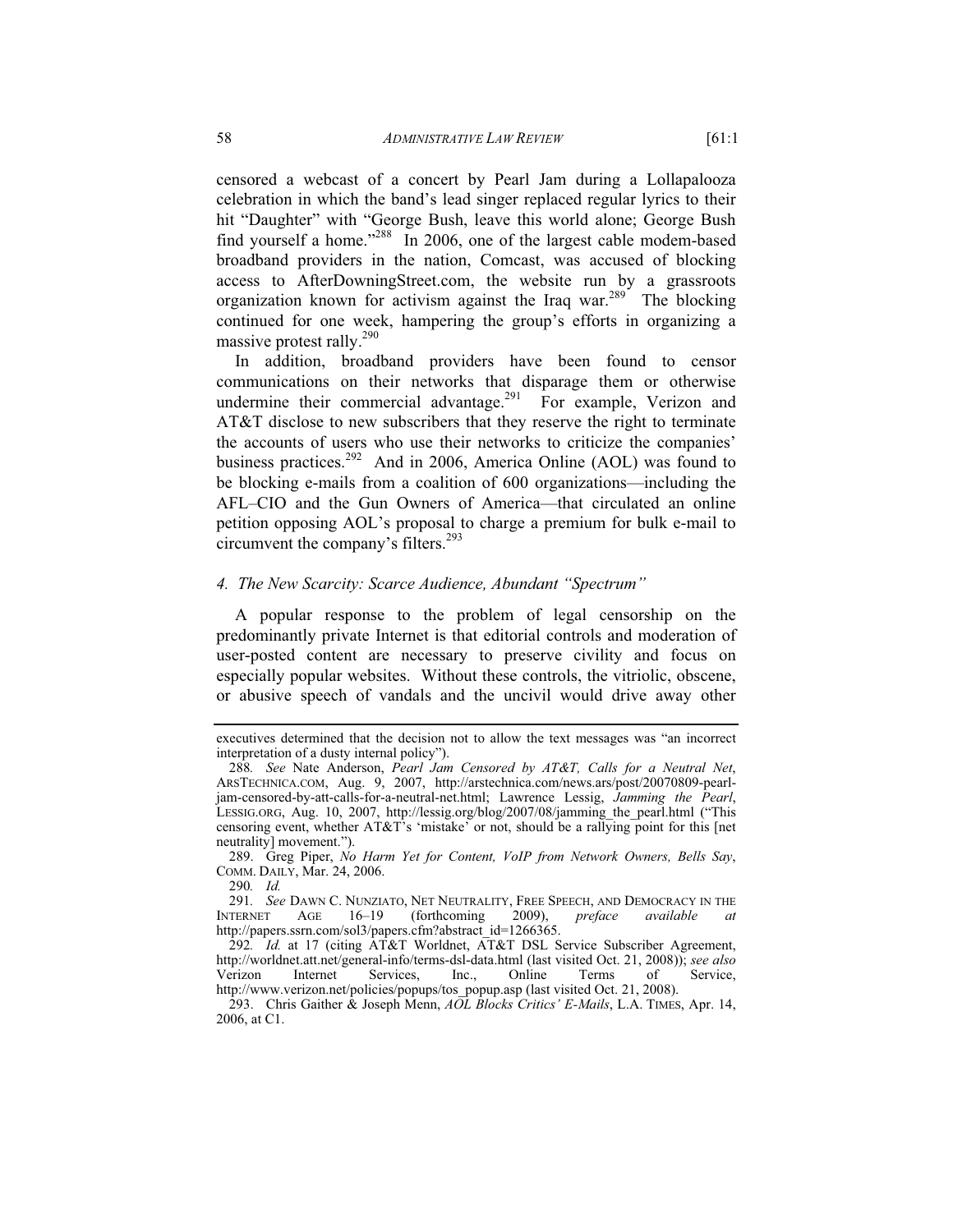participants and destroy the forum.<sup>294</sup> These are important concerns. In *Democracy in America*, Alexis de Tocqueville noted that in a democracy, the government rarely needs to regulate speech since "public disapprobation is enough" for the "multitude . . . to coerce those who do not think like themselves."<sup>295</sup> On the Internet, however, the effect of public disapproval is much weaker thanks to the medium's allowance of anonymous or pseudonymous expression by speakers not physically proximate to—and therefore not at risk of retribution from—those with whom the speaker disagrees. As a result, some studies show that dissenters are more willing to express their grievances online without fear of social ostracism or disapprobation.<sup>296</sup> On one hand, this bodes well for the diversity and vibrancy of the ideas marketplace online. The expression of dissenting ideas, free from fear of physical retribution, promotes individual autonomy and self-identity, dissipates resentments that may fester into dangerous anger if repressed, and enriches the marketplace. But on the other hand, freedom from social constraints may render much online expression too angry, too coarse, and so abusive that it denies human dignity, silences opposition, and undermines democratic dialogue.<sup>297</sup>

As autonomous speakers protected by the First Amendment, private website owners get to decide the tone and substance of their websites, even if such decisions exclude worthy viewpoints and discriminate against valid modes of expression. Editorial decisions can shape the thematic distinctiveness and identity of a website and, consequently, are themselves an important form of protected expression. Moreover, if someone were blocked from sharing her ideas on one website, then she is free to find another website where the expression would be allowed to stand. Or she

 <sup>294.</sup> For example, Professor Stephen L. Carter argues that the Internet poses a serious challenge to civility as a result of the preponderance of autonomous, instantaneous expression, and the paucity of thoughtful intermediation. *See* STEPHEN L. CARTER, CIVILITY: MANNERS, MORALS, AND THE ETIQUETTE OF DEMOCRACY 193–202 (1998). Carter writes that "President Clinton . . . proclaimed that the Internet is becoming 'our new town square,' but I am not sure that this is a town where the student of civility wants to live." *Id.* at 200.

 <sup>295.</sup> ALEXIS DE TOCQUEVILLE, DEMOCRACY IN AMERICA 261 (Phillips Bradley ed., 1945) (1840).

<sup>296</sup>*. See* Tamara Witschge, *Online Deliberation: Possibilities of the Internet for Deliberative Democracy*, *in* DEMOCRACY ONLINE, *supra* note 33, at 109, 115 (discussing a number of empirical studies demonstrating that "anonymity and the absence of social presence . . . can . . . work against a genuine democratic exchange" online).

 <sup>297.</sup> I agree with Professor Kent Greenawalt's assertion that "[e]xtremely harsh personal insults and epithets directed against one's race, religion, ethnic origin, gender, or sexual preference pose a problem for democratic theory and practice." Kent Greenawalt, *Insults and Epithets: Are They Protected Speech?*, 42 RUTGERS L. REV. 287, 288 (1990). Some researchers have found that *because* of the relative anonymity of Internet interactions, dissenters are subjected to much more "vigorous attack and humiliation" as a result of their unpopular views and often flee the discussion forum as a result. *See, e.g.*, DAVIS, *supra* note 5, at 162, 163.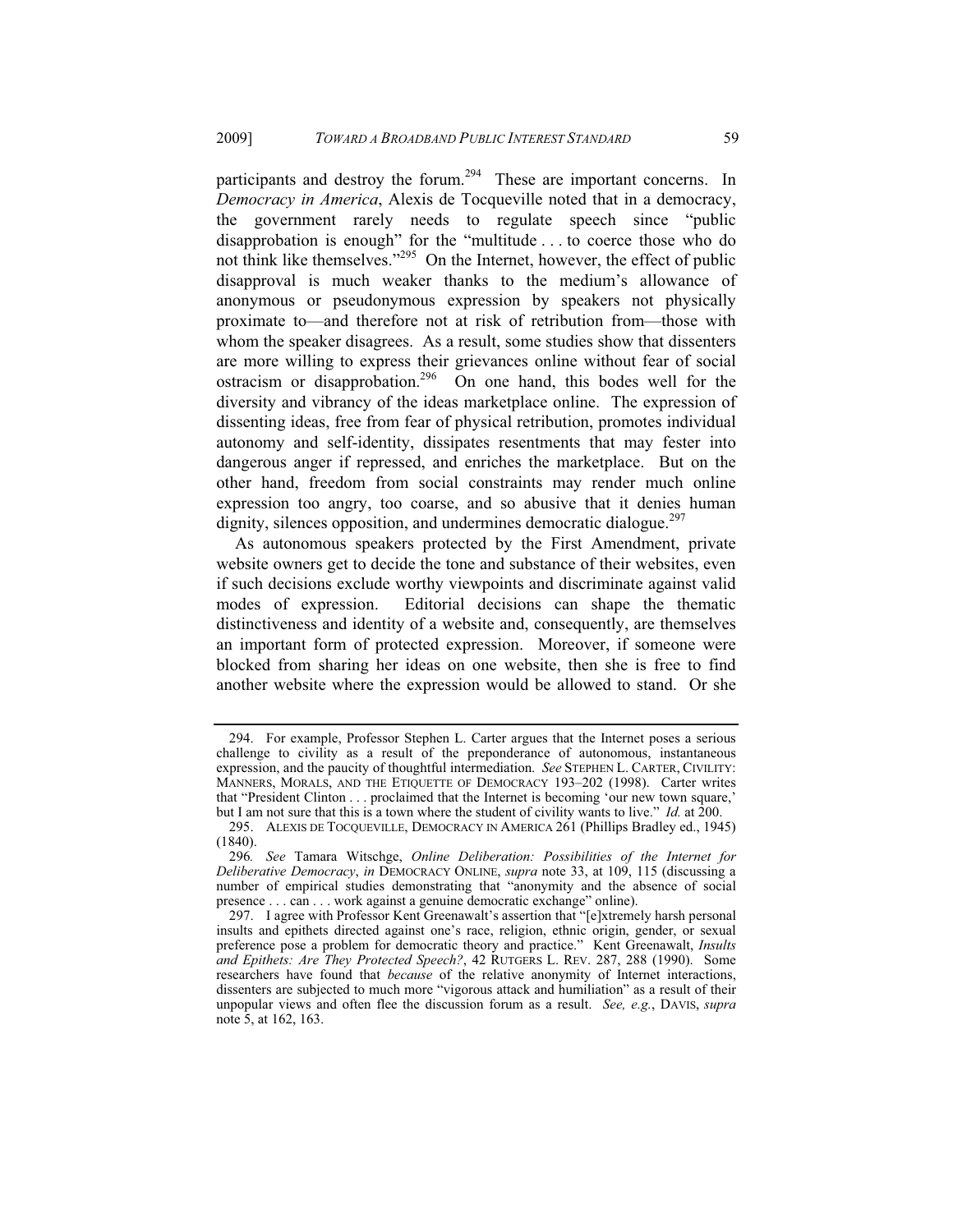could avoid having to comply with the quixotic standards of third-party website owners and launch a website all her own, governed by standards she devises.<sup>298</sup>

These defenses to the current state of affairs are not without validity, but they too readily discount the harms of private Internet censorship. First, whereas broadcast spectrum used for channels of programming is exceedingly scarce and the broadcast audience is abundant, the reverse is true on the Internet. As Professor Ellen P. Goodman has observed, "Today, the scarce resource is attention, not programming.<sup> $299$ </sup> Although there virtually is no limit on the number of Internet "channels" or websites that can be launched, audiences are hard to come by and the vast majority of websites get little or no traffic.<sup>300</sup> Despite the Supreme Court's idealistic declaration that "any person with [an Internet connection] can become a town crier with a voice that resonates farther than it could from any soapbox,"<sup>301</sup> the reality is that political expression "is less like crying oyez from the central marketplace and more like whispering in a labyrinth."<sup>302</sup>

Although a speaker whose content was blocked from a well-trafficked website can simply start up her own blog or website, the likelihood is that the uncensored website would receive considerably less traffic than the censored one.<sup>303</sup> Only a tiny percentage of blogs have amassed large audiences. The rest are read by very small numbers of readers or none at

 <sup>298.</sup> Although this scenario would be less prone to censorship than that of postings to websites controlled by others, it would still be susceptible to censorship and content controls applied by the ISP or platform provider, such as a blog-hosting website like Blogspot.com or LiveJournal.com. *See supra* notes 286–89 and accompanying text.

 <sup>299.</sup> Goodman, *supra* note 8, at 1392. Political scientist Herbert Simon, known for his study of what he called the architecture of complexity, presaged the current condition of attention scarcity when he posited in 1971 that "a wealth of information creates a poverty of attention." Herbert A. Simon, Designing Organizations for an Information-Rich World, Speech at the Johns Hopkins University and Brookings Institute Symposium, *in* COMPUTERS, COMMUNICATIONS AND THE PUBLIC INTEREST 37, 40 (Martin Greenberger ed., 1971), *cited in* Seth F. Kreimer, *Censorship by Proxy: The First Amendment, Interest Intermediaries, and the Problem of the Weakest Link*, 155 U. PA. L. REV. 13, 16 (2006).

<sup>300</sup>*. See* BENKLER, *supra* note 261, at 245 ("Many Web pages and blogs will simply go unread, and will not contribute to a more engaged polity.").

 <sup>301.</sup> Reno v. ACLU, 521 U.S. 844, 870 (1997).

 <sup>302.</sup> Noveck, *supra* note 185, at 26. Of course, the notion of the soapbox speaker in the town center attracting an audience with the allure of his or her words and ideas is likely a romantic conceit. As Steven G. Gey notes, "[S]peakers on street corners have rarely been as concerned with communicating Truth as they have been focused on winning converts or motivating those who are already converted." Gey, *supra* note 268, at 1538–39. Although the soapbox speaker as democratic symbol is "antiquated and somewhat inaccurate," Gey notes that "it is a myth that is indispensible to democracy." *Id.* 

 <sup>303. &</sup>quot;Many leading services, particularly online hangouts like Facebook, . . . MySpace or . . . YouTube, have acquired a cachet that cannot be easily replicated. To evict a user from an online community would be like banishing that person to the outskirts of town." Jesdanun, *supra* note 265.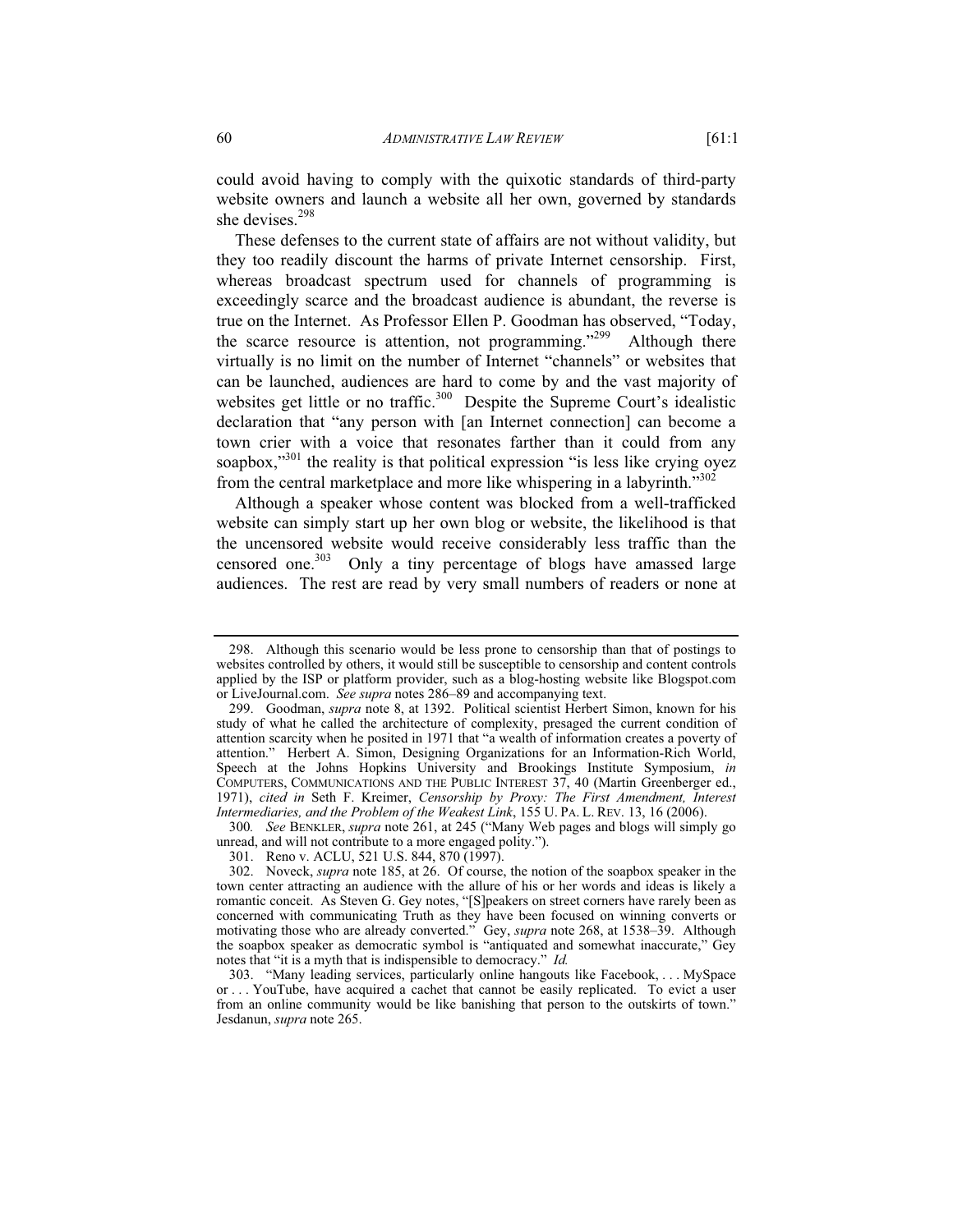$all.^{304}$  In addition, although website owners have been known to reverse their decisions to remove users' content following the protest of the content authors or their supporters, removal of the material in today's very fastpaced media landscape for even a short amount of time can have a very negative effect on the vibrancy and sophistication of online exchanges.<sup>305</sup>

Audience aside, because broadband providers themselves are engaging in content discrimination and have the legal authority and incentive to censor many more of the messages carried on their networks, subscribers may not be as free as some may assume to express themselves on an alternate website. Subscribers whose expression is censored by their broadband carriers are entirely at the mercy of those carriers, since any alternate websites would be transmitted through the same censoring conduit.<sup>306</sup>

## *5. Valuable Dissent Can Be Impolite*

Another problem caused by the rampant private censorship online relates to the role of angry or disagreeable language in political discussion and democratic deliberation. The United States was born of heated revolutionary protest, and in light of those origins always has recognized "the essential value of robust, abrasive, uninhibited dissent."<sup>307</sup> Valuable democratic

<sup>304</sup>*. See* Gregory M. Lamb, *A One-Stop Shop for the 'Best' Blogs*, CHRISTIAN SCI. MONITOR, Nov. 30, 2005, at 14 ("Though many of the tens of millions of blogs have few readers, a tiny percentage . . . have won large audiences."); *Blogging: Going Pro*, ECONOMIST, Nov. 18, 2006, at 67 (noting that most blogs are "personal diaries that happen to be online" and "have tiny audiences").

<sup>305</sup>*. See* Smith, *supra* note 277, at 8 (observing that in two cases of YouTube censorship, the removed material was restored after protests, "but in the new politics, a few hours offline can make a huge difference").

<sup>306</sup>*. See* NUNZIATO, *supra* note 291, at 2 (discussing ability and incentives for broadband providers to censor subscribers' content).

 <sup>307.</sup> HARRY KALVEN JR., A WORTHY TRADITION: FREEDOM OF SPEECH IN AMERICA 235 (Jamie Kalven ed., 1988). There are limits, of course. In 1942, the Supreme Court articulated its "fighting words" doctrine, carving out from First Amendment protection "insults" and other expressions "which by their very utterance inflict injury or tend to incite an immediate breach of the peace." Chaplinsky v. New Hampshire, 315 U.S. 568, 571–72 (1942). The Court, however, has not upheld a conviction under the fighting words doctrine since *Chaplinsky* was decided, and instead has struck down enforcement of prohibitions on "offensive" language in public places. *See, e.g.*, Cohen v. California, 403 U.S. 15, 16, 26 (1971) (overturning conviction of Paul Robert Cohen for wearing a jacket bearing the words "Fuck the Draft" inside a courthouse); *see also* CONSTITUTIONAL LAW 1013 (Kathleen M. Sullivan & Gerald Gunther eds., 14th ed. 2001) (noting that the Court "has not sustained a conviction on the basis of the fighting words doctrine"). Professor Stephen W. Gard dismisses the fighting words doctrine as "nothing more than a quaint remnant of an earlier morality that has no place in a democratic society dedicated to the principle of free expression." Stephen W. Gard, *Fighting Words as Free Speech*, 58 WASH. U. L.Q. 531, 536 (1980). Yet many share the view of Chief Justice Burger in his *Rosenfeld v. New Jersey*  dissent, where the Court summarily vacated the conviction of a defendant who, speaking before a school board meeting attended by at least forty children, referred to teachers and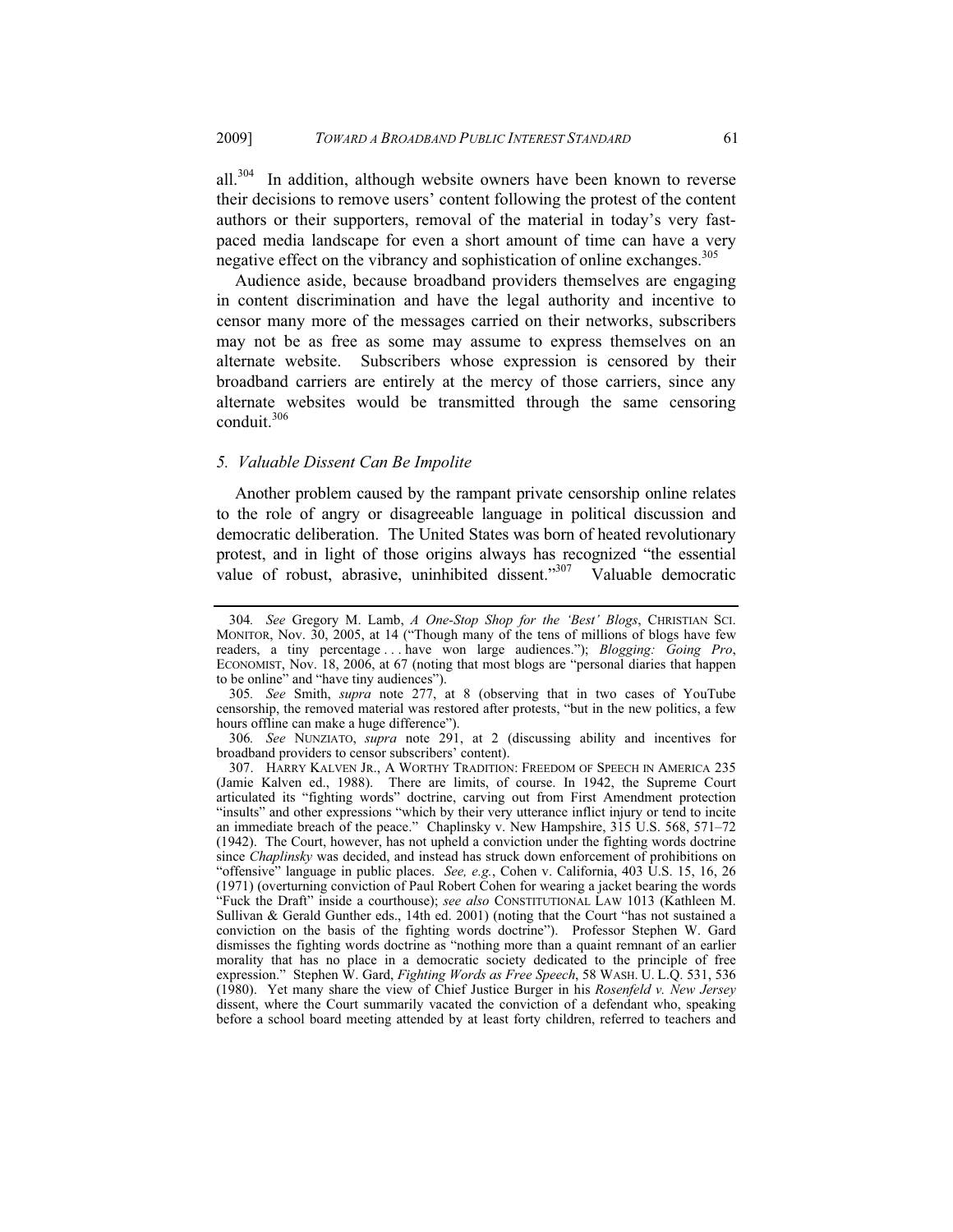62 *ADMINISTRATIVE LAW REVIEW* [61:1

dialogue in fact can include speech that is angry, coarse, vulgar, and even insulting, and not something one would want to say in front of one's mother at the dinner table. Dissent can be impolite, or impolitic, and still be worthwhile. Although Internet utopians may strive for especially rarified dialogue in their neck of the online woods, the reality is that much online discussion is like offline discussion. It is sometimes rude, crude, and angry.

The Supreme Court has noted repeatedly that criticism of public officials and public figures in particular "will not always be reasoned or moderate."<sup>308</sup> In light of the "profound national commitment to the principle that debate on public issues should be uninhibited, robust and wide-open," the Supreme Court has protected speech that "may well include vehement, caustic, and sometimes unpleasantly sharp attacks on government and public officials."<sup>309</sup> And political speech described as "vulgar," "offensive," "shocking," or "insulting" is nevertheless protected under the First Amendment in most circumstances; indeed, the Supreme Court noted that ridicule of public officials and figures has "played a prominent role in public and political debate."310 Dissonance and disagreement, uncomfortable and impolite as they may be, are important in public debate. "However pernicious an opinion may seem," the Supreme Court may find value in it as part of "the competition of . . . ideas."<sup>311</sup>

# *D. Online Exposure Diversity—The Diminishing Returns of Digital Autonomy*

The ability of traditional broadcasting to serve as a point of common focus has often enabled it to expose large numbers of citizens to some democratically valuable material—like political news, public affairs, and

school board members, inter alia, as "motherfuckers." *See* 408 U.S. 901, 904 (1972) (Powell, J., dissenting) (describing the uttered phrase as "m - - - - - f - - - - -"). Burger wrote, "When we undermine the general belief that the law will give protection against fighting words and profane and abusive language . . . we take steps to return to the law of the jungle." *Id.* at 902 (Burger, C.J., dissenting).

 <sup>308.</sup> Hustler Magazine, Inc. v. Falwell, 485 U.S. 46, 48, 57 (1988) (rejecting Jerry Falwell's defamation and intentional infliction of emotional distress claims against *Hustler* after the latter published a parodic advertisement detailing "a drunken incestuous rendezvous" between Falwell and his mother).

 <sup>309.</sup> N.Y. Times Co. v. Sullivan, 376 U.S. 254, 270 (1964).

<sup>310</sup>*. Hustler*, 485 U.S. at 54–55. When the *New York Times* opened its website postings to public comment in late 2007, it also created a "comment desk" of four part-time staffers assigned to screen all of the submissions before posting them. When one of the moderators warned participants that vitriolic messages would not be posted, some users balked and posted comments such as, "We need an open dialogue in this country, now more than ever," and "Mandating tepid civility in blog comments has an ideological component. 'Politeness' bars sharply worded disagreement by dissenters against those who claim to be authority, but doesn't usually bar dismissive or patronizing arguments by authority against the dissenters." Clark Hoyt, Op-Ed., *Civil Discourse, Meet the Internet*, N.Y. TIMES, Nov. 4, 2007, at 14.

 <sup>311.</sup> Gertz v. Robert Welch, Inc., 418 U.S. 323, 339–40 (1974).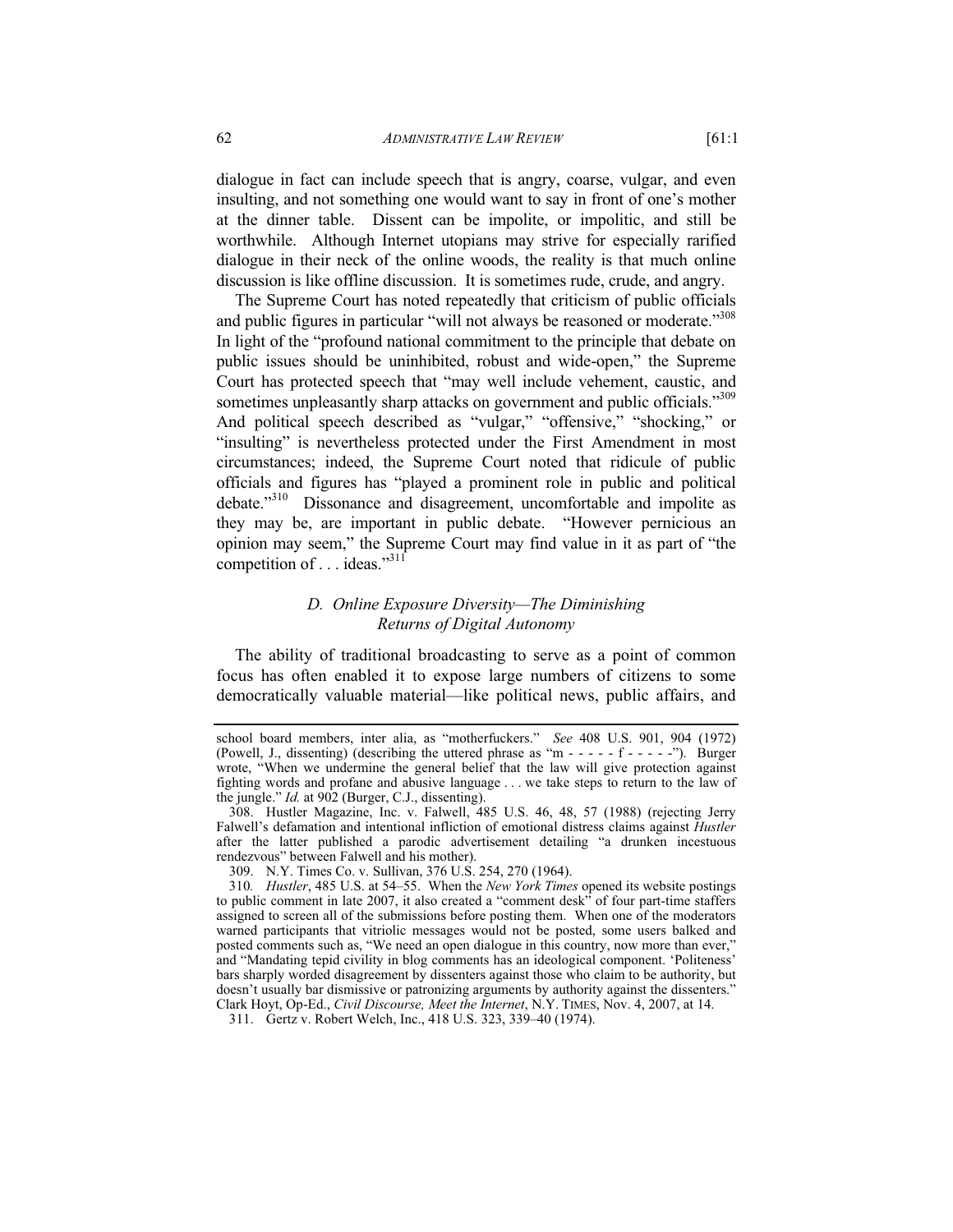local news and information—that they otherwise would not have affirmatively sought. By contrast, the Internet's plethora of largely unmediated and unedited content, and the ability of users to filter out almost all material except that which they specifically seek, has raised significant concerns about its effects on democracy, our sense of local and national community, and political education and participation. As Professor Sunstein has warned, "Unplanned, unanticipated encounters are central to democracy itself."312 Democracy depends on diversity.

# *1. The Importance—and Scarcity—of Heterogeneous Exchange Online*

For truth to gain currency and prominence in a marketplace of ideas, it must be allowed to compete in a vibrant, unbridled trade, with speakers and listeners encouraged to explore widely, inviting serendipitous exchanges, instead of settling for the same handful of familiar "stalls." Access to diversity is not enough; there also must be a willingness to engage in it. In theorizing that the seminal purpose of the First Amendment was selfgovernance, Professor Alexander Meiklejohn argued that the duty of citizen-sovereigns was not only to speak, but to hear and consider ideas different from their own.<sup>313</sup> The great sociologist Robert Merton's work in serendipity teaches us that unexpected, inadvertent research discoveries do not happen entirely by accident, but by means of purposeful, planned exposure to a diversity of information with weak or even no links to the primary task at hand.<sup>314</sup> A mindful openness to the new and unexpected idea can provide an enlightened confirmation of an initial belief or reveal its rooting in a false premise. Mill himself wrote that it was "hardly possible to overrate the value . . . of placing human beings in contact with persons dissimilar to themselves" and "with modes of thought and action unlike those with which they are familiar" since this social dissimilarity has been "one of the primary sources of progress."<sup>315</sup>

Broadcasters, like newspaper editors, offer their audiences a certain amount of *planned* serendipity—giving viewers, listeners, and readers not

 <sup>312.</sup> CASS R. SUNSTEIN, REPUBLIC.COM 8 (2001).

 <sup>313.</sup> ALEXANDER MEIKLEJOHN, FREE SPEECH AND ITS RELATION TO SELF-GOVERNMENT 65–66 (Lawbook Exchange 2004) (1948). Professor Meiklejohn wrote that "[w]e listen, not because they desire to speak, but because we need to hear. If there are arguments against our theory of government, our policies in war or in peace, we the citizens, the rulers, must hear and consider them for ourselves." *Id.* at 66.

 <sup>314.</sup> ROBERT K. MERTON & ELINOR BARBER, THE TRAVELS AND ADVENTURES OF SERENDIPITY: A STUDY IN SOCIOLOGICAL SEMANTICS AND THE SOCIOLOGY OF SCIENCE 140– 46 (2004).

 <sup>315.</sup> JOHN STUART MILL, PRINCIPLES OF POLITICAL ECONOMY 581 (W.J. Ashley ed., Longmans, Green & Co. 1909) (1848), *available at*  http://www.econlib.org/library/Mill/mlP1.html.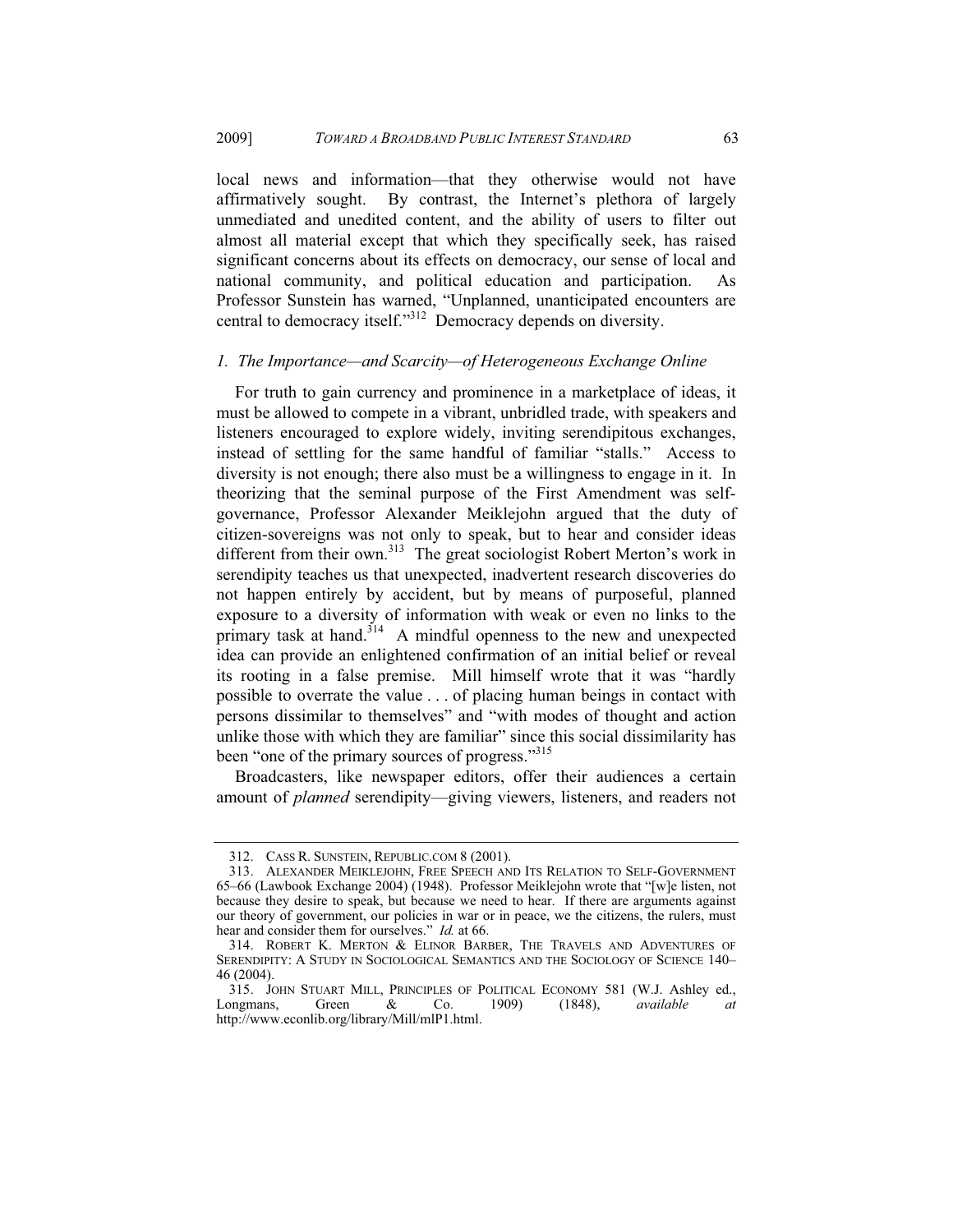only what they seek, but also information that they did *not* set out to find yet would be better off knowing. For example, the news of a World Series upset may be followed by a much less prominent story on falling graduation rates in urban high schools. Outside of certain news websites, this planned serendipity is in scarce supply on the Internet.

In the largely private fora of today's Internet, there is not free competition of ideas in central, open gathering spaces, but rather an atomization of attention and a segregation of users by interests and allegiances into a universe of noninteracting websites catering to the likeminded.<sup>316</sup> Although there is abundant debate and discussion online, the exchanges often are internecine dialogues within self-selected affinity groups. For example, DailyKos.com is the top-rated political discussion website, averaging more than 1.4 million visits per day,  $3^{37}$  hosting hundreds of lively discussions at any one time. But its founder is clear about the website's leanings: "This is a Democratic blog, a partisan blog."<sup>318</sup> Given its name, one would assume that another top-rated website, Townhall.com and its thousands of blog discussions, would serve as a platform for a diversity of opinions and ideas. But it too is unapologetically slanted, calling itself "the first conservative web community . . . designed to

A system of individually designed communications options could . . . result in a high degree of balkanization, in which people are not presented with new or contrary perspectives. Such a nation could not easily satisfy democratic and deliberative goals. In such a nation, communication among people with different perspectives might be far more difficult or even impossible. In such a nation, there may be little commonality among people with diverse commitments, as one group caricatures another or understands it by means of simple slogans that debase reality and eliminate mutual understanding.

Sunstein, *supra* note 185, at 1786–87. Professor Stephen L. Carter also has written about the Internet's facilitation of fragmentation. Comparing it to religion, he writes,

 <sup>316.</sup> Professor Sunstein has written extensively and eloquently about this problem. *See* CASS R. SUNSTEIN, REPUBLIC.COM 3, 23 (2001) (noting that Internet users are able to create their own "Neighborhood Me" or "Daily Me" in which they purposely only encounter and interact with people just like them and ideas with which they agree); CASS R. SUNSTEIN, REPUBLIC.COM 2.0, at 63–64 (2007) ("New technologies, emphatically including the Internet, make it easier for people to surround themselves . . . with the opinions of likeminded but otherwise isolated others, and to insulate themselves from competing views. For this reason alone, they are a breeding ground for polarization, and potentially dangerous for both democracy and social peace."). Professor Sunstein further wrote,

The online world seems to be the place to eliminate dissonance more thoroughly than any religion ever did. You can spend your days and nights metaphorically surrounded by anonymous people who will gleefully assure you that your most unlikely fantasies are the reality—gleeful, because you are simultaneously assuring them.

CARTER, *supra* note 294, at 201.

<sup>317</sup>*. See* SiteMeter Site Summary, DailyKos.com, http://www.sitemeter.com/?a=stats&s=sm8dailykos (last visited Nov. 25, 2008) (showing a daily average of 1.4 million unique visitors).

 <sup>318.</sup> Posting of kos [sic] to Daily Kos, http://www.dailykos.com/story/2004/11/15/212411/47 (Nov. 15, 2004) (18:23 PDT).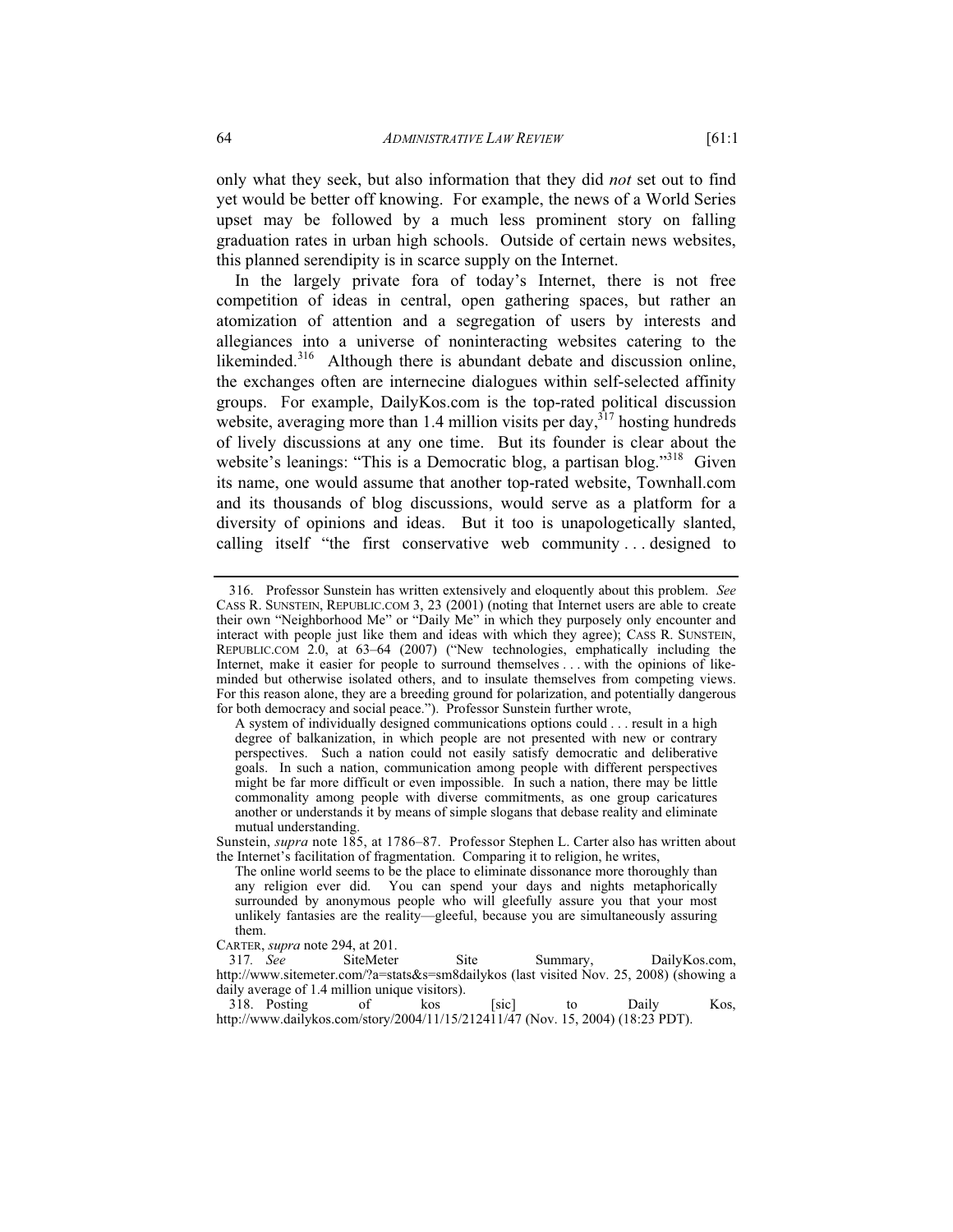amplify conservative voices in America's political debates."<sup>319</sup>

Blog directory Technorati currently tracks  $112.8$  million blogs,  $320$  but one would be hard-pressed to find truly deliberative discussions reflecting a diversity of major political and ideological viewpoints. Although there are likely liberal visitors to conservative websites, or libertarian visitors to socialist websites, it is unlikely that they will feel sufficiently at home to contribute meaningfully to discussions and play any role but that of interloping contrarian. Self-censorship on the part of these dissenting "outsiders" would deprive the rest of the participants of valuable information that may have corrected inaccuracies or misapprehensions in the dominant discourse. $321$ 

An especially extreme example of the insularity of some public affairs and discussion websites is that of OneNewsNow.com, which is owned by the conservative American Family Association (AFA) and offers "[n]ews from a Christian perspective."<sup>322</sup> As a service to its readers, the AFA news feed automatically replaces certain words in Associated Press (AP) stories, like the word "homosexual" for "gay," since the latter term, according to the website's news director, puts homosexuality "in a positive light."<sup>323</sup> This practice resulted in an AP story about champion sprinter Tyson Gay's having won his Olympic track semifinal being re-headlined for OneNewsNow.com readers as "Homosexual eases into 100 final at Olympic trials" with references to "Tyson Homosexual" throughout the story.<sup>324</sup>

The fragmentation of Internet communities is troubling, especially given the increasing balkanization of the broadcast realm. In the wake of the fairness doctrine's demise, broadcast media and their cable television counterparts have compartmentalized into sectors that have very evidently dispensed with journalistic neutrality in favor of advancing distinct political and ideological agendas. For example, despite its "fair and balanced" slogan, Fox Broadcasting and Fox News Channel advance self-avowedly

 <sup>319.</sup> About Townhall.com, http://www.townhall.com/AboutUs.aspx (last visited Nov. 28, 2008).

<sup>320</sup>*.* Welcome to Technorati, http://www.technorati.com/about/ (last visited Nov. 28, 2008).

 <sup>321.</sup> Professor Sunstein warns that such self-censorship "is a serious social loss," positing that Communism survived throughout Eastern Europe partly because people incorrectly believed that it was widely supported. CASS R. SUNSTEIN, WHY SOCIETIES NEED DISSENT 81–82 (2003) ("The fall of Communism was made possible by the mounting disclosure of privately held views, which turned pluralistic ignorance into something closer to pluralistic knowledge.").

 <sup>322.</sup> OneNewsNow.com, http://www.onenewsnow.com/general.aspx?id=1202 (last visited Nov. 28, 2008).

 <sup>323.</sup> Al Kamen, *I Feel Pretty and Witty and . . . What?*, WASH. POST, July 2, 2008, at A13.

<sup>324</sup>*. Id.*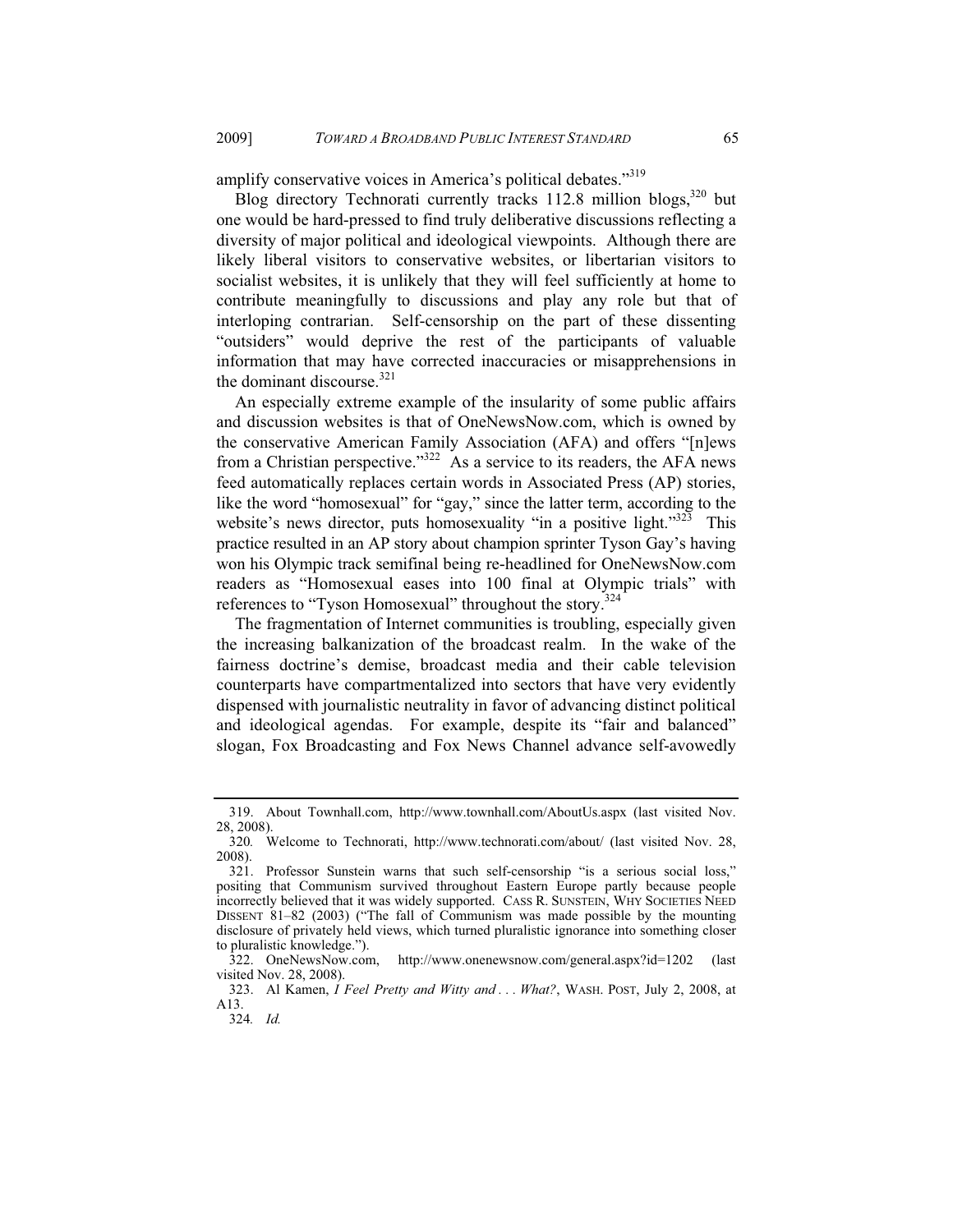conservative, Republican-slanted versions of the news.<sup>325</sup> By contrast, MSNBC and Air America Radio are known to slant in favor of liberal perspectives.326 Public radio has been characterized as favoring liberal ideologies, while commercial talk radio for the most part favors conservative ones.<sup>327</sup> Fulsome debate and dissension within these bulwarks are not especially welcome, as exemplified by the self-proclaimed "dittoheads," the listeners who call in to the program of top-rated talk radio host Rush Limbaugh and are put through the call screeners to (almost always) agree with him.<sup>328</sup> During the 2008 presidential campaign, a Washington, DC broadcast group owner renamed its two area AM talk stations "McCain 570" and "Obama 1260," with hosts and programming dedicated exclusively to conservative and liberal slants, respectively.<sup>329</sup>

Fragmentation online also should concern us in light of how the nation as a whole is becoming increasingly segregated in terms of where we live, in what journalist Bill Bishop and sociologist Robert G. Cushing have called "the big sort."<sup>330</sup> According to Bishop and Cushing, the nation is

326*. See, e.g.*, Howard Kurtz, *MSNBC, Leaning Left and Getting Flak from Both Sides*, WASH. POST, May 28, 2008, at C1 (noting that MSNBC "has clearly gravitated to the left in recent years and often seems to regard itself as the antithesis of Fox News"); William G. Mayer, *Why Talk Radio Is Conservative*, 156 PUB. INT. 86, 86 (2004) (describing Air America as "the creation of a group of wealthy entrepreneurs and venture capitalists who . . . are using their resources to promote a left-wing agenda").

327*. See* Mayer, *supra* note 326, at 88–91 (discussing the overwhelming dominance of conservatives on commercial talk radio stations, and acknowledging critics' view that noncommercial stations affiliated with National Public Radio (NPR) "already provide[] a liberal voice on the airwaves").

 328. *See* David Finkel, *Dialing for Dittos*, WASH. POST MAG., June 12, 1994, at W9–10 (describing dittohead John Cavallo's repeated attempts to call in to Rush Limbaugh's talk radio program and noting that "there's nothing he and Limbaugh disagree on").

 329. *See* Michael Calderone, *On the Dial: McCain 570 vs. Obama 1260*, POLITICO.COM, Oct. 2, 2008, http://www.politico.com/blogs/michaelcalderone/1008/On the dial McCain 570 vs \_Obama\_1260\_.html (noting that Obama 1260 featured noted liberal personalities Rachel Maddow, Stephanie Miller, and Ed Schultz, while McCain 570's lineup included conservatives Bill Bennett, Laura Ingraham, and Michael Savage).

330*. See generally* BILL BISHOP & ROBERT G. CUSHING, THE BIG SORT: WHY THE CLUSTERING OF LIKE-MINDED AMERICA IS TEARING US APART 45–49 (2008). "As Americans have moved over the past three decades, they have clustered in communities of sameness, among people with similar ways of life, beliefs, and, in the end, politics." *Id.* at 5. President Jimmy Carter won the White House in 1976 with 50.1% of the popular vote, but with only 26.8% of voters residing in "landslide counties," defined as counties where President Carter won or lost by 20% or more. In 2004, when President George W. Bush

<sup>325</sup>*. See* Timothy Noah, *Fox News Admits Bias!*, SLATE, May 31, 2005, http://www.slate.com/id/2119864/ (asserting that despite the "fair and balanced" slogan, "[n]o fair-minded person actually *believes* that Fox News is unbiased"). Fox News London Bureau Chief Scott Norvell wrote in the May 20, 2005 version of *Wall Street Journal Europe*, "Even we at Fox News manage to get some lefties on the air occasionally, and often let them finish their sentences before we club them to death and feed the scraps to Karl Rove and Bill O'Reilly. . . . Fox News is, after all, a private channel and our presenters are quite open about where they stand on particular stories. That's our appeal." *See* Scott Norvell, *An Aunt with an Attitude*, WALL ST. J. EUR., May 20, 2005, at A6.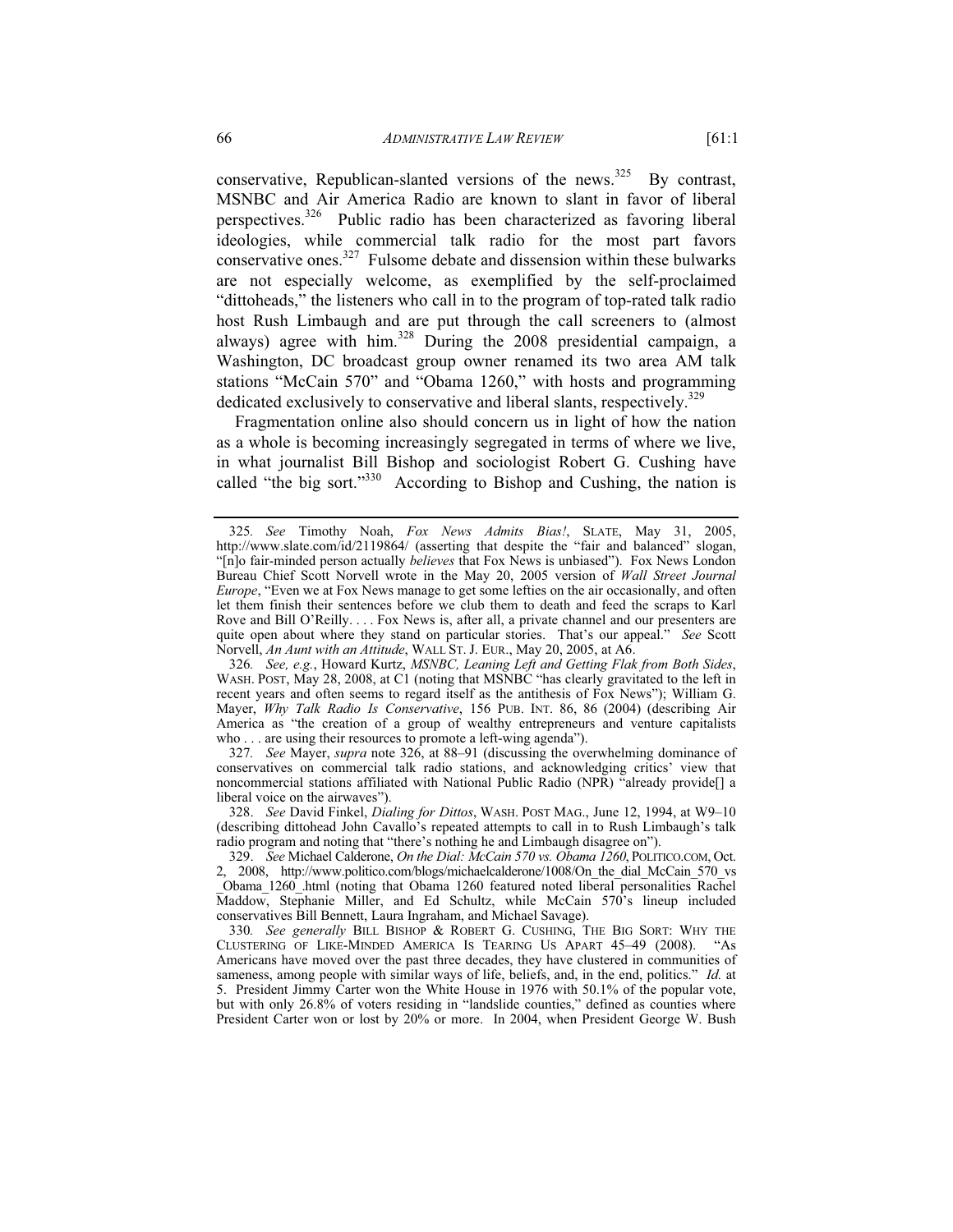sorting itself into "balkanised communities whose inhabitants find other Americans to be culturally incomprehensible."<sup>331</sup> Our self-segregation into likeminded groups in both the online and brick-and-mortar worlds exposes us to fewer contrary viewpoints and ultimately makes us more insular and extreme in our views.<sup>332</sup> That, in turn, makes broader public discussions much more polarized and angry at those moments when the fragments reconvene.<sup>333</sup>

#### *2. Beyond Gatekeepers, Beyond Fences—Finding Truth in the Data Smog*

*Wired* Editor in Chief Chris Anderson celebrates the "infinite choice" of content online—what he calls the "long tail"—as providing users with the ability to transition from an "or" culture, which restricts us to a sequence of zero-sum choices from a menu of options compiled by media conglomerates, to an "and" culture that affords us the luxury of having it all (or at least thinking that we do).<sup>334</sup> By transcending "the tyranny of locality" and joining with others online in an appreciative, attentive, and sometimes paying audience, we can satisfy our interests for relatively uncommon or even exotic ideas, books, or music. And as a result, we also make it possible for producers of that material to garner enough attention and income to continue making out-of-the-ordinary contributions to the "paradise of choice" that has taken root online.<sup>335</sup> After all, what may be considered obscure today could, if given an opportunity to survive, earn widespread acclaim in the future.

This is a persuasive perspective especially in light of how broadcasting presents us with a homogenized, narrow, and commercially distorted vision of ourselves and our society, and in so doing marginalizes expression

won reelection, 48.3% of voters lived in landslide counties. *The Big Sort: Political Segregation*, ECONOMIST.COM, June 19, 2008, ECONOMIST.COM, http://www.economist.com/world/unitedstates/displayStory.cfm?source=hptextfeature&stor y\_id=11581447.

<sup>331</sup>*. The Big Sort: Political Segregation*, *supra* note 330.

 <sup>332.</sup> Bishop warns that "[w]e now live in a giant feedback loop, hearing our own thoughts about what's right and wrong bounced back to us by the television shows we watch, the newspapers and books we read, the blogs we visit online, the sermons we hear and the neighborhoods we live in." *Id.*; *see also* CASS R. SUNSTEIN, REPUBLIC.COM 2.0, at 60–64 (2007) (discussing experiments with homogenous, in-group deliberation, concluding that after such discussions "people are likely to move toward a more extreme point in the direction to which the group's members were originally inclined").

 <sup>333.</sup> Professor Sunstein theorizes that the lack of diversity in subgroups of associates generates a pressure to conform and an amplification of common ideologies, whereas exposure to opposing or differing ideas has a dampening effect on ideological rigidity. SUNSTEIN, *supra* note 321, at 4–5 (discussing how judges appointed to ideologically slanted appellate courts tend eventually to conform to the dominant ideology).

<sup>334</sup>*.* CHRIS ANDERSON, THE LONG TAIL 180 (2006).

<sup>335</sup>*. Id.* at 17, 162, 168.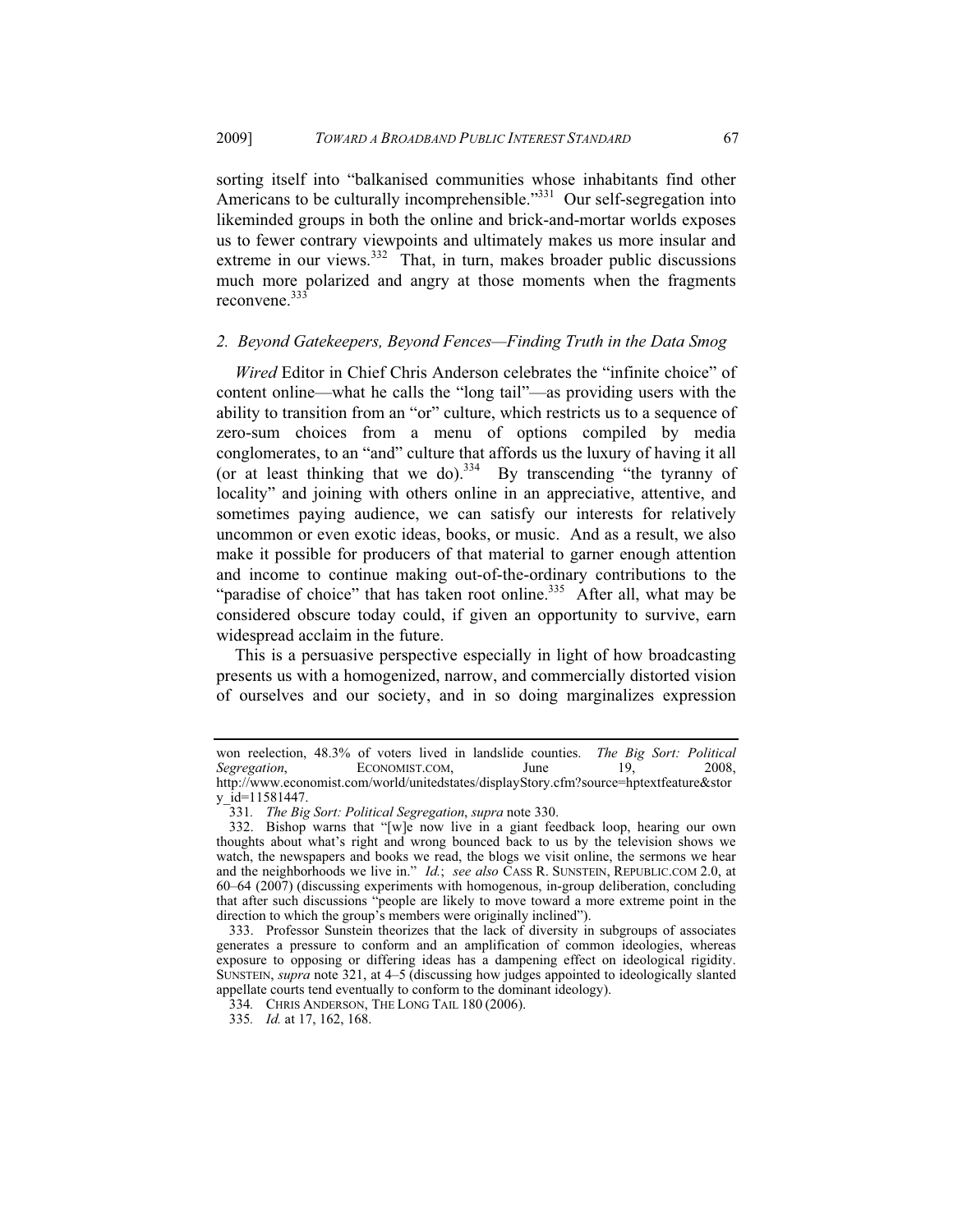outside of the monocultural broadcast norm.<sup>336</sup> The disintermediation of cyberspace counters the agenda-setting power, often illegitimately exercised, of commercial broadcasting. A "symbiosis," as Professor Glen Reynolds calls it, has emerged between the Internet and mainstream media, with the latter now looking to the former "to decide if something is worth paying attention to."<sup>337</sup> Consequently, the diversity of online choice may be forcing broadcasting to reflect a broader, more diverse, and more complex society on its airwaves.<sup>338</sup>

Some observers, however, are understandably concerned that such extreme diversity actually has undermined rather than promoted democratic values by drowning democracy-elevating material in an ocean of content that offers little or no political, cultural, or social worth. Whatever their limitations, the editors and other "middlemen" of broadcast and print media play an important journalistic qua democratic role in earning enough public trust and accountability, through time, to direct large-scale attention to important issues of governance and society that audience members would ignore or miss altogether if left to their own devices in digital isolation.<sup>339</sup> Whether bloggers can assume that important attention-focusing role online is in dispute. $340$ 

Internet polemicist Andrew Keen warns that the "inanity and absurdity" of much online content results in a general mediascape that provides us with "less culture, less reliable news, . . . a chaos of useless information," and "even disappearance of the truth."<sup>341</sup> He argues that the "YouTubification of politics is a threat to civic culture" insofar as it "infantilizes the political process, silencing public discourse and leaving

<sup>336</sup>*. See generally* JERRY MANDER, FOUR ARGUMENTS FOR THE ELIMINATION OF TELEVISION (1978).

 <sup>337.</sup> Dan Schulman, *Meet the New Bosses*, MOTHER JONES, July–Aug. 2007, at 30.

 <sup>338.</sup> Of course, broadcasters also are desperately looking for new ways to leverage the Internet to shore up their declining business models. David Carr, *Mourning Old Media's Decline*, **NYTIMES.COM, Oct.** 28, 2008, http://www.nytimes.com/2008/10/29/business/media/29carr.html (noting that even as mainstream media *revenue* is rapidly declining, overall media *audiences* are rising, with the *New York Times* employing its website, RSS feeds, and hand-held devices to accommodate the growing preference for alternative news conduits).

<sup>339</sup>*. See* ANDREW L. SHAPIRO, THE CONTROL REVOLUTION: HOW THE INTERNET IS PUTTING INDIVIDUALS IN CHARGE AND CHANGING THE WORLD WE KNOW 187–96 (1999) (arguing that delegating news-filtering duties to "trusted intermediaries" can make consumers "more free" and "more connected to one another"); *see also* Netanel, *supra* note 152, at 456 ("Whatever their faults, for example, traditional news media have the resources and professional commitment to check facts and verify sources, and we hold them accountable if they do not.").

 <sup>340.</sup> *See* Netanel, *supra* note 152, at 456 ("Matt Drudge and other individual online publishers often have neither the financial wherewithal nor the institutional aspiration to meet professional journalistic standards.").

 <sup>341.</sup> ANDREW KEEN, THE CULT OF THE AMATEUR 5, 16 (2007).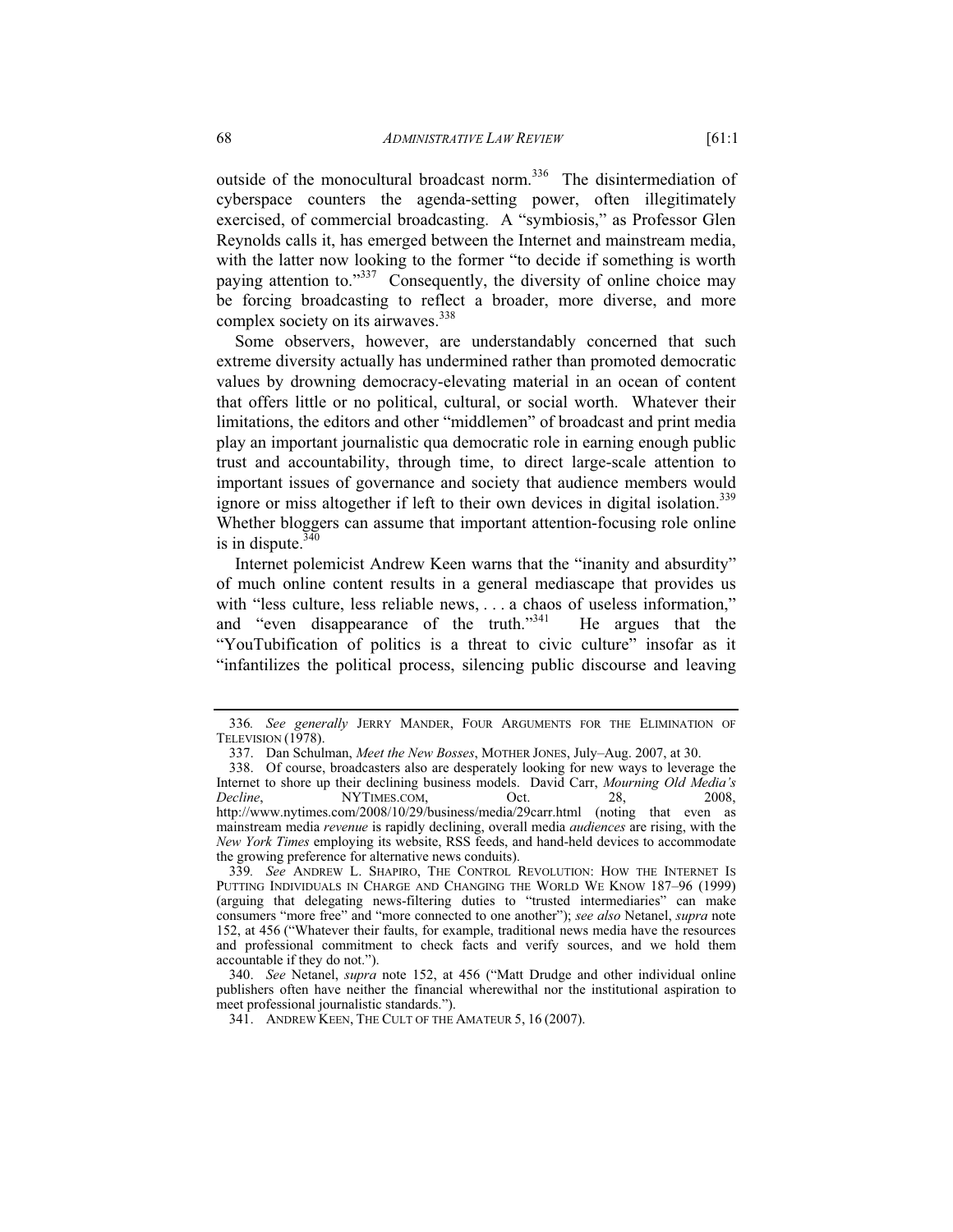the future of the government up to thirty-second video clips shot by camcorder-wielding amateurs with political agendas."<sup>342</sup> With a paucity of "experts and cultural gatekeepers" online, he quips that "[t]he monkeys take over."343 Habermas himself voiced some alarm at the effect the Internet has had on the prominence of public intellectuals in the public sphere: "The price we pay for the growth in egalitarianism offered by the Internet is the decentralized access to unedited stories. In this medium, contributions by intellectuals lose their power to create a focus."<sup>344</sup>

Not everyone agrees. Political philosopher Dennis Thompson, for example, argues that the Internet's superabundance of information actually generates more of a demand for experts and mediators to sort through the chaff in search of the wheat. He writes that "[t]he greater the quantity and more variable the quality of information, the greater the demand for authorities who can assess its reliability and relevance."<sup>345</sup> In addition, there is no shortage of evidence demonstrating how the Internet, and especially the blogosphere, has allowed a diversity of experts to apply their knowledge in a manner sometimes more effective than offline mechanisms for quality control and peer review. For example, in the June 25, 2008 decision of *Kennedy v. Louisiana*, a closely divided Supreme Court banned the death penalty for child rapists.<sup>346</sup> Justice Anthony Kennedy based the majority opinion in part on an assertion that, of the thirty-seven jurisdictions with the death penalty (thirty-six states and the federal government), "only six of those jurisdictions authorize the death penalty for rape of a child," and the federal government is not among them.<sup> $347$ </sup> Merely three days later, legal blogger Colonel Dwight H. Sullivan revealed in his popular military justice blog that the Court had its facts wrong. The federal government in fact had amended the Uniform Code of Military Justice in 2006 to allow for the death penalty for soldiers convicted of child rape.<sup>348</sup> Justice Kennedy's majority opinion and Justice Samuel A. Alito, Jr.'s dissent (and apparently the State of Louisiana's brief) had mistakenly overlooked this relatively new law, as had the mainstream media, including

<sup>342</sup>*. Id.* at 68.

<sup>343</sup>*. Id.* at 9.

 <sup>344.</sup> Jürgen Habermas, Acceptance Speech for the Bruno Kreisky Prize for the Advancement of Human Rights (2007), *quoted in* KEEN, *supra* note 341, at 55.

 <sup>345.</sup> Dennis Thompson, *James Madison on Cyberdemocracy*, *in* GOVERNANCE.COM, *supra* note 215, at 36–37.

 <sup>346.</sup> Kennedy v. Louisiana, 128 S. Ct. 2641 (2008).

<sup>347</sup>*. Id.* at 2653.

<sup>348</sup>*. See* Dwight H. Sullivan, *The Supremes Dis the Military Justice System*, CAAFLOG.COM, June 28, 2008, http://caaflog.blogspot.com/2008/06/supremes-dis-militaryjustice-system.html (noting that the National Defense Authorization Act for Fiscal Year 2006 was "right on point").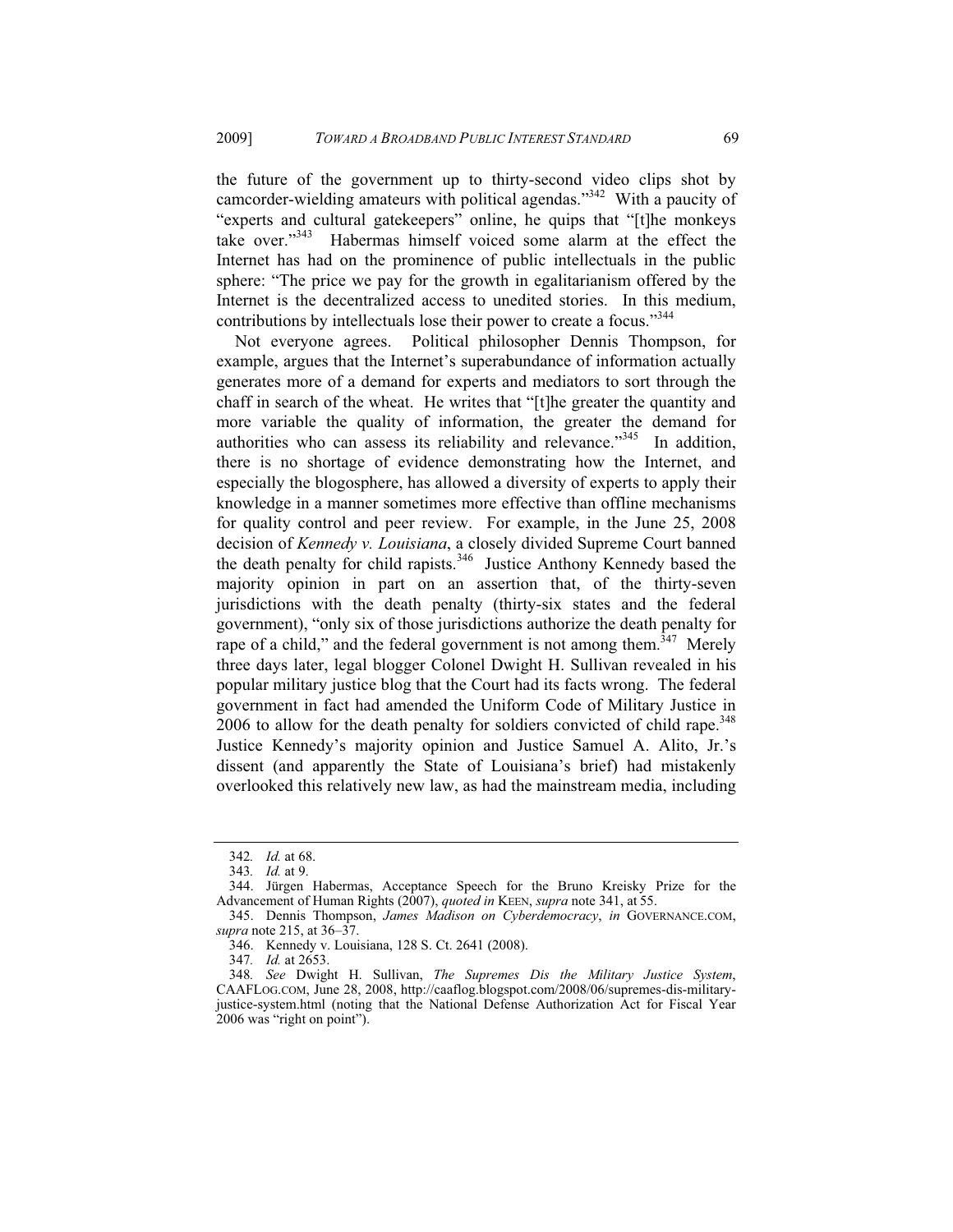Stories similar to Colonel Sullivan's may have promoted Judge Richard Posner to posit in 2005 that, viewed as a journalistic corpus, the blogosphere does a *better* job than traditional media at surfacing and vetting the truth:

The rapidity with which vast masses of information are pooled and sifted leaves the conventional media in the dust. Not only are there millions of blogs, and thousands of bloggers who specialize, but, what is more, readers post comments that augment the blogs, and the information in those comments, as in the blogs themselves, zips around blogland at the speed of electronic transmission.... [C]orrections in blogs are also disseminated virtually instantaneously, whereas when a member of the mainstream media catches a mistake, it may take weeks to communicate a retraction to the public.<sup>350</sup>

Judge Posner's argument is a compelling one, and I do not dispute the notion that the blogosphere has valuable self-correcting, truth-vetting tendencies. I am more skeptical, however, of the premise that all or even most visitors to the blogosphere spend enough time and enough focus reading a sufficiently wide array of websites so as to obtain the full benefits of the blogosphere as a "collective enterprise." It is true that many blogs link to the same top stories in rapid succession, and that especially popular blogs attract the attention of both the mainstream media and the rest of the blogosphere. But it is unlikely that a reader of just a handful of websites would get the full benefit of the blogosphere's checks and balances, particularly if the websites on that reader's daily diet of blog reading are especially inured to criticism and correction from bloggers elsewhere on the web. In fact, recent studies have found that despite the Internet's expansive breadth, most users visit a small number of favorite websites, and not necessarily those with high readership and journalistic standards.<sup>351</sup> Professor Matthew Hindman's recent research on the behavior of Internet users notes that the number of websites an average Internet user visits is so

*Id.* at 11.

 <sup>349.</sup> On the basis of Colonel Sullivan's post, the *Washington Post* editorialized in favor of reopening the case in light of the Court's error. *See* Editorial, *Supreme Slip*-*Up: A Recent High Court Ruling Is Factually Flawed. The Justices Should Correct It*, WASH. POST, July 5, 2008, at A14.

 <sup>350.</sup> Richard A. Posner, *Bad News*, N.Y. TIMES, July 31, 2005 (book review), at 1, 10. In effect, the blogosphere is a collective enterprise—not 12 million separate enterprises, but one enterprise with 12 million reporters, feature writers and editorialists, yet with almost no costs. It's as if The Associated Press or Reuters had millions of reporters, many of them experts, all working with no salary for free newspapers that carried no advertising.

<sup>351</sup>*. See, e.g.*, Matthew Hindman, *A Mile Wide and an Inch Deep: Measuring Media Diversity Online and Offline*, *in* MEDIA DIVERSITY AND LOCALISM: MEANING AND METRICS 328 (2007) (discussing the paradoxical nature of online media diversity).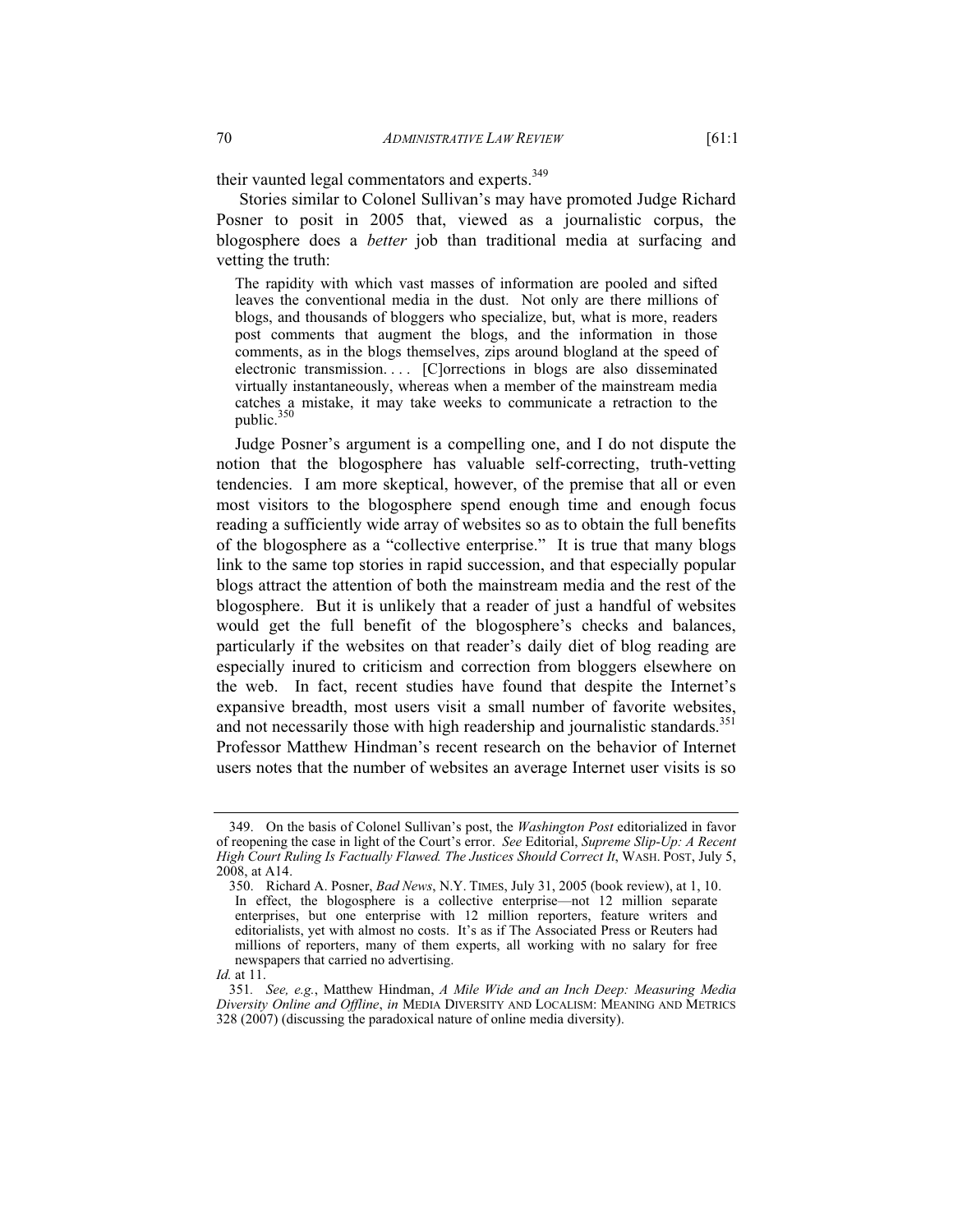small that "the diversity of media outlets that citizens use many be smaller online than in traditional media."<sup>352</sup> He cautions that "[i]t may be true that every web site has a voice—but most speak in a whisper and a powerful few have a megaphone."<sup>353</sup>

While it is widely accepted that the blogosphere has enriched political dialogue and held government and mainstream media accountable, it is also true that the Internet's destruction of the old twenty-four-hour news cycle has had negative effects. The former daylong cycle afforded media an opportunity to prioritize news items and lead with "headlines." It allowed readers and viewers an opportunity to analyze and digest the news. And it permitted newsmakers at least some time to craft thoughtful responses for the next day's news. The "always on" blogosphere today has resulted in an atmosphere of incessant news production in which, as described succinctly by Professor Lili Levi, "blogs can goad mainstream media into sloppy, responsive reporting and create partisan swarms that can distract media coverage and lead to excessive defensiveness on the part of mainstream<br>outlets.<sup>3354</sup> The round-the-clock, incessant oscillation between digital The round-the-clock, incessant oscillation between digital reporting and official government response has left little time for digestion, reflection, and the exercise of journalistic diligence.

The Internet has subverted the edit-then-publish norm of traditional media with a new reliance on the "wisdom of the crowd" to serve as a post hoc editorial check in the new publish-then-edit online culture. This instant publication has allowed the Internet to respond quickly to events and controversies, sometimes in positive ways.<sup>355</sup> But the prevalent lack of editorial control brings new meaning to former British Prime Minister James Callaghan's famous quip that "[a] lie can be halfway around the world before truth has got its boots on."<sup>356</sup> On the Internet, a mistruth can circle the world several times and be featured in countless websites, with convincing pictures, text, and discussion, before truth even awakes. Once it does, it will need more than boots to counter online falsity.

The Internet has become a breeding ground for rumor-mongering,

<sup>352</sup>*. Id.* at 328; *see also id.* at 337 ("[A]udiences on the World Wide Web appear even more tightly focused than those of more traditional media . . . . Online, a smaller number of outlets have consistently garnered a larger share of the total audience.").

<sup>353</sup>*. Id.* at 345.

 <sup>354.</sup> Levi, *supra* note 197, at 692. Professor Levi also observes that "the blogosphere does seem to contain some strikingly partisan, extremist, and caustic rhetoric, which some fear will enhance political polarization and undermine reasoned political debate." *Id.* at 693 (citing Kenneth Jost & Melissa J. Hipolit, *Blog Explosion*, CQ RESEARCHER, June 9, 2006, at 511).

<sup>355</sup>*. See supra* notes 197–203 and accompanying text.

<sup>356</sup>*. Jim Callaghan: A Life in Quotes*, BBCNEWS.COM, Mar. 26, 2005, http://news.bbc.co.uk/2/hi/uk\_news/politics/3288907.stm.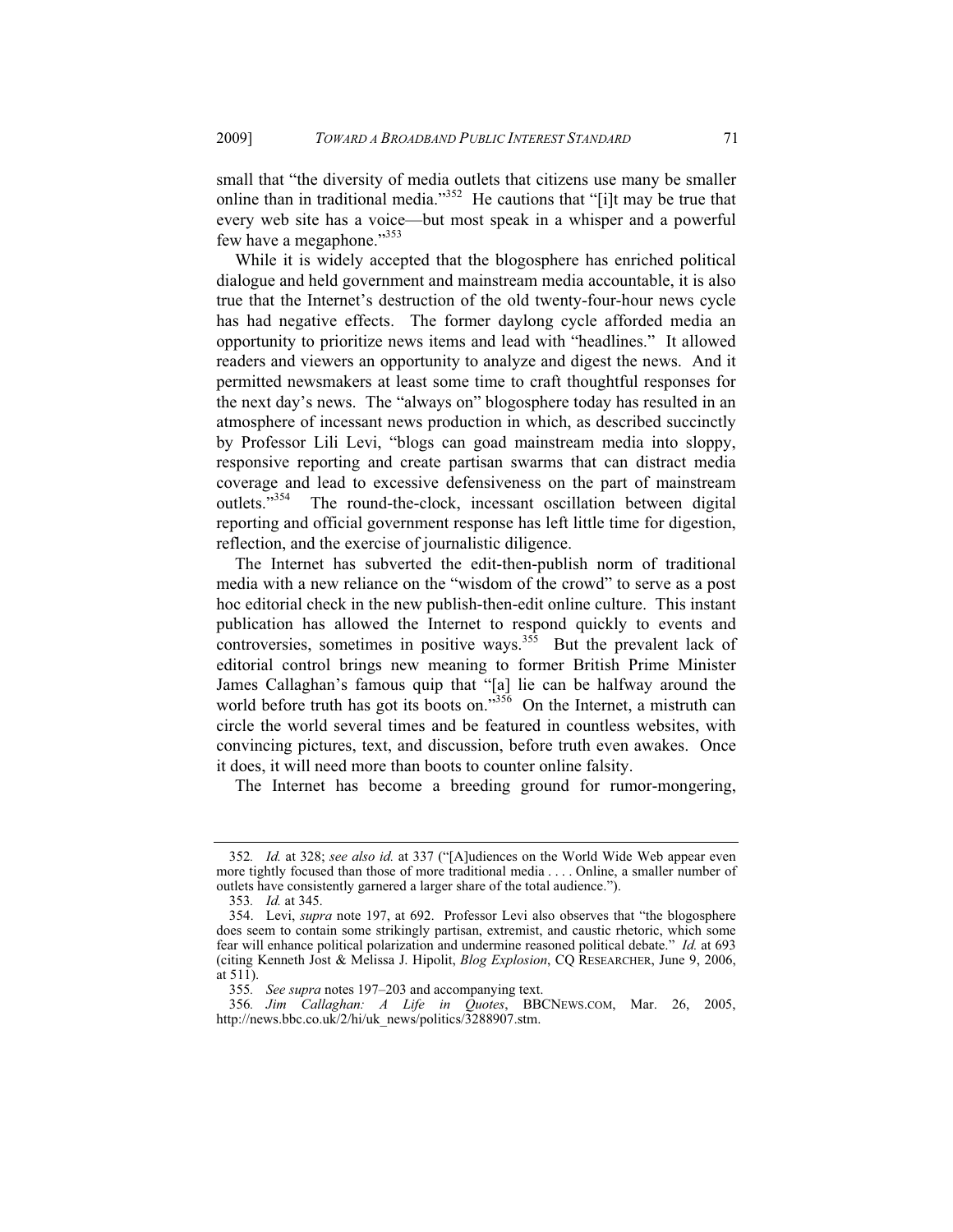defamation, and misinformation.<sup>357</sup> E-mail and websites were used to insist during the 2008 presidential campaign that Barack Obama had radical Muslim ties.<sup>358</sup> Although the Obama campaign used its own website to counter these rumors, as of July 2008, 12% of those surveyed continued to say that they believed Obama to have such ties and 25% of those surveyed said they did not know what Obama's religion is.<sup>359</sup> Similarly, for four months a biographical entry on Wikipedia, the user-generated online encyclopedia that has gained enormous popularity and even status as an authoritative research tool, falsely reported that former Robert F. Kennedy aide John Seigenthaler, Jr. had been involved in the assassinations of both Senator Robert Kennedy and his brother, President John F. Kennedy.<sup>360</sup>

#### *E. Localism and Community Building Online*

Despite being available in almost all populated localities of the nation, the Internet is not yet a source of distinctly local political and public affairs content across the nation. In rejecting the "diversity index" the FCC devised in 2003 to facilitate its liberalization of broadcast ownership restrictions, the Third Circuit in *Prometheus Radio Project v. FCC*  concluded that the FCC was wrong to rely on what it called "the virtual universe of information sources" available on the Internet as a source of "local news" and "public affairs programming."<sup>361</sup> The court accurately recognized that although there is much local information on the Internet, the great majority is not the sort of political, democracy-elevating information at the heart of the FCC's longstanding localism principle: "Search-engine sponsored pages such as Yahoo! Local and About.com . . . may be useful for finding restaurant reviews and concert schedules, but this is not . . . 'news and public affairs programming.'" $362$ Although the Internet has proved to be useful to localities following natural

<sup>357</sup>*. See generally* DANIEL J. SOLOVE, THE FUTURE OF REPUTATION: GOSSIP, RUMOR, AND PRIVACY ON THE INTERNET (2007) (exploring the tension between protecting privacy and safeguarding free speech).

<sup>358</sup>*. See* James Barron, *9 Jewish Leaders Say E-mail Spread Lies About Obama*, N.Y. TIMES, Jan. 16, 2008, at A20 (discussing the anonymous "hateful e-mails" which circulated for months, spreading lies about President Obama's intentions).

<sup>359</sup>*. See* FightTheSmears.com, The Truth About Barack Obama's Faith, http://my.barackobama.com/page/invite/Christian (last visited Sept. 22, 2008) (dispelling the myths behind President Obama's faith); Michael Dimock, *Belief That Obama Is Muslim Is Durable, Bipartisan—but Most Likely to Sway Democratic Votes*, PEW RESEARCH CTR., July 15, 2008, http://pewresearch.org/pubs/898/belief-that-obama-is-muslim-is-bipartisanbut-most-likely-to-sway-democrats (noting that the belief that then-Senator Obama was Muslim did not affect the Republican voters, but did affect certain Democratic voters).

<sup>360</sup>*. See* JONATHAN ZITTRAIN, THE FUTURE OF THE INTERNET AND HOW TO STOP IT 138 (2008) (detailing circumstances surrounding Wikipedia incident).

 <sup>361. 373</sup> F.3d 372, 406–07 (3d Cir. 2004).

<sup>362</sup>*. Id.*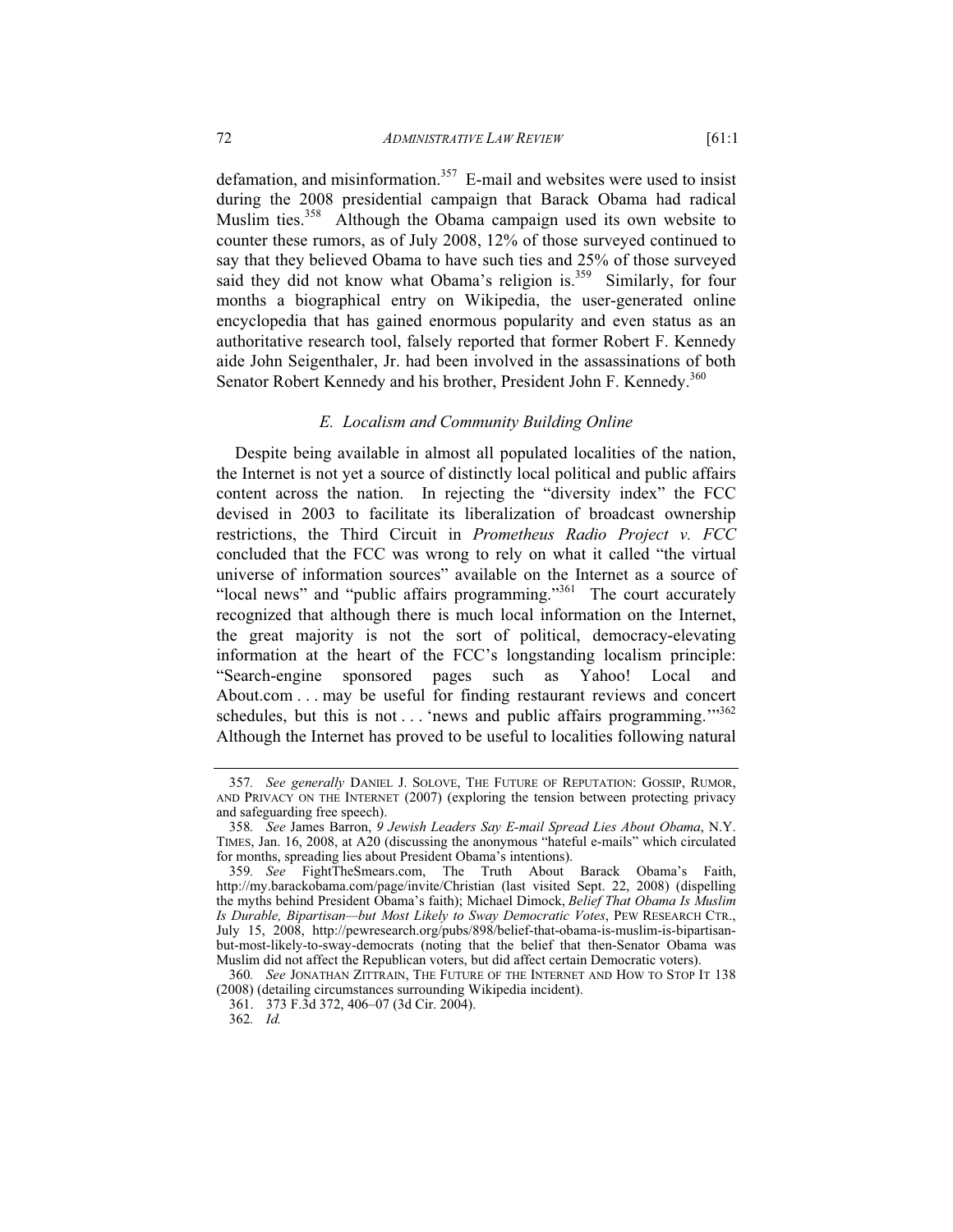disasters and other emergencies, $363$  the court was correct in observing that there is a paucity of permanent, interactive websites devoted to primarily local or municipal political or other public affairs.<sup>364</sup>

As noted in Part I, the FCC's policymaking in the area of broadcast localism has been murky, but there is general scholarly agreement that localism is an instrumentalist policy—not an end in itself, but a means to the closely linked objectives of political and cultural enrichment.<sup>365</sup> Governance in the United States is atomized and localized by constitutional design. The decentralization of democracy enables citizens to "learn," personalize, and experiment with democracy at the neighborhood level. Society can thereby respond to the specialized interests of individual citizens while forming a strong foundation and substrate for democratic information and innovation, all for the benefit of state and federal government.366 Policies promoting media provision of local political and public affairs content support not only these local deliberative democratic efforts, but also the closely related objectives of promoting a sense of local community and culture and a spirit of neighborliness and shared enterprise.<sup>367</sup> By valorizing coverage of local political, educational, commercial, and even agricultural news on commercial broadcasting stations,<sup>368</sup> the FCC endeavored to preserve what was distinct about local

365*. See* NAPOLI, *supra* note 42, at 205 (stating that localism has traditionally been perceived as a way to achieve broader social objectives).

<sup>363</sup>*. See, e.g.*, Keith Axline, *Craigslist Versus Katrina*, WIRED.COM, Sept. 1, 2005, http://www.wired.com/medtech/health/news/2005/09/68720 (discussing how classified advertising website Craigslist provided much-needed help to victims of Hurricane Katrina in the New Orleans area, helping locate missing persons and matching survivors in need of assistance with relief personnel).

<sup>364</sup>*. See Prometheus Radio*, 373 F.3d at 372 (holding that the FCC inappropriately weighted the Internet as a substitute for local television stations in diversity index); *see also, e.g.*, James E. Scott, *"E" the People: Do Municipal Government Web Sites Support Public Involvement?*, 66 PUB. ADMIN. REV. 341, 349 (2006), *available at* http://www.ppmrn.net/images/resources/scott\_2006.pdf (reporting results of survey involving official government websites of  $100$  largest American cities, and concluding that "[i]n general, our research found very little evidence that U.S. municipal Web sites support significant public involvement").

<sup>366</sup>*. See id.* (noting that localism has figured in the design and functioning of social institutions and has played an important role in "the distribution of governmental control in the United States"); *see also* Richard Briffault, *Our Localism: Part II—Localism and Legal Theory*, 90 COLUM. L. REV. 346, 394 (1990) (paraphrasing Gerald Frug's argument that transfer of power to local governments will enhance political participation of individuals); Gerald Frug, *The City as a Legal Concept*, 93 HARV. L. REV. 1057, 1153–54 (1980) (concluding that the concept of community is probably the most significant aspect of the localism principle).

<sup>367</sup>*. See* NAPOLI, *supra* note 42, at 219 (concluding that concept of community is probably the most significant aspect of the localism principle).

<sup>368</sup>*. See* Varona, *supra* note 7, at 19 (stating that the FRC required initial station applicants to list weekly programming in entertainment, religious, commercial, educational, agricultural, and fraternal areas).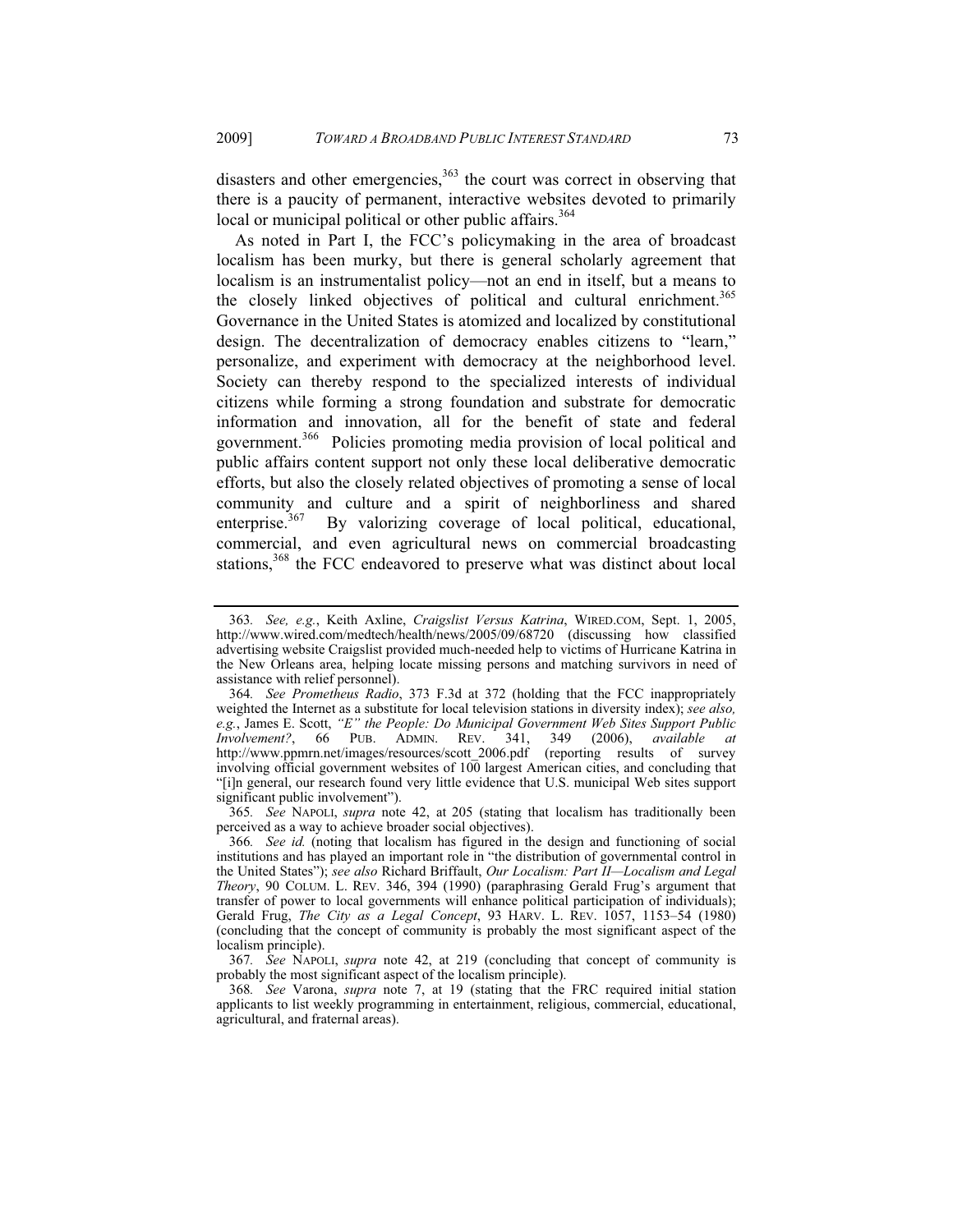communities across the United States and prevent network broadcasting from homogenizing the nation into one impersonal "mass society."<sup>369</sup>

# *1. Are Online Communities Undermining Local Communities on Terra Firma?*

There is no disputing the Internet's ability to foster virtual communities. Its wide availability and relatively open architecture enable geographically, culturally, and socially distant people who share common interests or problems to find one another and form relationships online. The Internet allows users to transcend the limitations of physicality not only by bridging distance but also by preempting prejudgments triggered by social and visual cues and the physical manifestations of socioeconomic status. Its egalitarianism can help bring about pure exchanges of ideas, unencumbered by racist, sexist, ethnic, abilist, ageist, or other biases.<sup>370</sup> At times, perhaps, it may even serve as a rooting medium for Aristotelian "perfect" friendships formed on the basis of mutual admiration of mind rather than extrinsic attributes.<sup>371</sup> A number of recent studies conclude that Internet and especially broadband—use can promote sociality by helping people make connections online that evolve into in-the-flesh friendships and ultimately wider and deeper social networks. $372$ 

372*. See* CHADWICK, *supra* note 185, at 104–05 (summarizing numerous studies finding

<sup>369</sup>*. See* NAPOLI, *supra* note 42, at 207–08 (recognizing that "mass society" is viewed as a threat to unique aspects of local communities and noting communications policymakers' action to preserve local culture).

 <sup>370.</sup> As the famous cartoon by Peter Steiner aptly put it, "On the Internet, nobody knows you're a dog." Peter Steiner, NEW YORKER, July 5, 1993, at 61. It bears noting, however, that in a study of online deliberation, Professor Lincoln Dahlberg found that some demographic distinctions and privileges offline can reemerge in online discussions: "Participation is, in fact, both quantitatively and qualitatively dominated by those already powerful offline (politically active, educated, white, males)." He particularly found that gender distinctions offline replicated themselves online: "Not only are there many more men than women posting . . . but also a masculine, agonistic style of discourse predominates despite the high level of respect fostered." *See* Lincoln Dahlberg, *The Internet and Democratic Discourse*, 4 INFO., COMM.&SOC'Y 615, 626 (2001), *available at*  http://rcirib.ir/articles/pdfs/cd1%5CIngenta\_Sage\_Articles\_on\_194\_225\_11\_89/Ingenta918.pdf (noting prevailing nature of masculine online activity to emphasize disproportionate amount of Internet activity by different social groups).

 <sup>371.</sup> ARISTOTLE, NICOMACHEAN ETHICS 142–44 (H.G. Apostle trans., Peripatetic Press 1984). "Perfect" friendship, according to Aristotle, is that which is based exclusively on mutual admiration and appreciation of intrinsic qualities and character, instead of extrinsic attributes such as wealth (as in the case of "utilitarian" friendships) or beauty (as with friendships rooted in "pleasure"), which are much less apparent in online exchanges. "Perfect friendship is the friendship of men who are good, and alike in virtue; for these wish well alike to each other *qua* good, and they are good in themselves." *Id.* at 143. Aristotle cautioned, however, that a perfect friendship "require[s] time and familiarity; for, as the proverb says, it is impossible for men to know each other well until 'they have consumed together much salt.'" *Id.* at 144. So although cyberspace may birth them, perfect friendships may need terra firma to mature.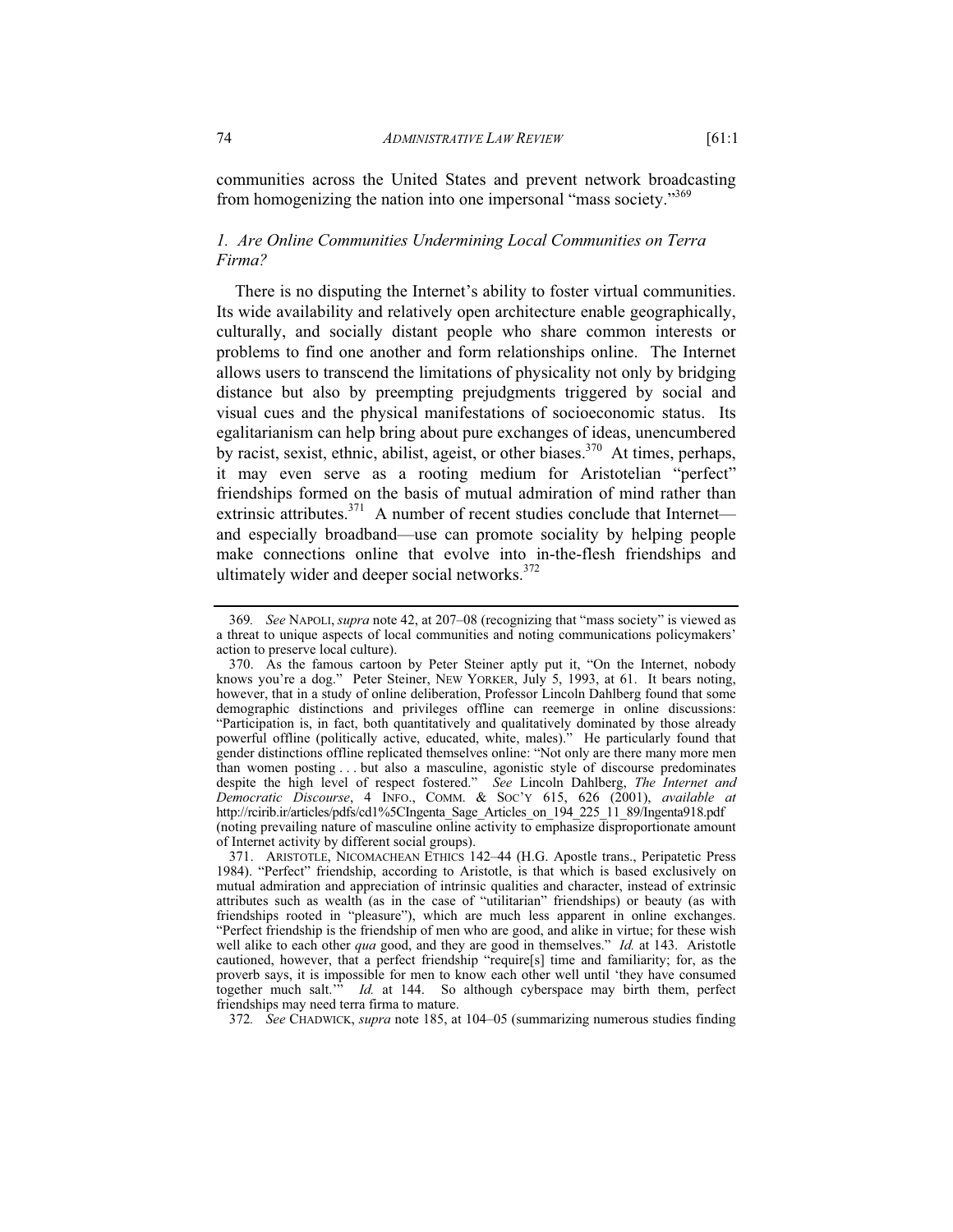The decentralized, geographically untethered communities forged online in some ways may promote rather than undermine deliberative democracy. Although the concerns raised convincingly by Professor Sunstein and others about the harms of fragmentation and polarization of online discourse are convincing, it is not hard to recognize the value that online meeting spaces provide for geographically dispersed communities of common interest. Habermas himself recognized the benefits of decentralized, subgroup deliberation as helping to hone the viewpoints of subgroups, allowing them to be more legitimately and persuasively presented later on in the broader public sphere.<sup>373</sup> In-group discussion also can enable subgroup members to develop better deliberation skills, thereby enriching the quality of the discourse in the wider discussions both in substance as well as form.<sup>374</sup>

Of course, some communities of interest that have formed discussion and mutual support groups online did so to fill the absence of communitybuilding opportunities in members' geographic localities*.* A Muslim African-American struggling with isolation and discrimination in a predominantly white and Christian rural area can connect with a community of geographically dispersed peers online and tap into resources—including political training materials and religious fellowship—that otherwise would have been out of reach. Similarly, an intellectually precocious teenager living in an economically and culturally impoverished community with no public museum and with a public library starved of resources can feed an avid interest in modern art by connecting to arts communities online.

Yet despite the Internet's ability to conquer the happenstance of physical proximity in fostering disembodied communities of interest, its power to enhance political engagement in local terra firma communities is underutilized. Some studies, in fact, demonstrate that engagement in online social networking can increase isolation and social disconnection by allowing attenuated interpersonal ties online to displace opportunities for the initiation of deeper relationships with in-the-flesh neighbors nearby.<sup>375</sup>

that the "Net's effects on actual social networks have tended to be quite positive," including one study that found that "Internet users knew three times as many local people as nonusers and were more likely to talk to their neighbors and to invite them round to their homes").

<sup>373</sup>*. See* Jürgen Habermas, *Further Reflections on the Public Sphere*, *in* HABERMAS AND THE PUBLIC SPHERE 422 (Craig Calhoun ed., Thomas Burger trans., 1993) (explaining that the "contemporary scene has changed," shaping new perspectives in social-scientific research); *see also* Froomkin, *supra* note 33, at 4.

<sup>374</sup>*. See* Habermas, *supra* note 373, at 422*.* Of course, it would be important to prevent the in-group deliberation from venturing into extremism and polarization, by ensuring that the subgroup indeed does engage regularly with the wider, more diverse public sphere.

<sup>375</sup>*. See, e.g.*, Michael W. Foley & Bob Edwards, *Is It Time to Disinvest in Social Capital?*, 19 J. PUB. POL'Y 141 (1999) (analyzing "social capital"); NORMAN H. NIE & LUTZ ERBRING, STAN. U. INST. FOR THE QUANTITATIVE STUDY OF SOC'Y, INTERNET AND SOCIETY: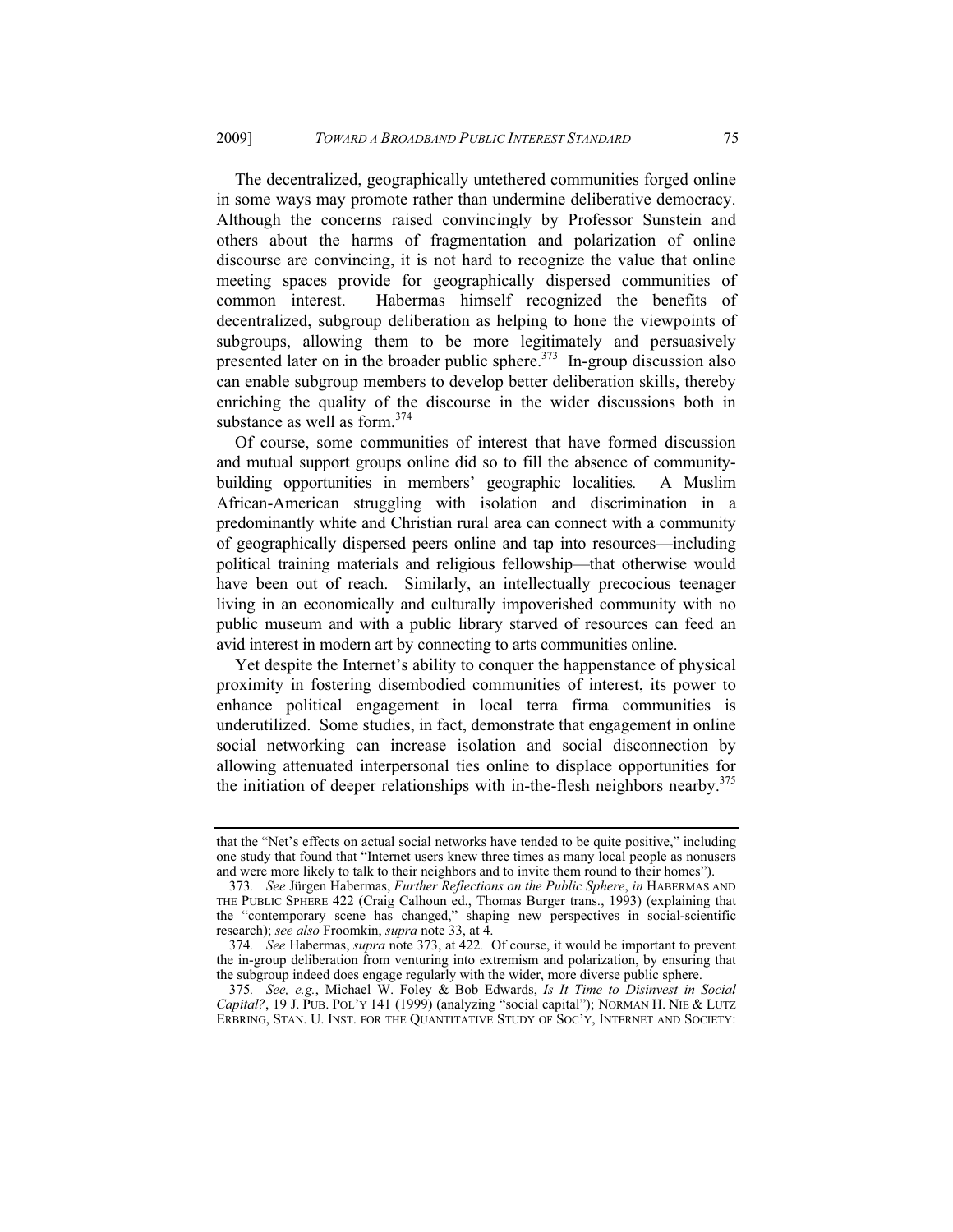can reduce a sense of physical community to isolated individuals tied virtually to other isolated individuals but unconnected to those who are actually physically proximate."<sup>376</sup> By enabling us to satisfy our need for community by relating online with distant digital "neighbors," the Internet can thwart the democratic benefits inherent in learning how to understand and accommodate the beliefs and needs of neighbors very different from ourselves. Professor William A. Galston posits that "[i]n a diverse democratic society, politics requires the ability to deliberate, and to compromise, with individuals unlike oneself. When we find ourselves living cheek by jowl with neighbors with whom we differ but from whose propinquity we cannot easily escape, we have powerful incentives to develop modes of accommodation."<sup>377</sup> The Internet provides that "easy escape" for citizens who wish to avoid the hard work of engaging with local community by instead forging online communities with the likeminded. Why engage in the shared enterprise of community-building with proximate but different and even difficult neighbors when one can build one's ideal community online, entering and exiting it at the click of a mouse?

This propensity of the Internet to exacerbate civic disengagement and the dilution of local community identity clearly works against the communitarian, democratic objectives of the media localism principle. The hyperindividualism of cyberspace may not only make it difficult to engender deliberative democratic values online, but also render users so autonomous from both government and their neighbors that it may undermine democracy in the brick-and-mortar world. Professor Michael Sandel has long bemoaned the unraveling of American civic life and our

A PRELIMINARY REPORT (2000), *available at*  http://www.stanford.edu/group/siqss/Press\_Release/Preliminary\_Report.pdf survey results showing that respondents reporting regular Internet use "feel that it has reduced their time with friends and family, or attending events outside the home"); *see also* CHADWICK, *supra* note 185, at 84–88 (summarizing the results from numerous studies showing the Internet's negative social effects).

 <sup>376.</sup> DAVIS, *supra* note 5, at 146.

 <sup>377.</sup> William A. Galston, *The Impact of the Internet on Civic Life: An Early Assessment*, *in* GOVERNANCE.COM: DEMOCRACY IN THE INFORMATION AGE, *supra* note 215, at 47. Galston concludes that "[o]nline groups can fulfill important emotional and utilitarian needs, but they must not be taken as solutions for our current civic ills." *Id.* at 56. Andrew Shapiro agrees that "[a]lthough choice is a benefit to the Internet, it's also a weakness" insofar as "happenstance of location, climate, and natural resources . . . creates dependencies between individuals and groups, and thus creates deep long-lasting communal bonds." Andrew L. Shapiro, *The Internet Discourages Social Interaction*, *in* THE INFORMATION REVOLUTION 64 (Laura K. Egendorf ed., 2004).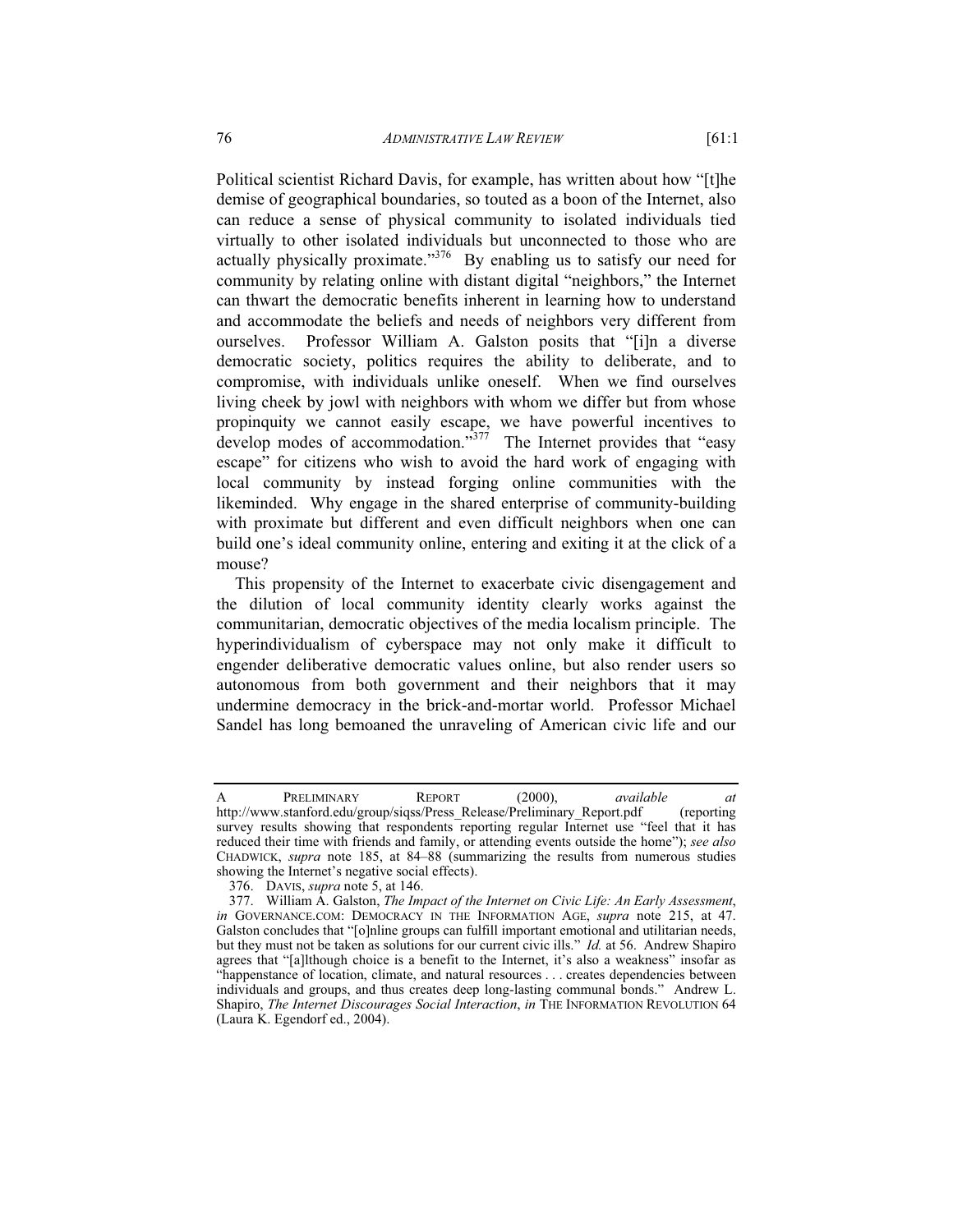sense of moral duty to the exercise of politically engaged citizenship. $378$ Similarly, Professor Robert D. Putnam has argued that the general trend away from civic and local community engagement and toward more individualistic, consumerist endeavors has contributed to a weakening of the "social capital" we need to sustain a strong and vibrant democracy.<sup>379</sup> It is not difficult to see how the Internet has contributed to, and perhaps even accelerated, these disturbing trends.

#### III. OPERATIONALIZING A BROADBAND PUBLIC INTEREST STANDARD

In light of the preceding analysis, it would be reasonable to conclude that the Internet's evolution, left largely to the commercial marketplace, has fallen far short of realizing the goals of universality: exposure to a diversity of viewpoints and speakers, local political and public affairs content, and a vibrant deliberative democracy in an online marketplace of ideas. Despite the expectation of many cyberlibertarians that freedom from government intervention would enable a vibrant democracy-enriching, deliberative culture to flourish online, what is prevalent today on the Internet is fragmentation, censorship, diffusion, very little use of the Internet for local democratic engagement, and more anarchy and autocracy than democracy. The Internet not only may be failing to support democracy online, it also may be subverting democracy on terra firma.

The question before us, however, should not be what the Internet is doing to our democracy as much as what our democracy, and specifically our government, should be doing on the Internet to help realize its fullest potential as an instrument for deliberative democratic engagement and political expression and education.<sup>380</sup> Toward that end, this Part discusses a number of specific interventions the federal government can undertake in adopting a more proactive role in cultivating the Internet as a democratic instrument. Not all of these proposals are novel, and other scholars have advanced many other good and worthy ideas in support of a more proactive governmental role in promoting digital democracy.<sup>381</sup> These proposals are

<sup>378</sup>*. See generally* MICHAEL J. SANDEL, DEMOCRACY'S DISCONTENT: AMERICA IN SEARCH OF A PUBLIC PHILOSOPHY (1996).

<sup>379</sup>*. See generally* ROBERT D. PUTNAM, BOWLING ALONE: THE COLLAPSE AND REVIVAL OF AMERICAN COMMUNITY (2000).

 <sup>380.</sup> I borrow this idea from Professor Putnam, who eloquently wrote, "The most important question is not what the Internet will do to us, but what we will do with it. How can we use the enormous potential of computer-mediated communication to make our investments in social capital more productive?" *Id.* at 180.

<sup>381</sup>*. See generally* DEMOCRACY ONLINE, *supra* note 33 (presenting many innovative ideas, theorized as well as realized, involving the use of the Internet for democratic engagement and governance); SUNSTEIN, *supra* note 58, at 190–211 (proposing, inter alia, deliberative domains online, self-regulation, and normative and government subsidies); Patricia Aufderheide, *The 1996 Telecommunications Act: Ten Years Later*, 58 FED. COMM.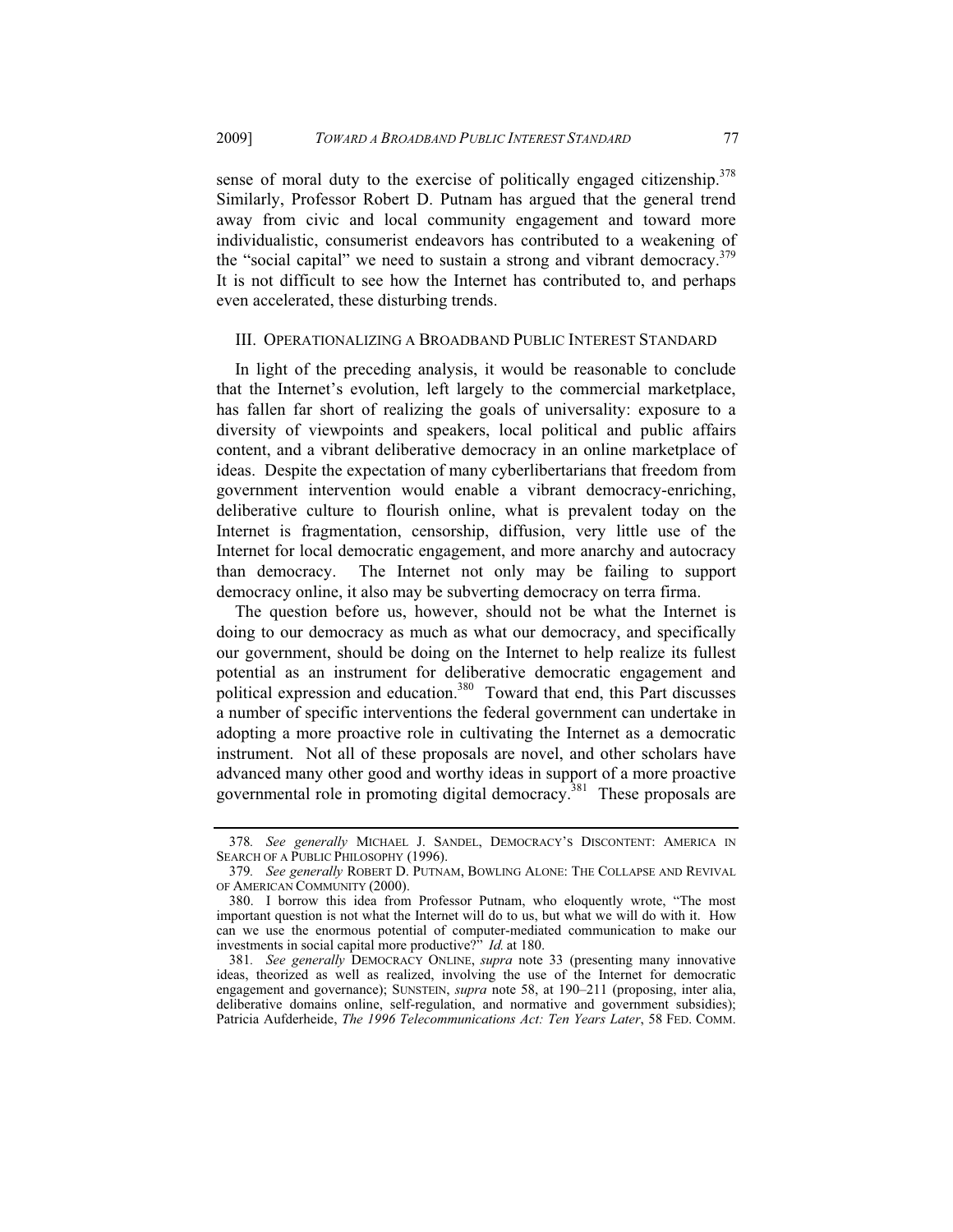not a panacea for all that ails democracy—online and on terra firma. Much more can be done. The interventions below, however, would help realize some of the goals of the broadcast public interest standard—a ubiquitous electronic marketplace of ideas presenting a diversity of viewpoints, local political information, and opportunities for deliberative engagement—in a dynamic, interactive, and capacious digital environment much more capable than broadcasting of achieving some of these objectives.

The proposals are arranged in two interrelated parts. The first discusses opportunities for more affirmative, direct government support for universal broadband access. The second discusses government interventions that, presuming access, would help realize broadband's democratic promise while mitigating some of its antidemocratic tendencies.

### *A. Intensified Federal Efforts in Support of Broadband Universality*

#### *1. Assessing the Challenge*

Universal service has been a longtime goal at the core of American communications policy.<sup>382</sup> Its roots can be traced to the establishment of the American postal system, which achieved nearly ubiquitous access by means of the use of subsidies from profitable, heavily-utilized routes to build out post roads and post offices in more remote and underutilized parts of the nation.383 Universal service programs found enthusiastic support from the academic community in the second half of the twentieth century, with a new awareness of its positive network externalities—the democratic, social, and economic benefits gleaned by society as the size of the

L.J. 407, 412–13 (2006) (describing ideas currently in circulation by organizations with interests in nonprofits and suggesting approaches such as encouraging entry of new players, government support for standards-setting, and privileging open access zones in spectrum policy); Goodman, *supra* note 8, at 1465–68 (discussing importance of reform proposals that, inter alia, "boost consumption of and critical engagement with" public service content); SHAPIRO, *supra* note 339, at 203 (discussing detailed proposals for a "PublicNet" discussion space online); Gey, *supra* note 268, at 1535 (proposing doctrinal modifications to public forum doctrine to allow more public access to online spaces).

<sup>382</sup>*. See* NAPOLI, *supra* note 42, at 177 (discussing the centrality of universal service in communications regulation); *see also* Milton Mueller, *Universal Service in Telephone History*, 17 TELECOMM. POL'Y 352, 352 (1993) (noting that "'universal service' is one of the most commonly cited principles of telecommunications policy"). The universal service ideal in telecommunications can be traced as far back as Alexander Graham Bell, the telephone's inventor, who is quoted as declaring that the ubiquity of telephone service is so important to the success of the technology that "a telephone in every house would be considered indispensable." ROBERT W. GARNET, THE TELEPHONE ENTERPRISE 12 (1985).

<sup>383</sup>*. See* STARR, *supra* note 7, at 88 (describing the development of the postal service network and noting the formation of 2,476 new routes between 1792 and 1828); *see also*  RICHARD R. JOHN, SPREADING THE NEWS: THE AMERICAN POSTAL SYSTEM FROM FRANKLIN TO MORSE 49 (1995) (discussing Congress's involvement in the expansion of the postal service system).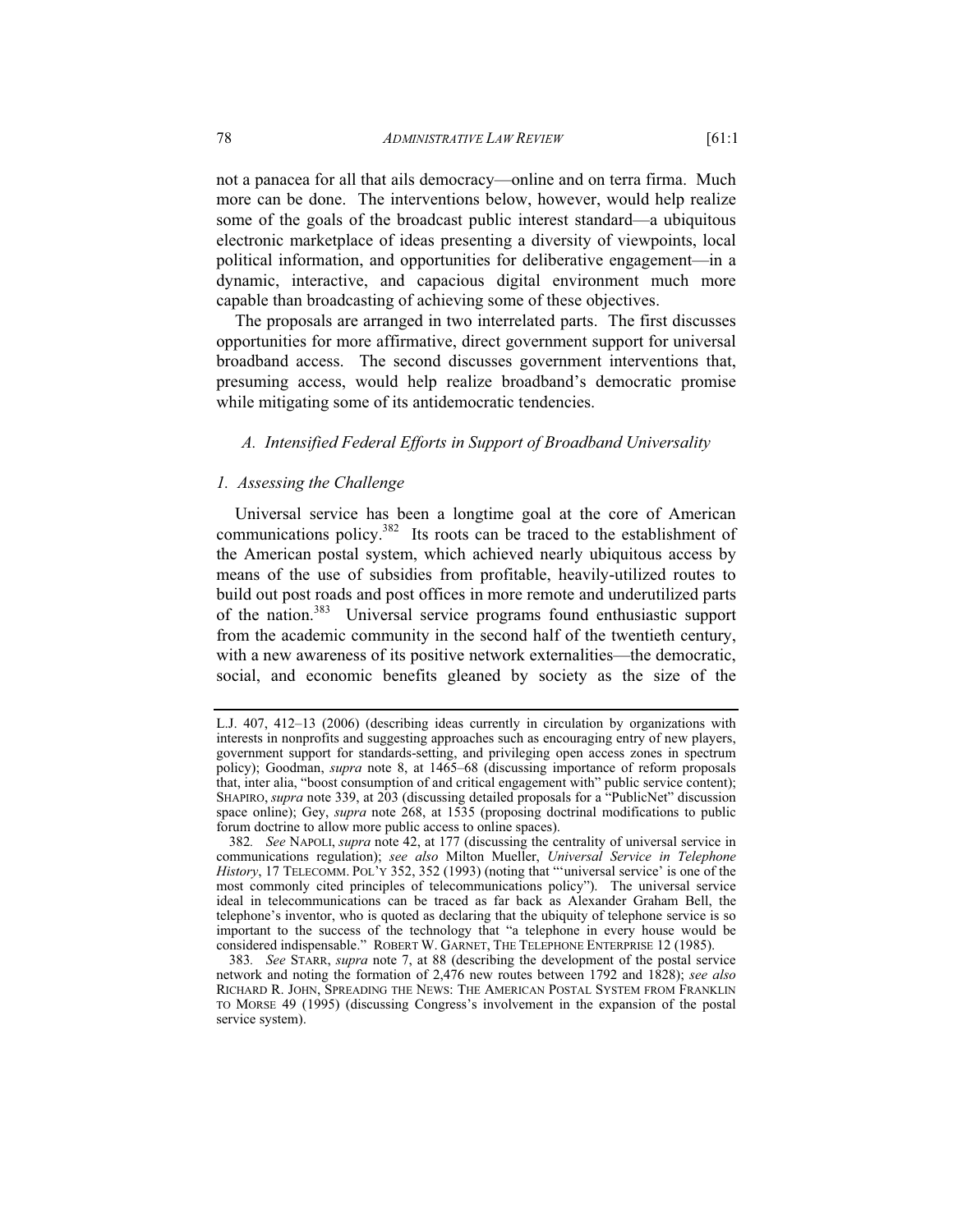communications network grows.<sup>384</sup>

Congress articulated the universal service principle as "mak[ing] available, so far as possible, to all people of the United States . . . a rapid, efficient, Nation-wide, and world-wide wire and radio communications service with adequate facilities at reasonable charges."<sup>385</sup> Although criticized for lacking specific requirements,<sup>386</sup> this statutory language served as the basis for numerous FCC interventions aimed at proliferating low-cost telephone service across the nation.<sup>387</sup> That focus has resulted in telephone service penetration that has leveled off at approximately 94% in

385. 1934 Communications Act, 47 U.S.C. § 151 (2000).

 <sup>384.</sup> One of the earliest and most influential pieces of scholarship detailing the dynamics of positive network externalities in the expansion of communications networks was by Dr. Jeffrey Rohlfs. Jeffery Rohlfs, *A Theory of Interdependent Demand for a Communications Service*, 5 BELL J. ECON. & MGMT. SCI. 16 (1974); see also Nicholas Economides, *The Economics of Networks*, 14 INT'L J. INDUS. ORG. 673 (1996) (analyzing the major economic features of networks); LESTER D. TAYLOR, TELECOMMUNICATIONS DEMAND IN THEORY AND PRACTICE 9 (1994) (describing two types of demand externalities associated with the telephone—the call externality and the network externality); Michael L. Katz & Carl Shapiro, *Network Externalities, Competition, and Compatibility*, 75 AM. ECON. REV. 424 (1985) (analyzing network externalities derived from the consumption of goods).

<sup>386</sup>*. See, e.g.*, Larry Pressler & Kevin V. Schieffer, *A Proposal for Universal Telecommunications Service*, 40 FED. COMM. L.J. 351, 368 (1988) (noting that "[p]erhaps no other regulatory goal has been so extensively discussed without an established definition as universal service"); *see also* NAPOLI, *supra* note 42, at 177 (observing that "the universal service principle has frequently been criticized for lacking a precise definition"); Patricia Aufderheide, *Universal Service: Telephone Policy in the Public Interest*, 37 J. COMM. 81 (1987) (asserting that the phrase "universal service" is used at the FCC without an adequate working definition).

<sup>387</sup>*. See* Angela J. Campbell, *Universal Service Provisions: The 'Ugly Duckling' of the 1996 Act*, 29 CONN. L. REV. 187, 189 (1996) (noting that the 1934 Communications Act's universal service provision served as the legislative basis for regulations and policies concerning the averaging of interstate toll rates, using long-distance proceeds to subsidize local toll service, the provision of accessibility services to the hearing impaired, and deeply discounted installation and continuing toll service to low-income households).

The first wave of universal service requirements was aimed at having the monopolist AT&T build out the telephone network to rural and remote areas by means of proceeds generated from surcharges on services to more profitable, densely populated areas. *See*  NAPOLI, *supra* note 42, at 178 (noting that universal service is typically associated "with subsidization policies targeted at low-income and high-cost customers"). Later, the FCC's universal service policies expanded to allow for the subsidization of telephone service to low-income households by means of surcharges on more profitable business and longdistance services. Campbell, *supra* note 387, at 189; *see also* Allen S. Hammond IV, *The Telecommunications Act of 1996: Codifying the Digital Divide*, 50 FED. COMM. L.J. 179, 194 (1997) (noting that telephone companies "were allowed to subsidize the cost of serving poor, rural, and other less profitable customers with higher margin clients such as downtown businesses"). The "Lifeline Assistance" and "Link-Up America" telephone access subsidy programs, which provide significant discounts to low-income households for initial telephone installation and continuing service, are funded by the Universal Service Fund, which in turn is administered by the Universal Service Administrative Company, a quasi-governmental entity statutorily charged with coordinating the collection of universal service subsidies from telecommunications providers and funding universal service programs with the proceeds. *See* Christine M. Mason, *Universal Service in the Schools: One Step Too Far?*, 50 FED. COMM. L.J. 237, 239–40 (1997).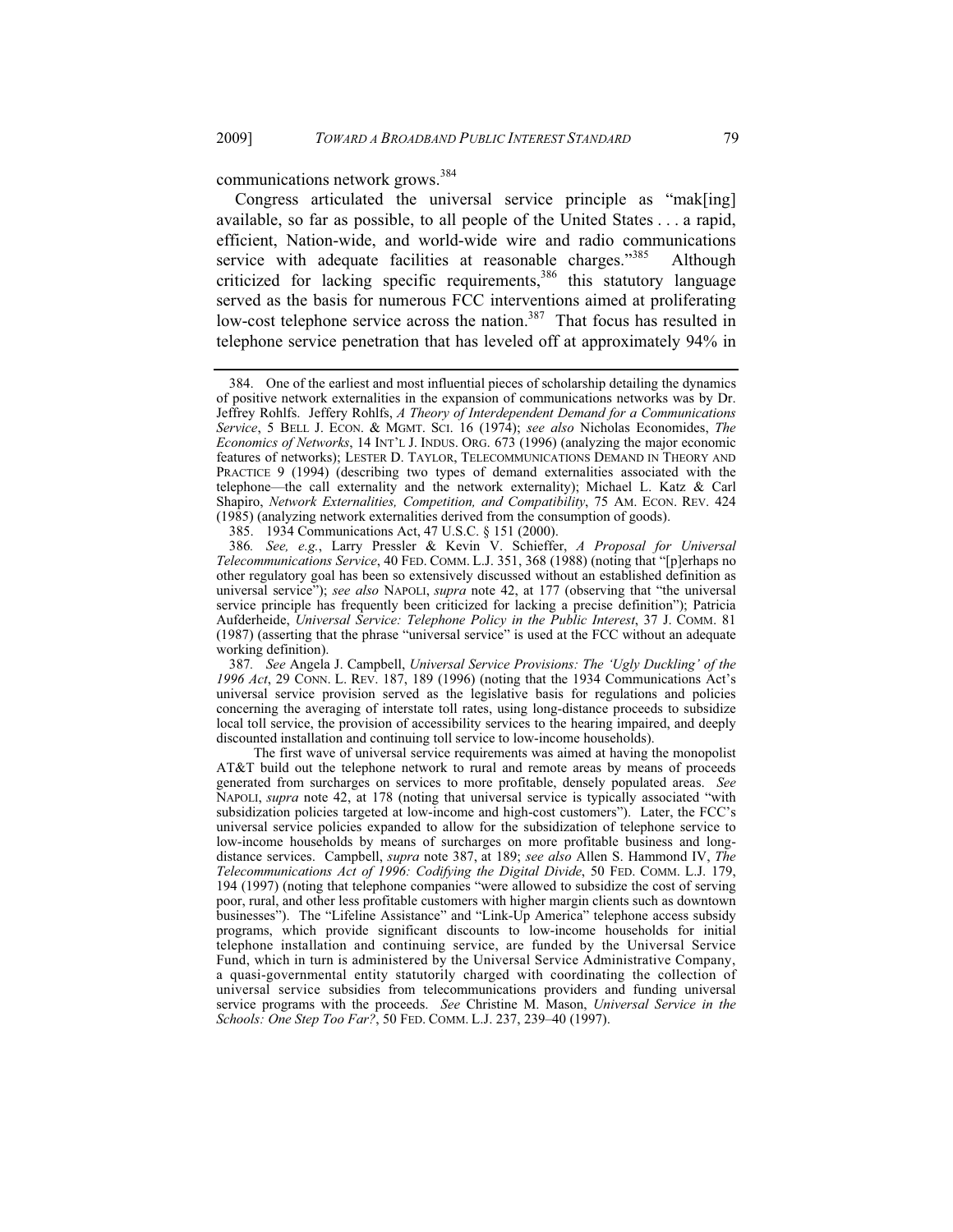the years since 1995.<sup>388</sup> As noted above, Congress and the FCC also applied universal service objectives to broadcasting.

# *a. Existing Federal Efforts to Proliferate Internet Access—Lack of Prioritization*

In contrast to its affirmative interventions toward universal service in telephony and broadcasting, the federal government heretofore has not targeted the proliferation of Internet access, and specifically broadband access, with aggressive federal support. Federal resistance to a more proactive approach to broadband proliferation has been rooted, not only in the market *über alles* mindset of the Reagan Revolution and its progeny,<sup>389</sup> but also in the misapprehension that the Internet is a luxury that the government has no legitimate role in promoting. President George W. Bush's first FCC Chairman, Michael Powell, memorably manifested this perspective in discussing the relatively low penetration rate of computer technologies in low income, rural, and of-color communities. He compared such access to owning a luxury automobile: "You know, I think there's a Mercedes divide. I'd like to have one; I can't afford one."<sup>390</sup> Recent statements from the FCC leadership indicate an increased awareness of the importance of universal access to broadband, but the pronouncements have not been supported by a proactive and comprehensive federal effort to catalyze broadband proliferation.<sup>391</sup> In addition, although details of the proposed federal economic stimulus legislation were starting to be released as this article went to press, its components addressing broadband proliferation were criticized as much too modest to be effective.<sup>392</sup>

<sup>388</sup>*. See* JOSEPH S. KRAEMER ET AL., THE PROGRESS & FREEDOM FOUNDATION, THE MYTHS AND REALITIES OF UNIVERSAL SERVICE, REVISITING THE JUSTIFICATION FOR THE CURRENT STUDY STRUCTURE 6 (2005) (indicating that nationwide telephone penetration had stabilized at about 94% by the mid-1990s).

<sup>389</sup>*. See* Hammond, *supra* note 253, at 136–38 (tracing the market-driven approach to Internet and telecommunications proliferation).

 <sup>390.</sup> Frank James, *FCC's Powell Makes Clear Contrast with Predecessor*, CHI. TRIB., Feb. 7, 2001, at N1. Professor Cynthia Lanius, Executive Director of the Rice University Center for Excellence and Equity in Education, responded to Chairman Powell by saying that "the issue is not, 'I don't have a Mercedes.' The issue is, 'I don't have a car.'" Robin Clewley, *I Have a (Digital) Dream*, WIRED.COM, Apr. 27, 2001, http://www.wired.com/politics/law/news/2001/04/43349.

<sup>391</sup>*. See* Leslie Cavley, *Martin Wants Broadband Across USA*, USA TODAY, Aug. 19, 2008, http://www.usatoday.com/tech/news/techpolicy/2008-08-19-fcc-martin\_N.htm (quoting Chairman Kevin Martin's statements that "[t]here's a social obligation in making sure everybody can participate in the next generation of broadband services" and that the FCC should "find new ways to address" that obligation).

<sup>392</sup>*.* Spencer E. Ante & Arik Hessendahl, *Broadband Bill Disappoints Nearly*  **BUSINESSWEEK.COM,** http://www.businessweek.com/technology/content/jan2009/tc20090116\_733609.htm?campa ign\_id=rss\_topStories.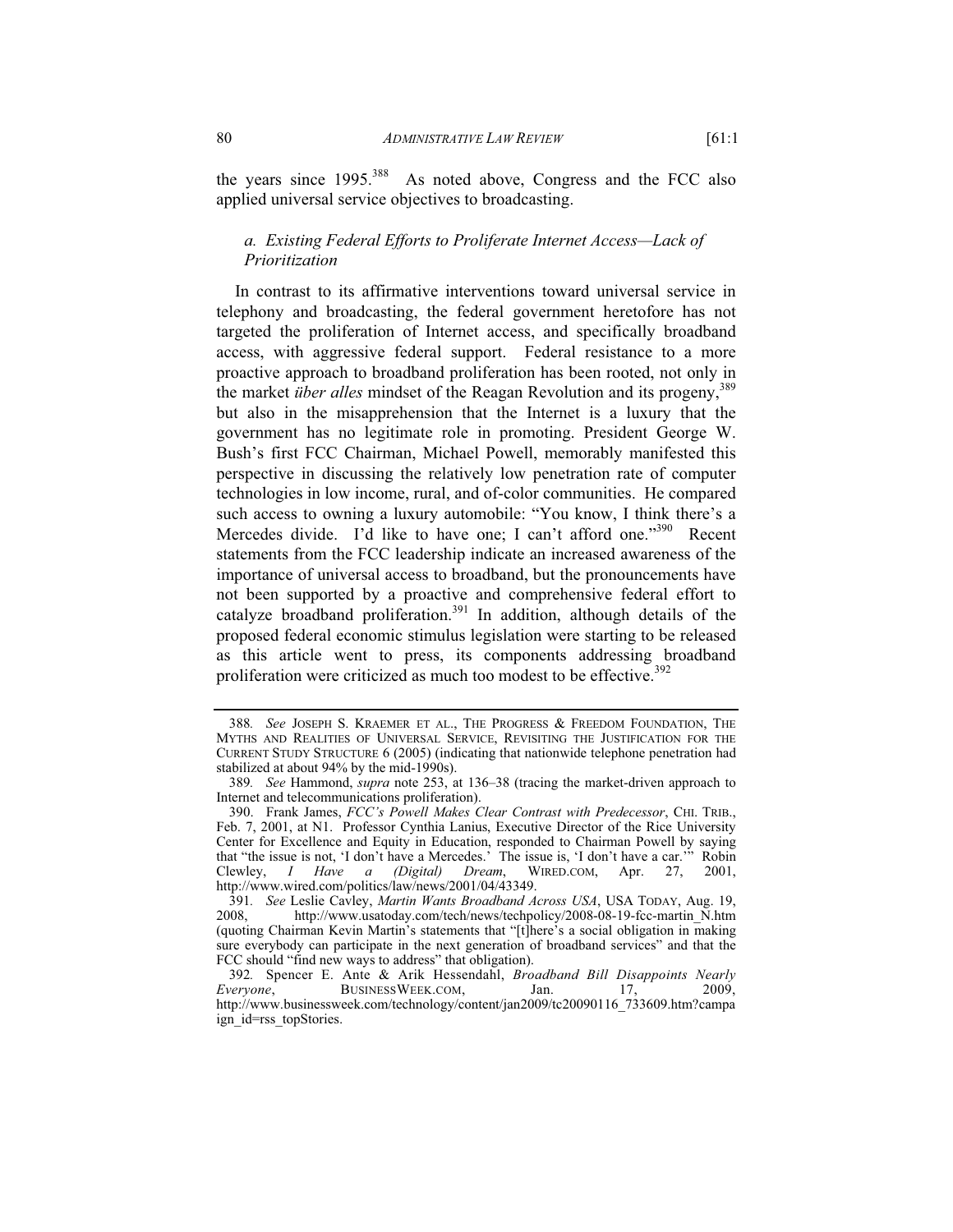In the years preceding the 1996 Telecom Act, Congress enacted a number of modest legislative efforts to promote computer and Internet access to the underprivileged. In 1994, Congress passed the Star Schools Program Assistance Act, which required the Department of Education (DOE) to award grants to schools and private–public partnership programs supporting computer-aided instruction to needy children.<sup>393</sup> A handful of other legislative programs concerning public education have encompassed the integration of technology in public school curricula as well as training for teachers on the use of computers in the classroom.<sup>394</sup>

Then, in the 1996 Telecom Act, Congress recognized that "[u]niversal service is an evolving level of telecommunications services<sup>"395</sup> and created the Federal–State Joint Board on Universal Service (Joint Board). Congress tasked the Joint Board with making recommendations to the FCC on universal service standards for new services and on how to spend universal service program funds most effectively.<sup>396</sup> Citing the "public interest, convenience, and necessity"397 standard, Congress also enumerated the principles that should guide the work of the FCC and the Joint Board, including "just, reasonable, and affordable rates," "access to advanced telecommunications and information services . . . in all regions of the Nation," and "access in rural and high cost areas."<sup>398</sup> The Act also contained a number of provisions collectively known as the "E-Rate" program. Those provisions require the FCC to develop mechanisms to subsidize discounted telecommunications and "advanced" information services (including Internet access) to health care providers, educational institutions, and libraries.<sup>399</sup>

In implementing Congress's directives, the Joint Board focused its recommendations for expanded universal service mechanisms on maximizing access to telephony-based telecommunications services.<sup>400</sup> It concluded that household-level Internet access was not "essential to

 <sup>393. 20</sup> U.S.C. §§ 7255–7255f (2006).

 <sup>394.</sup> For an excellent summary of such programs, see Patricia M. Worthy, *Racial Minorities and the Quest to Narrow the Digital Divide: Redefining the Concept of Universal Service*, 26 HASTINGS COMM.&ENT. L.J. 1, 37–38 (2003).

 <sup>395.</sup> Telecommunications Act of 1996, Pub. L. No. 104-104, § 254(c)(1), 110 Stat. 72 (1996).

<sup>396</sup>*. Id.* § 254(a)(1).

<sup>397</sup>*. Id.* § 254(b)(7).

<sup>398</sup>*. Id.* § 254(b)(1)–(6).

<sup>399</sup>*. Id.* § 254(h). With respect to schools and libraries, the Act required telecommunications carriers upon a request by a qualifying school or library for telecommunications and advanced information services to provide such services "at rates less than the amounts charged for similar services to other parties," with the amount of the discount to be determined by the FCC as "appropriate and necessary to ensure affordable access to and use of such services by such entities." *Id.* § 254(h)(1)(B).

 <sup>400.</sup> Federal–State Joint Board on Universal Service, 12 F.C.C.R. 8776 (1997).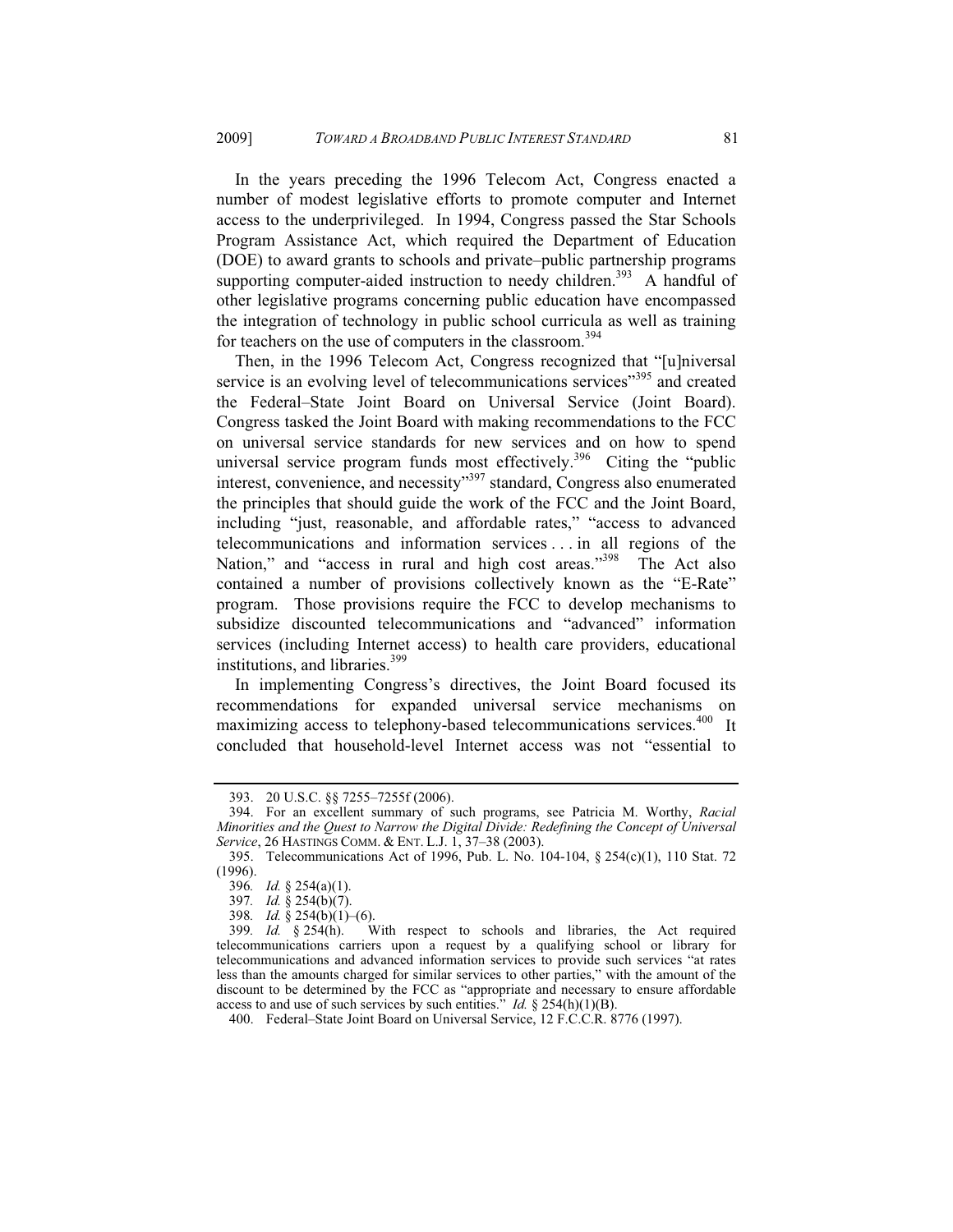education, public health, or public safety," the guiding principle for universal service set forth in § 254(c)(1) of the 1996 Telecom Act.<sup>401</sup> The FCC adopted the Joint Board's recommendations, and implemented the 1996 Telecom Act's E-Rate schools and libraries connectivity programs.<sup>402</sup> Five years later, Congress returned to the technological needs of schools in the No Child Left Behind Act, which in Part D—entitled "Enhancing Education Through the Use of Technology"—provided funding for computer equipment, Internet access, and increased technological training for students and teachers.<sup>403</sup>

## *b. Mixed Results in Educational Connectivity Initiatives—Many Children Left Behind and Offline*

In its latest report on Internet penetration into public educational institutions, the DOE claims a progressive increase in the number of public schools and libraries connected to the Internet attributed to the legislative and regulatory connectivity efforts in the 1990s and early 2000s.<sup>404</sup> The DOE reported that by 2005 virtually all American public schools had some sort of Internet access, compared to  $3\%$  in 1994.<sup>405</sup> A closer look at the DOE's statistics, however, paints a much less rosy picture. Although the DOE figures purport to show that virtually all schools have Internet access, the survey data show disparities in the availability of in-classroom Internet access attributed to the predominant racial makeup of the school.<sup>406</sup> Schools with minority enrollment of 21% and higher have 25% fewer

<sup>401</sup>*. Id.* at 8823; *see also* Federal–State Joint Board on Universal Service, 18 F.C.C.R. 2947–48 (2002) (declining to find that high-speed or advanced services satisfy the criterion that supported services be essential to education, public health, or public safety). Additionally, the FCC distinguished between the "telecommunications services" addressed by the universal service provisions of the 1996 Telecom Act, and its provisions concerning "information services," under which Internet services are classified. *Id.* at 2947. This distinction garnered prompt and heated criticism. *See* NAPOLI, *supra* note 42, at 191 (noting that the points of distinction have been hotly contested in policy circles); Sean M. Foley, *The Brewing Controversy over Internet Service Providers and the Universal Service Fund: A Third Generation Interpretation of Section 254*, 6 COMMLAW CONSPECTUS 245, 250 (1998) (contending that the distinction is an unfortunate policy choice based on outdated regulatory terminology).

 <sup>402.</sup> FCC Federal–State Joint Board on Universal Service, 12 F.C.C.R. 8776. For a detailed description of the federal universal service funding programs and mechanisms, see NUECHTERLEIN & WEISER, *supra* note 160, at 339–52.

 <sup>403.</sup> No Child Left Behind Act of 2001, Pub. L. No. 107-110, 115 Stat. 1445, 1623–31, 1646–47, 1671–75 (2001).

<sup>404</sup>*. See* DEP'T OF EDUC., INTERNET ACCESS IN U.S. PUBLIC SCHOOLS AND CLASSROOMS: 1994–2005, at 1–10 (2006) (presenting key findings from a 2005 survey on Internet access in public schools and selected comparisons with data from previous Fast Response Survey System Internet surveys).

<sup>405</sup>*. Id.* at 4.

<sup>406</sup>*. Id.* at 16.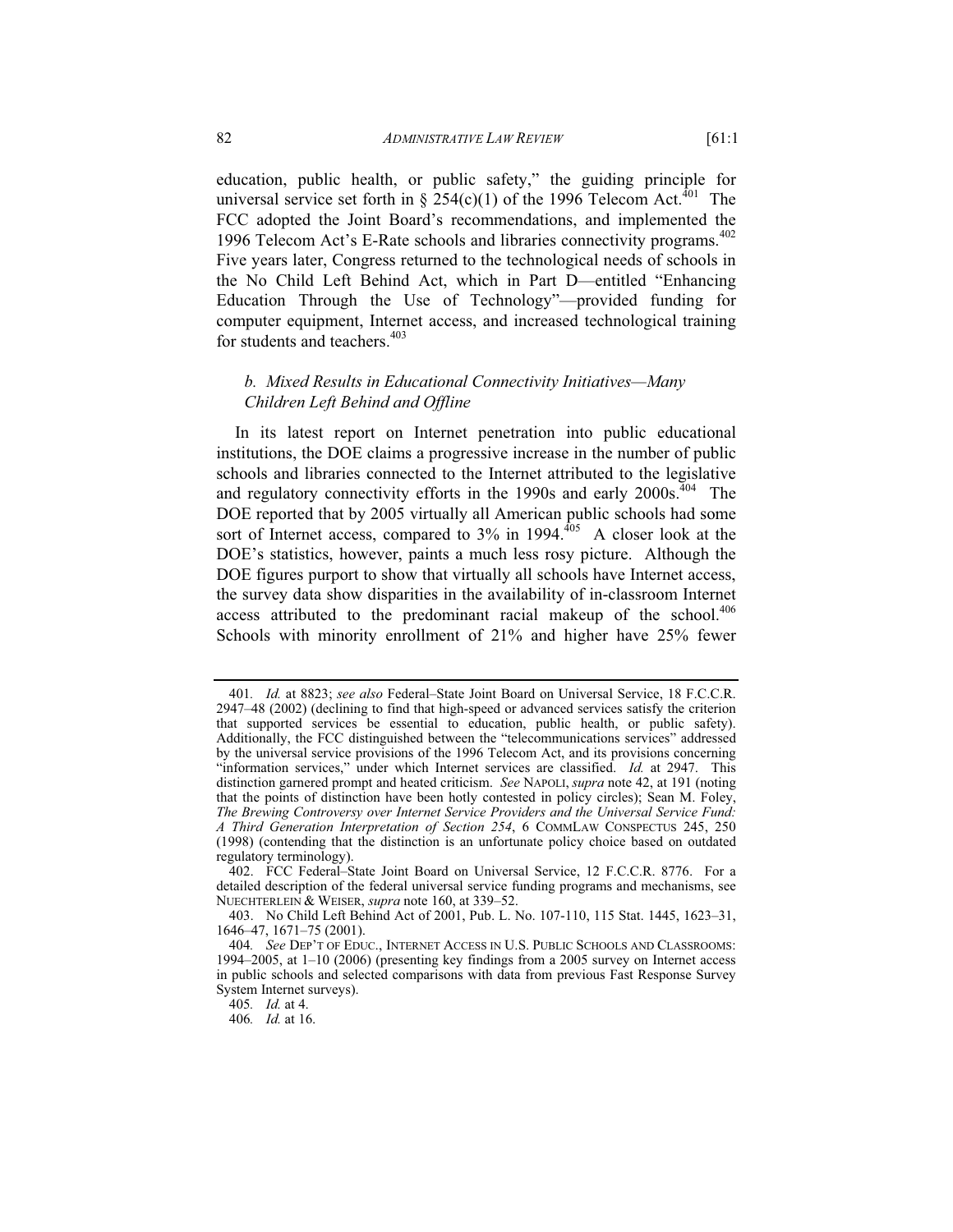Internet-connected computers for student use than schools with lower than  $6\%$  minority enrollment.<sup>407</sup> Access to laptop loans for teacher and student projects also was significantly lower in schools with higher minority enrollments.<sup>408</sup>

In addition, the E-Rate program has been criticized as falling far short of what is necessary to address the lack of broadband connectivity and computer-based instruction in poor urban and rural school districts. For example, the Urban Institute documented that in many rural E-Rate-eligible schools a lack of general technology skills and technical support staff was impeding the incorporation of the Internet-in-the-classroom environment.<sup>409</sup> The Urban Institute concluded that in poor urban schools factors such as

weak or nonexistent programs for technology training for teachers, the absence of technical support staff, inadequate electrical connections, and slow and unreliable Internet connections conspire to render E-Rate ineffective in many cases.<sup>410</sup> These conditions in poor schools are especially troubling in light of how poor students living in households with no Internet access often depend on school-based Internet connections for access to online resources.<sup>411</sup> The conditions are also alarming in The conditions are also alarming in democratic terms, in light of the Deweyan imperative of public education as vital in the preparation of young people to be politically informed and civically engaged citizens.<sup>412</sup>

<sup>407</sup>*. Id.* at 24. Whereas schools with minority enrollment of less than 6% have 3 students per Internet-enabled computer, schools with 21% to 49% minority enrollment have 4 students per such computer, and schools with majority minority enrollment have 4.1 students per computer. *Id*.

<sup>408</sup>*. Id.* at 16, 30. The Department of Education (DOE) reports that schools with less than 6% minority enrollment were more than twice as likely as schools with 21% or more minority enrollment to lend laptop computers to students for academic projects. *Id.* at 30.

<sup>409</sup>*. See* The Urban Institute, The Integrated Studies of Educational Technology: A Formative Evaluation of the E-Rate Program viii (2002), http://www.urban.org/UploadedPDF/410579\_ERateFinalReport.pdf (draft).

<sup>410</sup>*. Id.* The Urban Institute observed that "the mere availability of computers and the Internet does not mean that teachers are making use of what the new technology has to offer." *Id*. at 5. It cites a number of studies concluding that "it is not simply access to technology that is important for students, but rather how teachers use technology as a tool to enhance learning." *Id.*; *see also E-Rate Funding Casualties*, TECH.&LEARNING (Apr. 15, 2001), http://archives.techlearning.com/db\_area/archives/TL/200104/trendwatch.php ("Small schools say the 20 to 30 hours of [E-Rate] application time aren't worth the few thousand dollars they'd receive.").

 <sup>411.</sup> The National Science Foundation's 2006 statistics demonstrate that students living in high-income households were about three times as likely than those from poor families to have household-level Internet access (90% versus 32%), and that the same low-income students "were more than twice as likely to use a computer at school than at home . . . while high-income students used computers at only slightly different rates at the two locations." NAT'L SCI. BD., NAT'L SCI. FOUND., SCIENCE AND ENGINEERING INDICATORS 2006, at 1–6 (2006), *available at* www.nsf.gov/statistics/seind06.

 <sup>412.</sup> JOHN DEWEY, DEMOCRACY & EDUCATION 1–12 (Macmillan 1916) (arguing that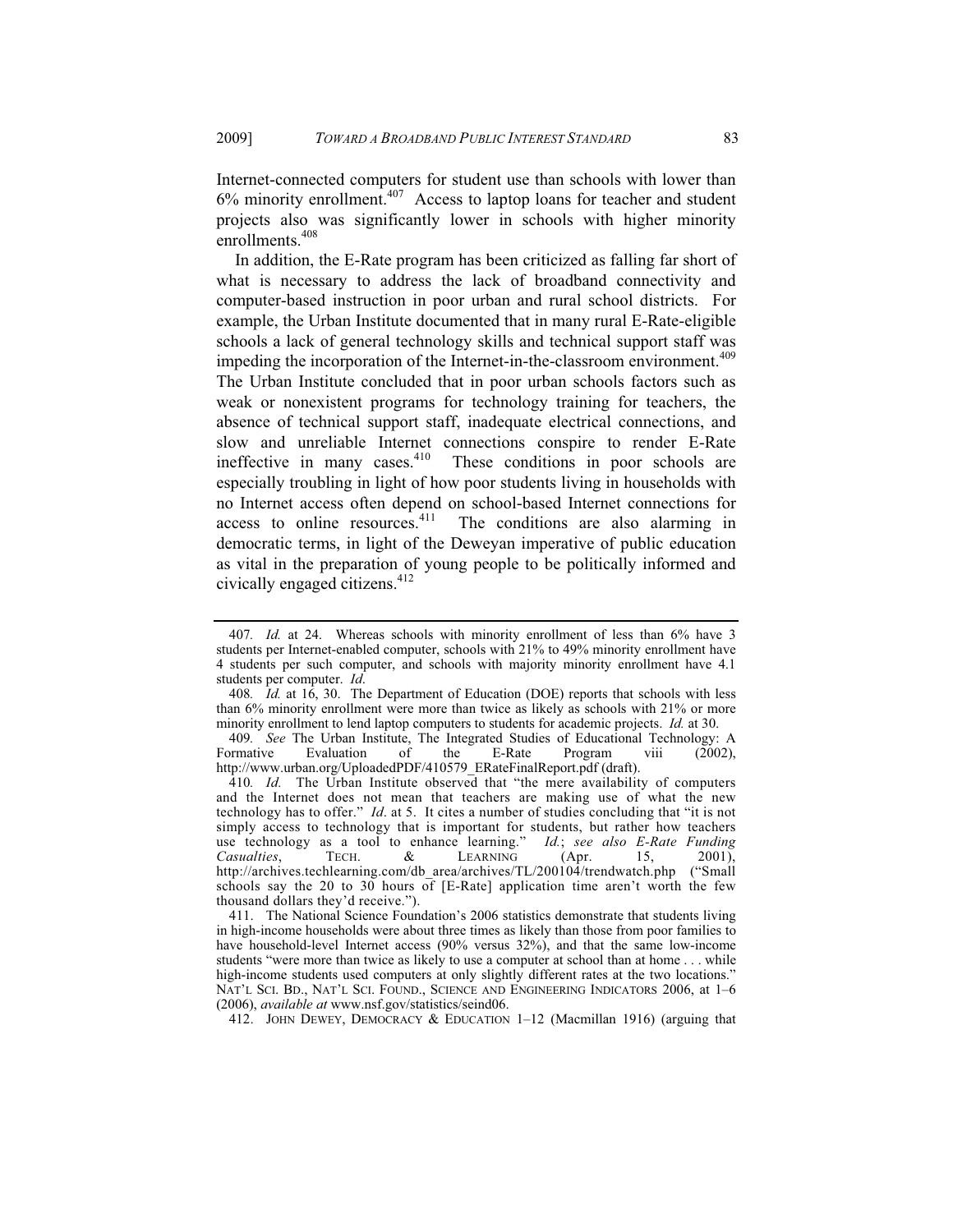## *c. What Else Is at Stake—Advantages of Household Internet Access Beyond Democratic Engagement*

Although the focus of this Article is on the value of the Internet and particularly broadband access as a tool for expression and democratic engagement, it is important to recognize that household-level access offers very important benefits in closely related areas, including academic achievement, employment, and overall national economic productivity. Michigan State University recently published a two-year study on the academic effects of household Internet access in poor and mostly minority, single-parent families. It concluded that children with Internet at home earned higher standardized reading test scores and higher overall grade point averages than students without Internet access at home.<sup>413</sup> Students' performance improved when they were able to access the Internet at home rather than having to rely on school or library access. Moreover, although the E-Rate program has allowed students whose families cannot afford or otherwise do not have access to household broadband service to use broadband connections at a neighborhood public library, in many cases library hours, location, and crime make it difficult to depend on such access.<sup>414</sup>

Not only is household Internet access important for especially lowincome jobseekers, but lack of household access may foreclose some

education is necessary to build communities and that education consists primarily of communication); *see also* LAWRENCE K. GROSSMAN, THE ELECTRONIC REPUBLIC 247 (1995) (quoting Moses Mather's 1775 declaration that "[t]he strength and spring of every free government is the virtue of the people; virtue grows on knowledge, and knowledge on education"); Jennifer Kathleen Swartz, *Beyond the Schoolhouse Gates: Do Students Shed Their Constitutional Rights When Communicating to a Cyber-Audience?*, 48 DRAKE L. REV. 587, 588 (2000) (stating that the Internet has replaced books and letters as the communication device that connects students to the community).

<sup>413</sup>*.* Linda A. Jackson et al., *Does Home Internet Use Influence the Academic Performance of Low-Income Children?*, 42 DEV. PSYCH. 3 (2006), *available at*  http://www.apa.org/releases/dev423-jackson.pdf. The study cohort was comprised of 140 children (average age of 13.8 years), 83% African American, 58% boys and 42% girls, 75% of whom lived in single-parent homes with a median annual income of \$15,000. *Id.* The DOE itself acknowledges that students with home Internet access achieve higher test scores than those who do not. Press Release, Nat'l Ctr. for Educ. Statistics, The Nations' [sic] Report Card: Science 2000 (Nov. 20, 2001), http://nces.ed.gov/whatsnew/commissioner/remarks2001/11\_20\_2001.asp. The DOE studies also demonstrate a strong positive correlation between in-classroom instruction aided by Internet-connected computers and performance in standardized testing. *See* Worthy, *supra* note 394, at 42–43 (discussing numerous studies correlating instructional computer use with higher academic achievement).

<sup>414</sup>*. See* Ian Urbina, *Hopes for Wireless Cities Fade as Internet Providers Pull Out*, N.Y. TIMES, Mar. 22, 2008, at A10 (quoting fifteen-year-old Cesar DeLaRosa's statement that "[i]f we don't have Internet, that means I've got to take the bus to the public library after dark, and around here, that's not always real safe").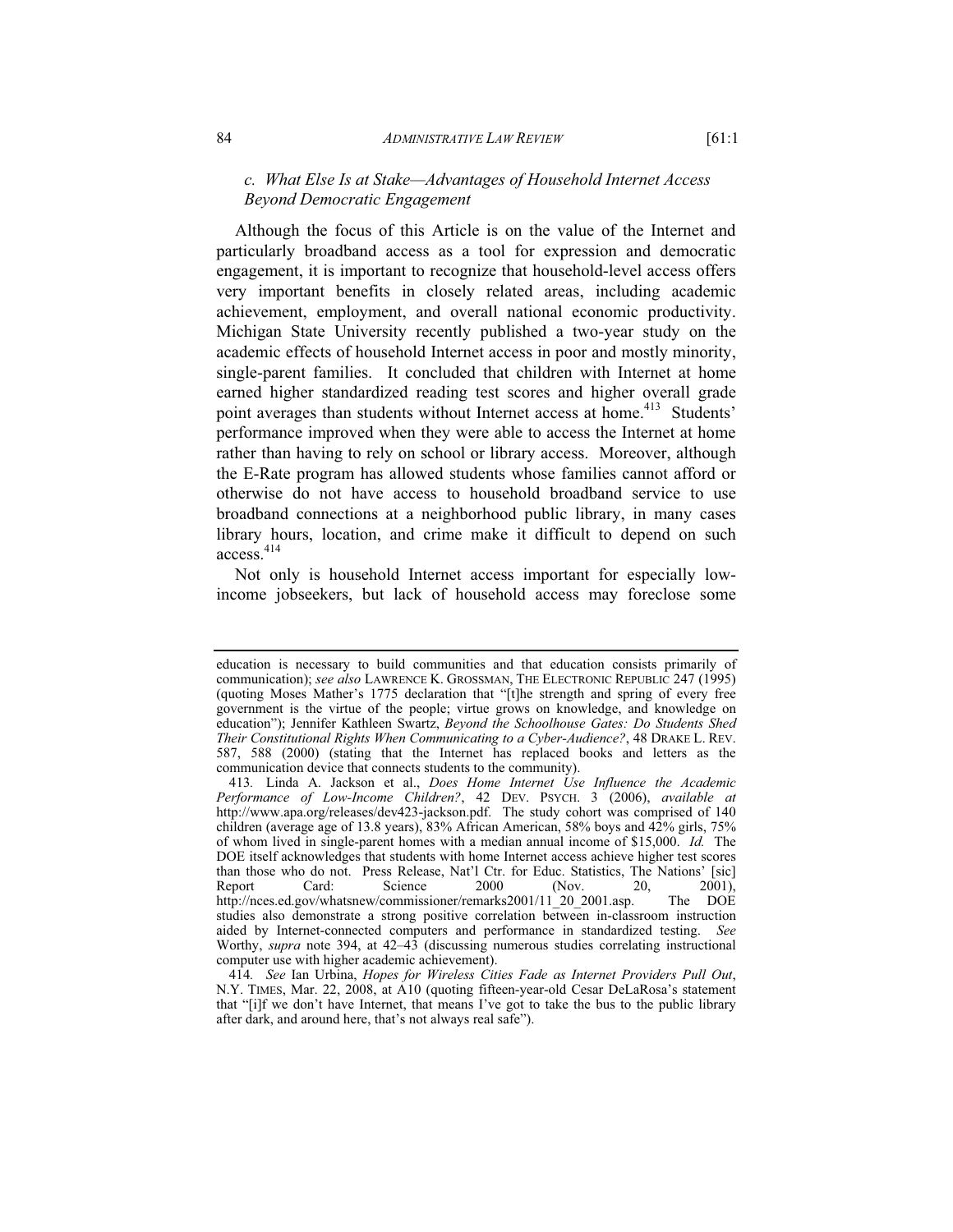employment opportunities altogether.<sup>415</sup> The lack of household Internet access also can significantly disadvantage already-employed individuals, since many employers encourage and even expect employees to access the workplace computer servers remotely to do work from home.<sup>416</sup>

In terms of the national competitive consequences, Brookings Institute economist Charles Ferguson warns that the United States' lag in broadband deployment may cause the country to lose \$1 trillion in productivity through 2014.417 Robert Crandall (also with Brookings) and Charles Jackson estimate that affirmative government promotion of widespread household broadband adoption could generate 1.2 million new jobs and a \$500 billion increase to the U.S. economy.<sup>418</sup> In July 2007, Crandall and several Brookings colleagues published the results of an empirical study on the effects of increases in broadband penetration on economic output and employment.<sup>419</sup> Among many notable findings, the study concluded that with "every one percentage point increase in penetration in a state, employment is projected to increase by 0.2 to 0.3 percent per year," which translates to 300,000 jobs at the national level. $420$ 

418*. Id.* ("The large broadband-user markets of Northeast Asia will attract the innovation the United States once enjoyed. Asians will have the first crack at developing the new commercial applications, products, services, and content of the high-speedbroadband era.").

419*.* ROBERT CRANDALL ET AL., BROOKINGS INSTITUTION, THE EFFECTS OF BROADBAND DEPLOYMENT ON OUTPUT AND EMPLOYMENT: A CROSS-SECTIONAL ANALYSIS OF U.S. DATA (2007), *available at* http://www.brookings.edu/reports/2007/06labor\_crandall.aspx.

420*. Id.* at 2. The researchers also concluded that "state output of goods and services is positively associated with broadband use." *Id.* In 2006, Massachusetts Institute of Technology published the results of a study that found that between 1998 and 2002, communities in which broadband service was available by 1999 saw rapid expansion in the number of businesses (i.e., employers) and jobs, particularly in information-technologyspecific sectors of the economy. *See* WILLIAM H. LEHR ET AL., MEASURING BROADBAND'S<br>ECONOMIC MPACT (2006), *available at* ECONOMIC IMPACT (2006), *available at* http://cfp.mit.edu/publications/CFP\_Papers/Measuring\_bb\_econ\_impact-final.pdf. Other commentators have noted that the United States' falling behind other developed nations in broadband penetration will have serious competitive consequences. *See, e.g.*, Bleha, *supra* note 417, at 112 ("By dislodging the United States from the lead it commanded not so long ago, Japan and its neighbors have positioned themselves to be the first states to reap the benefits of the broadband era: economic growth, increased productivity, technological innovation, and an improved quality of life.").

<sup>415</sup>*. See* Worthy, *supra* note 394, at 46 (discussing how "low-income jobseekers are much more likely to rely on the Internet to search for employment than are high-income jobseekers"); *see also* DEP'T OF COMMERCE, FALLING THROUGH THE NET: TOWARD DIGITAL INCLUSION 50 (2000) (finding that the percentage of Internet users searching for jobs on the Internet declines as income increases).

 <sup>416.</sup> New Release, Bureau of Labor Statistics, Work at Home in 2004, at 1, 4 (Sept. 22, 2005), http://www.bls.gov/news.release/pdf/homey.pdf (reporting that as of May 2004, 20.7 million people did work at home at least once a week for their primary job and approximately 70% of those people used the Internet).

 <sup>417.</sup> Thomas Bleha, *Down to the Wire*, FOREIGN AFFAIRS, May–June 2005, at 111, 121, *available at* http://www.foreignaffairs.org/20050501faessay84311/thomas-bleha/down-tothe-wire.html.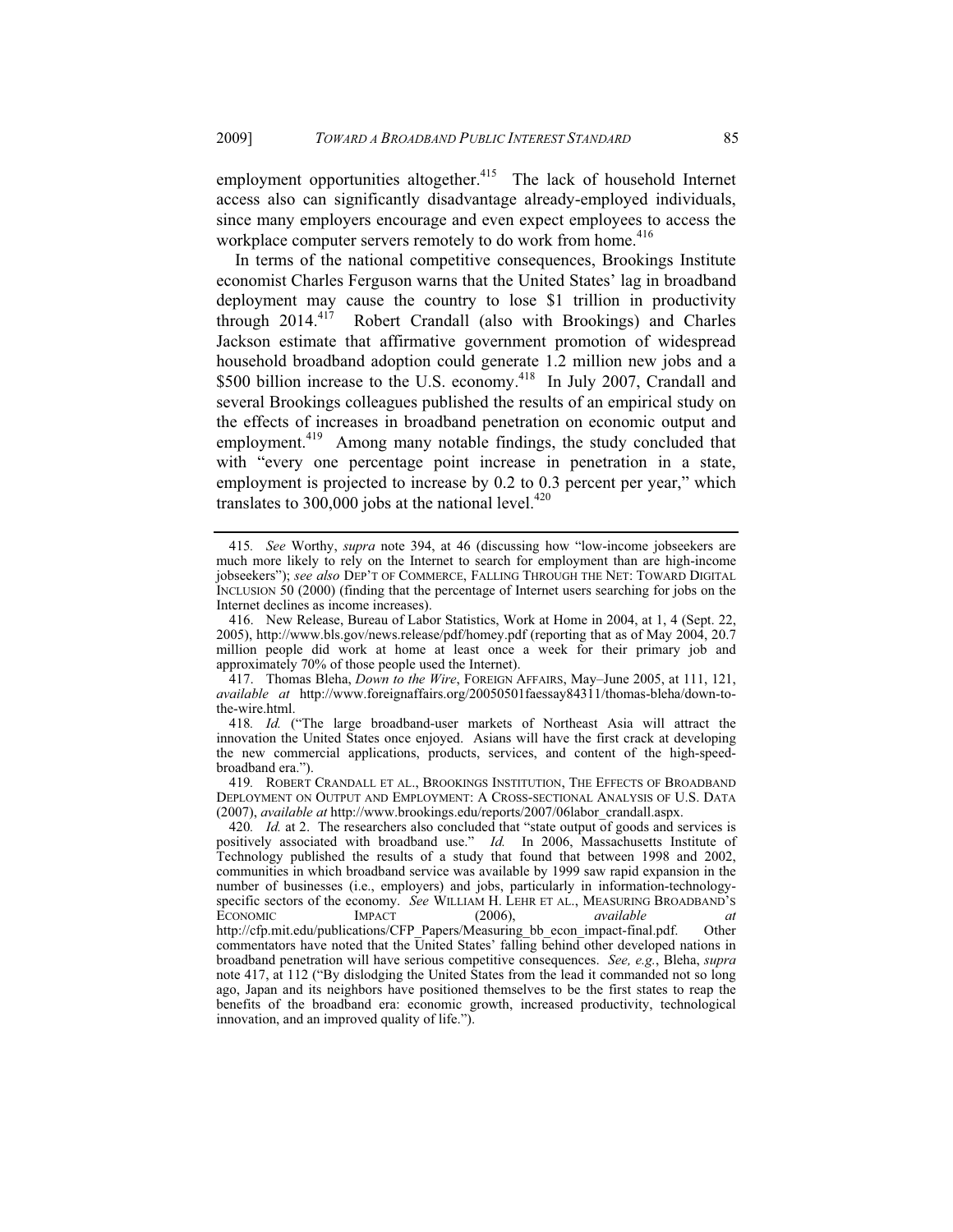In addition, the nation's lag in broadband penetration and pricing efficiency has inhibited the positive network externalities that come with near-universal broadband availability, such as advances in telemedicine to deliver quality healthcare to more patients (particularly the poor and geographically remote), $421$  improved public safety, $422$  higher education and distance learning,<sup>423</sup> and employee telecommuting. Telecommuting itself is an important response to traffic congestion, high energy costs, and increased pollution.<sup>424</sup>

President Bush referred to a number of these benefits of universal broadband access in 2004 when he declared that "[w]e ought to have a

 422. CAL. BROADBAND TASK FORCE, THE STATE OF CONNECTIVITY: BUILDING INNOVATION THROUGH BROADBAND, FINAL REPORT 15 (2008), *available at* http://www.calink.ca.gov/pdf/CBTF\_FINAL\_Report.pdf (discussing the effect of ubiquitous broadband on law enforcement and emergency response services in particular).

423*. See, e.g.*, Austan Goolsbee, *Higher Education: Promises for Future Delivery*, *in* THE ECONOMIC PAYOFF FROM THE INTERNET REVOLUTION 269, 269–83 (Robert E. Litan & Alice M. Rivlin eds., 2001) (examining the past and future of the Internet education market).

424*. See, e.g.*, Timothy Karr, *America's Next Moon Shot: Internet for Everyone*, HUFFINGTON POST, June 25, 2008, http://www.huffingtonpost.com/timothy-karr/americasnext-moon-shot-i\_b\_109217.html. Karr quotes Robin Chase, the founder of Zipcar, as saying that the Internet "is required for full participation in society today" and is "fundamental to maintaining a high quality of life and for addressing such pressing social problems as America's energy dependency." *Id.*; *see also* ROBERT D. ATKINSON, THE INFORMATION TECHNOLOGY AND INNOVATION FOUND., THE CASE FOR A NATIONAL BROADBAND POLICY 8 (2007), *available at* http://www.itif.org/index.php?id=52 (discussing how widescale broadband deployment increases telecommuting, which is shown to increase individual worker productivity and job satisfaction while reducing traffic congestion, environmental contaminants, and energy use). Brookings Institution economist Robert E. Litan argues that expanded broadband deployment to senior citizens and persons with disabilities would result in cumulative savings and concordant output increases of at least \$927 billion by 2030. ROBERT E. LITAN, NEW MILLENNIUM RESEARCH COUNCIL, GREAT EXPECTATIONS: POTENTIAL ECONOMIC BENEFITS TO THE NATION FROM ACCELERATED BROADBAND DEPLOYMENT TO OLDER AMERICANS AND AMERICANS WITH DISABILITIES 3 (2005), *available at* http://www.newmillenniumresearch.org/archive/Litan\_FINAL\_120805.pdf. Litan posited that increased broadband penetration in these groups would result in "lower medical costs for both seniors and individuals with disabilities . . . ; lower costs from delayed or avoided institutionalized living arrangements for senior citizens and individuals with disabilities; and additional output made possible by increased labor force participation by individuals in both groups." *Id.* at 2; *see also* KRISHNA JAYAKAR & HARMEET SAWHNEY, BENTON FOUND., UNIVERSAL ACCESS IN THE INFORMATION ECONOMY: TRACKING POLICY INNOVATIONS ABROAD 10 (2007), *available at* http://www.benton.org/benton\_files/Jayakar\_Sawhney.doc (concluding that universal broadband access "is not just a social ideal or a redistributive tool, but an economic imperative with consequences for job creation, international competitiveness and individual empowerment").

<sup>421</sup>*. See Broadband Enables Better Health Care at Reduced Cost for More Americans*, HOSP. BUS. WK., Nov. 5, 2007, at 220 ("The expansion of broadband internet service has facilitated the development of telemedicine technologies improving healthcare to more Americans at a reduced cost."). According to Neil Neuberger, President of Health Tech Strategies, LLC, "[t]he critical prerequisite to success for growing small regional e-health programs into a national healthcare agenda is to bring high-speed broadband to every corner of America." *Id.*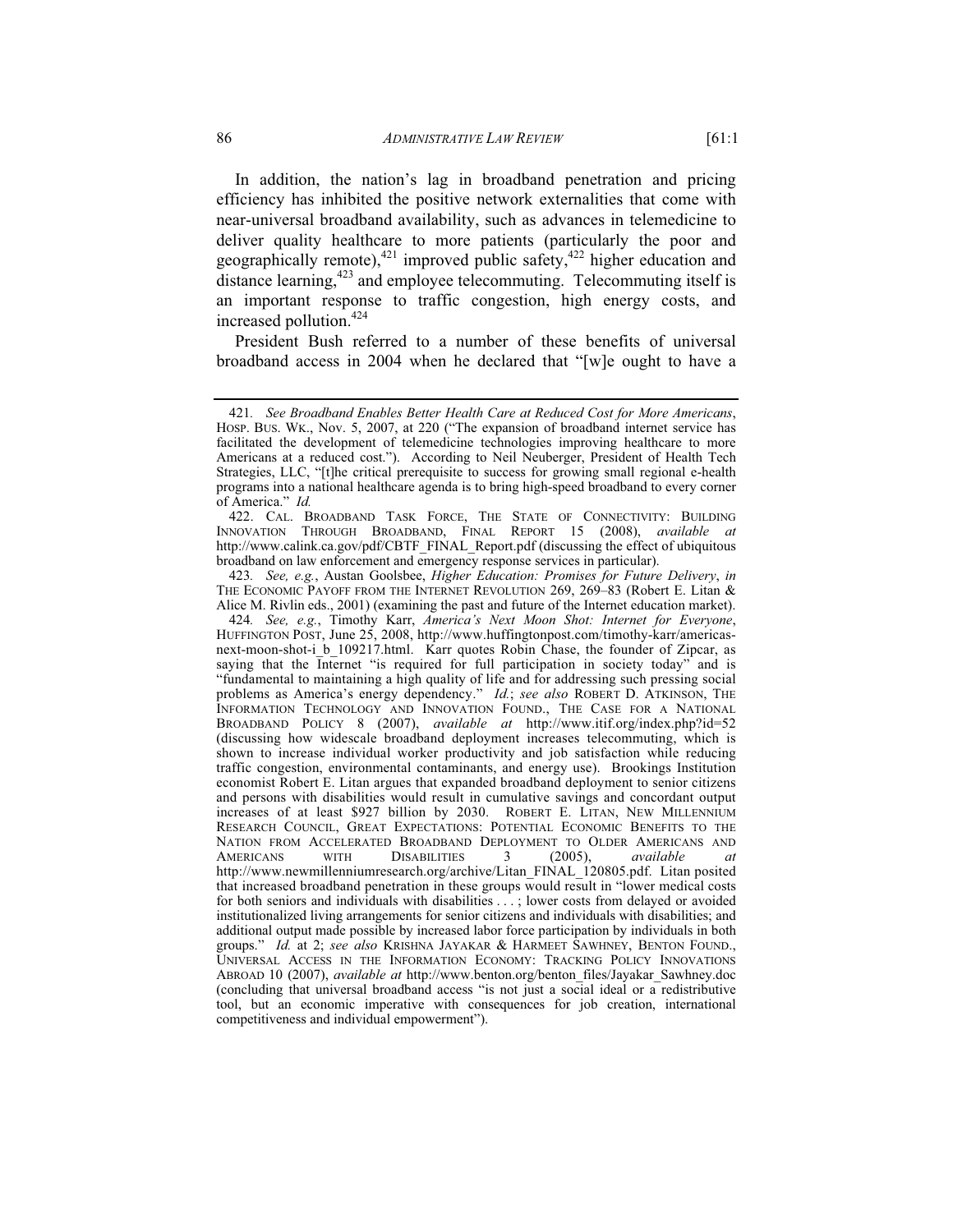universal, affordable access for broadband technology by the year 2007."<sup>425</sup> But his Administration persisted in relying almost exclusively on marketplace competition to deliver that universality. That reliance was misplaced, as demonstrated by the international household broadband penetration, speed, and pricing comparisons discussed in Part II and the persistent problems in school accessibility discussed in this Part. Professor Lawrence Lessig observes that "[w]hat's bizarre about where we are in the history of building infrastructure is that this is the first time we have tried to undertake the building of fundamental social infrastructure against the background of a Neanderthal philosophy, which is that you don't need government to do anything." $426$  As a threshold matter, therefore, the federal government should recognize that broadband access is an essential component of modern infrastructure that not only provides opportunities for democratic engagement and expression, but when universalized, yields significant spillover economic, educational, employment, and other benefits.<sup>427</sup>

## *2. Increasing Direct Federal Subsidies for Broadband Deployment*

The government's efforts at promoting broadband proliferation would not be as modest as they have been if it regarded high-speed Internet as a vital element of the nation's infrastructure.<sup> $428$ </sup> Faced with a nascent electrical industry that would not extend its networks to less urban areas because of the high costs and low returns associated with nonurban service, President Franklin Roosevelt's New Deal Administration created a new kind of utility—an electric cooperative—designed to build out electric

 <sup>425.</sup> Donny Jackson, *President Bush Calls for Universal Broadband*, TELEPHONY ONLINE, Mar. 29, 2004, http://telephonyonline.com/broadband/web/telecom\_president\_bush\_calls/.

 <sup>426.</sup> Karr, *supra* note 424. Professor Lessig continued:

That Neanderthal philosophy has governed for about the last eight years, and it has allowed us to slide from a leader in this field to an abysmal position. And it's about time when people recognize that of course the private sector has a role, a central role, maybe the most important role, but it's never enough.

*Id.*

 <sup>427.</sup> In arguing forcefully in favor of a greater awareness of positive network externalities and the consequences of the far-reaching deleterious digital divide, Professor Allen S. Hammond IV writes that "[t]he network is an evolving national asset critical to our democracy, national defense, education, economic competitiveness, and physical wellbeing." Hammond, *supra* note 253, at 156.

 <sup>428.</sup> The discussion in this Article concerning universal broadband service, like the Sections that follow it, focuses on proposals for direct federal intervention. For excellent proposals toward universal service involving regulatory interventions that would entail contributions from telecommunications providers and other cross-subsidies, see Allen S. Hammond IV, *Universal Service: Problems, Solutions, and Responsive Policies*, 57 FED. COMM. L.J. 187, 193–97 (2005).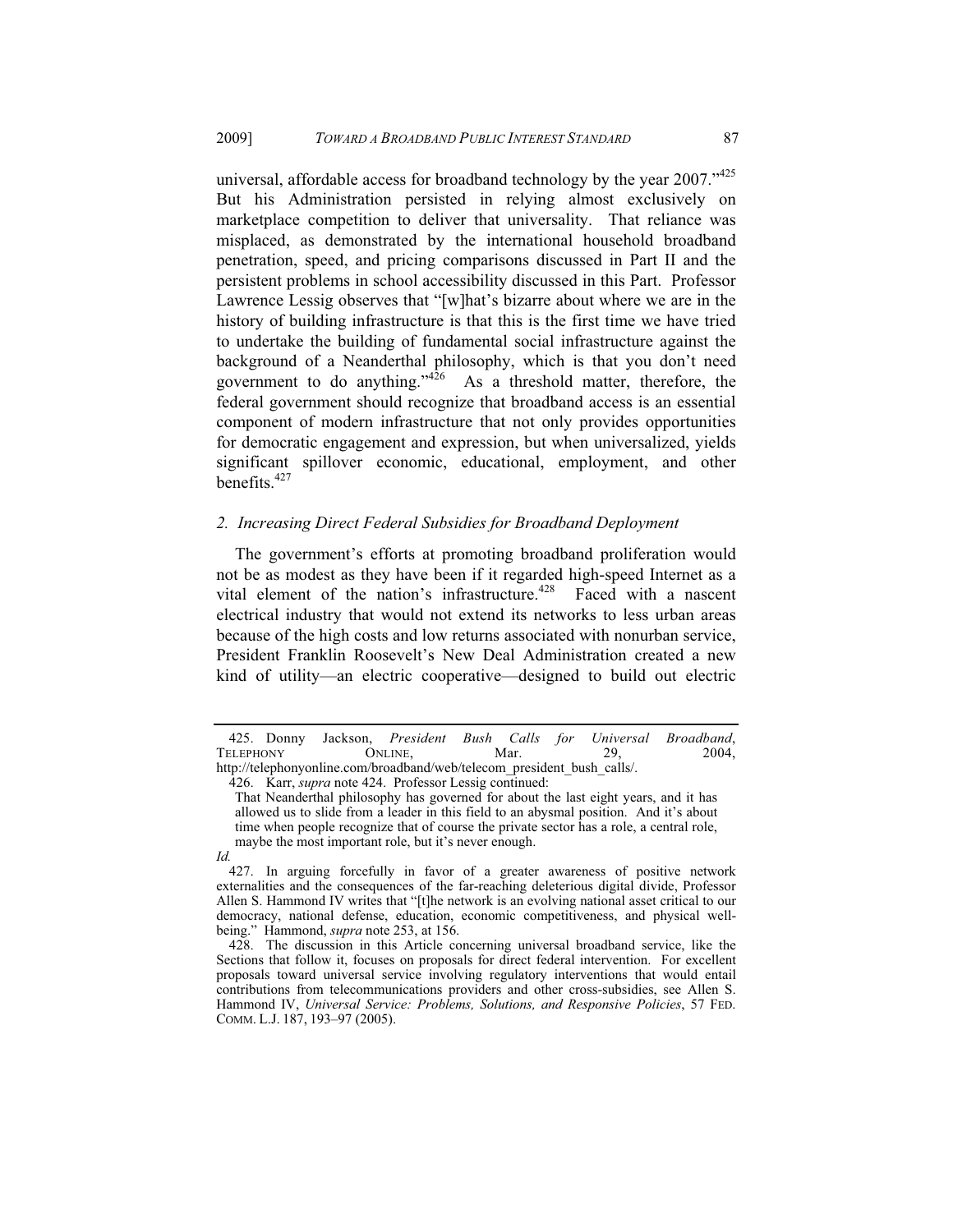grids to rural and other underserved areas.<sup>429</sup> The electric cooperatives received significant support from the federal government, including grants, and low- or no-interest loans for the construction of generation plants and distribution towers and lines.<sup>430</sup> Focused, comprehensive, and well-funded federal intervention ensured that all populated areas of the nation were connected to the electric grid.<sup>431</sup> Twenty-five years later, President Dwight D. Eisenhower agreed with Congress to prioritize the construction of an interstate highway system to bridge distances between population centers, spur commerce, and serve the national defense. The federal government allocated \$27 billion in funding over a ten-year period.<sup>432</sup> The economic and social returns on this investment were evident as soon as construction of the 41,000-mile Interstate Highway System commenced.<sup>433</sup>

Despite rhetoric to the contrary, the federal government has not made similar significant investments in helping build out a broadband infrastructure. Although the U.S. Department of Agriculture's (USDA) Rural Utilities Service (RUS) has administered a loan program that has helped fund some local utilities' attempts to build out broadband to underserved areas, the program has been criticized for neglectful management.<sup>434</sup> In addition, experts have criticized the RUS's exclusive reliance on loans—with no agency funds devoted to grants—as counterproductive and woefully inadequate for accelerating broadband deployment in areas neglected by commercial carriers.<sup>435</sup> Testifying before

<sup>429</sup>*.* As Amity Shlaes notes, President Roosevelt had four goals.

The first was to provide electricity to homes and farms—many farms were still without. The second was to increase the use of electricity in all homes, providing Americans with a better standard of living. The third was to reduce the cost of electricity to the average consumer. And there was a fourth, more ephemeral goal: that through the electricity industry the New Deal might create a new and more prosperous form of society.

AMITY SHLAES, THE FORGOTTEN MAN: A NEW HISTORY OF THE GREAT DEPRESSION 175 (2007).

 <sup>430.</sup> Jim Cooper, *Electric Cooperatives: From New Deal to Bad Deal?*, 45 HARV. J. ON LEGIS. 335, 335–45 (2008).

<sup>431</sup>*. See id.* at 347 ("Electric co-ops eventually reached virtually all potential customers.").

 <sup>432.</sup> High-Cost Universal Service Support, 23 F.C.C.R. 1539, 1561 (2008) (Copps, Comm'r, approving in part, concurring in part). Commissioner Copps calculated that in 2005 dollars, the \$27 billion allocated in the mid-1950s amounts to \$196 billion. *Id.* at 1561.

<sup>433</sup>*. See* Michael E. Lewyn, *Suburban Sprawl: Not Just an Environmental Issue*, 84 MARQ. L. REV. 301, 313–15 (2000) (noting that the federal government paid 90% of highway construction and maintenance costs).

<sup>434</sup>*. See* Dan Morgan & Gilbert Gaul, *Lawmakers May Refocus Rural Internet Financing*, WASH. POST, May 2, 2007, at A5 (noting that despite the program's mission to help finance broadband deployment in rural areas, the Rural Utilities Service (RUS) has directed more than half of the available loan funds to projects in metropolitan areas).

<sup>435</sup>*. See* JOHN WINDHAUSEN, JR., A BLUEPRINT FOR BIG BROADBAND: AN EDUCAUSE WHITE PAPER 31 (2008), *available at* http://net.educause.edu/ir/library/pdf/EPO0801.pdf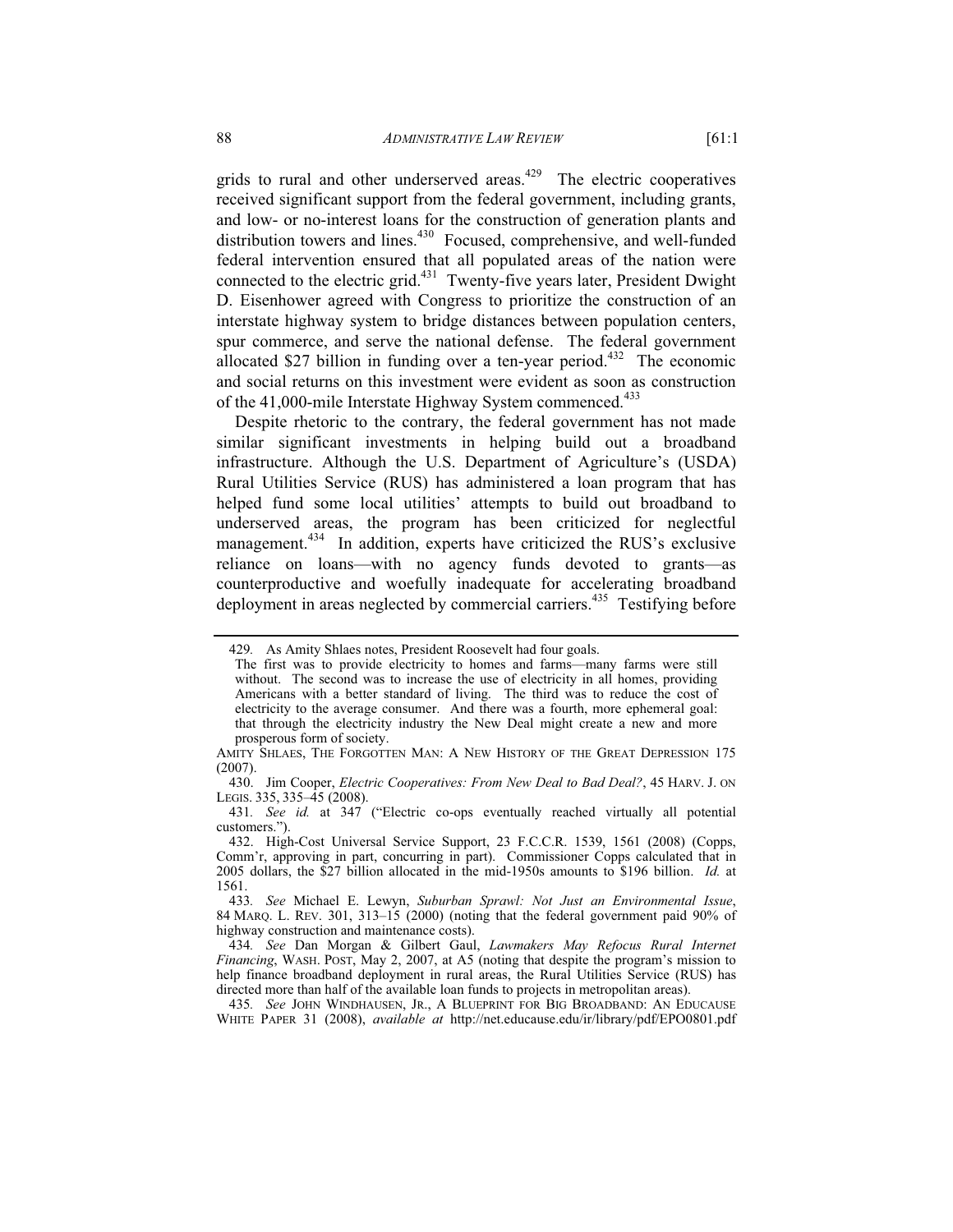Congress in October 2007, Curtis Anderson, the USDA's deputy administrator for the RUS, conceded that because companies find it very difficult to craft business models that would ensure repayment of loans used to build out broadband infrastructure in unserved areas, few companies seek the loans, and the RUS often does not exhaust its annual funding. $436$ 

In addition, the amount of direct subsidies allocated by the federal government for broadband deployment under new funding programs has been roundly criticized as inadequate in light of the enormity of the task, one FCC Commissioner characterizing it as "like fighting a bear with a fly swatter."<sup>437</sup> In November 2007, the Universal Service Joint Board issued a Recommended Decision that addressed federal universal service support for household-level broadband subsidization.<sup>438</sup> The Joint Board recommended that the FCC establish a Broadband Fund charged with "disseminating broadband Internet services to unserved areas" by means of grants for construction of new and upgrading of preexisting but substandard facilities. The Joint Board also recommended that the proposed Broadband Fund be funded by annual federal contributions of \$300 million per year.<sup>439</sup> FCC Commissioner and Joint Board member Michael J. Copps argued that the amount of \$300 million is evidence that "the Joint Board has basically closed its eyes to the level of challenges we

438*. Id.* at 1539 (majority opinion).

<sup>(</sup>positing that this loans-only policy "does not address the needs of high-cost or low-income communities that may desperately need broadband but where the returns may not satisfy traditional commercial criteria"). It bears noting that in 2006 the FCC itself launched a Rural Health Care Pilot Program to provide up to sixty-nine applicants with funding for up to 85% of costs associated with the construction of state or regional broadband networks designed to connect public and private nonprofit health care providers in underserved locations. The pilot program also sought to provide 25% discounts for broadband service to eligible health care providers. *See* Rural Health Care Support Mechanism, 21 F.C.C.R. 11,111, 11,111–12 (2006) (order); Rural Health Care Support Mechanism, 18 F.C.C.R. 24,546 (2003). None of these funds, however, can be used for residential broadband service.

<sup>436</sup>*. See* David Hatch, *Broadband: Rural Internet Program Is Flawed, Official Says*, 10 TECH. DAILY 9, Oct. 23, 2007, http://www.nationaljournal.com/techdaily/tp\_20071023\_3.php?related=true&story1=tp\_200 71023\_3&story2=null&story3=null.

 <sup>437.</sup> High-Cost Universal Service Support, 23 F.C.C.R. 1539, 1561 (2008) (Copps, Comm'r, approving in part, concurring in part).

<sup>439</sup>*. Id.* at 1543. "Another secondary purpose would be to provide continuing operating subsidies to broadband Internet providers serving areas where low customer density would suggest that a plausible economic case cannot be made to operate broadband facilities, even after receiving a substantial construction subsidy." *Id.* The Joint Board's Recommended Decision also notably recommended that "the Commission revise the current definition of supported services to include broadband Internet service" in order to "effectively declare an explicit national goal of making broadband Internet service available to all Americans" and "legitimize existing support mechanisms that already provide support for broadband-capable facilities." *Id.* at 1553.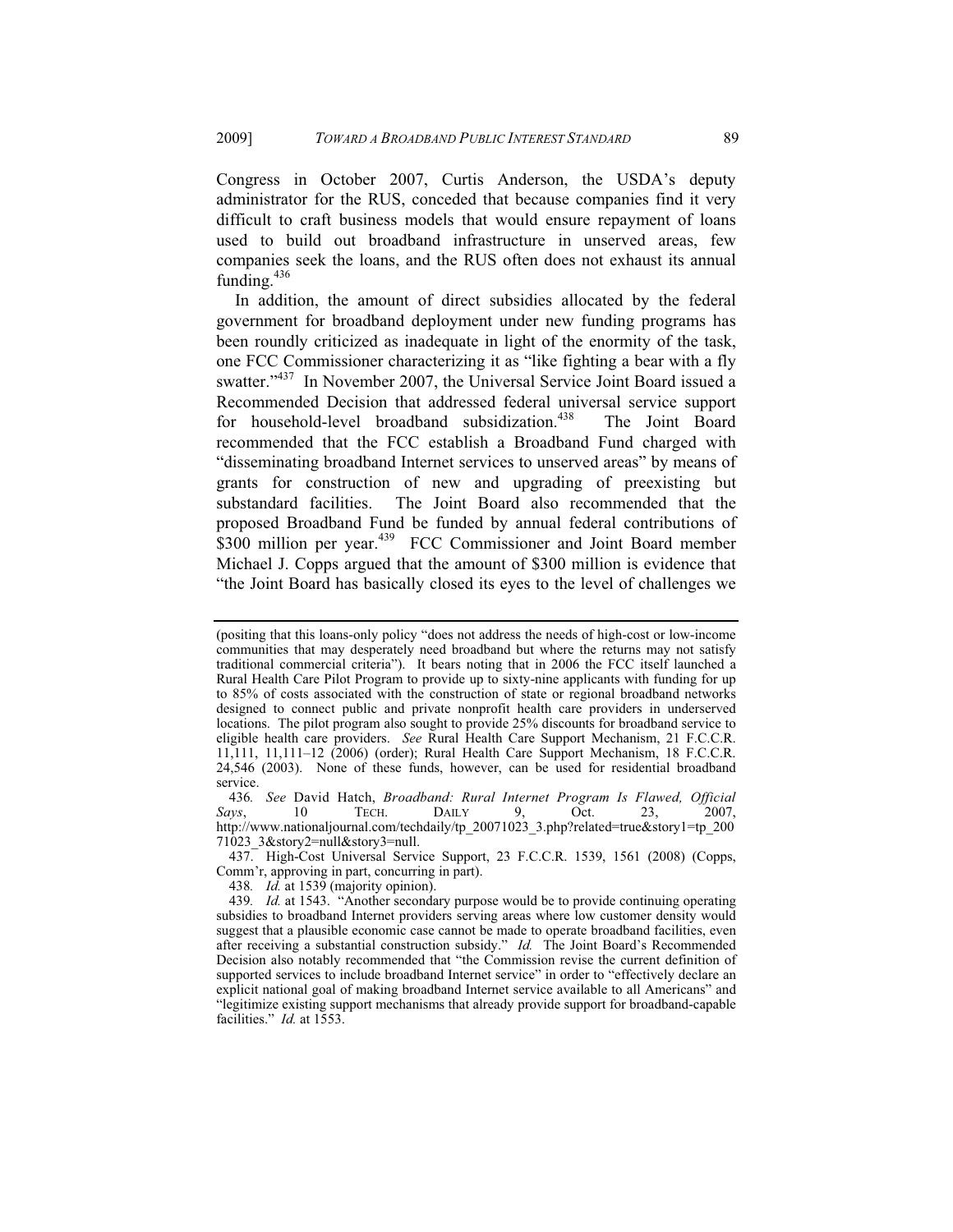face."440 For the sake of comparison, the federal budget for Fiscal Year  $2009$  totals \$3.1 trillion, $441$  and Citizens Against Government Waste identified \$380 million in pork barrel spending appropriated to the State of Alaska alone in the last fiscal year.<sup>442</sup>

The current federal financial commitment to broadband proliferation seems especially meager in light of recent predictions that, absent major upgrades to the nation's broadband infrastructure within the next several years, the domestic broadband network will not be able to satisfy bandwidth demand and Internet service will degrade for most users.<sup>443</sup> Such an outcome would be especially troubling to the nation's competitive position vis-à-vis other developed countries where national governments' massive subsidization of broadband deployment has achieved much higher broadband penetration levels at significantly lower prices. For example, the Japanese government subsidized one-third of the cost of building the fiber-optic cable necessary for very-high-speed broadband service to individual homes in Japan ("fiber to the curb").<sup>444</sup> These direct subsidies were accompanied by significant tax incentives and loans to private carriers deploying fiber to difficult-to-serve locations.<sup>445</sup> For example, the South Korean government prioritized broadband deployment as an economic development strategy and invested \$9.2 billion in subsidies and other direct financial support between 1999 and 2003 alone.<sup>446</sup> Other nations that are significantly ahead of the United States in international broadband

444*. Id.* at 60.

<sup>440</sup>*. See id.* at 1561 (Copps, Comm'r, approving in part, concurring in part) ("Bringing broadband to the far corners of the nation is the central infrastructure challenge our country confronts right now" and it is "no different than the challenges previous generations of Americans faced to build the essential infrastructures of *their* times—the roads, turnpikes, bridges, canals, railroads and highways of centuries past.").

 <sup>441.</sup> OFFICE OF MGMT. AND BUDGET, EXEC. OFFICE OF THE PRESIDENT, BUDGET OF THE UNITED STATES GOV'T, FISCAL YEAR 2009, at 142 (2008), http://www.whitehouse.gov/omb/budget/fy2009/pdf/budget.pdf.

 <sup>442.</sup> CITIZENS AGAINST GOV'T WASTE, 2008 CONGRESSIONAL PIG BOOK SUMMARY 2 (2008), *available at* http://www.cagw.org/site/DocServer/CAGW-Pig\_Book\_08.pdf?docID=3001. Citizens Against Government Waste (CAGW) identified a total of \$17.2 billion in what it considered pork barrel spending in the FY2008 federal budget. *Id.* at 1.

<sup>443</sup>*. See* WINDHAUSEN, *supra* note 435, at 7 (discussing a November 2007 Nemertes Research study concluding that, in the United States, \$42 billion to \$55 billion in network upgrades would be needed in order to match demand for residential and commercial bandwidth in 2010).

<sup>445</sup>*. See* Bleha, *supra* note 417, at 114 ("The [Japanese] government used tax breaks, debt guaranties, and partial subsidies. It allowed companies willing to lay fiber to depreciate about one-third of the cost on first-year taxes, and it guaranteed their debt liabilities.").

<sup>446</sup>*. See* Hannibal Travis, *Wi-Fi Everywhere: Universal Broadband Access as Antitrust and Telecommunications Policy*, 55 AM. U. L. REV. 1697, 1791 (2006) (citing Irene K. Kunii & Moon Ihlwan, *Where Broadband Is Really Booming*, BUS. WK., May 5, 2003, at 88).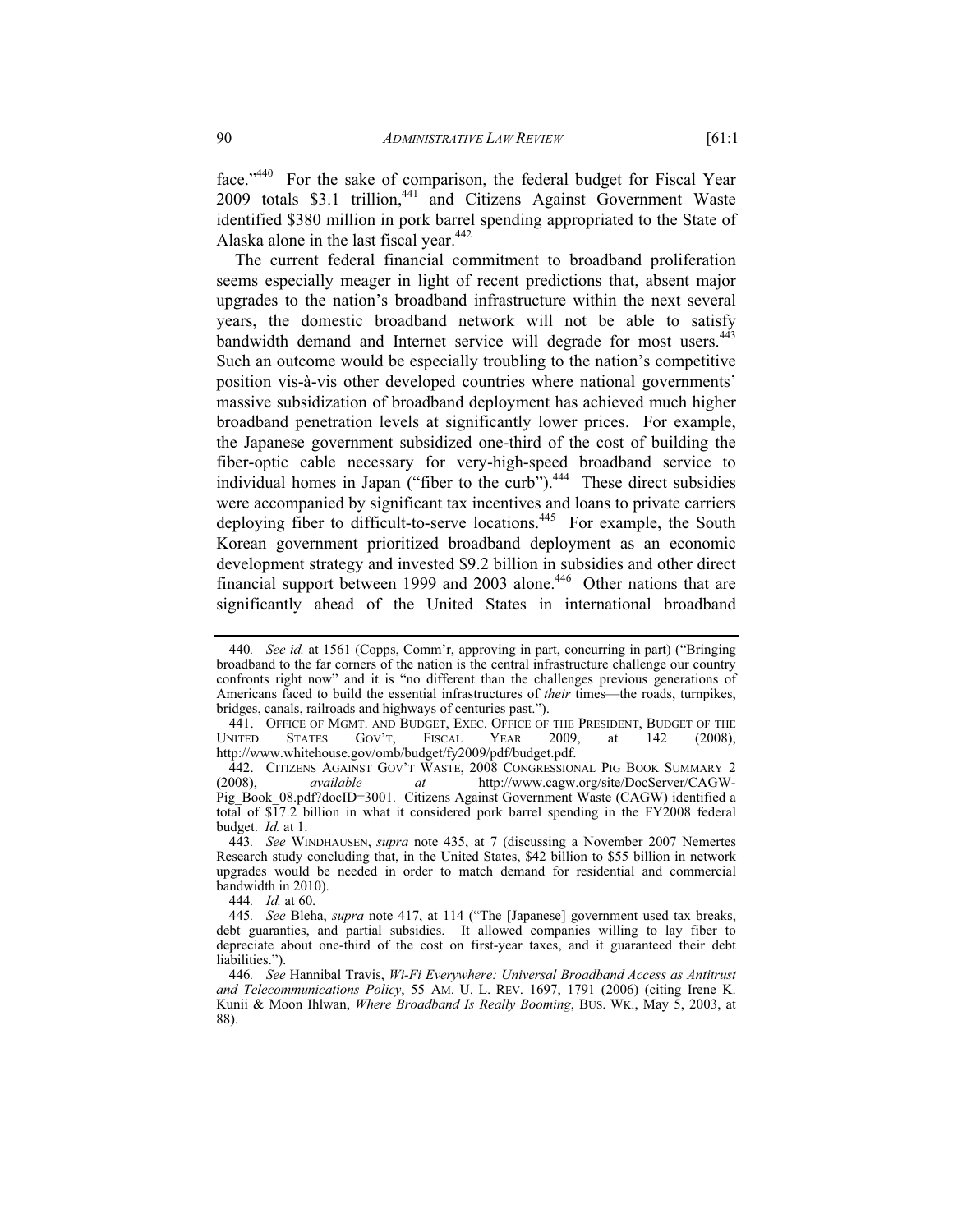proliferation rankings have implemented similar significant government subsidies, including loan and tax supports, far larger than the U.S. federal commitment.<sup>447</sup>

# *3. Financial, Technical, and Legislative Support for Municipal Broadband and Public–Private Initiatives to Build Out Broadband*

A number of developed nations with significantly wider broadband availability at lower rates than the United States—including France, Japan, and the United Kingdom—have achieved those outcomes as a result of their imposition of common carrier requirements on broadband providers.<sup>448</sup> By contrast, the United States' deregulatory approach to broadband resulted in the elimination of all common-carrier regulations on broadband services.<sup>449</sup> The classification of both cable modem broadband service and DSL copper-wire-based broadband service as deregulated "information services" under the 1934 Communications Act, as amended, relieved providers of all unbundling, nondiscrimination, and other common carrier requirements.<sup>450</sup>

448*. See* WINDHAUSEN, *supra* note 435, at 47–66 (discussing how many of the nations at the top of the OECD broadband penetration rankings—like France, Japan, and the United Kingdom—had required broadband providers to unbundle their networks and sell component services to competitive resellers in a nondiscriminatory manner).

<sup>447</sup>*. See* WINDHAUSEN, *supra* note 435, at 50–64 (detailing significant direct government supports for broadband deployment in nations such as Canada, the United Kingdom, and France); *see also* JAMES BALLER & CASEY LIDE, BIGGER VISION, BOLDER ACTION, BRIGHTER FUTURE: CAPTURING THE PROMISE OF BROADBAND FOR NORTH CAROLINA AND AMERICA 45–50 (2008), *available at* http://www.e-nc.org/2008/pdf/Broadband\_report\_composite.pdf (detailing government financial and other support in Japan, South Korea, China, Sweden, and France, including low-interest or no-interest loans to both private entities and local governments, tax breaks, and grants).

<sup>449</sup>*. See* Inquiry Concerning High-Speed Access to the Internet over Cable and Other Facilities, 17 F.C.C.R. 4798, 4802 (2002) (declaratory ruling), *aff'd sub nom.* Nat'l Cable & Telecomms. Ass'n v. Brand X Internet Servs., 545 U.S. 967 (2004) (classifying broadband cable-modem services as an "information service" instead of a "telecommunications service" under the 1934 Communications Act, as amended by the 1996 Telecom Act, thereby relieving cable broadband services of common-carrier regulations under Title II); Appropriate Framework for Broadband Access to the Internet over Wireline Facilities, 20 F.C.C.R. 14,853, 14,858 (2005) (report, order, and notice of proposed rulemaking) (relieving digital subscriber line (DSL) providers of common-carrier obligations); Appropriate Regulatory Treatment for Broadband Access to the Internet over Wireless Networks, 22 F.C.C.R. 5901, 5914 (2007) (declaratory ruling) (relieving wireless Internet providers of common-carrier regulation); United Power Line Council's Petition for Declaratory Ruling Regarding the Classification of Broadband over Power Line Internet Access Service as an Information Service, 21 F.C.C.R. 13,281, 13,290 (2006) (opinion and order) (relieving broadband over powerline (BPL) providers of common-carrier obligations).

<sup>450</sup>*. See* 1934 Communications Act, 47 U.S.C. §§ 201–203 (2000) (requiring common carriers to provide "just and reasonable" rates and charges, and nondiscriminatory practices).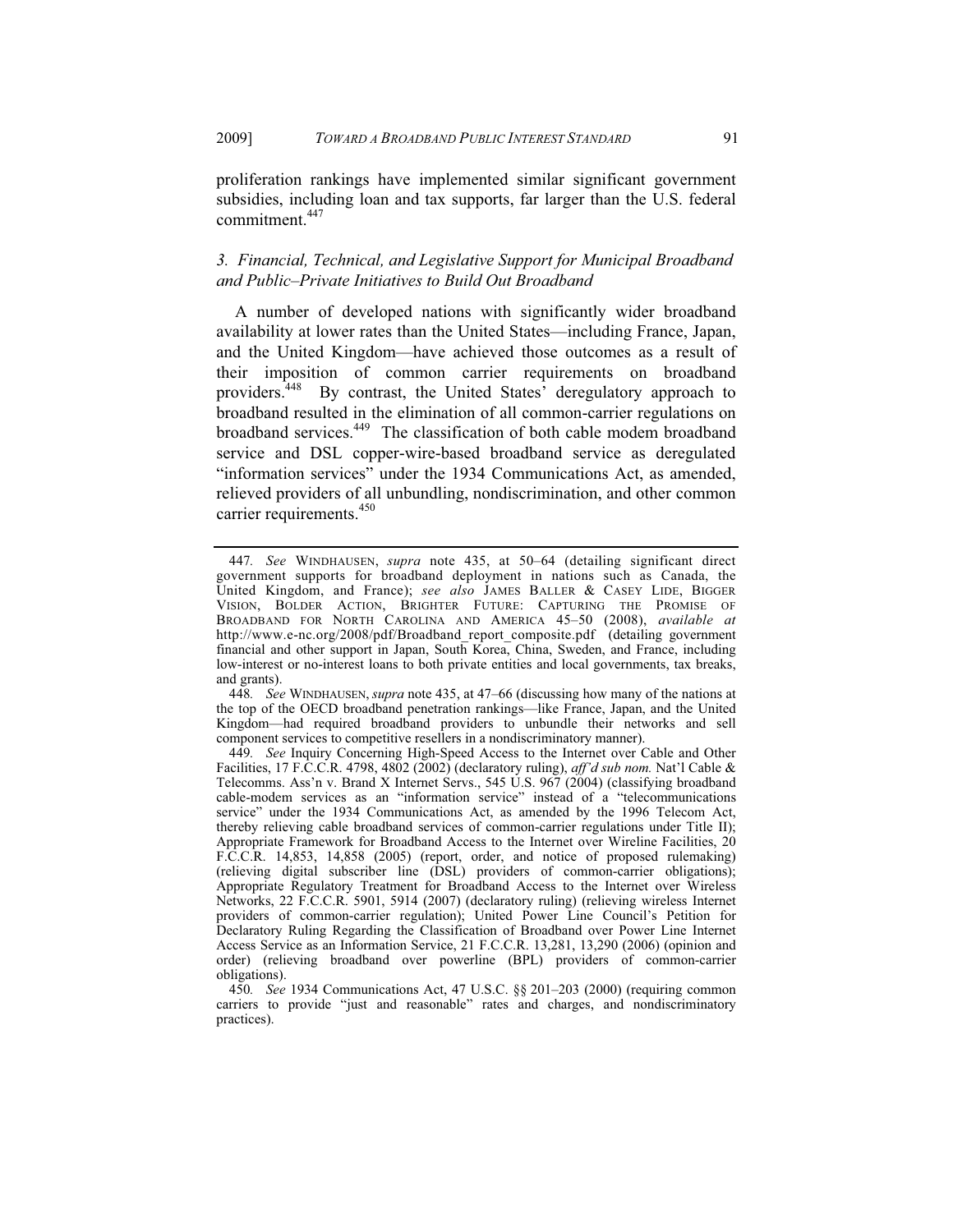#### *a. Cable Modem and DSL Duopoly*

Although Congress and the FCC hoped that this deregulation of broadband services would spur more investment in proprietary networks, interplatform competition, and the proliferation of inexpensive broadband, the result is still "a rigid duopoly that shows few signs of weakening."<sup>451</sup> In excess of 95% of residential broadband subscribers buy their access from telephone companies (36%) or cable operators (60%).<sup>452</sup> Cable modem and DSL broadband providers have competed minimally in the marketplace, particularly since both cable and telephone companies have profited from entering long-term contracts with upper-income subscribers for "bundled" services that can include local and long-distance telephone service, multichannel video programming, and other services in addition to broadband.<sup>453</sup> And there has been little effective competition from non-wireline broadband providers, such as satellite broadband companies.<sup>454</sup> Initially, broadband over power line (BPL) systems Initially, broadband over power line (BPL) systems

 <sup>451.</sup> *Scott Congressional Testimony*, *supra* note 235, at 7. Mr. Scott contended, While much of the rest of the world has opened up vigorous competition *within*  platforms, we have staked our broadband future on competition *between* platforms. So far, it has not worked out . . . .

The lack of price competition between DSL and cable modem is apparent in the marketplace.

*Id.* at 7; *see also* Bleha, *supra* note 417, at 117 (noting that "vigorous multiplatform competition is unlikely to emerge soon").

<sup>452</sup>*. See* FED. COMMC'NS COMM'N, INDUSTRY ANALYSIS & TECH. DIV., HIGH-SPEED SERVICES FOR INTERNET ACCESS: STATUS AS OF JUNE 30, 2007, at 3 (2008) [hereinafter FCC<br>HIGH-SPEED ACCESS REPORT], *available at* HIGH-SPEED ACCESS REPORT], *available at*  http://hraunfoss.fcc.gov/edocs\_public/attachmatch/DOC-280906A1.pdf (providing data to demonstrate that the majority of broadband subscribers purchase their Internet access from telephone companies or cable operators).

<sup>453</sup>*. See Scott Congressional Testimony*, *supra* note 235, at 8 (stating that cable and telephone duopolists "have slow rolled deployment, kept prices far above those in other nations, and emphasized bundles of services targeted to upper income Americans built around 'franchise' services"); *see also* Aaron Ricadela, *U.S. Broadband Access Slips Further*, BUS. WK., Apr. 25, 2007, *available at* http://www.businessweek.com/technology/content/apr2007/tc20070424\_190579.htm (reporting that the decision not to impose common-carrier obligations on broadband providers "keeps broadband prices high by concentrating delivery in the hands of a few phone and cable companies").

 <sup>454.</sup> Although satellite Internet services are available in most parts of the country, these services are not considered effective substitutes for terrestrial broadband provision because residents without a clear view of the southern sky or without the ability to affix a receiver dish on the exterior of a household would not be able to use satellite services. *See* GAO 2006 BROADBAND REPORT, *supra* note 243, at 15 & n.15 (stating that although broadband satellite service is deployed, it is not heavily regarded as a strong substitute for other highspeed technologies). Moreover, subscribers who can establish a strong satellite downlink face higher monthly subscription rates than terrestrial broadband for service that is slower than broadband speeds, less reliable, and incapable of accommodating some of the more interactive and innovative bandwidth-intensive Internet services due to the signal delays and interruptions inherent in satellite downlinks. The FCC itself acknowledges that "[w]ith a few exceptions, none of the three most widely subscribed satellite-based Internet access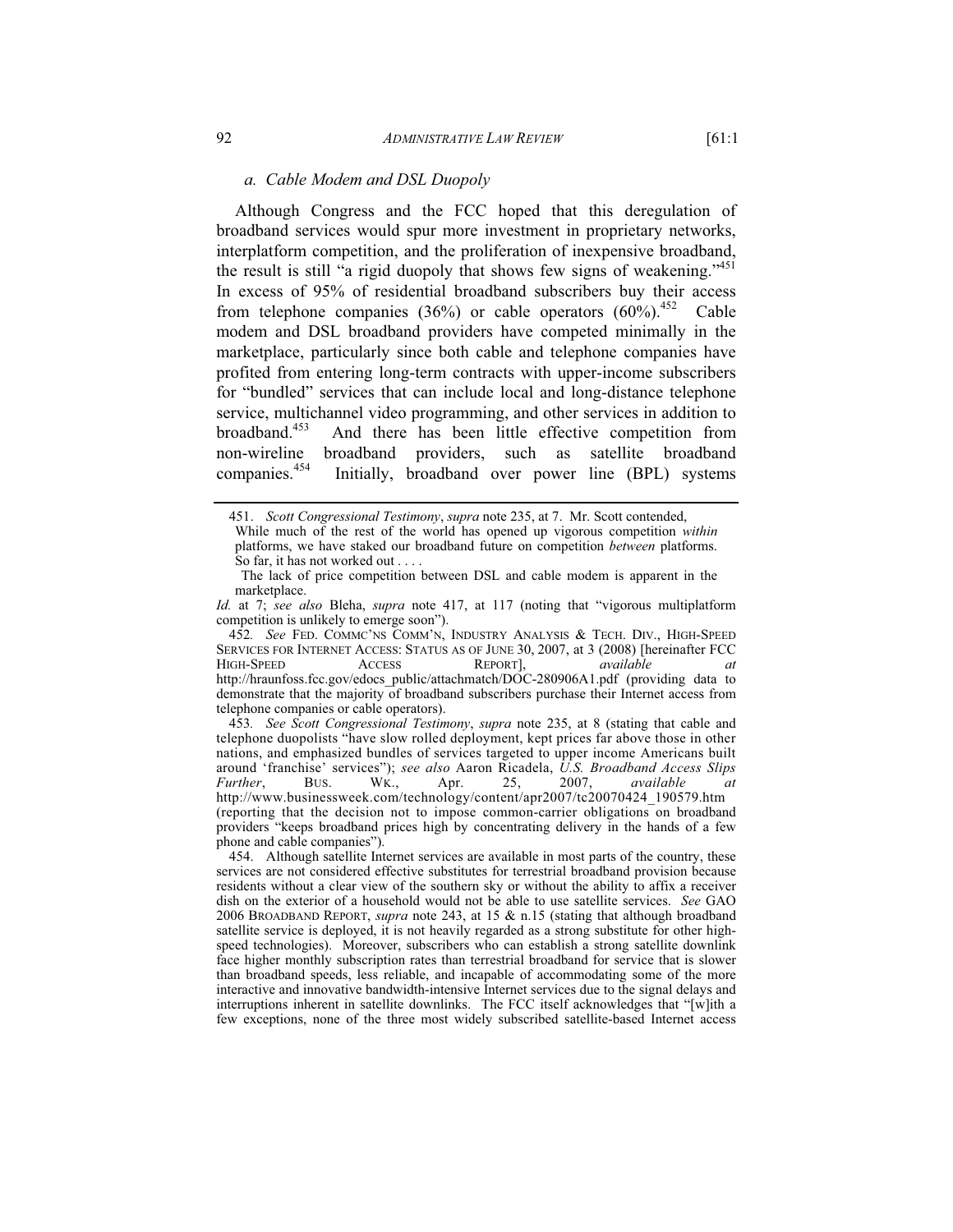appeared to be a means to use existing residential wiring to deliver a "third pipe" for broadband service. But initial trials have been disappointing, and obstacles related to interference with radio services, slow speeds, the expense of repeating equipment, and general unreliability have kept BPL from serving as a viable alternative, at least for now.<sup>455</sup>

## *b. Municipal Broadband Networks as an Emerging (but Underfunded) Third Option*

Assuming (quite safely) that the wireline broadband market will remain deregulated and that the cable and telephone company duopoly will persist for the foreseeable future, a more proactive governmental approach to promoting broadband proliferation could come in the form of direct financial and other assistance to municipal broadband initiatives. As cable and telephone companies have written off large swaths of the country as unprofitable for broadband deployment, state and local governments have attempted to fill the void by launching low-cost and wide-scale municipal broadband networks—popularly known as "municipal Wi-Fi."456 Many of

456*. See generally* Craig Dingwall, *Municipal Broadband: Challenges and Perspectives*, 59 FED. COMM. L.J. 67 (2006) (lauding the beneficial aspects of broadband deployment and noting the steps that municipalities can take toward providing accessible

services satisfies . . . the Commission's definition of advanced services, which calls for a minimum transmission speed of in excess of 200 Kbps downstream and upstream." Inquiry Concerning the Deployment of Advanced Telecommunications Capability to All Americans, 23 F.C.C.R. 9615, 9628 (2008). Similarly, new wireless mobile Internet services for personal communications devices, such as 3G mobile cellular broadband, are not a substitute for high-speed household Internet access for fully functional computing devices. Although these new wireless mobile personal communications devices represent significant progress in Internet connectivity, their connections typically are much slower than residential broadband and often slower than dial-up, carriers impose strict limits on bandwidth use, and they do not enable their users to access many Internet broadband functionalities and utilities (like VoIP). *See* TIM WU, WIRELESS NET NEUTRALITY: CELLULAR CARTERFONE AND CUSTOMER CHOICE IN MOBILE BROADBAND 12–14 (2007), http://www.newamerica.net/publications/policy/wireless\_net\_neutrality (pointing out the slow speeds and hidden limitations on bandwidth associated with Verizon and AT&T mobile wireless broadband access); *see also Scott Congressional Testimony*, *supra* note 235, at 9 (describing the failure of mobile wireless connections as cable and DSL substitutes due to their slow connections, strict bandwidth caps, and connection limitations).

<sup>455</sup>*. See* Am. Radio Relay League, Inc. v. FCC, 524 F.3d 227, 245 (D.C. Cir. 2008) (granting American Radio Relay League's petition for review and remanding for a new notice-and-comment proceeding of FCC's 2004 final rule concluding that existing safeguards together with new protective measures would prevent harmful interference from BPL facilities); *see also* David Coursey, *Why Broadband over Power Lines Is a Bad Idea*, ANCHORDESK, Feb. 27, 2004, *available at* http://www.dslreports.com/shownews/Whybroadband-over-power-lines-is-a-bad-idea-39668 (observing that, because BPL relies on radio waves to send signals through the electrical power grid, "[t]he problem with BPL is simple physics: radio waves like to fly off into space" and "[w]hen they do, interference results"); Joe Barr, *Flawed BPL Is No Broadband Panacea*, LINUX.COM, May 17, 2005, http://www.linux.com/articles/44975 (noting that the major flaw with BPL is the interference it causes with radio communications operating at or near the same frequencies).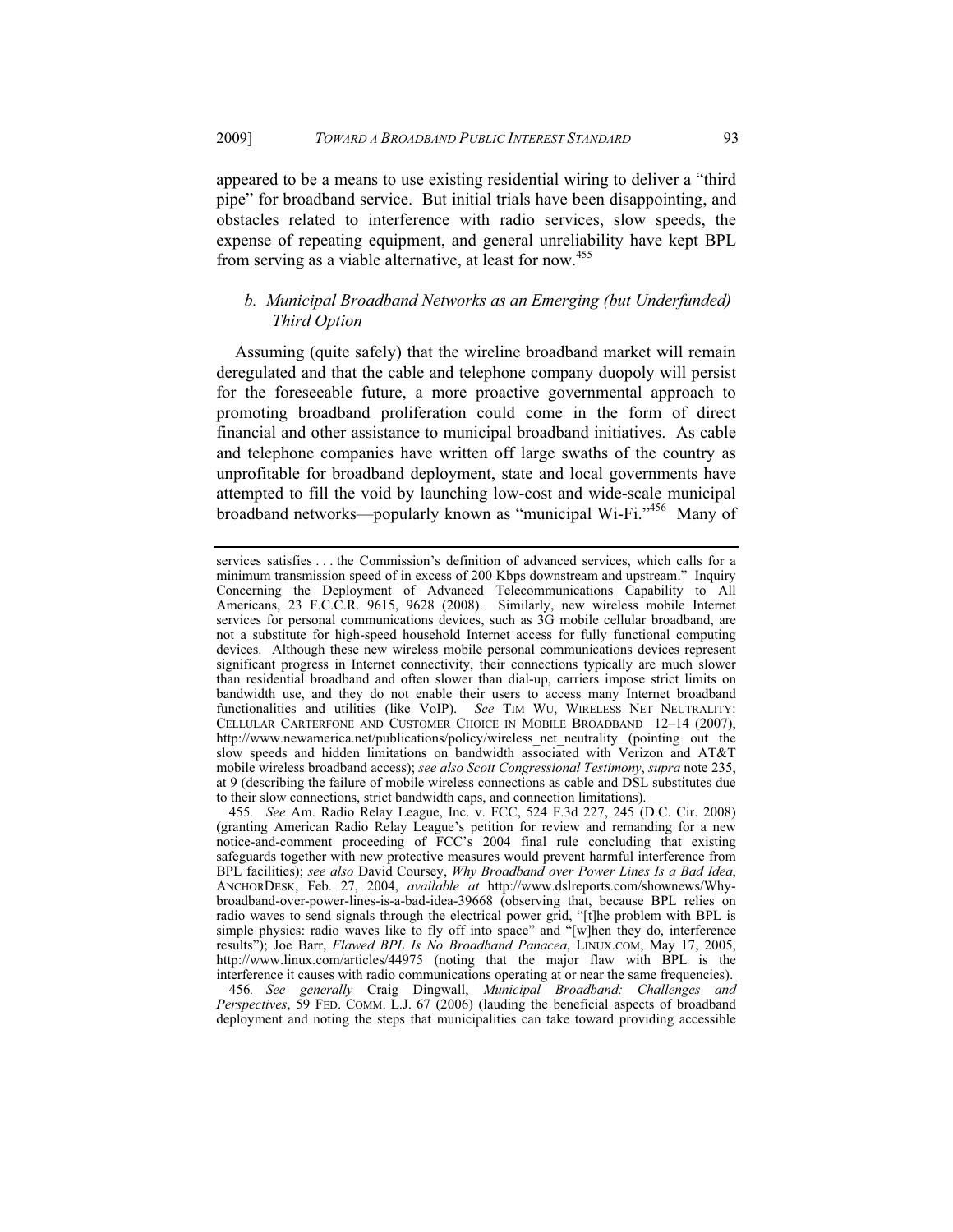these initial attempts failed because of economic and technical glitches.<sup>457</sup> For example, the City of Philadelphia's 2005 announcement that it would partner with major ISP Earthlink to blanket 135 square miles of metropolitan Philadelphia with free or low-cost broadband prompted many to hope that universal broadband service could be achieved in short order.<sup>458</sup> But the business model for the Earthlink–Philly partnership required the city only to provide free access to municipal rights of way and utility poles while Earthlink bore all of the build-out and maintenance costs with the expectation of realizing profits down the road. That model proved unrealistic, and reception and speed problems discouraged new subscribers.<sup>459</sup> Similar municipal Wi-Fi plans in Chicago, Houston, Miami, and San Francisco find themselves in a predicament similar to Philadelphia's.<sup>460</sup>

The latest iteration of municipal broadband projects appears to be faring better, but these projects require a significant amount of public funding. In Minneapolis and Portland, for example, the ISP partner agreed to build out

458*. See* Yao, *supra* note 457 (reporting EarthLink's failure to adhere to a contract that would have provided municipal Wi-Fi in Philadelphia).

459*. See* Urbina, *supra* note 414, at 2 (explaining that the failure of EarthLink to continue the municipal Wi-Fi project was due to unforeseen equipment issues, such as requiring more routers than predicted). Among other problems, effective deployment of the network required significantly more equipment than expected, drastically raising the costs for the project and ultimately rendering it unprofitable for Earthlink. *Id.* (explaining that underestimating the amount of routers required for the project was a major flaw in EarthLink's Wi-Fi plan).

broadband in their regions). Municipal "Wi-Fi," or wireless fidelity, operates by means of wireless transponders located throughout a geographic area that wirelessly connect computer and other digital equipment with compatible digital transceivers—devices that both receive and transmit signals. WiMAX is an emerging technology, sometimes referred to as "Wi-Fi on steroids," which allows a wireless network to be deployed over a large area, such as a neighborhood or subdivision, with fewer transponders and repeater stations than required by standard Wi-Fi deployments. *Id.* at 70–73.

<sup>457</sup>*. See, e.g.*, Deborah Yao, *Earthlink to Pull Plug on Philly's Wi-Fi*, MSNBC.COM, May 13, 2008, http://www.msnbc.msn.com/id/24598616/print1/displaymode/1098/ (explaining the economic and technical failures that led to the abandonment of a nearuniversal Wi-Fi project in Philadelphia); Urbina, *supra* note 414, at A10; Marguerite Reardon, *Facing Economic Realities of Muni Wi-Fi*, CNETNEWS.COM, May 3, 2007, http://news.cnet.com/Facing-economic-realities-of-muni-Wi-Fi/2100-7351\_3-6181058.html (detailing EarthLink's failure to complete contracts that would have provided municipal Wi-Fi in a number of major American cities).

<sup>460</sup>*. See id.* (describing how EarthLink's pullout also affected residents in San Francisco who would have received free citywide wireless); *see also* Jose Antonio Vargas, *Binary America: Split in Two by a Digital Divide*, WASH. POST, July 23, 2007, at C1 (noting that municipal Wi-Fi projects in Charleston, South Carolina, and San Francisco, California, also have struggled); *Chicago Scraps Plans for Citywide Wi-Fi*, MSNBC.COM, Aug. 28, 2007, http://www.msnbc.msn.com/id/20482568/ (depicting the shelving of a municipal broadband system in Chicago due to high costs and expected low demand); Reardon, *supra* note 457 (noting that some municipal broadband systems—such as those in Tempe, Arizona; Chaska, Minnesota; and Lompoc, California—have had trouble signing up new subscribers because of indoor coverage problems and other technical impediments).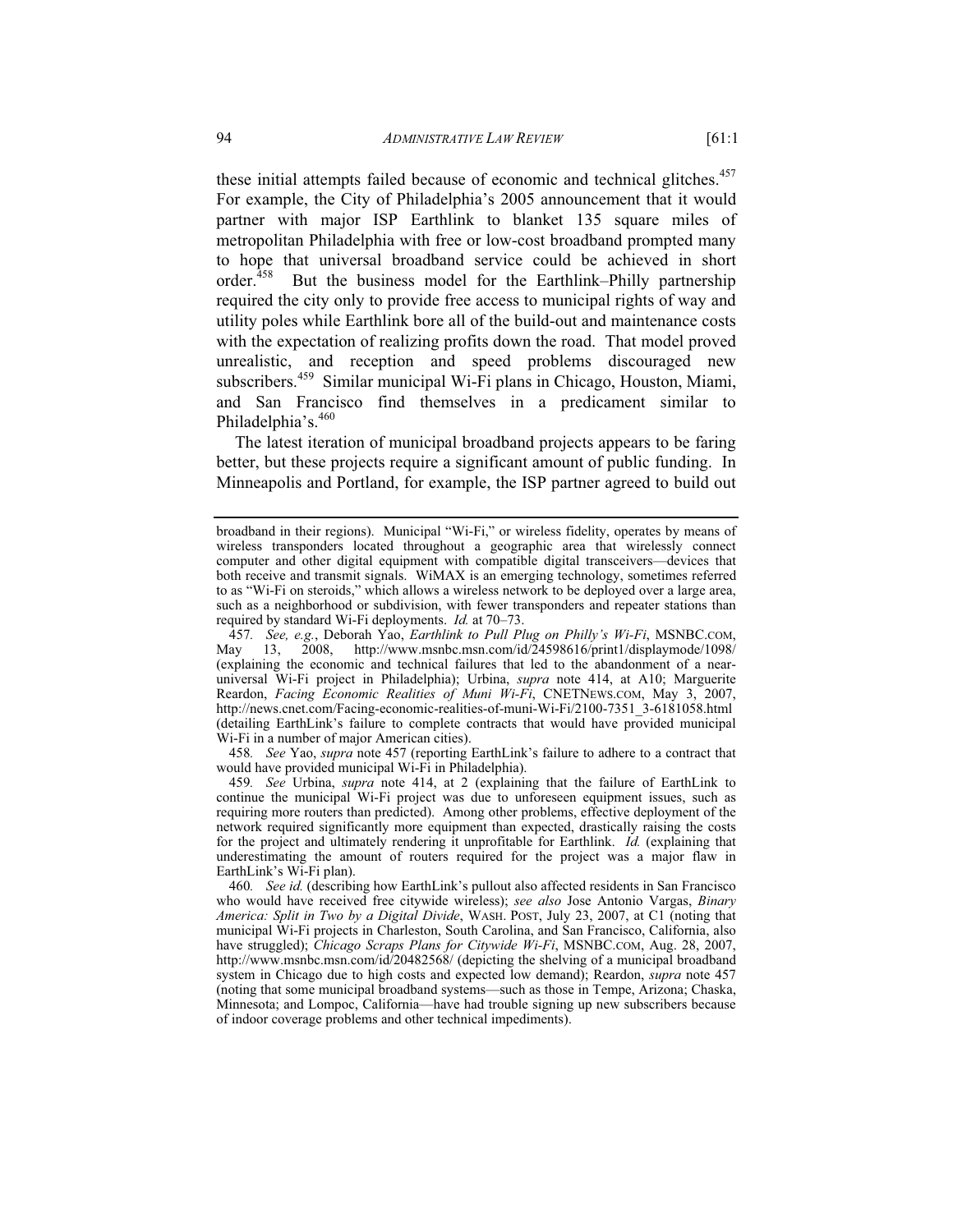a citywide broadband Wi-Fi network but only if the city served as an "anchor tenant," guaranteeing a significant amount of ongoing subscription revenue from municipal departments.<sup>461</sup> Whereas the initial failed Earthlink projects with Philadelphia and other cities demanded no financial commitment from the municipality, the new generation projects require the city to subsidize construction of the network and ensure its ultimate profitability by becoming its largest subscriber.<sup>462</sup> Facing budget deficits and public demands for more expenditures in traditional public safety and education initiatives, many municipalities have not been able to afford these investments in municipal broadband networks despite significant citizen demand.<sup>463</sup> The significantly wealthier suburban municipalities and relatively small cities, like Burbank, California, and Tempe, Arizona, have had more success in establishing their own tax-supported broadband networks.464 Less wealthy municipalities have not been as fortunate.

In the face of federal inaction, several states have launched initiatives to promote statewide broadband proliferation. For example, in December 2007, the California Public Utilities Commission allocated \$100 million over two years to broadband companies to build out service to underserved and unserved areas in the state.<sup>465</sup> Massachusetts initiated a similar program, committing \$40 million raised through state-bond financing for the direct subsidization of fiber networks, wireless towers, and other broadband infrastructure in areas of the state bypassed by commercial broadband carriers.466 Several other states, like Georgia, Kentucky, and

<sup>461</sup>*. See* Urbina, *supra* note 414, at A10 (reporting that the ISP in Minneapolis required the city to become an anchor tenant before agreeing to build a city network); *see also* Reardon, *supra* note 457 (defining the anchor tenant requirement as forcing the city into a contractual obligation to purchase an agreed-upon amount of service in exchange for the city network).

 <sup>462.</sup> Joanne Hovis, President of Columbia Telecommunication Corporation, said of the Minneapolis municipal-broadband project, which involves a residential Wi-Fi network overlay on a public safety network,

<sup>[</sup>T]he key thing there is that the city is paying a pretty substantial annual fee to the provider for those two networks. I think the difference between that and the models that were not successful is that . . . [i]n the Minneapolis case, the city is financing [buildout] as a tenant on the network.

*The Kojo Nnamdi Show: The Future of Municipal Broadband* (WAMU radio broadcast July 15, 2008) (transcript on file with author).

<sup>463</sup>*. See* Travis, *supra* note 446, at 1782–83 (discussing differing outcomes in larger cities versus wealthier and smaller municipalities).

<sup>464</sup>*. Id.*

 <sup>465.</sup> Press Release, California Public Utilities Commission, CPUC Promotes Broadband Service in Unserved Areas of California to Bridge Digital Divide (Dec. 20, 2007), http://docs.cpuc.ca.gov/published/news\_release/76879.htm. California's initiative, partly the result of a study of broadband at 10 Mbps upstream and downstream speeds—the minimum speed required for high-quality video, telemedicine, and other emerging bandwidth-dependent technologies. CAL. BROADBAND TASK FORCE, *supra* note 422, at 32.

<sup>466</sup>*. See* Scott Stafford, *Their Future Is Broadband*, BERKSHIRE EAGLE, Aug. 8, 2008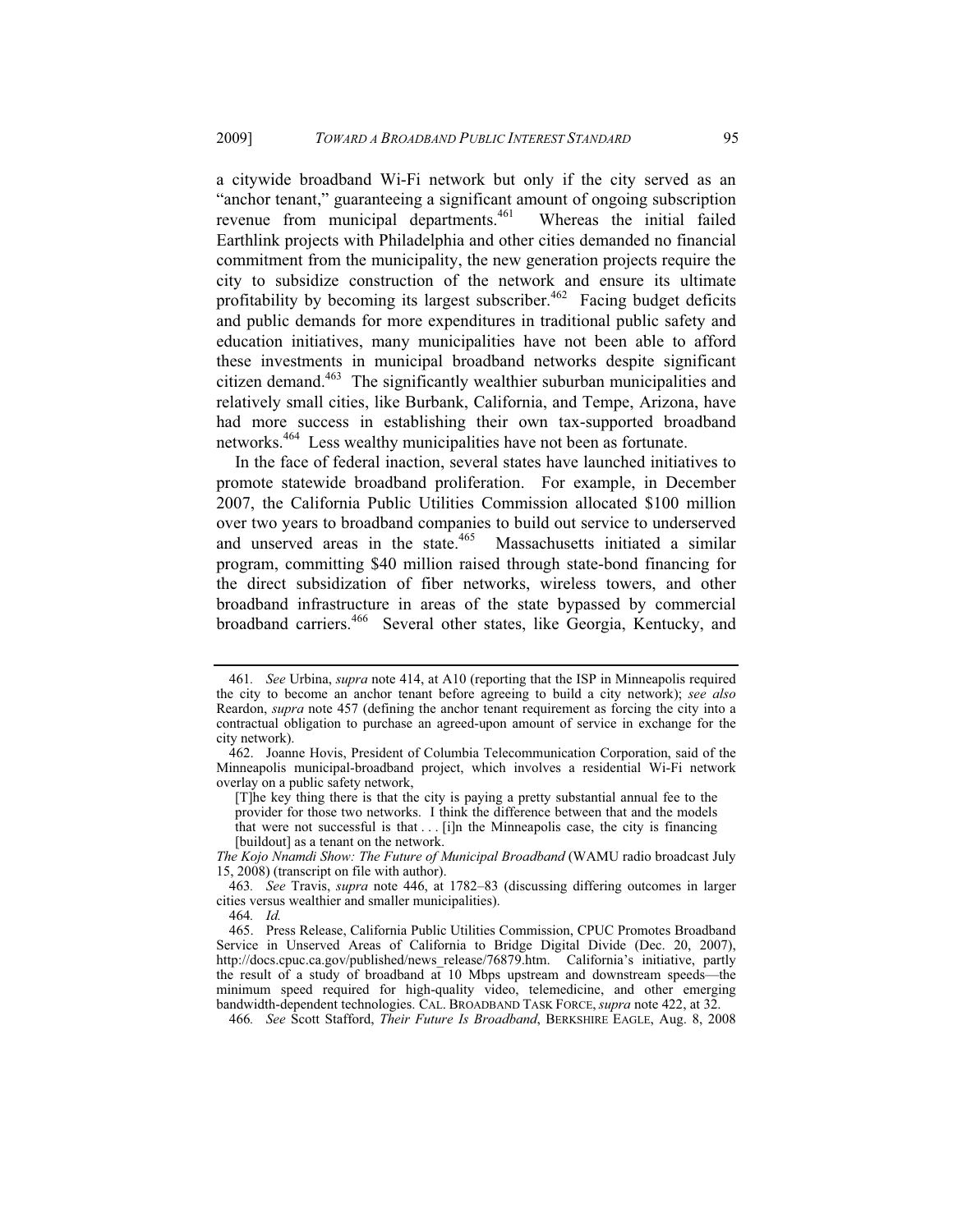Maine, have launched comparable, although less generously funded, initiatives to encourage broadband deployment.<sup>467</sup> As is the case with municipal Wi-Fi networks, most of the proactive state-level broadband proliferation programs are relatively modest in their objectives and scope, focusing on relatively low-speed broadband projects and not entailing the large-scale broadband infrastructure buildout required for universal access.<sup>468</sup> Some broadband is better than no broadband. But the local and state programs have been financially and logistically unable to achieve the deployment of very high-speed and low-cost broadband present in Canada and many Asian and European nations.<sup>469</sup>

## *c. Cable and Telephone Company Efforts to Thwart Public Networks*

In at least fifteen states, telephone and cable companies have applied their influence in state legislatures to pass laws that altogether prohibit or hamper local and state governments' efforts in deploying public broadband networks.<sup>470</sup> Take, for example, New Orleans, a city struggling to recover

<sup>(</sup>detailing state initiatives in Massachusetts that aim to make it more cost effective for ISP to bring broadband to areas lacking coverage).

<sup>467</sup>*. See* WINDHAUSEN, *supra* note 435, at 36–44 (describing, in detail, state initiatives to boost broadband proliferation).

<sup>468</sup>*. See id.* at 66 ("Unfortunately, the majority of state programs do not address the need to promote big broadband capability that will be necessary in the next few years."); *see also* CALIFORNIA EMERGING TECH. FUND, OVERVIEW, *available at also* CALIFORNIA EMERGING TECH. FUND, OVERVIEW, *available at*  http://www.cetfund.org/progress/overview/ (last visited Nov. 30, 2008) (describing relatively modest funding efforts by the state of California given the enormity of the challenge of proliferating broadband in the state).

<sup>469</sup>*. See* Travis, *supra* note 446, at 1787–94 (detailing the results of massive national investments in local broadband deployment in Canada, Sweden, South Korea, Japan, and other nations).

<sup>470</sup>*. See* Christopher Rhoads, *Cities Start Own Efforts to Speed Up Broadband*, WALL ST. J., May 19, 2008, at A1 (describing telephone and cable company efforts to prevent municipalities from entering the broadband business by claiming improper use of taxpayer funds and unfair competition); *see generally* Dingwall, *supra* note 456, at 85–87 (providing an excellent overview of state statutes barring municipalities from deploying broadband). Individual state restrictions vary from a complete prohibition on the provision of telecommunications services (including broadband) by political subunits to procedural and substantive requirements that are significant impediments. *See* ARK. CODE ANN. § 23-17-409 (Supp. 2007) (prohibiting government entities from providing any basic telecommunications services); COLO. REV. STAT. § 29-27-103 (2008) (prohibiting local governments from providing, directly or indirectly, telecommunications services (including broadband) to subscribers of cable television service); FLA. STAT. ANN. § 166.047 (West 2000) (requiring that telecommunications companies controlled by local government entities be subjected to the same local requirements applying to privately owned entities); IOWA CODE ANN. § 388.10 (West 2007) (prohibiting local government entities that provide telecommunications services from using general fund moneys or money generated from public utilities services to support the services, requiring payment of reasonable costs for use of city equipment, and imposing significant recordkeeping and certification requirements); LA. REV. STAT. ANN. §§ 45:844.43, 45:844.47–.49 (2007) (prohibiting the provision of telecommunications and advanced services by any local government unless the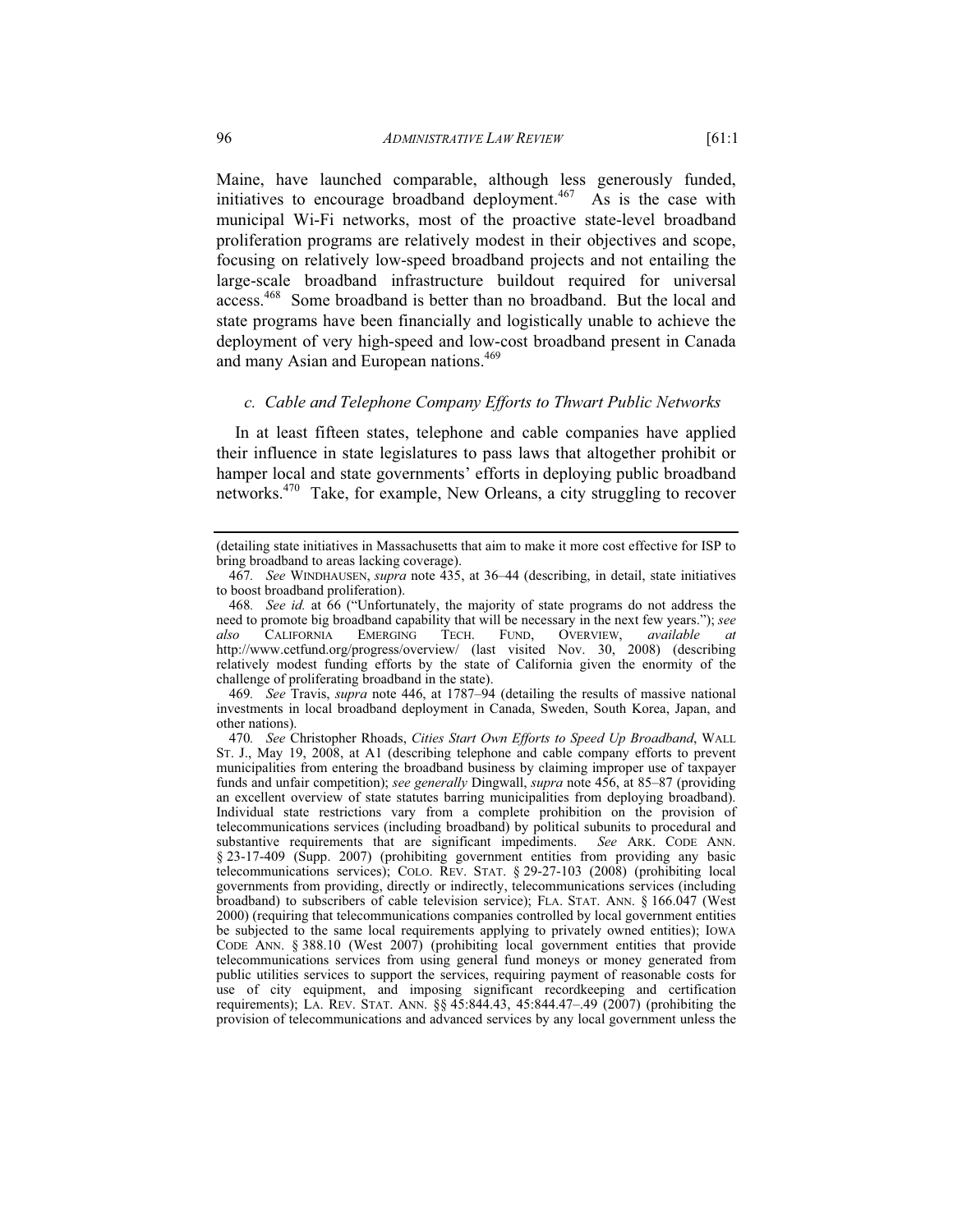economically and socially from the devastation of Hurricane Katrina, and more recently Hurricane Gustav. Once the local state of emergency is lifted, the city must reduce the already slow 512 Kbps download speed for an under-construction Wi-Fi network to 144 Kbps in compliance with the Louisiana law severely restricting the ability of municipalities to offer broadband services.<sup>471</sup>

Although § 253(a) of the 1996 Telecom Act proscribes state or local law that "may prohibit or have the effect of prohibiting the ability of any entity to provide any  $\dots$  telecommunications service,"<sup> $47\overline{2}$ </sup> the FCC has refused to enforce that prohibition against anticompetitive state and local laws advantaging cable and telephone companies. $473$  In 2004, the Supreme

471. See Marguerite Reardon, *New Orleans to Offer Free Wi-Fi*, CNETNEWS.COM, Nov. 29, 2005, http://news.cnet.com/New-Orleans-to-offer-free-Wi-Fi/2100-7351 3-5975845.html http://news.cnet.com/New-Orleans-to-offer-free-Wi-Fi/2100-7351\_3-5975845.html (describing the need to reduce download and upload speeds in New Orleans to comply with a state law that restricts Internet speeds on services provided by municipalities).

 472. 47 U.S.C. § 253(a) (2000). The 1996 Telecom Act authorized the FCC to preempt enforcement of any state or local statute that contravened § 253(a). *Id.* § 253(d).

473*. See* Public Util. Comm'n of Tex., 13 F.C.C.R. 3460, 3547 (1997) (concluding that the definition of "entity" in  $\S 253$  does not encompass a state's political subdivisions,

government satisfies numerous conditions, including a comprehensive feasibility study); MO. ANN. REV. STAT. § 392.410 (Supp. 2007) (prohibiting government entities from providing telecommunications services for which a certificate of service authority is required to the public or to telecommunications providers); NEV. REV. STAT. ANN. § 268.086 (2007) (prohibiting the governing body of an incorporated city that has a population of over 25,000 from selling telecommunications services to the public and providing strict conditions for the purchase or construction of telecommunications facilities); PA. CONS. STAT. ANN. § 3014 (2005) (prohibiting political subdivisions of the state from providing telecommunications services to the public for compensation unless the subdivision sends a written request to the local exchange telecommunications company serving the area and it or one of its affiliates has not agreed to provide the services requested within two months); S.C. CODE ANN. § 58-9-2620 (Supp. 2007) (prohibiting the use of non-telecommunications revenue sources to subsidize the cost of providing telecommunications services and requiring the imputation of costs that nongovernmental entities incur in computing the cost of providing services and the rates charged); TENN. CODE ANN. §§ 7-52-401 to -407, -601 to -611 (2005) (noting that any municipality that operates an electric plant can own and operate it for the provision of telecommunications services but cannot provide subsidies for it; however, the municipality cannot provide for telecommunications services within the service area of an existing telephone cooperative with fewer than 100,000 lines, and municipalities that operate electric plants as described in § 7-52-401 may offer cable and Internet services if certain procedures, such as maintaining separate accounting and recordkeeping for such services, are satisfied); TEX. UTIL. CODE ANN. §§ 54.201–02, 54.205 (Vernon 2007) (prohibiting municipalities from offering the public telecommunications services by prohibiting issuance of the requisite certificate to a municipality); UTAH CODE ANN. §§ 10-18-201 to -204 (2007) (requiring that the municipality hold a public hearing, conduct a feasibility study, hold another public hearing, and adopt by resolution the feasibility study before the municipality can provide to anyone cable television services or public telecommunications services); VA. CODE ANN. §§ 15.2-2160, 56-265.4:4 (2008) (requiring that a locality obtain a certificate before it can provide telecommunications services and outlining the factors considered by the municipality before such certificates are granted); WASH. REV. CODE ANN. § 54.16.330 (2006) (allowing public utility districts to own and operate telecommunications facilities for the district's internal needs but prohibiting the sale of such services to public).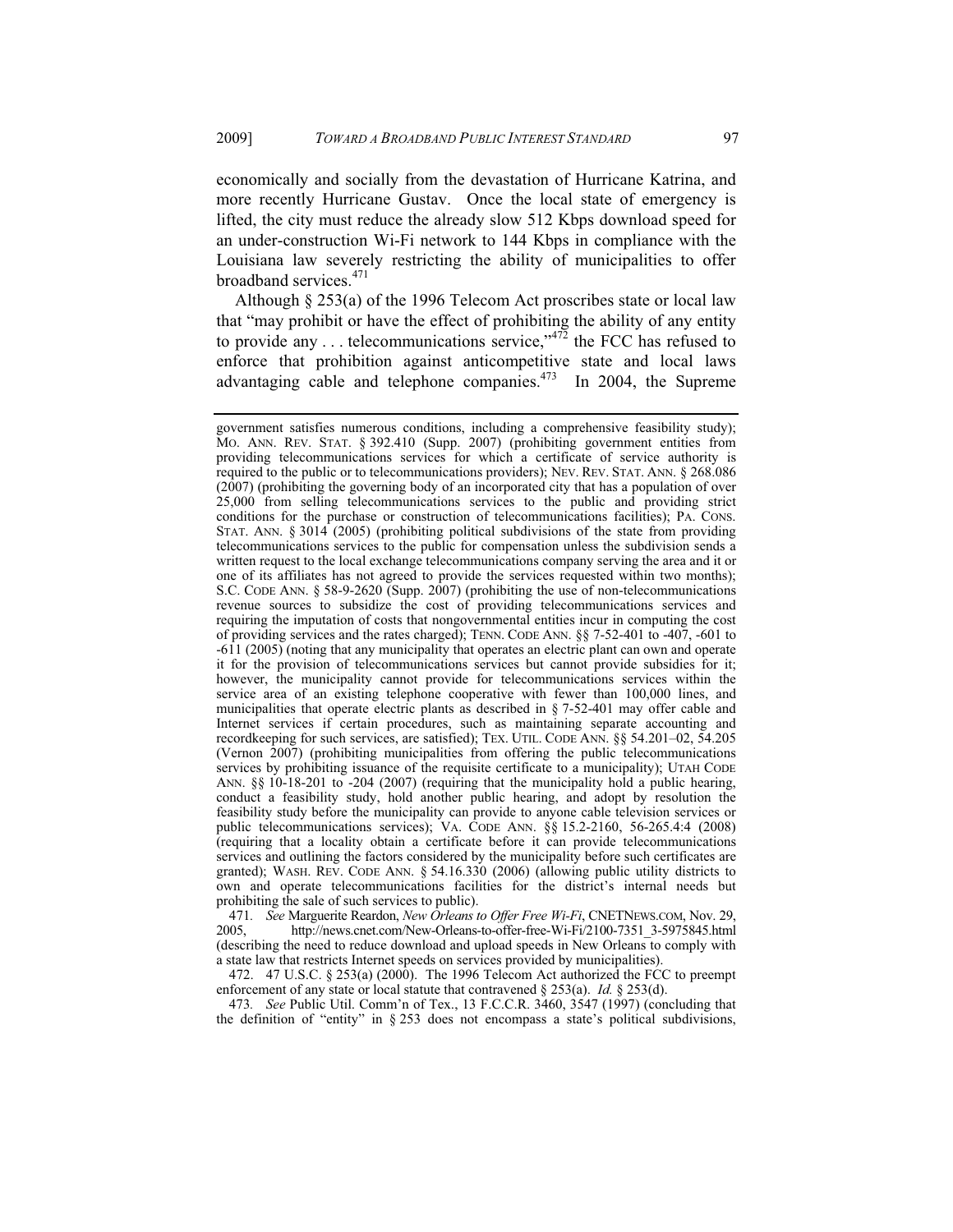enacted as a result of intensive lobbying by cable and telephone companies that prohibits political subdivisions of the state from providing telecommunications services.<sup>475</sup> The Court ruled that  $\S$  253 does not "affect the power of States and localities to restrict their own (or their political inferiors') delivery of telecommunications services."<sup>476</sup> This decision emboldened cable and telephone broadband carriers to enforce existing anticompetitive state statutes and pursue new enactments in states without such statutes.<sup>477</sup>

Cable and telephone companies also have started filing lawsuits against municipalities launching public Wi-Fi or wireline broadband networks. Those suits claim that the broadband projects are an improper use of revenue, constituting unfair competition and inappropriate local governmental intervention in an inherently private, commercial enterprise.<sup>478</sup> The companies also have argued that municipalities that own or lease their own broadband networks would easily succumb to the temptation of giving their networks preferential treatment, thereby putting private carriers at a competitive disadvantage.<sup>479</sup>

These arguments are weak in several respects. First, most of the municipalities that opted to build out their own networks did so because

476*. See Nixon*, 541 U.S. 125. The Court concluded, in part, that "any entity" in § 253(a) did not encompass a state's subdivisions and that a state therefore could prohibit counties, cities, and other political subordinates from offering telecommunications services. *Id.* at 135–37; *see also* Time Warner Telecom of Or., LLC v. City of Portland, 452 F. Supp. 2d 1084, 1096 (D. Or. 2006) (concluding that § 253(a) of the 1996 Telecom Act did not preempt the city of Portland from selling telecommunications services, including broadband, to public schools and other municipalities).

477*. See* Travis, *supra* note 446, at 1765–72 (discussing state law restraints on universal broadband).

478*. See* Rhoads, *supra* note 470 (describing Comcast Cable suit against Chattanooga, Tennessee, alleging improper tax expenditures and unfair competition).

479*. Id*.; Eric Bangeman, *Community Broadband Act Would Overturn Bans on Municipal Broadband*, ARS TECHNICA, Aug. 3, 2007, http://arstechnica.com/news.ars/post/20070803-community-broadband-act-would-overturnbans-on-municipal-broadband.html; *see, e.g.*, Comcast v. Elec. Power Bd., No. 08-0291, slip op. at 1–3 (Tenn. Ch. Ct. July 11, 2008) (notice of appeal), *available at*  http://media.timesfreepress.com/docs/2008/07/memorandum\_opinion%20and\_order.pdf, *appeal filed sub nom.* Notice of Appeal, Tenn. Cable Telecomms. Ass'n v. Elec. Power Bd. of Chattanooga, No. 07-2145 (Tenn. Ch. Ct. July 28, 2008), http://media.timesfreepress.com/docs/2008/07/Stamped\_Notice\_of\_Appeal.pdf.

thereby allowing states to restrict the ability of subordinate government entities to provide telecommunications services).

<sup>474. 541</sup> U.S. 125 (2004).

<sup>475</sup>*. See* MO. REV. STAT. § 392.410(7) (prohibiting government entities from providing telecommunications services for which a certificate of service authority is required to the public or to telecommunications providers); *Nixon*, 541 U.S. 125 (upholding the statute). For an excellent examination of the constitutional and political context of the *Nixon* case, see Travis, *supra* note 446, at 1728–37.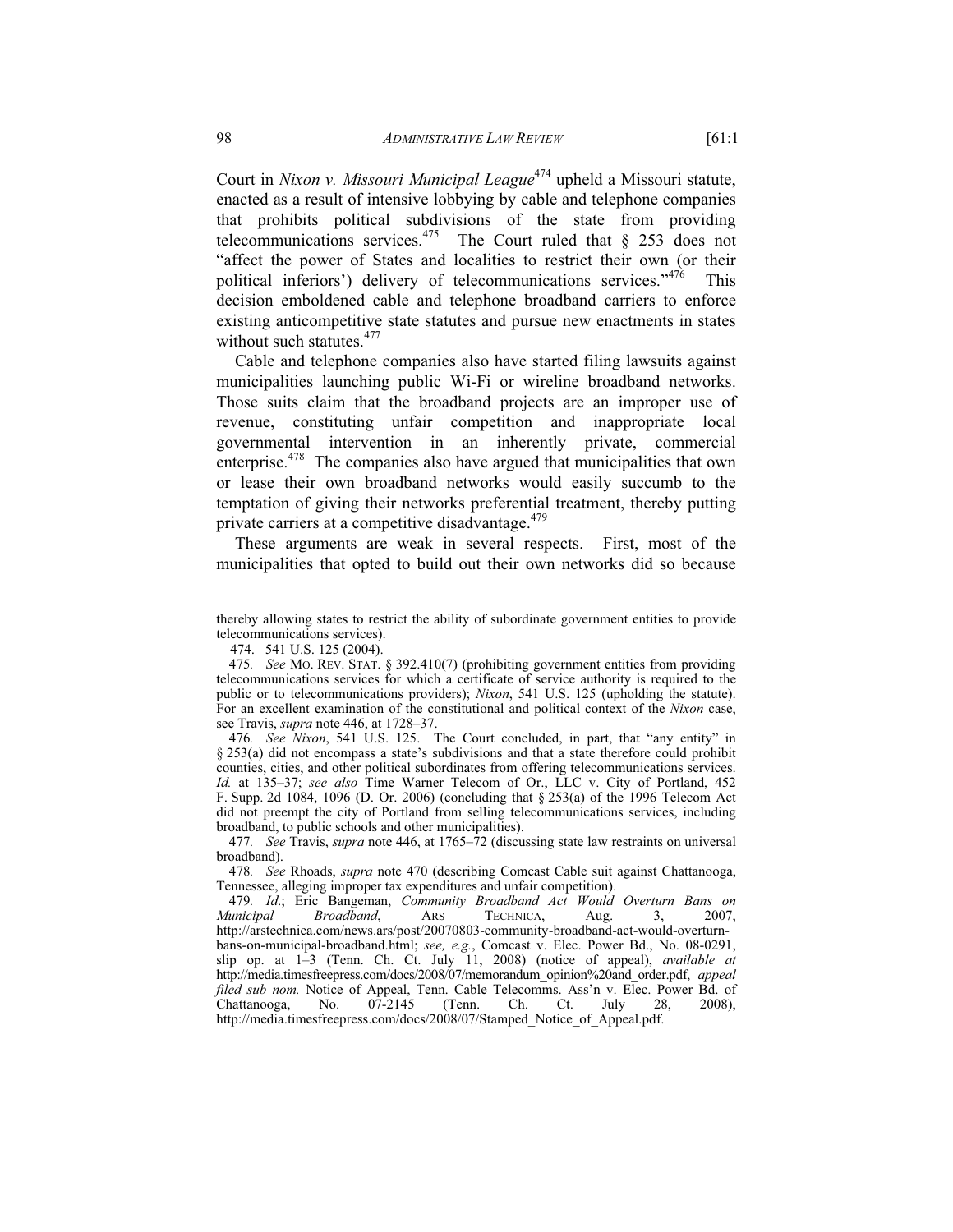for-profit carriers had refused to offer broadband service to their residents due to concerns about profitability.<sup>480</sup> Additionally, even where a municipal Wi-Fi system would run parallel to a private broadband network (i.e., fiber-optic or coaxial cable), it is most likely that the two services would cater to different segments of the market by delivering materially different products—fiber or cable providing more expensive and higher speed broadband, and Wi-Fi providing very inexpensive or even free Internet access at relatively low speeds. Moreover, there is nothing new with local governments offering services in competition with private providers. If it were inappropriate for government to compete with forprofit enterprises, then the government would need to cease its provision of public variants of healthcare, education, library services, transportation, parking, housing, police, and power generation.<sup> $481$ </sup> In addition, in offering these services, it is well within the public interest to pass along to citizens any cost savings resulting from public ownership of the resource at hand. It is ironic that the telephone and cable companies have been so forcefully pursuing regulatory and judicial restraints on municipal broadband deployment when, in all other contexts, they are vehement opponents of regulatory constraints.<sup>482</sup>

In sum, in addition to significantly increasing its direct financial support for broadband deployment, the federal government should enact legislation lifting all protectionist, anticompetitive state and local legal restrictions on

<sup>480</sup>*. See* Rhoads, *supra* note 470 (discussing experience in Chattanooga, Tennessee, and noting that cable and telecom companies focus most their efforts on larger U.S. cities); *see also*  Arik Hesseldahl, *Bringing Broadband to Rural America*, BUSINESSWEEK.COM, Sept. 18, 2008, http://www.businessweek.com/print/technology/content/sep2008/tc20080917\_797892.htm (discussing how lack of profitability has deterred broadband providers from deploying broadband in low-density areas).

 <sup>481.</sup> For expanded versions of these and other arguments against cable and telephone company efforts to thwart municipal broadband projects, see Jon Leibowitz, Comm'r, Fed. Trade Comm'n, Remarks to the National Association of Telecommunications Officers and Advisors (Sept. 22, 2005), *available at* Advisors (Sept. 22, 2005), *available at*  http://www.ftc.gov/speeches/leibowitz/050922municipalbroadband.pdf. Memorably, Commissioner Leibowitz said, "To put this in context, imagine if Borders and Barnes & Noble, claiming it was killing their book sales, asked lawmakers to ban cities from building libraries. The legislators would laugh them out of the State House." *Id.* 

 <sup>482.</sup> Nevertheless, should neutralizing any competitive advantages of municipalities providing broadband service be necessary, states can adopt legislation designed to ensure fair competition between private and public providers of broadband services instead of implementing statutory bans or severe restrictions on municipal broadband. For example, regulations could be promulgated requiring municipal broadband projects to abide by certain rules preventing below-cost pricing funded by cross-subsidies with other municipal projects, financial reporting and transparency, fair cost imputation for use of public rights of way, and other rules designed to mitigate competitive advantages. For a detailed analysis of options for neutralizing any competitive advantages on municipal broadband projects, see Dingwall, *supra* note 456, at 98–100 (providing a detailed analysis of options for neutralizing any competitive advantages on municipal broadband projects).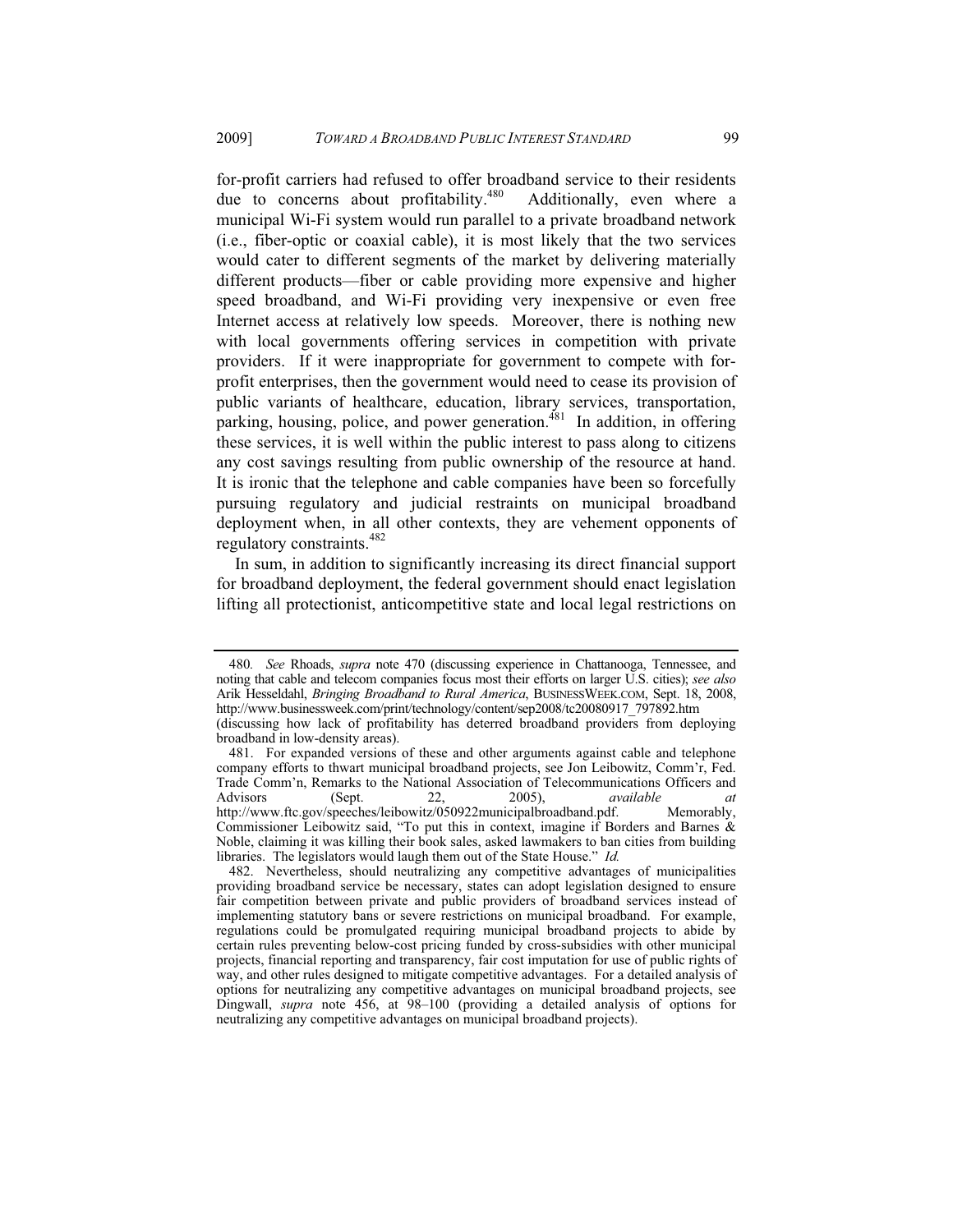the building of broadband networks by municipalities and other government entities.

### *4. Supporting Demand-Side Digital Literacy Programs*

Not everyone with access to residential broadband service and enough money to afford it subscribes. In the July 2008 Pew Internet & American Life Project survey of residential broadband adoption, 33% of non-Internet users—with a median age of 61 and more than twice as likely to live in low-income households than Internet users—responded that they are not interested in using the Internet.<sup>483</sup> Among users of low-speed, dial-up Internet access, 19% said that nothing, including residential availability at low subscription rates, would persuade them to migrate from dial-up to broadband service.<sup>484</sup> Vint Cerf, known popularly as the "father of the Internet," responded to the survey results by theorizing that "[s]ome residential users may not see a need for higher speeds because they don't know about or don't have ability to use high speeds."<sup>485</sup> In other words, some offline Americans do not know what they are missing.

To address the lack of awareness or even fear of new technology in certain population sectors, a number of nations at the top of the OECD broadband rankings have successfully incorporated demand-side promotion of broadband and digital literacy as a key component of proactive national strategies to promote broadband universality. Fourth-ranked South Korea, for example, passed national legislation creating the Korea Agency for Digital Opportunity and Promotion, which in turn devised and implemented a national program to educate South Koreans on the use of broadband Internet service.<sup>486</sup> South Korea's digital literacy programs aggressively deployed training resources as well as equipment across the nation's schools to train children from all socioeconomic strata on intelligent broadband use as early in their academic careers as possible.<sup>487</sup> The nation's programs also deployed training and equipment resources to reach individuals who may be especially prone to isolation and reticence to

 <sup>483.</sup> PEW 2008 BROADBAND REPORT, *supra* note 233, at iii.

<sup>484</sup>*. Id.* According to the Pew Report, 62% of dial-up users replied that they are not interested now in switching to broadband, but 35% of those respondents explained that high broadband prices prevent their migration to broadband, and 14% explained that broadband service is not available to their household. *Id.*

<sup>485</sup>*.* Anick Jesdanun, *Many Dial-Up Users Don't Want Broadband*, TIME.COM, July 3, 2008, http://www.time.com/time/business/article/0,8599,1819972,00.html. Cerf explained, "My enthusiasm for video conferencing improved dramatically when all family members had MacBook Pros with built-in video cameras, for example." *Id.*

<sup>486</sup>*. See* JAYAKAR & SAWHNEY, *supra* note 424, at 5.

<sup>487</sup>*. Id.* (noting that South Korea's demand-side initiatives are so extensive that "as many as 10 million South Koreans may fall into the disadvantaged categories targeted by the digital literacy programs").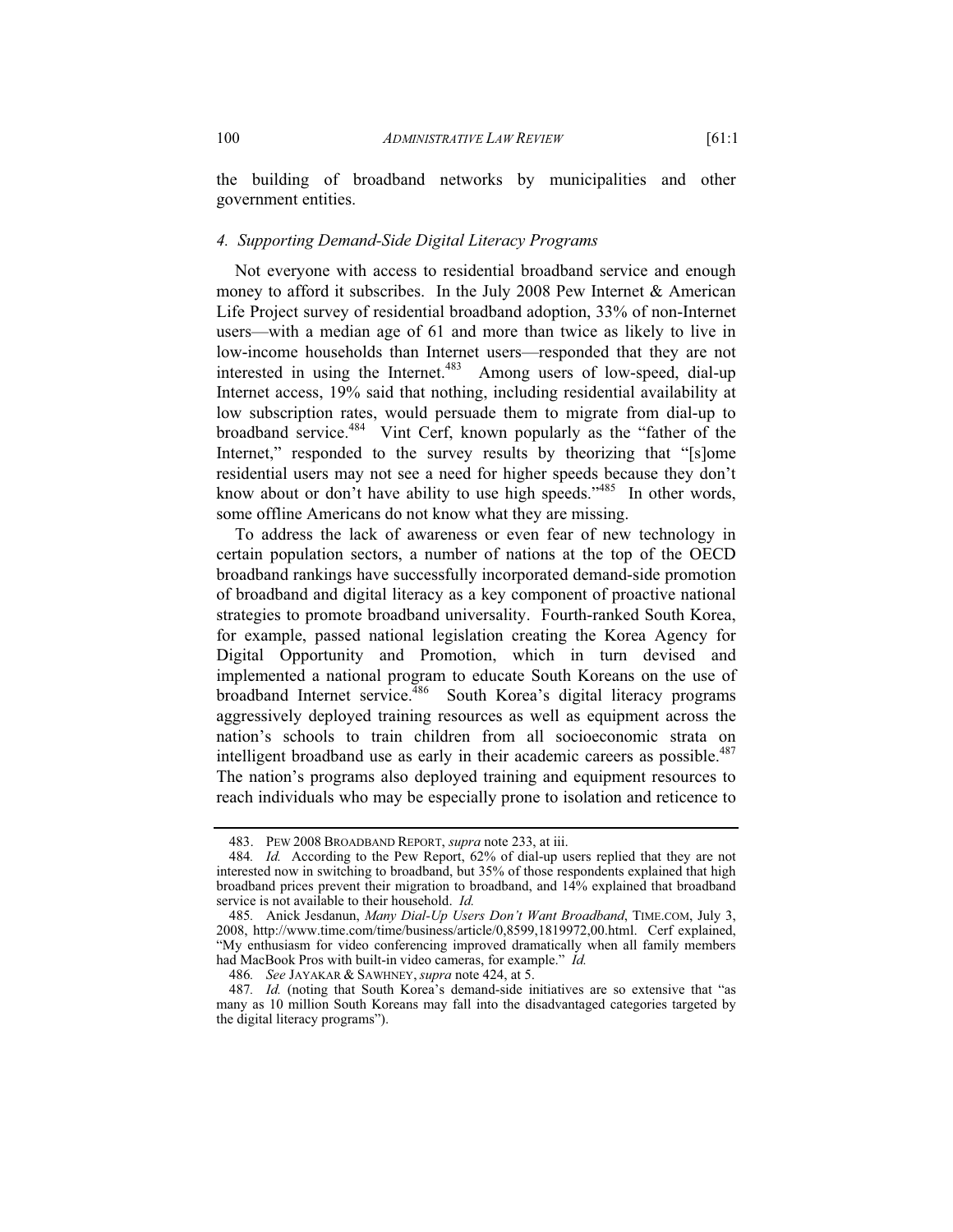adopt new technologies, including stay-at-home mothers, older citizens, military personnel and veterans, and the disabled.<sup>488</sup> Japan and the United Kingdom also have funded national digital literacy programs to spur broadband proliferation by cultivating awareness and demand.<sup>489</sup>

Other nations' demand-side broadband awareness programs are reminiscent of the United States' own efforts in the 1930s to catalyze demand for electricity. Although much of rural America was left unserved by private electric utilities that viewed service in those areas as economically infeasible, many of these communities remained unconvinced that they needed electric service at all.<sup>490</sup> Regarding electric service as not only a convenience but an imperative for innovation and economic and social growth, President Franklin Roosevelt signed into law the 1936 Rural Electrification Act. That Act created the Rural Electrification Administration, tasked in part with increasing the demand for electricity in unserved areas and administering a heavily subsidized federal loan program for new rural electric cooperatives.<sup>491</sup>

Although a few state-level broadband initiatives in the United States have incorporated modest digital literacy programs to promote more interest in broadband in low-adoption communities, there are no comprehensive digital literacy programs supported by the federal government.492 Federal demand-side support could be in the form of grants to nonprofit organizations, public schools and libraries, and similar entities, for the creation of localized broadband awareness and digital literacy programs. It also could take the form of a centralized federal effort to educate children and adults on broadband use, especially the resources

<sup>488</sup>*. Id.*

<sup>489</sup>*. See* ROBERT D. ATKINSON ET AL., INFO. TECH.&INNOVATION FOUND., EXPLAINING INTERNATIONAL BROADBAND LEADERSHIP 37–40 (2008), http://www.itif.org/files/ExplainingBBleadership.pdf.

<sup>490</sup>*. See* Joel A. Youngblood, Note, *Alive and Well; The Rural Electrification Act Preempts State Condemnation Law:* City of Morgan City v. South Louisiana Electric Coop. Ass'n, 16 ENERGY L.J. 489, 491–92 (1995) (discussing history and demand-side objectives of federal electrification initiatives during the 1930s).

<sup>491</sup>*. See* Rural Electrification Act of 1936, 7 U.S.C. §§ 901–918 (2006); *see also*  SHLAES, *supra* note 429, at 175 (noting that among Roosevelt's goals was "to *increase the use* of electricity in all homes, providing Americans with a better standard of living" (emphasis added)).

 <sup>492.</sup> For example, the "e-NC Authority" broadband initiatives in North Carolina and the "ConnectKentucky" program in Kentucky encompass plans to educate lowadoption communities in broadband resources and use. *See* North Carolina e-NC Authority, Who We Are, http://www.e-nc.org/whoweare.asp; About ConnectKentucky, http://www.connectkentucky.org/about\_us/ (last visited Feb. 20, 2009). ConnectKentucky, and its new national umbrella organization ConnectedNation, have "employees [who] fan out to small towns and rural areas and hold meetings where they demonstrate the benefits of broadband . . . . For instance, they'll show parents better ways to communicate with teachers and brainstorm ways to use broadband in local institutions." Hesseldahl, *supra* note 480, at 2.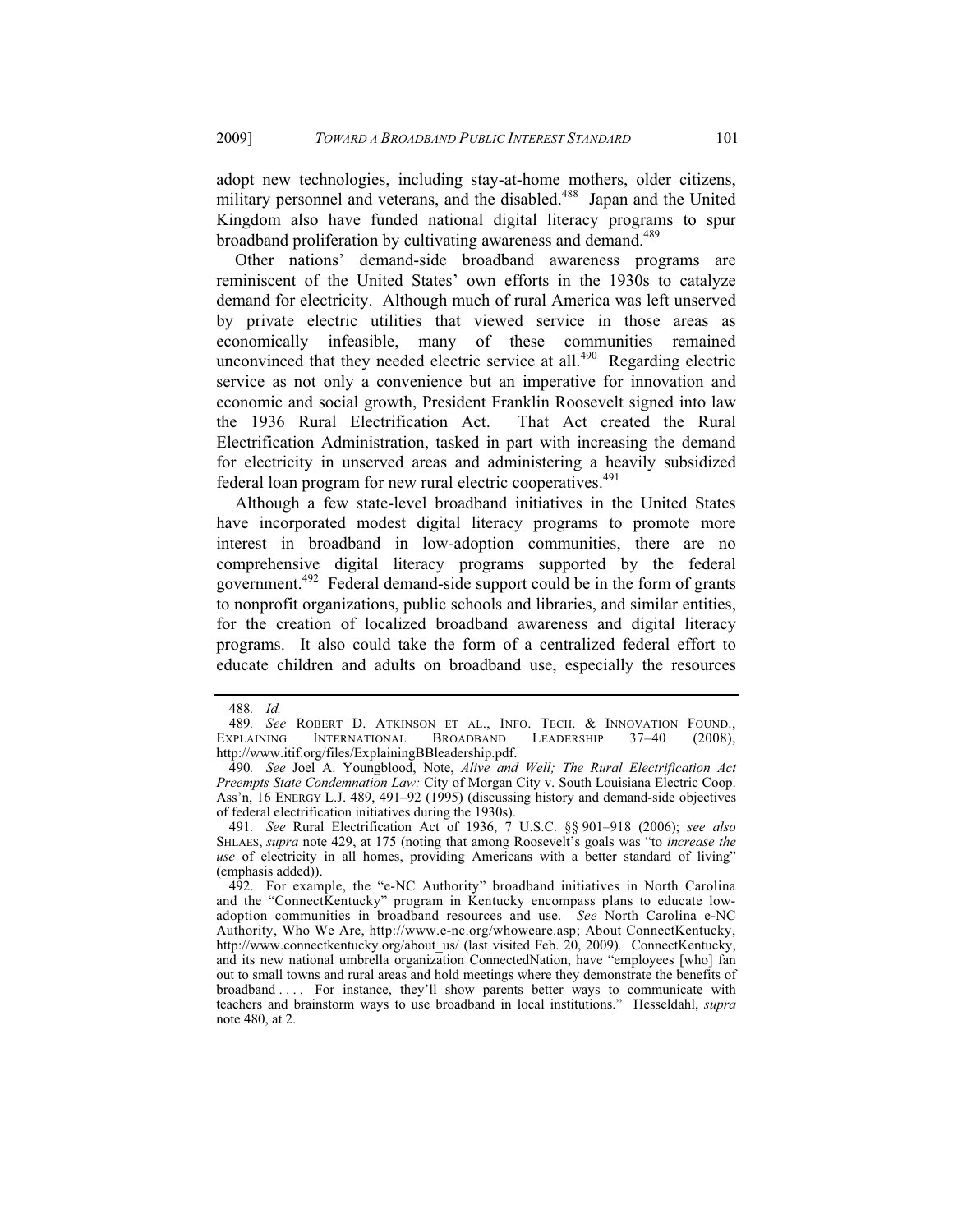available through broadband related to political information and democratic involvement. Such efforts can be part of, or run parallel to, information literacy programs already implemented by the National Institute for

Literacy. That federal agency—in partnership with the Departments of Education, Labor, and Health and Human Services—promotes the improvement of reading skills of children and adults, with the intention of cultivating a more informed and engaged citizenry.<sup>493</sup>

# *5. More Federal Research Support, Better Data Collection, and Better Spectrum Management*

A more aggressive federal role in broadband proliferation also should attend to improvements in the interrelated areas of technological research, data collection, and efficient spectrum utilization. Although the United States for many decades was the international leader in public and private telecommunications-oriented research and development, it has fallen behind. For example, the European Union spends upward of \$13.5 billion per year in public and private telecommunications-oriented research and development, whereas the United States now spends between \$250 million and \$350 million.<sup>494</sup> The National Research Council recently issued a report tracking the steep decline in American telecommunications research and development, concluding that "[w]ithout an expanded investment in research, ... the nation's position as a leader is at risk." $495$ 

As noted above, the failure of the FCC to collect comprehensive and reliable data on broadband penetration throughout the nation has hampered efforts to catalyze the government's response to delays in broadband proliferation. The FCC's practice was to treat an entire zip code as broadband-deployed even if it contained only one Internet connection at a speed as slow as 200 Kbps (which is too slow for many current applications). That allowed the FCC to claim that 99% of the nation had broadband availability<sup>496</sup>—a claim that FCC Commissioner Deborah Tate conceded was "something of a running joke."<sup>497</sup> The FCC in June 2008

 <sup>493.</sup> National Institute for Literacy, http://www.nifl.gov.

 <sup>494.</sup> WINDHAUSEN, *supra* note 435, at 33.

 <sup>495.</sup> COMM. ON TELECOMMS. RESEARCH AND DEV., NAT'L RESEARCH COUNCIL, RENEWING U.S. TELECOMMUNICATIONS RESEARCH 1 (Robert W. Lucky & Jon Eisenberg eds., 2006), http://www.citi.columbia.edu/conferences/telecomRD/lucky\_report.pdf. The National Research Council advises that "[a] strong, effective telecommunications R&D program for the United States will require a greater role for government-sponsored and university research." *Id.* at 2.

<sup>496</sup>*. See* FCC HIGH-SPEED ACCESS REPORT, *supra* note 452.

<sup>497</sup>*. See* Matthew Lasar, *Joke's Over: FCC Adopts New Broadband Penetration Metrics*, ARS TECHNICA, June 15, 2008, http://arstechnica.com/news.ars/post/20080615 jokes-over-fcc-establishes-new-broadband-measurement-system.html.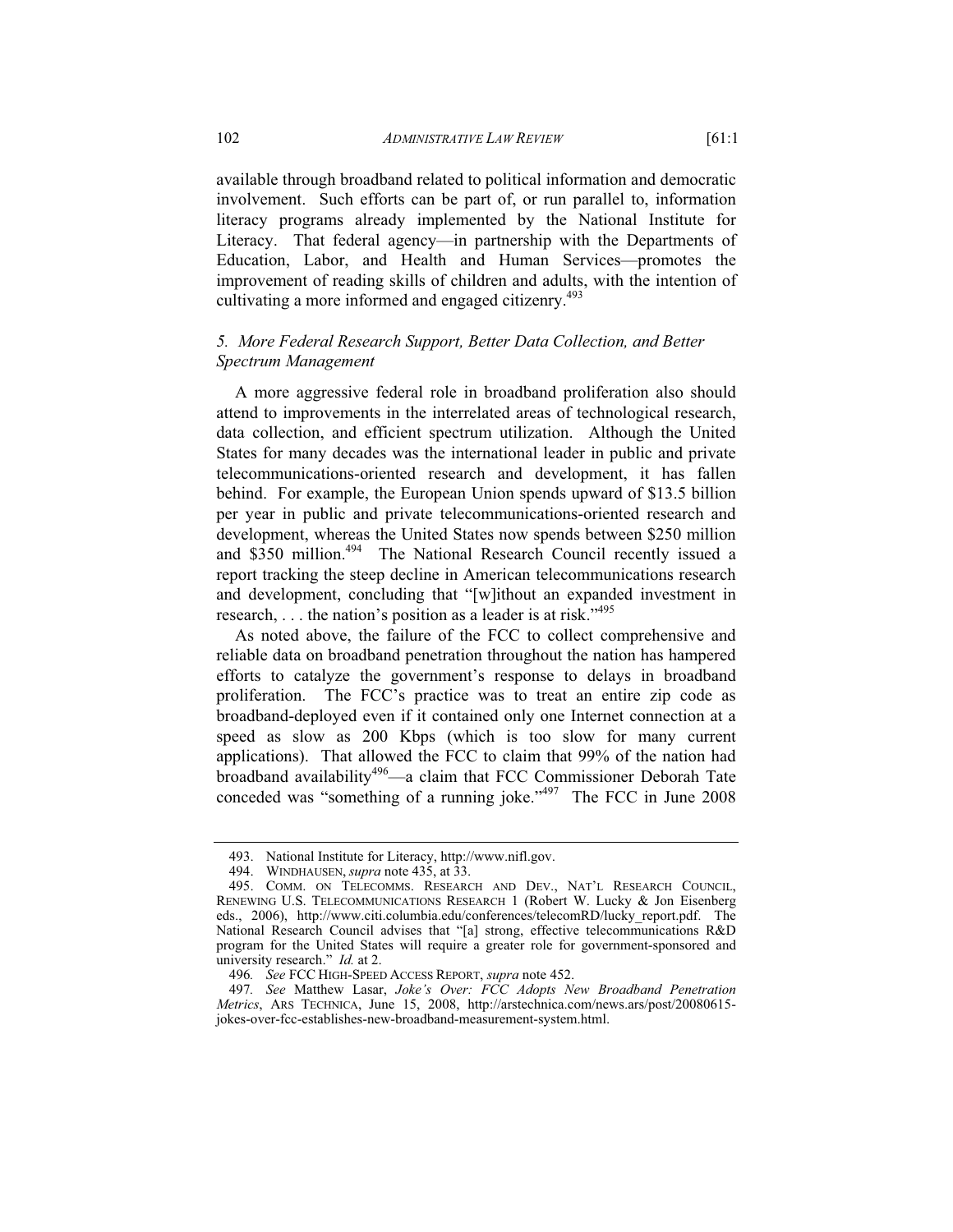promulgated a new data collection system that will require ISPs to report broadband service on the basis of census tracts, which are typically much smaller than zip code, and to report the speed of broadband service offered according to tiers, with basic broadband defined as between 768 Kbps and 1.5 Mbps.<sup>498</sup> Although these modifications were positive steps and overdue, the data collected under the new system remains thin. For example, the FCC will not collect any pricing data from ISPs. Such data could be compared with census household income figures, as well as the more granular penetration and speed data for detailed examinations of broadband affordability and the tipping points at which specific kinds of households opt to subscribe to broadband.<sup>499</sup>

Finally, a more aggressive federal approach to broadband proliferation should include a comprehensive effort to improve the efficiency of federal spectrum allocations. The FCC currently is exploring the use of unused or "white spaces" between broadcast television channels for unlicensed wireless services, including wireless broadband devices.<sup>500</sup> It also launched an auction in January 2008 for spectrum in the 700 MHz band vacated by broadcasters as part of the transition to digital transmission.<sup>501</sup> Despite these initiatives to render more spectrum for broadband use, the new spectrum locations may still be inadequate to meet the demands of next-

<sup>498</sup>*. See* Development of Nationwide Broadband Data to Evaluate Reasonable and Timely Deployment of Advanced Services to All Americans, 23 F.C.C.R. 9691 (2008). Among other reforms, the FCC revised Form 477, through which broadband Internet service providers report the services they make available to the public, to require reporting of broadband service at a much more granular level—census tract instead of zip code—and to report download and upload speeds available in those areas. *Id.* at 9692–93.

 <sup>499.</sup> FCC Commissioner Jonathan Adelstein criticized the exclusion of pricing data in the new data collection scheme in a separate statement: "Particularly given the growing evidence that citizens of other countries are getting a much greater broadband value, in terms of price per megabit, it is regrettable that the Commission misses an opportunity to collect useful information about the actual prices available to American consumers." *Id.* at 9767 (Adelstein, Comm'r, concurring in part).

 <sup>500.</sup> Unlicensed Operation in the TV Broadcast Bands, 19 F.C.C.R. 10,018 (2004). This still-open proceeding has been delayed by broadcaster-led disputes concerning the potential of interference and broadcast signal degradation as a result of the use of wireless devices in broadcast-adjacent frequencies. *See* SASCHA D. MEINRATH & MICHAEL CALABRESE, NEW AM. FOUND., UNLICENSED "WHITE SPACE DEVICE" OPERATIONS ON THE TV BAND AND THE MYTH OF HARMFUL INTERFERENCE 3–4 (2008), http://www.newamerica.net/files/WSDBackgrounder.pdf; *see also* Ted Hearn, *Out of the Blue: Vacant Channels Could Fuzz Up Free TV; Broadcasters See Red over White Spaces*, MULTICHANNEL NEWS, Nov. 5, 2007, at 20 ("The NAB insists that sharing the broadcast band would imperil over-the-air television because signal interference would be rampant and unstoppable, as unlicensed users wouldn't have to answer to anyone—including the FCC.").

<sup>501</sup>*. See* Chloe Albanesius, *Verizon, AT&T Win Spectrum; Google Bluffs*, PCMAG.COM, Mar. 20, 2008, http://www.pcmag.com/article2/0,2817,2277767,00.asp (noting that the 700 MHz auction "raised a record \$19.59 billion," with Verizon and AT&T winning most of the auctioned licenses).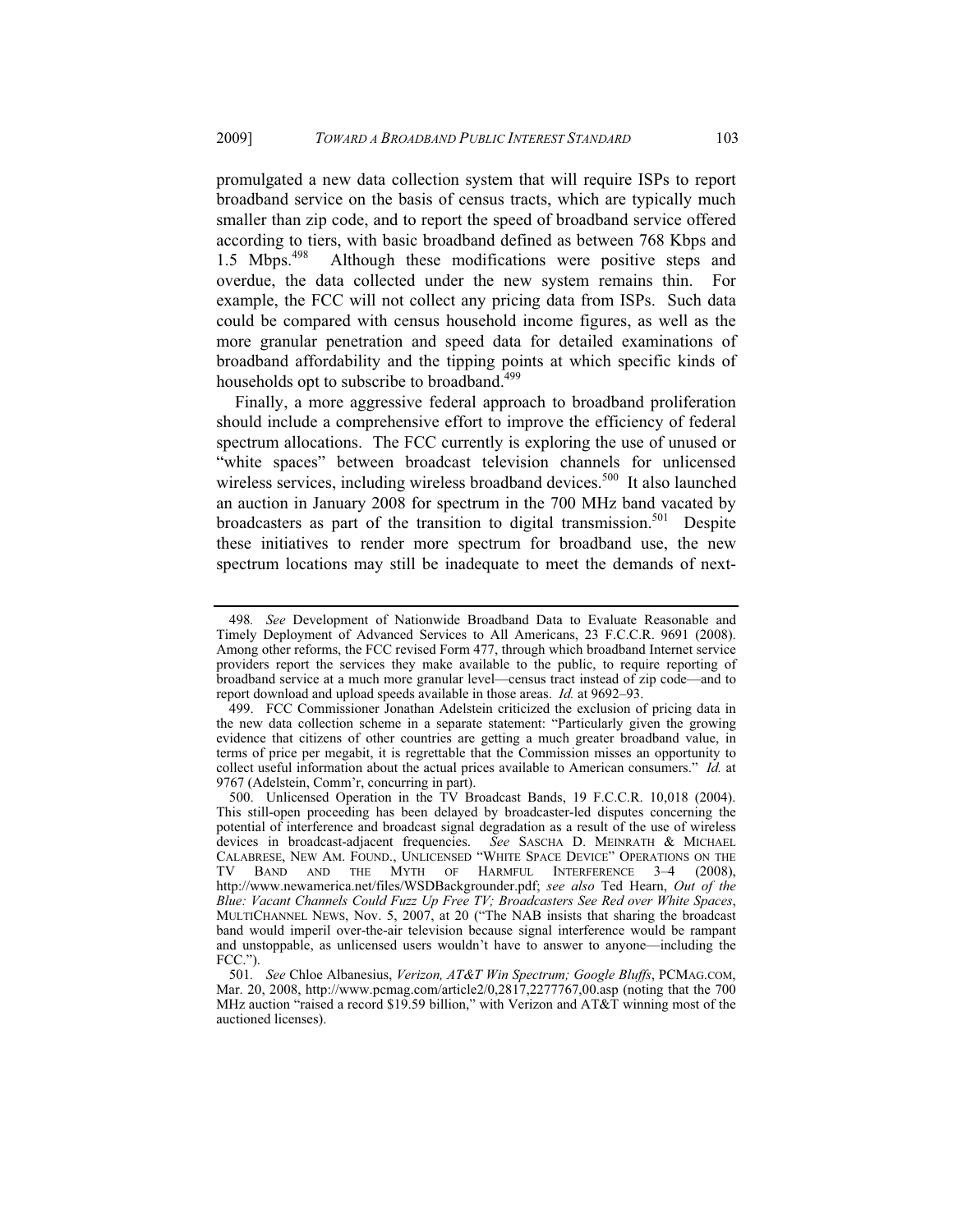generation broadband, both in their scope and the speed at which devices used on those frequencies could access the Internet. $502$ 

## *B. Content: Cultivating Digital Democracy*

The government's assumption of a much more proactive role in proliferating broadband to communities that lack it should be the centerpiece of a new federal public interest broadband initiative. As discussed in Part II, access is only part of the challenge. Once online, citizens should be presented with more opportunities for localized democratic discussion and political engagement in public spaces, where the full complement of First Amendment protections applies. Such efforts should be focused on optimizing the democratic and expressive potential of broadband while helping to mitigate some of the civic disengagement, fragmentation, social diffusion, and other harms described in Part II.

## *1. Building Online Town Squares—Support for Public Fora on Local and State Government Websites*

As noted above, although a small minority of Internet websites are government-controlled, there is a paucity of public discussion fora on those websites. Many municipal, county, and state governments have launched websites that provide important and detailed information about governance, proposed legislation, and community initiatives, but very few public websites in the United States host interactive discussion of issues of public importance by means of discussion fora or community e-mail discussion<br>lists.<sup>503</sup> Moreover, government-controlled websites that do not Moreover, government-controlled websites that do not affirmatively provide public discussion boards or other opportunities for online public discussion are not deemed traditional or designated public<br>fora.<sup>504</sup> In 2003's United States v. American Library Association, a In 2003's *United States v. American Library Association*, a

<sup>502</sup>*. See, e.g.*, WINDHAUSEN, *supra* note 435, at 29 ("Making more spectrum available for broadband services is certainly worthwhile. The question is whether there is enough spectrum available to provide adequate capacity for big broadband.").

<sup>503</sup>*. See, e.g.*, Scott, *supra* note 364, at 348 (reporting that a study of municipal websites from the 100 largest U.S. metropolitan areas found "no applications designed to facilitate networking or offline meetings of interest groups, and only two sites facilitated online policy forums or discussion lists").

<sup>504</sup>*. See, e.g.*, Putnam Pit, Inc. v. City of Cookeville, 221 F.3d 834 (6th Cir. 2000). In *Putnam Pit*, the Sixth Circuit affirmed Cookeville's denial of plaintiff Davidian's demand for a hyperlink on the city's website to Davidian's website, which focused on alleged corruption and incompetence in municipal government and area businesses. *Id.* Davidian argued that by hosting a number of hyperlinks to several nonprofit and for-profit organizations in the area, the city had created a designated public forum on its website and violated his First Amendment rights by refusing to include a hyperlink to his website on the city's website. *Id.* at 841. The court reasoned that because the Internet is such a recent innovation, it could not be classified—like public streets, sidewalks, and parks—as a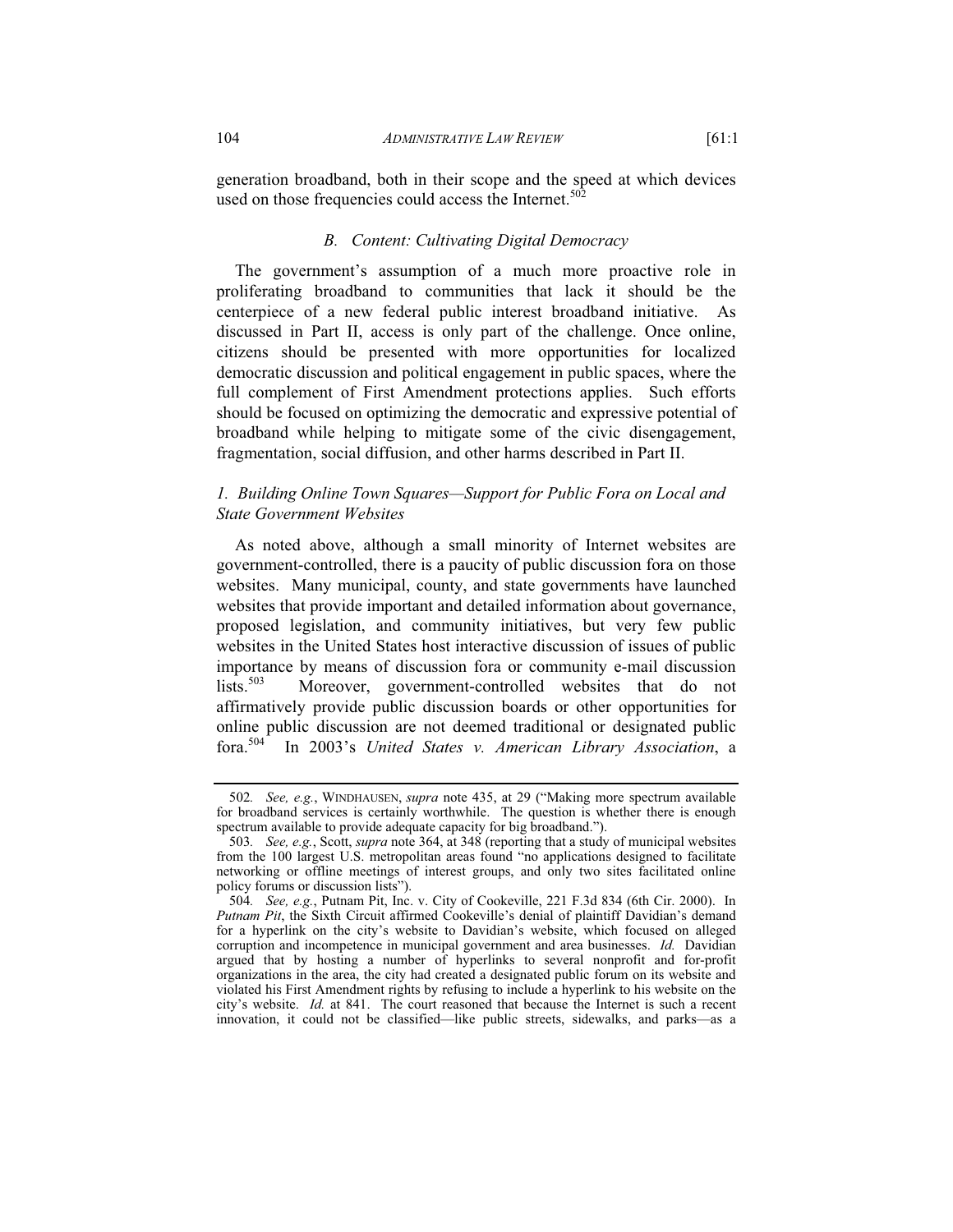plurality of the Supreme Court held that the application of traditional public forum status would not apply to fora that have not "immemorially been held in trust for the use of the public ... for purposes of assembly, communication of thoughts between citizens, and discussing public questions."<sup>505</sup> That status prohibits the government from restricting public expression absent a compelling state interest and less restrictive means of restricting such expression. To qualify as a designated public forum in which any government restriction of public expression must satisfy the strictest scrutiny, a space must have been affirmatively opened up by the government for use by the public for expressive purposes.<sup>506</sup> Thus, citizens' First Amendment right-of-access claims for expressive activity on websites controlled by government entities not expressly willing to provide such a platform are weak at best.<sup>507</sup>

The few jurisdictions that have launched highly interactive municipal websites with discussion boards, and other deliberative features, have done so to good effect. For example, Seattle, Washington, launched a "Democracy Portal" online through which citizens may view city council meetings, comment on proposed legislation, and access archived publicaffairs video aired on the city-programmed cable channel.<sup>508</sup> Seattle also encourages citizens to arrange and participate in a variety of e-mail discussion lists (listservs) administered by the city itself through its

traditional public forum. *Id.* at 842–43. It then asserted that the city's website also could not be classified as a designated public forum because the city had intended the site "to convey information to the reader" and not to serve as a platform for free public discourse. *Id.* at 844. The court concluded that the city's website was a nonpublic forum and that its efforts to limit the number of hyperlinks on its site in order to "avoid a cacophony of speakers" was reasonable, but it remanded to the trial court for a determination of whether the city's requirement that hyperlinks on its website "promote the economic welfare, industry, or tourism of the city" constituted impermissible viewpoint discrimination in a nonpublic government forum. *Id.* at 845–46; *see also* United States v. Am. Library Ass'n, 539 U.S. 194 (2003) (holding that Internet access provided by public libraries is neither a traditional nor designated public forum).

 <sup>505. 539</sup> U.S. 194, 205 (2003) (quoting Int'l Soc'y for Krishna Consciousness, Inc. v. Lee, 505 U.S. 672, 679 (1992) (internal quotation marks omitted); *see also* Nunziato, *supra*  note 266, at 1150–59 (discussing the significance of the case).

 <sup>506.</sup> Nunziato, *supra* note 266, at 1149–50; *see also* Cornelius v. NAACP Legal Def. & Ed. Fund, Inc., 473 U.S. 788, 802–03 (1985) ("The government does not create a public forum by inaction or by permitting limited discourse, but only by intentionally opening a nontraditional forum for public discourse.").

 <sup>507.</sup> For a thorough discussion of the futility of using First Amendment public forum right-of-access claims against unwilling government websites, see Schesser, *supra* note 268, at 1813–14 (noting that even cases that would succeed in advancing such arguments would yield less-than-ideal outcomes: "Weak right-to-access claims do not foster the ideal type of public online space because they potentially yield highly restrictive forums").<br>508. Seattle.gov, Seattle's Democracy

 <sup>508.</sup> Seattle.gov, Seattle's Democracy Portal, http://www.seattle.gov/pan/Seattle\_Democracy\_Portal\_0405.htm (last visited Jan. 30, 2009).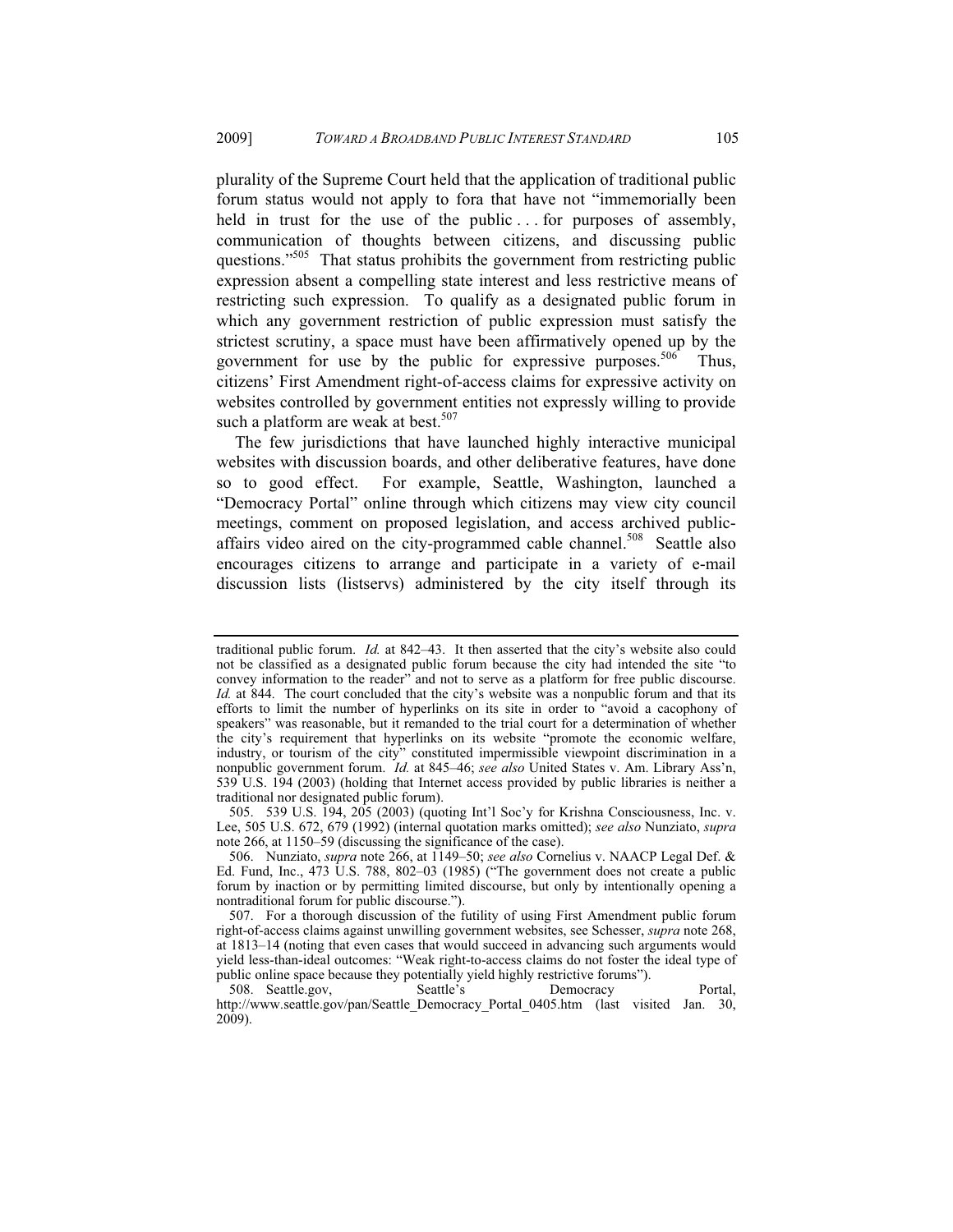website.<sup>509</sup> In addition, a handful of small communities have launched online initiatives encouraging citizens to interact with other citizens and elected officials online.<sup>510</sup> Although these local government initiatives to create localized, democratic public discussion initiatives online are laudable, they are the exception. The great majority of local and state public web spaces are minimally interactive and do not provide opportunities for public discussion and engagement.

### *a. Causes of the Shortage of Public Deliberation Spaces Online*

Although the reasons for the paucity of public discussion websites on local- and state-government-controlled websites vary by jurisdiction, some of the principal problems identified have been (1) a lack of available funding for computer services, software, and staff; (2) a lack of expertise in best practices for building and monitoring discussion websites and online interaction with elected officials; and (3) a general lack of leadership and assistance by the federal government in promoting online democratic engagement.<sup>511</sup> In contrast to the absence of federal support in the United States, the governments of Australia, Canada, the European Union, South Korea, and Singapore provide significant funding and technical expertise for online public discussion and e-democracy at the local and regional levels.512 In the United Kingdom, the government's "UK Online" website provides visitors with proposed laws and regulatory materials and hosts public discussions concerning those proposals and other issues concerning

 <sup>509.</sup> Seattle.gov Discussion Lists, http://www.seattle.gov/tech/get\_involved/discussions.htm (last visited Jan. 30, 2009).

<sup>510</sup>*. See, e.g.*, CHADWICK, *supra* note 185, at 93–96 (describing government-supported online communities in Blacksburg, Virginia (hometown of Virginia Tech), and Roxbury, Massachusetts (funded in part by Massachusetts Institute of Technology)); Schesser, *supra*  note 268, at 1819 (describing the Federal Heights, Colorado, practice of facilitating online chats between citizens and the city's mayor). The city of Winona, Minnesota, is known for an especially successful resident-run website designed "to empower, inform, and engage the citizenry by creating an ongoing community-wide discussion of local public issues." Winona Online Democracy, http://forums.e-democracy.org/groups/winona/ (last visited Jan. 30, 2009). The state of Minnesota itself has encouraged the development of the Minnesota E-Democracy project, which, although not on a government website but instead one controlled by a nonprofit organization, hosts online discussions and debates about state politics and regional public affairs. CHADWICK, *supra* note 185, at 98–99.

 <sup>511.</sup> Scott, *supra* note 364, at 349; *see also* CHADWICK, *supra* note 185, at 102 (attributing lack of public deliberative sites to "a combination of poor funding, unrealistic expectations, inappropriate technology, internal disputes, and lack of clear objectives"); Dahlberg, *supra* note 370, at 629 (noting that nonprofit, nongovernmental online democratic deliberation projects, such as Minnesota E-Democracy, are severely limited in their effectiveness because of the lack of funding, particularly from government: "funding is required to enable deliberative initiatives to resist incorporation by commercial and non-deliberative interests and to expand, multiply and improve").

<sup>512</sup>*.* Scott, *supra* note 364, at 349.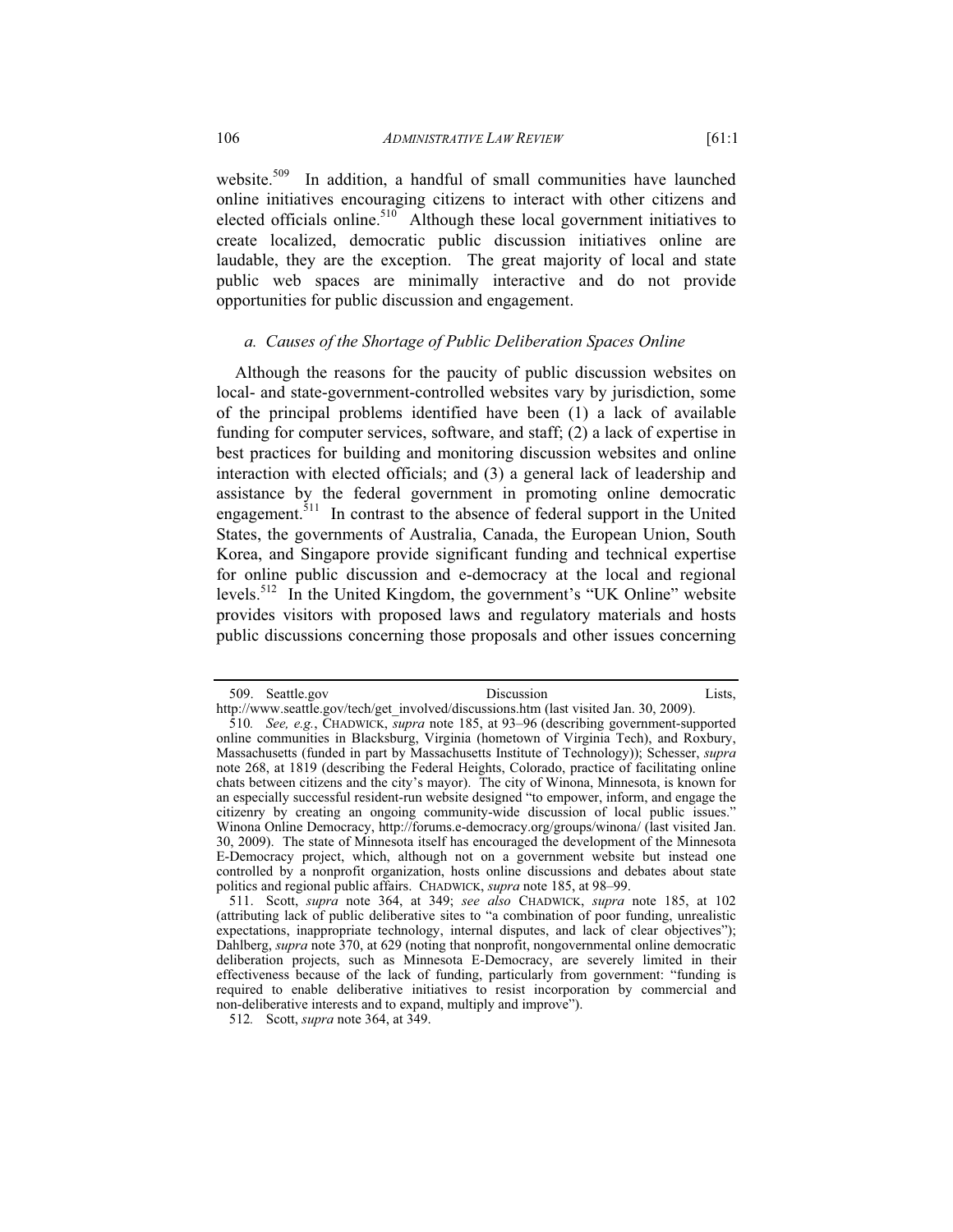governance and public affairs.<sup>513</sup>

In his 2006 study of the resources for public involvement made available on the websites of the 100 largest cities, Professor James K. Scott notes that in addition to lack of funding, expertise, and federal leadership, another reason state and local governments have opted against opening public discussion fora online is that they may "want to avoid the political—and possibly legal—risks of opening up such communication channels" and may "lack the capacity to monitor, manage, mediate, or otherwise respond to such public discussions."<sup>514</sup> These are reasonable concerns, of course, especially because of the very little experience local governments have had in opening spaces online for public discussion. Nevertheless, all levels of government already have extensive experience in opening government spaces for public discussion and debate.

Government-sponsored outdoor protest zones, town hall meetings, public meetings of lawmaking bodies, regulatory agency comment proceedings, school board hearings, and an array of other public brick-andmortar fora provide helpful analogues for how governments could open space online for the exchange of public views while exercising reasonable controls to preserve the purpose of the space and mitigate disruption. The same First Amendment principles and doctrines that apply to public expression in government-controlled spaces on terra firma would apply to governmentprovided public spaces online. In addition, it is worth noting that for several years the federal government itself has been hosting a form of detailed public discussion online by way of its electronic administrative rulemaking proceedings.<sup>515</sup> In these proceedings, any member of the general public with an Internet connection is able to read initial regulatory proposals, file electronic comments, and then respond to other commentators in subsequent rounds.

<sup>513</sup>*.* Froomkin, *supra* note 33, at 15–17. Both England and Scotland also permit citizens to propose new laws by means of government websites. *Id.* 

<sup>514</sup>*.* Scott, *supra* note 364, at 349.

 <sup>515.</sup> The federal government launched its Regulations.gov website in 2003 to provide centralized online access to every rulemaking proceeding open for comment at more than 160 federal agencies, enabling users to view open proceedings, including already-filed comments, and file comments and replies electronically. General Information on Regulations.gov, http://www.regulations.gov/search/footer/faq.jsp#27 (last visited Nov. 30, 2008). These new online tools for accessing rulemaking proceedings are an important step toward more public awareness and participation in governance, but the rulemaking proceedings themselves are quite formal with very limited opportunity for dynamic discussions. *See* Shane, *supra* note 174, at 73 ("The structure of [federal] rule making . . . in at least a modest way, positions the agency in deliberative dialogue with citizens that links direct citizen input to official government decisionmaking."). In addition, some individual federal agencies have experimented with electronic alternatives to physical public hearings, such as the Environmental Protection Agency's National Dialogue on Public Involvement project, which entailed online threaded discussions, electronic briefing books, and other innovations. *See* Thomas C. Beierle, *Digital Deliberation: Engaging the Public Through Online Policy Dialogues*, *in* DEMOCRACY ONLINE, *supra* note 33, at 155, 156–59.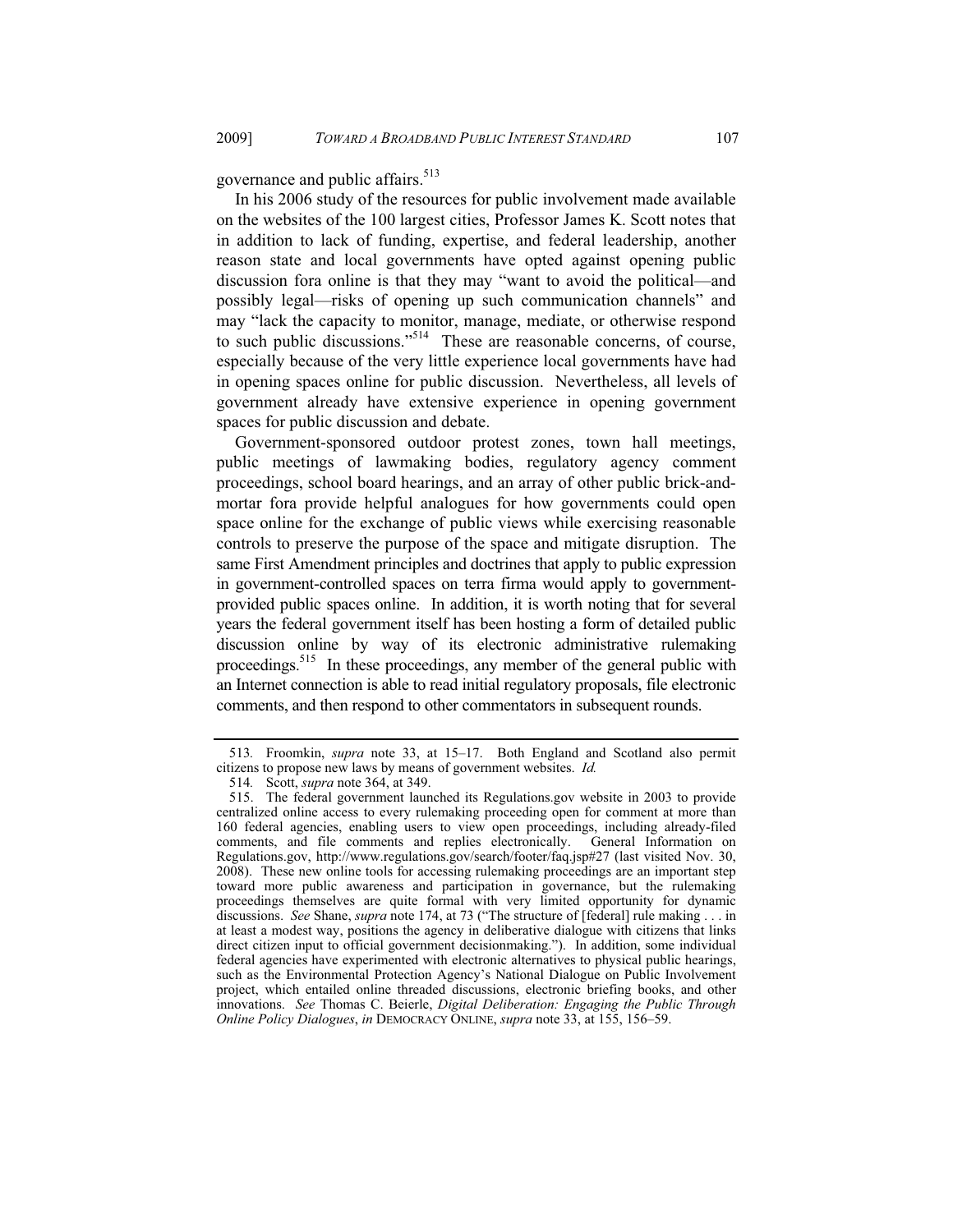As with the opening of any government-provided public meeting and discussion space, state and local governments would be wise to proceed carefully in opening public discussion spaces online to avoid running afoul of the First Amendment. At minimum, a local or state government opening an online public forum should (1) make clear through widely accessible announcements and the website's ToS that the discussion area is one where First Amendment protections apply with no content- or viewpoint-based restrictions; (2) announce that the website is open to, and welcomes the participation of, the general public, similar to an open-air public gathering space or public hearing (e.g., city council or school board meeting); and (3) adopt reasonable time, place, and manner restrictions designed to keep individual discussions flowing without disruptive activities, such as repeated identical postings, obscene postings, or other material that would not be consistent with the purpose of individual discussions.<sup>516</sup>

Government websites also could implement innovations that have worked well in private online discussion fora for keeping discussions on track while mitigating vandalism, such as the use of automated obscenity filtration and user-based "flagging" and reporting systems, like those used on YouTube and other websites, which depend on users to report individual members' violations of the ToS. The few existing public discussion websites hosted by or with the support of state and local governments have developed guidelines and practices to support productive discussions while mitigating nuisances.<sup>517</sup>

One potential point of contention may arise from attempts by government hosts of online public fora to limit the ability of forum participants to express themselves anonymously or pseudonymously in the hopes of discouraging incivility, vandalism, and disruptive personal attacks. Although such restrictions are permissible on privately controlled websites, on government websites they may run afoul of the First Amendment. The Supreme Court has consistently adhered to the view that anonymous speech is constitutionally protected.<sup>518</sup> Nevertheless, as noted

<sup>516</sup>*. See* Schesser, *supra* note 268, at 1818–21 (providing excellent, detailed recommendations (much more extensive than what I can provide here) for the creation of government-hosted public fora for online public discussion).

<sup>517.</sup> For example, Minnesota's E-Democracy project enforces a set of complex rules weloped in part by users themselves. See E-Democracy Forum Rules, developed in part by users themselves. http://e-democracy.org/rules/ (last visited Nov. 30, 2008) (displaying the rules for E-Democracy citizen-to-citizen discussion fora).

<sup>518</sup>*. See, e.g.*, McIntyre v. Ohio Elections Comm'n, 514 U.S. 334, 357 (1995) ("Anonymity is a shield from the tyranny of the majority.... The right to remain anonymous may be abused when it shields fraudulent conduct. But political speech by its nature will sometimes have unpalatable consequences, and, in general, our society accords greater weight to the value of free speech than to the dangers of its misuse."); Talley v. California, 362 U.S. 60, 64 (1960) ("Anonymous pamphlets, leaflets, brochures and even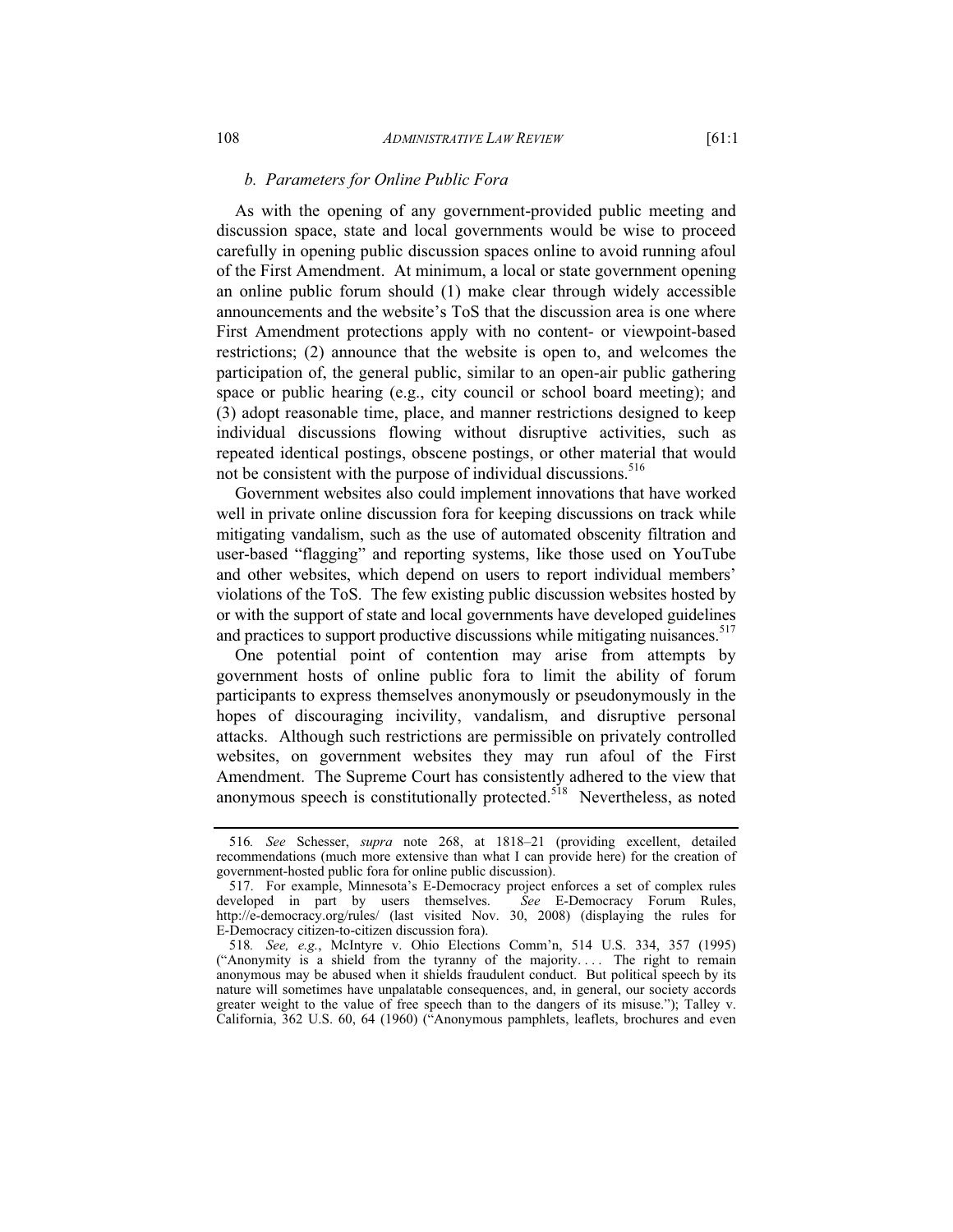above, some studies show that anonymous discussions online have a disinhibiting effect on discussants, at times making it more likely that discussions will disintegrate into "shouting" matches or exchanges of abusive personal attacks, causing other participants to stay silent or flee the space altogether.<sup>519</sup> These negative effects can be mitigated by the implementation of practices refined on private websites that have proved effective at promoting civility in fora permitting anonymous and pseudonymous contributions. For example, websites may require registration (with e-mail address known only to a website moderator) and discussion moderation (which can be done by volunteer discussion leaders). In addition, there now is research indicating that, as a normative development, discussion participants increasingly are opting to identify themselves in posts as a means of making their contributions more credible and persuasive.<sup>520</sup>

Some of the benefits of public deliberative fora on government-owned websites have been achieved on a small number of websites controlled by nonprofit organizations interested in promoting public deliberation and democratic discussion online.<sup>521</sup> If operated with the objectives of If operated with the objectives of promoting true, censorship-free democratic deliberation, a privately controlled website can provide many of the advantages of a governmentcontrolled forum, with two advantages of private control. First, complete independence from the government would ensure the autonomy of the discussions and freedom from any potential interference or manipulation by the government. Second, private website operators could implement website moderation practices designed to preserve civility and the

books have played an important role in the progress of mankind."). There is a limit to the protection of anonymity, however. For example, courts have been willing to unmask anonymous and pseudonymous Internet speakers accused of misappropriation of trade secrets and defamation. *See* Apple Computer, Inc. v. Doe 1, No. 1-04-CV-032178, 2005 WL 578641, at \*8 (Cal. Super. Ct. Mar. 11, 2005) (ordering an ISP to disclose identities of Internet users accused of misappropriating Apple trade secrets); *In re* Richard L. Baxter, No. 01-00026-M, 2001 U.S. Dist. LEXIS 26001, at \*1, \*52–53 (W.D. La. Dec. 19, 2001) (holding that "a reasonable probability of a finding of defamation" justified compelling an ISP to disclose the identity of an anonymous website contributor accused of making defamatory statements).

<sup>519</sup>*. See* Witschge, *supra* note 296, at 115 (summarizing research findings on negative effects of online anonymity).

<sup>520</sup>*. See id.* at 117 (noting that "[u]sers are sometimes not even interested in exploiting the potential for anonymous interaction" because "[t]he use of one's real name can give more weight to a posting").

 <sup>521.</sup> For example, the Minnesota E-Democracy project, whose original aims were "to strengthen, expand, and diversify citizen engagement through effective and meaningful online discussions and two-way information exchange on public issues," was not a government-hosted website, but an online discussion service originating as an e-mail discussion listserv controlled by a nonprofit corporation with the endorsement of government entities. CHADWICK, *supra* note 185, at 98.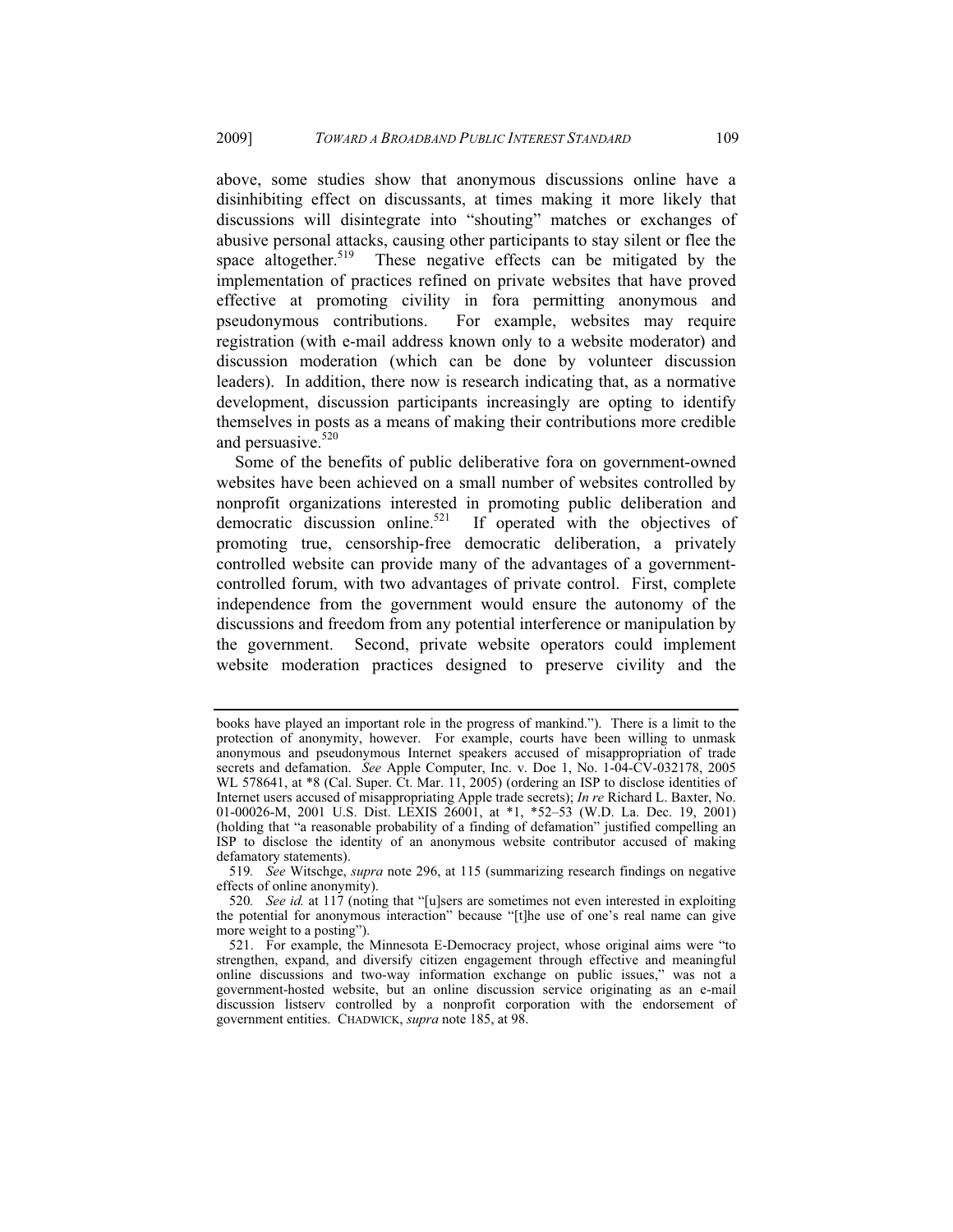the website were hosted by the government. The disadvantages of private website control, however, are significant. A number of experiments in nongovernmental online deliberative fora have suffered from the inability to raise enough funds to sustain operation without having to resort to advertising and the pressures of commercialization.<sup>522</sup> In addition, public discussion for abosted on In addition, public discussion fora hosted on municipal or state websites are believed to generate higher levels of traffic, and therefore much more vibrant discussions, due to their proximity to public information and materials relating to governance (e.g., proposed legislation, archived hearing materials, and regulatory proposals).<sup>523</sup> To drive traffic to government-controlled public websites, elected officials could affirmatively request community discussion on a particular proposal (e.g., a new recycling policy) or challenge (e.g., juvenile crime). Citizens should be empowered to open their own discussions on topics important to them but neglected by elected officials. For example, a citizen concerned about pollution from a neighborhood industrial facility who has an especially friendly relationship with the municipality's elected officials could open a discussion thread to engage neighbors in how to address the problem.

In sum, a broadband public interest standard should encompass proactive federal support for public discussion spaces on local municipal and state websites. These fora would be censorship-free areas that would engage a diversity of citizens in discussion of issues of local public importance and that would foster locally oriented community identity and shared experience online in ways that would buttress community-building and democratic engagement efforts on terra firma*.* Support can come in the form of federal grants to help fund the efforts of local and state initiatives to provide public fora online, and fund technical assistance in the form of proven templates and best practices models for the establishment and maintenance of such websites.

## *2. Linking Public Broadcasting with Public Broadband—A New Corporation for Public* Broadband*?*

The proactive role for government sketched out so far in the creation of public, noncommercial, localized spaces in electronic media has a strong

<sup>522</sup>*. See* Dahlberg, *supra* note 370, at 627–29 (noting that "Minnesota E-Democracy itself has not completely sidestepped the Web's commercialization," having had to accept advertising on each post in order to stay afloat).

<sup>523</sup>*. Id.*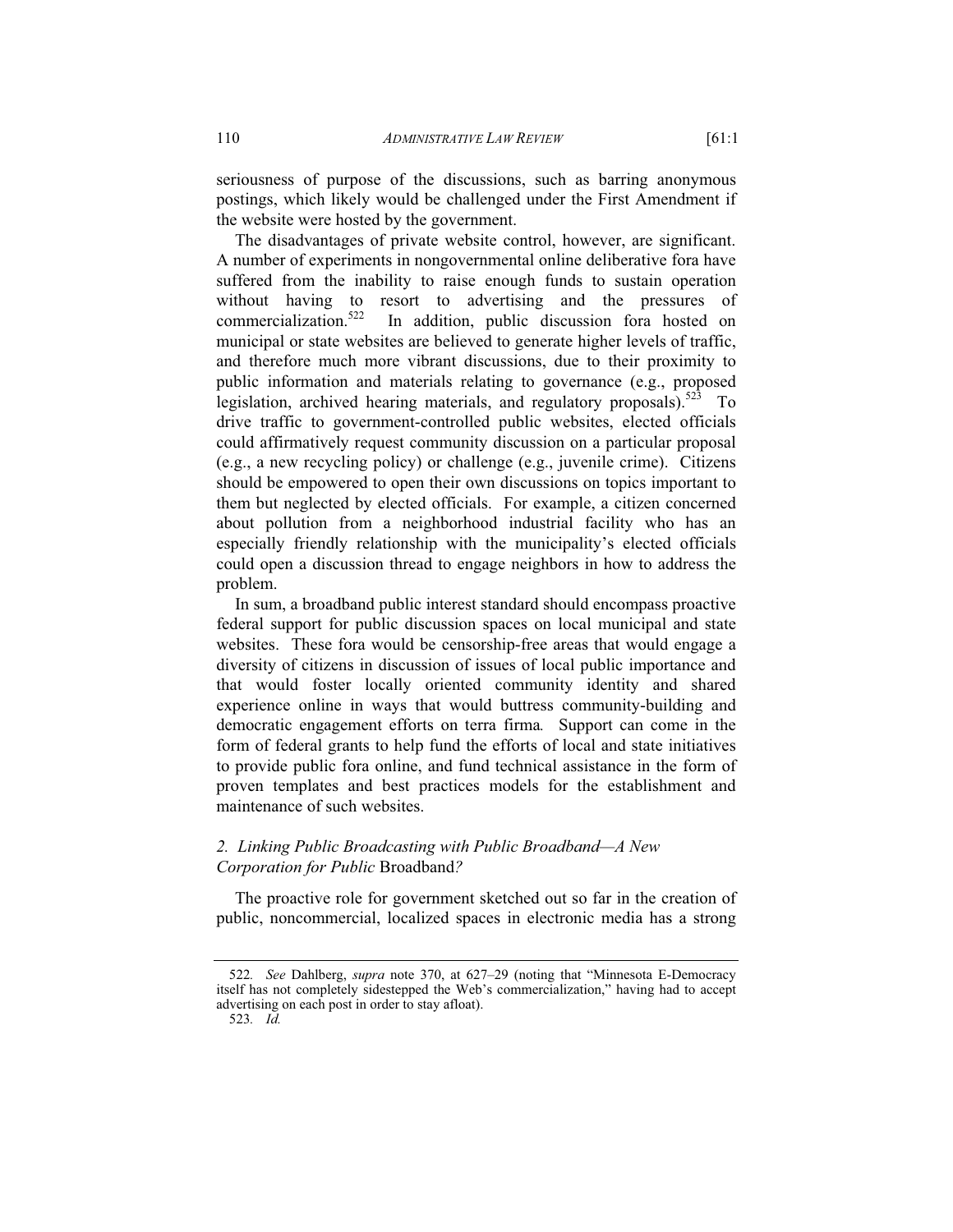and relatively successful precedent in the American public broadcasting system. In fact, perhaps a new Corporation for Public Broadband, modeled after the Corporation for Public Broadcasting (CPB), could serve as a centralized government entity responsible for coordinating and funding some of these efforts as a sister agency to the CPB.

The American system of public broadcasting was created largely in response to concerns that—like the almost entirely privatized, commercial Internet today—commercial, private broadcasting was failing to live up to the expectation that it would "realize the vast potentialities"<sup>524</sup> of the medium. It was the brainchild of the Carnegie Commission on Educational Television, which in a 1967 report urged the government to assume a much more aggressive role in bringing about "a well-financed and well-directed educational television system" in order to serve the commercially unsatisfied needs of the American public for diverse, locally oriented educational and cultural programming.<sup>525</sup> Quoting E.B. White, the Carnegie Commission concluded that noncommercial broadcasting would serve as "our Lyceum, our Chautauqua, our Minsky's, and our Camelot."<sup>526</sup>

At the Carnegie Commission's behest, Congress enacted the Public Broadcasting Act of 1967 and, in so doing, created the CPB.<sup>527</sup> The CPB was designed to act as a fiscal agent through which significant federal budget appropriations would flow to the public broadcasting licensees themselves, as well as a "heat shield" to absorb political fallout from specific programming choices.<sup>528</sup> In creating the CPB, Congress In creating the CPB, Congress emphasized the importance of federal support for noncommercial media "for instructional, educational, and cultural purposes" that is "responsive to the interests of people both in particular localities and the United States," that will "constitute an expression of diversity and excellence," and that "addresses the needs of unserved and underserved audiences, particularly children and minorities."529

The American noncommercial broadcasting system has had its controversies and dysfunctions, and it suffers from the same insoluble structural impediments as commercial broadcasting in serving as an

 <sup>524.</sup> NBC, Inc. v. United States, 319 U.S. 190, 217 (1943).

 <sup>525.</sup> CARNEGIE COMM'N ON EDUC. TELEVISION, PUBLIC TELEVISION:APROGRAM FOR ACTION SUMMARY (1967), *available at* http://www.current.org/pbpb/carnegie/CarnegieISummary.html. 526. Letter from E.B. White to the Carnegie Comm'n (Sept. 26, 1966), *available at*

http://www.current.org/pbpb/carnegie/EBWhiteLetter.html; *see also* Weinberg, *supra* note 8, at 1200 n.458 (discussing the origins of the Corporation for Public Broadcasting (CPB)). 527*.* Public Broadcasting Act of 1967, Pub. L. No. 90-129, 81 Stat. 365 (codified as

amended at 47 U.S.C. § 396 (2000)).

<sup>528</sup>*.* JEROLD M. STARR, AIR WARS 25–26 (2000). The CPB's ten-member governing board, which is appointed by the President with Senate confirmation, must be bipartisan, with no more than five members belonging to the same party. 47 U.S.C.  $\S 396(c)(1)$ .

 <sup>529. 47</sup> U.S.C. § 396(a)(1), (5)–(6).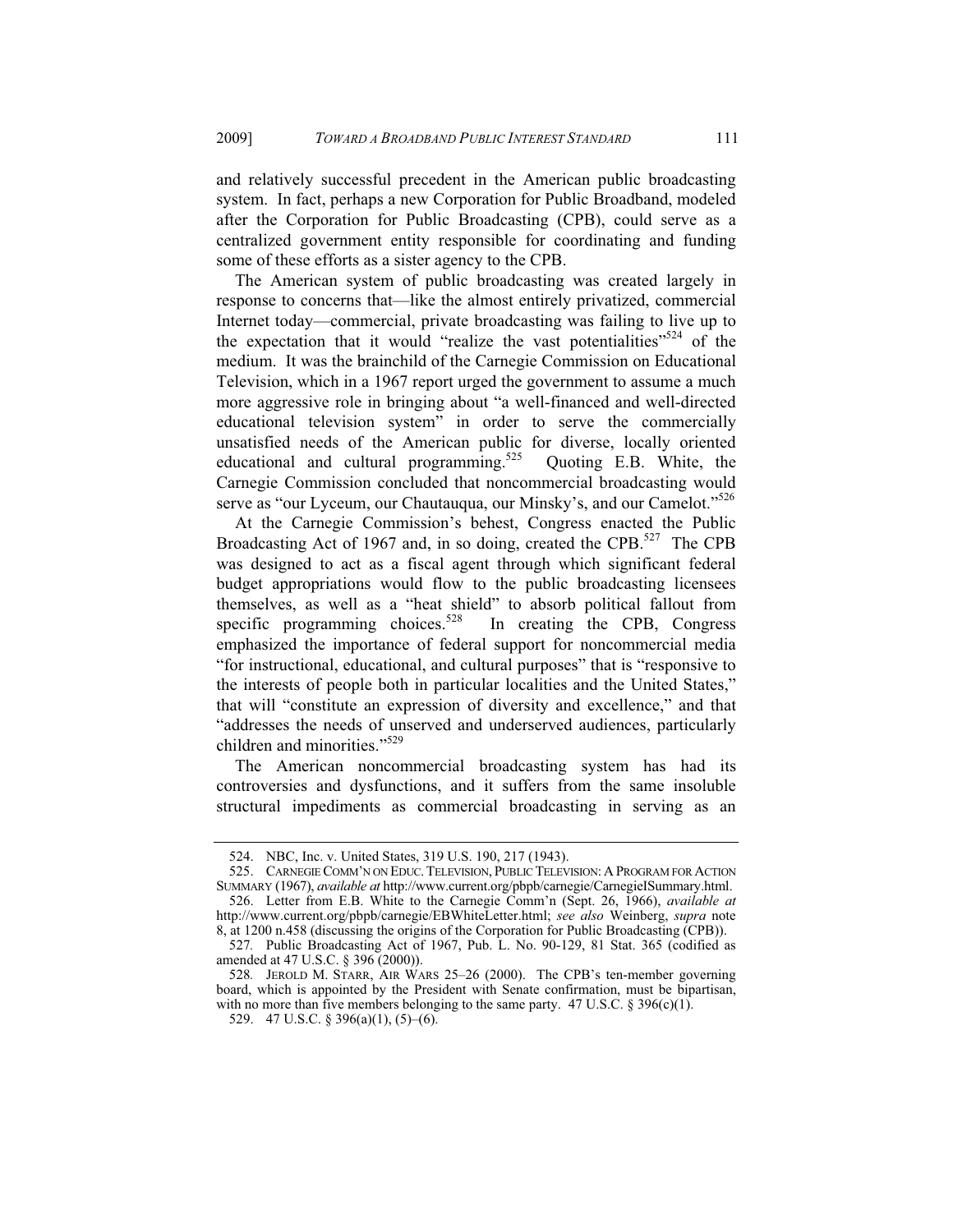electronic marketplace of ideas.<sup>530</sup> In light of their dependence on tax dollars, public broadcasters at times have had to avoid politically controversial subject matter in favor of more bland material.<sup>531</sup> Nevertheless, public broadcasting has succeeded at delivering some of the locally oriented political and public affairs, children's educational, and cultural programming that is virtually absent from the commercial airwaves. As Professor Patricia Aufderheide notes, public broadcasters' service to their local communities earns them "the highest trust ratings of any media in the [United States]."532 The value of public educational television for minority immigrant communities is especially underreported. For many immigrant children in non-English-speaking households, free educational broadcasting is the only reliable source of English language instruction and acculturation outside of school.<sup>533</sup> This was certainly true for me.<sup>534</sup>

In addition to serving as a fiscal agent for funds and technical expertise to support the creation of locally oriented online public fora, a Corporation for Public Broadband, like its broadcast counterpart, could serve as a source of grants to promote innovative noncommercial uses of the

 <sup>530.</sup> Professor Aufderheide posits that although public broadcasting "provides some opportunities for people to learn about each other and their problems, and to share a common cultural experience," it is limited by its nature "as a mass medium." She writes that "[t]he [commercial] broadcasters, at one point, speak to the many, who then talk to each other. The [public] broadcasters have to stand in the place of the public, and act on their behalf, and hope they guessed right." Pat Aufderheide, *Vlogs, iPods and Beyond: Public Media's Terrifying Opportunities*, AM. UNIV. CTR. FOR SOC. MEDIA 3–4 (Nov. 2006), *available at* http://www.centerforsocialmedia.org/files/pdf/vlogs\_ipods\_beyond.pdf.

<sup>531</sup>*. See, e.g.*, John Briggs, *Same-Sex Parents Angry at PBS*, BURLINGTON FREE PRESS, Jan. 27, 2005, at 1A (discussing the PBS decision not to distribute an episode of "Postcards from Buster," the educational children's program, after Secretary of Education Margaret Spellings denounced the episode as inappropriate for children because it featured, incidentally, the children of two families headed by same-sex parents); *see also* Aufderheide, *supra* note 530, at 2 (noting that public broadcasters "need to maintain their relatively bland reputation for uncontroversial quality, to maintain the broad support they have won"); ROGER P. SMITH, THE OTHER FACE OF PUBLIC TV: CENSORING THE AMERICAN DREAM (2002) (detailing numerous problems associated with encroaching commercial and governmental interests in public broadcasting content).

 <sup>532.</sup> Aufderheide, *supra* note 530, at 2.

 <sup>533.</sup> Milton Chen, *Myths About Instructional Television: A Riposte*, EDUC. WK., May 24, 1989, *available at* http://www.edweek.org/ew/articles/1989/05/24/08310012.h08.html (discussing how instructional children's television, including programs like "The Electric Company," has been shown by the Educational Testing Service to be effective at teaching beginning reading skills, and how "instructional television can play an especially important role in providing new immigrant children with the cultural and linguistic background for interpreting lessons in the humanities and sciences").

 <sup>534.</sup> Born in Cuba, I was brought to the United States at the age of three by my parents, who did not speak English. Not being able to learn English from my family, I was administered a steady diet of *Sesame Street*, *Mister Rogers' Neighborhood*, and *The Electric Company*, as prescribed by my first-grade teacher.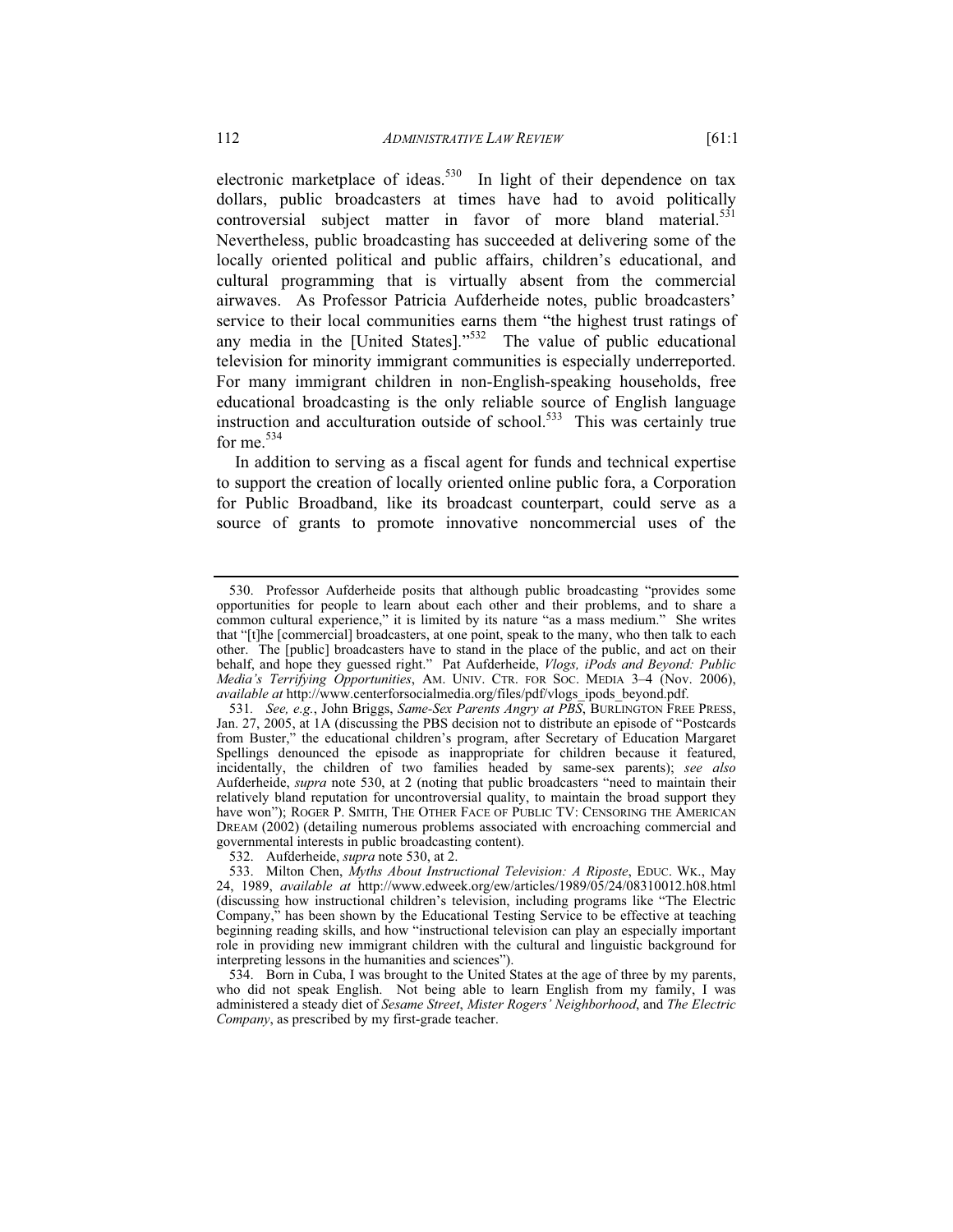technology for locally oriented political and democratic engagement.<sup>535</sup> A more proactive government orientation to broadband also could encompass significantly more funding for local public broadcasting stations' ventures online. Although public radio stations have had some success in streaming and podcasting select programming by means of their websites, for the most part, public broadcasters have been unable to establish much of a dynamic, locally oriented presence online due to funding shortages.<sup>536</sup> Helping local public broadcasting stations establish a more substantively rich and interactive presence online would help to create more locally and community oriented points of common focus online, in harmony with the goal of providing local, public online deliberation websites described above. In fact, because the transition to digital television has made the programming of public television broadcasters fully compatible with the digital Internet, public television station programming concerning local public affairs can be linked to local public online discussion fora, thereby forming the basis for discussions on local issues of democratic importance and driving participation to the fora. Because many public broadcasting stations are licensed to state and local government entities,  $537$  such crossutilization may be viewed as mutually beneficial by both the station licensees and the hosts of the local discussion websites.

Finally, although the federal government provides significant financial support for children's educational programming on public television,<sup>538</sup> it has made no comparable investment in noncommercial educational broadband content for children despite their high levels of Internet use. In fact, PBS has resorted to selling advertising on its PBSKids.org and related websites—commercialization of the sort prohibited on public broadcasting stations—to raise revenue to support its online endeavors.<sup>539</sup> A more

<sup>535</sup>*. See, e.g.*, Press Release, Corp. for Pub. Broad., CPB Announces Recipients of the Programming Initiative (Aug. 8, http://www.cpb.org/pressroom/release.php?prn=675.

<sup>536</sup>*. See* CORP. FOR PUB. BROAD., CORPORATION FOR PUBLIC BROADCASTING 2007 ANNUAL REPORT 14–15 (2007), http://www.cpb.org/aboutcpb/reports/annual/cpb\_2007\_annualreport.pdf (describing modest forays into funding online initiatives beyond the archiving and podcasting of select broadcast material). Professor Aufderheide observes that "[i]t's been hard for most public broadcasters even to recognize the power of this new [digital] environment," but documents a number of very modest projects initiated by public broadcasters themselves featuring original, interactive online media. Aufderheide, *supra* note 530, at 11–12.

<sup>537</sup>*. See* Barnstone v. Univ. of Houston, 514 F. Supp. 670, 683 (S.D. Tex. 1980) (noting that, of 285 public television stations in the United States, 132 are licensed to government entities and an additional 77 are licensed to colleges and universities, many of which are public).

<sup>538</sup>*. See* CORP. FOR PUB. BROAD., *supra* note 536, at 36–38, 42 (detailing 2007 CPB expenditures for children's educational programming).

 <sup>539.</sup> Dinesh Kumar, *PBS to Resume Online Ads to Exploit Market Demand*, COMM. DAILY, Aug. 24, 2006, *available at* http://www.commercialalert.org/issues/culture/pbs/pbs-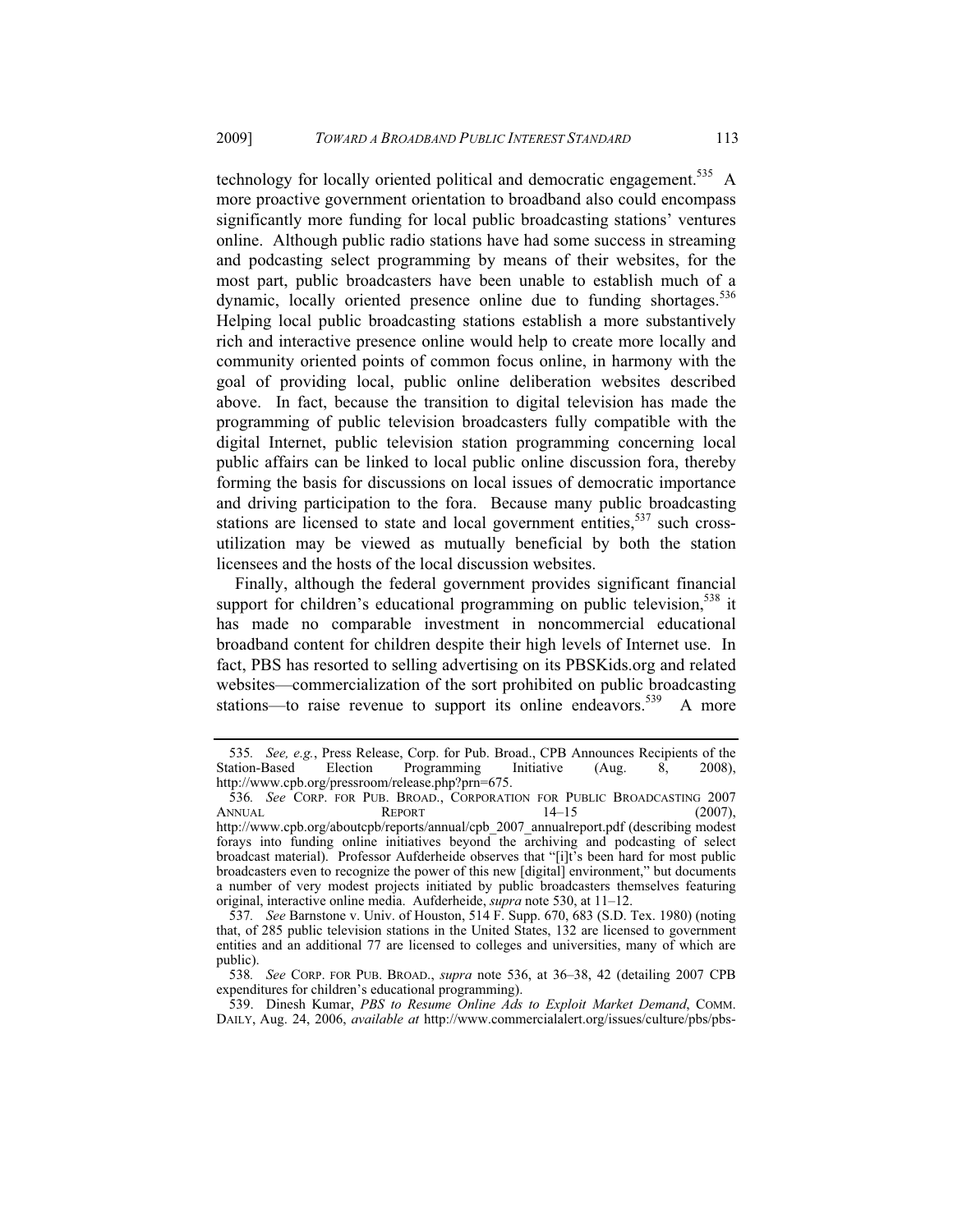proactive federal commitment to public interest broadband should encompass efforts to support children's educational and informational services on the Internet.

## *3. Network Neutrality*

A broadband public interest standard calling for affirmative government interventions to promote locally oriented, noncommercial, diverse democratic expression and discussion online also could inform and elevate the unfolding debate on network neutrality (net neutrality). The net neutrality controversy has focused almost entirely on the logical- and application-layer implications of net neutrality on innovation, competition, and market power. Not enough attention has been devoted to how the absence of net neutrality would ramify across the content layer in ways that would undermine the Internet's emergence as a platform for political, social, and cultural engagement. A full discussion of the legal and technical complexities of net neutrality is far beyond the scope of this Article, but a brief foray into the controversy will help show how the Internet's value as a democratic and expressive instrument is due to, and dependent upon, the neutrality of the network.

At the heart of network neutrality is the norm that Internet carriers must transport data packets using "best efforts," from one end of their network to the other, without discriminating against any particular classes of packets.540 Advocates of net neutrality regulation have argued that the neutrality norm has been the innovation most responsible for the Internet's success.<sup>541</sup> Congress, however, has resisted codifying network neutrality principles partly because major ISPs and their supporters, and some

to-resume-online-ads-to-exploit-market-demand.

<sup>540</sup>*. See* Sascha D. Meinrath & Victor W. Pickard, *The New Network Neutrality: Criteria for Internet Freedom*, 12 INT'L J. COMM. L. & POL'Y 225, 226 (2008) (defining network neutrality as the "nondiscriminatory interconnectedness among data communication networks that allows users to access the content, and run the services, applications, and devices of their choices"); *see also* Crawford, *supra* note 167, at 395 (explaining that a nonneutral network would allow Internet connection and transport providers to "monetize these connections by discriminating against particular packets"). *See generally* Tim Wu, *Network Neutrality, Broadband Discrimination*, 2 J. ON TELECOMM. & HIGH TECH. L. 141 (2003) (comparing network neutrality to open access for all users).

<sup>541</sup>*. See* Lessig, *supra* note 163, at 2 (noting that the neutral network, end-to-end "philosophy ranked humility above omniscience and anticipated that network designers would have no clear idea about all the ways the network could be used" and thus "counseled a design that built little into the network itself, leaving the network free to develop as the ends (the applications) wanted"); *see also* Meinrath & Pickard, *supra* note 540, at 227 ("This best effort entails packets being delivered in a 'first-in first-out' method at the maximum speed possible given network constraints. Under network neutrality, network operators do not decide what content users can access and cannot impede the flow or give preferential treatment to particular kinds of content.").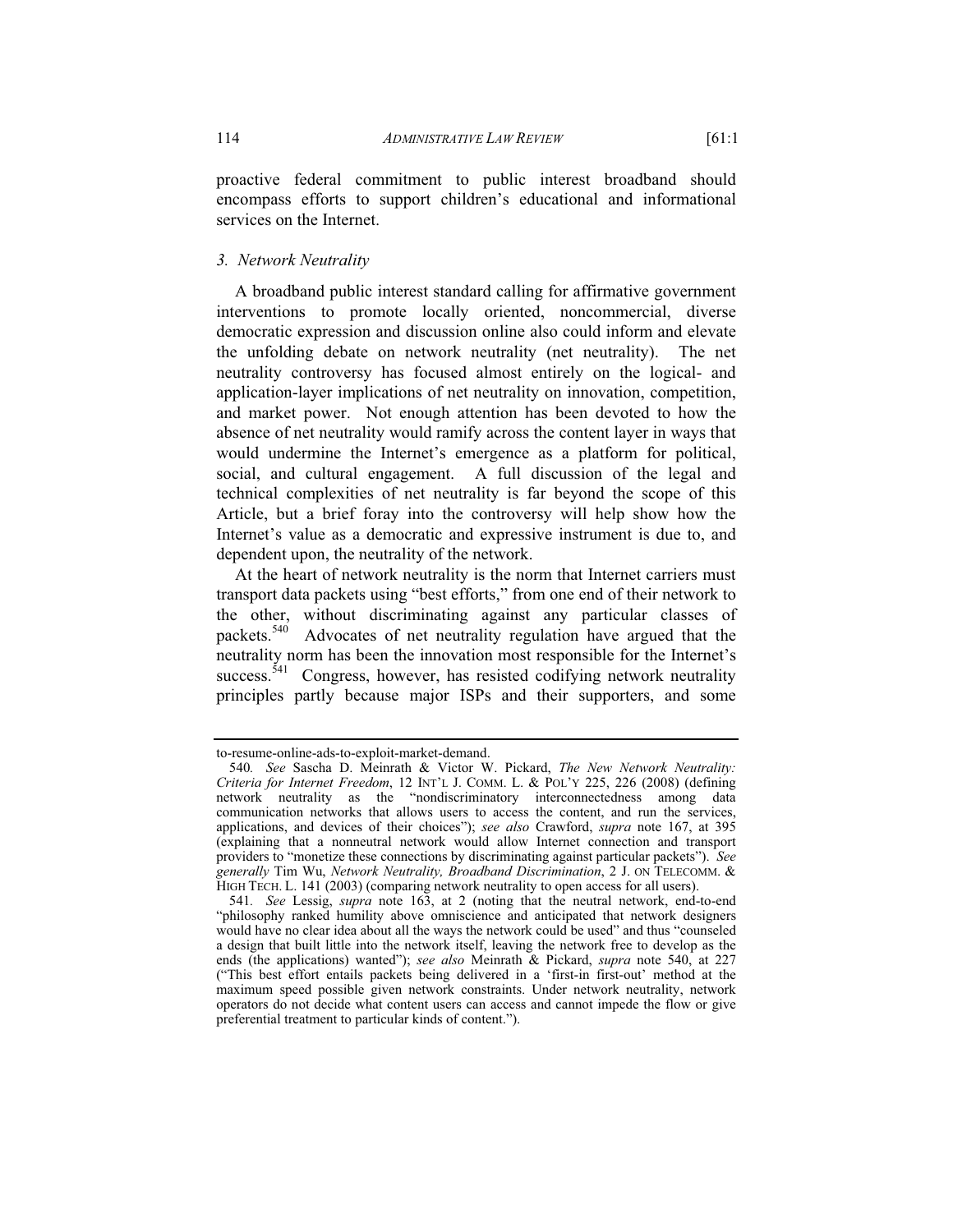respected scholars, have insisted that prohibitions on "network management" would, inter alia, slow innovation and hinder carriers' efforts to respond nimbly to competitive pressures and consumer demand.<sup>542</sup>

Public demands for network neutrality regulation have grown louder in recent years, especially in the wake of reports revealing that Internet carriers were degrading or blocking packets associated with certain applications or expressive content.<sup>543</sup> As discussed in Part II.2.B, there have been numerous verified reports in recent years of broadband providers censoring political content, or messages critical of the providers themselves, over their networks.

There also have been high profile incidents of violations of the net neutrality principle associated with carriers' discrimination against data packets associated with certain software applications. For example, in 2005, Madison River Communications, LLC, a broadband service provider in North Carolina that also offers telephone services, entered a consent decree with the FCC assessing a \$15,000 "voluntary payment" for having blocked packets associated with VoIP telephony applications offered by competitors.<sup>544</sup> More recently, in August 2008, the FCC found that Comcast Corporation—a major cable television provider—had "broadly and arbitrarily" blocked packets associated with certain file-sharing

<sup>542</sup>*. See, e.g.*, Christopher S. Yoo, *Beyond Network Neutrality*, 19 HARV. J.L. & TECH. 1, 7 (2005); *see also Net Neutrality, Hearing Before the S. Comm. on Commerce, Sci. & Transp.*, 109th Cong. (2006) (testimony of Kyle McSlorrow, President & CEO, National Cable  $\alpha$  Telecommunications Association), *available at* Cable & Telecommunications Association), *available at*  http://commerce.senate.gov/pdf/mcslarrow-020706.pdf ("Congress should . . . allow the marketplace to continue to grow and change so network and applications providers can offer consumers the fullest range of innovative service options.").

Broadband providers have argued that originators of bandwidth-intensive content and applications, like Google and MSN, should pay a premium for the transport of their packets. For example, SBC Communications, Inc. Chairman Edward E. Whitacre, Jr. expounded in an interview that "what they would like to do is use my pipes free, but I ain't going to let them do that because we have spent this capital and we have to have a return on it." Arshad Mohammed, *SBC Head Ignites Access Debate*, WASH. POST, Nov. 4, 2005, at D1. Mr. Whitacre apparently failed to account for the fact that broadband carriers in fact are compensated for carrying bandwidth-intensive traffic by means of large access fees paid by originators as well as end-users, who pay a premium for high-speed access. Professor Phillip Weiser called Mr. Whitacre's comment "bizarre on many levels" and noted that "Google does not use much bandwidth for its search application" and "has added enormous value to—and demand for" broadband service. Philip J. Weiser, *The Next Frontier for Network Neutrality*, 60 ADMIN. L. REV. 273, 283 (2008).

 <sup>543.</sup> For numerous examples of net neutrality violations in North America, see JOHN WINDHAUSEN, JR., GOOD FENCES MAKE BAD BROADBAND: PRESERVING AN OPEN INTERNET THROUGH NET NEUTRALITY, PUBLIC KNOWLEDGE WHITE PAPER 16–23 (2006), http://www.publicknowledge.org/pdf/pk-net-neutrality-whitep-20060206.pdf.

<sup>544</sup>*.* Madison River Commc'ns, LLC, 20 F.C.C.R. 4295, 4297 (2005) (consent decree); *see* Jonathan Krim, *Phone Company Settles in Blocking of Internet Calls*, WASH. POST, Mar. 4, 2005, at E2 (reporting that the company's blocking of calls resulted in a complete inability for some consumers to use their VoIP services).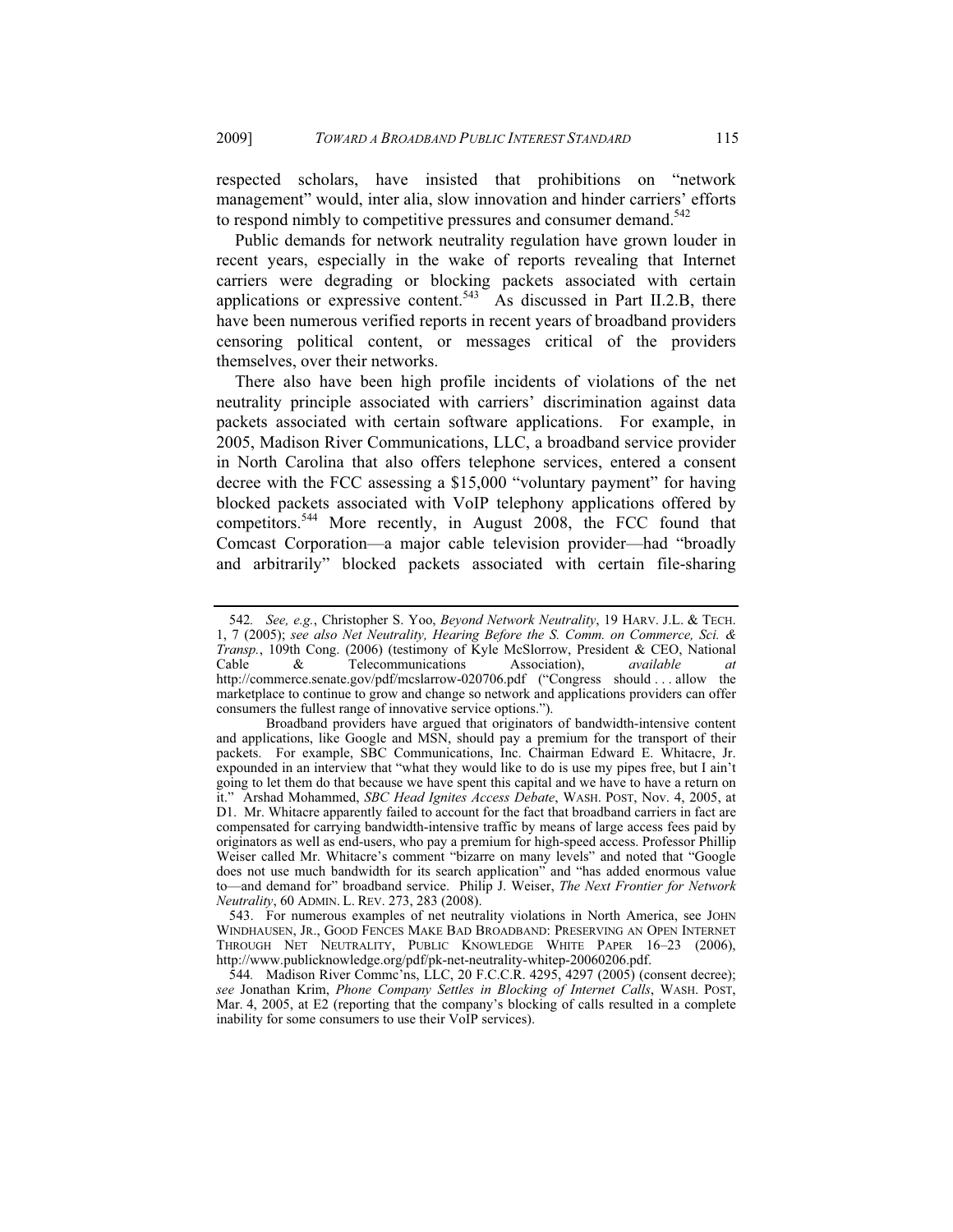applications, such as BitTorrent, thereby denying subscribers online video, music, and other content of their choice.<sup>545</sup> The FCC rejected Comcast's argument that the blocked traffic merely was the result of "reasonable network management," noting that the record showed that Comcast was blocking these packets even at times when there was no network congestion, and that its actions had an anticompetitive motive since peerto-peer file-sharing applications "including those relying on BitTorrent, provide Internet users with the opportunity to view high-quality video that they might otherwise watch (and pay for) on cable television."<sup>546</sup> Comcast's appeal of the FCC's order is pending.

While proponents of net neutrality praised the FCC's Comcast Order.<sup>547</sup> the action was not a model of administrative clarity and coherence. In his statement supporting it, then-FCC Chairman Kevin J. Martin said that by "tell[ing] Comcast to stop" blocking and delaying certain traffic, the FCC had taken "another important step to ensure that all consumers have unfettered access to the Internet." $548$  But in the same statement, Martin declared that "[o]ur action today is not about regulating the Internet" and that he has "consistently opposed calls for legislation or rules to impose network neutrality."549 This contradiction caused some observers to question the FCC Comcast Order's validity and longevity.<sup>550</sup>

The lack of clarity in the FCC Comcast Order may be attributable, in part, to uncertainty surrounding the FCC's authority to hold carriers accountable for violations of net neutrality. As noted in Part III, the FCC deregulated cable-modem broadband service in 2002 and DSL broadband service in 2005 by removing them from the scope of Title II's commoncarrier requirements and reclassifying them as unregulated "information

 <sup>545.</sup> Formal Complaint of Free Press and Public Knowledge Against Comcast Corporation for Secretly Degrading Peer-to-Peer Applications, 23 F.C.C.R. 13,028 (2008) [hereinafter Formal Complaint Against Comcast] (opinion and order).

<sup>546.</sup> Press Release, Fed. Commc'ns Comm'n, Commission Orders Comcast to End<br>
iscriminatory Network Management Practices (Aug. 1, 2008), Discriminatory Network Management Practices (Aug. 1, 2008), http://hraunfoss.fcc.gov/edocs\_public/attachmatch/DOC-284286A1.pdf. The Commission concluded that "[s]uch video distribution poses a potential competitive threat to Comcast's video-on-demand ('VOD') service." *Id.*

 <sup>547.</sup> For example, Commissioner Michael J. Copps called it "a landmark decision" and "a meaningful stride forward on the road to guaranteed openness of the Internet." Formal Complaint Against Comcast, 23 F.C.C.R. at 13,078.

<sup>548</sup>*. Id.* at 13,065.

<sup>549</sup>*. Id.* at 13,067.

<sup>550</sup>*. See, e.g.*, Charles Cooper, *The FCC on Comcast: Confusion in Spades*, Coop's Corner, CNETNEWS.COM, http://news.cnet.com/8301-10787\_3-10005350-60.html (Aug. 2, 2008); Posting of Olga Kharif to BusinessWeek.com, *FCC's Comcast Ruling Opens a Can of Worms*, http://www.businessweek.com/the\_thread/techbeat/archives/2008/08/fccs\_comcast\_ru.html? campaign id=rss blog techbeat (Aug. 1, 2008) (suggesting the FCC Comcast Order will "likely open a whole new can of worms" in regard to the "net neutrality debate").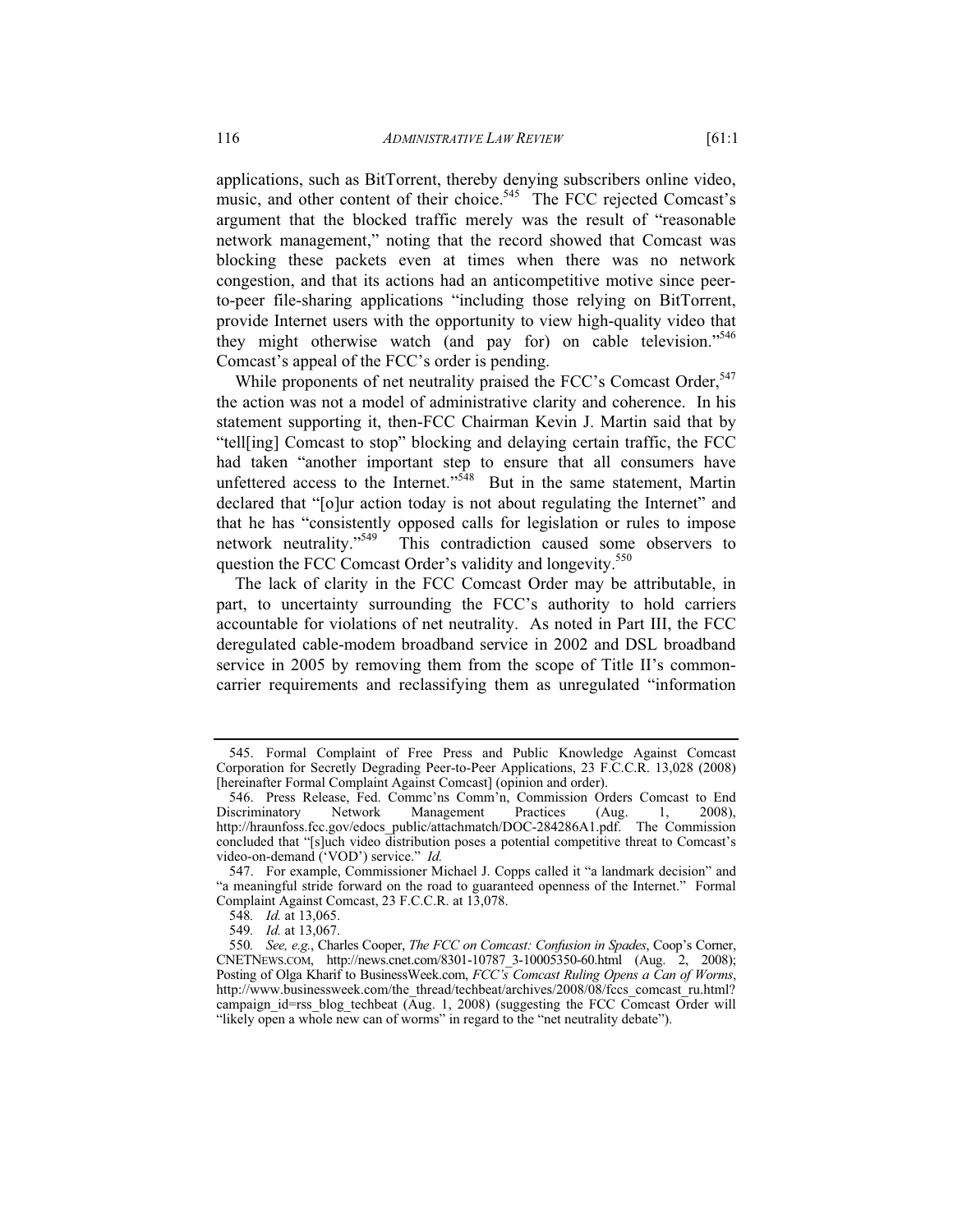services" under Title I of the Communications  $Act.^{551}$  Although the Supreme Court in *Brand X* noted that the FCC could still "impose special regulatory duties" on cable-modem broadband providers "under its Title I ancillary jurisdiction,"552 the FCC has promulgated no regulations addressing net neutrality in cable broadband or any other Internet service. In addition, scholars disagree about whether Title I ancillary authority would, in fact, support FCC regulation of broadband providers of the sort that net neutrality proponents demand, absent new authorizing legislation.553 Even if the FCC were to promulgate regulations mandating network neutrality, those regulations likely would be challenged promptly as inconsistent with the overarching policy objective Congress articulated in § 230 of the 1996 Telecom Act, namely to preserve "the vibrant and competitive free market that presently exists for the Internet and other interactive computer services, unfettered by Federal or State regulation."554

 554. Telecommunications Act of 1996, 47 U.S.C. § 230(b)(2) (2000); *see also* Editorial, *FCC.politics.gov*, WALL ST. J., July 30, 2008, at A14 ("It's also not clear that the FCC even has the authority to enforce net neutrality, because Congress has never passed a law establishing such a policy."). The FCC responded to this argument in the Comcast Order, arguing in part that "the policy embodied in this provision cannot reasonably be read to prevent *any* governmental oversight" of broadband providers since, when the provision was enacted, Internet providers were subjected to "extensive common carrier regulation." Formal Complaint Against Comcast, 23 F.C.C.R. 13,028, 13,042 (2008) (opinion and order). Although this characterization of the regulatory status of Internet services at the time of the 1996 Telecom Act's enactment is accurate, it does not go far in resolving the

<sup>551</sup>*. See supra* note 449 and accompanying text.

 <sup>552.</sup> Nat'l Cable & Telecomms. Ass'n v. Brand X Internet Servs., 545 U.S. 967, 996 (2005).

<sup>553</sup>*.* Professor James B. Speta, for example, has written that "the FCC's authority under Title I is, at best, uncertain" and that with broadband services under Title I of the Act it is "unlikely that the courts would permit the FCC to regulate the Internet in any significant fashion." James B. Speta, *FCC Authority to Regulate the Internet: Creating It and Limiting It*, 35 LOY. U. CHI. L.J. 15, 22 (2003); *see also* Thomas W. Merrill & Kathryn Tongue Watts, *Agency Rules with the Force of Law: The Original Convention*, 116 HARV. L. REV. 467, 517–19 (2002). Professors Merrill and Watts argue that the legislative intent of Title I, § 4(i) of the Communications Act, as amended—which states that "the Commission may perform any and all acts, make such rules and regulations, and issue such orders, not inconsistent with this act, as may be necessary in the execution of its functions"—is not a grant of legislative rulemaking authority but merely the grant of authority to make procedural rules and undertake other internal "housekeeping" functions. *Id.* They posit that Congress expressly conferred legislative rulemaking authority to the FCC only in the areas of common carriers (Title II), broadcasting (Title III), and cablecasting (Title VI). Thus the Communications Act's rulemaking language in Title I, if interpreted as conferring blanket legislative rulemaking authority to the FCC, would render superfluous the latter substantive grants of rulemaking authority. *Id.* Professor Weiser disagrees, arguing that the FCC does have adequate authority under Title I to promulgate regulations imposing substantive duties on broadband providers. *See* Weiser, *supra* note 542, at 289; *see also* Philip J. Weiser, *Toward a Next Generation Regulatory Strategy*, 35 LOY. U. CHI. L.J. 41, 48–67 (2003) (conceding that the FCC "will face serious questions as to whether Title I authorizes the FCC to regulate broadband platforms" but concluding that the FCC could promulgate legislative regulations using its Title I ancillary authority if, inter alia, it were to articulate "a limiting standard to contain the reach of its authority over the Internet").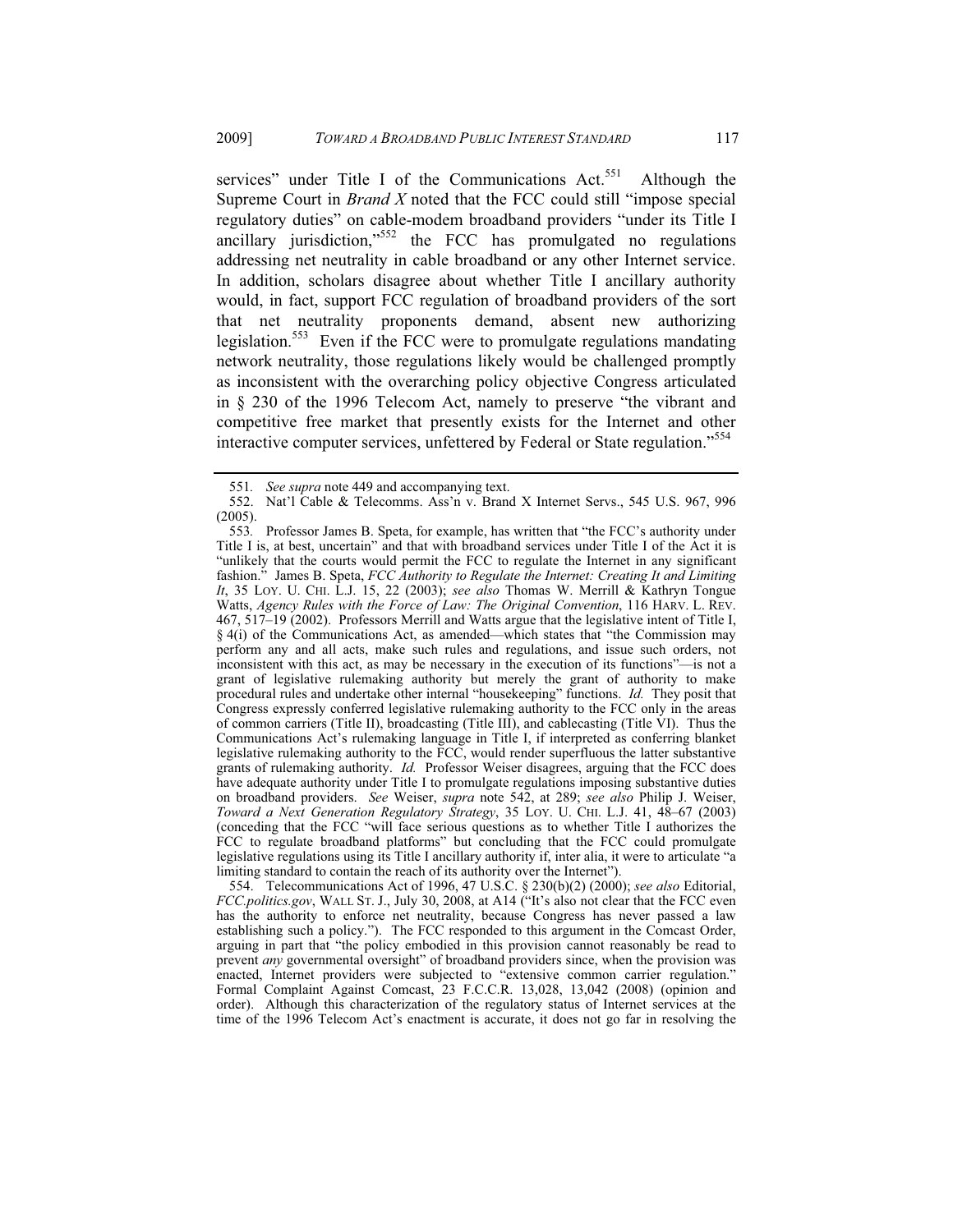Given the FCC's uncertain legislative authority, it is not surprising that the agency assessed no fine and merely required Comcast to comply with its 2005 Internet Policy Statement. In that nonbinding statement, the FCC declared that it "has a duty to preserve and promote the vibrant and open character of the Internet as the telecommunications marketplace enters the broadband age."555 It also adopted a number of principles central to the net neutrality norm, including consumers' right to access the "lawful Internet content of their choice," "to run applications and use [legal] services of their choice," and "to connect their choice of legal devices that do not harm the network."<sup>556</sup>

### *a. Net Neutrality and Democracy Online*

The focus of many of the arguments in favor of legislation mandating net neutrality has been on application-layer competition and innovation. Professor Lessig, for example, convincingly argues that instead of hindering innovation, a neutral Internet respecting the nondiscriminatory end-to-end principle has been "an engine of innovation" by decentralizing "[t]he power, and hence the right, to innovate."557 Similarly, Professor Tim Wu has posited that a neutral Internet has engendered a much more competitive marketplace for Internet applications than would have resulted from a non-neutral net.<sup>558</sup>

Telephone and cable companies, intent on exploiting their duopoly control by churning more profit out of their broadband networks, can attempt to do so by further commoditizing the Internet to the detriment of end users and third-party content providers. This threat reasonably has generated legislative proposals and scholarly theorizing focused on the economic, commercial marketplace threats posed by violations of the net neutrality norm. For example, in introducing a bill seeking to codify net neutrality, Senator Ron Wyden (D-OR) argued that allowing broadband intermediaries to create and charge premium rates for prioritized carriage

uncertainty concerning whether the FCC currently has the statutory authority to enforce net neutrality, especially given the deregulatory impetus of the statute.

 <sup>555.</sup> Appropriate Framework for Broadband Access to the Internet over Wireline Facilities, 20 F.C.C.R. 14,986, 14,988 (2005).

<sup>556</sup>*. Id.*

 <sup>557.</sup> Lessig, *supra* note 162, at 61.

<sup>558</sup>*. See* Wu, *supra* note 540, at 151; *see also* Tim Wu, *Why Have a Telecommunications Law? Anti-Discrimination Norms in Communications*, 5 J. ON TELECOMM. & HIGH TECH. L. 15 (2006) (arguing that network neutrality encourages competitors to enter the market and compete for business); WINDHAUSEN, *supra* note 543, at 39 (explaining that net neutrality has spurred, instead of hindered, broadband deployment by "provid[ing] certainty to innovators and entrepreneurs who will be more willing to invest to develop new services if they have confidence that, once developed, access to the network will be available").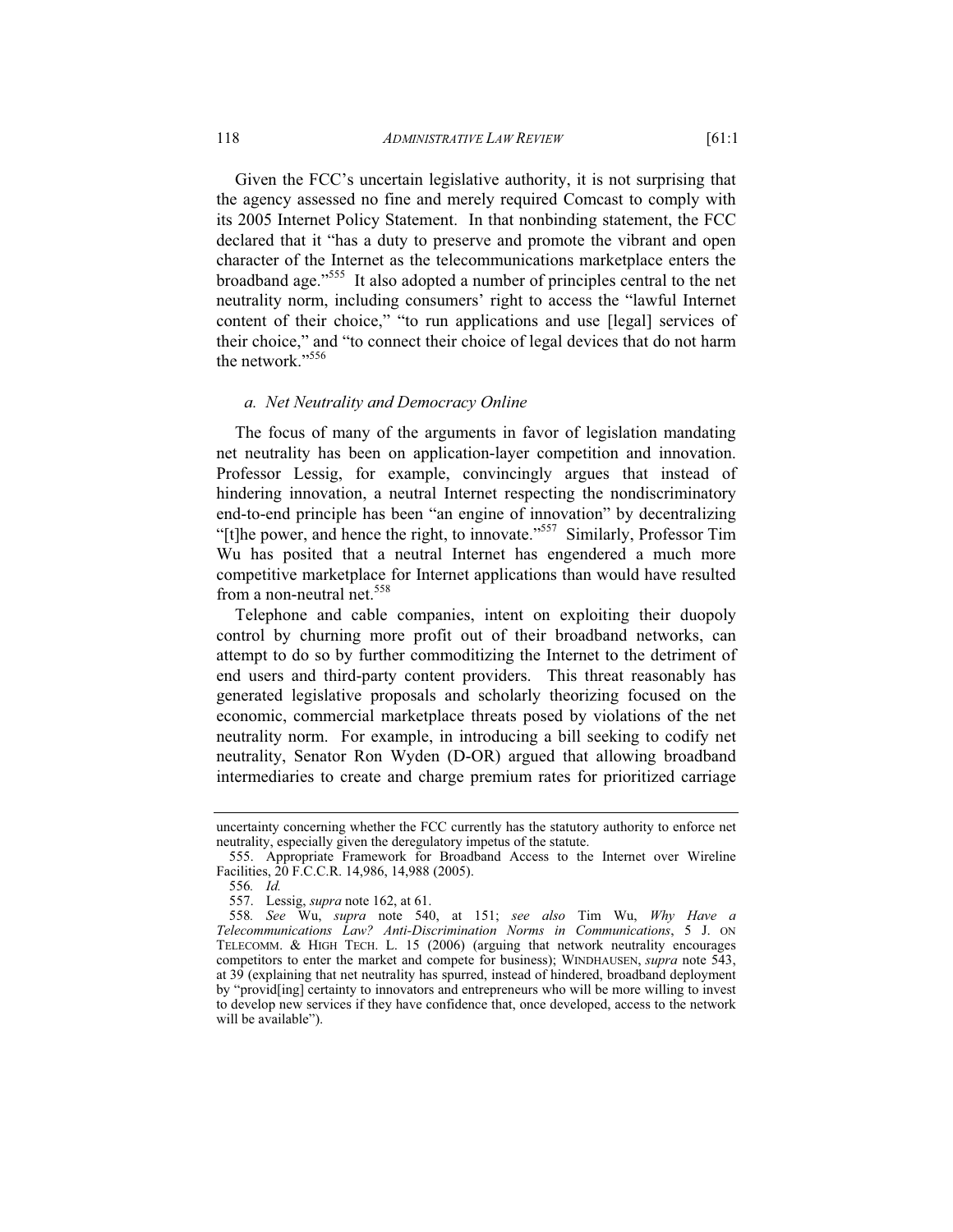of traffic "could have a chilling effect on small mom-and-pop businesses that can't afford the priority lane, leaving these smaller businesses no hope of competing against the Wal-Marts of the world."<sup>559</sup> Other proponents similarly speak in terms of "design[ing] rules that explicitly forbid network operators and ISPs to use their power over the transmission technology to negatively affect competition" and thereby harm consumers in the broadband marketplace.<sup>560</sup>

Allowing broadband carriers such as Comcast to commoditize the transport of data packets, charging a premium for faster transport, or to degrade surreptitiously or block competitors' traffic, triggers serious concerns involving unfair competition and antitrust generally. With the prospect of optimizing profit from prioritized "extra charge" traffic, broadband providers would have an incentive to sell as much of that ultrahigh-speed transport to providers that can pay the premiums. They also would have the incentive to reserve much of that prioritized "fast lane" for their own affiliated applications and services.

This antitrust lens, however important, does not encompass the totality of the harm a nonneutral Internet would cause to diverse political expression, noncommercial content, and democratic engagement generally on the Internet. Although the conditions for political engagement and discussion online are less than ideal, the significant value that the Internet delivers today as an instrument of democratic expression is attributable largely to the ability of citizens to use free applications, such as YouTube, blogging and social networking websites, or low-cost website-hosting services, to engage other citizens online. The absence of net neutrality in favor of tiered, premium pricing for packet transport could threaten the viability of these free websites, as well as that of the noncommercial, local public discussion websites proposed above. A non-neutral Internet also would threaten the economic viability of print journalism (i.e., newspapers), as it continues to make the already precarious transition from broadsheets to broadband.<sup>561</sup>

Absent net neutrality, the Internet would become a variation of a private shopping mall or, perhaps more analogously, a homogenized cable

 <sup>559.</sup> Press Release, Senator Ron Wyden (D-OR), Wyden Moves to Ensure Fairness of Internet Usage with New Net Neutrality Bill (Mar. 2, 2006), http://wyden.senate.gov/newsroom/record.cfm?id=266467.

<sup>560</sup>*. See* Barbara A. Cherry, *Misusing Network Neutrality to Eliminate Common Carriage Threatens Free Speech and the Postal System*, 33 N. KY. L. REV. 483, 486–87 (2006) (providing helpful summary of policy and academic arguments advanced in support of net neutrality, almost all focusing on antitrust and marketplace concerns).

 <sup>561.</sup> *See* ROBERT W. MCCHESNEY, THE POLITICAL ECONOMY OF MEDIA 145–46 (2008) (noting that the successful transition of print journalism "from ink and paper to bits" is dependent on net neutrality, inter alia, and the inability of broadband carriers to "demand a ransom for the newspaper to have access to the public").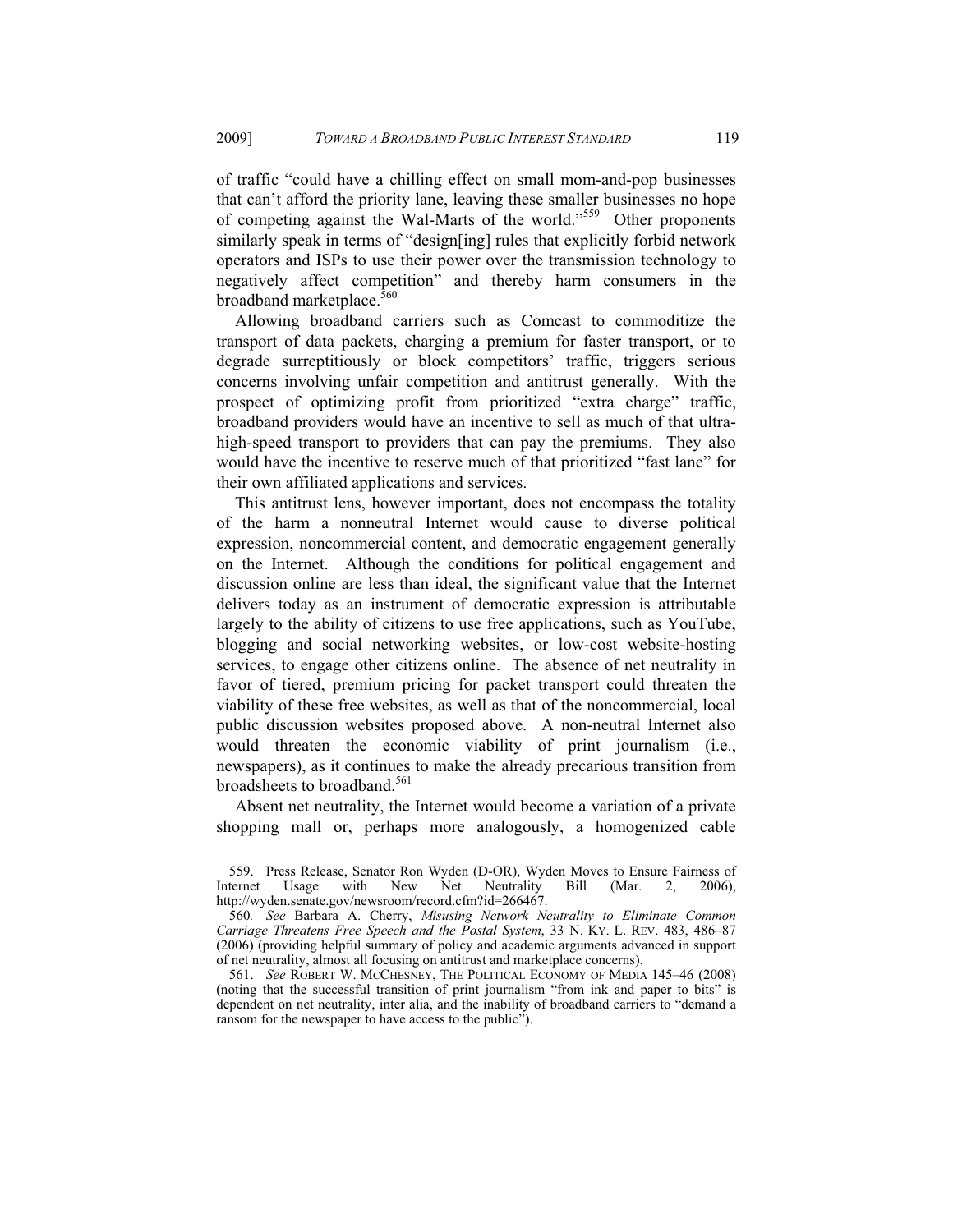television service with a preponderance of subscription and other pay channels and a paucity of noncommercial, public space (e.g., public, educational, and governmental "channels") for diverse, localized community dialogue and expression.<sup>562</sup> Much of the generative agency on the Internet would shift from the masses of users to the carriers themselves and to those corporate customers that can afford premium transport pricing. Moreover, these carriers' senior executives have made clear in public statements that they are interested in the ability to prioritize packets not only as a way to gain competitive advantage, but also as a way to control content. For example, IDT Corp. founder and CEO Howard Jonas proclaimed that he not only "want[s] to be the biggest telecom company in the world" but also wants "to be able to form opinion," noting that "[b]y controlling the pipe, you can eventually get control of the content."<sup>563</sup>

Professor Susan Crawford correctly recognizes that, to date, the application-layer focus of regulatory, industrial, and scholarly thinking around the Internet, and particularly net neutrality, has "see[n] the Internet as a content-delivery supply chain—much like a railroad" and thus "does not capture what is valuable about the Internet to people."<sup>564</sup> I very much agree with her assessment that "[o]nline communications are not just like any other form of economic activity. Ideas are not like goods; they are potentially far more valuable."565 Accordingly, calls for net neutrality should be broadened to encompass not only competitive and antitrust considerations but also the effects commoditization of bit transport would have on opportunities for noncommercial, local political and democratic engagement online.<sup>566</sup> The Internet is not

<sup>562</sup>*. See* Susan P. Crawford, *Cultural Environmentalism @ 10: Network Rules*, 70 LAW & CONTEMP. PROBS. 51, 59 (2007) (noting that cable and telephone company efforts against the codification of net neutrality requirements are "part of a global attempt by many broadband providers to turn their networks into something much more like what cable companies and mobile phone carriers already have—wholly monetized 'services,' with vertically integrated networks built to allow deep packet inspection and the possibility of blocking or degrading undesirable services").

 <sup>563.</sup> Ann Wozencraft, *For IDT, the Bid Flameouts Light Its Fire*, N.Y. TIMES, Jan. 28, 2002, at C4.

 <sup>564.</sup> Crawford, *supra* note 167, at 361, 381.

<sup>565</sup>*. Id.* at 391. Professor Crawford further argues that "communications law can no longer afford to ignore" how the Internet is "creating opportunities for the development of new ideas and new ways of making a living" that are key "to our future economic growth." *Id.* at 391.

 <sup>566.</sup> Leadership Conference on Civil Rights Vice President Mark Lloyd has characterized net neutrality as a civil rights issue because, "[f]or communities of color, the Internet offers a critical opportunity to build a more equitable media system [by] provid[ing] all Americans with the potential to speak for themselves without having to convince large media conglomerates that their voices are worthy of being heard." Mark Lloyd & Joseph Torres, *Net Neutrality Is a Civil Rights Issue*, COMMONDREAMS.ORG, Feb. 21, 2008, http://www.commondreams.org/archive/2008/02/21/7210/.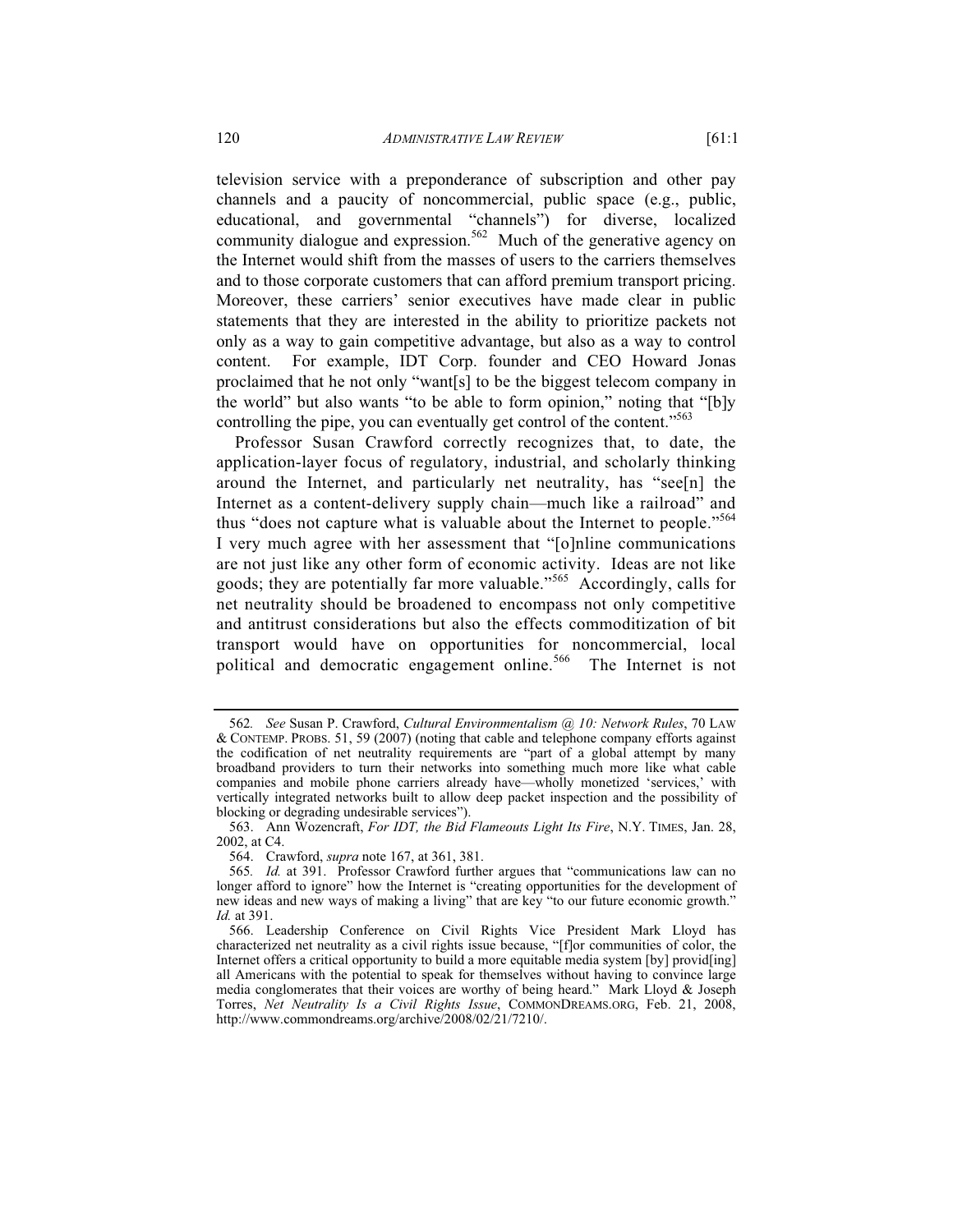merely a platform for commerce. Net neutrality is both a democratic and economic imperative.

# IV. OLD WINE IN A NEW (DIGITAL) BOTTLE? HOW A BROADBAND PUBLIC INTEREST STANDARD WOULD BE MORE EFFECTIVE THAN ITS BROADCAST PROGENITOR

The broadband public interest standard components discussed in Part III would assign the federal government a much more proactive role in promoting important democratic and expressive principles on the Internet. These principles have been at the heart of the broadcast public interest standard for seven decades but have not been fully achieved as a consequence of the broadcast medium's inherent limitations. These proposals, however, may beg a number of important questions. First, how would a *broadband* public interest standard, comprised of the interrelated interventions detailed above, avoid some of the same shortcomings that compromised the effectiveness of the broadcast standard and failed to engender a diverse, deliberative, locally oriented, and democracy-enriching free marketplace of ideas on the nation's airwaves? Would these proposals encounter the same First Amendment frustrations as the broadcast standard? How might a broadband public interest standard actually be more effective than the broadcast standard in delivering the long-promised electronic marketplace of ideas? Finally, why should it be up to the federal government in particular to assume a more interventionist posture in the broadband sphere?

## *A. Avoiding Content Regulation Quagmires*

As discussed in Part I, the tension inherent in the government's having to walk the line between avoiding excessive interference with broadcasters' free speech on the one hand and championing the public interest in scarce spectrum on the other has undermined the broadcast public interest standard since its inception. Congress's failure to provide a durable and coherent definition of *public interest broadcasting* further frustrated the success of the broadcast standard. Although significant content-related programming requirements are in place today, the broadcast public interest standard's components have varied so extensively throughout the history of broadcast regulation—in sometimes conflicting ways—that the standard has been described as "the epitome of analytical emptiness."<sup>567</sup> Moreover, with the transition to digital broadcasting delivering innovative ways to

 <sup>567.</sup> Christopher S. Yoo, *The Rise and Demise of the Technology-Specific Approach to the First Amendment*, 91 GEO. L.J. 245, 256 (2003).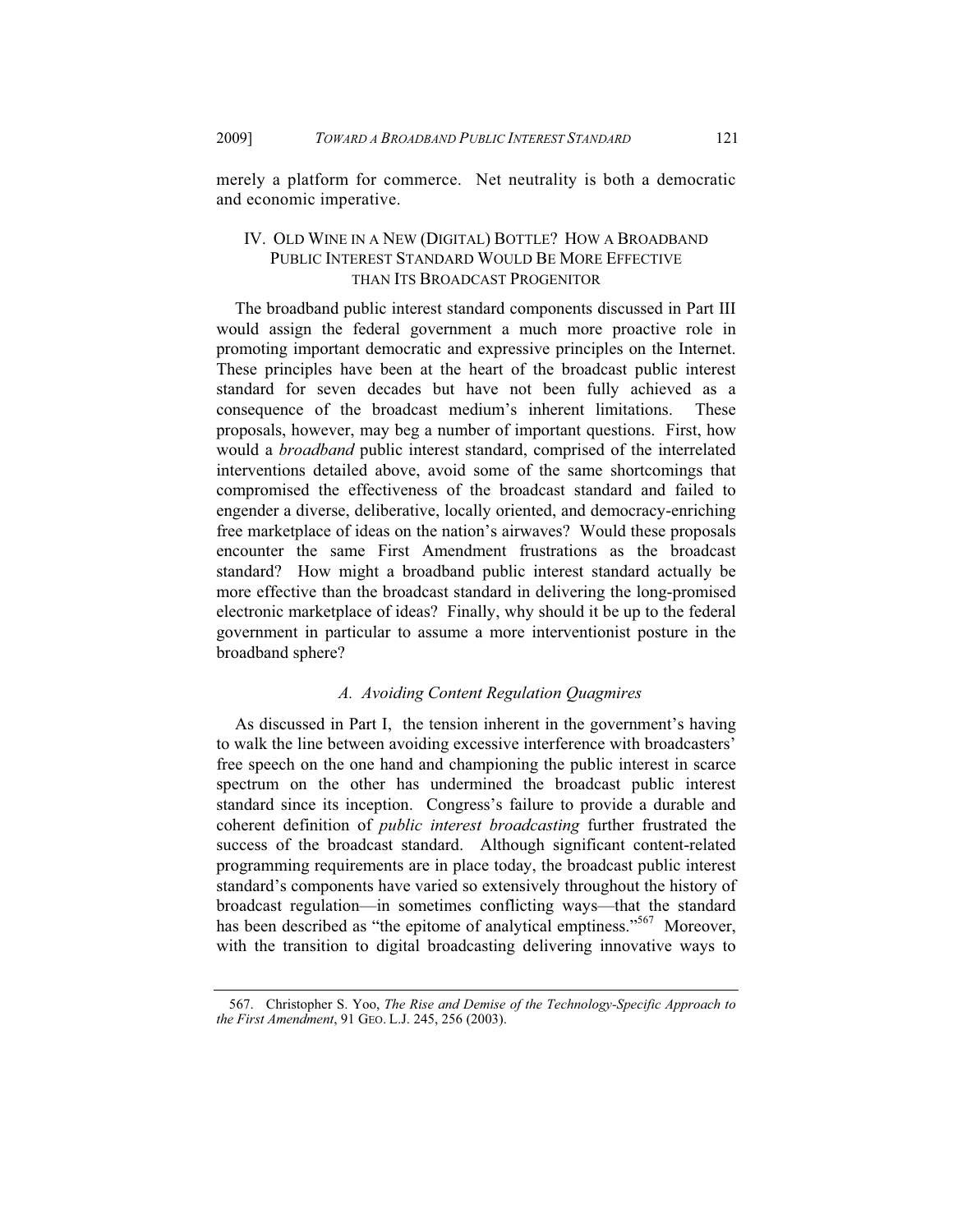share spectrum efficiently, the scarcity rationale that served as a premise for broadcast content regulation for most of the twentieth century is now on its weakest footing ever.

I agree with Professor Levi's assessment that we need "to find a practical middle ground" in what has become a polarized media policy debate with, at one end, those who are overconfident about the ability of commercial marketplace competition and content abundance to best realize the democratic benefits of new technology and, at the other end, those who discount the manifold disadvantages and inefficiencies of content-based command-and-control regulation.<sup>568</sup> The middle ground charted in Part III attempts to reconcile those two competing visions by cabining the orientation of government toward the Internet to that of facilitator and convener, much like how the government proactively supports civil society on terra firma. The proposals do not harken back to troubling broadcaststandard-like content regulation, which would be inapposite in the private, post-scarcity digital sphere. They also move away from the Internet exceptionalism that, especially since the 1996 Telecom Act, has kept the government from assuming a more affirmative role in realizing the Internet's democratic potential. They depend principally on subsidies and the provision of access, leaving the content of the resulting online communications up to the individual beneficiaries. Many of the First Amendment conflicts inherent in command-and-control broadcast regulation are thus avoided by this more modest yet still proactive approach to public-interest-minded, governmental intervention into the online marketplace of ideas. All of the affirmative interventions above can be implemented by means of comprehensive legislation, which would avoid the impediments awaiting broad and ill-defined delegations of regulatory authority at the captured and excessively politicized FCC.

In addition, it is unlikely that net neutrality regulation would constitute content regulation or other interference with speech that may run afoul of the First Amendment, despite the arguments that have begun to be made by a small number of neutrality opponents. For example, Randolph J. May claims that a net neutrality regulation would "implicate[] ISPs' free speech rights" since "it is as much a free speech infringement to compel a speaker to convey messages against the speaker's wishes as it is to prevent a speaker from conveying messages."<sup>569</sup>

 <sup>568.</sup> Lili Levi, *In Search of Regulatory Equilibrium*, 35 HOFSTRA L. REV. 1321, 1366 (2007).

 <sup>569.</sup> Randolph J. May, *Communications Policy Pirouettes*, WASH. TIMES, Jan. 21, 2007, at B4; *see also* Christopher S. Yoo, *Network Neutrality and the Economics of Congestion*, 94 GEO. L.J. 1847, 1905–07 (2006) (arguing that network neutrality mandates would interfere with Internet carriers' editorial discretion).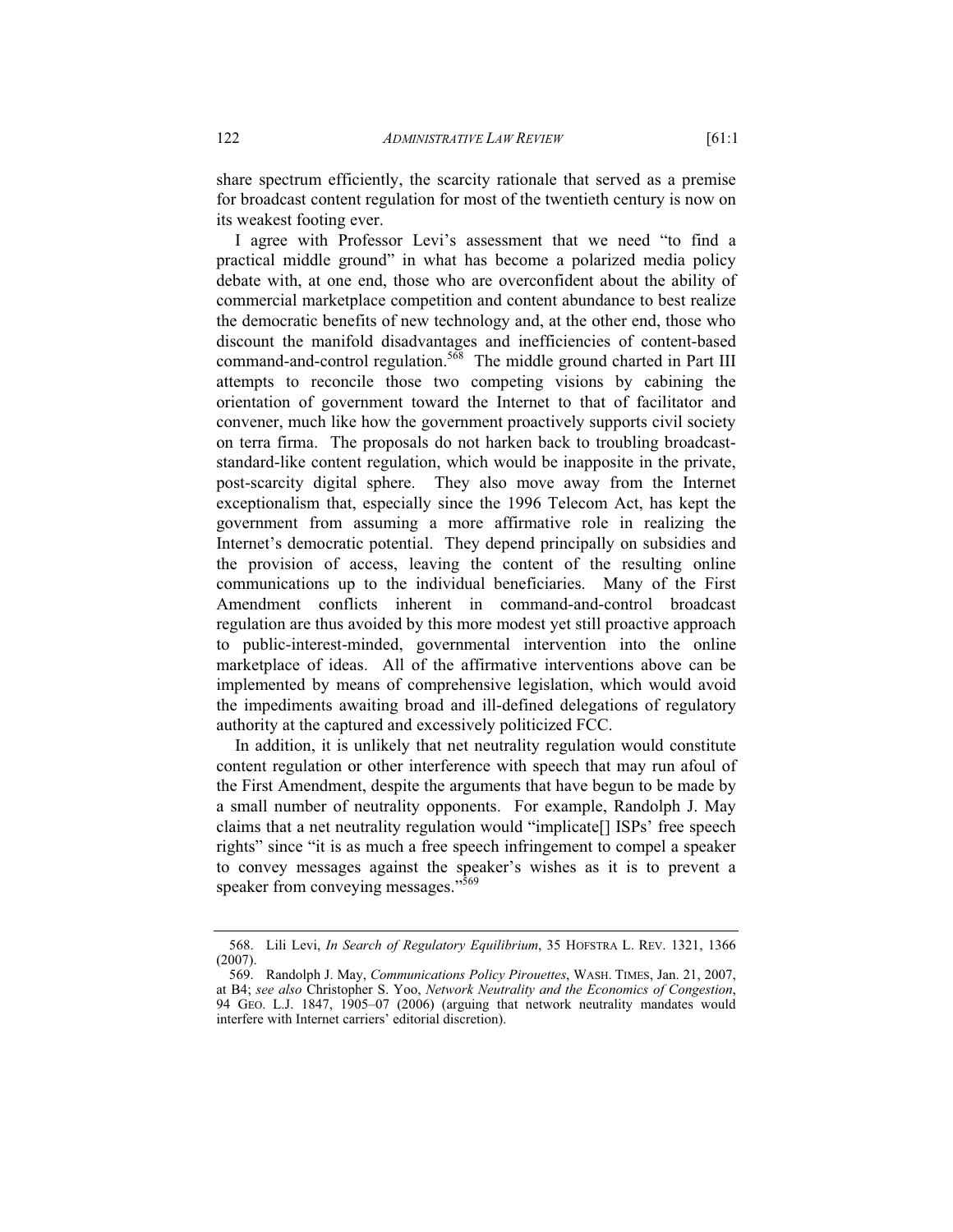But such reliance on the First Amendment by net neutrality opponents is misplaced, even assuming the far-fetched proposition that broadband providers are First Amendment speakers as a function of their carriage of Internet data packets. The Supreme Court's validation of the cable television must-carry regulatory regime in *Turner Broadcasting System, Inc. v. FCC* provides a fitting analogy. The Cable Television Consumer Protection and Competition Act of 1992 generally required cable television operators to carry signals of local broadcast stations on their cable systems.<sup>570</sup> Rejecting the cable operators' First Amendment claims, the Court conceded that cable operators "engage in and transmit speech" and thus "are entitled to the protection ... of the First Amendment"<sup>571</sup> as a result of their legitimate editorial role in composing channel lineups and in producing and transmitting original programming.<sup>572</sup> Nevertheless, the Court concluded that any burden on the cable operators' speech was justified in light of the important government interests in "prevent[ing] cable operators from exploiting their economic power to the detriment of broadcasters." The Court emphasized the importance of "ensur[ing] that all Americans, especially those unable to subscribe to cable, have access to free television programming—whatever its content."573 Because a cable operator's network is connected directly to subscribers' television sets, it can "prevent . . . subscribers from obtaining access to programming it chooses to exclude" and "can thus silence the voice of competing speakers with a mere flick of the switch."<sup>574</sup> Relying on *Associated Press v. United States*, <sup>575</sup> the Court reasoned that "[t]he First Amendment's command that government not impede the freedom of speech does not disable the government from taking steps to ensure that private interests not restrict, through physical control of a critical pathway of communication, the free flow of information and ideas."<sup>576</sup>

Like cable television operators, the telephone company and cable modem duopolists in the broadband marketplace in almost all cases provide the sole interactive "data pipe" into subscribers' homes. They thus have the incentive, given their integration with broadband content providers, to act as "gatekeepers" who can "flick the switch" on competitors or any other

 <sup>570. 47</sup> U.S.C. §§ 534–535 (2000).

 <sup>571.</sup> Turner Broad. Sys., Inc. v. FCC, 512 U.S. 622, 636 (1994).

<sup>572</sup>*. Id.* at 643. The Court also concluded that the must-carry rules were content-neutral because they "are unrelated to the content of the speech." *Id.* at 647.

<sup>573</sup>*. Id.* at 649.

<sup>574</sup>*. Id.* at 656.

 <sup>575. 326</sup> U.S. 1, 20 (1945).

 <sup>576.</sup> *Turner*, 512 U.S. at 657. *See* Baker, *supra* note 8, at 59 (claiming that the Supreme Court relied on *Associated Press* in order to "assert the legitimacy of broad governmental power over cable").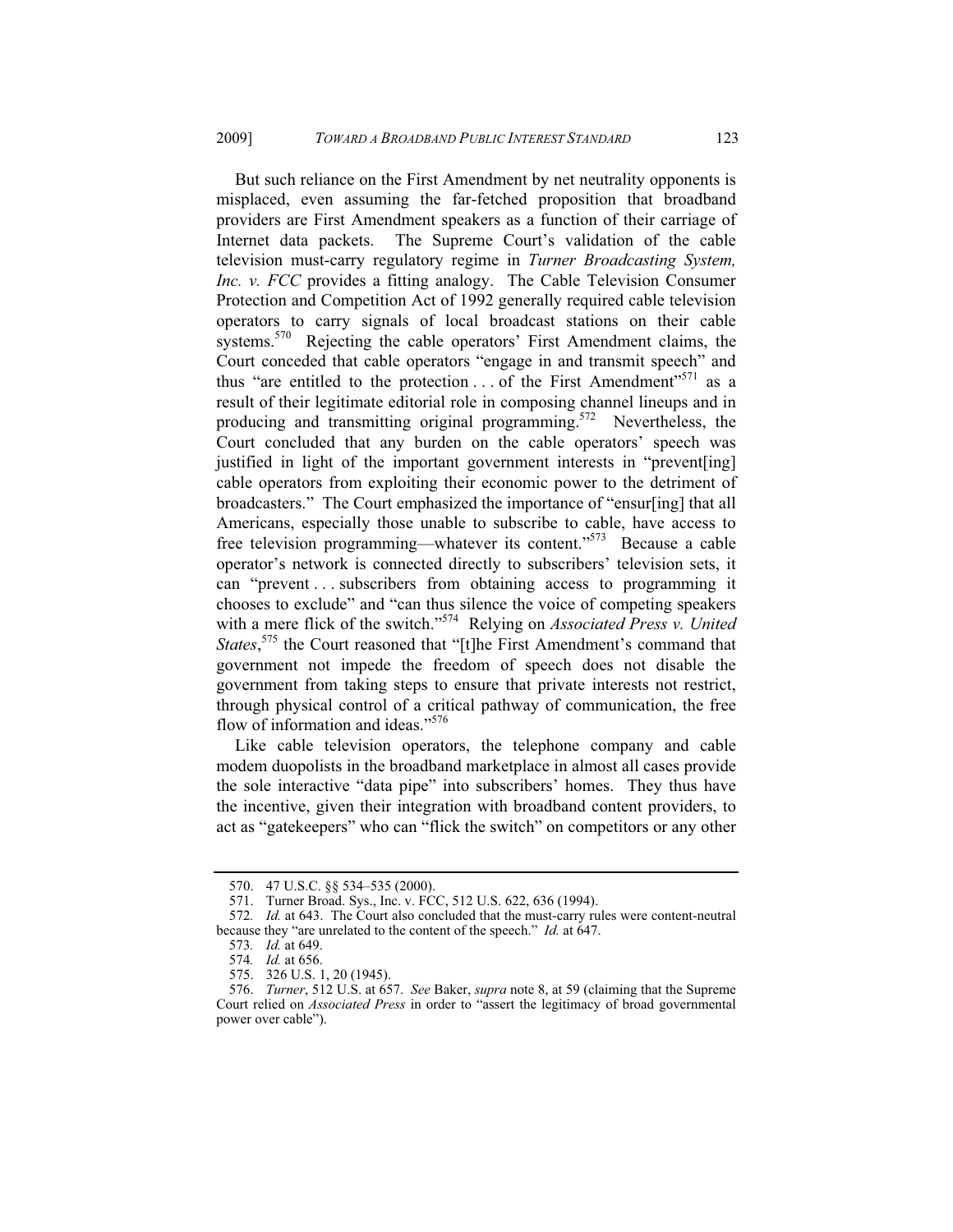online speakers whom they disfavor.<sup>577</sup> With online content rivaling and perhaps soon exceeding the importance and centrality of broadcasting in the public sphere, it would not be inconceivable that an assertion by broadband carriers that net neutrality regulations violate their free speech rights would meet the same fate as the similar argument cable operators advanced in *Turner*. 578

Moreover, broadband providers may find it difficult to overcome the inconsistency in arguing that they—as carriers—are First Amendment speakers whose free speech rights are infringed by net neutrality mandates, while continuing to insist that they deserve the broad immunity granted them under § 230 of the Communications Decency Act from liability for privacy, reputational, and other torts committed over their systems.<sup>579</sup> Courts have upheld such immunity for broadband providers because, to borrow the words of the New York Court of Appeals, the provider "is merely a conduit."<sup>580</sup> It is unlikely that broadband providers will succeed at having it both ways, forestalling net neutrality mandates by insisting that their carriage of data packets renders them First Amendment speakers, while at the same time continuing to disclaim tort liability as mere conduits.

### *B. Subsidies as a Constitutional Alternative to Regulation*

Most of the proposals discussed in Part III rely on subsidies in contrast to the broadcast public interest standard's mandates, which largely have entailed content regulation justified by the increasingly unstable scarcity and public ownership rationales. Whereas the regulation of even contentneutral speech is presumptively unconstitutional, the government's subsidization of speech is presumptively valid even where it poses an incidental burden on the facilitated speech.<sup>581</sup>

<sup>577</sup>*. See* Crawford, *supra* note 167, at 403 (arguing that, in the absence of net neutrality, broadband providers would "cease to be commodity-transport providers, and will instead become gatekeepers," causing the "diversity of online experiences, and thus the range of freedom of human connection, human relationships, and the diverse generation of new ideas [to] diminish").

<sup>578</sup>*. See* ZITTRAIN, *supra* note 360, at 181–82 (drawing a parallel between broadband net neutrality norms and the cable television must-carry regulations); *see also* Sunstein, *supra* note 185, at 1774 (positing that *Turner* supported government regulation of "new speech sources" by "invoking such democratic goals as the need to ensure 'an outlet for exchange on matters of local concern' and 'access to a multiplicity of information sources'" (citing *Turner*, 512 U.S. at 663)).

<sup>579</sup>*. See* 47 U.S.C. § 230 (2000); *see also supra* note 266 (describing the liabilitylimiting effect of § 230 of the 1996 Communications Decency Act).

 <sup>580.</sup> Lunney v. Prodigy Servs. Co., 723 N.E.2d 539, 542 (N.Y. 1999).

<sup>581</sup>*. See Turner*, 512 U.S. at 680 (O'Connor, J., concurring in part and dissenting in part) (recognizing that "the government may subsidize speakers that it thinks provide novel points of view"); *see also* Ellen P. Goodman, *Bargains in the Information Marketplace: The*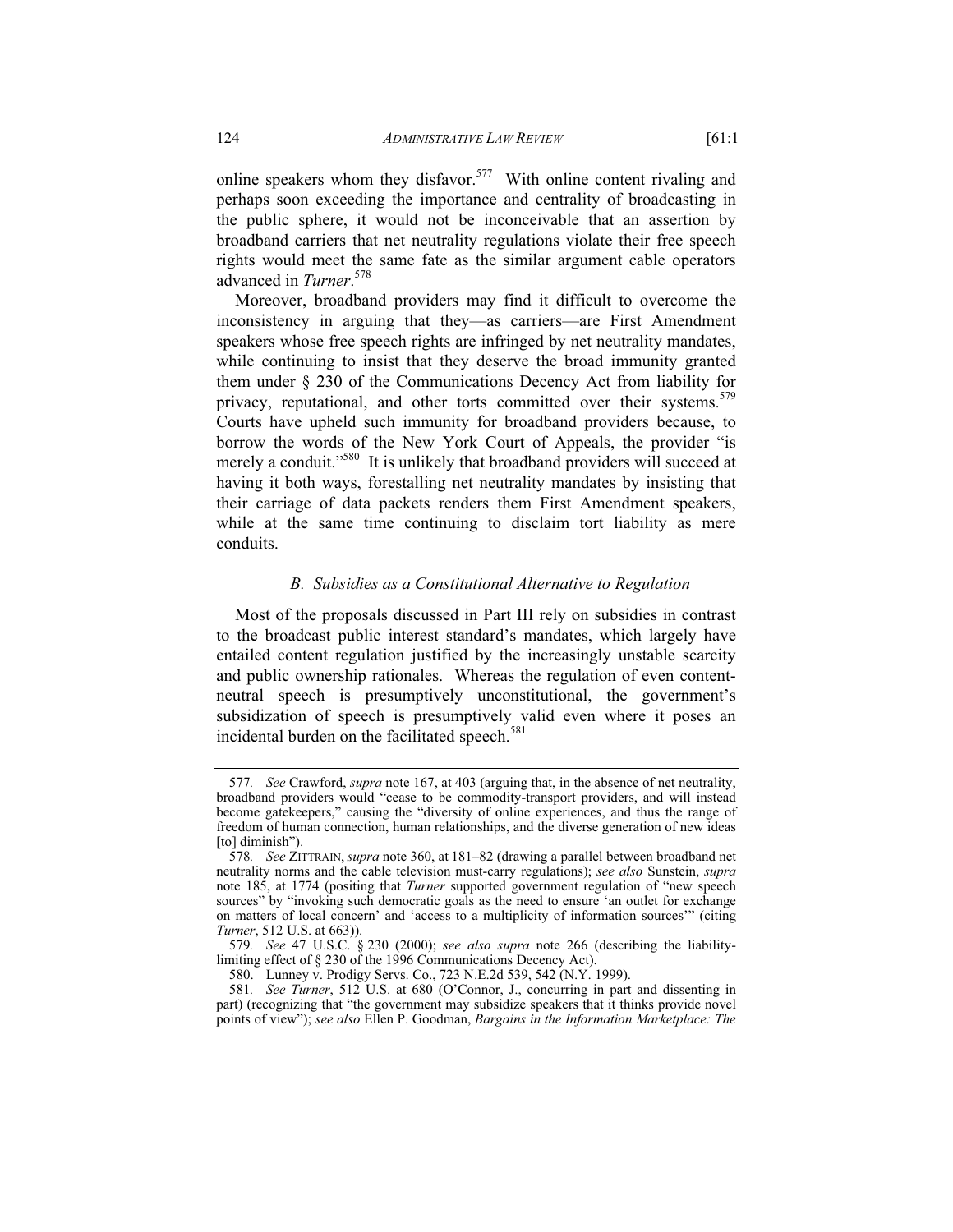Contrary to the widely held misconception that the government has prioritized an autonomy-based, noninterventionist approach to the First Amendment, the government has in fact historically exercised its prerogative to use public monies to promote civic engagement and enhance political communication among the people.<sup>582</sup> As Professor Richard C. Levin has argued, the federal government has intervened especially when private commercial forces have caused inequality of access to democratic and political mechanisms or distortions in the speech marketplace.<sup>583</sup> John Rawls warned that "[t]he liberties protected by the principle of participation lose much of their value whenever those who have greater private means are permitted to use their advantage to control the course of public debate."584 Government, and especially the federal government, has long intervened to level the playing field and preserve the free speech and other democratic rights and liberties of the less powerful.

For example, Professor Baker has noted that the framers themselves advocated government subsidization of journalism and the democratization of "political intelligence and information."585 One of the first tasks of the first Congress was to devise a system for richly subsidizing newspapers by means of deep discounts on postal rates, free postal delivery of newspapers to members of the press, and the building of a network of post roads, both for the distribution of news and political information and for

*Use of Government Subsidies to Regulate New Media*, 1 J. ON TELECOMM.&HIGH TECH. L. 217, 219–20 (2002) (positing that "[s]peech *regulations*, even if they are content neutral, are presumptively invalid under the First Amendment" whereas "burdens on speech that are part of a discretionary speech *benefit* may be treated as presumptively valid exercises of government largesse" (citing Rust v. Sullivan, 500 U.S. 173 (1991))); *see also Rust*, 500 U.S. at 202–03 (upholding ability of government to deny Public Health Service Act funds to recipients who engage in any activities advocating abortion as "a method of family planning").

<sup>582</sup>*. See, e.g.*, Bd. of Regents of the Univ. of Wis. v. Southworth, 529 U.S. 217, 234 (2000) (holding that a public university, like other government entities, has an interest in encouraging engagement and participation in civic, social, and community affairs); *see also*  Netanel, *supra* note 152, at 472 (affirming that the government has the privilege of utilizing public funds, not only to promote civic goals, but to advance its own policies).

<sup>583</sup>*. See* Richard C. Levin, President, Yale Univ., Democracy and the Market, Speech for Democratic Vistas: The William Clyde DeVane Lecture Series 15 (Feb. 6, 2001), *transcript available at* http://www.yale.edu/terc/democracy/media/feb6text.pdf ("Our American democracy appears willing to tolerate a substantial degree of inequality, but we nonetheless used political means, acts of government, to temper the tendency to inequality that market forces produce."). Professor Owen M. Fiss has made a similar argument, reasoning that "[t]he state should be allowed to intervene, and [is] sometimes even required to do so, . . . to correct for the market." Fiss, *supra* note 19, at 791.

 <sup>584.</sup> RAWLS, *supra* note 183, at 225.

 <sup>585.</sup> Baker, *supra* note 8, at 99 (quoting President George Washington). Madison also argued that in a democracy like the United States "easy and prompt circulation of public proceedings is peculiarly essential." *Id.*; *see also* ZECHARIAH CHAFEE, JR., GOVERNMENT AND MASS COMMUNICATIONS 696–99 (Archon Books 1965) (1947) (discussing government subsidies as valid and useful media reform measure).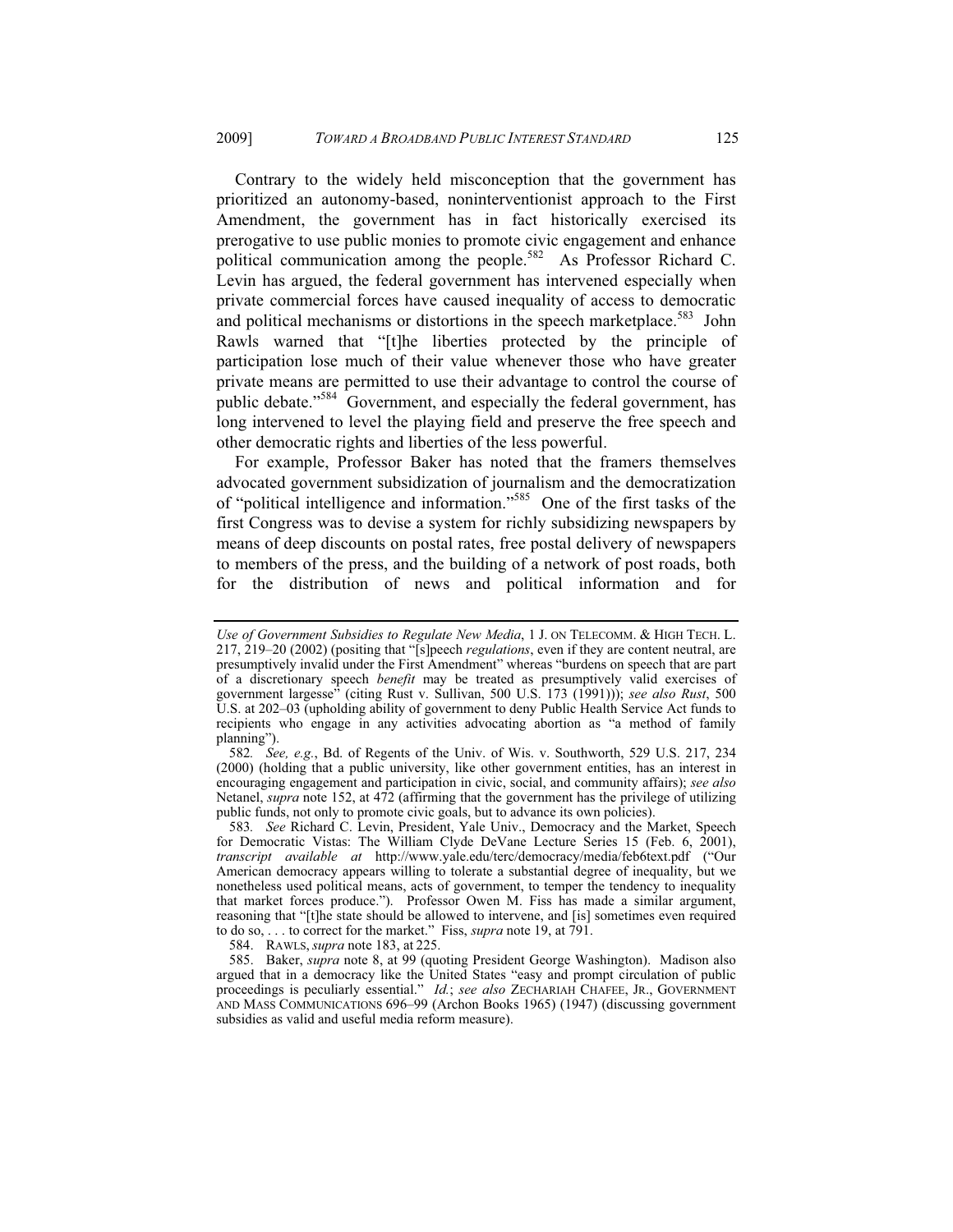communication among the citizenry.<sup>586</sup> The U.S. Postal Service, whose creation required a massive commitment of federal revenue soon after the birth of the Republic, was founded in part to facilitate the exchange of political communication among and between citizens and their representatives in Washington.<sup>587</sup> In addition, Professor Jack Balkin refers to the government's creation of a free public education system and a network of free public libraries as components in the federal government's proactive promotion of speech and democratic values.<sup>588</sup> The CPB itself is a contemporary example of the federal government's direct subsidization of speech on electronic media for civic elevation and democratic engagement. Commercial broadcasters themselves enjoy an implicit subsidy by virtue of their free use of public spectrum. The proposals discussed in Part III are wholly in harmony with this long tradition of government—and specifically federal government—subsidization of public spaces, speech opportunities, and democratically and socially valuable content.

Although government speech subsidies are not presumptively invalid, as speech restrictions would be, the government must exercise care in opening and subsidizing online speech fora in order not to violate the First Amendment rights of participants. The Supreme Court in *Rosenberger v. Rector & Visitors of the University of Virginia* underscored the importance of the government's not engaging in viewpoint discrimination when it designates limited public fora.589 There, the Court concluded that the University of Virginia's student activities fund constituted a limited public forum, and that the University—a state institution—violated the First Amendment by discriminating against the viewpoints of religious student groups who were denied funds.<sup>590</sup> The Court reasoned that "when the government appropriates public funds to promote a particular policy of its own," as in the case of *Rust v. Sullivan*, "it is entitled to say what it wishes."<sup>591</sup> Viewpoint-based restrictions are not valid, however, when the state "expends funds to encourage a diversity of views from private speakers"—as would be the case with government-hosted or governmentsubsidized online fora.<sup>592</sup> Nevertheless, in designating public fora online, the government would be free to articulate a purpose for a particular

<sup>586</sup>*. See* Netanel, *supra* note 152, at 472.

<sup>587</sup>*. See* LLOYD, *supra* note 6, at 15–16 ("Madison helped to *enable* all Americans to communicate . . . by supporting legislation that simultaneously subsidized the spread of popular information and advanced what would become the largest part of our early federal government—the Post Office.").

 <sup>588.</sup> Jack M. Balkin, *Digital Speech and Democratic Culture: A Theory of Freedom of Expression for the Information Society*, 79 N.Y.U. L. REV. 1, 50–51 (2004).

 <sup>589. 515</sup> U.S. 819, 828, 845–46 (1995).

<sup>590</sup>*. Id.* at 834–37.

<sup>591</sup>*. Id.* at 833.

<sup>592</sup>*. Id.* at 834.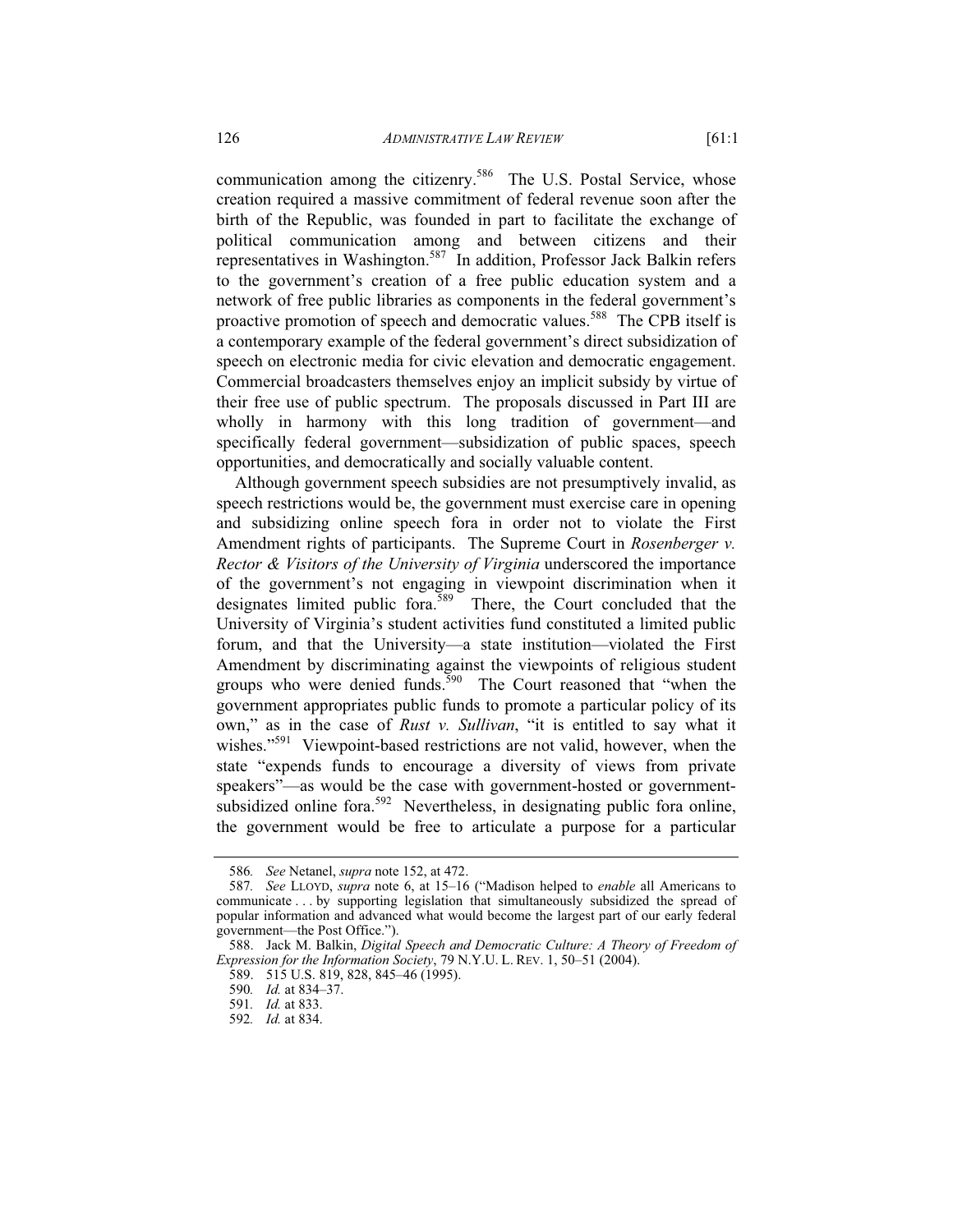discussion website and exercise editorial control in excluding and limiting individual speakers when "reasonable in light of the purpose served by the forum."593 For example, as in the case of already successful local public discussion websites, a public website facilitator may set up an online community discussion on a particular topic—for example, a proposal to merge two schools or build a new library—and limit discussion to what would be germane to that topic.<sup>594</sup>

Attention also must be paid to ensuring that in subsidizing online public spaces and speech, officials implementing these interventions are not permitted to manipulate the content of the speech for partisan political advantage or other illegitimate ends. Of course, this is a risk inherent in the government's subsidization of any speech or public fora, both online and on terra firma. Nevertheless, as in the context of federal subsidization of public broadcasting, there must be safeguards in place to ensure that the government's subsidies in support of online fora and speech are distributed in a manner free from partisan or other inappropriate influence. In the case of the Corporation for Public Broadcasting, Congress assigned a "nonpolitical nature"<sup>595</sup> to the organization, and requires that its board of directors be comprised of a politically balanced and professionally and geographically diverse membership.<sup>596</sup> The CPB also is required to adhere to strict grant- and financial-reporting guidelines in order to ensure fairness and transparency.<sup>597</sup> As noted in Part III.B.2, the American public broadcasting model has not been without political controversies, but on balance, the system has delivered democratically and socially valuable content not otherwise available to citizens. A new fiscal agent to administer federal funds in support of affirmative government interventions online, such as the Corporation for Public Broadband proposed above, should be required to comply with CPB-like requirements ensuring transparency, accountability, and the filtering out of partisan or other inappropriate political pressures.

In addition, in an era of unprecedented federal budget deficits and widespread criticism of federal spending, significant federal subsidies in support of the proposals in Part III will probably meet with opposition. An effective response should, of course, acknowledge the longstanding

<sup>593</sup>*. Id.* at 829 (citation omitted).

<sup>594</sup>*. See* Goodman, *supra* note 581, at 243 n.83 (discussing the germaneness principle as applied in *Rosenberger*).

 <sup>595. 47</sup> U.S.C. § 396(f) (2000).

<sup>596.</sup> See id. §  $396(c)(1)-(2)$  (requiring that no more than five of the nine board members be from the President's political party and that they "be selected so as to provide as nearly as practicable a broad representation of the various regions . . . , various professions and occupations, . . . talent and experience appropriate to the functions" of the CPB).

<sup>597</sup>*. See id.* § 396(i)(1)–(2) (detailing annual reporting requirements); *id.* § 396(k)(1)(A)–(*l*)(1)(D) (providing financial disclosure, auditing, and open records and meetings requirements).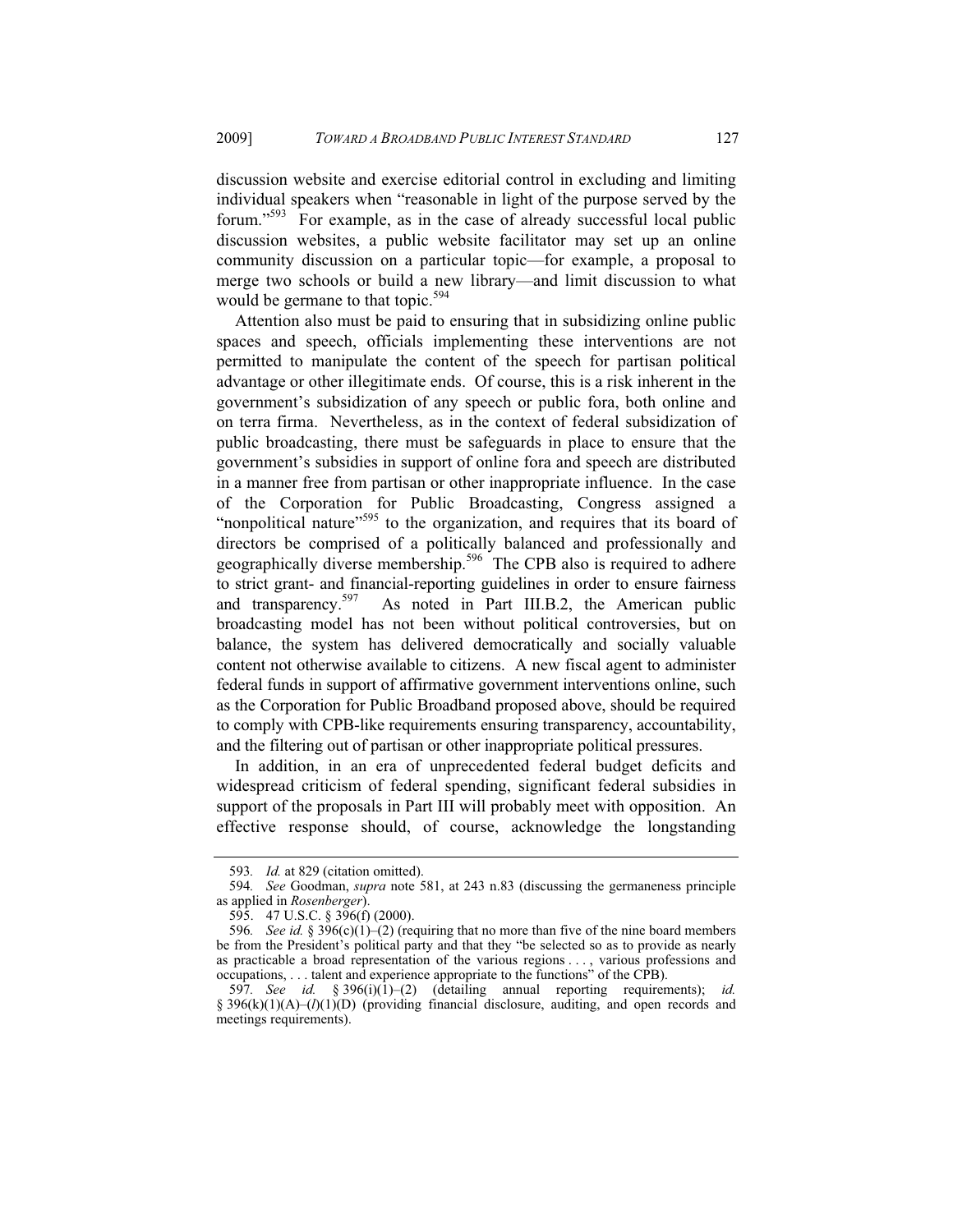government commitment to the subsidization of public, noncommercial spaces for democratic engagement. Just as so much human interaction has migrated from terra firma to cyberspace, so too should the government's interventions in support of the creation and maintenance of accessible, noncommercial public discussion spaces expand into the digital realm. The nature of direct federal financial support for broadband proliferation as a vital and necessary investment in the nation's economic future is also important. As noted above, some estimates place the cost of the nation's lag in broadband proliferation at \$1 trillion in economic growth.<sup>598</sup> Delays in providing broadband service to large areas of the nation significantly impeding the ability of businesses in underserved or unserved areas from competing successfully against broadband-connected companies elsewhere in the United States and around the globe.<sup>599</sup> The federal government's massive investments in the building out of key elements of the nation's infrastructure—the electric grid, the interstate highway system, railroads, and post roads—were repaid many times over by means of increased tax revenues generated by the economic growth spurred by the proliferation of the power and transportation networks. So too should the government's subsidization of broadband proliferation be repaid in increased economic

#### *C. Bridging Autonomy with Civic Republicanism*

activity, and resulting tax revenue, down the road.<sup>600</sup>

Political scientist Alan Wolfe postulates that the core dilemma vexing Americans today is "how to be an autonomous person and tied together with others at the same time."<sup>601</sup> Professor Wolfe's assessment echoes Tocqueville's warning that the autonomy and individualism so defining American democracy in its adolescence are at once its strength and its weakness.<sup>602</sup> The American Experiment survives, and can thrive, if we

<sup>598</sup>*. See* DEP'T OF EDUC., *supra* note 404, at 1–10, 16; *see also* Travis, *supra* note 446, at 1699 ("As much as \$1 trillion in economic growth may be delayed due to structural and legal limitations on U.S. broadband access.").

<sup>599</sup>*. See* Hesseldahl, *supra* note 480 (reporting that businesses in nonbroadband areas of the nation are at a disadvantage in attracting new clients, and that counties across the nation are finding that "a broadband blackout can also hobble economic development").

<sup>600</sup>*. See* Crawford, *supra* note 167, at 390 ("Our national economic policy, which looks for opportunities for increased economic growth, should be closely tied to communications policy that facilitates the interactive, group-forming attributes of the Internet.").

 <sup>601.</sup> Galston, *supra* note 377, at 42.

<sup>602</sup>*. See* ALEXIS DE TOCQUEVILLE,2DEMOCRACY IN AMERICA 482 (Harvey C. Mansfield & Delba Winthrop eds. & trans., Univ. of Chi. Press 2000) (describing American individualism as "a reflective and peaceable sentiment that disposes each citizen to isolate himself from the mass of those like him and to withdraw to one side . . . so that after having thus created a little society for his own use, he willingly abandons society at large to itself"); *see also* DAVID R. HILEY, DOUBT AND THE DEMANDS OF DEMOCRATIC CITIZENSHIP 26 (2006) (noting scholars' reception of Tocqueville's observations about individualism in American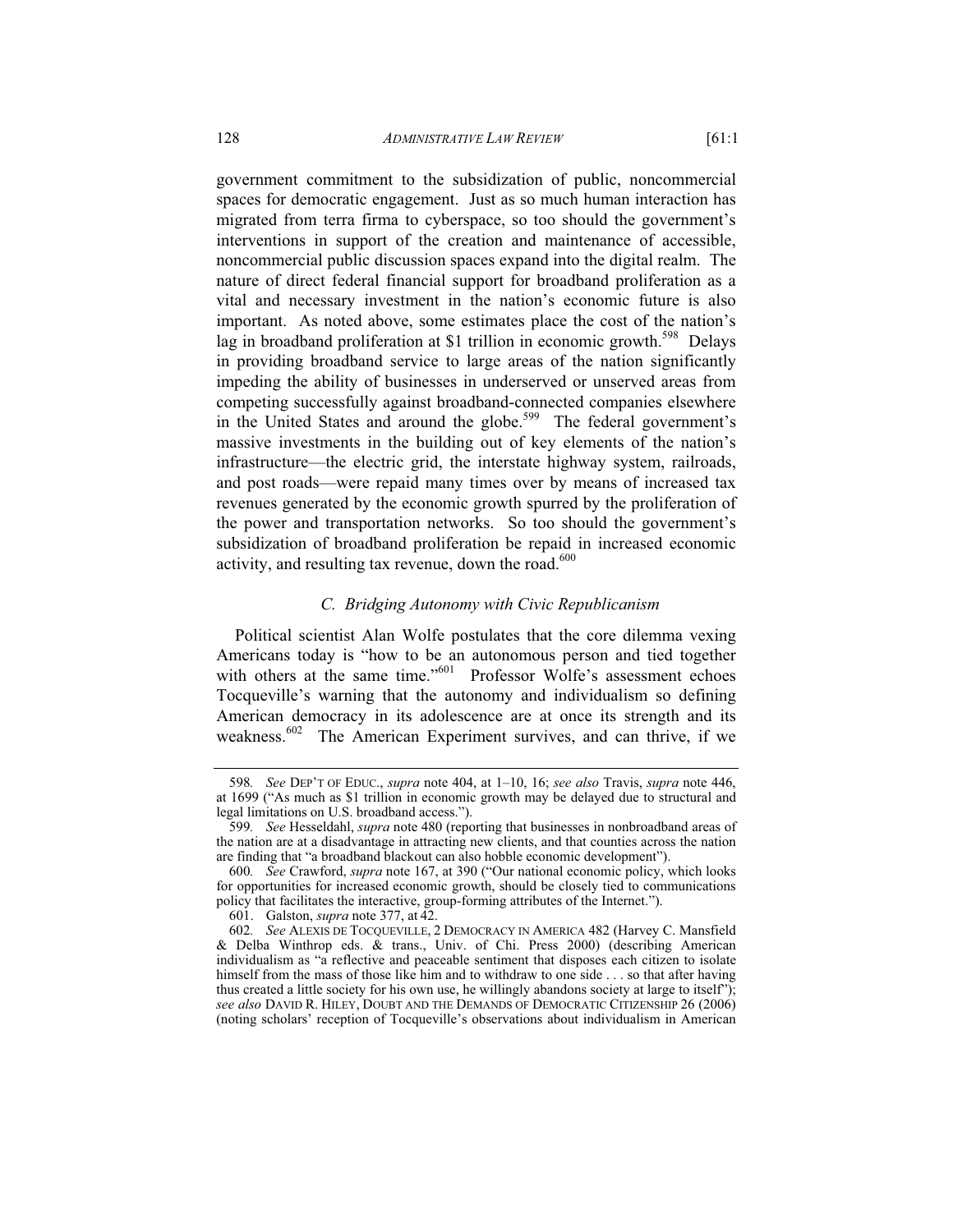manage to reconcile our individuality with our membership in a republic dependent on engaged, deliberative civic participation. It withers when our individualism overtakes our civic identity. $603$ 

The regulation of broadcasting was rooted in an administrative impetus to build local, democratic civic life—to use the public airwaves to promote a civic republican, communitarian vision of the First Amendment. By contrast, the Internet, by both technological design and regulatory forbearance, has evolved into an instrument of hyperindividualism and personal autonomy. While broadcasting convenes and focuses, the Internet atomizes and fragments. Broadcasting was to promote democracy, and the Internet was to promote autonomy. But, as illustrated in Parts I and II, neither regulatory paradigm has fully realized its aspirations. While technological, commercial, and legal impediments make it impossible for broadcasting to deliver an electronic platform for deliberative democracy, the atomistic nature of the Internet, the prevalence of private censorship, and the lack of localized civic spaces online have made it impossible for the Internet to deliver an electronic free marketplace of ideas.

The Internet provides an unprecedented opportunity for government to assume an interventionist, supportive role in promoting electronic democratic engagement while avoiding the hazards that bedeviled the broadcast public interest standard since its inception. Professor Robert Post has written that the problem with government forays into the promotion of democratic engagement and debate is that they tend to "permit the state to define the agenda and parameters of public debate" as if "to presuppose an Archimedean point that stands outside of the process of selfdetermination." $\delta^{04}$  He argues that putting the government in the position of "pedagogical state" would be "incompatible with democratic selfgovernance" since "citizens engaged in collective self-determination through participation in public discourse are not students to be taught, but autonomous masters of their fate. They are adults, not pupils."<sup>605</sup> By aggressively proliferating broadband access and making it possible for more locally oriented, public spaces for democratic deliberation to exist online, the government acts more as a facilitator than paternalistic arbiter. It acts more like a convener than teacher. The proposals in Part III avoid a

culture).

 <sup>603.</sup> Political philosopher Jean Bethke Elshtain suggested in 1995 that we had already reached a point of disequilibrium. She wrote that "our American democracy is faltering" with "exhaustion, cynicism, opportunism, and despair." JEAN BETHKE ELSHTAIN, with "exhaustion, cynicism, opportunism, and despair." DEMOCRACY ON TRIAL 1 (1995).

 <sup>604.</sup> Robert Post, *Equality and Autonomy in First Amendment Jurisprudence*, 95 MICH. L. REV. 1517, 1538 (1997) (reviewing OWEN M. FISS, LIBERALISM DIVIDED: FREEDOM OF SPEECH AND THE MANY USES OF STATE POWER (1996)).

<sup>605</sup>*. Id.*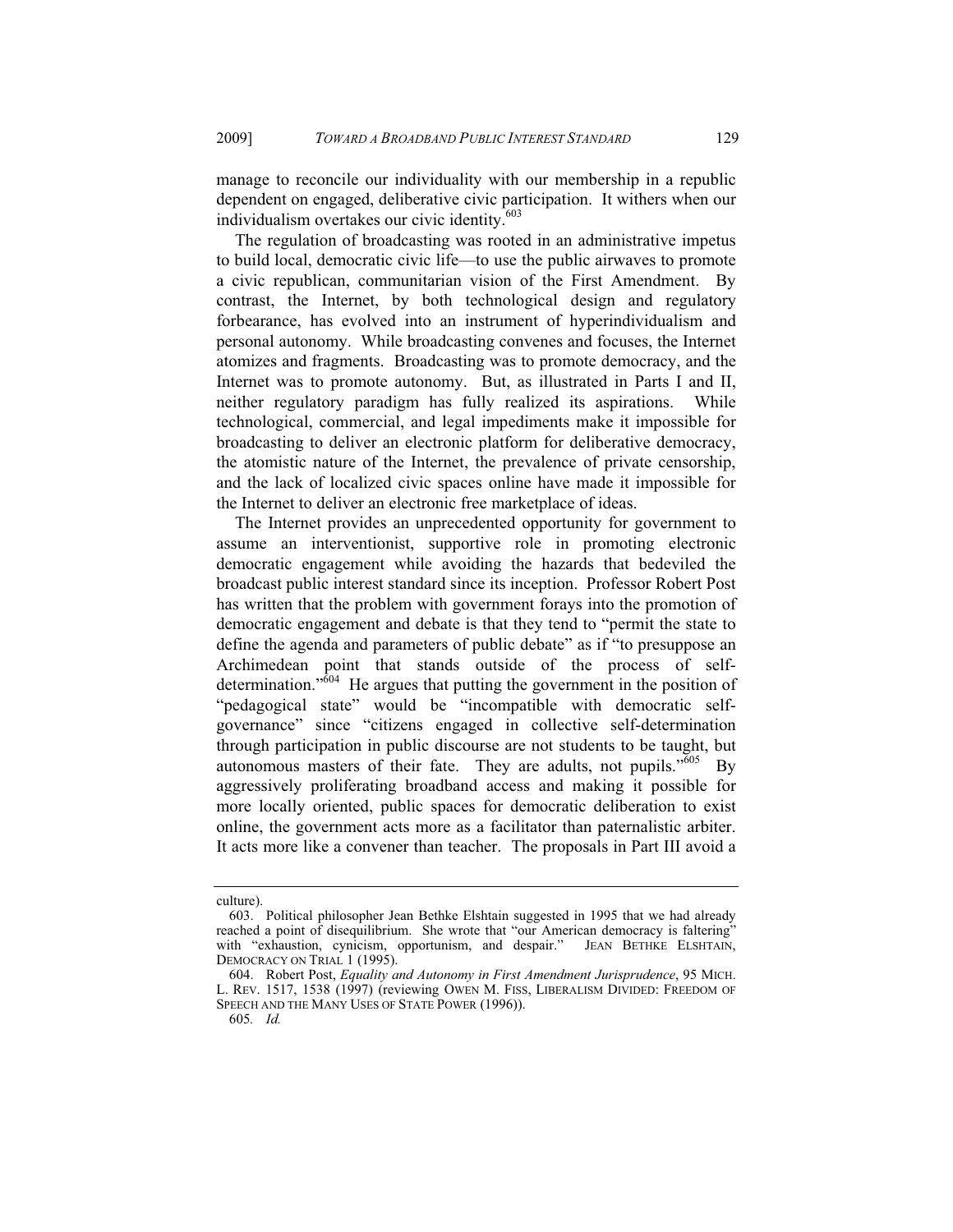paternalistic, pedagogical role for government by respecting the autonomy of Internet speakers while providing more, noncoercive opportunities for local democratic engagement.

In addition, the proposals do not entail the subordination of the First Amendment rights of one set of private speakers to the rights of others, as is the case with the floundering public trusteeship model in broadcasting. Although the Internet is far from an embodiment of a fully accessible and inclusive free marketplace of ideas, it at least has the potential for delivering that vision, unlike broadcasting, which is structurally incapable of serving as a platform for popular democratic engagement and deliberation. Moreover, the Internet has demonstrated its ability to serve as a check on government as well as the dominant media. Much of the broadcast public interest standard's requirements, on the other hand, were eliminated by an FCC captured by the extraordinarily influential broadcast lobby, with the acquiescence of a Congress chastened by the power of local broadcasters to shape the path of political careers.

At the same time, the proposals in Part III acknowledge that the autonomy and civic republican views of the First Amendment are not mutually exclusive. To the contrary, the Internet is uniquely positioned as a medium that, unlike broadcasting, can reconcile the dialectic tension between autonomy and civic republicanism. Autonomy, after all, should be seen not as an end in itself but as a means to freedom and enlightenment. While Justice Brandeis's concurrence in *Whitney v. California* often is cited as support for an autonomy-rooted view of the First Amendment, in fact Brandeis reasoned that autonomy was a prerequisite for a deliberative democracy: "Those who won our independence believed that the final end of the State was to make men free to develop their faculties; and that in its government the deliberative forces should prevail over the arbitrary."<sup>606</sup>

This view of autonomy as a means toward—instead of a counterweight against—civic engagement and communitarianism is in harmony with the conceptions of the First Amendment of many prominent free speech scholars and is the dominant paradigm in contemporary free speech philosophy. Professor Alexander Meiklejohn valorized personal autonomy in the speech marketplace as a necessary conduit for civic engagement and collective self-government.<sup>607</sup> Professor Owen Fiss wrote that "[t]he

 <sup>606.</sup> Whitney v. California, 274 U.S. 357, 375 (1927) (Brandeis, J., concurring). Justice Brandeis continued: "They valued liberty both as an end and as a means." *Id.*; *see also*  Rainey, *supra* note 12, at 317–23 (discussing the tensions between "individualist and communitarian" views of liberty and *Whitney v. California*).

<sup>607</sup>*. See* Owen M. Fiss, *Free Speech and Social Structure*, 71 IOWA L. REV. 1405, 1410–11 (1986) ("Autonomy is not valued by Meiklejohn and his followers because of what it does for a person's development (self-actualization), but rather because of the contribution it makes to our political life.").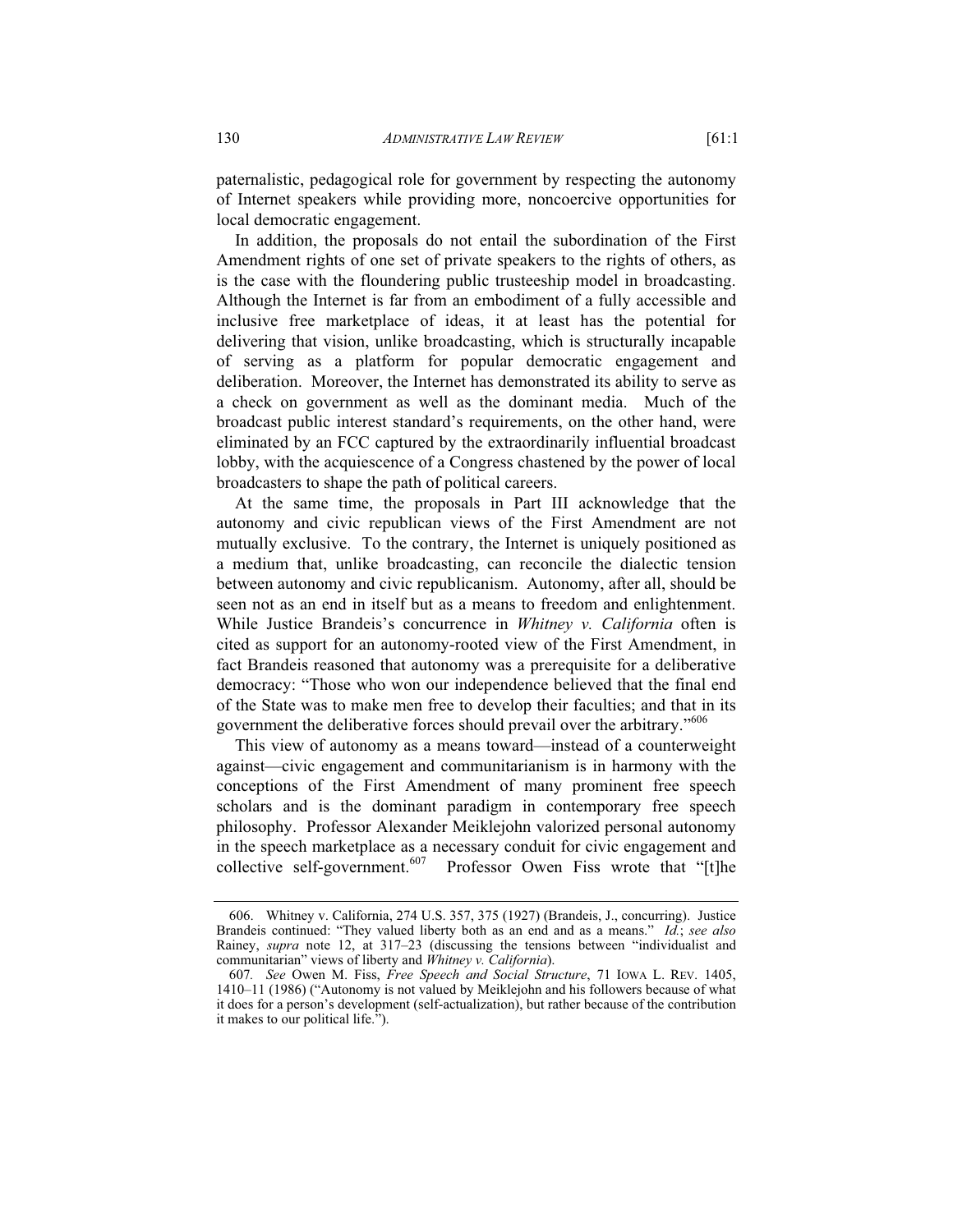autonomy protected by the First Amendment and rightly enjoyed by individuals and the press is not an end in itself, as it might be in some moral code, but is rather a means to further the democratic values underlying the Bill of Rights."<sup>608</sup> Professor Fiss argues that "the state may have to act to further the robustness of public debate in circumstances where powers outside the state are stifling speech."<sup>609</sup>

Other notable scholars have theorized that the proper role of government in the speech marketplace is a proactive one that optimizes access and promotes civic engagement, in ways that resonate with the proposals in Part III. Professor Zechariah Chafee, Jr., for example, argued that "affirmative action by the government" is required to ensure that the marketplace of ideas functions optimally, just as the government intervenes in commercial marketplaces to ensure access, fairness, and a wide and dynamic trade.<sup>610</sup> Professor Sunstein has long recognized an affirmative government obligation to provide speech opportunities—a "New Deal" for speech in which the government proactively facilitates more deliberative democracy.611 He argues that the public forum doctrine not only creates a right of speakers to access public spaces for expressive activities, but more essentially "creates a right, not to avoid governmentally imposed penalties on speech, but to ensure government subsidies for speech."<sup>612</sup> Similarly, Professor Jack Balkin theorizes that the purpose of freedom of speech is not merely autonomous self-actualization but individual development *through* civic engagement. He argues that the objective of free speech is the promotion of a "democratic culture" that is "about individual liberty as well as collective self-governance."<sup>613</sup> Other scholars hold harmonious views.<sup>614</sup>

Finally, the proposals in Part III that aim to create more opportunities for shared experiences online, and the presentation of valuable democratic,

 <sup>608.</sup> OWEN M. FISS, THE IRONY OF FREE SPEECH 83 (1996).

<sup>609</sup>*. Id.* at 3–4.

 <sup>610.</sup> ZECHARIAH CHAFEE, JR., 2 GOVERNMENT AND MASS COMMUNICATIONS 471*–*77 (1947). Professor Chafee wrote that "a free market requires regulation, just as a free market for goods needs law against monopoly." *Id*. at 475.

 <sup>611.</sup> SUNSTEIN, *supra* note 214, at 241.

 <sup>612.</sup> CASS R. SUNSTEIN, REPUBLIC.COM 28 (2001); *see also id.* ("There is no question that taxpayers are required to support . . . expressive activity.").

 <sup>613.</sup> Balkin, *supra* note 588, at 3. Professor Charles Fried has written that "this fundamental liberty [of speech] is one that must to some extent be designed and engineered by the state after all." CHARLES FRIED, MODERN LIBERTY AND THE LIMITS OF GOVERNMENT 107 (2007).

 <sup>614.</sup> Professor Baker has taught, "Although the First Amendment ought to restrict purposeful suppression of speech, it should not and has not restricted structural interventions designed to improve the quality of the press." C. EDWIN BAKER, MEDIA, MARKETS AND DEMOCRACY 4 (2002). Professor Fried similarly acknowledges that the fundamental liberty of speech in public spaces "is one that must to some extent be designed and engineered by the state after all." FRIED, *supra* note 613, at 107.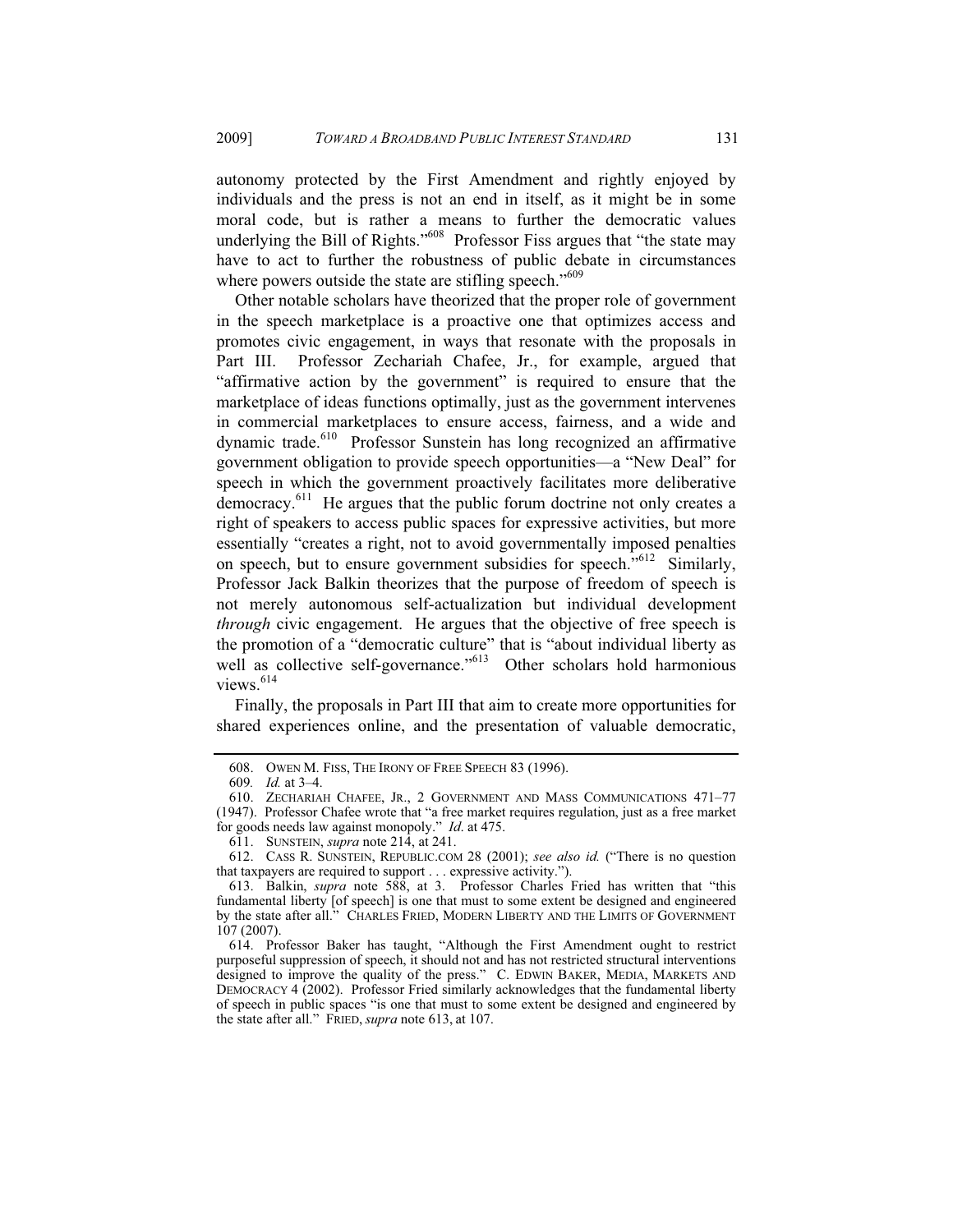noncommercial content that citizens otherwise would not seek out on their own, are very much in harmony with recent scholarship on the importance of affirmative government measures to enhance exposure diversity in today's atomized digital marketplace. Professor Ellen Goodman's work in particular underscores the need for proactive media policy to address actual consumption of valuable content instead of access alone.<sup>615</sup> The digital communications ecology has reversed the broadcast paradigm of scarce spectrum and abundant attention into one in which content is abundant but attention scarce. As a result, Professor Goodman argues that "[t]he appropriate policy response" to the failure of the digital marketplace to provide local, democratic content "is proactive[] in that it seeks to expose people to content that they do not, at least initially, demand" and that "influence[s] demand, cultivating public tastes in ways that support democratic ideals."<sup>616</sup> This is an especially important function of This is an especially important function of government in the digital realm insofar as the marketplace of ideas, when left to the devices of commercial actors alone, tends not only to privilege commercial expression but also to manipulate and form the audience's tastes and preferences for content.<sup>617</sup>

In the broadcast regime, the government's promotion of viewpoint, source, and content diversity by promulgating production-side regulations took for granted that its efforts would result in a diversity of exposure.<sup>618</sup> Because broadcast channels were limited, any affirmative interventions by government to promote local, public interest programming, or noncommercial fare on public stations, were assured of an audience of viewers and listeners who would seek out the programming or stumble upon it in surfing the dial to see "what's on." These serendipitous encounters with democratically valuable and noncommercial content are much rarer in the atomized, fragmented Internet. The proposals in Part III would promote online exposure diversity by boosting access, creating new common spaces online, and, most importantly, drawing localized attention to public interest, noncommercial content online that citizens otherwise may not seek on their own. In addition, they would help counteract the Internet's propensity to accelerate the deterioration of American civic engagement and communitarianism bemoaned by Professors Sandel and Putnam.

<sup>615</sup>*. See* Goodman, *supra* note 58, at 364 ("If media policies are to effectuate proactive goals in the digital era, what is required is a new emphasis on content consumption, as opposed to mere content availability.").

<sup>616</sup>*. Id.* at 364, 366.

<sup>617</sup>*.* BAKER, *supra* note 614, at 87–95.

<sup>618</sup>*. See* Goodman, *supra* note 58, at 370 ("When public television broadcast a documentary or when commercial stations held political debates, a good number of viewers who did not initially demand the content would nonetheless stumble across it.").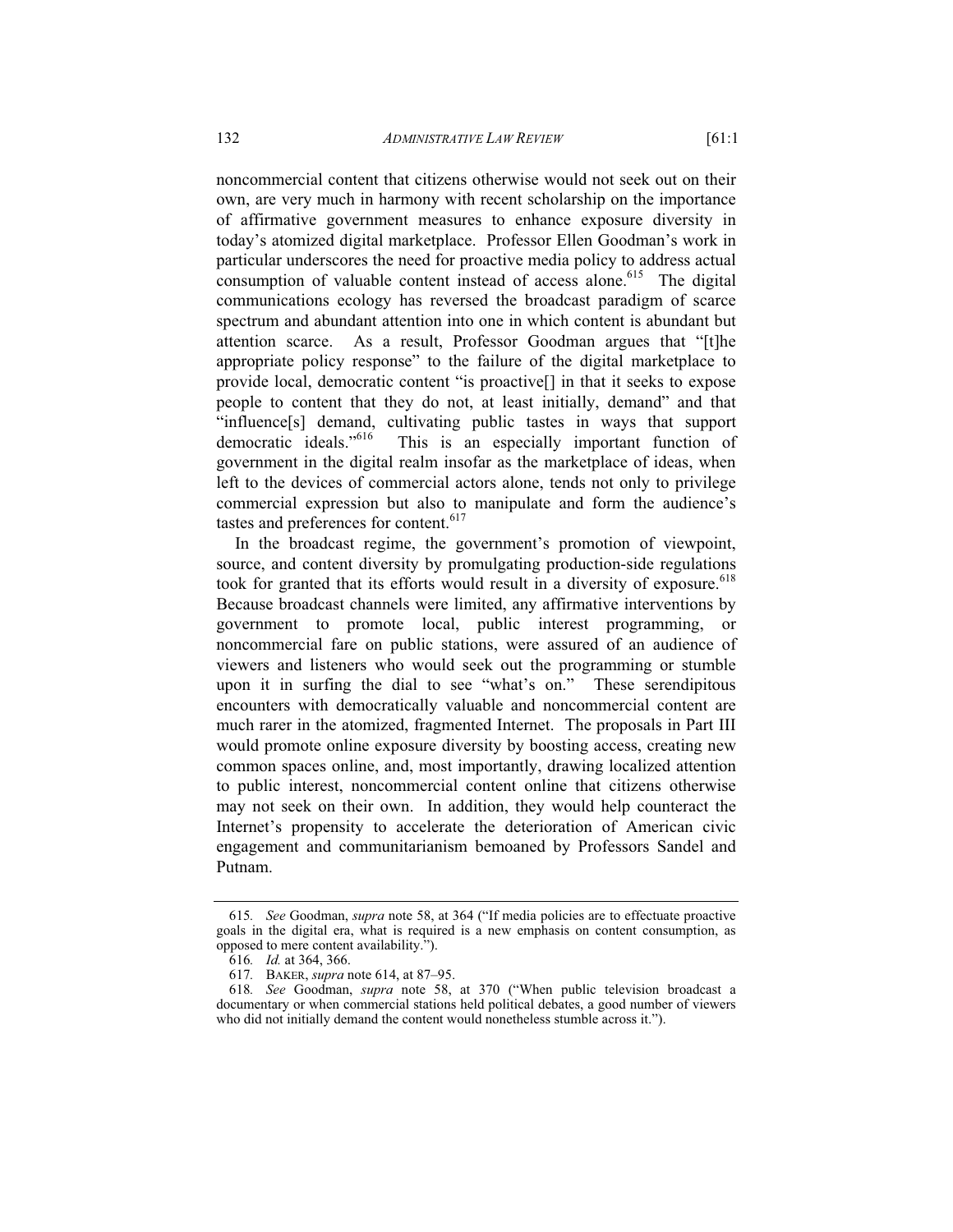#### **CONCLUSION**

Initial overoptimism about the power of emerging communications technologies to transform the world is nothing new. Likewise, there is nothing novel about the concern that a new technology harms rather than helps society. In Plato's *Phaedrus*, Socrates expressed alarm at how the spread of literacy would undermine wisdom and the value of firsthand observation, allowing readers to appear "very knowledgeable when they are for the most part quite ignorant."619 The invention of the printing press in the fifteenth century led some to bemoan its effects on memory and intellect.620 And the advent of the recording industry in the late nineteenth century caused composer John Philip Sousa to warn that "talking machines are going to ruin the artistic development of music in this country" and cause the "vocal chords [to] be eliminated by a process of evolution."<sup>621</sup>

In more modern times, the power of broadcasting to provide a point of common focus in homes across the nation instilled both awe at the medium's promise to transform democracy and fear at the power the medium gave the entities that controlled it to shape public tastes and the content of our discussion.<sup>622</sup> Today, as detailed in Part II, the Internet is seen as both enhancing and harming democracy and society in significant ways.

The modern state has played an important role in promoting the democratic and social benefits of emerging technologies while dampening their perceived harms. In broadcasting, the broadcast public interest standard has been government's affirmative effort, still underway, to "promote and realize the vast potentialities"<sup>623</sup> of the powerful, pervasive, and central broadcast medium. It endeavored to realize broadcasting's potential as a democracy-enhancing instrument while mitigating its antidemocratic effects. As discussed in Part I, the broadcast regulatory

 <sup>619.</sup> PLATO, PHAEDRUS AND THE SEVENTH AND EIGHTH LETTERS 96 (Walter Hamilton trans., Penguin Classics 1973). Socrates feared that "because [readers] are filled with the conceit of wisdom instead of real wisdom they will be a burden to society." *Id.* at 96–97.

<sup>620</sup>*. See generally* Nicholas Carr, *Is Google Making Us Stupid?*, ATLANTIC, July– Aug. 2008, at 56 (referencing Socrates and literacy, as well as the alarm caused by the arrival of the printing press).

<sup>621.</sup> *Arguments Before the Comms. on Patents of the S. & H.R., Conjointly, on the Bills S. 6330 and H.R. 19,853, to Amend and Consolidate the Acts Respecting Copyright*, 59th Cong. 24 (1906) (statement of John Philip Sousa). Mr. Sousa testified, "When I was a boy . . . in front of every house in the summer evenings you would find young people together singing the songs of the day or the old songs. Today you hear these infernal machines going night and day. We will not have a vocal chord left." *Id.*

<sup>622</sup>*. See* BOLLINGER, *supra* note 12, at 63 (noting that American broadcasting regulation was premised both on the concern that broadcasters would "control the content of public discussion" and that the marketplace alone would be unable to keep that power in check).

 <sup>623.</sup> NBC, Inc. v. United States, 319 U.S. 190, 217 (1943).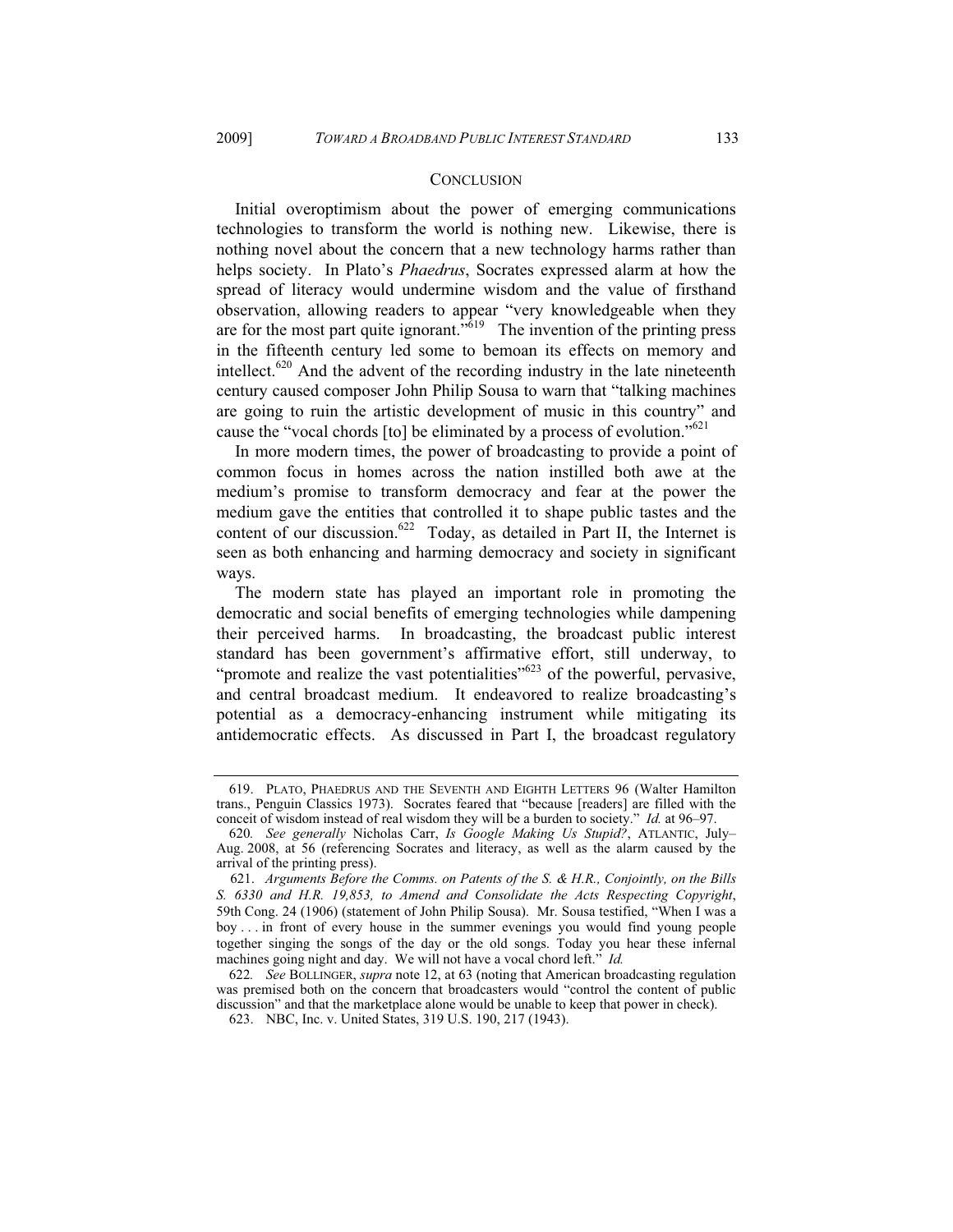has had some success at promoting universality of broadcast service, localism, competition, and diversity on the broadcast medium, commandand-control broadcast regulation has failed to deliver the electronic free marketplace of ideas envisioned by regulatory optimists at the dawn of broadcasting.

The failure of the broadcast public interest standard to achieve its laudable and lofty objectives, however, should not argue against affirmative government interventions into the broadband realm to "promote and realize the vast potentialities" of the technology for civic republican and communitarian ends. Quite to the contrary, the current state of the Internet as a platform for expression and democratic engagement calls for significantly more, and not less, proactive government intervention.

Whereas there is a scarcity of true democratic deliberation and localized public fora online, private censorship, fragmentation, and atomization of attention abound. Although the broadband realm has enabled millions to create and receive democratic and other forms of expression and information, broadband remains out of reach for many Americans, especially minority, rural, and economically disadvantaged communities. As a result, the digital divide has become a democratic divide, with Americans living in radically different information environments depending on their ability to access and use high-speed Internet service. Hannah Arendt wrote that "political freedom, generally speaking, means the right 'to be a participator in government,' or it means nothing."<sup>624</sup> As the broadband realm becomes even more of a forum for democratic expression, political engagement, and self-governance, those without access to broadband will be without an opportunity for full political participation. In addition, as with broadcasting, the Internet—and especially broadband—offers significant economic, educational, and other benefits that make universality of access all the more important to the nation.

The broadcast public interest standard failed to achieve its objectives fully, not because those objectives were invalid or because a proactive government role was inappropriate, but because the structural, constitutional, and technological particularities of the broadcast medium were incompatible with the standard's objectives. By contrast, the Internet presents the government with a unique opportunity to pursue and achieve the overarching objectives of the broadcast public interest standard without many of the significant constitutional, structural, and other impediments that bedeviled the broadcast standard. Broadband provides a technological

 <sup>624.</sup> HANNAH ARENDT, ON REVOLUTION 221 (1965).